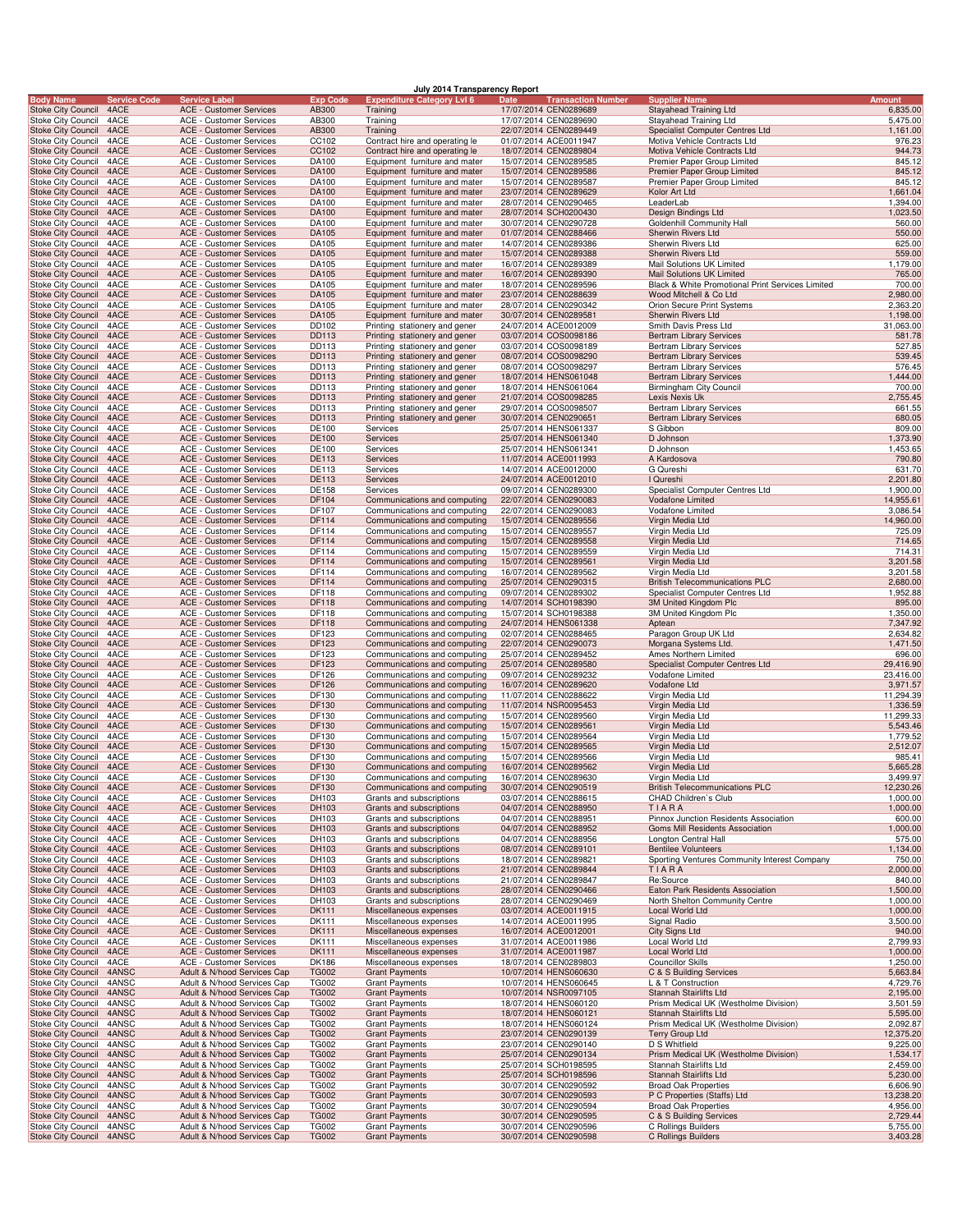|  | Stoke City Council                                     | 4ANSC          | Adult & N/hood Services Cap                                | <b>TW005</b>                 | Works                                                            | 04/07/2014 CYP0615395                          | <b>Headstart Day Nursery</b>                                                   | 2,880.00             |      |
|--|--------------------------------------------------------|----------------|------------------------------------------------------------|------------------------------|------------------------------------------------------------------|------------------------------------------------|--------------------------------------------------------------------------------|----------------------|------|
|  | <b>Stoke City Council</b>                              | 4ANSC          | Adult & N/hood Services Cap                                | <b>TW005</b>                 | Works                                                            | 16/07/2014 CYP0618761                          | The Old Rectory Kindergarten                                                   | 13,980.00            |      |
|  | <b>Stoke City Council</b>                              | 4ANSC          | Adult & N/hood Services Cap                                | <b>TW005</b>                 | Works                                                            | 18/07/2014 CYP0619191                          | Bizzy Bodz Day Nursery                                                         | 18,000.00            |      |
|  | Stoke City Council 4ANSC                               |                | Adult & N/hood Services Cap                                | XWB05                        | Works                                                            | 08/07/2014 HENS060561                          | REDACTED - Personal Data                                                       | 4,700.00             |      |
|  | Stoke City Council                                     | 4ANSC          | Adult & N/hood Services Cap                                | XWB05                        | Works                                                            | 10/07/2014 CEN0289399                          | Kier Stoke Ltd                                                                 | 260,906.75           |      |
|  | Stoke City Council                                     | 4ANSC          | Adult & N/hood Services Cap                                | XWB05                        | Works<br>Works                                                   | 10/07/2014 HENS060627                          | REDACTED - Personal Data                                                       | 4,700.00             |      |
|  | Stoke City Council<br><b>Stoke City Council</b>        | 4ANSC<br>4ANSC | Adult & N/hood Services Cap<br>Adult & N/hood Services Cap | XWB05<br>XWB05               | Works                                                            | 10/07/2014 HENS060628<br>10/07/2014 HENS060629 | REDACTED - Personal Data<br>REDACTED - Personal Data                           | 4,700.00             | 0.00 |
|  | Stoke City Council                                     | 4ANSC          | Adult & N/hood Services Cap                                | XWB05                        | Works                                                            | 10/07/2014 HENS060665                          | REDACTED - Personal Data                                                       | 4,300.28             |      |
|  | <b>Stoke City Council</b>                              | 4ANSC          | Adult & N/hood Services Cap                                | XWB05                        | Works                                                            | 10/07/2014 HRV0008908                          | Kier Stoke Ltd                                                                 | 21,092.79            |      |
|  | Stoke City Council                                     | 4ANSC          | Adult & N/hood Services Cap                                | XWB05                        | Works                                                            | 14/07/2014 HENS060791                          | REDACTED - Personal Data                                                       | 4,611.26             |      |
|  | Stoke City Council                                     | 4ANSC          | Adult & N/hood Services Cap                                | XWB05                        | Works                                                            | 23/07/2014 HENS060609                          | Solum Environmental Limited                                                    | 1,336.10             |      |
|  | Stoke City Council                                     | 4ANSC          | Adult & N/hood Services Cap                                | XWB05                        | Works                                                            | 25/07/2014 HENS061437                          | Poole Dick Associates Ltd                                                      | 2,000.00             |      |
|  | Stoke City Council 4ANSC                               |                | Adult & N/hood Services Cap                                | XWB05                        | Works                                                            | 31/07/2014 CEN0290880                          | Kier Stoke Ltd                                                                 | 165,757.38           |      |
|  | Stoke City Council                                     | 4BENE          | <b>Benefit Payments</b>                                    | DK181                        | Miscellaneous expenses                                           | 02/07/2014 CEN0288641                          | Paypoint PLC                                                                   | 894.00<br>1,220.00   |      |
|  | <b>Stoke City Council</b><br>Stoke City Council        | 4BENE<br>4BENE | <b>Benefit Payments</b><br><b>Benefit Payments</b>         | <b>DK181</b><br>DK181        | Miscellaneous expenses<br>Miscellaneous expenses                 | 09/07/2014 CEN0289220<br>11/07/2014 CEN0289424 | Paypoint PLC<br>Stoke On Trent Foodbank                                        | 1,024.42             |      |
|  | <b>Stoke City Council</b>                              | 4BENE          | <b>Benefit Payments</b>                                    | <b>DK181</b>                 | Miscellaneous expenses                                           | 11/07/2014 CEN0289434                          | <b>Education Maintenance Services</b>                                          | 672.00               |      |
|  | Stoke City Council                                     | 4BENE          | <b>Benefit Payments</b>                                    | DK181                        | Miscellaneous expenses                                           | 15/07/2014 CEN0289550                          | Paypoint PLC                                                                   | 1,000.00             |      |
|  | Stoke City Council                                     | 4BENE          | <b>Benefit Payments</b>                                    | <b>DK181</b>                 | Miscellaneous expenses                                           | 18/07/2014 CEN0288822                          | <b>Education Maintenance Services</b>                                          | 560.00               |      |
|  | Stoke City Council                                     | 4BENE          | <b>Benefit Payments</b>                                    | <b>DK181</b>                 | Miscellaneous expenses                                           | 22/07/2014 CEN0290075                          | Paypoint PLC                                                                   | 1,005.00             |      |
|  | <b>Stoke City Council</b>                              | 4BENE          | <b>Benefit Payments</b>                                    | <b>DK181</b>                 | Miscellaneous expenses                                           | 30/07/2014 CEN0290578                          | Paypoint PLC                                                                   | 1,120.00             |      |
|  | Stoke City Council                                     | 4BENE          | <b>Benefit Payments</b>                                    | <b>DK181</b>                 | Miscellaneous expenses                                           | 30/07/2014 CEN0290700                          | <b>Education Maintenance Services</b>                                          | 690.00               |      |
|  | Stoke City Council 4BENE                               |                | <b>Benefit Payments</b>                                    | <b>DK181</b>                 | Miscellaneous expenses                                           | 30/07/2014 CEN0290716                          | <b>Education Maintenance Services</b>                                          | 560.00               |      |
|  | Stoke City Council<br><b>Stoke City Council</b>        | 4BENE<br>4BENE | <b>Benefit Payments</b><br><b>Benefit Payments</b>         | <b>DK181</b><br><b>DK181</b> | Miscellaneous expenses<br>Miscellaneous expenses                 | 30/07/2014 CEN0290720<br>30/07/2014 CEN0290721 | <b>Education Maintenance Services</b><br><b>Education Maintenance Services</b> | 630.00<br>630.00     |      |
|  | Stoke City Council                                     | 4BENE          | <b>Benefit Payments</b>                                    | DK181                        | Miscellaneous expenses                                           | 30/07/2014 CEN0290726                          | <b>Education Maintenance Services</b>                                          | 560.00               |      |
|  | <b>Stoke City Council</b>                              | 4CITY          | <b>City Renewal</b>                                        | AB305                        | Training                                                         | 08/07/2014 HENS060576                          | Civica Uk Ltd                                                                  | 2,000.00             |      |
|  | Stoke City Council                                     | 4CITY          | <b>City Renewal</b>                                        | AB400                        | Advertising                                                      | 16/07/2014 CEN0288241                          | TMP [UK]Ltd                                                                    | 1,142.58             |      |
|  | <b>Stoke City Council</b>                              | 4CITY          | <b>City Renewal</b>                                        | AB400                        | Advertising                                                      | 22/07/2014 CEN0288643                          | TMP [UK]Ltd                                                                    | 1,167.67             |      |
|  | Stoke City Council                                     | 4CITY          | City Renewal                                               | AB400                        | Advertising                                                      | 30/07/2014 CEN0289171                          | TMP [UK]Ltd                                                                    | 693.29               |      |
|  | <b>Stoke City Council</b>                              | 4CITY          | <b>City Renewal</b>                                        | <b>BA100</b>                 | Repairs alterations mtce of bu                                   | 03/07/2014 NSR0096848                          | <b>Security Services</b>                                                       | 715.11               |      |
|  | <b>Stoke City Council</b>                              | 4CITY          | <b>City Renewal</b>                                        | <b>BA100</b>                 | Repairs alterations mtce of bu                                   | 03/07/2014 NSR0096905                          | <b>Security Services</b>                                                       | 1,043.12             |      |
|  | Stoke City Council 4CITY                               |                | <b>City Renewal</b>                                        | <b>BA100</b>                 | Repairs alterations mtce of bu                                   | 04/07/2014 SCH0198885                          | Prospec Ltd                                                                    | 557.50               |      |
|  | Stoke City Council                                     | 4CITY<br>4CITY | City Renewal<br><b>City Renewal</b>                        | <b>BA100</b><br><b>BA100</b> | Repairs alterations mtce of bu                                   | 09/07/2014 COS0098309<br>10/07/2014 COS0098334 | N & J Tree Services                                                            | 2,640.00<br>5,351.00 |      |
|  | Stoke City Council<br>Stoke City Council               | 4CITY          | <b>City Renewal</b>                                        | <b>BA100</b>                 | Repairs alterations mtce of bu<br>Repairs alterations mtce of bu | 10/07/2014 COS0098335                          | <b>CBI Security</b><br><b>CBI Security</b>                                     | 3,357.00             |      |
|  | <b>Stoke City Council</b>                              | 4CITY          | <b>City Renewal</b>                                        | <b>BA100</b>                 | Repairs alterations mtce of bu                                   | 10/07/2014 COS0098336                          | <b>CBI Security</b>                                                            | 1,085.00             |      |
|  | Stoke City Council                                     | 4CITY          | <b>City Renewal</b>                                        | <b>BA100</b>                 | Repairs alterations mtce of bu                                   | 10/07/2014 COS0098342                          | N & J Tree Services                                                            | 1,260.00             |      |
|  | <b>Stoke City Council</b>                              | 4CITY          | <b>City Renewal</b>                                        | <b>BA100</b>                 | Repairs alterations mtce of bu                                   | 10/07/2014 COS0098343                          | N & J Tree Services                                                            | 1,470.00             |      |
|  | Stoke City Council                                     | 4CITY          | City Renewal                                               | <b>BA100</b>                 | Repairs alterations mtce of bu                                   | 10/07/2014 HENS060624                          | <b>CBI Security</b>                                                            | 4,472.00             |      |
|  | <b>Stoke City Council</b>                              | 4CITY          | <b>City Renewal</b>                                        | <b>BA100</b>                 | Repairs alterations mtce of bu                                   | 10/07/2014 NSR0097079                          | N & J Tree Services                                                            | 1,536.00             |      |
|  | <b>Stoke City Council</b>                              | 4CITY          | <b>City Renewal</b>                                        | <b>BA100</b>                 | Repairs alterations mtce of bu                                   | 10/07/2014 NSR0097080                          | N & J Tree Services                                                            | 1,584.00             |      |
|  | Stoke City Council 4CITY                               |                | <b>City Renewal</b>                                        | <b>BA100</b>                 | Repairs alterations mtce of bu                                   | 10/07/2014 SCH0198996                          | <b>CBI Security</b>                                                            | 12,288.00            |      |
|  | Stoke City Council                                     | 4CITY<br>4CITY | City Renewal<br><b>City Renewal</b>                        | <b>BA100</b><br><b>BA100</b> | Repairs alterations mtce of bu                                   | 11/07/2014 NSR0097186<br>17/07/2014 CEN0289745 | <b>Security Services</b><br>T M D Remedial Services                            | 568.00<br>695.00     |      |
|  | Stoke City Council<br>Stoke City Council               | 4CITY          | <b>City Renewal</b>                                        | <b>BA100</b>                 | Repairs alterations mtce of bu<br>Repairs alterations mtce of bu | 17/07/2014 HENS060866                          | Jethurst Ltd Trading as Direct Diesel                                          | 525.00               |      |
|  | <b>Stoke City Council</b>                              | 4CITY          | <b>City Renewal</b>                                        | <b>BA100</b>                 | Repairs alterations mtce of bu                                   | 25/07/2014 NSR0097712                          | Castle Oils Ltd t/a Castle Environmental                                       | 2,474.40             |      |
|  | Stoke City Council                                     | 4CITY          | <b>City Renewal</b>                                        | <b>BA100</b>                 | Repairs alterations mtce of bu                                   | 29/07/2014 NSR0097789                          | <b>CBI Security</b>                                                            | 2,488.50             |      |
|  | Stoke City Council                                     | 4CITY          | <b>City Renewal</b>                                        | <b>BA100</b>                 | Repairs alterations mtce of bu                                   | 29/07/2014 NSR0097790                          | <b>CBI Security</b>                                                            | 1,438.50             |      |
|  | Stoke City Council                                     | 4CITY          | City Renewal                                               | <b>BA100</b>                 | Repairs alterations mtce of bu                                   | 29/07/2014 NSR0097796                          | <b>CBI Security</b>                                                            | 6,080.00             |      |
|  | Stoke City Council                                     | 4CITY          | <b>City Renewal</b>                                        | <b>BA100</b>                 | Repairs alterations mtce of bu                                   | 29/07/2014 NSR0097807                          | Kier Stoke Ltd                                                                 | 52,096.52            |      |
|  | <b>Stoke City Council</b>                              | 4CITY          | <b>City Renewal</b>                                        | <b>BA100</b>                 | Repairs alterations mtce of bu                                   | 31/07/2014 NSR0097369                          | Castle Oils Ltd t/a Castle Environmental                                       | 2,783.70             |      |
|  | Stoke City Council 4CITY                               |                | <b>City Renewal</b>                                        | <b>BA100</b>                 | Repairs alterations mtce of bu                                   | 31/07/2014 NSR0097370                          | Castle Oils Ltd t/a Castle Environmental                                       | 2,783.70             |      |
|  | Stoke City Council                                     | 4CITY<br>4CITY | <b>City Renewal</b><br><b>City Renewal</b>                 | <b>BA100</b><br><b>BA100</b> | Repairs alterations mtce of bu                                   | 31/07/2014 NSR0097866<br>31/07/2014 NSR0097868 | <b>Security Services</b><br><b>Security Services</b>                           | 1,083.00<br>1,227.28 |      |
|  | Stoke City Council<br>Stoke City Council               | 4CITY          | <b>City Renewal</b>                                        | <b>BA109</b>                 | Repairs alterations mtce of bu<br>Repairs alterations mtce of bu | 09/07/2014 CEN0289148                          | <b>CBI Security</b>                                                            | 1,407.00             |      |
|  | <b>Stoke City Council</b>                              | 4CITY          | <b>City Renewal</b>                                        | <b>BA109</b>                 | Repairs alterations mtce of bu                                   | 10/07/2014 COS0098344                          | <b>CBI Security</b>                                                            | 2,299.50             |      |
|  | Stoke City Council                                     | 4CITY          | City Renewal                                               | <b>BA109</b>                 | Repairs alterations mtce of bu                                   | 10/07/2014 COS0098347                          | <b>CBI Security</b>                                                            | 6,916.00             |      |
|  | <b>Stoke City Council</b>                              | 4CITY          | <b>City Renewal</b>                                        | <b>BA109</b>                 | Repairs alterations mtce of bu                                   | 10/07/2014 SCH0198997                          | <b>CBI Security</b>                                                            | 930.00               |      |
|  | Stoke City Council                                     | 4CITY          | <b>City Renewal</b>                                        | <b>BA109</b>                 | Repairs alterations mtce of bu                                   | 18/07/2014 COS0098446                          | Regenter Bentilee District                                                     | 1,303.88             |      |
|  | <b>Stoke City Council</b>                              | 4CITY          | <b>City Renewal</b>                                        | <b>BA114</b>                 | Repairs alterations mtce of bu                                   | 31/07/2014 NSR0095038                          | Hutton & Rostron                                                               | 600.00               |      |
|  | <b>Stoke City Council</b>                              | 4CITY          | <b>City Renewal</b>                                        | <b>BA124</b>                 | Repairs alterations mtce of bu                                   | 02/07/2014 NSR0096787                          | <b>CBI Security</b>                                                            | 2,790.90             |      |
|  | Stoke City Council 4CITY                               |                | <b>City Renewal</b>                                        | <b>BA124</b>                 | Repairs alterations mtce of bu                                   | 02/07/2014 NSR0096788                          | <b>CBI Security</b>                                                            | 1,530.90             |      |
|  | Stoke City Council<br>Stoke City Council               | 4CITY<br>4CITY | City Renewal<br><b>City Renewal</b>                        | <b>BA124</b><br><b>BA124</b> | Repairs alterations mtce of bu<br>Repairs alterations mtce of bu | 04/07/2014 NSR0096961<br>11/07/2014 COS0098356 | Facultatieve Technologies Limited<br>Schindler Ltd                             | 7,478.61<br>587.56   |      |
|  | Stoke City Council 4CITY                               |                | <b>City Renewal</b>                                        | <b>BA124</b>                 | Repairs alterations mtce of bu                                   | 11/07/2014 COS0098359                          | <b>Facultatieve Technologies Limited</b>                                       | 1,481.09             |      |
|  | Stoke City Council 4CITY                               |                | <b>City Renewal</b>                                        | <b>BA124</b>                 | Repairs alterations mtce of bu                                   | 17/07/2014 CYP0618324                          | Parfip UK Ltd                                                                  | 510.00               |      |
|  | Stoke City Council                                     | 4CITY          | <b>City Renewal</b>                                        | <b>BA125</b>                 | Repairs alterations mtce of bu                                   | 02/07/2014 NSR0096802                          | Facultatieve Technologies Limited                                              | 869.56               |      |
|  | <b>Stoke City Council</b>                              | 4CITY          | <b>City Renewal</b>                                        | <b>BA125</b>                 | Repairs alterations mtce of bu                                   | 02/07/2014 NSR0096803                          | Facultatieve Technologies Limited                                              | 1,415.23             |      |
|  | Stoke City Council                                     | 4CITY          | <b>City Renewal</b>                                        | <b>BA125</b>                 | Repairs alterations mtce of bu                                   | 10/07/2014 COS0098337                          | <b>CBI Security</b>                                                            | 2,480.00             |      |
|  | <b>Stoke City Council</b>                              | 4CITY          | <b>City Renewal</b>                                        | <b>BA125</b>                 | Repairs alterations mtce of bu                                   | 10/07/2014 SCH0198998                          | <b>CBI Security</b>                                                            | 1,085.00             |      |
|  | Stoke City Council<br>Stoke City Council 4CITY         | 4CITY          | <b>City Renewal</b><br><b>City Renewal</b>                 | <b>BA133</b>                 | Repairs alterations mtce of bu                                   | 04/07/2014 COS0097970                          | Technogym Uk Limited                                                           | 7,004.26             |      |
|  | Stoke City Council                                     | 4CITY          | <b>City Renewal</b>                                        | <b>BB100</b><br><b>BB100</b> | Energy costs<br>Energy costs                                     | 14/07/2014 HENS060757<br>14/07/2014 HENS060758 | Npower<br>Npower                                                               | 3,276.61<br>992.07   |      |
|  | <b>Stoke City Council</b>                              | 4CITY          | <b>City Renewal</b>                                        | <b>BB100</b>                 | Energy costs                                                     | 17/07/2014 NSR0096988                          | <b>British Gas Business</b>                                                    | $-870.30$            |      |
|  | Stoke City Council                                     | 4CITY          | <b>City Renewal</b>                                        | <b>BB100</b>                 | Energy costs                                                     | 31/07/2014 CEN0290855                          | Npower                                                                         | 3,200.82             |      |
|  | <b>Stoke City Council</b>                              | 4CITY          | <b>City Renewal</b>                                        | <b>BB102</b>                 | Energy costs                                                     | 01/07/2014 NSR0096492                          | Npower                                                                         | 855.77               |      |
|  | Stoke City Council                                     | 4CITY          | <b>City Renewal</b>                                        | <b>BB102</b>                 | Energy costs                                                     | 04/07/2014 CEN0288917                          | Npower                                                                         | $-551.50$            |      |
|  | <b>Stoke City Council</b>                              | 4CITY          | <b>City Renewal</b>                                        | <b>BB102</b>                 | Energy costs                                                     | 04/07/2014 HENS060381                          | Npower                                                                         | 11,111.93            |      |
|  | Stoke City Council                                     | 4CITY          | <b>City Renewal</b>                                        | <b>BB102</b>                 | Energy costs                                                     | 04/07/2014 HENS060382                          | Npower                                                                         | 12,722.94            |      |
|  | <b>Stoke City Council</b>                              | 4CITY          | <b>City Renewal</b>                                        | <b>BB102</b>                 | Energy costs                                                     | 04/07/2014 HENS060383                          | Npower                                                                         | 991.98               |      |
|  | <b>Stoke City Council</b>                              | 4CITY          | <b>City Renewal</b>                                        | <b>BB102</b>                 | Energy costs                                                     | 04/07/2014 HENS060384                          | Npower                                                                         | 1,018.31             |      |
|  | Stoke City Council 4CITY                               | 4CITY          | <b>City Renewal</b><br><b>City Renewal</b>                 | <b>BB102</b><br><b>BB102</b> | Energy costs                                                     | 04/07/2014 HENS060385<br>04/07/2014 HENS060386 | Npower<br>Npower                                                               | 1,622.39<br>1,632.50 |      |
|  | Stoke City Council<br>Stoke City Council               | 4CITY          | <b>City Renewal</b>                                        | <b>BB102</b>                 | Energy costs<br>Energy costs                                     | 04/07/2014 NSR0096950                          | Npower                                                                         | $-557.63$            |      |
|  | Stoke City Council                                     | 4CITY          | <b>City Renewal</b>                                        | <b>BB102</b>                 | Energy costs                                                     | 04/07/2014 NSR0096951                          | Npower                                                                         | $-563.76$            |      |
|  | <b>Stoke City Council</b>                              | 4CITY          | <b>City Renewal</b>                                        | <b>BB102</b>                 | Energy costs                                                     | 04/07/2014 NSR0096954                          | Npower                                                                         | $-552.38$            |      |
|  | Stoke City Council                                     | 4CITY          | <b>City Renewal</b>                                        | <b>BB102</b>                 | Energy costs                                                     | 04/07/2014 NSR0096955                          | Npower                                                                         | $-558.52$            |      |
|  | <b>Stoke City Council</b>                              | 4CITY          | <b>City Renewal</b>                                        | <b>BB102</b>                 | Energy costs                                                     | 08/07/2014 NSR0096990                          | Npower                                                                         | $-564.66$            |      |
|  | Stoke City Council                                     | 4CITY          | <b>City Renewal</b>                                        | <b>BB102</b>                 | Energy costs                                                     | 09/07/2014 CEN0289110                          | Npower                                                                         | 1,030.37             |      |
|  | <b>Stoke City Council</b>                              | 4CITY          | <b>City Renewal</b>                                        | <b>BB102</b>                 | Energy costs                                                     | 09/07/2014 CEN0289113                          | Npower                                                                         | 591.94               |      |
|  | Stoke City Council<br>Stoke City Council 4CITY         | 4CITY          | <b>City Renewal</b><br><b>City Renewal</b>                 | <b>BB102</b><br><b>BB102</b> | Energy costs<br>Energy costs                                     | 09/07/2014 CEN0289118<br>09/07/2014 CEN0289122 | Npower<br>Npower                                                               | 510.40<br>1,456.56   |      |
|  | Stoke City Council                                     | 4CITY          | <b>City Renewal</b>                                        | <b>BB102</b>                 | Energy costs                                                     | 09/07/2014 CEN0289130                          | Npower                                                                         | 782.74               |      |
|  | Stoke City Council                                     | 4CITY          | <b>City Renewal</b>                                        | <b>BB102</b>                 | Energy costs                                                     | 09/07/2014 NSR0097006                          | Npower                                                                         | 967.28               |      |
|  | Stoke City Council                                     | 4CITY          | <b>City Renewal</b>                                        | <b>BB102</b>                 | Energy costs                                                     | 09/07/2014 NSR0097010                          | Npower                                                                         | 912.28               |      |
|  | <b>Stoke City Council</b>                              | 4CITY          | <b>City Renewal</b>                                        | <b>BB102</b>                 | Energy costs                                                     | 09/07/2014 NSR0097021                          | Npower                                                                         | 1,100.21             |      |
|  | Stoke City Council                                     | 4CITY          | <b>City Renewal</b>                                        | <b>BB102</b>                 | Energy costs                                                     | 17/07/2014 CEN0289751                          | Npower                                                                         | 7,040.71             |      |
|  | <b>Stoke City Council</b>                              | 4CITY          | <b>City Renewal</b>                                        | <b>BB102</b>                 | Energy costs                                                     | 17/07/2014 COS0098386                          | Npower                                                                         | 10,621.33            |      |
|  | Stoke City Council                                     | 4CITY          | City Renewal                                               | <b>BB102</b>                 | Energy costs                                                     | 18/07/2014 NSR0097439                          | Npower                                                                         | 1,775.13<br>1,291.00 |      |
|  | <b>Stoke City Council</b><br><b>Stoke City Council</b> | 4CITY<br>4CITY | <b>City Renewal</b><br><b>City Renewal</b>                 | <b>BB102</b><br><b>BB102</b> | Energy costs<br>Energy costs                                     | 21/07/2014 HENS061111<br>21/07/2014 HENS061114 | Npower<br>Npower                                                               | 1,235.13             |      |
|  |                                                        |                |                                                            |                              |                                                                  |                                                |                                                                                |                      |      |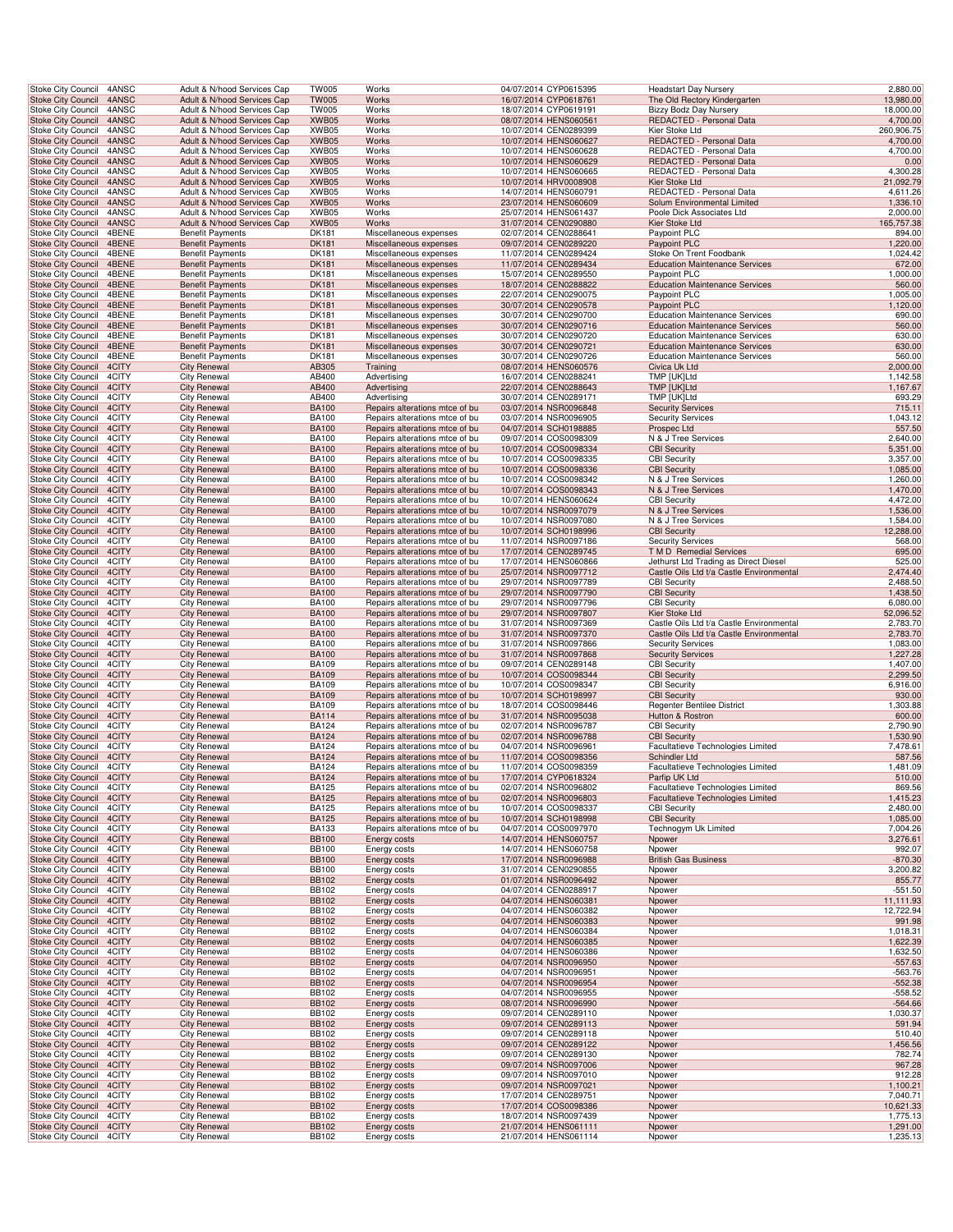| <b>Stoke City Council</b>                       |  | 4CITY          | <b>City Renewal</b>                        | <b>BB102</b>                 | Energy costs                                                     | 22/07/2014 HENS061122                          | Npower                                                             | 509.50                   |  |
|-------------------------------------------------|--|----------------|--------------------------------------------|------------------------------|------------------------------------------------------------------|------------------------------------------------|--------------------------------------------------------------------|--------------------------|--|
| Stoke City Council                              |  | 4CITY          | City Renewal                               | <b>BB102</b>                 | Energy costs                                                     | 23/07/2014 HENS061297                          | Npower                                                             | 1,489.27                 |  |
| <b>Stoke City Council</b>                       |  | 4CITY          | <b>City Renewal</b>                        | <b>BB102</b>                 | Energy costs                                                     | 24/07/2014 COS0098469                          | Npower                                                             | 1,384.90                 |  |
| Stoke City Council                              |  | 4CITY          | <b>City Renewal</b>                        | <b>BB102</b>                 | Energy costs                                                     | 24/07/2014 HENS061296                          | Npower                                                             | 976.39                   |  |
| Stoke City Council<br>Stoke City Council        |  | 4CITY<br>4CITY | <b>City Renewal</b><br>City Renewal        | <b>BB102</b><br><b>BB102</b> | Energy costs<br>Energy costs                                     | 24/07/2014 HENS061305<br>25/07/2014 COS0098405 | Npower<br>Combined Power (South) Limited                           | 14,366.58<br>2,078.13    |  |
| <b>Stoke City Council</b>                       |  | 4CITY          | <b>City Renewal</b>                        | <b>BB102</b>                 | Energy costs                                                     | 25/07/2014 HENS061398                          | Npower                                                             | 1,166.96                 |  |
| <b>Stoke City Council</b>                       |  | 4CITY          | <b>City Renewal</b>                        | <b>BB102</b>                 | Energy costs                                                     | 30/07/2014 COS0098556                          | Npower                                                             | 1,139.93                 |  |
| <b>Stoke City Council</b>                       |  | 4CITY          | <b>City Renewal</b>                        | <b>BB102</b>                 | Energy costs                                                     | 30/07/2014 HENS061576                          | Npower                                                             | 1,123.82                 |  |
| Stoke City Council                              |  | 4CITY          | <b>City Renewal</b>                        | <b>BB103</b>                 | Energy costs                                                     | 09/07/2014 CEN0289128                          | <b>British Gas Business Limited</b>                                | $-523.72$                |  |
| <b>Stoke City Council</b>                       |  | 4CITY          | <b>City Renewal</b>                        | <b>BB103</b>                 | Energy costs                                                     | 09/07/2014 NSR0097004                          | <b>British Gas Business Limited</b>                                | 4,349.63                 |  |
| <b>Stoke City Council</b>                       |  | 4CITY          | City Renewal                               | <b>BB103</b>                 | Energy costs                                                     | 09/07/2014 NSR0097044                          | <b>British Gas Business Limited</b>                                | $-1,780.26$              |  |
| <b>Stoke City Council</b>                       |  | 4CITY          | <b>City Renewal</b>                        | <b>BB103</b>                 | Energy costs                                                     | 17/07/2014 CEN0289129                          | <b>British Gas Business</b>                                        | $-648.94$                |  |
| Stoke City Council<br>Stoke City Council        |  | 4CITY<br>4CITY | <b>City Renewal</b><br><b>City Renewal</b> | <b>BB103</b><br><b>BB103</b> | Energy costs<br>Energy costs                                     | 17/07/2014 CEN0289749<br>31/07/2014 CEN0289127 | <b>British Gas Business</b><br><b>British Gas</b>                  | 5,828.59<br>609.02       |  |
| Stoke City Council                              |  | 4CITY          | City Renewal                               | <b>BC100</b>                 | Rents                                                            | 18/07/2014 CEN0289421                          | intu                                                               | 3,186.59                 |  |
| <b>Stoke City Council</b>                       |  | 4CITY          | <b>City Renewal</b>                        | <b>BC100</b>                 | Rents                                                            | 28/07/2014 HENS060573                          | Portakabin Ltd                                                     | 584.99                   |  |
| <b>Stoke City Council</b>                       |  | 4CITY          | <b>City Renewal</b>                        | <b>BC100</b>                 | Rents                                                            | 28/07/2014 NSR0097159                          | Burslem School Of Art Trust                                        | 630.00                   |  |
| <b>Stoke City Council</b>                       |  | 4CITY          | <b>City Renewal</b>                        | <b>BE100</b>                 | <b>Water services</b>                                            | 09/07/2014 NSR0097008                          | Severn Trent Water Authority                                       | 9,450.04                 |  |
| <b>Stoke City Council</b>                       |  | 4CITY          | <b>City Renewal</b>                        | <b>BE100</b>                 | Water services                                                   | 09/07/2014 NSR0097009                          | Severn Trent Water Authority                                       | 1,152.18                 |  |
| <b>Stoke City Council</b>                       |  | 4CITY          | <b>City Renewal</b>                        | <b>BE100</b>                 | Water services                                                   | 15/07/2014 HENS060810                          | Severn Trent Water Authority                                       | 1,113.36                 |  |
| Stoke City Council                              |  | 4CITY          | <b>City Renewal</b>                        | <b>BE100</b>                 | Water services                                                   | 16/07/2014 COS0098385                          | Severn Trent Water Authority                                       | 4,907.32                 |  |
| <b>Stoke City Council</b>                       |  | 4CITY          | <b>City Renewal</b>                        | <b>BE100</b>                 | <b>Water services</b>                                            | 17/07/2014 CEN0289748                          | Severn Trent Water Authority                                       | 4,854.00                 |  |
| Stoke City Council<br><b>Stoke City Council</b> |  | 4CITY<br>4CITY | <b>City Renewal</b><br><b>City Renewal</b> | <b>BE100</b><br><b>BE100</b> | Water services<br>Water services                                 | 22/07/2014 HENS061088<br>22/07/2014 HENS061089 | Severn Trent Water Authority<br>Severn Trent Water Authority       | 874.17<br>1,348.97       |  |
| Stoke City Council                              |  | 4CITY          | City Renewal                               | <b>BE100</b>                 | Water services                                                   | 22/07/2014 NSR0097503                          | Severn Trent Water Authority                                       | $-3,923.50$              |  |
| <b>Stoke City Council</b>                       |  | 4CITY          | <b>City Renewal</b>                        | <b>BE100</b>                 | Water services                                                   | 24/07/2014 HENS061306                          | Severn Trent Water Authority                                       | 1,041.21                 |  |
| Stoke City Council                              |  | 4CITY          | <b>City Renewal</b>                        | BE100                        | Water services                                                   | 30/07/2014 COS0098557                          | Severn Trent Water Authority                                       | 882.49                   |  |
| <b>Stoke City Council</b>                       |  | 4CITY          | <b>City Renewal</b>                        | <b>BE100</b>                 | Water services                                                   | 31/07/2014 HENS061604                          | Severn Trent Water Authority                                       | 1,476.08                 |  |
| <b>Stoke City Council</b>                       |  | 4CITY          | <b>City Renewal</b>                        | <b>BG100</b>                 | Apportionment of expenses of o                                   | 30/07/2014 HENS061545                          | Npower                                                             | 1,078.44                 |  |
| <b>Stoke City Council</b>                       |  | 4CITY          | <b>City Renewal</b>                        | <b>BH100</b>                 | Cleaning and domestic supplies                                   | 02/07/2014 CEN0287511                          | Alliance Disposables Ltd                                           | 950.00                   |  |
| <b>Stoke City Council</b>                       |  | 4CITY          | <b>City Renewal</b>                        | BH100                        | Cleaning and domestic supplies                                   | 17/07/2014 CEN0289747                          | Initial Washroom Solutions                                         | 2,650.32                 |  |
| <b>Stoke City Council</b>                       |  | 4CITY          | <b>City Renewal</b>                        | <b>BH100</b>                 | Cleaning and domestic supplies                                   | 23/07/2014 CEN0289746                          | PHS Group Ltd                                                      | 1,245.45                 |  |
| Stoke City Council                              |  | 4CITY<br>4CITY | <b>City Renewal</b><br><b>City Renewal</b> | BH100<br><b>BH100</b>        | Cleaning and domestic supplies                                   | 25/07/2014 CEN0290319<br>30/07/2014 CEN0289811 | PHS Group Ltd<br>Alliance Disposables Ltd                          | 1,062.80<br>950.00       |  |
| Stoke City Council<br>Stoke City Council        |  | 4CITY          | City Renewal                               | BH100                        | Cleaning and domestic supplies<br>Cleaning and domestic supplies | 31/07/2014 SCH0200737                          | PHS Group Ltd                                                      | 1,828.46                 |  |
| <b>Stoke City Council</b>                       |  | 4CITY          | <b>City Renewal</b>                        | <b>BH102</b>                 | Cleaning and domestic supplies                                   | 23/07/2014 NSR0097569                          | KTM LTD T/A Minster Services                                       | 948.92                   |  |
| <b>Stoke City Council</b>                       |  | 4CITY          | <b>City Renewal</b>                        | <b>BI100</b>                 | Grounds maintenance costs                                        | 11/07/2014 HENS060392                          | <b>Staffordshire Aquafit Services</b>                              | 654.73                   |  |
| <b>Stoke City Council</b>                       |  | 4CITY          | <b>City Renewal</b>                        | <b>BI100</b>                 | Grounds maintenance costs                                        | 16/07/2014 COS0098411                          | Cooper's Gardening Maintenance                                     | 1,000.00                 |  |
| <b>Stoke City Council</b>                       |  | 4CITY          | <b>City Renewal</b>                        | <b>BI100</b>                 | Grounds maintenance costs                                        | 17/07/2014 COS0098429                          | Cooper's Gardening Maintenance                                     | 1,400.00                 |  |
| <b>Stoke City Council</b>                       |  | 4CITY          | <b>City Renewal</b>                        | <b>BI100</b>                 | Grounds maintenance costs                                        | 25/07/2014 HENS060455                          | <b>Staffordshire Aquafit Services</b>                              | 1,521.91                 |  |
| <b>Stoke City Council</b>                       |  | 4CITY          | <b>City Renewal</b>                        | <b>BI100</b>                 | Grounds maintenance costs                                        | 30/07/2014 HENS060826                          | <b>Staffordshire Aquafit Services</b>                              | 568.88                   |  |
| <b>Stoke City Council</b>                       |  | 4CITY          | <b>City Renewal</b>                        | <b>BI104</b>                 | Grounds maintenance costs                                        | 04/07/2014 HENS060190                          | N & J Tree Services                                                | 528.00                   |  |
| Stoke City Council                              |  | 4CITY<br>4CITY | <b>City Renewal</b><br><b>City Renewal</b> | <b>BI104</b><br><b>BI104</b> | Grounds maintenance costs                                        | 04/07/2014 HENS060191<br>11/07/2014 HENS060729 | N & J Tree Services<br>N & J Tree Services                         | 528.00<br>1,056.00       |  |
| Stoke City Council<br>Stoke City Council        |  | 4CITY          | City Renewal                               | <b>BI104</b>                 | Grounds maintenance costs<br>Grounds maintenance costs           | 15/07/2014 HENS057326                          | N & J Tree Services                                                | 825.00                   |  |
| <b>Stoke City Council</b>                       |  | 4CITY          | <b>City Renewal</b>                        | <b>BI104</b>                 | Grounds maintenance costs                                        | 17/07/2014 HENS060852                          | N & J Tree Services                                                | 1,056.00                 |  |
| <b>Stoke City Council</b>                       |  | 4CITY          | <b>City Renewal</b>                        | <b>BI104</b>                 | Grounds maintenance costs                                        | 17/07/2014 HENS060942                          | N & J Tree Services                                                | 1,056.00                 |  |
| <b>Stoke City Council</b>                       |  | 4CITY          | <b>City Renewal</b>                        | <b>BI104</b>                 | Grounds maintenance costs                                        | 17/07/2014 HENS060945                          | N & J Tree Services                                                | 528.00                   |  |
| <b>Stoke City Council</b>                       |  | 4CITY          | <b>City Renewal</b>                        | <b>BI104</b>                 | Grounds maintenance costs                                        | 17/07/2014 HENS060946                          | N & J Tree Services                                                | 528.00                   |  |
| <b>Stoke City Council</b>                       |  | 4CITY          | <b>City Renewal</b>                        | <b>BI104</b>                 | Grounds maintenance costs                                        | 17/07/2014 HENS060947                          | N & J Tree Services                                                | 528.00                   |  |
| <b>Stoke City Council</b>                       |  | 4CITY          | <b>City Renewal</b>                        | <b>BI104</b>                 | Grounds maintenance costs                                        | 17/07/2014 HENS060948                          | N & J Tree Services                                                | 528.00                   |  |
| <b>Stoke City Council</b>                       |  | 4CITY          | <b>City Renewal</b>                        | <b>BI104</b>                 | Grounds maintenance costs                                        | 17/07/2014 HENS060949                          | N & J Tree Services                                                | 528.00                   |  |
| Stoke City Council                              |  | 4CITY          | <b>City Renewal</b>                        | <b>BI104</b>                 | Grounds maintenance costs                                        | 17/07/2014 HENS060950                          | N & J Tree Services                                                | 570.00                   |  |
| Stoke City Council<br>Stoke City Council        |  | 4CITY<br>4CITY | <b>City Renewal</b><br>City Renewal        | CA101<br>CA101               | Direct transport costs<br>Direct transport costs                 | 04/07/2014 HENS060453<br>07/07/2014 HENS060553 | <b>Burrows Grass Machinery</b><br>F.R. Sharrock Ltd                | 10,550.00<br>32,288.00   |  |
| <b>Stoke City Council</b>                       |  | 4CITY          | <b>City Renewal</b>                        | CA101                        | Direct transport costs                                           | 10/07/2014 HENS060636                          | Hako Machines Limited                                              | 39,454.98                |  |
| <b>Stoke City Council</b>                       |  | 4CITY          | <b>City Renewal</b>                        | CA101                        | Direct transport costs                                           | 11/07/2014 HENS060633                          | Mouchel                                                            | 19,866.18                |  |
| <b>Stoke City Council</b>                       |  | 4CITY          | <b>City Renewal</b>                        | CA101                        | Direct transport costs                                           | 17/07/2014 HENS060954                          | Dennis Eagle Ltd                                                   | 705.00                   |  |
| <b>Stoke City Council</b>                       |  | 4CITY          | <b>City Renewal</b>                        | CA101                        | Direct transport costs                                           | 22/07/2014 HENS060597                          | Dennis Eagle Ltd                                                   | 705.00                   |  |
| <b>Stoke City Council</b>                       |  | 4CITY          | <b>City Renewal</b>                        | CA101                        | Direct transport costs                                           | 22/07/2014 HENS061039                          | Dennis Eagle Ltd                                                   | 705.00                   |  |
| Stoke City Council                              |  | 4CITY          | <b>City Renewal</b>                        | CA101                        | Direct transport costs                                           | 22/07/2014 HENS061044                          | Dennis Eagle Ltd                                                   | 705.00                   |  |
| <b>Stoke City Council</b>                       |  | 4CITY          | <b>City Renewal</b>                        | CA101                        | Direct transport costs                                           | 22/07/2014 HENS061045                          | Dennis Eagle Ltd                                                   | 705.00                   |  |
| Stoke City Council<br>Stoke City Council        |  | 4CITY<br>4CITY | <b>City Renewal</b><br><b>City Renewal</b> | CA101<br>CA101               | Direct transport costs<br>Direct transport costs                 | 24/07/2014 HENS059202<br>24/07/2014 HENS059204 | Dennis Eagle Ltd<br>Dennis Eagle Ltd                               | 202,960.00<br>202,960.00 |  |
| Stoke City Council 4CITY                        |  |                | City Renewal                               | CA101                        | Direct transport costs                                           | 24/07/2014 HENS059206                          | Dennis Eagle Ltd                                                   | 202,960.00               |  |
| Stoke City Council 4CITY                        |  |                | <b>City Renewal</b>                        | CA101                        | Direct transport costs                                           | 24/07/2014 HENS059207                          | Dennis Eagle Ltd                                                   | 165,990.00               |  |
| Stoke City Council 4CITY                        |  |                | <b>City Renewal</b>                        | CA105                        | Direct transport costs                                           | 07/07/2014 NSR0096404                          | Allard's Staffs Ltd                                                | 933.00                   |  |
| Stoke City Council 4CITY                        |  |                | <b>City Renewal</b>                        | CA105                        | Direct transport costs                                           | 11/07/2014 HENS060689                          | Imperial Commercials Ltd                                           | 523.00                   |  |
| Stoke City Council                              |  | 4CITY          | <b>City Renewal</b>                        | CA105                        | Direct transport costs                                           | 11/07/2014 HENS060717                          | Stag Bodies Ltd                                                    | 1,000.00                 |  |
| <b>Stoke City Council</b>                       |  | 4CITY          | <b>City Renewal</b>                        | CA105                        | Direct transport costs                                           | 24/07/2014 HENS061161                          | <b>Air Products Plc</b>                                            | 819.80                   |  |
| Stoke City Council<br><b>Stoke City Council</b> |  | 4CITY<br>4CITY | <b>City Renewal</b><br><b>City Renewal</b> | CA105<br>CA106               | Direct transport costs<br>Direct transport costs                 | 30/07/2014 HENS061279<br>03/07/2014 NSR0096919 | H Bowers Ltd<br>Best Tyre Co Ltd                                   | 627.65<br>567.00         |  |
| Stoke City Council                              |  | 4CITY          | City Renewal                               | CA109                        | Direct transport costs                                           | 09/07/2014 HENS060580                          | Hall Fuels                                                         | 27,418.05                |  |
| Stoke City Council 4CITY                        |  |                | <b>City Renewal</b>                        | CA109                        | Direct transport costs                                           | 09/07/2014 HENS060582                          | <b>Hall Fuels</b>                                                  | 2,947.00                 |  |
| Stoke City Council                              |  | 4CITY          | City Renewal                               | CA109                        | Direct transport costs                                           | 15/07/2014 HENS060648                          | <b>Hall Fuels</b>                                                  | 3,050.00                 |  |
| <b>Stoke City Council</b>                       |  | 4CITY          | <b>City Renewal</b>                        | CA109                        | Direct transport costs                                           | 16/07/2014 HENS060802                          | <b>Hall Fuels</b>                                                  | 32,188.13                |  |
| <b>Stoke City Council</b>                       |  | 4CITY          | <b>City Renewal</b>                        | CA109                        | Direct transport costs                                           | 25/07/2014 HENS061221                          | <b>Hall Fuels</b>                                                  | 633.00                   |  |
| <b>Stoke City Council</b>                       |  | 4CITY          | <b>City Renewal</b>                        | CA109                        | Direct transport costs                                           | 30/07/2014 HENS061162                          | <b>Hall Fuels</b>                                                  | 27,981.83                |  |
| Stoke City Council                              |  | 4CITY          | <b>City Renewal</b>                        | CA121                        | Direct transport costs                                           | 10/07/2014 HENS060666                          | Esso Petroleum Co Ltd                                              | 6,375.42                 |  |
| <b>Stoke City Council</b><br>Stoke City Council |  | 4CITY<br>4CITY | <b>City Renewal</b><br>City Renewal        | CA121<br>CA121               | Direct transport costs<br>Direct transport costs                 | 10/07/2014 HENS060667<br>10/07/2014 HENS060669 | Esso Petroleum Co Ltd<br>Esso Petroleum Co Ltd                     | 2,507.95<br>1,255.83     |  |
| <b>Stoke City Council</b>                       |  | 4CITY          | <b>City Renewal</b>                        | CA121                        | Direct transport costs                                           | 11/07/2014 NSR0097142                          | Esso Petroleum Co Ltd                                              | 567.22                   |  |
| Stoke City Council                              |  | 4CITY          | City Renewal                               | CC104                        | Contract hire and operating le                                   | 03/07/2014 NSR0096845                          | Dawsonrentals Bus And Coach Ltd                                    | 1,210.94                 |  |
| Stoke City Council 4CITY                        |  |                | <b>City Renewal</b>                        | CC104                        | Contract hire and operating le                                   | 03/07/2014 NSR0096875                          | Trash UK Limited                                                   | 850.00                   |  |
| Stoke City Council 4CITY                        |  |                | City Renewal                               | CC104                        | Contract hire and operating le                                   | 03/07/2014 NSR0096906                          | Gulliver's Truck Hire Ltd                                          | 1,175.00                 |  |
| <b>Stoke City Council</b>                       |  | 4CITY          | <b>City Renewal</b>                        | CC104                        | Contract hire and operating le                                   | 03/07/2014 NSR0096907                          | Gulliver's Truck Hire Ltd                                          | 1,175.00                 |  |
| <b>Stoke City Council</b>                       |  | 4CITY          | <b>City Renewal</b>                        | CC104                        | Contract hire and operating le                                   | 03/07/2014 NSR0096908                          | Gulliver's Truck Hire Ltd                                          | 1,175.00                 |  |
| <b>Stoke City Council</b>                       |  | 4CITY          | <b>City Renewal</b>                        | CC104                        | Contract hire and operating le                                   | 03/07/2014 NSR0096910                          | Gulliver's Truck Hire Ltd                                          | 2,352.00                 |  |
| Stoke City Council<br><b>Stoke City Council</b> |  | 4CITY<br>4CITY | <b>City Renewal</b><br><b>City Renewal</b> | CC104<br>CC104               | Contract hire and operating le                                   | 03/07/2014 NSR0096911<br>08/07/2014 HENS060518 | Gulliver's Truck Hire Ltd<br>Gulliver's Truck Hire Ltd             | 1,175.00<br>1,175.00     |  |
| Stoke City Council                              |  | 4CITY          | City Renewal                               | CC104                        | Contract hire and operating le<br>Contract hire and operating le | 08/07/2014 HENS060519                          | Gulliver's Truck Hire Ltd                                          | 1,175.00                 |  |
| <b>Stoke City Council</b>                       |  | 4CITY          | <b>City Renewal</b>                        | CC104                        | Contract hire and operating le                                   | 08/07/2014 HENS060520                          | Gulliver's Truck Hire Ltd                                          | 1,175.00                 |  |
| Stoke City Council                              |  | 4CITY          | City Renewal                               | CC104                        | Contract hire and operating le                                   | 08/07/2014 HENS060521                          | Gulliver's Truck Hire Ltd                                          | 1,175.00                 |  |
| Stoke City Council 4CITY                        |  |                | <b>City Renewal</b>                        | CC104                        | Contract hire and operating le                                   | 10/07/2014 NSR0097156                          | F.R. Sharrock Ltd                                                  | 1,326.02                 |  |
| Stoke City Council                              |  | 4CITY          | <b>City Renewal</b>                        | CC104                        | Contract hire and operating le                                   | 11/07/2014 HENS060685                          | Orange Plant (David J Orange & Co Ltd)                             | 615.84                   |  |
| Stoke City Council 4CITY                        |  |                | <b>City Renewal</b>                        | CC104                        | Contract hire and operating le                                   | 11/07/2014 NSR0097158                          | Trash UK Limited                                                   | 850.00                   |  |
| <b>Stoke City Council</b>                       |  | 4CITY          | <b>City Renewal</b>                        | CC104                        | Contract hire and operating le                                   | 17/07/2014 HENS060888                          | GMG Asset Management Uk Limited                                    | 4,480.00                 |  |
| Stoke City Council 4CITY                        |  |                | <b>City Renewal</b>                        | CC104                        | Contract hire and operating le                                   | 17/07/2014 HENS060889                          | GMG Asset Management Uk Limited                                    | 1,600.00                 |  |
| <b>Stoke City Council</b>                       |  | 4CITY<br>4CITY | <b>City Renewal</b><br><b>City Renewal</b> | CC104<br>CC104               | Contract hire and operating le<br>Contract hire and operating le | 17/07/2014 HENS060890<br>17/07/2014 HENS060891 | GMG Asset Management Uk Limited<br>GMG Asset Management Uk Limited | 1,600.00<br>1,600.00     |  |
|                                                 |  |                | City Renewal                               | CC104                        |                                                                  | 17/07/2014 HENS060893                          |                                                                    | 692.34                   |  |
| <b>Stoke City Council</b><br>Stoke City Council |  | 4CITY          |                                            |                              | Contract hire and operating le                                   |                                                | Investec Asset Finance Plc                                         |                          |  |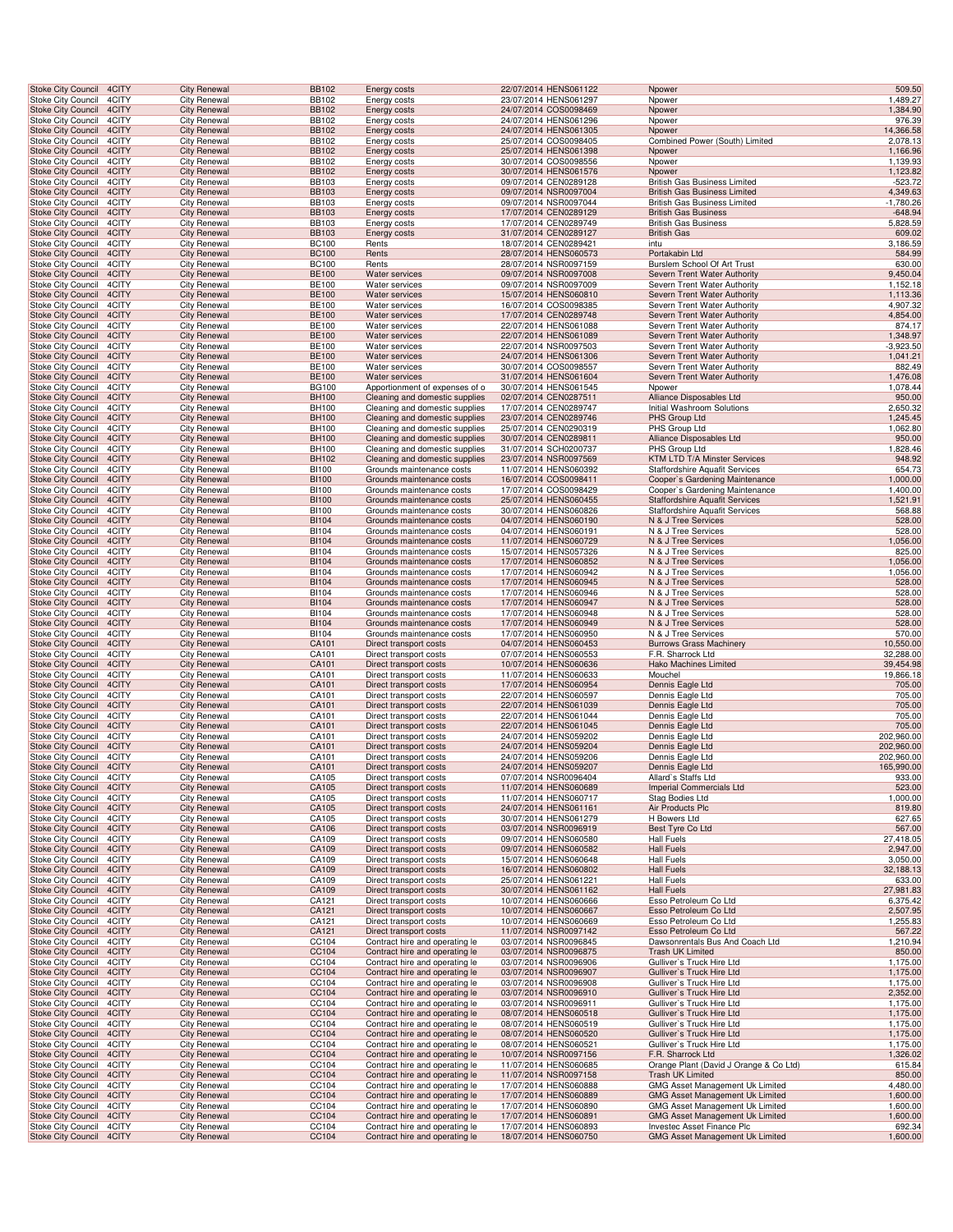| Stoke City Council                                                          | 4CITY          | City Renewal                               | CC104          | Contract hire and operating le                                   | 18/07/2014 HENS060909                                                   | Trash UK Limited                                                     | 850.00                |
|-----------------------------------------------------------------------------|----------------|--------------------------------------------|----------------|------------------------------------------------------------------|-------------------------------------------------------------------------|----------------------------------------------------------------------|-----------------------|
| <b>Stoke City Council</b>                                                   | 4CITY          | <b>City Renewal</b>                        | CC104          | Contract hire and operating le                                   | 18/07/2014 HENS060911                                                   | CMS Hire Limited T/A Cooper Hire                                     | 3,360.00              |
| Stoke City Council                                                          | 4CITY          | <b>City Renewal</b>                        | CC104          | Contract hire and operating le                                   | 18/07/2014 HENS060912                                                   | CMS Hire Limited T/A Cooper Hire                                     | 3,360.00              |
| Stoke City Council 4CITY<br>Stoke City Council                              | 4CITY          | <b>City Renewal</b><br><b>City Renewal</b> | CC104<br>CC104 | Contract hire and operating le<br>Contract hire and operating le | 18/07/2014 HENS060913<br>18/07/2014 HENS060914                          | CMS Hire Limited T/A Cooper Hire<br>CMS Hire Limited T/A Cooper Hire | 3,360.00<br>3,360.00  |
| Stoke City Council 4CITY                                                    |                | <b>City Renewal</b>                        | CC104          | Contract hire and operating le                                   | 18/07/2014 HENS060915                                                   | CMS Hire Limited T/A Cooper Hire                                     | 3,360.00              |
| Stoke City Council                                                          | 4CITY          | <b>City Renewal</b>                        | CC104          | Contract hire and operating le                                   | 18/07/2014 HENS060916                                                   | Day's Rental                                                         | 868.00                |
| <b>Stoke City Council</b>                                                   | 4CITY          | <b>City Renewal</b>                        | CC104          | Contract hire and operating le                                   | 18/07/2014 HENS060917                                                   | Day's Rental                                                         | 868.00                |
| Stoke City Council                                                          | 4CITY          | <b>City Renewal</b>                        | CC104          | Contract hire and operating le                                   | 18/07/2014 HENS060918<br>18/07/2014 HENS061008                          | Day's Rental                                                         | 868.00                |
| <b>Stoke City Council</b><br>Stoke City Council                             | 4CITY<br>4CITY | <b>City Renewal</b><br>City Renewal        | CC104<br>CC104 | Contract hire and operating le<br>Contract hire and operating le | 18/07/2014 HENS061009                                                   | Gulliver's Truck Hire Ltd<br>Gulliver's Truck Hire Ltd               | 2,728.70<br>2,352.00  |
| <b>Stoke City Council</b>                                                   | 4CITY          | <b>City Renewal</b>                        | CC104          | Contract hire and operating le                                   | 18/07/2014 HENS061010                                                   | Gulliver's Truck Hire Ltd                                            | 1,175.00              |
| Stoke City Council                                                          | 4CITY          | <b>City Renewal</b>                        | CC104          | Contract hire and operating le                                   | 18/07/2014 HENS061011                                                   | Gulliver's Truck Hire Ltd                                            | 1,175.00              |
| Stoke City Council 4CITY                                                    |                | <b>City Renewal</b>                        | CC104          | Contract hire and operating le                                   | 18/07/2014 HENS061017                                                   | Gulliver's Truck Hire Ltd                                            | 1,175.00              |
| Stoke City Council                                                          | 4CITY          | <b>City Renewal</b>                        | CC104          | Contract hire and operating le                                   | 18/07/2014 HENS061018                                                   | Gulliver's Truck Hire Ltd                                            | 1,175.00              |
| Stoke City Council 4CITY<br>Stoke City Council                              | 4CITY          | <b>City Renewal</b><br><b>City Renewal</b> | CC104<br>CC104 | Contract hire and operating le<br>Contract hire and operating le | 18/07/2014 HENS061058<br>21/07/2014 NSR0097492                          | Gulliver's Truck Hire Ltd<br>Gulliver's Truck Hire Ltd               | 1,175.00<br>1,175.00  |
| <b>Stoke City Council</b>                                                   | 4CITY          | <b>City Renewal</b>                        | CC104          | Contract hire and operating le                                   | 23/07/2014 HENS061280                                                   | Gulliver's Truck Hire Ltd                                            | 785.66                |
| <b>Stoke City Council</b>                                                   | 4CITY          | <b>City Renewal</b>                        | CC104          | Contract hire and operating le                                   | 23/07/2014 NSR0097368                                                   | M E S Environmental Ltd                                              | 1,100.00              |
| <b>Stoke City Council</b>                                                   | 4CITY          | <b>City Renewal</b>                        | CC104          | Contract hire and operating le                                   | 23/07/2014 NSR0097490                                                   | John Bownes Limited                                                  | 700.00                |
| Stoke City Council                                                          | 4CITY          | City Renewal                               | CC104          | Contract hire and operating le                                   | 25/07/2014 NSR0097491                                                   | Arnold Plant Hire Limited                                            | 1,711.67              |
| <b>Stoke City Council</b>                                                   | 4CITY          | <b>City Renewal</b>                        | CC104          | Contract hire and operating le                                   | 28/07/2014 NSR0097484                                                   | Dawson Rentals Sweepers                                              | 1,955.36              |
| Stoke City Council<br>Stoke City Council 4CITY                              | 4CITY          | <b>City Renewal</b><br><b>City Renewal</b> | CC105<br>CC105 | Contract hire and operating le<br>Contract hire and operating le | 02/07/2014 NSR0096768<br>11/07/2014 NSR0096626                          | Jewson<br>SC Machin Plant Hire                                       | 620.00<br>1,600.00    |
| Stoke City Council                                                          | 4CITY          | <b>City Renewal</b>                        | CC105          | Contract hire and operating le                                   | 22/07/2014 NSR0097526                                                   | Ashtead Plant Hire Co Limited                                        | 1,825.00              |
| Stoke City Council 4CITY                                                    |                | <b>City Renewal</b>                        | CC105          | Contract hire and operating le                                   | 25/07/2014 NSR0096999                                                   | SC Machin Plant Hire                                                 | 1,860.00              |
| Stoke City Council                                                          | 4CITY          | <b>City Renewal</b>                        | CC105          | Contract hire and operating le                                   | 31/07/2014 NSR0097855                                                   | Wernick Hire Ltd                                                     | 707.86                |
| <b>Stoke City Council</b>                                                   | 4CITY          | <b>City Renewal</b>                        | DA100          | Equipment furniture and mater                                    | 01/07/2014 NSR0096218                                                   | Cemex Uk Materials Ltd                                               | 2,098.54              |
| Stoke City Council<br><b>Stoke City Council</b>                             | 4CITY          | <b>City Renewal</b>                        | DA100          | Equipment furniture and mater                                    | 01/07/2014 NSR0096221<br>01/07/2014 NSR0096701                          | Aggregate Industries Uk Ltd<br>Morelock Signs Ltd                    | 939.72<br>744.52      |
| Stoke City Council                                                          | 4CITY<br>4CITY | <b>City Renewal</b><br>City Renewal        | DA100<br>DA100 | Equipment furniture and mater<br>Equipment furniture and mater   | 02/07/2014 NSR0093655                                                   | Civils & Lintels                                                     | 640.00                |
| <b>Stoke City Council</b>                                                   | 4CITY          | <b>City Renewal</b>                        | DA100          | Equipment furniture and mater                                    | 02/07/2014 NSR0096219                                                   | Cemex Uk Materials Ltd                                               | 1,797.08              |
| Stoke City Council                                                          | 4CITY          | <b>City Renewal</b>                        | DA100          | Equipment furniture and mater                                    | 02/07/2014 NSR0096220                                                   | Cemex Uk Materials Ltd                                               | 1,257.56              |
| Stoke City Council 4CITY                                                    |                | <b>City Renewal</b>                        | DA100          | Equipment furniture and mater                                    | 04/07/2014 COS0098109                                                   | J F Jackson                                                          | 2,026.00              |
| Stoke City Council                                                          | 4CITY          | <b>City Renewal</b>                        | DA100          | Equipment furniture and mater                                    | 04/07/2014 NSR0096525                                                   | Aggregate Industries Uk Ltd                                          | 725.14                |
| Stoke City Council 4CITY<br>Stoke City Council                              | 4CITY          | <b>City Renewal</b><br><b>City Renewal</b> | DA100<br>DA100 | Equipment furniture and mater                                    | 07/07/2014 NSR0096190<br>07/07/2014 NSR0096496                          | Cemex Uk Materials Ltd<br>Aggregate Industries Uk Ltd                | 1,573.43<br>895.83    |
| <b>Stoke City Council</b>                                                   | 4CITY          | <b>City Renewal</b>                        | DA100          | Equipment furniture and mater<br>Equipment furniture and mater   | 08/07/2014 NSR0096497                                                   | Aggregate Industries Uk Ltd                                          | 650.59                |
| Stoke City Council                                                          | 4CITY          | <b>City Renewal</b>                        | DA100          | Equipment furniture and mater                                    | 08/07/2014 NSR0096542                                                   | Cemex Uk Materials Ltd                                               | 1,316.48              |
| <b>Stoke City Council</b>                                                   | 4CITY          | <b>City Renewal</b>                        | DA100          | Equipment furniture and mater                                    | 09/07/2014 NSR0096480                                                   | Signature Ltd                                                        | 699.22                |
| Stoke City Council                                                          | 4CITY          | City Renewal                               | DA100          | Equipment furniture and mater                                    | 09/07/2014 NSR0096541                                                   | Cemex Uk Materials Ltd                                               | 1,820.02              |
| <b>Stoke City Council</b>                                                   | 4CITY          | <b>City Renewal</b>                        | DA100          | Equipment furniture and mater                                    | 09/07/2014 NSR0096840                                                   | <b>Cemex Uk Materials Ltd</b>                                        | 804.92                |
| Stoke City Council<br>Stoke City Council 4CITY                              | 4CITY          | <b>City Renewal</b><br><b>City Renewal</b> | DA100<br>DA100 | Equipment furniture and mater<br>Equipment furniture and mater   | 10/07/2014 NSR0097117<br>10/07/2014 NSR0097118                          | Civils & Lintels<br>Fabrikat (Nottingham) Ltd                        | 500.80<br>2,152.00    |
| Stoke City Council                                                          | 4CITY          | <b>City Renewal</b>                        | DA100          | Equipment furniture and mater                                    | 10/07/2014 SCH0197093                                                   | Woodways (Stoke) Ltd                                                 | 1,439.00              |
| Stoke City Council 4CITY                                                    |                | <b>City Renewal</b>                        | DA100          | Equipment furniture and mater                                    | 11/07/2014 NSR0096649                                                   | Aggregate Industries Uk Ltd                                          | 590.86                |
| Stoke City Council                                                          | 4CITY          | <b>City Renewal</b>                        | DA100          | Equipment furniture and mater                                    | 14/07/2014 NSR0096395                                                   | Nuneaton Signs                                                       | 574.02                |
| <b>Stoke City Council</b>                                                   | 4CITY          | <b>City Renewal</b>                        | DA100          | Equipment furniture and mater                                    | 14/07/2014 NSR0096536                                                   | Cemex Uk Materials Ltd                                               | 616.16                |
| Stoke City Council<br><b>Stoke City Council</b>                             | 4CITY<br>4CITY | <b>City Renewal</b><br><b>City Renewal</b> | DA100          | Equipment furniture and mater                                    | 15/07/2014 COS0098254<br>15/07/2014 HENS060647                          | White's Textile Services                                             | 620.10                |
|                                                                             |                |                                            | DA100          | Equipment furniture and mater                                    |                                                                         | Independent Parts Specialist Ltd                                     | 537.00                |
|                                                                             |                |                                            |                |                                                                  |                                                                         |                                                                      |                       |
| Stoke City Council                                                          | 4CITY          | City Renewal                               | DA100          | Equipment furniture and mater                                    | 15/07/2014 NSR0096500                                                   | Velo Mangement Ltd                                                   | 1,319.00              |
| <b>Stoke City Council</b><br>Stoke City Council                             | 4CITY<br>4CITY | <b>City Renewal</b><br><b>City Renewal</b> | DA100<br>DA100 | Equipment furniture and mater<br>Equipment furniture and mater   | 15/07/2014 NSR0096929<br>15/07/2014 NSR0097268                          | Cemex Uk Materials Ltd<br>Civils & Lintels                           | 1,035.85<br>$-626.00$ |
| Stoke City Council 4CITY                                                    |                | <b>City Renewal</b>                        | DA100          | Equipment furniture and mater                                    | 16/07/2014 NSR0096928                                                   | Cemex Uk Materials Ltd                                               | 2,111.61              |
| Stoke City Council                                                          | 4CITY          | <b>City Renewal</b>                        | DA100          | Equipment furniture and mater                                    | 17/07/2014 NSR0097380                                                   | Cemex Uk Materials Ltd                                               | 1,193.92              |
| Stoke City Council 4CITY                                                    |                | <b>City Renewal</b>                        | DA100          | Equipment furniture and mater                                    | 17/07/2014 NSR0097382                                                   | Aggregate Industries Uk Ltd                                          | 733.44                |
| Stoke City Council                                                          | 4CITY          | <b>City Renewal</b>                        | DA100          | Equipment furniture and mater                                    | 18/07/2014 CEN0288015                                                   | Direct Communications Radio Service Ltd                              | 520.00                |
| <b>Stoke City Council</b><br><b>Stoke City Council</b>                      | 4CITY<br>4CITY | <b>City Renewal</b><br><b>City Renewal</b> | DA100<br>DA100 | Equipment furniture and mater<br>Equipment furniture and mater   | 18/07/2014 NSR0097028<br>18/07/2014 SCH0199010                          | Aggregate Industries Uk Ltd<br>Spectrum Signs                        | 752.52<br>520.00      |
| <b>Stoke City Council</b>                                                   | 4CITY          | <b>City Renewal</b>                        | DA100          | Equipment furniture and mater                                    | 21/07/2014 NSR0096606                                                   | <b>Palmstead Nurseries Ltd</b>                                       | 8,357.73              |
| Stoke City Council                                                          | 4CITY          | City Renewal                               | DA100          | Equipment furniture and mater                                    | 21/07/2014 NSR0096607                                                   | Palmstead Nurseries Ltd                                              | $-528.00$             |
| <b>Stoke City Council</b>                                                   | 4CITY          | <b>City Renewal</b>                        | DA100          | Equipment furniture and mater                                    | 21/07/2014 NSR0097030                                                   | Aggregate Industries Uk Ltd                                          | 770.69                |
| Stoke City Council                                                          | 4CITY          | <b>City Renewal</b>                        | DA100          | Equipment furniture and mater                                    | 21/07/2014 NSR0097494                                                   | Palmstead Nurseries Ltd                                              | $-7,902.83$           |
| Stoke City Council 4CITY                                                    | 4CITY          | <b>City Renewal</b>                        | DA100          | Equipment furniture and mater                                    | 21/07/2014 NSR0097496<br>21/07/2014 NSR0097500                          | Palmstead Nurseries Ltd                                              | 528.00                |
| Stoke City Council<br>Stoke City Council 4CITY                              |                | <b>City Renewal</b><br><b>City Renewal</b> | DA100<br>DA100 | Equipment furniture and mater<br>Equipment furniture and mater   | 21/07/2014 NSR0097501                                                   | Palmstead Nurseries Ltd<br>Palmstead Nurseries Ltd                   | 1,129.70<br>2,137.40  |
| Stoke City Council 4CITY                                                    |                | <b>City Renewal</b>                        | DA100          | Equipment furniture and mater                                    | 22/07/2014 HENS061071                                                   | <b>Tactical Inspection Limited</b>                                   | 10,624.54             |
| Stoke City Council 4CITY                                                    |                | <b>City Renewal</b>                        | DA100          | Equipment furniture and mater                                    | 22/07/2014 NSR0097346                                                   | Cemex Uk Materials Ltd                                               | 2,139.80              |
| Stoke City Council                                                          | 4CITY          | <b>City Renewal</b>                        | DA100          | Equipment furniture and mater                                    | 22/07/2014 NSR0097524                                                   | Civils & Lintels                                                     | 1,417.80              |
| Stoke City Council 4CITY<br><b>Stoke City Council</b>                       | 4CITY          | <b>City Renewal</b><br><b>City Renewal</b> | DA100<br>DA100 | Equipment furniture and mater<br>Equipment furniture and mater   | 23/07/2014 NSR0096997<br>23/07/2014 NSR0097032                          | Cemex Uk Materials Ltd<br>Aggregate Industries Uk Ltd                | 1,218.23<br>518.39    |
| <b>Stoke City Council</b>                                                   | 4CITY          | <b>City Renewal</b>                        | <b>DA100</b>   | Equipment furniture and mater                                    | 23/07/2014 NSR0097055                                                   | Cemex Uk Materials Ltd                                               | 695.33                |
| Stoke City Council 4CITY                                                    |                | <b>City Renewal</b>                        | DA100          | Equipment furniture and mater                                    | 25/07/2014 HENS061445                                                   | A & S Compaction LTD                                                 | 5,800.00              |
| Stoke City Council 4CITY                                                    |                | <b>City Renewal</b>                        | DA100          | Equipment furniture and mater                                    | 25/07/2014 HENS061446                                                   | A & S Compaction LTD                                                 | 699.50                |
| Stoke City Council 4CITY                                                    |                | <b>City Renewal</b>                        | DA100          | Equipment furniture and mater                                    | 30/07/2014 NSR0097300                                                   | Velo Mangement Ltd                                                   | 1,450.90              |
| Stoke City Council 4CITY<br>Stoke City Council                              | 4CITY          | <b>City Renewal</b><br><b>City Renewal</b> | DA100<br>DA100 | Equipment furniture and mater<br>Equipment furniture and mater   | 30/07/2014 NSR0097379<br>30/07/2014 NSR0097381                          | Aggregate Industries Uk Ltd<br>Aggregate Industries Uk Ltd           | 880.32<br>598.30      |
| <b>Stoke City Council</b>                                                   | 4CITY          | <b>City Renewal</b>                        | DA100          | Equipment furniture and mater                                    | 31/07/2014 NSR0097377                                                   | Aggregate Industries Uk Ltd                                          | 717.01                |
| Stoke City Council                                                          | 4CITY          | <b>City Renewal</b>                        | DA101          | Equipment furniture and mater                                    | 03/07/2014 NSR0096834                                                   | <b>AEBI Schmidt Uk Limited</b>                                       | 507.26                |
| Stoke City Council 4CITY                                                    |                | <b>City Renewal</b>                        | DA101          | Equipment furniture and mater                                    | 07/07/2014 NSR0096925                                                   | Danline International Ltd                                            | 630.00                |
| <b>Stoke City Council</b>                                                   | 4CITY          | City Renewal                               | DA101          | Equipment furniture and mater                                    | 08/07/2014 HENS060533                                                   | A-Z Truck Parts                                                      | 637.70                |
| <b>Stoke City Council</b>                                                   | 4CITY          | <b>City Renewal</b>                        | DA101          | Equipment furniture and mater                                    | 09/07/2014 NSR0097063                                                   | Trailparts                                                           | 507.70                |
| Stoke City Council 4CITY<br>Stoke City Council 4CITY                        |                | <b>City Renewal</b><br><b>City Renewal</b> | DA101<br>DA101 | Equipment furniture and mater<br>Equipment furniture and mater   | 10/07/2014 NSR0097157<br>11/07/2014 HENS060697                          | F.R. Sharrock Ltd<br>F.R. Sharrock Ltd                               | 1,000.00<br>778.25    |
| Stoke City Council 4CITY                                                    |                | <b>City Renewal</b>                        | DA101          | Equipment furniture and mater                                    | 15/07/2014 HENS060703                                                   | Dennis Eagle Ltd                                                     | 526.33                |
| Stoke City Council 4CITY                                                    |                | <b>City Renewal</b>                        | DA101          | Equipment furniture and mater                                    | 17/07/2014 HENS060884                                                   | Dennis Eagle Ltd                                                     | 503.39                |
| Stoke City Council                                                          | 4CITY          | <b>City Renewal</b>                        | DA101          | Equipment furniture and mater                                    | 18/07/2014 HENS060994                                                   | Oakleys Limited                                                      | 613.31                |
| <b>Stoke City Council</b>                                                   | 4CITY<br>4CITY | <b>City Renewal</b><br><b>City Renewal</b> | DA101<br>DA101 | Equipment furniture and mater<br>Equipment furniture and mater   | 23/07/2014 HENS060700<br>23/07/2014 HENS061251                          | Danline International Ltd<br>Dennis Eagle Ltd                        | 615.00<br>551.74      |
| Stoke City Council<br>Stoke City Council 4CITY                              |                | <b>City Renewal</b>                        | DA104          | Equipment furniture and mater                                    | 16/07/2014 HENS060464                                                   | C & T Bird Ltd                                                       | 616.00                |
| Stoke City Council                                                          | 4CITY          | City Renewal                               | DA104          | Equipment furniture and mater                                    | 25/07/2014 HENS060811                                                   | Logoshack Ltd                                                        | 854.84                |
| <b>Stoke City Council</b>                                                   | 4CITY          | <b>City Renewal</b>                        | DA105          | Equipment furniture and mater                                    | 01/07/2014 NSR0096704                                                   | Raf Cosford Airshow                                                  | 5,550.00              |
| Stoke City Council 4CITY                                                    |                | <b>City Renewal</b>                        | DA105          | Equipment furniture and mater                                    | 01/07/2014 SCH0198569                                                   | J Smith                                                              | 698.20                |
| Stoke City Council 4CITY<br>Stoke City Council 4CITY                        |                | <b>City Renewal</b><br><b>City Renewal</b> | DA105<br>DA105 | Equipment furniture and mater<br>Equipment furniture and mater   | 14/07/2014 SCH0198454<br>18/07/2014 SCH0200262                          | Grantham Book Services Ltd<br>Shelton Pottery                        | 645.26<br>818.00      |
| Stoke City Council 4CITY                                                    |                | <b>City Renewal</b>                        | DA105          | Equipment furniture and mater                                    | 25/07/2014 SCH0200412                                                   | <b>Heron Cross Pottery</b>                                           | 859.55                |
| Stoke City Council 4CITY                                                    |                | <b>City Renewal</b>                        | DA111          | Equipment furniture and mater                                    | 17/07/2014 CEN0289726                                                   | Booker Cash & Carry                                                  | 531.88                |
| Stoke City Council 4CITY                                                    |                | <b>City Renewal</b>                        | DA114          | Equipment furniture and mater                                    | 22/07/2014 COS0098346                                                   | Public-i                                                             | 16,000.00             |
| Stoke City Council                                                          | 4CITY          | <b>City Renewal</b>                        | DA130          | Equipment furniture and mater                                    | 04/07/2014 HENS059536                                                   | <b>Broxap Limited</b>                                                | 1,302.00              |
| Stoke City Council 4CITY                                                    | 4CITY          | <b>City Renewal</b>                        | DA130<br>DA130 | Equipment furniture and mater                                    | 14/07/2014 HENS060620                                                   | Craemer<br>UK Container Maintenance Ltd                              | 9,350.00<br>966.00    |
| Stoke City Council<br><b>Stoke City Council</b><br>Stoke City Council 4CITY | 4CITY          | <b>City Renewal</b><br><b>City Renewal</b> | DA138<br>DA138 | Equipment furniture and mater<br>Equipment furniture and mater   | 28/07/2014 HENS060845<br>16/07/2014 HENS060833<br>16/07/2014 HENS060834 | Bemrose Booth Ltd<br>Bemrose Booth Ltd                               | 2,320.00<br>1,200.00  |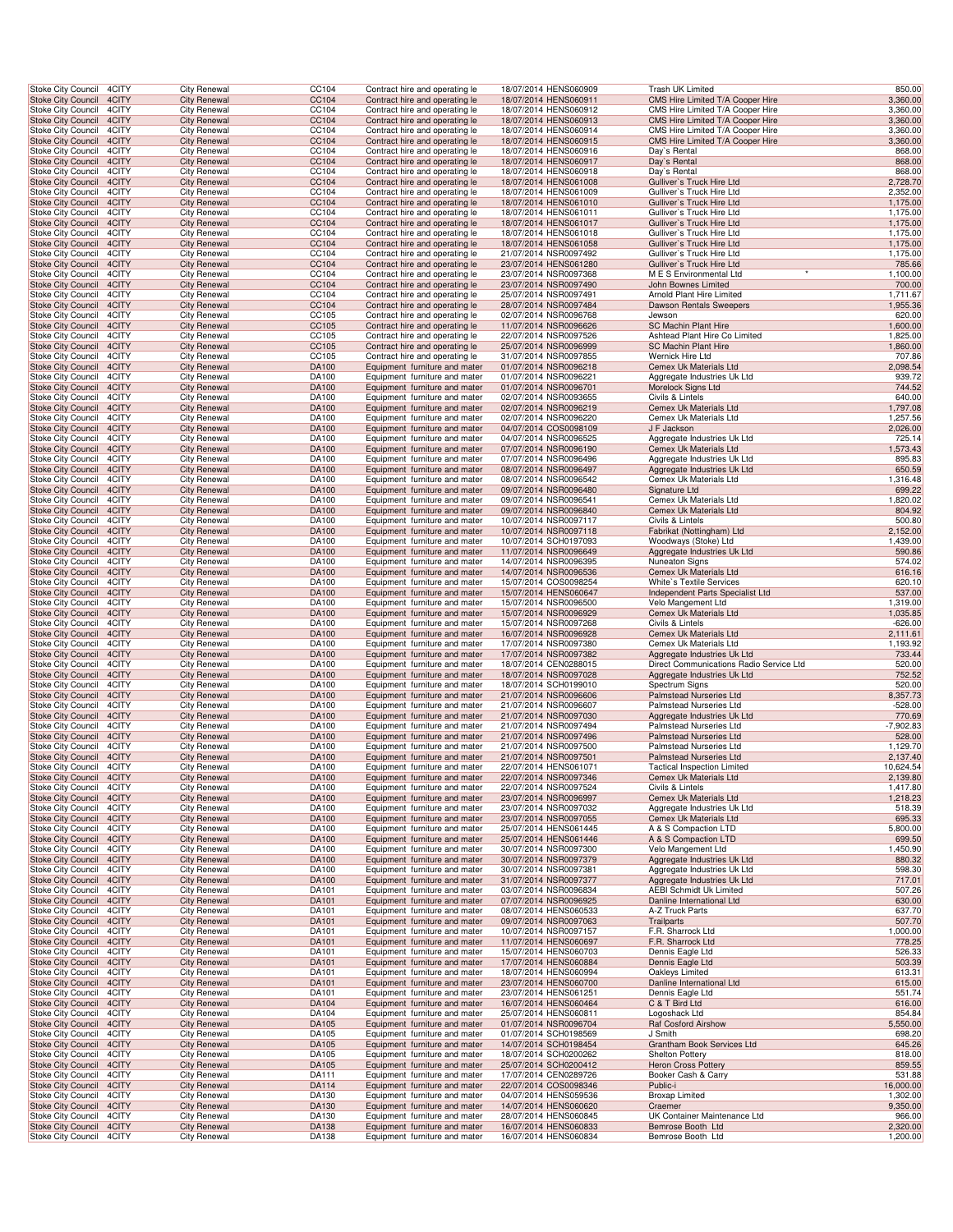| <b>Stoke City Council</b>                              | 4CITY                    | <b>City Renewal</b>                        | DA151                 | Equipment furniture and mater                                  | 25/07/2014 COS0098328                          | Neopost Finance Ltd                                         | 651.91                  |
|--------------------------------------------------------|--------------------------|--------------------------------------------|-----------------------|----------------------------------------------------------------|------------------------------------------------|-------------------------------------------------------------|-------------------------|
| Stoke City Council                                     | 4CITY                    | <b>City Renewal</b>                        | DA156                 | Equipment furniture and mater                                  | 02/07/2014 HENS060315                          | Brenntag Uk Limited                                         | 1,564.15                |
| <b>Stoke City Council</b>                              | 4CITY                    | <b>City Renewal</b>                        | DA156                 | Equipment furniture and mater                                  | 31/07/2014 SCH0200014                          | <b>Brenntag Uk Limited</b>                                  | 520.00                  |
| Stoke City Council<br>Stoke City Council 4CITY         | 4CITY                    | <b>City Renewal</b><br><b>City Renewal</b> | DA158<br>DA174        | Equipment furniture and mater<br>Equipment furniture and mater | 17/07/2014 HENS060900<br>04/07/2014 NSR0096109 | Codi International Ltd<br>H & G Ash Road Markings Ltd       | 1,760.00<br>552.00      |
| <b>Stoke City Council</b>                              | 4CITY                    | <b>City Renewal</b>                        | DA174                 | Equipment furniture and mater                                  | 23/07/2014 NSR0096992                          | H & G Ash Road Markings Ltd                                 | 980.00                  |
| <b>Stoke City Council</b>                              | 4CITY                    | <b>City Renewal</b>                        | DA184                 | Equipment furniture and mater                                  | 02/07/2014 NSR0096038                          | Tay Valley Lighting (Stoke on Trent) Ltd                    | 1,464.24                |
| <b>Stoke City Council</b>                              | 4CITY                    | <b>City Renewal</b>                        | DA187                 | Equipment furniture and mater                                  | 15/07/2014 HENS060621                          | Gelpack Excelsior Ltd                                       | 1,192.20                |
| <b>Stoke City Council</b>                              | 4CITY                    | <b>City Renewal</b>                        | DA190                 | Equipment furniture and mater                                  | 11/07/2014 HENS060731                          | Fresh Acres Nurseries Limited                               | 24,949.25               |
| <b>Stoke City Council</b>                              | 4CITY                    | <b>City Renewal</b>                        | DA190                 | Equipment furniture and mater                                  | 11/07/2014 HENS060732                          | Fresh Acres Nurseries Limited                               | 8,028.80                |
| <b>Stoke City Council</b>                              | 4CITY                    | <b>City Renewal</b>                        | DB104                 | Catering                                                       | 01/07/2014 COS0097976                          | Molson Coors Brewery Ltd (MCB Ltd)                          | 2,656.81                |
| Stoke City Council                                     | 4CITY<br>4CITY           | <b>City Renewal</b><br><b>City Renewal</b> | DB104<br><b>DB104</b> | Catering                                                       | 03/07/2014 CEN0288907<br>04/07/2014 COS0098240 | Hancocks Ltd                                                | 645.90<br>955.74        |
| <b>Stoke City Council</b><br>Stoke City Council        | 4CITY                    | <b>City Renewal</b>                        | DB104                 | Catering<br>Catering                                           | 07/07/2014 COS0098248                          | <b>Churnet Valley Drinks Limited</b><br>Booker Cash & Carry | 872.64                  |
| Stoke City Council 4CITY                               |                          | <b>City Renewal</b>                        | DB104                 | Catering                                                       | 09/07/2014 CEN0289216                          | John Lowe Catering                                          | 3,179.80                |
| <b>Stoke City Council</b>                              | 4CITY                    | <b>City Renewal</b>                        | DB104                 | Catering                                                       | 09/07/2014 COS0098302                          | Churnet Valley Drinks Limited                               | 854.16                  |
| <b>Stoke City Council</b>                              | 4CITY                    | <b>City Renewal</b>                        | DB104                 | Catering                                                       | 15/07/2014 CEN0288912                          | Crown Cup Ltd                                               | 523.37                  |
| <b>Stoke City Council</b>                              | 4CITY                    | <b>City Renewal</b>                        | DB104                 | Catering                                                       | 21/07/2014 CEN0289834                          | Jenkinsons Caterers (Stafford) Ltd                          | 5,799.04                |
| <b>Stoke City Council</b>                              | 4CITY                    | <b>City Renewal</b>                        | DB104                 | Catering                                                       | 23/07/2014 CEN0289155                          | <b>Central Drinks</b>                                       | 2,282.77                |
| <b>Stoke City Council</b>                              | 4CITY                    | <b>City Renewal</b>                        | DD100                 | Printing stationery and gener                                  | 02/07/2014 HENS060291                          | Force 3 Security Ltd                                        | 4,335.50                |
| <b>Stoke City Council</b>                              | 4CITY                    | <b>City Renewal</b><br><b>City Renewal</b> | DE100                 | Services                                                       | 01/07/2014 NSR0096706<br>11/07/2014 NSR0097182 | <b>TTC Road Safety Services Ltd</b>                         | 4,098.60                |
| Stoke City Council<br><b>Stoke City Council</b>        | 4CITY<br>4CITY           | <b>City Renewal</b>                        | DE100<br>DE100        | Services<br>Services                                           | 16/07/2014 NSR0097271                          | Sustrans<br><b>Intercity Private Hire Limited</b>           | 3,900.50<br>2,372.50    |
| Stoke City Council                                     | 4CITY                    | <b>City Renewal</b>                        | DE100                 | Services                                                       | 31/07/2014 CEN0290853                          | Severn Trent Water Authority                                | 575.92                  |
| <b>Stoke City Council</b>                              | 4CITY                    | <b>City Renewal</b>                        | DE101                 | Services                                                       | 03/07/2014 SCH0198642                          | <b>City Security</b>                                        | 1,327.00                |
| Stoke City Council                                     | 4CITY                    | <b>City Renewal</b>                        | DE101                 | Services                                                       | 16/07/2014 COS0098091                          | <b>CBI</b> Security                                         | 1,125.00                |
| <b>Stoke City Council</b>                              | 4CITY                    | <b>City Renewal</b>                        | DE101                 | Services                                                       | 21/07/2014 CEN0289832                          | <b>CBI Security</b>                                         | 4,608.00                |
| <b>Stoke City Council</b>                              | 4CITY                    | <b>City Renewal</b>                        | DE101                 | Services                                                       | 23/07/2014 NSR0097368                          | M E S Environmental Ltd                                     | $-810.00$               |
| <b>Stoke City Council</b>                              | 4CITY                    | <b>City Renewal</b>                        | DE101                 | Services                                                       | 25/07/2014 CEN0289833                          | <b>CBI</b> Security                                         | 2,304.00                |
| <b>Stoke City Council</b><br><b>Stoke City Council</b> | 4CITY<br>4CITY           | <b>City Renewal</b><br><b>City Renewal</b> | DE103<br>DE103        | Services<br>Services                                           | 25/07/2014 CEN0290326<br>29/07/2014 CEN0290493 | <b>TIc Cleaning Ltd</b><br><b>TIc Cleaning Ltd</b>          | 1,560.00<br>600.00      |
| Stoke City Council                                     | 4CITY                    | <b>City Renewal</b>                        | DE105                 | Services                                                       | 02/07/2014 NSR0095824                          | Ian Weightman Media Services Limited                        | 2,703.33                |
| <b>Stoke City Council</b>                              | 4CITY                    | <b>City Renewal</b>                        | DE105                 | <b>Services</b>                                                | 02/07/2014 NSR0096650                          | Freshwater UK Regions Ltd                                   | 12,795.00               |
| Stoke City Council                                     | 4CITY                    | <b>City Renewal</b>                        | DE105                 | Services                                                       | 07/07/2014 NSR0096027                          | <b>AECOM LTD</b>                                            | 2,070.00                |
| <b>Stoke City Council</b>                              | 4CITY                    | <b>City Renewal</b>                        | DE105                 | Services                                                       | 09/07/2014 NSR0096652                          | Interfleet Technology Ltd                                   | 20,000.00               |
| Stoke City Council                                     | 4CITY                    | <b>City Renewal</b>                        | DE105                 | Services                                                       | 10/07/2014 NSR0097147                          | Addleshaw Goddard                                           | 48,176.35               |
| <b>Stoke City Council</b>                              | 4CITY                    | <b>City Renewal</b>                        | DE105                 | Services                                                       | 14/07/2014 NSR0097248                          | <b>AECOM LTD</b>                                            | 3,261.10                |
| <b>Stoke City Council</b><br><b>Stoke City Council</b> | 4CITY<br>4CITY           | <b>City Renewal</b><br><b>City Renewal</b> | DE105<br>DE105        | Services<br>Services                                           | 14/07/2014 NSR0097254<br>15/07/2014 NSR0097298 | <b>Expert Alliance</b><br><b>Aventis Solutions Limited</b>  | 16,679.90<br>4,170.00   |
| Stoke City Council                                     | 4CITY                    | <b>City Renewal</b>                        | DE105                 | Services                                                       | 18/07/2014 CEN0289147                          | Gleeds Advisory Ltd                                         | 2,625.00                |
| <b>Stoke City Council</b>                              | 4CITY                    | <b>City Renewal</b>                        | DE105                 | Services                                                       | 23/07/2014 HENS061248                          | Grant Thornton Uk Llp                                       | 10,001.00               |
| <b>Stoke City Council</b>                              | 4CITY                    | <b>City Renewal</b>                        | DE105                 | Services                                                       | 23/07/2014 NSR0097553                          | Port Causeway Limited                                       | 5,985.00                |
| <b>Stoke City Council</b>                              | 4CITY                    | <b>City Renewal</b>                        | DE105                 | <b>Services</b>                                                | 23/07/2014 NSR0097555                          | Port Causeway Limited                                       | 519.23                  |
| Stoke City Council                                     | 4CITY                    | <b>City Renewal</b>                        | DE105                 | Services                                                       | 24/07/2014 NSR0097577                          | The Big Partnership                                         | 4,245.63                |
| <b>Stoke City Council</b>                              | 4CITY                    | <b>City Renewal</b>                        | DE105                 | Services                                                       | 25/07/2014 NSR0097423                          | Ryder Architecture Ltd                                      | 12,300.00               |
| Stoke City Council                                     | 4CITY                    | <b>City Renewal</b>                        | DE105                 | Services                                                       | 25/07/2014 NSR0097605                          | <b>LDA Design</b>                                           | 13,250.00               |
| <b>Stoke City Council</b><br>Stoke City Council        | 4CITY<br>4CITY           | <b>City Renewal</b><br><b>City Renewal</b> | DE105<br>DE105        | Services<br>Services                                           | 30/07/2014 NSR0097299<br>31/07/2014 CEN0282694 | <b>AECOM LTD</b><br>Jmp Consultants Ltd                     | 4,574.20<br>$-7,394.00$ |
| <b>Stoke City Council</b>                              | 4CITY                    | <b>City Renewal</b>                        | DE105                 | Services                                                       | 31/07/2014 HENS061613                          | J.C.Rathbone Associate Limited                              | 3,500.00                |
| Stoke City Council                                     | 4CITY                    | <b>City Renewal</b>                        | DE108                 | Services                                                       | 07/07/2014 COS0098271                          | M Lovatt                                                    | 610.40                  |
| <b>Stoke City Council</b>                              | 4CITY                    | <b>City Renewal</b>                        | DE108                 | Services                                                       | 25/07/2014 HENS061354                          | A Pepper                                                    | 702.00                  |
| Stoke City Council                                     | 4CITY                    | <b>City Renewal</b>                        | DE108                 | Services                                                       | 30/07/2014 CEN0289370                          | Port Vale Community Trust                                   | 708.96                  |
| <b>Stoke City Council</b>                              | 4CITY                    | <b>City Renewal</b>                        | DE113                 | <b>Services</b>                                                | 01/07/2014 NSR0096758                          | <b>Local Government Association</b>                         | 2,510.19                |
| Stoke City Council                                     | 4CITY                    | <b>City Renewal</b>                        | DE113                 | Services                                                       | 04/07/2014 CEN0288941                          | URS Infrastructure and Environment UK Limited               | 11,269.00               |
| <b>Stoke City Council</b>                              | 4CITY                    | <b>City Renewal</b>                        | DE113                 | Services                                                       | 11/07/2014 CEN0288829                          | Penna Plc                                                   | 1,919.06                |
| Stoke City Council                                     | 4CITY<br>4CITY           | <b>City Renewal</b><br><b>City Renewal</b> | DE113<br><b>DE113</b> | Services<br>Services                                           | 11/07/2014 CEN0288830<br>18/07/2014 NSR0097419 | Penna Plc<br><b>Staffordshire University</b>                | 1,444.30<br>11,371.89   |
| <b>Stoke City Council</b><br><b>Stoke City Council</b> | 4CITY                    | <b>City Renewal</b>                        | DE113                 | Services                                                       | 23/07/2014 NSR0097553                          | Port Causeway Limited                                       | 5,985.00                |
| <b>Stoke City Council</b>                              | 4CITY                    | <b>City Renewal</b>                        | DE113                 | Services                                                       | 23/07/2014 NSR0097554                          | Cheetham Hall Limited                                       | 700.00                  |
| Stoke City Council                                     | 4CITY                    | <b>City Renewal</b>                        | DE113                 | Services                                                       | 23/07/2014 NSR0097555                          | Port Causeway Limited                                       | 519.22                  |
| <b>Stoke City Council</b>                              | 4CITY                    | <b>City Renewal</b>                        | DE113                 | Services                                                       | 25/07/2014 CEN0290045                          | Penna Plc                                                   | 17,000.00               |
| Stoke City Council                                     | 4CITY                    | <b>City Renewal</b>                        | DE125                 | Services                                                       | 03/07/2014 NSR0096888                          | Lafarge Tarmac Trading Ltd                                  | 682.64                  |
| <b>Stoke City Council</b>                              | 4CITY                    | <b>City Renewal</b>                        | DE125                 | <b>Services</b>                                                | 03/07/2014 NSR0096889                          | Lafarge Tarmac Trading Ltd                                  | 2,334.12                |
| Stoke City Council                                     | 4CITY                    | <b>City Renewal</b>                        | DE125                 | Services                                                       | 03/07/2014 NSR0096890<br>09/07/2014 NSR0096885 | Lafarge Tarmac Trading Ltd                                  | 561.80<br>1,549.72      |
| Stoke City Council 4CITY<br>Stoke City Council         | 4CITY                    | <b>City Renewal</b><br><b>City Renewal</b> | DE125<br>DE125        | Services<br>Services                                           | 16/07/2014 NSR0096880                          | Lafarge Tarmac Trading Ltd<br>Lafarge Tarmac Trading Ltd    | 695.36                  |
| Stoke City Council 4CITY                               |                          | <b>City Renewal</b>                        | DE125                 | Services                                                       | 17/07/2014 HENS060840                          | Vital Earth (Derby) Limited                                 | 8,202.17                |
| Stoke City Council 4CITY                               |                          | <b>City Renewal</b>                        | DE125                 | Services                                                       | 24/07/2014 COS0098476                          | Lafarge Tarmac Trading Ltd                                  | 530.00                  |
| Stoke City Council 4CITY                               |                          | <b>City Renewal</b>                        | DE125                 | Services                                                       | 24/07/2014 COS0098477                          | Lafarge Tarmac Trading Ltd                                  | 990.04                  |
| Stoke City Council                                     | 4CITY                    | <b>City Renewal</b>                        | DE125                 | Services                                                       | 24/07/2014 COS0098478                          | Lafarge Tarmac Trading Ltd                                  | 3,419.56                |
| <b>Stoke City Council</b>                              | 4CITY                    | <b>City Renewal</b>                        | DE125                 | Services                                                       | 24/07/2014 COS0098479                          | Lafarge Tarmac Trading Ltd                                  | 655.08                  |
| <b>Stoke City Council</b>                              | 4CITY                    | <b>City Renewal</b>                        | DE125                 | Services                                                       | 24/07/2014 COS0098480<br>24/07/2014 NSR0097590 | Lafarge Tarmac Trading Ltd                                  | 820.44                  |
| <b>Stoke City Council</b><br>Stoke City Council        | 4CITY<br>4CITY           | <b>City Renewal</b><br><b>City Renewal</b> | DE125<br>DE125        | Services<br>Services                                           | 25/07/2014 NSR0097372                          | <b>Brown Recycling Ltd</b><br><b>Belford Bros</b>           | 28,882.06<br>5,663.70   |
| Stoke City Council 4CITY                               |                          | <b>City Renewal</b>                        | DE126                 | Services                                                       | 07/07/2014 COS0098264                          | <b>Brown Recycling Ltd</b>                                  | 626.10                  |
| Stoke City Council                                     | 4CITY                    | <b>City Renewal</b>                        | DE127                 | Services                                                       | 09/07/2014 HENS060598                          | Metric Group Ltd                                            | 10,318.69               |
| <b>Stoke City Council</b>                              | 4CITY                    | <b>City Renewal</b>                        | <b>DE127</b>          | Services                                                       | 09/07/2014 HENS060599                          | Metric Group Ltd                                            | 1,039.59                |
| <b>Stoke City Council</b>                              | 4CITY                    | <b>City Renewal</b>                        | DE127                 | Services                                                       | 09/07/2014 HENS060600                          | Metric Group Ltd                                            | 2,506.68                |
| Stoke City Council 4CITY                               |                          | <b>City Renewal</b>                        | DE129                 | Services                                                       | 18/07/2014 HENS060638                          | <b>Rigby Taylor Ltd</b>                                     | 3,100.00                |
| <b>Stoke City Council</b>                              | 4CITY                    | <b>City Renewal</b>                        | DE129                 | Services                                                       | 22/07/2014 HENS060761                          | Rigby Taylor Ltd                                            | 720.00                  |
| <b>Stoke City Council</b><br>Stoke City Council        | 4CITY<br>4CITY           | <b>City Renewal</b><br><b>City Renewal</b> | DE129<br>DE133        | Services                                                       | 30/07/2014 HENS060819<br>23/07/2014 CEN0290112 | Rigby Taylor Ltd<br>Wildon Uk Ltd                           | 674.00<br>3,172.50      |
| <b>Stoke City Council</b>                              | 4CITY                    | <b>City Renewal</b>                        | DE134                 | Services<br>Services                                           | 10/07/2014 NSR0097116                          | <b>W J Road Markings Ltd</b>                                | 2,434.58                |
| Stoke City Council                                     | 4CITY                    | <b>City Renewal</b>                        | DE134                 | Services                                                       | 10/07/2014 NSR0097119                          | W J Road Markings Ltd                                       | 967.20                  |
| Stoke City Council 4CITY                               |                          | <b>City Renewal</b>                        | DE134                 | Services                                                       | 10/07/2014 NSR0097122                          | W J Road Markings Ltd                                       | 704.00                  |
| Stoke City Council 4CITY                               |                          | <b>City Renewal</b>                        | DE135                 | Services                                                       | 01/07/2014 NSR0095877                          | Cyclist Training Ltd                                        | 11,104.20               |
| <b>Stoke City Council</b>                              | 4CITY                    | <b>City Renewal</b>                        | DE135                 | Services                                                       | 16/07/2014 NSR0096628                          | Derek Mawby Paving Limited                                  | 49,149.44               |
| <b>Stoke City Council</b>                              | 4CITY                    | <b>City Renewal</b>                        | DE135                 | Services                                                       | 21/07/2014 NSR0097002                          | Newcastle Under Lyme Borough Council                        | 1,638.00                |
| <b>Stoke City Council</b>                              | 4CITY                    | <b>City Renewal</b>                        | DE135                 | Services                                                       | 23/07/2014 HENS060302                          | P2 Services Ltd                                             | 710.00                  |
| <b>Stoke City Council</b><br><b>Stoke City Council</b> | 4CITY<br>4CITY           | <b>City Renewal</b><br><b>City Renewal</b> | DE136<br>DE158        | Services<br>Services                                           | 21/07/2014 COS0098243<br>14/07/2014 NSR0097253 | Shropshire Community Health NHS Trust<br>Mazars LLP         | 2,068.00<br>2,375.00    |
| <b>Stoke City Council</b>                              | 4CITY                    | <b>City Renewal</b>                        | DE158                 | Services                                                       | 16/07/2014 CEN0289640                          | <b>Business Enterprise Support Limited</b>                  | 8,269.28                |
| <b>Stoke City Council</b>                              | 4CITY                    | <b>City Renewal</b>                        | DE158                 | Services                                                       | 16/07/2014 CEN0289641                          | <b>Business Enterprise Support Limited</b>                  | 8,621.55                |
| Stoke City Council                                     | 4CITY                    | <b>City Renewal</b>                        | DE158                 | Services                                                       | 17/07/2014 NSR0097402                          | <b>Business Enterprise Support Limited</b>                  | 8,267.26                |
| Stoke City Council 4CITY                               |                          | <b>City Renewal</b>                        | DE158                 | Services                                                       | 18/07/2014 SCH0200263                          | <b>Barbican Research Associates</b>                         | 6,634.00                |
| Stoke City Council                                     | 4CITY                    | <b>City Renewal</b>                        | DE158                 | Services                                                       | 18/07/2014 SCH0200264                          | The British Museum Great Court Ltd                          | 16,000.00               |
| <b>Stoke City Council</b>                              | 4CITY                    | <b>City Renewal</b>                        | <b>DE158</b>          | Services                                                       | 29/07/2014 NSR0097801                          | <b>Business Initiative</b>                                  | 8,695.52                |
| <b>Stoke City Council</b><br>Stoke City Council 4CITY  | 4CITY                    | <b>City Renewal</b><br><b>City Renewal</b> | DE166<br>DE166        | Services                                                       | 09/07/2014 COS0098279<br>10/07/2014 CEN0289369 | <b>MCA</b><br><b>MCA</b>                                    | 2,565.00<br>1,215.00    |
| Stoke City Council                                     | 4CITY                    | <b>City Renewal</b>                        | DE166                 | Services<br>Services                                           | 18/07/2014 SCH0200266                          | <b>MCA</b>                                                  | 1,410.00                |
| <b>Stoke City Council</b>                              | 4CITY                    | <b>City Renewal</b>                        | DE192                 | Services                                                       | 21/07/2014 NSR0096934                          | Imtech Traffic & Infr UK Ltd                                | 1,881.22                |
| Stoke City Council                                     | 4CITY                    | <b>City Renewal</b>                        | DE192                 | Services                                                       | 21/07/2014 NSR0096936                          | Imtech Traffic & Infr UK Ltd                                | 2,335.17                |
|                                                        | Stoke City Council 4CITY | <b>City Renewal</b>                        | DE196                 | Services                                                       | 18/07/2014 CEN0289798                          | Siemens PLC                                                 | 16,200.00               |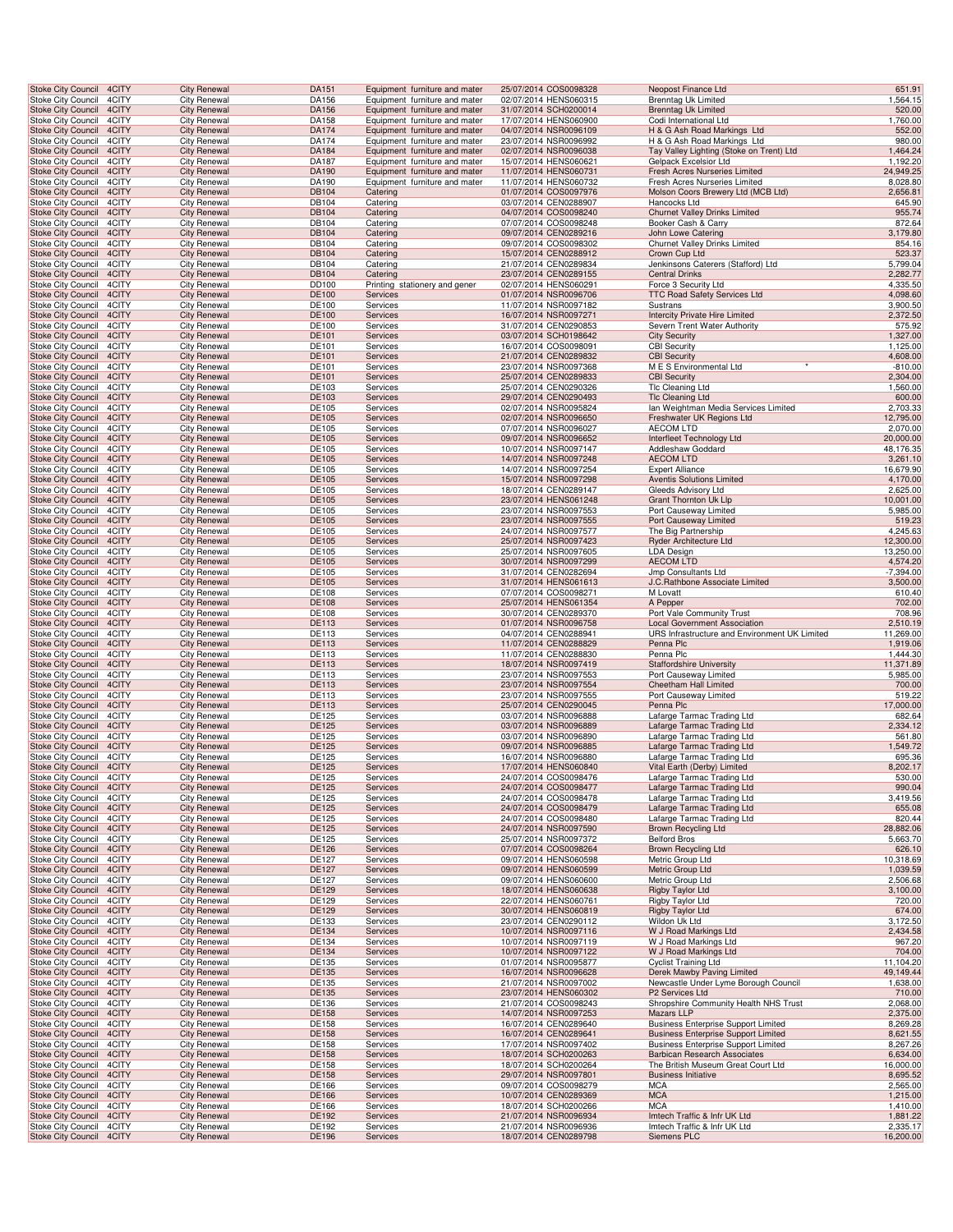| Stoke City Council<br><b>Stoke City Council</b>       | 4CITY          | <b>City Renewal</b>                        | <b>DE200</b>   | Services                                   | 04/07/2014 NSR0095974                          | Arriva Wardle Transport                                  | 1,742.00              |
|-------------------------------------------------------|----------------|--------------------------------------------|----------------|--------------------------------------------|------------------------------------------------|----------------------------------------------------------|-----------------------|
|                                                       | 4CITY          | <b>City Renewal</b>                        | <b>DE200</b>   | Services                                   | 04/07/2014 NSR0095975                          | Arriva Wardle Transport                                  | 1,772.00              |
| <b>Stoke City Council</b>                             | 4CITY          | <b>City Renewal</b>                        | DE200          | Services                                   | 04/07/2014 NSR0095976                          | Arriva Wardle Transport                                  | 1,637.00              |
| Stoke City Council 4CITY                              |                | <b>City Renewal</b>                        | <b>DE200</b>   | Services                                   | 08/07/2014 COS0097943                          | Copeland's Tours (S-O-T) Ltd                             | 2,958.00              |
| Stoke City Council                                    | 4CITY          | <b>City Renewal</b>                        | DE200          | Services                                   | 08/07/2014 COS0097944                          | D & G Coach and Bus Limited                              | 4,518.00              |
| <b>Stoke City Council</b>                             | 4CITY          | <b>City Renewal</b>                        | <b>DE200</b>   | Services                                   | 15/07/2014 NSR0097272                          | D & G Coach and Bus Limited                              | 4,516.00              |
| Stoke City Council                                    | 4CITY          | <b>City Renewal</b>                        | DE200          | Services                                   | 15/07/2014 NSR0097284                          | Bakers Car & Coach Hire Service                          | 20,000.00             |
| <b>Stoke City Council</b>                             | 4CITY          | <b>City Renewal</b>                        | DE200          | Services                                   | 16/07/2014 NSR0097277                          | Taxico / Aimees Travel                                   | 1,802.00              |
| Stoke City Council                                    | 4CITY          | <b>City Renewal</b>                        | DE200          | Services                                   | 16/07/2014 SCH0198434                          | Copeland's Tours (S-O-T) Ltd                             | 2,576.00              |
| <b>Stoke City Council</b>                             | 4CITY          | <b>City Renewal</b>                        | DE200          | Services                                   | 29/07/2014 NSR0097798                          | <b>First Potteries Limited</b>                           | 238,948.00            |
| <b>Stoke City Council</b>                             | 4CITY          | City Renewal                               | <b>DE250</b>   | Services                                   | 01/07/2014 NSR0096703                          | Bakers Car & Coach Hire Service                          | 2,222.54              |
| <b>Stoke City Council</b>                             | 4CITY          | <b>City Renewal</b>                        | DE250          | Services                                   | 09/07/2014 NSR0097058                          | Scraggs Coaches & Taxis                                  | 6,278.78              |
| Stoke City Council                                    | 4CITY          | <b>City Renewal</b>                        | DE250          | Services                                   | 14/07/2014 NSR0097234                          | <b>First Potteries Limited</b>                           | 114,440.53            |
| Stoke City Council 4CITY                              |                | <b>City Renewal</b>                        | DE250          | Services                                   | 15/07/2014 NSR0096427                          | Arriva Wardle Transport                                  | 7,870.05              |
| Stoke City Council                                    | 4CITY          | <b>City Renewal</b>                        | DE250          | Services                                   | 22/07/2014 NSR0096995                          | Arriva Wardle Transport                                  | 7,365.62              |
| <b>Stoke City Council</b>                             | 4CITY          | <b>City Renewal</b>                        | <b>DE250</b>   | Services                                   | 25/07/2014 NSR0097233                          | D & G Coach and Bus Limited                              | 3,250.94              |
| Stoke City Council                                    | 4CITY          | <b>City Renewal</b>                        | DF100          | Communications and computing               | 25/07/2014 SCH0198643                          | Document Scanning.Net                                    | 1,088.37              |
| <b>Stoke City Council</b>                             | 4CITY          | <b>City Renewal</b>                        | DF101          | Communications and computing               | 25/07/2014 HENS061334                          | <b>Purchase Power</b>                                    | 3,591.00              |
| Stoke City Council                                    | 4CITY          | <b>City Renewal</b>                        | DF101          | Communications and computing               | 31/07/2014 CEN0290854                          | Pitney Bowes Finance Plc                                 | 3,281.44              |
| <b>Stoke City Council</b>                             | 4CITY          | <b>City Renewal</b>                        | DF111          | Communications and computing               | 08/07/2014 HENS060364                          | <b>Tyco Integrated Systems</b>                           | 65,000.00             |
| <b>Stoke City Council</b>                             | 4CITY          | City Renewal                               | <b>DF111</b>   | Communications and computing               | 21/07/2014 HENS061159                          | Npower                                                   | 1,084.63              |
| <b>Stoke City Council</b>                             | 4CITY          | <b>City Renewal</b>                        | DF111          | Communications and computing               | 30/07/2014 HENS061301                          | BT Redcare PP: M30 42R                                   | 1,762.72              |
| Stoke City Council                                    | 4CITY          | <b>City Renewal</b>                        | DF118          | Communications and computing               | 04/07/2014 HENS060292                          | Computacenter (UK) Limited                               | 2,514.14              |
| Stoke City Council 4CITY                              |                | <b>City Renewal</b>                        | DF118          | Communications and computing               | 07/07/2014 NSR0096979                          | Riba Enterprises Ltd                                     | 925.00                |
| Stoke City Council                                    | 4CITY          | City Renewal                               | DF118          | Communications and computing               | 16/07/2014 NSR0097124                          | Applied Card Technologies Ltd                            | 5,000.00              |
| <b>Stoke City Council</b>                             | 4CITY          | <b>City Renewal</b>                        | <b>DF118</b>   | Communications and computing               | 23/07/2014 HENS060664                          | Computacenter (UK) Limited                               | 2,421.85              |
| Stoke City Council                                    | 4CITY          | <b>City Renewal</b>                        | DF118          | Communications and computing               | 28/07/2014 HENS061333                          | Patrol (Parking)                                         | 2,241.85              |
| <b>Stoke City Council</b>                             | 4CITY          | <b>City Renewal</b>                        | DF118          | Communications and computing               | 28/07/2014 NSR0097386                          | <b>ESP Systex Limited</b>                                | 1,938.75              |
| Stoke City Council                                    | 4CITY          | <b>City Renewal</b>                        | DF118          | Communications and computing               | 31/07/2014 NSR0097071                          | Jmp Consultants Ltd                                      | 2,480.00              |
| <b>Stoke City Council</b>                             | 4CITY          | <b>City Renewal</b>                        | DF122          | Communications and computing               | 10/07/2014 CYP0611982                          | Rm Education Plc                                         | 110,958.99            |
| <b>Stoke City Council</b>                             | 4CITY          | City Renewal                               | <b>DF122</b>   | Communications and computing               | 11/07/2014 NSR0095451                          | Virgin Media Ltd                                         | 1,213.00              |
| <b>Stoke City Council</b>                             | 4CITY          | <b>City Renewal</b>                        | DF122          | Communications and computing               | 11/07/2014 NSR0095459                          | Virgin Media Ltd                                         | $-16,259.28$          |
| Stoke City Council                                    | 4CITY          | <b>City Renewal</b>                        | DF122          | Communications and computing               | 22/07/2014 CYP0619471                          | Haywood Academy                                          | 7,330.00              |
| Stoke City Council 4CITY                              |                | <b>City Renewal</b>                        | DF122          | Communications and computing               | 29/07/2014 CEN0288635                          | Capita Business Services Ltd                             | $-1, 113.03$          |
| Stoke City Council                                    | 4CITY          | <b>City Renewal</b>                        | DF126          | Communications and computing               | 21/07/2014 CEN0289092                          | <b>Adris Limited</b>                                     | 10,945.00             |
| <b>Stoke City Council</b>                             | 4CITY          | <b>City Renewal</b>                        | DF130          | Communications and computing               | 11/07/2014 NSR0095452                          | Virgin Media Ltd                                         | 1,125.79              |
| Stoke City Council                                    | 4CITY          | <b>City Renewal</b>                        | DF130          | Communications and computing               | 15/07/2014 CEN0289568                          | Virgin Media Ltd                                         | 1,153.51              |
| <b>Stoke City Council</b>                             | 4CITY          | <b>City Renewal</b>                        | DF130          | Communications and computing               | 22/07/2014 CEN0289569                          | Virgin Media Ltd                                         | 1,211.72              |
| Stoke City Council                                    | 4CITY          | <b>City Renewal</b>                        | DG105          | Expenses                                   | 23/07/2014 NSR0097550                          | Butters John Bee                                         | 995.00                |
| <b>Stoke City Council</b>                             | 4CITY          | <b>City Renewal</b>                        | <b>DG113</b>   | Expenses                                   | 24/07/2014 NSR0096941                          | Local World Ltd                                          | 3,000.00              |
| <b>Stoke City Council</b>                             | 4CITY          | City Renewal                               | <b>DG117</b>   | Expenses                                   | 11/07/2014 NSR0096825                          | North Staffordshire Chamber Of Commerce                  | 5,000.00              |
| <b>Stoke City Council</b>                             | 4CITY          | <b>City Renewal</b>                        | <b>DG118</b>   | Expenses                                   | 03/07/2014 NSR0096847                          | Jackson Hammond                                          | 595.00                |
| Stoke City Council                                    | 4CITY          | <b>City Renewal</b>                        | DG118          | Expenses                                   | 09/07/2014 NSR0097051                          | <b>Talbot Designs Ltd</b>                                | 1,357.00              |
| Stoke City Council 4CITY                              |                | <b>City Renewal</b>                        | <b>DG118</b>   | Expenses                                   | 09/07/2014 NSR0097067                          | Positive Media Marketing Ltd                             | 800.00                |
| Stoke City Council                                    | 4CITY          | City Renewal                               | DH101          | Grants and subscriptions                   | 04/07/2014 NSR0096974                          | <b>Business Enterprise Support Limited</b>               | 7,371.08              |
| <b>Stoke City Council</b>                             | 4CITY          | <b>City Renewal</b>                        | DH101          | Grants and subscriptions                   | 04/07/2014 SCH0198891                          | North Staffs Pensioners Convention                       | 2,037.50              |
| Stoke City Council                                    | 4CITY          | <b>City Renewal</b>                        | DH101          | Grants and subscriptions                   | 31/07/2014 NSR0097885                          | UK Control Panel Services Limited                        | 30,138.20             |
| <b>Stoke City Council</b>                             | 4CITY          | <b>City Renewal</b>                        | DH102          | Grants and subscriptions                   | 21/07/2014 COS0098422                          | Uk Athletics Ltd                                         | 550.00                |
| Stoke City Council                                    | 4CITY          | <b>City Renewal</b>                        | DH102          | Grants and subscriptions                   | 29/07/2014 COS0098523                          | <b>Sky Business</b>                                      | 5,112.00              |
| <b>Stoke City Council</b>                             | 4CITY          | <b>City Renewal</b>                        | DH102          | Grants and subscriptions                   | 31/07/2014 CEN0290793                          | Apse                                                     | 3,494.50              |
| <b>Stoke City Council</b>                             | 4CITY          | City Renewal                               | DH102          | Grants and subscriptions                   | 31/07/2014 CEN0290795                          | Apse                                                     | 1,692.00              |
| <b>Stoke City Council</b>                             | 4CITY          | <b>City Renewal</b>                        | DH102          | Grants and subscriptions                   | 31/07/2014 NSR0097854                          | <b>Freight Transport Association</b>                     | 907.00                |
| Stoke City Council                                    | 4CITY          | <b>City Renewal</b>                        | DH103          | Grants and subscriptions                   | 07/07/2014 NSR0096978                          | Keele University Students                                | 1,000.00              |
| Stoke City Council 4CITY                              |                | <b>City Renewal</b>                        | DH110          | Grants and subscriptions                   | 02/07/2014 NSR0096425                          | Arriva Wardle Transport                                  | 833.33                |
| Stoke City Council                                    | 4CITY          | <b>City Renewal</b>                        | DH110          | Grants and subscriptions                   | 17/07/2014 NSR0097359                          | Scraggs Coaches & Taxis                                  | 520.00                |
| <b>Stoke City Council</b>                             | 4CITY          | <b>City Renewal</b>                        | <b>DH110</b>   | Grants and subscriptions                   | 30/07/2014 NSR0097251                          | Arriva North West Ltd                                    | 833.33                |
| Stoke City Council                                    | 4CITY          | <b>City Renewal</b>                        | DI107          | Private Finance Initiative and             | 18/07/2014 COS0098439                          | <b>Regenter Bentilee District</b>                        | 179,974.33            |
| <b>Stoke City Council</b>                             | 4CITY          | <b>City Renewal</b>                        | DI107          | Private Finance Initiative and             | 22/07/2014 CEN0290054                          | <b>Regenter Bentilee District</b>                        | 34,094.70             |
| Stoke City Council                                    | 4CITY          | <b>City Renewal</b>                        | DI110          | Private Finance Initiative and             | 29/07/2014 NSR0097808                          | Tay Valley Lighting (Stoke on Trent) Ltd                 | 401,903.72            |
| <b>Stoke City Council</b>                             | 4CITY          |                                            | <b>DK100</b>   | Miscellaneous expenses                     | 09/07/2014 NSR0097038                          | Louis Taylor Ltd                                         | 2,202.00              |
| Stoke City Council                                    |                | <b>City Renewal</b>                        |                |                                            |                                                |                                                          |                       |
| <b>Stoke City Council</b>                             | 4CITY          | City Renewal                               | DK100          | Miscellaneous expenses                     | 10/07/2014 HENS060626                          | <b>VAST Services</b>                                     | 1,571.43              |
|                                                       | 4CITY          | <b>City Renewal</b>                        | <b>DK100</b>   | Miscellaneous expenses                     | 10/07/2014 NSR0096608                          | Wilks Head & Eve                                         | 11,145.00             |
| Stoke City Council                                    | 4CITY          | <b>City Renewal</b>                        | DK100          | Miscellaneous expenses                     | 25/07/2014 SCH0200413                          | Birmingham Museums Limited                               | 599.40                |
| Stoke City Council 4CITY                              |                | <b>City Renewal</b>                        | <b>DK100</b>   | Miscellaneous expenses                     | 25/07/2014 SCH0200414                          | Birmingham Museums Limited                               | 2,397.00              |
| Stoke City Council                                    | 4CITY          | City Renewal                               | DK100          | Miscellaneous expenses                     | 28/07/2014 NSR0097056                          | NatureSignDesign                                         | 4,210.00              |
| Stoke City Council 4CITY                              |                | <b>City Renewal</b>                        | <b>DK100</b>   | Miscellaneous expenses                     | 30/07/2014 SCH0200448                          | <b>Birmingham Museums Limited</b>                        | 9,000.00              |
| Stoke City Council 4CITY                              |                | <b>City Renewal</b>                        | DK100          | Miscellaneous expenses                     | 30/07/2014 SCH0200453                          | City B Group Ltd                                         | 793.00                |
| Stoke City Council 4CITY                              |                | <b>City Renewal</b>                        | <b>DK109</b>   | Miscellaneous expenses                     | 15/07/2014 HENS060813                          | Carousel Fun Ltd                                         | 3,300.00              |
| Stoke City Council 4CITY                              |                | <b>City Renewal</b>                        | DK109          | Miscellaneous expenses                     | 24/07/2014 HENS061343                          | <b>SOTCC Markets</b>                                     | 560.00                |
| <b>Stoke City Council</b>                             | 4CITY          | <b>City Renewal</b>                        | <b>DK109</b>   | Miscellaneous expenses                     | 30/07/2014 CEN0289171                          | TMP [UK]Ltd                                              | 693.29                |
| <b>Stoke City Council</b>                             | 4CITY          | <b>City Renewal</b>                        | <b>DK111</b>   | Miscellaneous expenses                     | 02/07/2014 NSR0096784                          | Hot Air - Stoke on Trent Literacy Festival               | 2,999.00              |
| <b>Stoke City Council</b>                             | 4CITY          | <b>City Renewal</b>                        | <b>DK111</b>   | Miscellaneous expenses                     | 03/07/2014 NSR0095941                          | Local World Ltd                                          | 1,550.00              |
| Stoke City Council 4CITY                              |                | <b>City Renewal</b>                        | DK111          | Miscellaneous expenses                     | 11/07/2014 NSR0096308                          | Marketing Birmingham Ltd                                 | 2,000.00              |
| Stoke City Council 4CITY                              |                | <b>City Renewal</b>                        | <b>DK111</b>   | Miscellaneous expenses                     | 11/07/2014 NSR0097225                          | Staffordshire Chamber Of Commerce & Industry Ltd         | $-2,352.00$           |
| Stoke City Council                                    | 4CITY          | <b>City Renewal</b>                        | <b>DK111</b>   | Miscellaneous expenses                     | 14/07/2014 NSR0097228                          | Staffordshire Chamber Of Commerce & Industry Ltd         | 2,352.00              |
| <b>Stoke City Council</b>                             | 4CITY          | <b>City Renewal</b>                        | <b>DK111</b>   | Miscellaneous expenses                     | 18/07/2014 NSR0096613                          | North Staffordshire Chamber Of Commerce                  | 4,289.25              |
| Stoke City Council 4CITY                              |                | <b>City Renewal</b>                        | DK111          | Miscellaneous expenses                     | 23/07/2014 NSR0096977                          | Staffordshire Chamber Of Commerce & Industry Ltd         | 525.00                |
| <b>Stoke City Council</b>                             | 4CITY          | <b>City Renewal</b>                        | <b>DK111</b>   | Miscellaneous expenses                     | 23/07/2014 NSR0097557                          | Sector 4                                                 | 6,040.00              |
| Stoke City Council 4CITY                              |                | <b>City Renewal</b>                        | DK111          | Miscellaneous expenses                     | 25/07/2014 NSR0097274                          | Staffordshire Chamber Of Commerce & Industry Ltd         | 828.00                |
| <b>Stoke City Council</b>                             | 4CITY          | <b>City Renewal</b>                        | <b>DK121</b>   | Miscellaneous expenses                     | 25/07/2014 HENS061331                          | Northgate Information Solutions                          | 1,876.80              |
| <b>Stoke City Council</b>                             | 4CITY          | <b>City Renewal</b>                        | <b>DK155</b>   | Miscellaneous expenses                     | 25/07/2014 SCH0200379                          | Local World Ltd                                          | 13,333.33             |
| <b>Stoke City Council</b>                             | 4CITY          | <b>City Renewal</b>                        | EA119          | Independent units within the C             | 17/07/2014 HENS060840                          | Vital Earth (Derby) Limited                              | 105,768.71            |
| Stoke City Council 4CITY                              |                | <b>City Renewal</b>                        | EC103          | Other local authorities                    | 15/07/2014 NSR0096426                          | Wdm Ltd                                                  | 4,274.85              |
| Stoke City Council 4CITY                              |                | <b>City Renewal</b>                        | EG163          | Other establishments                       | 30/07/2014 HENS061553                          | Friends of Parkhall Country Park                         | 1,250.00              |
| Stoke City Council                                    | 4CITY          | <b>City Renewal</b>                        | EH109          | Private contractors                        | 18/07/2014 NSR0096981                          | Imtech Traffic & Infr UK Ltd                             | 9,678.22              |
| <b>Stoke City Council</b>                             | 4CITY          | <b>City Renewal</b>                        | <b>EH110</b>   | Private contractors                        | 18/07/2014 NSR0096940                          | Imtech Traffic & Infr UK Ltd                             | 1,594.70              |
| Stoke City Council                                    | 4CITY          | <b>City Renewal</b>                        | EH110          | Private contractors                        | 21/07/2014 NSR0096935                          | Imtech Traffic & Infr UK Ltd                             | 1,249.84              |
| <b>Stoke City Council</b>                             | 4CITY          | <b>City Renewal</b>                        | EH110          | Private contractors                        | 30/07/2014 NSR0097551                          | Imtech Traffic & Infr UK Ltd                             | 1,140.67              |
| Stoke City Council 4CITY                              |                | <b>City Renewal</b>                        | EH113          | Private contractors                        | 30/07/2014 NSR0097047                          | Tay Valley Lighting (Stoke on Trent) Ltd                 | 4,007.28              |
| <b>Stoke City Council</b>                             | 4CITY          | <b>City Renewal</b>                        | EH126          | Private contractors                        | 23/07/2014 NSR0097471                          | Hanford Waste Services Ltd                               | 17,106.23             |
| <b>Stoke City Council</b>                             | 4CITY          | <b>City Renewal</b>                        | <b>EH126</b>   | Private contractors                        | 28/07/2014 NSR0097365                          | Hanford Waste Services Ltd                               | 293,551.76            |
| <b>Stoke City Council</b><br>Stoke City Council       | 4CITY<br>4CITY | <b>City Renewal</b><br><b>City Renewal</b> | EH127<br>EH127 | Private contractors<br>Private contractors | 08/07/2014 HENS059873<br>23/07/2014 NSR0097363 | Hanford Waste Services Ltd<br>Hanford Waste Services Ltd | 3,235.42<br>3,235.43  |
| Stoke City Council 4CITY                              |                | <b>City Renewal</b>                        | EH127          | Private contractors                        | 23/07/2014 NSR0097364                          | Hanford Waste Services Ltd                               | 2,732.05              |
|                                                       | 4CITY          | <b>City Renewal</b>                        | EH127          |                                            | 23/07/2014 NSR0097366                          | Hanford Waste Services Ltd                               | 5,214.90              |
| Stoke City Council<br><b>Stoke City Council</b>       | 4CITY          | <b>City Renewal</b>                        | <b>EH127</b>   | Private contractors<br>Private contractors | 23/07/2014 NSR0097471                          | Hanford Waste Services Ltd                               | 133,401.73            |
| Stoke City Council 4CITY                              |                | <b>City Renewal</b>                        | EH127          | Private contractors                        | 28/07/2014 NSR0097365                          | Hanford Waste Services Ltd                               | 330,245.74            |
| <b>Stoke City Council</b>                             | 4CITY          | <b>City Renewal</b>                        | EH128          | Private contractors                        | 23/07/2014 NSR0097366                          | Hanford Waste Services Ltd                               | 12,128.00             |
| Stoke City Council 4CITY                              |                | <b>City Renewal</b>                        | EH128          | Private contractors                        | 23/07/2014 NSR0097471                          | Hanford Waste Services Ltd                               | 20,650.92             |
| Stoke City Council 4CITY                              |                | <b>City Renewal</b>                        | EH131          | Private contractors                        | 08/07/2014 HENS059873                          | Hanford Waste Services Ltd                               | 3,235.43              |
| <b>Stoke City Council</b>                             | 4CITY          | City Renewal                               | EH131          | Private contractors                        | 23/07/2014 NSR0097363                          | Hanford Waste Services Ltd                               | 3,235.43              |
| <b>Stoke City Council</b><br>Stoke City Council 4CITY | 4CITY          | <b>City Renewal</b><br><b>City Renewal</b> | EH131<br>EH131 | Private contractors<br>Private contractors | 23/07/2014 NSR0097364<br>23/07/2014 NSR0097368 | Hanford Waste Services Ltd<br>M E S Environmental Ltd    | 2,732.04<br>47,201.08 |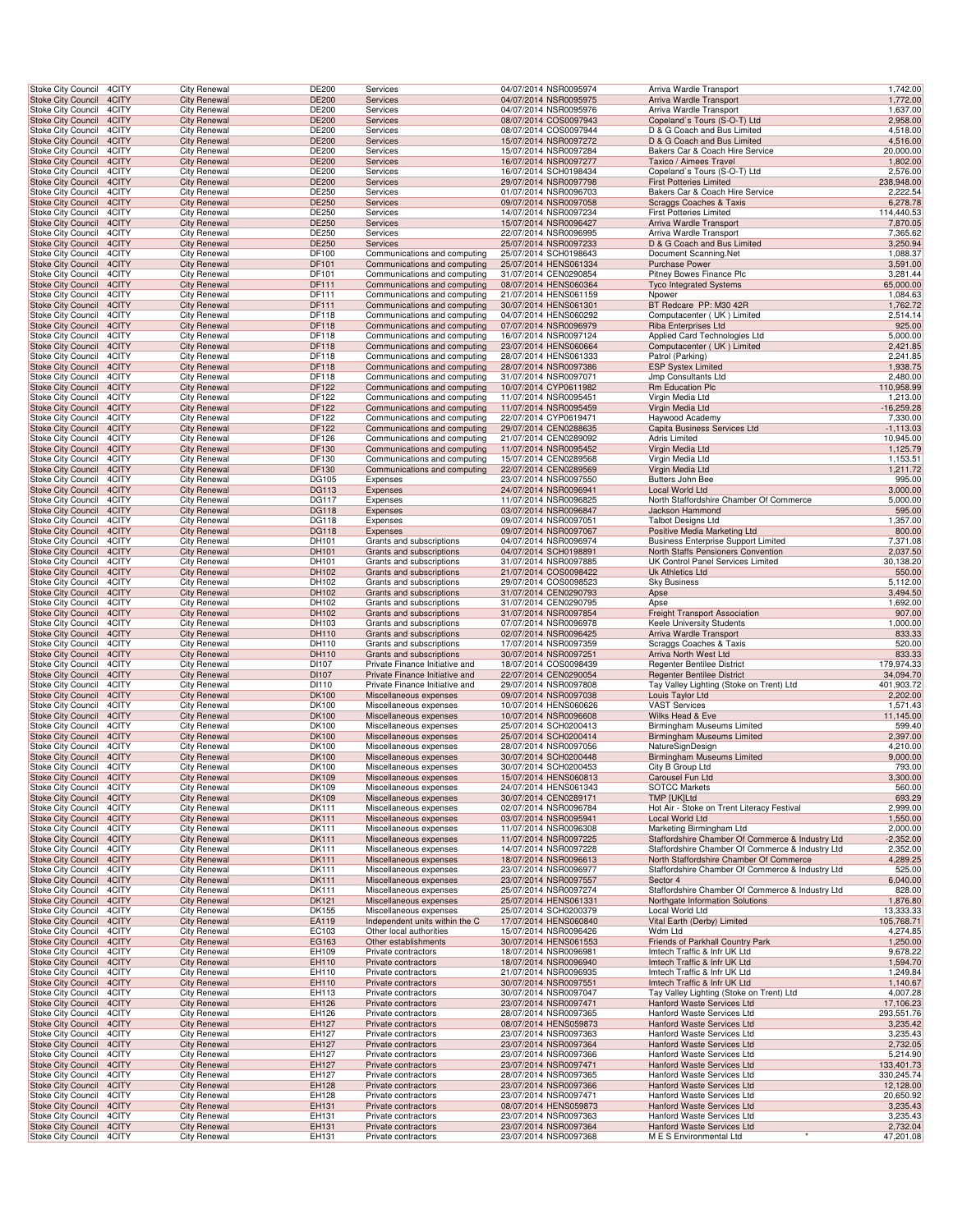| <b>Stoke City Council</b>                              | 4CITY          | <b>City Renewal</b>                                | EH132                 | Private contractors                                            | 17/07/2014 HENS060842                          | <b>Hadfield Wood Recyclers</b>                             | 1,200.00               |
|--------------------------------------------------------|----------------|----------------------------------------------------|-----------------------|----------------------------------------------------------------|------------------------------------------------|------------------------------------------------------------|------------------------|
| Stoke City Council                                     | 4CITY          | <b>City Renewal</b>                                | EH132                 | Private contractors                                            | 17/07/2014 HENS060843                          | <b>Hadfield Wood Recyclers</b>                             | 1,200.00               |
| <b>Stoke City Council</b><br>Stoke City Council        | 4CITY<br>4CITY | <b>City Renewal</b><br><b>City Renewal</b>         | EH132<br>EH133        | Private contractors<br>Private contractors                     | 23/07/2014 NSR0097368<br>17/07/2014 HENS060840 | M E S Environmental Ltd<br>Vital Earth (Derby) Limited     | 7,302.12<br>8,604.50   |
| Stoke City Council 4CITY                               |                | <b>City Renewal</b>                                | EH133                 | Private contractors                                            | 17/07/2014 HENS060842                          | <b>Hadfield Wood Recyclers</b>                             | 2,887.20               |
| Stoke City Council                                     | 4CITY          | City Renewal                                       | EH133                 | Private contractors                                            | 17/07/2014 HENS060843                          | <b>Hadfield Wood Recyclers</b>                             | 2,325.30               |
| <b>Stoke City Council</b>                              | 4CITY          | <b>City Renewal</b>                                | EH133                 | Private contractors                                            | 17/07/2014 NSR0097361                          | <b>Brown Recycling Ltd</b>                                 | 1,300.00               |
| <b>Stoke City Council</b>                              | 4CITY          | <b>City Renewal</b>                                | EH133                 | Private contractors                                            | 17/07/2014 NSR0097367                          | <b>Construction Material Recycling Limited</b>             | 2,105.48               |
| Stoke City Council<br>Stoke City Council               | 4CITY<br>4CITY | <b>City Renewal</b><br><b>City Renewal</b>         | EH133<br>EH133        | Private contractors<br>Private contractors                     | 23/07/2014 NSR0097366<br>23/07/2014 NSR0097471 | Hanford Waste Services Ltd<br>Hanford Waste Services Ltd   | 4,529.81<br>15,494.10  |
| <b>Stoke City Council</b>                              | 4CITY          | <b>City Renewal</b>                                | <b>EH184</b>          | Private contractors                                            | 23/07/2014 NSR0097471                          | Hanford Waste Services Ltd                                 | 74,023.97              |
| Stoke City Council                                     | 4CIVIC         | Civic and Corporate Expenses                       | DE116                 | Services                                                       | 23/07/2014 CEN0288961                          | Grant Thornton Uk Llp                                      | 61,912.00              |
| <b>Stoke City Council</b>                              | 4CIVIC         | Civic and Corporate Expenses                       | DF129                 | Communications and computing                                   | 22/07/2014 CEN0289053                          | Public Sector Live Limited                                 | 2,500.00               |
| Stoke City Council                                     | 4CIVIC         | Civic and Corporate Expenses                       | DH102                 | Grants and subscriptions                                       | 09/07/2014 CEN0289179                          | The Copywright Licensing Agency Limited                    | 1,101.58               |
| <b>Stoke City Council</b>                              | 4CLGF          | Non Departmental Costs                             | AB600                 | Employee-related schemes                                       | 09/07/2014 CEN0289180                          | Wider Plan Ltd                                             | 896.98                 |
| Stoke City Council<br><b>Stoke City Council</b>        | 4CLGF<br>4CLGF | Non Departmental Costs<br>Non Departmental Costs   | AB600<br><b>DG105</b> | Employee-related schemes<br>Expenses                           | 09/07/2014 CEN0289181<br>02/07/2014 NSR0096785 | Wider Plan Ltd<br>Freeth Cartwright Llp                    | 893.18<br>10,352.80    |
| <b>Stoke City Council</b>                              | 4CLGF          | Non Departmental Costs                             | WZH01                 | Misc Non CIPFA Items                                           | 23/07/2014 CEN0290185                          | Department For Communities & Local Government              | 296,405.33             |
| <b>Stoke City Council</b>                              | 4COO           | COO-Resources                                      | AB300                 | Training                                                       | 02/07/2014 CEN0288658                          | H Adams                                                    | 1,694.00               |
| Stoke City Council                                     | 4COO           | COO-Resources                                      | AB300                 | Training                                                       | 08/07/2014 CYP0611425                          | University Of Birmingham                                   | 1,120.00               |
| <b>Stoke City Council</b>                              | 4COO           | COO-Resources                                      | AB300                 | Training                                                       | 25/07/2014 CYP0621947                          | <b>Active Minds Solutions</b>                              | 1,566.66               |
| Stoke City Council                                     | 4COO           | COO-Resources                                      | AB300                 | Training                                                       | 28/07/2014 CYP0622036                          | The Bridge Centre Trust                                    | 1,216.00               |
| <b>Stoke City Council</b><br>Stoke City Council        | 4COO<br>4COO   | COO-Resources<br>COO-Resources                     | AB314<br>AB314        | Training<br>Training                                           | 10/07/2014 CYP0618163<br>30/07/2014 SCH0200461 | <b>Active Minds Solutions</b><br>West Midlands Employers   | 1,567.00<br>675.00     |
| <b>Stoke City Council</b>                              | 4COO           | <b>COO-Resources</b>                               | <b>BC101</b>          | Rents                                                          | 09/07/2014 CEN0289170                          | <b>Wernick Hire Ltd</b>                                    | 1,800.00               |
| Stoke City Council                                     | 4COO           | COO-Resources                                      | DA110                 | Equipment furniture and mater                                  | 09/07/2014 CEN0289149                          | Konica Minolta Business Solutions (Uk) Ltd                 | 716.55                 |
| <b>Stoke City Council</b>                              | 4COO           | COO-Resources                                      | DA110                 | Equipment furniture and mater                                  | 24/07/2014 CEN0290282                          | Konica Minolta Business Solutions (Uk) Ltd                 | 1,934.72               |
| <b>Stoke City Council</b>                              | 4COO           | COO-Resources                                      | DD100                 | Printing stationery and gener                                  | 04/07/2014 CEN0288958                          | <b>CIPFA Business Ltd</b>                                  | 615.00                 |
| Stoke City Council                                     | 4COO           | COO-Resources                                      | DD100                 | Printing stationery and gener                                  | 24/07/2014 CEN0290287                          | Neopost Finance Ltd                                        | 1,638.83               |
| Stoke City Council<br><b>Stoke City Council</b>        | 4COO<br>4COO   | COO-Resources<br>COO-Resources                     | DD100<br>DD100        | Printing stationery and gener<br>Printing stationery and gener | 30/07/2014 CEN0290692<br>30/07/2014 CEN0290693 | <b>Intercard Limited</b><br><b>Intercard Limited</b>       | 646.42<br>699.06       |
| Stoke City Council                                     | 4COO           | COO-Resources                                      | DD103                 | Printing stationery and gener                                  | 14/07/2014 ACE0011991                          | Lexis Nexis Uk                                             | 863.00                 |
| <b>Stoke City Council</b>                              | 4COO           | COO-Resources                                      | DE158                 | Services                                                       | 02/07/2014 CEN0287907                          | Valeur Consulting Limited                                  | 6,249.79               |
| Stoke City Council                                     | 4COO           | COO-Resources                                      | DE158                 | Services                                                       | 10/07/2014 CEN0289418                          | Valeur Consulting Limited                                  | 4,096.26               |
| <b>Stoke City Council</b>                              | 4COO           | <b>COO-Resources</b>                               | DF101                 | Communications and computing                                   | 01/07/2014 CEN0288519                          | UK Mail Ltd                                                | 3,623.65               |
| Stoke City Council                                     | 4COO           | COO-Resources                                      | DF101                 | Communications and computing                                   | 01/07/2014 CEN0288520                          | UK Mail Ltd                                                | 1,339.83               |
| <b>Stoke City Council</b><br><b>Stoke City Council</b> | 4COO<br>4COO   | COO-Resources<br>COO-Resources                     | DF101<br>DF101        | Communications and computing<br>Communications and computing   | 08/07/2014 CEN0288498<br>08/07/2014 CEN0288508 | UK Mail Ltd<br>UK Mail Ltd                                 | 4,432.98<br>1,149.17   |
| Stoke City Council                                     | 4COO           | COO-Resources                                      | DF101                 | Communications and computing                                   | 10/07/2014 CEN0288877                          | Royal Mail                                                 | 3,495.00               |
| Stoke City Council                                     | 4COO           | COO-Resources                                      | DF101                 | Communications and computing                                   | 10/07/2014 CEN0289406                          | Royal Mail                                                 | 1,243.37               |
| <b>Stoke City Council</b>                              | 4COO           | <b>COO-Resources</b>                               | <b>DF101</b>          | Communications and computing                                   | 15/07/2014 CEN0288480                          | <b>UK Mail Ltd</b>                                         | 2,697.76               |
| Stoke City Council                                     | 4COO           | COO-Resources                                      | DF101                 | Communications and computing                                   | 15/07/2014 CEN0288499                          | UK Mail Ltd                                                | 3,365.12               |
| <b>Stoke City Council</b>                              | 4COO           | COO-Resources                                      | DF101                 | Communications and computing                                   | 15/07/2014 CEN0288509                          | <b>UK Mail Ltd</b>                                         | 1,473.90               |
| Stoke City Council<br><b>Stoke City Council</b>        | 4COO<br>4COO   | COO-Resources<br><b>COO-Resources</b>              | DF101<br>DF101        | Communications and computing<br>Communications and computing   | 17/07/2014 ACE0011990<br>17/07/2014 CEN0289775 | Royal Mail<br>UK Mail Ltd                                  | 1,358.28<br>4,578.21   |
| Stoke City Council                                     | 4COO           | COO-Resources                                      | DF101                 | Communications and computing                                   | 17/07/2014 CEN0289776                          | UK Mail Ltd                                                | 2,773.45               |
| <b>Stoke City Council</b>                              | 4COO           | COO-Resources                                      | DF101                 | Communications and computing                                   | 30/07/2014 CEN0289681                          | UK Mail Ltd                                                | 2,771.93               |
| <b>Stoke City Council</b>                              | 4COO           | COO-Resources                                      | DF101                 | Communications and computing                                   | 30/07/2014 CEN0289682                          | UK Mail Ltd                                                | 1,366.75               |
| Stoke City Council                                     | 4COO           | COO-Resources                                      | DF125                 | Communications and computing                                   | 17/07/2014 CEN0289410                          | Northgate Information Solutions                            | 916.66                 |
| Stoke City Council                                     | 4COO           | COO-Resources                                      | DF126                 | Communications and computing                                   | 10/07/2014 CEN0289308                          | Northgate Information Solutions                            | 1,900.00               |
| <b>Stoke City Council</b><br>Stoke City Council        | 4COO<br>4COO   | COO-Resources                                      | <b>DF126</b><br>DF126 | Communications and computing                                   | 15/07/2014 CEN0289617                          | Civica Uk Ltd<br>Xpress Software Solutions Ltd             | 910.00<br>1,500.00     |
| <b>Stoke City Council</b>                              | 4COO           | COO-Resources<br>COO-Resources                     | DF126                 | Communications and computing<br>Communications and computing   | 17/07/2014 CEN0289709<br>17/07/2014 CEN0289711 | Xpress Software Solutions Ltd                              | 17,948.24              |
| Stoke City Council                                     | 4COO           | COO-Resources                                      | DF126                 | Communications and computing                                   | 23/07/2014 CEN0290178                          | Fiserv                                                     | 520.00                 |
| <b>Stoke City Council</b>                              | 4COO           | <b>COO-Resources</b>                               | DF126                 | Communications and computing                                   | 30/07/2014 CEN0290656                          | NTT DATA Figtree Systems Europe Ltd                        | 4,753.69               |
| Stoke City Council                                     | 4COO           | COO-Resources                                      | DG105                 | Expenses                                                       | 01/07/2014 CEN0287446                          | Eyelaw Ltd                                                 | 1,197.00               |
| <b>Stoke City Council</b>                              | 4COO           | COO-Resources                                      | <b>DG105</b>          | Expenses                                                       | 01/07/2014 CEN0287755                          | St Ive's Chambers                                          | 2,400.00               |
| <b>Stoke City Council</b>                              | 4COO           | COO-Resources                                      | DG105                 | Expenses<br>Expenses                                           | 03/07/2014 CEN0288887                          | St Johns Building Chambers<br>No 5 Chambers                | 550.00<br>1,400.00     |
| Stoke City Council<br>Stoke City Council               | 4COO<br>4COO   | COO-Resources<br>COO-Resources                     | <b>DG105</b><br>DG105 | Expenses                                                       | 03/07/2014 CEN0288890<br>03/07/2014 CEN0288892 | <b>JSB Forensic Practice</b>                               | 541.50                 |
| <b>Stoke City Council</b>                              | 4COO           | COO-Resources                                      | <b>DG105</b>          | Expenses                                                       | 03/07/2014 CEN0288908                          | St Johns Building Chambers                                 | 1,050.00               |
| Stoke City Council                                     | 4COO           | COO-Resources                                      | DG105                 | Expenses                                                       | 03/07/2014 CEN0288909                          | St Johns Building Chambers                                 | 550.00                 |
| <b>Stoke City Council</b>                              | 4COO           | COO-Resources                                      | <b>DG105</b>          | Expenses                                                       | 04/07/2014 CEN0288924                          | ThirtyNine Essex Street LLP PFA                            | 3,332.00               |
| Stoke City Council                                     | 4COO           | COO-Resources                                      | DG105                 | Expenses                                                       | 07/07/2014 CEN0288516                          | Rwa Training & Consultancy Services                        | 2,455.13               |
| Stoke City Council 4COO                                | 4COO           | <b>COO-Resources</b>                               | <b>DG105</b><br>DG105 | Expenses                                                       | 09/07/2014 CEN0288514                          | St Ives Chambers<br>C Jones                                | 1,116.67<br>1,170.00   |
| Stoke City Council<br>Stoke City Council 4COO          |                | COO-Resources<br>COO-Resources                     | DG105                 | Expenses<br>Expenses                                           | 16/07/2014 CEN0289621<br>21/07/2014 CEN0288922 | Densy Psychological Services Ltd                           | 951.40                 |
| Stoke City Council 4COO                                |                | COO-Resources                                      | DG105                 | Expenses                                                       | 28/07/2014 CEN0290446                          | Kings Chambers                                             | 1,000.00               |
| Stoke City Council 4COO                                |                | COO-Resources                                      | DG121                 | Expenses                                                       | 15/07/2014 NSR0096891                          | <b>Redactive Events Limited</b>                            | 795.00                 |
| Stoke City Council                                     | 4COO           | COO-Resources                                      | DH102                 | Grants and subscriptions                                       | 25/07/2014 CEN0289455                          | <b>Intercard Limited</b>                                   | 614.24                 |
| <b>Stoke City Council</b>                              | 4COO           | COO-Resources                                      | DH102                 | Grants and subscriptions                                       | 30/07/2014 CEN0290691                          | Civil Court Users Association                              | 631.00                 |
| <b>Stoke City Council</b><br><b>Stoke City Council</b> | 4COO<br>4COO   | COO-Resources<br>COO-Resources                     | DK109<br><b>DK124</b> | Miscellaneous expenses<br>Miscellaneous expenses               | 17/07/2014 CEN0288529<br>04/07/2014 CYP0614556 | Local World Ltd<br><b>Staffordshire University</b>         | 511.28<br>1,260.00     |
| <b>Stoke City Council</b>                              | 4COO           | COO-Resources                                      | DK124                 | Miscellaneous expenses                                         | 09/07/2014 CYP0617920                          | Kirwin Maclean Associates                                  | 725.80                 |
| Stoke City Council 4COO                                |                | COO-Resources                                      | <b>DK189</b>          | Miscellaneous expenses                                         | 04/07/2014 CEN0288949                          | Zurich Municipal                                           | 100,000.00             |
| Stoke City Council                                     | 4COO           | COO-Resources                                      | DK190                 | Miscellaneous expenses                                         | 24/07/2014 CEN0290277                          | <b>Watmores Solicitors</b>                                 | 721.33                 |
| <b>Stoke City Council</b>                              | 4COO           | COO-Resources                                      | <b>DK191</b>          | Miscellaneous expenses                                         | 29/07/2014 CEN0290516                          | <b>Thompsons Solicitors</b>                                | 9,625.00               |
| <b>Stoke City Council</b>                              | 4COO           | COO-Resources<br>Corporate Services CAP            | DK191                 | Miscellaneous expenses                                         | 31/07/2014 CEN0290768                          | <b>Heptonstalls LLP Solicitors</b>                         | 2,787.40               |
| Stoke City Council 4CORC<br><b>Stoke City Council</b>  | 4CORC          | Corporate Services CAP                             | <b>XF047</b><br>XM002 | <b>External Fees</b><br>Plant Machinery and Equipment          | 31/07/2014 CYP0618681<br>23/07/2014 HENS061224 | Olm Systems Limited<br><b>Tyco Integrated Systems</b>      | 19,550.00<br>21,794.55 |
| <b>Stoke City Council</b>                              | 4CTYC          | <b>City Renewal CAP</b>                            | <b>TG008</b>          | <b>Grant Payments</b>                                          | 02/07/2014 HENS060309                          | Seddon Homes Ltd                                           | 59,309.01              |
| Stoke City Council                                     | 4CTYC          | <b>City Renewal CAP</b>                            | <b>TG008</b>          | <b>Grant Payments</b>                                          | 31/07/2014 CEN0290864                          | Seddon Homes Ltd                                           | 71,825.72              |
| <b>Stoke City Council</b>                              | 4CTYC          | City Renewal CAP                                   | <b>TW005</b>          | Works                                                          | 22/07/2014 NSR0097527                          | Balfour Beatty Construction Scottish & Southern            | 197,312.42             |
| Stoke City Council 4CTYC                               |                | City Renewal CAP                                   | <b>TW005</b>          | Works                                                          | 22/07/2014 NSR0097528                          | Balfour Beatty Construction Scottish & Southern            | 112,741.84             |
| Stoke City Council 4CTYC                               | 4CTYC          | City Renewal CAP<br><b>City Renewal CAP</b>        | <b>TW018</b>          | Works<br><b>External Fees</b>                                  | 01/07/2014 NSR0096579                          | P & A Electrical Contractors Ltd<br>Genr8 Developments LLP | 2,475.00<br>5,393.17   |
| Stoke City Council<br><b>Stoke City Council</b>        | 4CTYC          | <b>City Renewal CAP</b>                            | XFB10<br>XFB20        | <b>Internal Fees</b>                                           | 18/07/2014 NSR0097420<br>28/07/2014 CYP0621971 | <b>Evolution Ecology Limited</b>                           | 800.00                 |
| Stoke City Council                                     | 4CTYC          | City Renewal CAP                                   | XFB55                 | <b>External Fees</b>                                           | 18/07/2014 NSR0097420                          | Genr8 Developments LLP                                     | $-2,638.29$            |
| Stoke City Council 4CTYC                               |                | <b>City Renewal CAP</b>                            | XFB57                 | <b>External Fees</b>                                           | 18/07/2014 NSR0097420                          | Genr8 Developments LLP                                     | 6,000.00               |
| Stoke City Council                                     | 4CTYC          | City Renewal CAP                                   | XFB57                 | <b>External Fees</b>                                           | 18/07/2014 NSR0097427                          | Genr8 Developments LLP                                     | 9,800.00               |
| <b>Stoke City Council</b>                              | 4CTYC          | <b>City Renewal CAP</b>                            | XFB57                 | <b>External Fees</b>                                           | 21/07/2014 NSR0097507                          | Genr8 Developments LLP                                     | 2,215.50               |
| Stoke City Council<br><b>Stoke City Council</b>        | 4CTYC<br>4CTYC | <b>City Renewal CAP</b><br>City Renewal CAP        | XFB58<br>XFB58        | <b>External Fees</b><br><b>External Fees</b>                   | 10/07/2014 NSR0097106<br>18/07/2014 NSR0097420 | Tuffin Ferraby Taylor LLP<br>Genr8 Developments LLP        | 9,050.00<br>9,500.00   |
| Stoke City Council 4CTYC                               |                | City Renewal CAP                                   | XFB58                 | <b>External Fees</b>                                           | 18/07/2014 NSR0097427                          | Genr8 Developments LLP                                     | 6,750.00               |
| Stoke City Council 4CTYC                               |                | City Renewal CAP                                   | XFB58                 | <b>External Fees</b>                                           | 18/07/2014 NSR0097430                          | Genr8 Developments LLP                                     | 18,365.00              |
| Stoke City Council 4CTYC                               |                | <b>City Renewal CAP</b>                            | XFB58                 | <b>External Fees</b>                                           | 18/07/2014 NSR0097431                          | Genr8 Developments LLP                                     | 1,460.39               |
| <b>Stoke City Council</b>                              | 4CTYC          | <b>City Renewal CAP</b>                            | XFB58                 | <b>External Fees</b>                                           | 18/07/2014 NSR0097434                          | Genr8 Developments LLP                                     | 148,598.28             |
| Stoke City Council                                     | 4CTYC          | <b>City Renewal CAP</b><br><b>City Renewal CAP</b> | XFB58                 | <b>External Fees</b><br><b>External Fees</b>                   | 21/07/2014 NSR0097507<br>11/07/2014 NSR0097188 | Genr8 Developments LLP<br>REDACTED - Personal Data         | 9,804.50<br>1,050.00   |
| Stoke City Council 4CTYC<br>Stoke City Council         | 4CTYC          | City Renewal CAP                                   | XFN10<br>XFN57        | <b>External Fees</b>                                           | 03/07/2014 CEN0288875                          | Faithful Gould- Atkins Itd                                 | 2,978.00               |
| <b>Stoke City Council</b>                              | 4CTYC          | <b>City Renewal CAP</b>                            | <b>XM003</b>          | Plant Machinery and Equipment                                  | 30/07/2014 NSR0097606                          | Imtech Traffic & Infr UK Ltd                               | 78,580.14              |
| Stoke City Council                                     | 4CTYC          | City Renewal CAP                                   | XM003                 | Plant Machinery and Equipment                                  | 30/07/2014 NSR0097830                          | Tay Valley Lighting (Stoke on Trent) Ltd                   | 3,310.18               |
| Stoke City Council 4CTYC                               |                | <b>City Renewal CAP</b>                            | XM003                 | Plant Machinery and Equipment                                  | 30/07/2014 NSR0097831                          | Tay Valley Lighting (Stoke on Trent) Ltd                   | 829.00                 |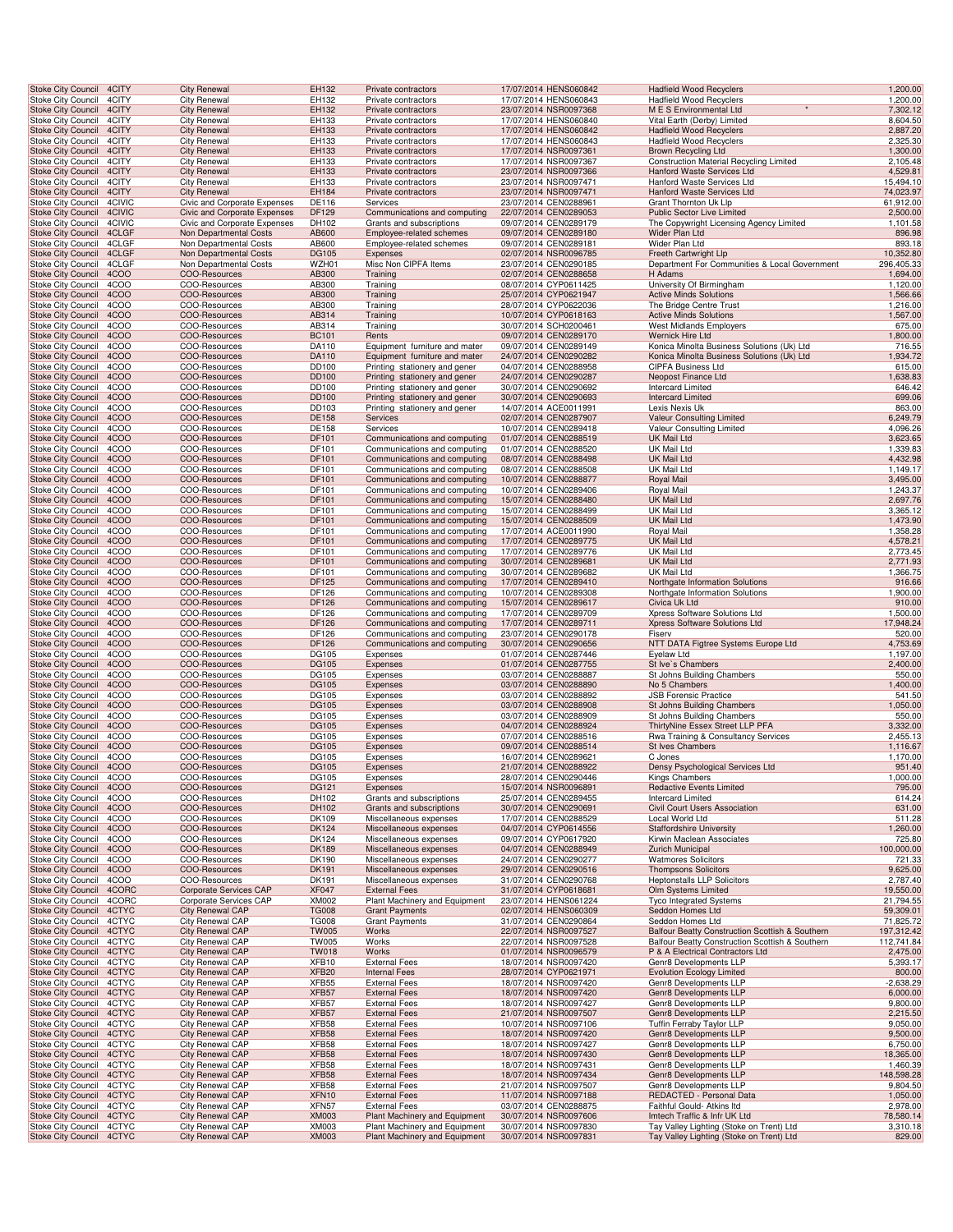| Stoke City Council                                     | 4CTYC              | <b>City Renewal CAP</b>                                                    | <b>XM003</b>                 | Plant Machinery and Equipment                          | 30/07/2014 NSR0097832                          | Tay Valley Lighting (Stoke on Trent) Ltd                                             | 526.12                 |
|--------------------------------------------------------|--------------------|----------------------------------------------------------------------------|------------------------------|--------------------------------------------------------|------------------------------------------------|--------------------------------------------------------------------------------------|------------------------|
| <b>Stoke City Council</b>                              | 4CTYC              | City Renewal CAP                                                           | <b>XM011</b>                 | Plant Machinery and Equipment                          | 21/07/2014 CEN0288521                          | Railex (Filing) Ltd                                                                  | 58,423.00              |
| <b>Stoke City Council</b>                              | 4CTYC              | City Renewal CAP                                                           | XW015                        | Works                                                  | 02/07/2014 CEN0288719                          | Virgin Media Ltd                                                                     | 2,144.32               |
| Stoke City Council 4CTYC                               |                    | City Renewal CAP<br>City Renewal CAP                                       | <b>XW018</b>                 | Works                                                  | 23/07/2014 NSR0096814                          | JPR Engineering Services Ltd                                                         | 745.53<br>214,016.64   |
| Stoke City Council<br>Stoke City Council               | 4CTYC<br>4CTYC     | <b>City Renewal CAP</b>                                                    | XWB05<br>XWB05               | Works<br>Works                                         | 01/07/2014 NSR0096707<br>02/07/2014 NSR0096793 | Balfour Beatty Construction Scottish & Southern<br>Transform Schools (Stoke) Limited | 1,576.17               |
| Stoke City Council                                     | 4CTYC              | City Renewal CAP                                                           | XWB05                        | Works                                                  | 03/07/2014 CEN0288839                          | Kettle & Talbot Ltd                                                                  | 31,221.05              |
| <b>Stoke City Council</b>                              | 4CTYC              | City Renewal CAP                                                           | XWB05                        | Works                                                  | 03/07/2014 NSR0096311                          | Support in Sport (UK) Ltd                                                            | 3,688.42               |
| Stoke City Council                                     | 4CTYC              | City Renewal CAP                                                           | XWB05                        | Works                                                  | 18/07/2014 NSR0097421                          | GENR8 LOR (ESCROW A/C)                                                               | 17,565.30              |
| <b>Stoke City Council</b>                              | 4CTYC              | City Renewal CAP                                                           | XWB05                        | Works                                                  | 18/07/2014 NSR0097422                          | <b>GENR8 LOR (ESCROW A/C)</b>                                                        | 5,389.33               |
| Stoke City Council<br><b>Stoke City Council</b>        | 4CTYC<br>4CTYC     | City Renewal CAP<br>City Renewal CAP                                       | XWB05<br>XWB05               | Works<br>Works                                         | 18/07/2014 NSR0097426<br>21/07/2014 NSR0097510 | Transform Schools (Stoke) Limited<br>GENR8 LOR (ESCROW A/C)                          | 526.12<br>1,857,478.49 |
| Stoke City Council                                     | 4CTYC              | City Renewal CAP                                                           | XWB05                        | Works                                                  | 22/07/2014 CEN0290098                          | <b>Sneyd Building Contractors</b>                                                    | 1,651.40               |
| Stoke City Council 4CTYC                               |                    | City Renewal CAP                                                           | XWB05                        | Works                                                  | 23/07/2014 CEN0290101                          | T Jolly Services (UK) Ltd                                                            | 5,094.53               |
| Stoke City Council                                     | 4CTYC              | City Renewal CAP                                                           | XWB05                        | Works                                                  | 24/07/2014 NSR0097572                          | Barr + Wray Ltd                                                                      | 20,208.00              |
| Stoke City Council                                     | 4CTYC              | <b>City Renewal CAP</b>                                                    | XWB05                        | Works                                                  | 25/07/2014 NSR0097714                          | Kier Stoke Ltd                                                                       | 31,330.56              |
| Stoke City Council                                     | 4CTYC              | City Renewal CAP                                                           | XWB05                        | Works                                                  | 28/07/2014 CYP0621978                          | AA Projects                                                                          | 1,512.50               |
| <b>Stoke City Council</b><br>Stoke City Council        | 4CTYC<br>4CTYC     | City Renewal CAP<br>City Renewal CAP                                       | XWB05<br>XWL05               | Works<br>Works                                         | 28/07/2014 CYP0621979<br>22/07/2014 NSR0097518 | <b>AA Projects</b><br>Hortech Ltd                                                    | 1,246.00<br>5,024.80   |
| <b>Stoke City Council</b>                              | 4CTYC              | City Renewal CAP                                                           | XWL05                        | Works                                                  | 31/07/2014 NSR0097856                          | Galliford Try Infrastructure t/a Morrison Highway                                    | 134,926.90             |
| <b>Stoke City Council</b>                              | 4CTYC              | City Renewal CAP                                                           | XWN05                        | Works                                                  | 01/07/2014 NSR0096165                          | Aggregate Industries Uk Ltd                                                          | 852.00                 |
| <b>Stoke City Council</b>                              | 4CTYC              | City Renewal CAP                                                           | XWN05                        | Works                                                  | 15/07/2014 NSR0097270                          | Galliford Try Infrastructure t/a Morrison Highway                                    | 12,765.74              |
| Stoke City Council                                     | 4CTYC              | City Renewal CAP                                                           | XWN05                        | Works                                                  | 22/07/2014 NSR0097530                          | Aggregate Industries Uk Ltd                                                          | 230, 155. 25           |
| Stoke City Council 4CTYC                               |                    | City Renewal CAP                                                           | XWN05                        | Works                                                  | 22/07/2014 NSR0097532                          | Galliford Try Infrastructure t/a Morrison Highway                                    | 1,032.00               |
| Stoke City Council<br>Stoke City Council               | 4CTYC<br>4CTYC     | City Renewal CAP<br><b>City Renewal CAP</b>                                | XWN05<br>XWN05               | Works<br>Works                                         | 25/07/2014 NSR0095450<br>25/07/2014 NSR0097531 | Galliford Try Infrastructure t/a Morrison Highway<br>Aggregate Industries Uk Ltd     | 1,472.95<br>27,967.31  |
| Stoke City Council                                     | 4CTYC              | City Renewal CAP                                                           | XWN05                        | Works                                                  | 25/07/2014 NSR0097623                          | Galliford Try Infrastructure t/a Morrison Highway                                    | 41,211.69              |
| <b>Stoke City Council</b>                              | 4CTYC              | City Renewal CAP                                                           | XWN05                        | Works                                                  | 31/07/2014 NSR0097835                          | Galliford Try Infrastructure t/a Morrison Highway                                    | 26,112.26              |
| Stoke City Council                                     | 4CYPC              | Children and Young People Cap                                              | XFB54                        | <b>External Fees</b>                                   | 02/07/2014 NSR0096763                          | <b>Hydrock Consultants Limited</b>                                                   | 1,935.00               |
| <b>Stoke City Council</b>                              | 4CYPC              | Children and Young People Cap                                              | XFB54                        | <b>External Fees</b>                                   | 02/07/2014 NSR0096805                          | Townsend & Renaudon                                                                  | 1,920.00               |
| <b>Stoke City Council</b>                              | 4CYPC              | Children and Young People Cap                                              | XFB54                        | <b>External Fees</b>                                   | 02/07/2014 NSR0096817                          | Townsend & Renaudon                                                                  | 890.00                 |
| <b>Stoke City Council</b><br>Stoke City Council        | 4CYPC<br>4CYPC     | Children and Young People Cap<br>Children and Young People Cap             | XFB54<br>XM010               | <b>External Fees</b><br>Plant Machinery and Equipment  | 02/07/2014 NSR0096824<br>17/07/2014 CEN0289707 | Townsend & Renaudon<br>Staples Uk Ltd                                                | 890.00<br>950.00       |
| Stoke City Council 4CYPC                               |                    | Children and Young People Cap XM014                                        |                              | <b>Plant Machinery and Equipment</b>                   | 10/07/2014 CYP0615666                          | Falcon Foodservice Equipment                                                         | 1,935.00               |
| Stoke City Council                                     | 4CYPC              | Children and Young People Cap                                              | XM014                        | Plant Machinery and Equipment                          | 30/07/2014 CYP0618385                          | Pico Catering Projects Ltd                                                           | 4,705.96               |
| <b>Stoke City Council</b>                              | 4CYPC              | Children and Young People Cap                                              | XWB05                        | Works                                                  | 03/07/2014 CEN0288840                          | Kettle & Talbot Ltd                                                                  | 10,699.96              |
| <b>Stoke City Council</b>                              | 4CYPC              | Children and Young People Cap XWB05                                        |                              | Works                                                  | 04/07/2014 CEN0288948                          | Kettle & Talbot Ltd                                                                  | 38,242.36              |
| <b>Stoke City Council</b>                              | 4CYPC              | Children and Young People Cap XWB05                                        |                              | Works                                                  | 04/07/2014 NSR0096610                          | <b>Capewell Contracts</b>                                                            | 7,371.90               |
| Stoke City Council                                     | 4CYPC<br>4CYPC     | Children and Young People Cap XWB05<br>Children and Young People Cap XWB05 |                              | Works<br>Works                                         | 04/07/2014 NSR0096611<br>09/07/2014 CEN0289217 | <b>Capewell Contracts</b>                                                            | 0.00                   |
| <b>Stoke City Council</b><br>Stoke City Council        | 4CYPC              | Children and Young People Cap                                              | XWB05                        | Works                                                  | 09/07/2014 CEN0289218                          | Kettle & Talbot Ltd<br>Kettle & Talbot Ltd                                           | 8,427.95<br>12,437.40  |
| <b>Stoke City Council</b>                              | 4CYPC              | Children and Young People Cap                                              | XWB05                        | Works                                                  | 09/07/2014 CEN0289219                          | Kettle & Talbot Ltd                                                                  | 31,309.43              |
| Stoke City Council                                     | 4CYPC              | Children and Young People Cap                                              | XWB05                        | Works                                                  | 10/07/2014 NSR0097151                          | Transform Schools (Stoke) Limited                                                    | 3,945.00               |
| Stoke City Council 4CYPC                               |                    | Children and Young People Cap XWB05                                        |                              | Works                                                  | 21/07/2014 NSR0097245                          | Almec Fencing Ltd                                                                    | 1,874.00               |
| Stoke City Council                                     | 4CYPC              | Children and Young People Cap                                              | XWB05                        | Works                                                  | 22/07/2014 CEN0290087                          | Newstead Primary Academy                                                             | 12,757.00              |
| <b>Stoke City Council</b>                              | 4CYPC<br>4CYPC     | Children and Young People Cap<br>Children and Young People Cap XWB05       | XWB05                        | Works<br>Works                                         | 24/07/2014 NSR0096996<br>24/07/2014 NSR0097533 | Strata Group Limited<br>Kettle & Talbot Ltd                                          | 11,444.52              |
| Stoke City Council<br><b>Stoke City Council</b>        | 4CYPC              | Children and Young People Cap XWB05                                        |                              | Works                                                  | 24/07/2014 NSR0097601                          | Kettle & Talbot Ltd                                                                  | 29,959.42<br>4,032.35  |
| Stoke City Council                                     | 4CYPC              | Children and Young People Cap XWB05                                        |                              | Works                                                  | 31/07/2014 NSR0097850                          | Transform Schools (Stoke) Limited                                                    | 2,413.00               |
| <b>Stoke City Council</b>                              | 4HLCITY            | Holding Acc City Renewal                                                   | <b>WA341</b>                 | Rechargeable Works                                     | 24/07/2014 NSR0097578                          | <b>First Potteries Limited</b>                                                       | 6,650.00               |
| Stoke City Council                                     | 4HLCITY            | Holding Acc City Renewal                                                   | WA367                        | Rechargeable Works                                     | 29/07/2014 NSR0097805                          | Kier Stoke Ltd                                                                       | 598.84                 |
| <b>Stoke City Council</b>                              | 4HLCITY            | <b>Holding Acc City Renewal</b>                                            | WA367                        | Rechargeable Works                                     | 29/07/2014 NSR0097806                          | Kier Stoke Ltd                                                                       | 3,602.07               |
| Stoke City Council<br>Stoke City Council 4HLCS         | 4HLCITY            | Holding Acc City Renewal<br><b>Holding Acc Central Services</b>            | WA416<br><b>DG100</b>        | Rechargeable Works<br>Expenses                         | 02/07/2014 NSR0096623<br>24/07/2014 CEN0290296 | Northern Rail Ltd<br>Disclosure & Barring Service                                    | 2,116.00<br>17,988.00  |
| Stoke City Council                                     | 4HLMISC            | <b>Holding Acc Miscellaneous</b>                                           | DK100                        | Miscellaneous expenses                                 | 10/07/2014 NSR0097152                          | Cyclescheme Limited                                                                  | 503.30                 |
| <b>Stoke City Council</b>                              | 4HLMISC            | <b>Holding Acc Miscellaneous</b>                                           | <b>DK100</b>                 | Miscellaneous expenses                                 | 29/07/2014 COS0098521                          | <b>Cyclescheme Limited</b>                                                           | 833.33                 |
| Stoke City Council                                     | 4HLMISC            | <b>Holding Acc Miscellaneous</b>                                           | DK139                        | Miscellaneous expenses                                 | 24/07/2014 CEN0290285                          | ASHGREEN ESTATES LTD                                                                 | 1,026.00               |
| <b>Stoke City Council</b>                              | 4HLMISC            | <b>Holding Acc Miscellaneous</b>                                           | <b>WM105</b>                 | Memo and Holding Accounts                              | 16/07/2014 CEN0289450                          | Specialist Computer Centres Ltd                                                      | 804.56                 |
| Stoke City Council                                     | 4HLMISC            | <b>Holding Acc Miscellaneous</b>                                           | WM105                        | Memo and Holding Accounts                              | 23/07/2014 CEN0290173                          | Sg Equipment Finance Limited                                                         | 2,050.00               |
| <b>Stoke City Council</b><br>Stoke City Council        | 4HLMISC<br>4HLMISC | <b>Holding Acc Miscellaneous</b><br>Holding Acc Miscellaneous              | <b>WM105</b><br>WM105        | Memo and Holding Accounts<br>Memo and Holding Accounts | 23/07/2014 CEN0290175<br>23/07/2014 CEN0290176 | Sg Equipment Finance Limited<br>Sg Equipment Finance Limited                         | 6,175.00<br>3,250.00   |
| Stoke City Council 4HLMISC                             |                    | <b>Holding Acc Miscellaneous</b>                                           | <b>WM105</b>                 | Memo and Holding Accounts                              | 23/07/2014 CEN0290183                          | Jcb Finance                                                                          | 21,150.56              |
| Stoke City Council                                     | 4HLMISC            | <b>Holding Acc Miscellaneous</b>                                           | WM105                        | Memo and Holding Accounts                              | 23/07/2014 CEN0290184                          | Sg Equipment Finance Limited                                                         | 9,960.00               |
| Stoke City Council 4HLMISC                             |                    | <b>Holding Acc Miscellaneous</b>                                           | <b>WM105</b>                 | Memo and Holding Accounts                              | 25/07/2014 CEN0289576                          | Specialist Computer Centres Ltd                                                      | 4,973.67               |
| Stoke City Council 4HLMISC                             |                    | <b>Holding Acc Miscellaneous</b>                                           | WM105                        | Memo and Holding Accounts                              | 25/07/2014 CEN0289577                          | Specialist Computer Centres Ltd                                                      | 12,099.30              |
| Stoke City Council 4HLMISC                             |                    | <b>Holding Acc Miscellaneous</b>                                           | <b>WM105</b>                 | Memo and Holding Accounts                              | 25/07/2014 CEN0290310                          | <b>Siemens Financial Services</b>                                                    | 700.00                 |
| Stoke City Council 4HLMISC<br>Stoke City Council 4HRA  |                    | <b>Holding Acc Miscellaneous</b><br><b>Community Services HRA</b>          | WM105<br><b>BB100</b>        | Memo and Holding Accounts<br>Energy costs              | 28/07/2014 CEN0290331<br>02/07/2014 COS0098160 | Specialist Computer Centres Ltd<br>Npower                                            | 31,943.50<br>3,308.03  |
| Stoke City Council                                     | 4HRA               | <b>Community Services HRA</b>                                              | <b>BB100</b>                 | Energy costs                                           | 02/07/2014 COS0098161                          | Npower                                                                               | 592.77                 |
| <b>Stoke City Council</b>                              | 4HRA               | <b>Community Services HRA</b>                                              | <b>BB100</b>                 | Energy costs                                           | 02/07/2014 COS0098162                          | Npower                                                                               | 555.46                 |
| <b>Stoke City Council</b>                              | 4HRA               | <b>Community Services HRA</b>                                              | <b>BB100</b>                 | Energy costs                                           | 02/07/2014 COS0098163                          | Npower                                                                               | 869.16                 |
| <b>Stoke City Council</b>                              | 4HRA               | <b>Community Services HRA</b>                                              | <b>BB100</b>                 | Energy costs                                           | 03/07/2014 HRV0008897                          | Npower                                                                               | 763.09                 |
| <b>Stoke City Council</b>                              | 4HRA<br>4HRA       | <b>Community Services HRA</b>                                              | <b>BB100</b><br><b>BB100</b> | Energy costs                                           | 09/07/2014 COS0098311<br>09/07/2014 COS0098318 | Npower                                                                               | 749.16<br>537.29       |
| Stoke City Council<br>Stoke City Council               | 4HRA               | <b>Community Services HRA</b><br><b>Community Services HRA</b>             | <b>BB100</b>                 | Energy costs<br>Energy costs                           | 09/07/2014 HRV0008894                          | Npower<br>British Gas Business Limited                                               | 2,077.93               |
| <b>Stoke City Council</b>                              | 4HRA               | <b>Community Services HRA</b>                                              | <b>BB100</b>                 | Energy costs                                           | 16/07/2014 COS0098413                          | <b>British Gas Business Limited</b>                                                  | 1,165.29               |
| Stoke City Council                                     | 4HRA               | <b>Community Services HRA</b>                                              | <b>BB100</b>                 | Energy costs                                           | 16/07/2014 COS0098414                          | British Gas Business Limited                                                         | 1,731.94               |
| <b>Stoke City Council</b>                              | 4HRA               | <b>Community Services HRA</b>                                              | <b>BB100</b>                 | <b>Energy costs</b>                                    | 16/07/2014 COS0098415                          | <b>British Gas Business Limited</b>                                                  | 668.45                 |
| Stoke City Council                                     | 4HRA               | <b>Community Services HRA</b>                                              | <b>BB100</b>                 | Energy costs                                           | 16/07/2014 COS0098416                          | British Gas Business Limited                                                         | 877.52                 |
| <b>Stoke City Council</b><br><b>Stoke City Council</b> | 4HRA<br>4HRA       | <b>Community Services HRA</b>                                              | <b>BB100</b><br><b>BB100</b> | Energy costs                                           | 18/07/2014 NSR0097432<br>25/07/2014 COS0098487 | Npower<br>Npower                                                                     | 607.57<br>621.29       |
| <b>Stoke City Council</b>                              | 4HRA               | <b>Community Services HRA</b><br><b>Community Services HRA</b>             | <b>BB100</b>                 | Energy costs<br>Energy costs                           | 30/07/2014 HENS061524                          | Npower                                                                               | 1,498.09               |
| <b>Stoke City Council</b>                              | 4HRA               | <b>Community Services HRA</b>                                              | <b>BB100</b>                 | <b>Energy costs</b>                                    | 30/07/2014 HENS061580                          | Npower                                                                               | 972.09                 |
| Stoke City Council                                     | 4HRA               | <b>Community Services HRA</b>                                              | <b>BB100</b>                 | Energy costs                                           | 31/07/2014 HENS061592                          | Npower                                                                               | 1,660.20               |
| Stoke City Council                                     | 4HRA               | <b>Community Services HRA</b>                                              | <b>BB108</b>                 | Energy costs                                           | 09/07/2014 COS0098310                          | Npower                                                                               | 529.44                 |
| <b>Stoke City Council</b>                              | 4HRA               | <b>Community Services HRA</b>                                              | <b>BC100</b>                 | Rents                                                  | 11/07/2014 HENS060270                          | <b>Harpfield Estate Limited</b>                                                      | 3,375.00               |
| Stoke City Council<br><b>Stoke City Council</b>        | 4HRA<br>4HRA       | <b>Community Services HRA</b><br><b>Community Services HRA</b>             | DA100<br>DE101               | Equipment furniture and mater<br>Services              | 24/07/2014 NSR0097587<br>10/07/2014 CEN0289288 | Kier Stoke Ltd<br>Security Plus Ltd                                                  | 802.72<br>1,486.61     |
| Stoke City Council                                     | 4HRA               | <b>Community Services HRA</b>                                              | DE113                        | Services                                               | 03/07/2014 NSR0096835                          | Atkins Limited                                                                       | 3,989.84               |
| <b>Stoke City Council</b>                              | 4HRA               | <b>Community Services HRA</b>                                              | DE113                        | Services                                               | 16/07/2014 NSR0097003                          | <b>Atkins Limited</b>                                                                | 1,007.68               |
| Stoke City Council                                     | 4HRA               | <b>Community Services HRA</b>                                              | <b>DE310</b>                 | Services                                               | 09/07/2014 CEN0289161                          | KPR Midlink Ltd                                                                      | 2,025.00               |
| <b>Stoke City Council</b>                              | 4HRA               | <b>Community Services HRA</b>                                              | DE310                        | Services                                               | 09/07/2014 CEN0289162                          | <b>KPR Midlink Ltd</b>                                                               | 1,350.00               |
| <b>Stoke City Council</b><br>Stoke City Council        | 4HRA<br>4HRA       | <b>Community Services HRA</b>                                              | DE310<br>DE310               | Services<br>Services                                   | 09/07/2014 CEN0289164<br>23/07/2014 CEN0290181 | KPR Midlink Ltd<br><b>KPR Midlink Ltd</b>                                            | 1,350.00<br>1,350.00   |
| Stoke City Council                                     | 4HRA               | <b>Community Services HRA</b><br><b>Community Services HRA</b>             | DF127                        | Communications and computing                           | 15/07/2014 HENS060768                          | Northgate Information Solutions                                                      | 3,529.00               |
| <b>Stoke City Council</b>                              | 4HRA               | <b>Community Services HRA</b>                                              | <b>DG105</b>                 | Expenses                                               | 10/07/2014 HRV0008905                          | <b>HMCTS</b>                                                                         | 4,400.00               |
| Stoke City Council                                     | 4HRA               | <b>Community Services HRA</b>                                              | DG105                        | Expenses                                               | 10/07/2014 HRV0008907                          | <b>HMCTS</b>                                                                         | 10,220.00              |
| <b>Stoke City Council</b>                              | 4HRA               | <b>Community Services HRA</b>                                              | <b>DG138</b>                 | Expenses                                               | 21/07/2014 NSR0097506                          | Butters John Bee                                                                     | 995.00                 |
| Stoke City Council                                     | 4HRA               | <b>Community Services HRA</b>                                              | DK100                        | Miscellaneous expenses                                 | 17/07/2014 NSR0097350                          | Aon Limited                                                                          | 13,695.20              |
| <b>Stoke City Council</b><br>Stoke City Council        | 4HRA<br>4HRA       | <b>Community Services HRA</b><br><b>Community Services HRA</b>             | EH175<br>EH185               | Private contractors<br>Private contractors             | 09/07/2014 HRV0008879<br>25/07/2014 NSR0097678 | Project Management (Staffordshire) Ltd<br>Kier Stoke Ltd                             | 70,063.24<br>16,200.66 |
| <b>Stoke City Council</b>                              | 4HRA               | <b>Community Services HRA</b>                                              | EH185                        | Private contractors                                    | 25/07/2014 NSR0097679                          | Kier Stoke Ltd                                                                       | 149,881.93             |
| Stoke City Council 4HRA                                |                    | <b>Community Services HRA</b>                                              | EH185                        | Private contractors                                    | 25/07/2014 NSR0097680                          | Kier Stoke Ltd                                                                       | 111,033.25             |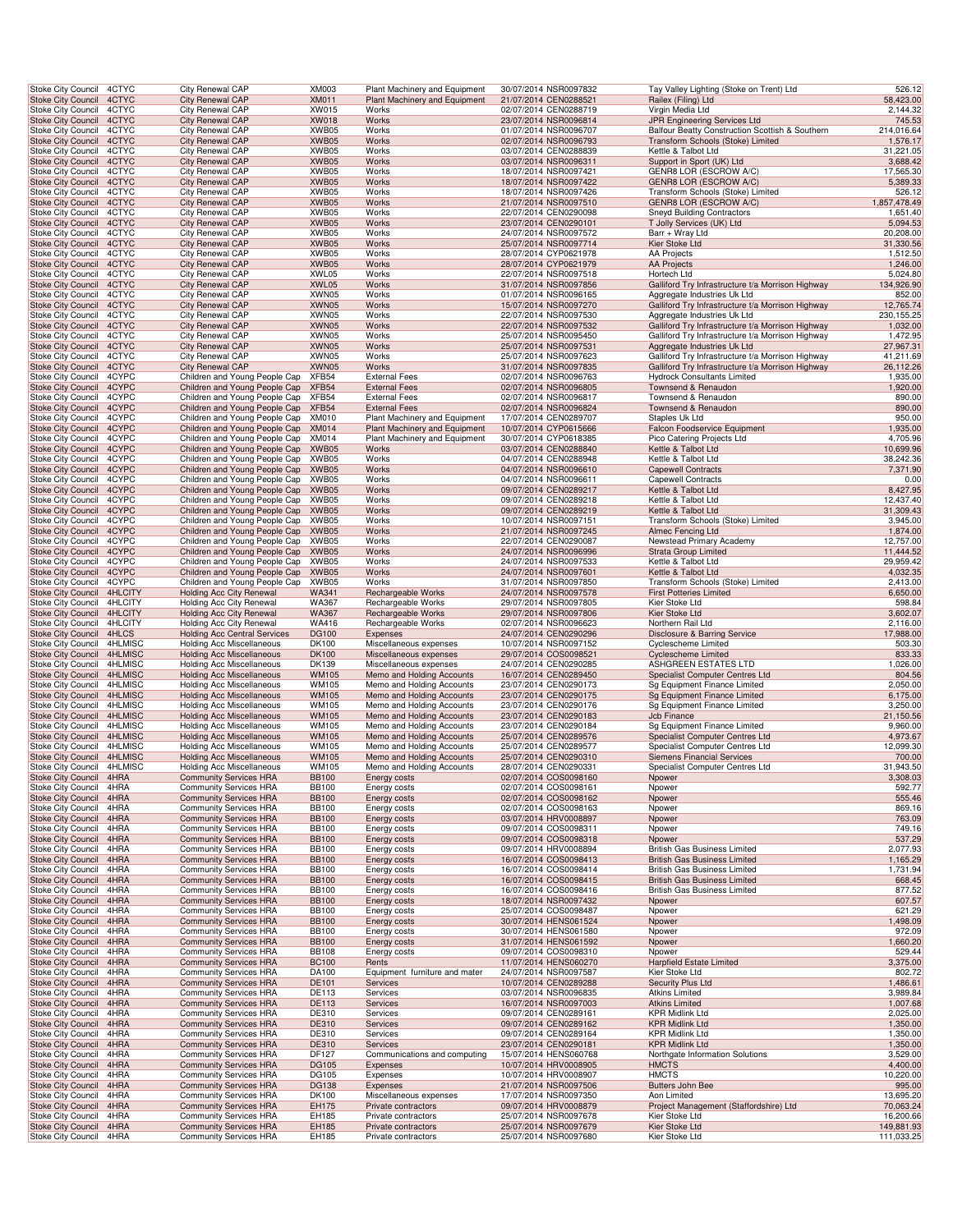| <b>Stoke City Council</b>                              | 4HRA         | <b>Community Services HRA</b>            | EH191                        | Private contractors                 | 02/07/2014 CEN0288813                          | Kier Stoke Ltd                                                        | 2,847.60                |
|--------------------------------------------------------|--------------|------------------------------------------|------------------------------|-------------------------------------|------------------------------------------------|-----------------------------------------------------------------------|-------------------------|
| Stoke City Council                                     | 4HRA         | <b>Community Services HRA</b>            | EH191                        | Private contractors                 | 03/07/2014 CEN0288836                          | Kier Stoke Ltd                                                        | 622,408.00              |
| Stoke City Council                                     | 4HRA         | <b>Community Services HRA</b>            | EH192                        | Private contractors                 | 03/07/2014 CEN0288883                          | Kier Stoke Ltd                                                        | 1,848.31                |
| Stoke City Council                                     | 4HRA         | <b>Community Services HRA</b>            | EH192                        | Private contractors                 | 17/07/2014 CEN0289614                          | Kier Stoke Ltd                                                        | $-18,640.70$            |
| <b>Stoke City Council</b>                              | 4HRA         | <b>Community Services HRA</b>            | EH192                        | Private contractors                 | 17/07/2014 CEN0289615                          | Kier Stoke Ltd                                                        | $-25,751.43$            |
| Stoke City Council                                     | 4HRA         | <b>Community Services HRA</b>            | EH193                        | Private contractors                 | 02/07/2014 CEN0288827                          | Kier Stoke Ltd                                                        | 2,935.19                |
| <b>Stoke City Council</b>                              | 4HRA         | <b>Community Services HRA</b>            | EH193                        | Private contractors                 | 03/07/2014 CEN0288816                          | Kier Stoke Ltd                                                        | 189,826.26              |
| Stoke City Council                                     | 4HRA         | <b>Community Services HRA</b>            | EH193                        | Private contractors                 | 08/07/2014 CEN0289084                          | Kier Stoke Ltd                                                        | 8,606.64                |
| Stoke City Council                                     | 4HRA         | <b>Community Services HRA</b>            | EH193                        | Private contractors                 | 08/07/2014 CEN0289091                          | Kier Stoke Ltd                                                        | 223,835.30              |
| Stoke City Council                                     | 4HRA         | <b>Community Services HRA</b>            | EH193                        | Private contractors                 | 17/07/2014 CEN0289544                          | Kier Stoke Ltd                                                        | 3,709.76                |
| Stoke City Council                                     | 4HRA         | <b>Community Services HRA</b>            | EH193                        | Private contractors                 | 17/07/2014 CEN0289546                          | Kier Stoke Ltd                                                        | 140,172.04              |
| Stoke City Council                                     | 4HRA         | <b>Community Services HRA</b>            | EH193                        | Private contractors                 | 22/07/2014 HRV0008928                          | Kier Stoke Ltd                                                        | 2,507.53                |
| Stoke City Council                                     | 4HRA         | <b>Community Services HRA</b>            | EH193                        | Private contractors                 | 22/07/2014 HRV0008929                          | Kier Stoke Ltd                                                        | 206, 177.39             |
| Stoke City Council                                     | 4HRA         | <b>Community Services HRA</b>            | EH193                        | Private contractors                 | 29/07/2014 NSR0097811                          | Kier Stoke Ltd                                                        | 3,161.15                |
| <b>Stoke City Council</b>                              | 4HRA         | <b>Community Services HRA</b>            | EH193                        | Private contractors                 | 29/07/2014 NSR0097813                          | Kier Stoke Ltd                                                        | 164,634.61              |
| Stoke City Council                                     | 4HRA         | <b>Community Services HRA</b>            | EH193                        | Private contractors                 | 31/07/2014 HRV0008974                          | Kier Stoke Ltd                                                        | 20,147.84               |
| <b>Stoke City Council</b>                              | 4HRA         | <b>Community Services HRA</b>            | EH194                        | Private contractors                 | 03/07/2014 CEN0288828                          | Kier Stoke Ltd                                                        | 76,473.78               |
| Stoke City Council                                     | 4HRA         | <b>Community Services HRA</b>            | EH194                        | Private contractors                 | 08/07/2014 CEN0289085                          | Kier Stoke Ltd                                                        | 46,354.94               |
| Stoke City Council                                     | 4HRA         | <b>Community Services HRA</b>            | EH194                        | Private contractors                 | 17/07/2014 CEN0289545                          | Kier Stoke Ltd                                                        | 112,147.79              |
| Stoke City Council                                     | 4HRA         | <b>Community Services HRA</b>            | EH194                        | Private contractors                 | 22/07/2014 HRV0008930                          | Kier Stoke Ltd                                                        | 136,949.06              |
| <b>Stoke City Council</b>                              | 4HRA         | <b>Community Services HRA</b>            | EH194                        | Private contractors                 | 25/07/2014 NSR0097677                          | Kier Stoke Ltd                                                        | -166,666.67             |
| Stoke City Council                                     | 4HRA         | <b>Community Services HRA</b>            | EH194                        | Private contractors                 | 29/07/2014 NSR0097812                          | Kier Stoke Ltd                                                        | 169,289.46              |
| <b>Stoke City Council</b>                              | 4HRA         | <b>Community Services HRA</b>            | EH194                        | Private contractors                 | 31/07/2014 HRV0008975                          | Kier Stoke Ltd                                                        | 12,226.99               |
| Stoke City Council                                     | 4HRA         | <b>Community Services HRA</b>            | EH196                        | Private contractors                 | 01/07/2014 HRV0008886                          | Kier Stoke Ltd                                                        | 74,116.42               |
| <b>Stoke City Council</b>                              | 4HRA         | <b>Community Services HRA</b>            | EH196                        | Private contractors                 | 03/07/2014 CEN0288882                          | Kier Stoke Ltd                                                        | 207,696.69              |
| Stoke City Council                                     | 4HRA         | <b>Community Services HRA</b>            | EH196                        | Private contractors                 | 08/07/2014 CEN0289097                          | Kier Stoke Ltd                                                        | 132,888.18              |
| <b>Stoke City Council</b>                              | 4HRA         | <b>Community Services HRA</b>            | EH196                        | Private contractors                 | 17/07/2014 CEN0289618                          | Kier Stoke Ltd                                                        | 57,689.02               |
| Stoke City Council                                     | 4HRA         | <b>Community Services HRA</b>            | EH196                        | Private contractors                 | 22/07/2014 HRV0008931                          | Kier Stoke Ltd                                                        | 59,083.37               |
| Stoke City Council                                     | 4HRA         | <b>Community Services HRA</b>            | EH196                        | Private contractors                 | 25/07/2014 NSR0097681                          | Kier Stoke Ltd                                                        | 23,868.21               |
| Stoke City Council                                     | 4HRA         | <b>Community Services HRA</b>            | EH196                        | Private contractors                 | 29/07/2014 NSR0097809                          | Kier Stoke Ltd                                                        | 136,686.43              |
| Stoke City Council                                     | 4HRA         | <b>Community Services HRA</b>            | EH196                        | Private contractors                 | 31/07/2014 HRV0008976                          | Kier Stoke Ltd                                                        | 175,705.11              |
| Stoke City Council                                     | 4HRA         | <b>Community Services HRA</b>            | EH205                        | Private contractors                 | 03/07/2014 HRV0008903                          | REDACTED - Personal Data                                              | 4,700.00                |
| Stoke City Council                                     | 4HRA         | <b>Community Services HRA</b>            | EH205                        | Private contractors                 | 04/07/2014 HENS060459                          | REDACTED - Personal Data                                              | 3,892.95                |
| Stoke City Council                                     | 4HRA         | <b>Community Services HRA</b>            | EH205                        | Private contractors                 | 16/07/2014 HRV0008917                          | REDACTED - Personal Data                                              | 4,463.87                |
| <b>Stoke City Council</b>                              | 4HRA         | <b>Community Services HRA</b>            | EH205                        | Private contractors                 | 16/07/2014 HRV0008918                          | REDACTED - Personal Data                                              | 4,700.00                |
| Stoke City Council                                     | 4HRA         | <b>Community Services HRA</b>            | EH205                        | Private contractors                 | 16/07/2014 HRV0008919                          | REDACTED - Personal Data                                              | 4,555.16                |
| <b>Stoke City Council</b>                              | 4HRA         | <b>Community Services HRA</b>            | EH205                        | Private contractors                 | 28/07/2014 HRV0008950                          | REDACTED - Personal Data                                              | 4,700.00                |
| Stoke City Council                                     | 4HRA         | <b>Community Services HRA</b>            | EH205                        | Private contractors                 | 30/07/2014 CEN0290591                          | REDACTED - Personal Data                                              | 4,700.00                |
| Stoke City Council                                     | 4HRA         | <b>Community Services HRA</b>            | EH205                        | Private contractors                 | 30/07/2014 HRV0008964                          | REDACTED - Personal Data                                              | 4,700.00                |
| Stoke City Council                                     | 4HRA         | <b>Community Services HRA</b>            | EH205                        | Private contractors                 | 31/07/2014 HENS061634                          | REDACTED - Personal Data                                              | 4,700.00                |
| Stoke City Council                                     | 4PEP         | People Directorate                       | AB300                        | Training                            | 08/07/2014 CYP0614739                          | After Adoption                                                        | 899.00                  |
| Stoke City Council                                     | 4PEP         | People Directorate                       | AB300                        | Training                            | 09/07/2014 ACE0011985                          | Kate Cairns Associates                                                | 2,000.00                |
| Stoke City Council                                     | 4PEP         | People Directorate                       | AB300                        | Training                            | 10/07/2014 CYP0603558                          | St Thomas More Catholic Academy/All Saints Catholi                    | 1,540.00                |
| Stoke City Council                                     | 4PEP         | People Directorate                       | AB300                        | Training                            | 10/07/2014 CYP0617963                          | Pen Green Research Base                                               | 675.00                  |
| <b>Stoke City Council</b>                              | 4PEP         | People Directorate                       | AB300                        | Training                            | 10/07/2014 CYP0618152                          | Stoke on Trent College                                                | 3,600.00                |
| Stoke City Council                                     | 4PEP         | People Directorate                       | AB300                        | Training                            | 11/07/2014 CYP0618226                          | The Bridge Centre Trust                                               | 651.00                  |
| <b>Stoke City Council</b>                              | 4PEP<br>4PEP | People Directorate                       | AB300                        | Training                            | 11/07/2014 CYP0618320                          | A+ Education Limited                                                  | 1,050.00                |
| Stoke City Council                                     | 4PEP         | People Directorate                       | AB300<br>AB300               | Training                            | 11/07/2014 CYP0618403<br>16/07/2014 CYP0618675 | Action for Children<br>Action for Children                            | 1,194.00                |
| Stoke City Council                                     |              | People Directorate                       |                              | Training                            |                                                |                                                                       | 1,194.00                |
| Stoke City Council                                     | 4PEP<br>4PEP | People Directorate                       | AB300                        | Training                            | 17/07/2014 SCH0200018                          | Ymca                                                                  | 4,480.00                |
| Stoke City Council                                     |              | People Directorate                       | AB300                        | Training                            | 22/07/2014 CYP0619636                          | City And Guilds Of London Institute                                   | 617.00                  |
| Stoke City Council                                     | 4PEP<br>4PEP | People Directorate                       | AB300                        | Training                            | 25/07/2014 CYP0621939                          | Ruth Pearson Training                                                 | 619.00                  |
| Stoke City Council                                     |              | People Directorate                       | AB300                        | Training                            | 25/07/2014 CYP0621940                          | Ruth Pearson Training                                                 | 619.00                  |
| Stoke City Council                                     | 4PEP         | People Directorate                       | AB300                        | Training                            | 25/07/2014 CYP0621941                          | Ruth Pearson Training                                                 | 619.00                  |
| <b>Stoke City Council</b>                              | 4PEP         | People Directorate                       | AB300                        | Training                            | 25/07/2014 CYP0621942                          | S Swann MBE                                                           | 1,283.00                |
| Stoke City Council                                     | 4PEP         | People Directorate                       | AB300                        | Training                            | 29/07/2014 CYP0622056                          | Attachment Works Ltd                                                  | 625.00                  |
| <b>Stoke City Council</b>                              | 4PEP         | People Directorate                       | AB300                        | Training                            | 30/07/2014 CEN0290634                          | City And Guilds Of London Institute                                   | 570.00                  |
| Stoke City Council                                     | 4PEP         | People Directorate                       | AB300                        | Training                            | 30/07/2014 SCH0200015                          | <b>Ultimate Training Courses</b>                                      | 1,440.00                |
| Stoke City Council                                     | 4PEP         | People Directorate                       | AB300                        | Training                            | 31/07/2014 CYP0622270                          | Stoke on Trent College                                                | 3,600.00                |
| Stoke City Council                                     | 4PEP         | People Directorate                       | AB400                        | Advertising                         | 30/07/2014 CEN0289087                          | TMP [UK]Ltd                                                           | 1,968.91                |
| Stoke City Council                                     | 4PEP         | People Directorate                       | <b>BA100</b>                 | Repairs alterations mtce of bu      | 10/07/2014 CYP0617947                          | <b>CBI Security</b>                                                   | 6,970.00                |
| Stoke City Council                                     | 4PEP         | People Directorate                       | <b>BA100</b>                 | Repairs alterations mtce of bu      | 10/07/2014 CYP0617948                          | <b>CBI Security</b>                                                   | 6,144.00                |
| <b>Stoke City Council</b>                              | 4PEP         | People Directorate                       | <b>BA100</b>                 | Repairs alterations mtce of bu      | 10/07/2014 NSR0097149                          | Transform Schools (Stoke) Limited                                     | 47,494.48               |
| Stoke City Council                                     | 4PEP         | People Directorate                       | <b>BA100</b>                 | Repairs alterations mtce of bu      | 10/07/2014 NSR0097154                          | Transform Schools (Stoke) Limited                                     | 869.08                  |
| <b>Stoke City Council</b>                              | 4PEP         | People Directorate                       | <b>BA100</b>                 | Repairs alterations mtce of bu      | 21/07/2014 CYP0618182                          | A M Scaffolding Services Ltd                                          | 1,685.00                |
| Stoke City Council 4PEP                                |              | People Directorate                       | <b>BA100</b>                 | Repairs alterations mtce of bu      | 25/07/2014 NSR0097657                          | Transform Schools (Stoke) Limited                                     | 801.42                  |
| Stoke City Council 4PEP                                |              | People Directorate                       | <b>BA100</b>                 | Repairs alterations mtce of bu      | 25/07/2014 NSR0097660                          | Transform Schools (Stoke) Limited                                     | 530.54                  |
| Stoke City Council                                     | 4PEP<br>4PEP | People Directorate                       | <b>BA100</b>                 | Repairs alterations mtce of bu      | 25/07/2014 NSR0097664                          | Transform Schools (Stoke) Limited                                     | 1.115.72<br>187, 181.43 |
| Stoke City Council                                     |              | People Directorate                       | <b>BA100</b>                 | Repairs alterations mtce of bu      | 25/07/2014 NSR0097670                          | Transform Schools (Stoke) Limited                                     |                         |
| <b>Stoke City Council</b><br><b>Stoke City Council</b> | 4PEP<br>4PEP | People Directorate<br>People Directorate | BA109<br><b>BB100</b>        | Repairs alterations mtce of bu      | 25/07/2014 CYP0621931<br>18/07/2014 NSR0097405 | <b>Redguard Security Limited</b><br>Transform Schools (Stoke) Limited | 552.00<br>11,000.00     |
|                                                        |              |                                          |                              | Energy costs                        |                                                |                                                                       |                         |
| Stoke City Council                                     | 4PEP<br>4PEP | People Directorate                       | <b>BB100</b>                 | Energy costs                        | 22/07/2014 CEN0290050                          | Transform Schools (Stoke) Limited                                     | 8,216.91                |
| Stoke City Council                                     |              | People Directorate                       | <b>BB100</b>                 | Energy costs                        | 22/07/2014 CEN0290051                          | Transform Schools (Stoke) Limited                                     | 6,783.71                |
| Stoke City Council<br><b>Stoke City Council</b>        | 4PEP<br>4PEP | People Directorate<br>People Directorate | BB100<br><b>BB100</b>        | Energy costs                        | 23/07/2014 CYP0619676<br>25/07/2014 NSR0097669 | St Peters Academy<br>Transform Schools (Stoke) Limited                | 4,861.60<br>6,953.67    |
| Stoke City Council                                     | 4PEP         | People Directorate                       | <b>BB100</b>                 | Energy costs<br>Energy costs        | 30/07/2014 NSR0097826                          | Transform Schools (Stoke) Limited                                     | 36,089.72               |
| Stoke City Council                                     | 4PEP         | People Directorate                       | <b>BB102</b>                 | <b>Energy costs</b>                 | 01/07/2014 SCH0198468                          | Npower                                                                | 1,207.46                |
| Stoke City Council                                     | 4PEP         | People Directorate                       | <b>BB102</b>                 | Energy costs                        | 07/07/2014 CYP0615475                          | Npower                                                                | 717.90                  |
|                                                        |              |                                          |                              |                                     | 07/07/2014 CYP0615477                          |                                                                       |                         |
| <b>Stoke City Council</b><br><b>Stoke City Council</b> | 4PEP<br>4PEP | People Directorate<br>People Directorate | BB102<br><b>BB102</b>        | Energy costs<br>Energy costs        | 07/07/2014 CYP0615541                          | Npower<br>Npower                                                      | 593.85<br>503.47        |
| <b>Stoke City Council</b>                              | 4PEP         | People Directorate                       | <b>BB102</b>                 |                                     | 07/07/2014 SCH0198922                          | Npower                                                                | 600.56                  |
| Stoke City Council                                     | 4PEP         | People Directorate                       | BB102                        | <b>Energy costs</b><br>Energy costs | 08/07/2014 CEN0289108                          | Npower                                                                | 523.46                  |
| Stoke City Council                                     | 4PEP         | People Directorate                       | <b>BB102</b>                 | Energy costs                        | 08/07/2014 SCH0198940                          | Npower                                                                | 1,225.31                |
| Stoke City Council                                     | 4PEP         |                                          |                              |                                     |                                                | Npower                                                                | 1,108.62                |
|                                                        |              |                                          |                              |                                     |                                                |                                                                       |                         |
|                                                        |              | People Directorate                       | BB102                        | Energy costs                        | 08/07/2014 SCH0198968                          |                                                                       |                         |
| <b>Stoke City Council</b>                              | 4PEP         | People Directorate                       | <b>BB102</b>                 | Energy costs                        | 09/07/2014 SCH0198988                          | Npower                                                                | 1,772.09                |
| Stoke City Council                                     | 4PEP         | People Directorate                       | BB102                        | Energy costs                        | 10/07/2014 COS0098350                          | Npower                                                                | 552.69                  |
| <b>Stoke City Council</b>                              | 4PEP         | People Directorate                       | <b>BB102</b>                 | Energy costs                        | 10/07/2014 CYP0617972                          | <b>PVFC Ltd</b>                                                       | 3,741.95                |
| Stoke City Council                                     | 4PEP         | People Directorate                       | <b>BB102</b>                 | Energy costs                        | 10/07/2014 SCH0198990                          | Npower                                                                | 1,060.89                |
| <b>Stoke City Council</b>                              | 4PEP         | People Directorate                       | BB102                        | Energy costs                        | 23/07/2014 CYP0619646                          | Npower                                                                | 752.72                  |
| <b>Stoke City Council</b>                              | 4PEP         | People Directorate                       | <b>BB102</b>                 | Energy costs                        | 25/07/2014 CYP0621899                          | Npower                                                                | 2,022.97                |
| <b>Stoke City Council</b>                              | 4PEP         | People Directorate                       | <b>BB102</b>                 | <b>Energy costs</b>                 | 25/07/2014 CYP0621900                          | Npower                                                                | 1,899.30                |
| Stoke City Council                                     | 4PEP         | People Directorate                       | BB102                        | Energy costs                        | 25/07/2014 CYP0621901                          | Npower                                                                | 932.59                  |
| Stoke City Council                                     | 4PEP         | People Directorate                       | <b>BB102</b>                 | Energy costs                        | 25/07/2014 CYP0621933                          | Npower                                                                | 877.39                  |
| Stoke City Council                                     | 4PEP         | People Directorate                       | BB102                        | Energy costs                        | 28/07/2014 CYP0621960                          | Npower                                                                | 617.05                  |
| <b>Stoke City Council</b>                              | 4PEP         | People Directorate                       | <b>BB102</b>                 | Energy costs                        | 28/07/2014 SCH0200425                          | Npower                                                                | 868.51                  |
| Stoke City Council                                     | 4PEP         | People Directorate                       | BB102                        | Energy costs                        | 28/07/2014 SCH0200428                          | Npower                                                                | 560.19                  |
| Stoke City Council                                     | 4PEP         | People Directorate                       | <b>BB102</b>                 | <b>Energy costs</b>                 | 28/07/2014 SCH0200429                          | Npower                                                                | $-1,853.06$             |
| Stoke City Council                                     | 4PEP         | People Directorate                       | <b>BB102</b>                 | Energy costs                        | 30/07/2014 CEN0290620                          | Npower                                                                | 548.38                  |
| <b>Stoke City Council</b>                              | 4PEP         | People Directorate                       | BB102                        | Energy costs                        | 30/07/2014 NSR0097825                          | Npower                                                                | 585.87                  |
| <b>Stoke City Council</b>                              | 4PEP         | People Directorate                       | <b>BB102</b>                 | Energy costs                        | 31/07/2014 SCH0200732                          | Npower                                                                | 784.12                  |
| <b>Stoke City Council</b><br>Stoke City Council        | 4PEP<br>4PEP | People Directorate<br>People Directorate | <b>BB103</b><br><b>BB103</b> | Energy costs<br>Energy costs        | 09/07/2014 CEN0288655<br>09/07/2014 SCH0198584 | <b>British Gas Business Limited</b><br>British Gas Business Limited   | 588.09<br>-634.21       |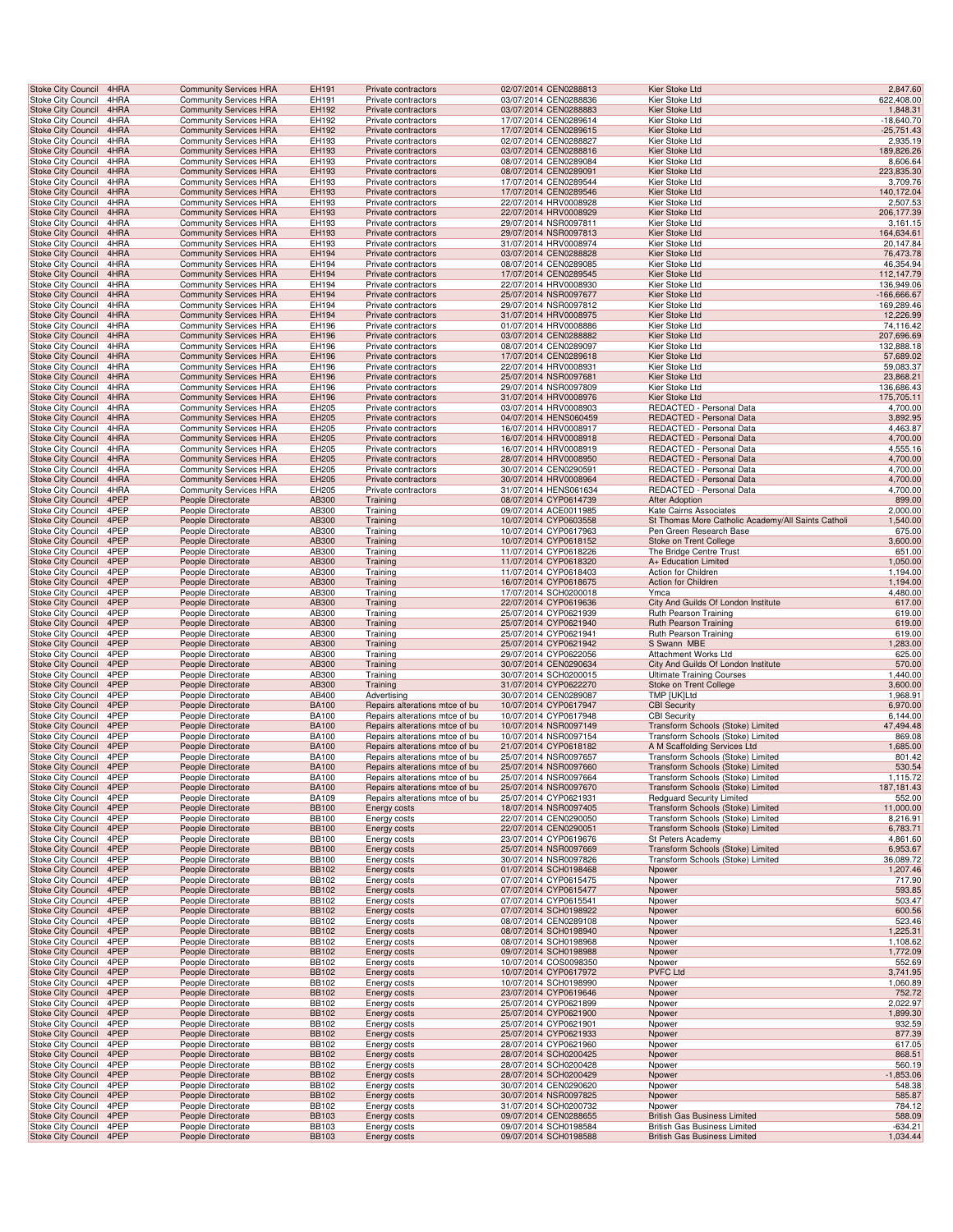| <b>Stoke City Council</b>                       |                           | 4PEP         | People Directorate                       | <b>BB103</b>                 | Energy costs                                                     | 09/07/2014 SCH0198929                          | British Gas Business Limited                                            | $-976.57$             |
|-------------------------------------------------|---------------------------|--------------|------------------------------------------|------------------------------|------------------------------------------------------------------|------------------------------------------------|-------------------------------------------------------------------------|-----------------------|
| <b>Stoke City Council</b>                       |                           | 4PEP         | People Directorate                       | <b>BB103</b>                 | Energy costs                                                     | 10/07/2014 COS0098349                          | <b>British Gas Business Limited</b>                                     | 1,386.76              |
| Stoke City Council                              |                           | 4PEP         | People Directorate                       | <b>BB103</b>                 | Energy costs                                                     | 10/07/2014 CYP0617971                          | <b>PVFC Ltd</b>                                                         | 7,276.99              |
| Stoke City Council 4PEP                         |                           |              | People Directorate                       | <b>BB103</b>                 | Energy costs                                                     | 31/07/2014 CEN0287885                          | <b>British Gas</b>                                                      | 2,437.68              |
| Stoke City Council                              |                           | 4PEP         | People Directorate                       | <b>BB103</b>                 | Energy costs                                                     | 31/07/2014 CEN0290856                          | <b>British Gas</b>                                                      | 3,365.68              |
| Stoke City Council                              |                           | 4PEP         | People Directorate                       | <b>BC100</b>                 | Rents                                                            | 04/07/2014 COS0098040                          | Burslem School Of Art Trust                                             | 2,163.00              |
| Stoke City Council                              |                           | 4PEP         | People Directorate                       | <b>BC100</b>                 | Rents                                                            | 07/07/2014 NSR0096984                          | Burslem School Of Art Trust                                             | 2,271.20              |
| <b>Stoke City Council</b>                       |                           | 4PEP         | People Directorate                       | <b>BC101</b>                 | Rents                                                            | 07/07/2014 CYP0615640                          | The Bridge Centre Trust                                                 | 1,056.00              |
| <b>Stoke City Council</b>                       |                           | 4PEP         | People Directorate                       | <b>BC101</b>                 | Rents                                                            | 09/07/2014 CYP0617915                          | The Bridge Centre Trust                                                 | 8,783.32              |
| <b>Stoke City Council</b>                       |                           | 4PEP         | People Directorate                       | <b>BC101</b>                 | Rents                                                            | 23/07/2014 CEN0290126                          | The Bridge Centre Trust                                                 | 517.00                |
| Stoke City Council                              |                           | 4PEP         | People Directorate                       | <b>BC101</b>                 | Rents                                                            | 23/07/2014 CEN0290127                          | The Bridge Centre Trust                                                 | 1,166.00              |
| <b>Stoke City Council</b>                       |                           | 4PEP         | People Directorate                       | <b>BE100</b>                 | Water services                                                   | 09/07/2014 NSR0097008                          | Severn Trent Water Authority                                            | 1,612.90              |
| Stoke City Council                              |                           | 4PEP         | People Directorate                       | BE100                        | Water services                                                   | 11/07/2014 CYP0618401                          | Severn Trent Water Authority                                            | 636.61                |
| <b>Stoke City Council</b>                       |                           | 4PEP         | People Directorate                       | <b>BE100</b>                 | Water services                                                   | 22/07/2014 SCH0200288                          | Severn Trent Water Authority                                            | 909.50                |
| Stoke City Council                              |                           | 4PEP<br>4PEP | People Directorate                       | <b>BE100</b><br><b>BE100</b> | Water services<br>Water services                                 | 23/07/2014 CEN0290147                          | Severn Trent Water Authority                                            | 1,227.81<br>1,255.94  |
| Stoke City Council<br><b>Stoke City Council</b> |                           | 4PEP         | People Directorate<br>People Directorate | BF101                        | Fixtures and fittings                                            | 25/07/2014 CYP0621934<br>08/07/2014 CYP0611719 | Severn Trent Water Authority<br>Skyguard Limited                        | 1,036.80              |
| <b>Stoke City Council</b>                       |                           | 4PEP         | People Directorate                       | <b>BH100</b>                 | Cleaning and domestic supplies                                   | 09/07/2014 CYP0617942                          | PHS Group Ltd                                                           | 652.33                |
| Stoke City Council                              |                           | 4PEP         | People Directorate                       | CC104                        | Contract hire and operating le                                   | 17/07/2014 CYP0618784                          | Kennerleys Cauldon Garage                                               | 561.00                |
| <b>Stoke City Council</b>                       |                           | 4PEP         | People Directorate                       | CC104                        | Contract hire and operating le                                   | 22/07/2014 CYP0619621                          | <b>Stantons of Stoke</b>                                                | 1,911.00              |
| Stoke City Council                              |                           | 4PEP         | People Directorate                       | CC104                        | Contract hire and operating le                                   | 22/07/2014 CYP0619622                          | <b>Stantons of Stoke</b>                                                | 1,372.00              |
| <b>Stoke City Council</b>                       |                           | 4PEP         | People Directorate                       | CC107                        | Contract hire and operating le                                   | 08/07/2014 CYP0615644                          | Copeland's Tours (S-O-T) Ltd                                            | 625.00                |
| Stoke City Council                              |                           | 4PEP         | People Directorate                       | CC107                        | Contract hire and operating le                                   | 08/07/2014 CYP0615664                          | Copeland's Tours (S-O-T) Ltd                                            | 625.00                |
| <b>Stoke City Council</b>                       |                           | 4PEP         | People Directorate                       | CC107                        | Contract hire and operating le                                   | 25/07/2014 NSR0097608                          | ABC Coaches (2002) LTD T/A ABC Supreme                                  | 526.00                |
| Stoke City Council                              |                           | 4PEP         | People Directorate                       | CC108                        | Contract hire and operating le                                   | 09/07/2014 CEN0289138                          | Voyage Limited                                                          | 1,027.48              |
| Stoke City Council                              |                           | 4PEP         | People Directorate                       | CC109                        | Contract hire and operating le                                   | 02/07/2014 NSR0096764                          | <b>Stantons of Stoke</b>                                                | 4,640.00              |
| Stoke City Council                              |                           | 4PEP         | People Directorate                       | CC109                        | Contract hire and operating le                                   | 02/07/2014 NSR0096765                          | Stantons of Stoke                                                       | 2,773.33              |
| <b>Stoke City Council</b>                       |                           | 4PEP         | People Directorate                       | CC109                        | Contract hire and operating le                                   | 02/07/2014 NSR0096766                          | <b>Stantons of Stoke</b>                                                | 4,401.00              |
| Stoke City Council                              |                           | 4PEP         | People Directorate                       | CC109                        | Contract hire and operating le                                   | 02/07/2014 NSR0096767                          | Stantons of Stoke                                                       | 4,179.00              |
| <b>Stoke City Council</b>                       |                           | 4PEP<br>4PEP | People Directorate                       | CC109                        | Contract hire and operating le                                   | 03/07/2014 NSR0096362                          | <b>Helping Angels Ltd</b>                                               | 600.00                |
| Stoke City Council                              |                           | 4PEP         | People Directorate<br>People Directorate | CC109<br>CC109               | Contract hire and operating le                                   | 04/07/2014 HENS060417<br>04/07/2014 HENS060418 | Brittannia Travel<br>M & A Travel                                       | 5,880.00<br>2,604.00  |
| <b>Stoke City Council</b><br>Stoke City Council |                           | 4PEP         | People Directorate                       | CC109                        | Contract hire and operating le<br>Contract hire and operating le | 04/07/2014 HENS060419                          | Z Carz Private Hire Ltd                                                 | 2,517.90              |
| Stoke City Council                              |                           | 4PEP         | People Directorate                       | CC109                        | Contract hire and operating le                                   | 04/07/2014 HENS060420                          | Z Carz Private Hire Ltd                                                 | 2,130.86              |
| Stoke City Council                              |                           | 4PEP         | People Directorate                       | CC109                        | Contract hire and operating le                                   | 04/07/2014 HENS060421                          | Z Carz Private Hire Ltd                                                 | 1,629.60              |
| Stoke City Council                              |                           | 4PEP         | People Directorate                       | CC109                        | Contract hire and operating le                                   | 04/07/2014 HENS060422                          | Z Carz Private Hire Ltd                                                 | 2,175.25              |
| <b>Stoke City Council</b>                       |                           | 4PEP         | People Directorate                       | CC109                        | Contract hire and operating le                                   | 04/07/2014 HENS060423                          | Z Carz Private Hire Ltd                                                 | 2,426.00              |
| <b>Stoke City Council</b>                       |                           | 4PEP         | People Directorate                       | CC109                        | Contract hire and operating le                                   | 04/07/2014 HENS060424                          | Z Carz Private Hire Ltd                                                 | 2,071.67              |
| Stoke City Council                              |                           | 4PEP         | People Directorate                       | CC109                        | Contract hire and operating le                                   | 04/07/2014 HENS060425                          | Z Carz Private Hire Ltd                                                 | 2,401.35              |
| <b>Stoke City Council</b>                       |                           | 4PEP         | People Directorate                       | CC109                        | Contract hire and operating le                                   | 04/07/2014 HENS060426                          | Z Carz Private Hire Ltd                                                 | 2,600.00              |
| Stoke City Council                              |                           | 4PEP         | People Directorate                       | CC109                        | Contract hire and operating le                                   | 04/07/2014 HENS060427                          | Z Carz Private Hire Ltd                                                 | 2,494.80              |
| <b>Stoke City Council</b>                       |                           | 4PEP         | People Directorate                       | CC109                        | Contract hire and operating le                                   | 04/07/2014 HENS060428                          | Z Carz Private Hire Ltd                                                 | 2,547.30              |
| Stoke City Council                              |                           | 4PEP         | People Directorate                       | CC109                        | Contract hire and operating le                                   | 04/07/2014 HENS060429                          | Z Carz Private Hire Ltd                                                 | 2,308.95              |
| Stoke City Council                              |                           | 4PEP         | People Directorate                       | CC109                        | Contract hire and operating le                                   | 04/07/2014 HENS060430                          | Z Carz Private Hire Ltd                                                 | 2,275.35              |
| Stoke City Council                              |                           | 4PEP         | People Directorate                       | CC109                        | Contract hire and operating le                                   | 04/07/2014 HENS060431                          | Z Carz Private Hire Ltd                                                 | 672.00                |
| Stoke City Council                              |                           | 4PEP         | People Directorate                       | CC109                        | Contract hire and operating le                                   | 04/07/2014 HENS060436                          | Z Carz Private Hire Ltd                                                 | 2,389.80              |
| Stoke City Council                              |                           | 4PEP         | People Directorate                       | CC109                        | Contract hire and operating le                                   | 10/07/2014 NSR0097084                          | <b>Stantons of Stoke</b>                                                | 3,310.00              |
| <b>Stoke City Council</b><br>Stoke City Council |                           | 4PEP<br>4PEP | People Directorate<br>People Directorate | CC109<br>CC109               | Contract hire and operating le<br>Contract hire and operating le | 10/07/2014 NSR0097085<br>10/07/2014 NSR0097094 | Voyger Travel<br>Helping Angels Ltd                                     | 2,120.00<br>600.00    |
| <b>Stoke City Council</b>                       |                           | 4PEP         | People Directorate                       | CC109                        | Contract hire and operating le                                   | 10/07/2014 NSR0097123                          | <b>Stantons of Stoke</b>                                                | 5,958.50              |
| Stoke City Council                              |                           | 4PEP         | People Directorate                       | CC109                        | Contract hire and operating le                                   | 10/07/2014 NSR0097127                          | <b>Stantons of Stoke</b>                                                | 5,546.67              |
| <b>Stoke City Council</b>                       |                           | 4PEP         | People Directorate                       | CC109                        | Contract hire and operating le                                   | 10/07/2014 NSR0097129                          | <b>Stantons of Stoke</b>                                                | 9,120.00              |
| Stoke City Council                              |                           | 4PEP         | People Directorate                       | CC109                        | Contract hire and operating le                                   | 10/07/2014 NSR0097130                          | C. G. Travel                                                            | 2,436.00              |
| <b>Stoke City Council</b>                       |                           | 4PEP         | People Directorate                       | CC109                        | Contract hire and operating le                                   | 10/07/2014 NSR0097131                          | Car Van & Minibus World                                                 | 2,856.00              |
| Stoke City Council                              |                           | 4PEP         | People Directorate                       | CC109                        | Contract hire and operating le                                   | 10/07/2014 NSR0097132                          | Kennerleys Cauldon Garage                                               | 8,450.80              |
| Stoke City Council                              |                           | 4PEP         | People Directorate                       | CC109                        | Contract hire and operating le                                   | 10/07/2014 NSR0097134                          | Stuart Naismith Taxi                                                    | 1,262.10              |
| Stoke City Council                              |                           | 4PEP         | People Directorate                       | CC109                        | Contract hire and operating le                                   | 10/07/2014 NSR0097136                          | Plants Luxury Travel                                                    | 2,772.00              |
| <b>Stoke City Council</b>                       |                           | 4PEP         | People Directorate                       | CC109                        | Contract hire and operating le                                   | 11/07/2014 NSR0097128                          | <b>Stantons of Stoke</b>                                                | 6,951.00              |
| Stoke City Council                              |                           | 4PEP         | People Directorate                       | CC109                        | Contract hire and operating le                                   | 15/07/2014 NSR0097279                          | City Cabs 2000                                                          | 35,874.90             |
| <b>Stoke City Council</b>                       |                           | 4PEP         | People Directorate                       | CC109                        | Contract hire and operating le                                   | 16/07/2014 NSR0097095                          | <b>AMR Property Services Ltd</b>                                        | 1,491.00              |
| Stoke City Council                              |                           | 4PEP         | People Directorate                       | CC109                        | Contract hire and operating le                                   | 21/07/2014 HENS061149                          | Jay Jays Travel                                                         | 8,064.00              |
| <b>Stoke City Council</b>                       |                           | 4PEP         | People Directorate                       | CC109                        | Contract hire and operating le                                   | 21/07/2014 HENS061150                          | S J Gilbert                                                             | 1,470.00              |
| <b>Stoke City Council</b>                       |                           | 4PEP         | People Directorate<br>People Directorate | CC109<br>CC109               | Contract hire and operating le                                   | 22/07/2014 HENS061172<br>22/07/2014 HENS061175 | Silvertree Home Support                                                 | 600.00<br>600.00      |
| Stoke City Council 4PEP<br>Stoke City Council   |                           | 4PEP         | People Directorate                       | CC109                        | Contract hire and operating le<br>Contract hire and operating le | 22/07/2014 HENS061205                          | <b>Helping Angels Ltd</b><br><b>CMP Minibuses</b>                       | 2,430.00              |
| Stoke City Council 4PEP                         |                           |              | People Directorate                       | CC109                        | Contract hire and operating le                                   | 22/07/2014 HENS061206                          | <b>CMP Minibuses</b>                                                    | 2,030.00              |
| Stoke City Council                              |                           | 4PEP         | People Directorate                       | CC109                        | Contract hire and operating le                                   | 22/07/2014 HENS061207                          | <b>CMP Minibuses</b>                                                    | 2,385.00              |
| <b>Stoke City Council</b>                       |                           | 4PEP         | People Directorate                       | CC109                        | Contract hire and operating le                                   | 22/07/2014 HENS061209                          | <b>CMP Minibuses</b>                                                    | 2,760.00              |
| Stoke City Council 4PEP                         |                           |              | People Directorate                       | CC109                        | Contract hire and operating le                                   | 22/07/2014 HENS061211                          | Bennetts Travel (Cranberry) Ltd                                         | 2,835.00              |
| Stoke City Council                              |                           | 4PEP         | People Directorate                       | CC109                        | Contract hire and operating le                                   | 22/07/2014 HENS061213                          | Scraggs Coaches & Taxis                                                 | 16,096.50             |
| Stoke City Council                              |                           | 4PEP         | People Directorate                       | CC109                        | Contract hire and operating le                                   | 23/07/2014 HENS061196                          | Helping Angels Ltd                                                      | 600.00                |
| <b>Stoke City Council</b>                       |                           | 4PEP         | People Directorate                       | CC109                        | Contract hire and operating le                                   | 23/07/2014 NSR0097537                          | <b>Intercity Private Hire Limited</b>                                   | 1,710.00              |
| Stoke City Council                              |                           | 4PEP         | People Directorate                       | CC109                        | Contract hire and operating le                                   | 23/07/2014 NSR0097538                          | Intercity Private Hire Limited                                          | 1,710.00              |
| Stoke City Council 4PEP                         |                           |              | People Directorate                       | CC109                        | Contract hire and operating le                                   | 23/07/2014 NSR0097540                          | <b>Intercity Private Hire Limited</b>                                   | 1,575.00              |
| Stoke City Council                              |                           | 4PEP<br>4PEP | People Directorate<br>People Directorate | CC109                        | Contract hire and operating le                                   | 23/07/2014 NSR0097541                          | Intercity Private Hire Limited<br><b>Intercity Private Hire Limited</b> | 1,480.50              |
| Stoke City Council<br>Stoke City Council        |                           | 4PEP         | People Directorate                       | CC109<br>CC109               | Contract hire and operating le<br>Contract hire and operating le | 23/07/2014 NSR0097542<br>23/07/2014 NSR0097543 | Intercity Private Hire Limited                                          | 1,417.50<br>1,386.00  |
| <b>Stoke City Council</b>                       |                           | 4PEP         | People Directorate                       | CC109                        | Contract hire and operating le                                   | 23/07/2014 NSR0097544                          | <b>Intercity Private Hire Limited</b>                                   | 1,218.00              |
| Stoke City Council                              |                           | 4PEP         | People Directorate                       | CC109                        | Contract hire and operating le                                   | 23/07/2014 NSR0097545                          | Intercity Private Hire Limited                                          | 1,134.00              |
| Stoke City Council                              |                           | 4PEP         | People Directorate                       | CC109                        | Contract hire and operating le                                   | 23/07/2014 NSR0097548                          | <b>Intercity Private Hire Limited</b>                                   | 819.00                |
| Stoke City Council                              |                           | 4PEP         | People Directorate                       | CC109                        | Contract hire and operating le                                   | 23/07/2014 NSR0097549                          | Intercity Private Hire Limited                                          | 565.80                |
| <b>Stoke City Council</b>                       |                           | 4PEP         | People Directorate                       | CC109                        | Contract hire and operating le                                   | 24/07/2014 CYP0621770                          | New Options (3) Ltd                                                     | 2,778.48              |
| Stoke City Council                              |                           | 4PEP         | People Directorate                       | CC109                        | Contract hire and operating le                                   | 24/07/2014 HENS061307                          | Intercity Private Hire Limited                                          | 1,471.87              |
| Stoke City Council 4PEP                         |                           |              | People Directorate                       | CC109                        | Contract hire and operating le                                   | 24/07/2014 HENS061308                          | Intercity Private Hire Limited                                          | 944.00                |
| Stoke City Council                              |                           | 4PEP         | People Directorate                       | CC109                        | Contract hire and operating le                                   | 24/07/2014 HENS061309                          | Intercity Private Hire Limited                                          | 682.28                |
| Stoke City Council                              |                           | 4PEP         | People Directorate                       | CC109                        | Contract hire and operating le                                   | 24/07/2014 HENS061310                          | <b>Intercity Private Hire Limited</b>                                   | 1,880.00              |
| Stoke City Council                              |                           | 4PEP         | People Directorate                       | CC109                        | Contract hire and operating le                                   | 24/07/2014 HENS061311                          | <b>Intercity Private Hire Limited</b>                                   | 2,280.00              |
| Stoke City Council                              |                           | 4PEP         | People Directorate                       | CC109                        | Contract hire and operating le                                   | 24/07/2014 HENS061312                          | Intercity Private Hire Limited                                          | 1,824.00              |
| Stoke City Council                              |                           | 4PEP         | People Directorate                       | CC109                        | Contract hire and operating le                                   | 24/07/2014 HENS061313                          | Intercity Private Hire Limited                                          | 1,240.00              |
| Stoke City Council<br>Stoke City Council        |                           | 4PEP<br>4PEP | People Directorate<br>People Directorate | CC109<br>CC109               | Contract hire and operating le<br>Contract hire and operating le | 24/07/2014 HENS061314<br>24/07/2014 HENS061316 | Intercity Private Hire Limited<br>Intercity Private Hire Limited        | 880.00<br>920.00      |
| <b>Stoke City Council</b>                       |                           | 4PEP         | People Directorate                       | CC109                        | Contract hire and operating le                                   | 24/07/2014 HENS061318                          | Intercity Private Hire Limited                                          | 552.00                |
| Stoke City Council                              |                           | 4PEP         | People Directorate                       | CC109                        | Contract hire and operating le                                   | 24/07/2014 HENS061319                          | Intercity Private Hire Limited                                          | 504.00                |
| Stoke City Council                              |                           | 4PEP         | People Directorate                       | CC109                        | Contract hire and operating le                                   | 24/07/2014 NSR0097575                          | Z Carz Private Hire Ltd                                                 | 648.00                |
| Stoke City Council                              |                           | 4PEP         | People Directorate                       | CC109                        | Contract hire and operating le                                   | 24/07/2014 NSR0097576                          | Z Carz Private Hire Ltd                                                 | 588.00                |
| Stoke City Council                              |                           | 4PEP         | People Directorate                       | CC109                        | Contract hire and operating le                                   | 25/07/2014 CYP0621794                          | Water Mill School                                                       | 23,400.00             |
| Stoke City Council                              |                           | 4PEP         | People Directorate                       | CC109                        | Contract hire and operating le                                   | 25/07/2014 HENS061360                          | Intercity Private Hire Limited                                          | 640.00                |
| <b>Stoke City Council</b>                       |                           | 4PEP         | People Directorate                       | CC109                        | Contract hire and operating le                                   | 25/07/2014 HENS061365                          | <b>Intercity Private Hire Limited</b>                                   | 528.00                |
| Stoke City Council                              |                           | 4PEP         | People Directorate                       | CC109                        | Contract hire and operating le                                   | 25/07/2014 HENS061377                          | Intercity Private Hire Limited                                          | 630.00                |
| Stoke City Council                              |                           | 4PEP         | People Directorate                       | CC109                        | Contract hire and operating le                                   | 25/07/2014 HENS061381                          | Intercity Private Hire Limited                                          | 1,400.00              |
| Stoke City Council                              |                           | 4PEP         | People Directorate                       | CC109                        | Contract hire and operating le                                   | 25/07/2014 HENS061391                          | Intercity Private Hire Limited                                          | 504.00                |
| <b>Stoke City Council</b>                       | <b>Stoke City Council</b> | 4PEP<br>4PEP | People Directorate<br>People Directorate | CC109<br>CC109               | Contract hire and operating le<br>Contract hire and operating le | 25/07/2014 HENS061394<br>25/07/2014 HENS061395 | <b>Stantons of Stoke</b><br><b>Stantons of Stoke</b>                    | 10,269.00<br>1,560.00 |
|                                                 |                           |              |                                          |                              |                                                                  |                                                |                                                                         |                       |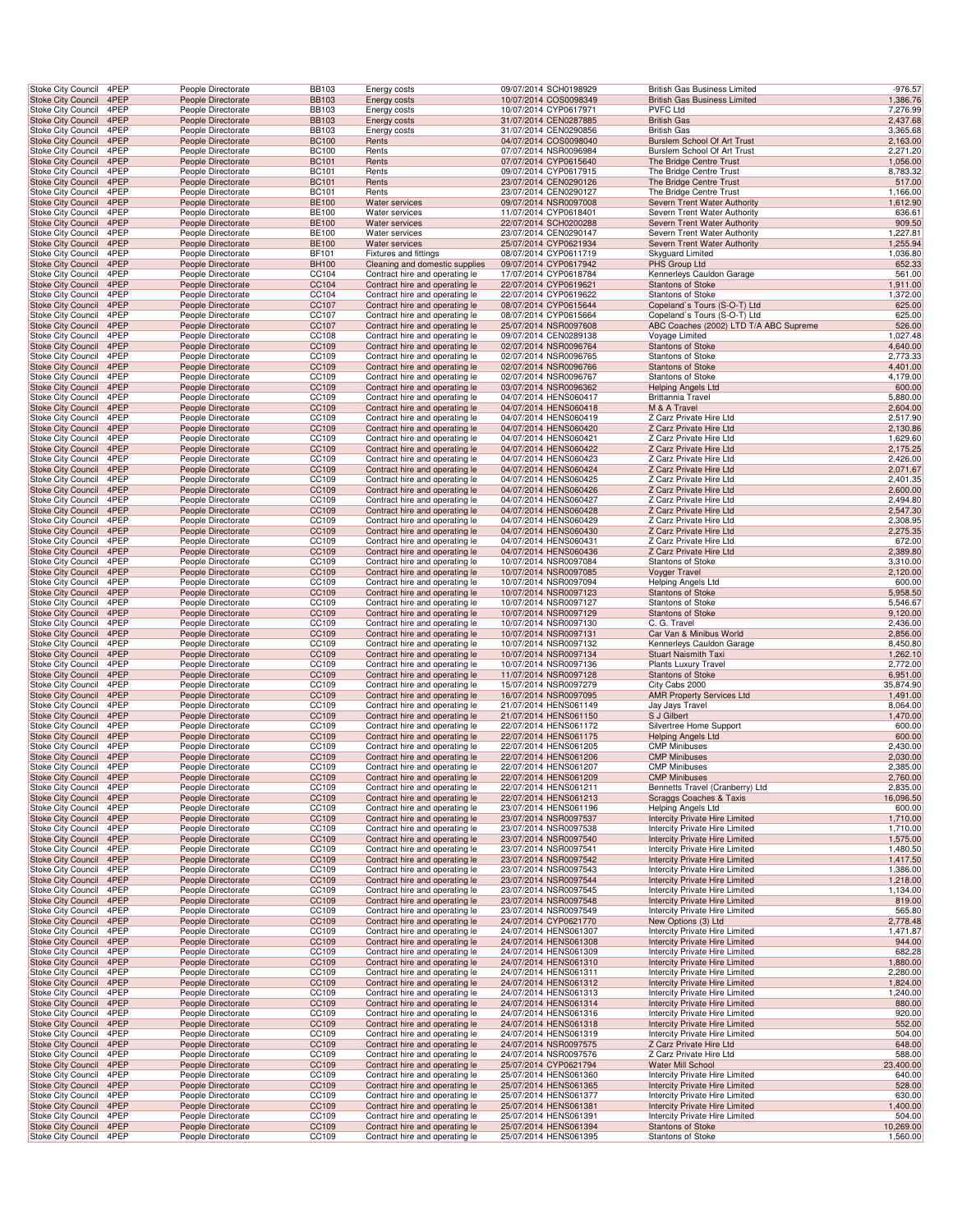| Stoke City Council 4PEP                                |              | People Directorate                       | CC109          | Contract hire and operating le                                   | 25/07/2014 HENS061396                          | <b>Stantons of Stoke</b>                                                       | 3,120.00               |
|--------------------------------------------------------|--------------|------------------------------------------|----------------|------------------------------------------------------------------|------------------------------------------------|--------------------------------------------------------------------------------|------------------------|
| Stoke City Council<br><b>Stoke City Council</b>        | 4PEP<br>4PEP | People Directorate<br>People Directorate | CC109<br>CC109 | Contract hire and operating le<br>Contract hire and operating le | 25/07/2014 HENS061402<br>25/07/2014 NSR0097608 | Lucky Seven Private Hire<br>ABC Coaches (2002) LTD T/A ABC Supreme             | 12,510.00<br>22,767.00 |
| Stoke City Council                                     | 4PEP         | People Directorate                       | CC109          | Contract hire and operating le                                   | 25/07/2014 NSR0097609                          | Intercity Private Hire Limited                                                 | 2,268.00               |
| Stoke City Council 4PEP                                |              | People Directorate                       | CC109          | Contract hire and operating le                                   | 25/07/2014 NSR0097610                          | <b>Intercity Private Hire Limited</b>                                          | 1,827.00               |
| Stoke City Council<br>Stoke City Council               | 4PEP<br>4PEP | People Directorate<br>People Directorate | CC109<br>CC109 | Contract hire and operating le<br>Contract hire and operating le | 25/07/2014 NSR0097611<br>25/07/2014 NSR0097612 | Intercity Private Hire Limited<br>Intercity Private Hire Limited               | 1,417.50<br>1,344.00   |
| Stoke City Council                                     | 4PEP         | People Directorate                       | CC109          | Contract hire and operating le                                   | 25/07/2014 NSR0097613                          | Intercity Private Hire Limited                                                 | 1,260.00               |
| Stoke City Council                                     | 4PEP         | People Directorate                       | CC109          | Contract hire and operating le                                   | 25/07/2014 NSR0097614                          | Intercity Private Hire Limited                                                 | 1,218.00               |
| Stoke City Council<br>Stoke City Council               | 4PEP<br>4PEP | People Directorate<br>People Directorate | CC109<br>CC109 | Contract hire and operating le<br>Contract hire and operating le | 25/07/2014 NSR0097615<br>25/07/2014 NSR0097619 | <b>Intercity Private Hire Limited</b><br>Intercity Private Hire Limited        | 1,218.00<br>948.00     |
| Stoke City Council                                     | 4PEP         | People Directorate                       | CC109          | Contract hire and operating le                                   | 25/07/2014 NSR0097621                          | Intercity Private Hire Limited                                                 | 913.50                 |
| Stoke City Council                                     | 4PEP         | People Directorate                       | CC109          | Contract hire and operating le                                   | 25/07/2014 NSR0097622                          | Intercity Private Hire Limited                                                 | 849.50                 |
| Stoke City Council<br>Stoke City Council 4PEP          | 4PEP         | People Directorate<br>People Directorate | CC109<br>CC109 | Contract hire and operating le<br>Contract hire and operating le | 25/07/2014 NSR0097624<br>25/07/2014 NSR0097626 | Intercity Private Hire Limited<br><b>Intercity Private Hire Limited</b>        | 816.00<br>504.00       |
| Stoke City Council 4PEP                                |              | People Directorate                       | CC109          | Contract hire and operating le                                   | 25/07/2014 NSR0097632                          | Intercity Private Hire Limited                                                 | 3,200.00               |
| <b>Stoke City Council</b>                              | 4PEP         | People Directorate                       | CC109          | Contract hire and operating le                                   | 25/07/2014 NSR0097633                          | <b>Intercity Private Hire Limited</b>                                          | 1,921.50               |
| Stoke City Council<br>Stoke City Council               | 4PEP<br>4PEP | People Directorate<br>People Directorate | CC109<br>CC109 | Contract hire and operating le<br>Contract hire and operating le | 25/07/2014 NSR0097634<br>25/07/2014 NSR0097635 | Intercity Private Hire Limited<br>Intercity Private Hire Limited               | 1,710.00<br>1,710.00   |
| Stoke City Council                                     | 4PEP         | People Directorate                       | CC109          | Contract hire and operating le                                   | 25/07/2014 NSR0097636                          | Intercity Private Hire Limited                                                 | 1,131.92               |
| Stoke City Council                                     | 4PEP         | People Directorate                       | CC109          | Contract hire and operating le                                   | 25/07/2014 NSR0097637                          | Intercity Private Hire Limited                                                 | 1,204.41               |
| Stoke City Council<br>Stoke City Council               | 4PEP<br>4PEP | People Directorate<br>People Directorate | CC109<br>CC109 | Contract hire and operating le<br>Contract hire and operating le | 25/07/2014 NSR0097638<br>25/07/2014 NSR0097639 | Intercity Private Hire Limited<br>Intercity Private Hire Limited               | 1,560.00<br>1,395.20   |
| Stoke City Council                                     | 4PEP         | People Directorate                       | CC109          | Contract hire and operating le                                   | 25/07/2014 NSR0097640                          | Intercity Private Hire Limited                                                 | 1,386.00               |
| Stoke City Council 4PEP                                |              | People Directorate                       | CC109          | Contract hire and operating le                                   | 25/07/2014 NSR0097641                          | Intercity Private Hire Limited                                                 | 1,320.00               |
| Stoke City Council 4PEP                                |              | People Directorate                       | CC109          | Contract hire and operating le                                   | 25/07/2014 NSR0097642                          | Intercity Private Hire Limited                                                 | 1,260.00               |
| Stoke City Council<br>Stoke City Council               | 4PEP<br>4PEP | People Directorate<br>People Directorate | CC109<br>CC109 | Contract hire and operating le<br>Contract hire and operating le | 25/07/2014 NSR0097643<br>25/07/2014 NSR0097644 | Intercity Private Hire Limited<br>Intercity Private Hire Limited               | 1,218.00<br>1,048.00   |
| Stoke City Council                                     | 4PEP         | People Directorate                       | CC109          | Contract hire and operating le                                   | 25/07/2014 NSR0097645                          | Intercity Private Hire Limited                                                 | 1,008.00               |
| Stoke City Council                                     | 4PEP         | People Directorate                       | CC109          | Contract hire and operating le                                   | 25/07/2014 NSR0097646                          | Intercity Private Hire Limited                                                 | 924.00                 |
| Stoke City Council<br>Stoke City Council               | 4PEP<br>4PEP | People Directorate<br>People Directorate | CC109<br>CC109 | Contract hire and operating le<br>Contract hire and operating le | 25/07/2014 NSR0097647<br>25/07/2014 NSR0097648 | <b>Intercity Private Hire Limited</b><br>Intercity Private Hire Limited        | 840.00<br>724.50       |
| Stoke City Council                                     | 4PEP         | People Directorate                       | CC109          | Contract hire and operating le                                   | 25/07/2014 NSR0097649                          | Intercity Private Hire Limited                                                 | 624.00                 |
| Stoke City Council                                     | 4PEP         | People Directorate                       | CC109          | Contract hire and operating le                                   | 25/07/2014 NSR0097650                          | Intercity Private Hire Limited                                                 | 601.07                 |
| Stoke City Council 4PEP<br>Stoke City Council 4PEP     |              | People Directorate<br>People Directorate | CC109<br>CC109 | Contract hire and operating le<br>Contract hire and operating le | 25/07/2014 NSR0097651<br>25/07/2014 NSR0097652 | Intercity Private Hire Limited<br>Intercity Private Hire Limited               | 632.50<br>631.00       |
| <b>Stoke City Council</b>                              | 4PEP         | People Directorate                       | CC109          | Contract hire and operating le                                   | 25/07/2014 NSR0097653                          | Intercity Private Hire Limited                                                 | 504.00                 |
| Stoke City Council                                     | 4PEP         | People Directorate                       | CC109          | Contract hire and operating le                                   | 25/07/2014 NSR0097682                          | Intercity Private Hire Limited                                                 | 720.00                 |
| Stoke City Council<br>Stoke City Council               | 4PEP<br>4PEP | People Directorate<br>People Directorate | CC109<br>CC109 | Contract hire and operating le<br>Contract hire and operating le | 25/07/2014 NSR0097683<br>25/07/2014 NSR0097684 | Intercity Private Hire Limited<br>Intercity Private Hire Limited               | 819.00<br>924.00       |
| Stoke City Council                                     | 4PEP         | People Directorate                       | CC109          | Contract hire and operating le                                   | 25/07/2014 NSR0097685                          | <b>Intercity Private Hire Limited</b>                                          | 945.00                 |
| Stoke City Council                                     | 4PEP         | People Directorate                       | CC109          | Contract hire and operating le                                   | 25/07/2014 NSR0097690                          | Intercity Private Hire Limited                                                 | 540.00                 |
| Stoke City Council                                     | 4PEP<br>4PEP | People Directorate                       | CC109<br>CC109 | Contract hire and operating le                                   | 25/07/2014 NSR0097691                          | Intercity Private Hire Limited<br>Intercity Private Hire Limited               | 504.00                 |
| Stoke City Council<br>Stoke City Council 4PEP          |              | People Directorate<br>People Directorate | CC109          | Contract hire and operating le<br>Contract hire and operating le | 25/07/2014 NSR0097696<br>25/07/2014 NSR0097698 | Intercity Private Hire Limited                                                 | 2,047.50<br>688.27     |
| Stoke City Council                                     | 4PEP         | People Directorate                       | CC109          | Contract hire and operating le                                   | 25/07/2014 NSR0097699                          | Intercity Private Hire Limited                                                 | 1,008.00               |
| Stoke City Council                                     | 4PEP         | People Directorate                       | CC109          | Contract hire and operating le                                   | 25/07/2014 NSR0097700                          | Intercity Private Hire Limited                                                 | 738.00                 |
| Stoke City Council<br>Stoke City Council               | 4PEP<br>4PEP | People Directorate<br>People Directorate | CC109<br>CC109 | Contract hire and operating le<br>Contract hire and operating le | 25/07/2014 NSR0097701<br>30/07/2014 CEN0290624 | Intercity Private Hire Limited<br>Scraggs Coaches & Taxis                      | 738.00<br>1,922.05     |
| Stoke City Council                                     | 4PEP         | People Directorate                       | CC109          | Contract hire and operating le                                   | 30/07/2014 CEN0290642                          | Roseville Taxis                                                                | 819.00                 |
| Stoke City Council                                     | 4PEP         | People Directorate                       | CC109          | Contract hire and operating le                                   | 31/07/2014 NSR0097886                          | <b>City Buses and Coaches</b>                                                  | 15,234.70              |
| Stoke City Council<br>Stoke City Council               | 4PEP<br>4PEP | People Directorate<br>People Directorate | CC109<br>CC109 | Contract hire and operating le<br>Contract hire and operating le | 31/07/2014 NSR0097900<br>31/07/2014 NSR0097901 | C. G. Travel<br>Z Carz Private Hire Ltd                                        | 1,508.00<br>1,698.20   |
| Stoke City Council                                     | 4PEP         | People Directorate                       | CC109          | Contract hire and operating le                                   | 31/07/2014 NSR0097902                          | Z Carz Private Hire Ltd                                                        | 1,740.20               |
| Stoke City Council 4PEP                                |              | People Directorate                       | CC109          | Contract hire and operating le                                   | 31/07/2014 NSR0097903                          | Z Carz Private Hire Ltd                                                        | 1,486.55               |
| Stoke City Council<br>Stoke City Council               | 4PEP<br>4PEP | People Directorate<br>People Directorate | CC109<br>CC109 | Contract hire and operating le<br>Contract hire and operating le | 31/07/2014 NSR0097904<br>31/07/2014 NSR0097905 | Z Carz Private Hire Ltd<br>Z Carz Private Hire Ltd                             | 2,210.00<br>1,663.20   |
| Stoke City Council                                     | 4PEP         | People Directorate                       | CC109          | Contract hire and operating le                                   | 31/07/2014 NSR0097906                          | Z Carz Private Hire Ltd                                                        | 1,576.90               |
| Stoke City Council                                     | 4PEP         | People Directorate                       | CC109          | Contract hire and operating le                                   | 31/07/2014 NSR0097907                          | Z Carz Private Hire Ltd                                                        | 1,408.55               |
| Stoke City Council<br>Stoke City Council               | 4PEP<br>4PEP | People Directorate<br>People Directorate | CC109<br>CC109 | Contract hire and operating le<br>Contract hire and operating le | 31/07/2014 NSR0097908<br>31/07/2014 NSR0097909 | Z Carz Private Hire Ltd<br>Z Carz Private Hire Ltd                             | 1,429.35<br>1,593.20   |
| Stoke City Council                                     | 4PEP         | People Directorate                       | CC109          | Contract hire and operating le                                   | 31/07/2014 NSR0097912                          | Z Carz Private Hire Ltd                                                        | 620.80                 |
| Stoke City Council                                     | 4PEP         | People Directorate                       | CC109          | Contract hire and operating le                                   | 31/07/2014 NSR0097913                          | Z Carz Private Hire Ltd                                                        | 1,740.20               |
| Stoke City Council                                     | 4PEP         | People Directorate                       | CC109          | Contract hire and operating le                                   | 31/07/2014 NSR0097914                          | Z Carz Private Hire Ltd                                                        | 1,740.20               |
| Stoke City Council 4PEP<br>Stoke City Council 4PEP     |              | People Directorate<br>People Directorate | CC109<br>CC114 | Contract hire and operating le<br>Contract hire and operating le | 31/07/2014 NSR0097915<br>30/07/2014 NSR0097406 | Z Carz Private Hire Ltd<br>Arriva North West Ltd                               | 959.20<br>3,812.76     |
| Stoke City Council 4PEP                                |              | People Directorate                       | CC114          | Contract hire and operating le                                   | 30/07/2014 NSR0097407                          | Arriva North West Ltd                                                          | 3,812.76               |
| Stoke City Council                                     | 4PEP         | People Directorate                       | CD101          | Public transport                                                 | 25/07/2014 NSR0097608                          | ABC Coaches (2002) LTD T/A ABC Supreme                                         | 1,704.00               |
| <b>Stoke City Council</b><br><b>Stoke City Council</b> | 4PEP<br>4PEP | People Directorate<br>People Directorate | CF104<br>CF104 | Car allowances<br>Car allowances                                 | 07/07/2014 NSR0096983<br>10/07/2014 NSR0097081 | REDACTED - Personal Data<br>REDACTED - Personal Data                           | 893.18<br>570.00       |
| <b>Stoke City Council</b>                              | 4PEP         | People Directorate                       | CF104          | Car allowances                                                   | 31/07/2014 NSR0097887                          | REDACTED - Personal Data                                                       | 531.36                 |
| Stoke City Council                                     | 4PEP         | People Directorate                       | CF104          | Car allowances                                                   | 31/07/2014 NSR0097889                          | REDACTED - Personal Data                                                       | 819.18                 |
| <b>Stoke City Council</b><br>Stoke City Council        | 4PEP<br>4PEP | People Directorate<br>People Directorate | DA100<br>DA100 | Equipment furniture and mater<br>Equipment furniture and mater   | 09/07/2014 CYP0617936<br>17/07/2014 CYP0618786 | Hands Free Computing LTD<br>Staffordshire Refrigeration & Air Conditioning Ltd | 640.00<br>2,242.81     |
| Stoke City Council 4PEP                                |              | People Directorate                       | DA100          | Equipment furniture and mater                                    | 17/07/2014 CYP0618787                          | Staffordshire Refrigeration & Air Conditioning Ltd                             | 647.14                 |
| Stoke City Council 4PEP                                |              | People Directorate                       | DA100          | Equipment furniture and mater                                    | 17/07/2014 CYP0618789                          | Staffordshire Refrigeration & Air Conditioning Ltd                             | 1,377.11               |
| Stoke City Council                                     | 4PEP<br>4PEP | People Directorate                       | DA100          | Equipment furniture and mater                                    | 21/07/2014 NSR0097183<br>22/07/2014 CYP0619614 | <b>Back Care Solutions Ltd</b><br>Hobart Uk (Service)                          | 725.95<br>822.02       |
| Stoke City Council<br>Stoke City Council               | 4PEP         | People Directorate<br>People Directorate | DA100<br>DA104 | Equipment furniture and mater<br>Equipment furniture and mater   | 31/07/2014 CYP0622264                          | Freshview Foods Ltd                                                            | 1,853.25               |
| <b>Stoke City Council</b>                              | 4PEP         | People Directorate                       | DA106          | Equipment furniture and mater                                    | 14/07/2014 CYP0618524                          | D & K Evans Ltd                                                                | 3,967.60               |
| Stoke City Council<br>Stoke City Council               | 4PEP<br>4PEP | People Directorate<br>People Directorate | DA106<br>DA108 | Equipment furniture and mater<br>Equipment furniture and mater   | 17/07/2014 CYP0618175<br>04/07/2014 CYP0592751 | <b>Falcon Foodservice Equipment</b><br>Right to Write Ltd                      | 1,935.00<br>2,080.00   |
| <b>Stoke City Council</b>                              | 4PEP         | People Directorate                       | DA109          | Equipment furniture and mater                                    | 22/07/2014 CYP0619590                          | Kier Stoke Ltd                                                                 | 1,162.99               |
| Stoke City Council                                     | 4PEP         | People Directorate                       | DA118          | Equipment furniture and mater                                    | 07/07/2014 CYP0615446                          | Cunningham Cash Registers Ltd                                                  | 1,117.50               |
| Stoke City Council 4PEP<br>Stoke City Council 4PEP     |              | People Directorate                       | DA118          | Equipment furniture and mater                                    | 07/07/2014 CYP0615450                          | Cunningham Cash Registers Ltd<br>Cunningham Cash Registers Ltd                 | 1,117.50               |
| Stoke City Council 4PEP                                |              | People Directorate<br>People Directorate | DA118<br>DA118 | Equipment furniture and mater<br>Equipment furniture and mater   | 07/07/2014 CYP0615451<br>09/07/2014 CYP0615448 | Cunningham Cash Registers Ltd                                                  | 1,117.50<br>1,307.25   |
| Stoke City Council                                     | 4PEP         | People Directorate                       | DA118          | Equipment furniture and mater                                    | 11/07/2014 CYP0615447                          | Cunningham Cash Registers Ltd                                                  | 1,117.50               |
| Stoke City Council                                     | 4PEP         | People Directorate                       | DA118          | Equipment furniture and mater                                    | 11/07/2014 CYP0615449                          | Cunningham Cash Registers Ltd                                                  | 1,117.50               |
| <b>Stoke City Council</b><br>Stoke City Council        | 4PEP<br>4PEP | People Directorate<br>People Directorate | DA118<br>DA121 | Equipment furniture and mater<br>Equipment furniture and mater   | 30/07/2014 CEN0289171<br>25/07/2014 CYP0619581 | TMP [UK]Ltd<br>Nobisco Limited                                                 | 693.29<br>4,605.50     |
| Stoke City Council                                     | 4PEP         | People Directorate                       | DA134          | Equipment furniture and mater                                    | 02/07/2014 SCH0198505                          | Sprue Safety                                                                   | 520.00                 |
| <b>Stoke City Council</b>                              | 4PEP         | People Directorate                       | DA141          | Equipment furniture and mater                                    | 07/07/2014 CYP0615655                          | Groundwork West Midlands                                                       | 1,470.00               |
| Stoke City Council<br>Stoke City Council 4PEP          | 4PEP         | People Directorate<br>People Directorate | DA141<br>DA141 | Equipment furniture and mater<br>Equipment furniture and mater   | 09/07/2014 ACE0011976<br>09/07/2014 CYP0611682 | Farm2grow Limited<br><b>Oxford University Press</b>                            | 750.00<br>569.52       |
| Stoke City Council 4PEP                                |              | People Directorate                       | DA141          | Equipment furniture and mater                                    | 10/07/2014 CYP0618151                          | Shropshire Council                                                             | 1,164.00               |
| Stoke City Council 4PEP                                |              | People Directorate                       | DA141          | Equipment furniture and mater                                    | 15/07/2014 CYP0618388                          | Stoke on Trent College                                                         | 1,230.00               |
| Stoke City Council<br>Stoke City Council               | 4PEP<br>4PEP | People Directorate<br>People Directorate | DA141<br>DA141 | Equipment furniture and mater<br>Equipment furniture and mater   | 17/07/2014 CYP0618389<br>25/07/2014 CYP0621898 | Stoke on Trent College<br>Emblem Print Products Ltd                            | 1,460.00<br>2,100.00   |
| Stoke City Council                                     | 4PEP         | People Directorate                       | DA144          | Equipment furniture and mater                                    | 28/07/2014 CYP0621973                          | Avt Communication Systems Ltd                                                  | 2,003.07               |
| Stoke City Council                                     | 4PEP         | People Directorate                       | DA167          | Equipment furniture and mater                                    | 25/07/2014 CYP0619582                          | Alliance Disposables Ltd                                                       | 2,924.27               |
| Stoke City Council                                     | 4PEP         | People Directorate                       | DA173          | Equipment furniture and mater                                    | 02/07/2014 SCH0198585                          | Tunstall Healthcare (UK) Ltd                                                   | 3,374.00               |
| <b>Stoke City Council</b>                              | 4PEP         | People Directorate                       | DA173          | Equipment furniture and mater                                    | 07/07/2014 SCH0198638                          | CareTech Sales UK Limited                                                      | 8,479.50               |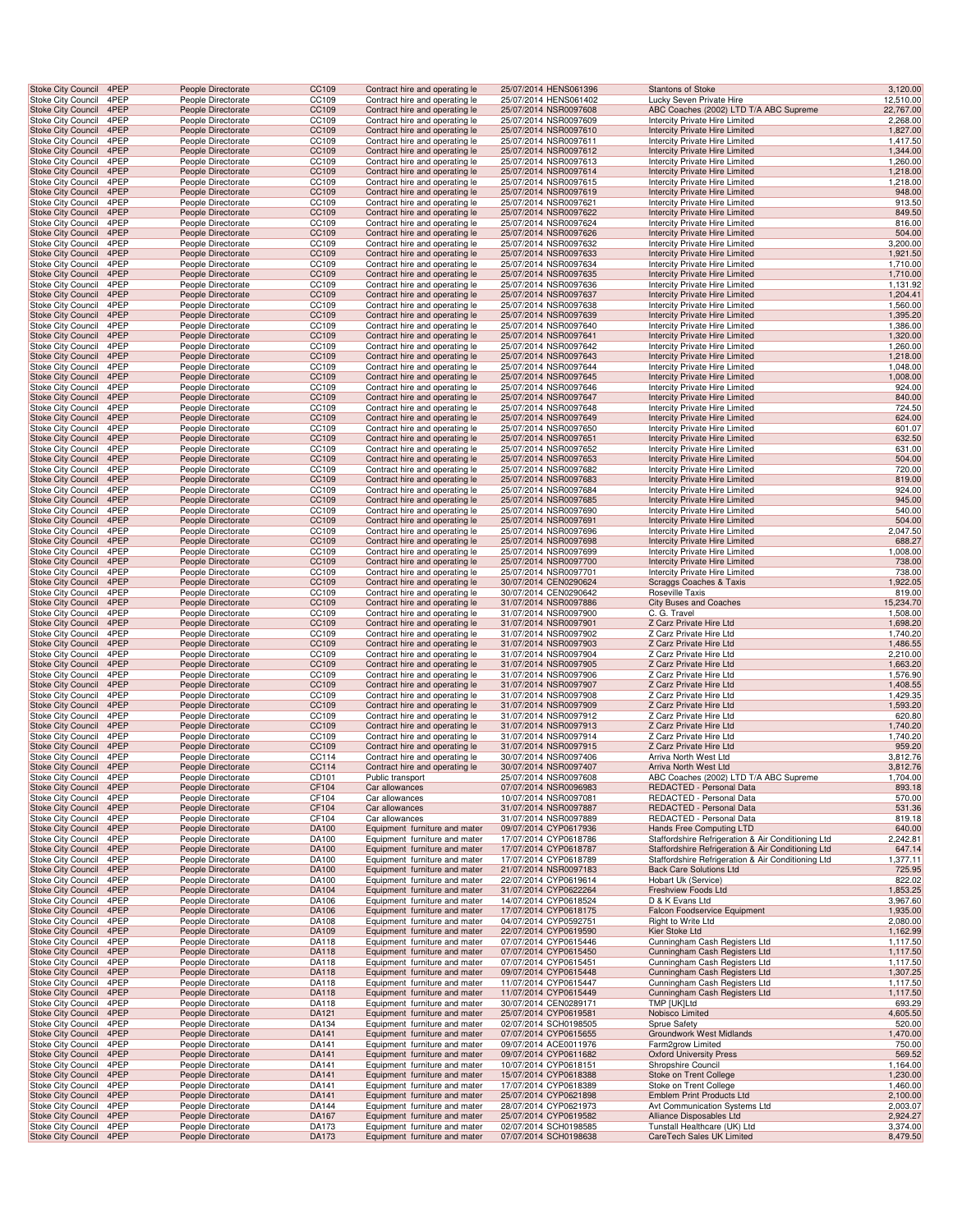| <b>Stoke City Council</b><br>Stoke City Council        | <b>Stoke City Council</b><br>4PEP |                                          | DA173<br>People Directorate |                      | Equipment furniture and mater<br>Supra Uk Limited<br>10/07/2014 SCH0199028                                                 | 12,487.50                                                      |
|--------------------------------------------------------|-----------------------------------|------------------------------------------|-----------------------------|----------------------|----------------------------------------------------------------------------------------------------------------------------|----------------------------------------------------------------|
|                                                        | 4PEP                              | People Directorate                       | DA173                       |                      | Equipment furniture and mater<br>23/07/2014 SCH0199113<br>Tunstall Healthcare (UK) Ltd                                     | 1,500.00                                                       |
| <b>Stoke City Council</b>                              | 4PEP<br>4PEP                      | People Directorate<br>People Directorate | DB104<br>DB104              | Catering<br>Catering | 04/07/2014 CYP0615226<br>Blakemore Food Service Ltd<br>04/07/2014 CYP0615227<br>Blakemore Food Service Ltd                 | 23,611.40<br>11,892.50                                         |
| Stoke City Council                                     | 4PEP                              | People Directorate                       | DB104                       | Catering             | 04/07/2014 CYP0615404<br>Wells Farm Dairy                                                                                  | 879.89                                                         |
| Stoke City Council 4PEP                                |                                   | People Directorate                       | DB104                       | Catering             | 10/07/2014 SCH0199032<br><b>ICare- Community Meals</b>                                                                     | 4,857.60                                                       |
| Stoke City Council                                     | 4PEP                              | People Directorate                       | DB104                       | Catering             | 10/07/2014 SCH0199037<br>Blakemore Food Service Ltd                                                                        | 696.30                                                         |
| Stoke City Council                                     | 4PEP                              | People Directorate                       | DB104                       | Catering             | 16/07/2014 CYP0618662<br>S. Blackhurst Butchers                                                                            | 18,030.12                                                      |
| Stoke City Council<br>Stoke City Council               | 4PEP<br>4PEP                      | People Directorate<br>People Directorate | DB104<br>DB104              | Catering             | 16/07/2014 CYP0618665<br>Blakemore Food Service Ltd<br>16/07/2014 CYP0618666<br>Blakemore Food Service Ltd                 | 10,467.12<br>21,703.23                                         |
| Stoke City Council                                     | 4PEP                              | People Directorate                       | DB104                       | Catering<br>Catering | 16/07/2014 CYP0618667<br>Blakemore Food Service Ltd                                                                        | 11,573.33                                                      |
| <b>Stoke City Council</b>                              | 4PEP                              | People Directorate                       | DB104                       | Catering             | 16/07/2014 CYP0618680<br>Blakemore Food Service Ltd                                                                        | 22,401.53                                                      |
| Stoke City Council                                     | 4PEP                              | People Directorate                       | DB104                       | Catering             | 17/07/2014 CYP0618774<br>Bako North Western Ltd                                                                            | 595.54                                                         |
| Stoke City Council                                     | 4PEP                              | People Directorate                       | DB104                       | Catering             | 23/07/2014 CEN0290164<br>Freshview Foods Ltd                                                                               | $-1,686.26$                                                    |
| Stoke City Council                                     | 4PEP                              | People Directorate                       | DB104                       | Catering             | 23/07/2014 CEN0290165<br>Blakemore Food Service Ltd                                                                        | 10,712.85                                                      |
| Stoke City Council 4PEP                                | 4PEP                              | People Directorate                       | DB104                       | Catering             | 23/07/2014 CEN0290166<br>Freshview Foods Ltd<br>23/07/2014 CEN0290167<br>Blakemore Food Service Ltd                        | 15,461.50<br>19,395.47                                         |
| Stoke City Council<br>Stoke City Council               | 4PEP                              | People Directorate<br>People Directorate | DB104<br><b>DB104</b>       | Catering<br>Catering | 24/07/2014 SCH0199036<br><b>ICare- Community Meals</b>                                                                     | 5,500.80                                                       |
| Stoke City Council                                     | 4PEP                              | People Directorate                       | DB104                       | Catering             | 25/07/2014 SCH0200388<br>Blakemore Food Service Ltd                                                                        | 732.94                                                         |
| Stoke City Council                                     | 4PEP                              | People Directorate                       | DB104                       | Catering             | 30/07/2014 CYP0618227<br>Start Fresh Ltd                                                                                   | 21,294.45                                                      |
| Stoke City Council                                     | 4PEP                              | People Directorate                       | DB104                       | Catering             | 31/07/2014 CYP0622262<br>Blakemore Food Service Ltd                                                                        | 4,459.22                                                       |
| <b>Stoke City Council</b>                              | 4PEP                              | People Directorate                       | DB104                       | Catering             | 31/07/2014 CYP0622263<br>Blakemore Food Service Ltd                                                                        | 4,695.57                                                       |
| Stoke City Council                                     | 4PEP                              | People Directorate                       | DD100                       |                      | 03/07/2014 CYP0591526<br><b>Yes2 Solutions</b><br>Printing stationery and gener                                            | 702.14                                                         |
| Stoke City Council<br>Stoke City Council               | 4PEP<br>4PEP                      | People Directorate<br>People Directorate | <b>DE100</b><br>DE100       | Services<br>Services | 01/07/2014 HRV0008880<br><b>Chris Few Consultancy</b><br>02/07/2014 CYP0614423<br>North Staffs Carers Assoc.               | 2,421.95<br>65,499.00                                          |
| Stoke City Council 4PEP                                |                                   | People Directorate                       | DE100                       | Services             | 03/07/2014 COS0098180<br><b>CBI Security</b>                                                                               | 2,160.00                                                       |
| Stoke City Council                                     | 4PEP                              | People Directorate                       | DE100                       | Services             | 03/07/2014 COS0098181<br><b>CBI Security</b>                                                                               | 1,440.00                                                       |
| Stoke City Council                                     | 4PEP                              | People Directorate                       | DE100                       | Services             | 04/07/2014 CYP0615230<br><b>Headstart Day Nursery</b>                                                                      | 4,860.91                                                       |
| Stoke City Council                                     | 4PEP                              | People Directorate                       | DE100                       | Services             | 04/07/2014 CYP0615231<br>Huggies @ Stoke North                                                                             | 3,793.74                                                       |
| Stoke City Council                                     | 4PEP                              | People Directorate                       | DE100                       | Services             | 04/07/2014 CYP0615394<br>Rosy Cheeks Nurseries                                                                             | 9,865.40                                                       |
| Stoke City Council<br><b>Stoke City Council</b>        | 4PEP<br>4PEP                      | People Directorate<br>People Directorate | DE100<br>DE100              | Services<br>Services | 07/07/2014 CYP0614230<br>W Portsmouth<br>08/07/2014 CYP0615785<br>C Barcham                                                | 650.00<br>4,000.00                                             |
| Stoke City Council                                     | 4PEP                              | People Directorate                       | DE100                       | Services             | 09/07/2014 CEN0289199<br>Ana Nursing & Care Services Ltd                                                                   | 1,062.50                                                       |
| Stoke City Council                                     | 4PEP                              | People Directorate                       | <b>DE100</b>                | <b>Services</b>      | 09/07/2014 CYP0617816<br>The Crescent Pre-School Nursery Ltd                                                               | 7,164.00                                                       |
| Stoke City Council                                     | 4PEP                              | People Directorate                       | DE100                       | Services             | 09/07/2014 SCH0198971                                                                                                      | Staffs & Stoke On Trent Partnership NHS Trust<br>33,060.00     |
| Stoke City Council 4PEP                                |                                   | People Directorate                       | DE100                       | Services             | 09/07/2014 SCH0198974                                                                                                      | North Staffordshire Combined Healthcare NHS Trust<br>24,750.00 |
| Stoke City Council                                     | 4PEP                              | People Directorate                       | DE100                       | Services             | 10/07/2014 CYP0617957<br>South West Grid for Learning Trust Ltd                                                            | 750.00                                                         |
| Stoke City Council<br>Stoke City Council               | 4PEP<br>4PEP                      | People Directorate<br>People Directorate | DE100<br>DE100              | Services<br>Services | 10/07/2014 CYP0618214<br><b>Careers England Ltd</b><br>14/07/2014 SCH0199100<br>Signal Radio                               | 1,000.00<br>2,000.00                                           |
| <b>Stoke City Council</b>                              | 4PEP                              | People Directorate                       | DE100                       | Services             | 15/07/2014 CEN0289575<br><b>Bobbles Day Nursery</b>                                                                        | 16,848.00                                                      |
| Stoke City Council                                     | 4PEP                              | People Directorate                       | DE100                       | Services             | 17/07/2014 SCH0200036<br>A4E Management Limited                                                                            | $-672.98$                                                      |
| <b>Stoke City Council</b>                              | 4PEP                              | People Directorate                       | DE100                       | Services             | 18/07/2014 CYP0619190<br><b>Whitfield Valley Community Nursery</b>                                                         | 8,700.15                                                       |
| <b>Stoke City Council</b>                              | 4PEP                              | People Directorate                       | DE100                       | Services             | 21/07/2014 ACE0011989<br>Joseph Kimberley & Sons Ltd                                                                       | 2,210.00                                                       |
| Stoke City Council                                     | 4PEP                              | People Directorate                       | <b>DE100</b>                | Services             | 22/07/2014 CYP0619639                                                                                                      | North Staffs Combined Health Care use780262<br>24,538.25       |
| Stoke City Council<br>Stoke City Council 4PEP          | 4PEP                              | People Directorate<br>People Directorate | DE100<br>DE100              | Services<br>Services | 23/07/2014 CYP0619668<br>St. Wilfrid'S R.C. Primary School<br>St Mary's Catholic Academy<br>23/07/2014 CYP0619669          | 1,755.00<br>3,240.00                                           |
| Stoke City Council                                     | 4PEP                              | People Directorate                       | DE100                       | Services             | 23/07/2014 CYP0619674<br>R Poole                                                                                           | 715.00                                                         |
| Stoke City Council                                     | 4PEP                              | People Directorate                       | DE100                       | Services             | 24/07/2014 CYP0621762<br>IndePenDent Buisness Services Ltd                                                                 | 651.00                                                         |
| Stoke City Council                                     | 4PEP                              | People Directorate                       | DE100                       | Services             | 25/07/2014 CEN0290120<br><b>CBI Security</b>                                                                               | 1,152.00                                                       |
| Stoke City Council                                     | 4PEP                              | People Directorate                       | DE100                       | Services             | 25/07/2014 CEN0290121<br><b>CBI Security</b>                                                                               | 1,872.00                                                       |
| Stoke City Council                                     | 4PEP                              | People Directorate                       | DE100                       | Services             | REDACTED - Personal Data<br>25/07/2014 CYP0621743                                                                          | 1,250.00                                                       |
| <b>Stoke City Council</b>                              | 4PEP<br>4PEP                      | People Directorate                       | DE100                       | Services             | 25/07/2014 CYP0621744<br>Federation Of Muslim Mosques                                                                      | 3,517.00                                                       |
| Stoke City Council<br>Stoke City Council               | 4PEP                              | People Directorate<br>People Directorate | DE100<br><b>DE100</b>       | Services<br>Services | 25/07/2014 CYP0621745<br>Stoke On Trent Muslim Welfare Association<br>25/07/2014 CYP0621943<br>St Peter's catholic Academy | 1,000.00<br>900.00                                             |
| Stoke City Council                                     | 4PEP                              | People Directorate                       | DE100                       | Services             | 30/07/2014 CYP0618321<br>Early Learning Consultancy                                                                        | 650.00                                                         |
| Stoke City Council 4PEP                                |                                   | People Directorate                       | DE100                       | Services             | 30/07/2014 HENS061548<br>Stoke on Trent College                                                                            | 2,671.76                                                       |
| Stoke City Council                                     | 4PEP                              | People Directorate                       | DE100                       | Services             | 31/07/2014 CYP0622416<br>North Staffs Mind                                                                                 | 1,878.75                                                       |
| Stoke City Council                                     | 4PEP                              | People Directorate                       | DE100                       | Services             | 31/07/2014 CYP0622417<br>Kids & Co                                                                                         | 1,563.22                                                       |
| Stoke City Council<br><b>Stoke City Council</b>        | 4PEP                              | People Directorate                       | DE100                       | Services             | 31/07/2014 CYP0622418<br>Kiddies Kingdom Day Nursery                                                                       | 1,710.27                                                       |
| Stoke City Council                                     | 4PEP<br>4PEP                      | People Directorate                       | DE100<br>DE100              | Services<br>Services | Kids & Co Day Nursery<br>31/07/2014 CYP0622419<br>31/07/2014 SCH0200739<br>Kwest Research Limited                          | 1,490.17<br>2,474.50                                           |
| <b>Stoke City Council</b>                              | 4PEP                              |                                          |                             | Services             | 25/07/2014 CYP0618645<br><b>Redguard Security Limited</b>                                                                  | 600.00                                                         |
| Stoke City Council                                     |                                   | People Directorate                       |                             |                      |                                                                                                                            |                                                                |
|                                                        | 4PEP                              | People Directorate<br>People Directorate | DE101<br>DE103              | Services             | 11/07/2014 NSR0096970                                                                                                      | Intu Shopping Centres PLC Potteries Fev<br>2,000.00            |
| Stoke City Council                                     | 4PEP                              | People Directorate                       | DE103                       | Services             | 30/07/2014 CYP0622256<br>Intu Shopping Centres PLC Potteries Fev                                                           | 3,600.00                                                       |
| Stoke City Council                                     | 4PEP                              | People Directorate                       | DE105                       | Services             | C. H. Davies Ltd<br>04/07/2014 CYP0611890                                                                                  | 1,900.00                                                       |
| Stoke City Council 4PEP                                |                                   | People Directorate                       | DE105                       | Services             | 07/07/2014 CYP0615463<br>J Ashley                                                                                          | 1,350.00                                                       |
| Stoke City Council                                     | 4PEP                              | People Directorate                       | DE105                       | Services             | 17/07/2014 CYP0618795<br>M Yates                                                                                           | 900.00                                                         |
| <b>Stoke City Council</b>                              | 4PEP                              | People Directorate                       | DE105                       | Services             | C. H. Davies Ltd<br>23/07/2014 CYP0615429                                                                                  | 1,900.00                                                       |
| Stoke City Council 4PEP<br><b>Stoke City Council</b>   | 4PEP                              | People Directorate<br>People Directorate | DE105<br>DE105              | Services<br>Services | Geoff Lawrence Consultancy & Training<br>24/07/2014 CYP0615639<br>24/07/2014 CYP0621651<br>M Yates                         | 6,300.00<br>900.00                                             |
| <b>Stoke City Council</b>                              | 4PEP                              | People Directorate                       | DE105                       | Services             | 24/07/2014 CYP0621752<br>JEC                                                                                               | 1,458.33                                                       |
| <b>Stoke City Council</b>                              | 4PEP                              | People Directorate                       | DE105                       | Services             | <b>Heads Up Educational Associates Ltd</b><br>24/07/2014 CYP0621755                                                        | 1,505.00                                                       |
| <b>Stoke City Council</b>                              | 4PEP                              | People Directorate                       | DE105                       | Services             | 24/07/2014 CYP0621759<br>Lynne Bradbury Educational Consultancy Ltd                                                        | 7,750.00                                                       |
| <b>Stoke City Council</b>                              | 4PEP                              | People Directorate                       | DE105                       | Services             | 25/07/2014 CYP0621936<br>Lynne Bradbury Educational Consultancy Ltd<br>29/07/2014 CEN0290501                               | 4,125.00                                                       |
| Stoke City Council<br>Stoke City Council 4PEP          | 4PEP                              | People Directorate<br>People Directorate | DE105<br>DE105              | Services<br>Services | <b>Tolley Associates Ltd</b><br><b>Tolley Associates Ltd</b><br>29/07/2014 CEN0290502                                      | 1,000.00<br>1,000.00                                           |
| Stoke City Council                                     | 4PEP                              | People Directorate                       | DE111                       | Services             | 15/07/2014 CYP0618196<br>Stoke on Trent College                                                                            | 550.00                                                         |
| <b>Stoke City Council</b>                              | 4PEP                              | People Directorate                       | DE111                       | Services             | 24/07/2014 CYP0621761<br>Care Today                                                                                        | 791.00                                                         |
| Stoke City Council                                     | 4PEP                              | People Directorate                       | DE111                       | Services             | 24/07/2014 CYP0621763<br><b>ROC Northwest Limited</b>                                                                      | 5,500.00                                                       |
| <b>Stoke City Council</b>                              | 4PEP                              | People Directorate                       | DE111                       | Services             | <b>ROC Northwest Limited</b><br>24/07/2014 CYP0621764                                                                      | 5,250.00                                                       |
| Stoke City Council                                     | 4PEP                              | People Directorate                       | <b>DE111</b>                | Services             | 24/07/2014 CYP0621765<br>NT&AS                                                                                             | 18,165.00                                                      |
| <b>Stoke City Council</b><br><b>Stoke City Council</b> | 4PEP<br>4PEP                      | People Directorate<br>People Directorate | DE111<br>DE111              | Services<br>Services | NT&AS<br>24/07/2014 CYP0621766<br>24/07/2014 CYP0621768<br>NT&AS                                                           | 22,830.00<br>600.00                                            |
| <b>Stoke City Council</b>                              | 4PEP                              | People Directorate                       | DE111                       | Services             | 24/07/2014 CYP0621769<br>New Options (3) Ltd                                                                               | 21,028.57                                                      |
| Stoke City Council                                     | 4PEP                              | People Directorate                       | DE111                       | Services             | 24/07/2014 CYP0621771<br><b>Rugeley School Priory</b>                                                                      | 21,850.00                                                      |
| Stoke City Council 4PEP                                |                                   | People Directorate                       | DE111                       | Services             | 24/07/2014 CYP0621772<br><b>Rugeley School Priory</b>                                                                      | 28,500.00                                                      |
| Stoke City Council                                     | 4PEP                              | People Directorate                       | DE111                       | Services             | 24/07/2014 CYP0621773<br>Rugeley School Priory                                                                             | 28,500.00                                                      |
| <b>Stoke City Council</b>                              | 4PEP<br>4PEP                      | People Directorate<br>People Directorate | DE111<br>DE111              | Services<br>Services | 24/07/2014 CYP0621774<br>Care Today<br>24/07/2014 CYP0621775<br>Care Today                                                 | 7,389.72                                                       |
| Stoke City Council<br><b>Stoke City Council</b>        | 4PEP                              | People Directorate                       | DE111                       | Services             | 24/07/2014 CYP0621778<br><b>ROC Northwest Limited</b>                                                                      | 89,139.96<br>5,750.00                                          |
| Stoke City Council                                     | 4PEP                              | People Directorate                       | DE111                       | Services             | 24/07/2014 CYP0621779<br>Pace Education                                                                                    | 38,031.20                                                      |
| <b>Stoke City Council</b>                              | 4PEP                              | People Directorate                       | DE111                       | Services             | 24/07/2014 CYP0621780<br>Senad Ltd                                                                                         | 16,934.00                                                      |
| Stoke City Council                                     | 4PEP                              | People Directorate                       | DE111                       | Services             | 24/07/2014 CYP0621781<br>Senad Ltd                                                                                         | 29,628.98                                                      |
| <b>Stoke City Council</b>                              | 4PEP                              | People Directorate                       | DE111                       | Services             | 24/07/2014 CYP0621782<br><b>Rugeley School Priory</b>                                                                      | 72,000.00                                                      |
| Stoke City Council<br>Stoke City Council 4PEP          | 4PEP                              | People Directorate<br>People Directorate | DE111<br>DE111              | Services<br>Services | 24/07/2014 CYP0621783<br>Rugeley School Priory<br>24/07/2014 CYP0621789<br>Care Today                                      | 72,000.00<br>646.80                                            |
| Stoke City Council                                     | 4PEP                              | People Directorate                       | DE111                       | Services             | 25/07/2014 CYP0621791<br>Horizon Care Ltd                                                                                  | 3,705.00                                                       |
| <b>Stoke City Council</b>                              | 4PEP                              | People Directorate                       | DE111                       | Services             | 25/07/2014 CYP0621793<br>Water Mill School                                                                                 | 16,200.00                                                      |
| Stoke City Council                                     | 4PEP                              | People Directorate                       | DE111                       | Services             | 28/07/2014 CYP0621961<br>C Horn                                                                                            | 957.85                                                         |
| Stoke City Council                                     | 4PEP                              | People Directorate                       | DE126                       | Services             | PHS Group Ltd<br>23/07/2014 SCH0198991                                                                                     | 2,312.20                                                       |
| Stoke City Council<br><b>Stoke City Council</b>        | 4PEP<br>4PEP                      | People Directorate<br>People Directorate | <b>DE145</b><br>DE158       | Services<br>Services | Belgrave St Bartholomew's Teaching School<br>23/07/2014 CEN0290130<br>14/07/2014 HENS060784<br>Ymca                        | 1,000.00<br>1,950.00                                           |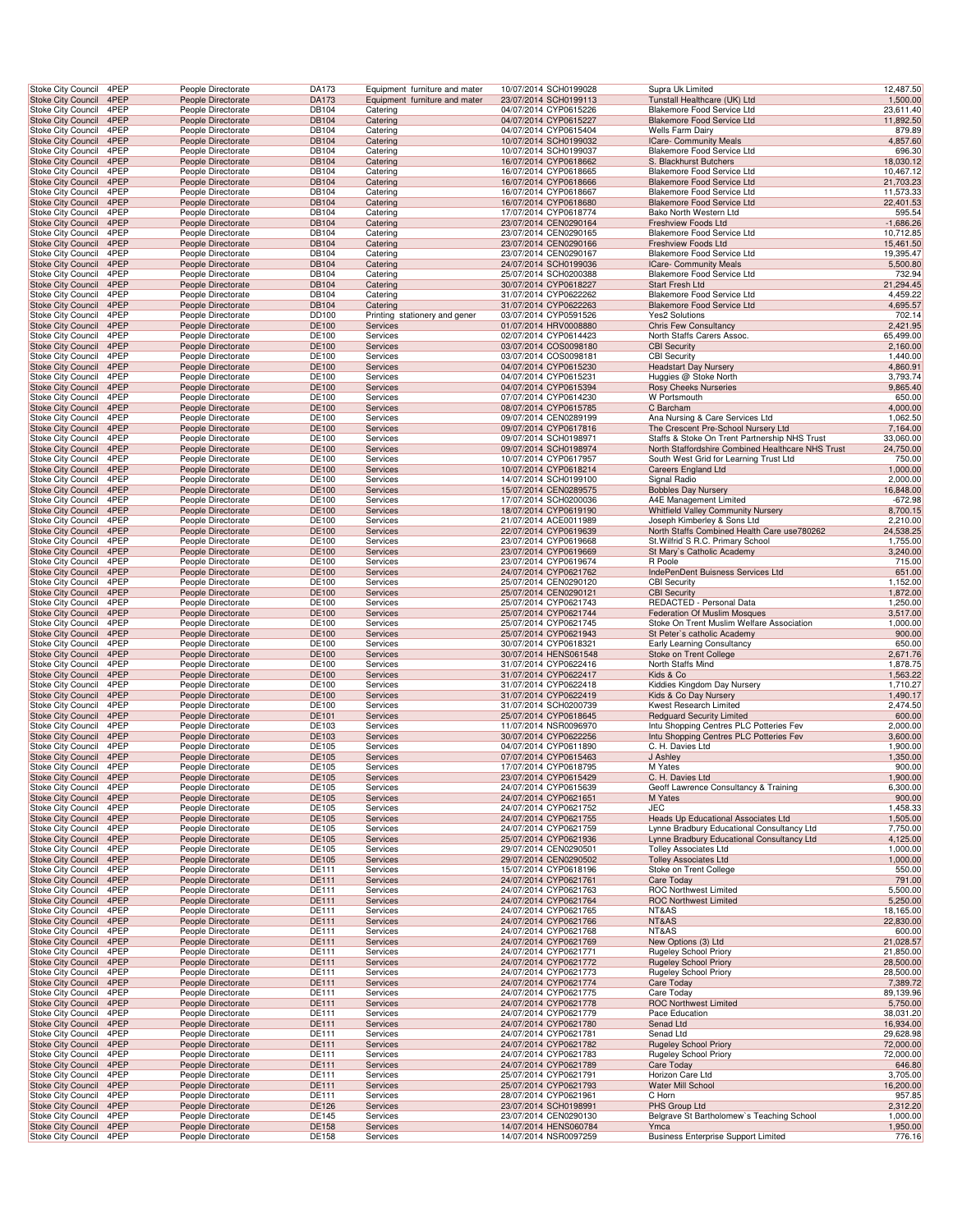| Stoke City Council                              | 4PEP         | People Directorate                       | DE158                 | Services                                           | 15/07/2014 HENS060805                          | <b>Brighter Future Housing Association</b>                                         | 17,500.00              |
|-------------------------------------------------|--------------|------------------------------------------|-----------------------|----------------------------------------------------|------------------------------------------------|------------------------------------------------------------------------------------|------------------------|
| Stoke City Council                              | 4PEP         | People Directorate                       | DE158                 | Services                                           | 15/07/2014 HENS060821                          | Ymca                                                                               | 8,302.25               |
| <b>Stoke City Council</b>                       | 4PEP         | People Directorate                       | <b>DE158</b>          | <b>Services</b>                                    | 15/07/2014 NSR0097027                          | <b>Groundwork West Midlands</b>                                                    | 3,108.91               |
| Stoke City Council                              | 4PEP         | People Directorate                       | DE158                 | Services                                           | 16/07/2014 NSR0097297                          | Staffordshire Moorlands Community & Voluntary Serv                                 | 2,686.67               |
| Stoke City Council 4PEP                         |              | People Directorate                       | DE158                 | Services                                           | 16/07/2014 NSR0097351                          | <b>Business Enterprise Support Limited</b>                                         | 585.90                 |
| <b>Stoke City Council</b>                       | 4PEP         | People Directorate                       | DE158                 | Services                                           | 25/07/2014 HENS061440                          | Staffordshire North & S-o-T Citizens Advice Bureau                                 | 20,000.00              |
| Stoke City Council                              | 4PEP         | People Directorate                       | <b>DE158</b>          | Services                                           | 28/07/2014 NSR0097742                          | <b>Turning Point</b>                                                               | $-1,521.45$            |
| Stoke City Council                              | 4PEP         | People Directorate                       | DE158                 | Services                                           | 28/07/2014 NSR0097743                          | <b>Turning Point</b>                                                               | 1,521.45               |
| <b>Stoke City Council</b>                       | 4PEP         | People Directorate                       | DE195                 | Services                                           | 23/07/2014 CEN0290131                          | Oakhill Primary School Fund                                                        | 3,200.00               |
| Stoke City Council                              | 4PEP         | People Directorate                       | DE195                 | Services                                           | 25/07/2014 CYP0621944                          | Newstead Primary Academy                                                           | 1,600.00               |
| Stoke City Council                              | 4PEP         | People Directorate                       | DE195                 | Services                                           | 25/07/2014 CYP0621945                          | <b>Newstead Primary Academy</b>                                                    | 2,950.00               |
| Stoke City Council                              | 4PEP         | People Directorate                       | DE195                 | Services                                           | 25/07/2014 CYP0621946                          | Newstead Primary Academy                                                           | 1,000.00               |
| <b>Stoke City Council</b>                       | 4PEP         | People Directorate                       | DE195                 | <b>Services</b>                                    | 31/07/2014 CYP0618400                          | A Reid                                                                             | 1,500.00               |
| Stoke City Council                              | 4PEP         | People Directorate                       | DF104                 | Communications and computing                       | 03/07/2014 CYP0604047                          | Reliance High Tech Ltd                                                             | 3,172.20               |
| Stoke City Council                              | 4PEP         | People Directorate                       | DF120                 | Communications and computing                       | 30/07/2014 CEN0290148                          | Virgin Media Ltd                                                                   | 1,185.45               |
| Stoke City Council                              | 4PEP         | People Directorate                       | DF125                 | Communications and computing                       | 16/07/2014 CYP0618192                          | Open Objects Software Limited                                                      | 49,500.00              |
| Stoke City Council                              | 4PEP         | People Directorate                       | DF125                 | Communications and computing                       | 29/07/2014 CYP0622071                          | Capita Business Services Ltd                                                       | 6,200.00               |
| <b>Stoke City Council</b>                       | 4PEP         | People Directorate                       | DF126                 | Communications and computing                       | 04/07/2014 CYP0615222                          | Pellcomp Software Ltd                                                              | 9,738.00               |
|                                                 | 4PEP         |                                          | DF126                 |                                                    | 24/07/2014 SCH0200358                          | <b>NSEP CIC</b>                                                                    | 14,586.00              |
| Stoke City Council<br>Stoke City Council        | 4PEP         | People Directorate                       | DF130                 | Communications and computing                       | 30/07/2014 CEN0290641                          | <b>British Telecommunications PLC</b>                                              | 2,358.76               |
|                                                 | 4PEP         | People Directorate                       | DG121                 | Communications and computing                       | 14/07/2014 CEN0289462                          | <b>PVFC Ltd</b>                                                                    | 590.00                 |
| Stoke City Council                              | 4PEP         | People Directorate                       |                       | Expenses                                           |                                                |                                                                                    | 3,325.00               |
| Stoke City Council                              |              | People Directorate                       | DG121                 | Expenses                                           | 30/07/2014 CYP0618797                          | <b>Educational Associates Ltd</b>                                                  |                        |
| <b>Stoke City Council</b>                       | 4PEP<br>4PEP | People Directorate                       | DG130                 | Expenses                                           | 31/07/2014 CYP0622368                          | Peak Pursuits Ltd                                                                  | 2,040.00               |
| Stoke City Council                              | 4PEP         | People Directorate                       | DG146                 | Expenses                                           | 10/07/2014 NSR0097107                          | Transform Schools (Stoke) Limited                                                  | 7,667.81               |
| Stoke City Council                              | 4PEP         | People Directorate                       | <b>DG146</b>          | Expenses                                           | 10/07/2014 NSR0097109                          | Transform Schools (Stoke) Limited                                                  | 7,667.81               |
| Stoke City Council                              |              | People Directorate                       | DG146                 | Expenses                                           | 10/07/2014 NSR0097110                          | Transform Schools (Stoke) Limited                                                  | 7,667.81               |
| Stoke City Council                              | 4PEP         | People Directorate                       | <b>DG146</b>          | Expenses                                           | 10/07/2014 NSR0097111                          | Transform Schools (Stoke) Limited                                                  | 7,667.81               |
| Stoke City Council                              | 4PEP         | People Directorate                       | DG146                 | Expenses                                           | 10/07/2014 NSR0097112                          | Transform Schools (Stoke) Limited                                                  | 7,667.81               |
| Stoke City Council                              | 4PEP         | People Directorate                       | DG146                 | Expenses                                           | 10/07/2014 NSR0097113                          | Transform Schools (Stoke) Limited                                                  | 7,667.81               |
| Stoke City Council                              | 4PEP         | People Directorate                       | DG146                 | Expenses                                           | 11/07/2014 NSR0097160                          | Transform Schools (Stoke) Limited                                                  | 7,667.81               |
| Stoke City Council                              | 4PEP         | People Directorate                       | DH100                 | Grants and subscriptions                           | 04/07/2014 CYP0615219                          | Lets Academy Limited                                                               | 5,336.00               |
| Stoke City Council                              | 4PEP         | People Directorate                       | DH100                 | Grants and subscriptions                           | 04/07/2014 CYP0615220                          | Lets Academy Limited                                                               | 4,600.00               |
| <b>Stoke City Council</b>                       | 4PEP         | People Directorate                       | DH100                 | Grants and subscriptions                           | 09/07/2014 CYP0617907                          | Ymca                                                                               | 3,680.00               |
| Stoke City Council                              | 4PEP<br>4PEP | People Directorate                       | DH100                 | Grants and subscriptions                           | 17/07/2014 CYP0618687                          | Changes Health & Wellbeing                                                         | 4,350.00               |
| Stoke City Council                              | 4PEP         | People Directorate                       | DH100                 | Grants and subscriptions                           | 17/07/2014 SCH0200020<br>17/07/2014 SCH0200021 | Changes Health & Wellbeing<br>Heartstone                                           | 4,363.33               |
| Stoke City Council                              |              | People Directorate                       | DH100                 | Grants and subscriptions                           |                                                |                                                                                    | 5,000.00               |
| Stoke City Council                              | 4PEP         | People Directorate                       | DH100                 | Grants and subscriptions                           | 24/07/2014 CYP0621636                          | Lets Academy Limited                                                               | 5,520.00               |
| <b>Stoke City Council</b>                       | 4PEP<br>4PEP | People Directorate                       | DH100                 | Grants and subscriptions                           | 25/07/2014 CYP0621746<br>09/07/2014 SCH0198993 | Aiming Higher Together                                                             | 2,666.00               |
| Stoke City Council                              |              | People Directorate                       | DH101                 | Grants and subscriptions                           |                                                | Above n Beyond Ltd.                                                                | 590.59                 |
| Stoke City Council                              | 4PEP         | People Directorate                       | DH102                 | Grants and subscriptions                           | 03/07/2014 CEN0288879                          | Association Of Directors Of Social Services                                        | 1,661.00               |
| Stoke City Council                              | 4PEP         | People Directorate                       | DH102                 | Grants and subscriptions                           | 03/07/2014 CYP0615032                          | The Fostering Network                                                              | 8,556.00               |
| Stoke City Council                              | 4PEP         | People Directorate                       | DH102                 | Grants and subscriptions                           | 10/07/2014 CYP0618194                          | <b>NCER</b>                                                                        | 4,139.05               |
| <b>Stoke City Council</b>                       | 4PEP         | People Directorate                       | DH102                 | Grants and subscriptions                           | 10/07/2014 CYP0618195                          | <b>NCER</b><br>The UK Asc for Music Educ - Music Mark                              | 1,323.57               |
| Stoke City Council                              | 4PEP         | People Directorate                       | DH102                 | Grants and subscriptions                           | 21/07/2014 CYP0614615                          |                                                                                    | 575.00                 |
| Stoke City Council 4PEP                         | 4PEP         | People Directorate                       | DH102                 | Grants and subscriptions                           | 30/07/2014 CYP0621897                          | eduFOCUS Limited                                                                   | 4,999.00               |
| Stoke City Council                              |              | People Directorate                       | DH102                 | Grants and subscriptions                           | 31/07/2014 CEN0290793                          | Apse                                                                               | 3,494.50               |
| Stoke City Council                              | 4PEP<br>4PEP | People Directorate                       | DH102                 | Grants and subscriptions<br>Miscellaneous expenses | 31/07/2014 CEN0290795                          | Apse<br>Experian Ltd                                                               | 1,692.00               |
| Stoke City Council                              | 4PEP         | People Directorate                       | DK100<br><b>DK100</b> |                                                    | 08/07/2014 SCH0198938<br>22/07/2014 SCH0198939 | St Johns Ambulance                                                                 | 833.27<br>3,762.00     |
| Stoke City Council                              | 4PEP         | People Directorate                       |                       | Miscellaneous expenses                             |                                                |                                                                                    |                        |
| Stoke City Council                              | 4PEP         | People Directorate                       | DK109<br><b>DK109</b> | Miscellaneous expenses                             | 03/07/2014 HENS059530<br>17/07/2014 HENS060211 | Local World Ltd<br>Local World Ltd                                                 | 1,706.60               |
| Stoke City Council                              | 4PEP         | People Directorate                       |                       | Miscellaneous expenses                             |                                                | I Can                                                                              | 1,706.60               |
| Stoke City Council                              | 4PEP         | People Directorate                       | DK112<br><b>DK112</b> | Miscellaneous expenses                             | 15/07/2014 CYP0618672<br>22/07/2014 CYP0619563 |                                                                                    | 4,026.00               |
| <b>Stoke City Council</b>                       |              | People Directorate                       |                       | Miscellaneous expenses                             |                                                | Staffs & Stoke On Trent Partnership NHS Trust                                      | 7,000.00               |
| Stoke City Council                              | 4PEP         | People Directorate                       | DK116                 | Miscellaneous expenses                             | 09/07/2014 CEN0289314                          | Childrens 1st @ Breedon House Acorns                                               | 698.40                 |
| Stoke City Council 4PEP                         |              | People Directorate                       | <b>DK116</b>          | Miscellaneous expenses                             | 09/07/2014 CYP0617905                          | The Old Rectory Kindergarten                                                       | 571.09                 |
| Stoke City Council                              | 4PEP         | People Directorate                       | DK116                 | Miscellaneous expenses                             | 14/07/2014 CYP0618413                          | Huggies Day Nursery Ltd                                                            | 1,600.50               |
| Stoke City Council                              | 4PEP         | People Directorate                       | <b>DK116</b>          | Miscellaneous expenses                             | 17/07/2014 CEN0289779                          | Carmountside Primary Academy                                                       | 36,750.00              |
| Stoke City Council                              | 4PEP         | People Directorate                       | DK116                 | Miscellaneous expenses                             | 21/07/2014 CYP0619243                          | Albert House Nursery                                                               | 1,018.50               |
| Stoke City Council                              | 4PEP         | People Directorate                       | <b>DK133</b>          | Miscellaneous expenses                             | 29/07/2014 SCH0200447                          | C & S Building Services                                                            | 560.00                 |
| Stoke City Council                              | 4PEP         | People Directorate                       | DK133                 | Miscellaneous expenses                             | 29/07/2014 SCH0200450                          | C & S Building Services                                                            | 783.00                 |
| Stoke City Council                              | 4PEP         | People Directorate                       | <b>DK134</b>          | Miscellaneous expenses                             | 02/07/2014 SCH0198633                          | C & S Building Services                                                            | 520.00                 |
| Stoke City Council                              | 4PEP         | People Directorate                       | DK135                 | Miscellaneous expenses                             | 02/07/2014 CEN0288659                          | <b>Radical Services</b>                                                            | 16,928.57              |
| <b>Stoke City Council</b>                       | 4PEP         | People Directorate                       | <b>DK135</b>          | Miscellaneous expenses                             | 02/07/2014 CEN0288660                          | Searchlight Care Services Ltd                                                      | 12,799.92              |
| Stoke City Council                              | 4PEP         | People Directorate                       | DK135                 | Miscellaneous expenses                             | 02/07/2014 CEN0288676                          | Crystal Care Solutions Ltd                                                         | 2,695.00               |
| Stoke City Council 4PEP                         |              | People Directorate                       | <b>DK135</b>          | Miscellaneous expenses                             | 02/07/2014 CEN0288677                          | <b>Crystal Care Solutions Ltd</b>                                                  | 2,695.00               |
| Stoke City Council                              | 4PEP         | People Directorate                       | DK135                 | Miscellaneous expenses                             | 02/07/2014 CEN0288678<br>02/07/2014 CEN0288679 | Crystal Care Solutions Ltd                                                         | 3,895.00               |
| Stoke City Council 4PEP                         |              | People Directorate                       | <b>DK135</b>          | Miscellaneous expenses                             |                                                | <b>Crystal Care Solutions Ltd</b>                                                  | 3,895.00               |
| <b>Stoke City Council</b>                       | 4PEP         | People Directorate                       | DK135                 | Miscellaneous expenses                             | 02/07/2014 CEN0288683                          | Care Today                                                                         | 13,641.30              |
| Stoke City Council 4PEP                         |              | People Directorate                       | <b>DK135</b>          | Miscellaneous expenses                             | 02/07/2014 CEN0288684                          | Care Today                                                                         | 11,605.80              |
| Stoke City Council                              | 4PEP         | People Directorate<br>People Directorate | DK135                 | Miscellaneous expenses<br>Miscellaneous expenses   | 02/07/2014 CEN0288685<br>02/07/2014 CEN0288686 | Care Today                                                                         | 5,828.48               |
| <b>Stoke City Council</b>                       | 4PEP         | People Directorate                       | <b>DK135</b>          | Miscellaneous expenses                             |                                                | New Options (3) Ltd                                                                | 816.27<br>535.00       |
| Stoke City Council<br><b>Stoke City Council</b> | 4PEP<br>4PEP | People Directorate                       | DK135                 | Miscellaneous expenses                             | 02/07/2014 CEN0288707<br>02/07/2014 CEN0288708 | National Fostering Agency                                                          |                        |
|                                                 | 4PEP         | People Directorate                       | <b>DK135</b><br>DK135 | Miscellaneous expenses                             |                                                | Child Care Bureau Ltd<br>Hillcrest Care Ltd                                        | 4,217.55<br>3,685.71   |
| Stoke City Council<br>Stoke City Council 4PEP   |              | People Directorate                       | <b>DK135</b>          | Miscellaneous expenses                             | 02/07/2014 CEN0288710<br>02/07/2014 CEN0288712 | Swiis Foster Care Ltd                                                              | 731.50                 |
| Stoke City Council                              | 4PEP         | People Directorate                       | DK135                 | Miscellaneous expenses                             | 02/07/2014 CEN0288713                          | Swiis Foster Care Ltd                                                              | 759.99                 |
|                                                 | 4PEP         | People Directorate                       | <b>DK135</b>          | Miscellaneous expenses                             | 02/07/2014 CEN0288714                          | Compass Services For Children Ltd                                                  | 2,997.00               |
| Stoke City Council                              | 4PEP         |                                          |                       | Miscellaneous expenses                             |                                                |                                                                                    |                        |
| Stoke City Council<br><b>Stoke City Council</b> | 4PEP         | People Directorate                       | DK135                 |                                                    | 02/07/2014 CEN0288715                          | Compass Services For Children Ltd<br>Child Care Bureau Ltd                         | 3,011.76               |
| Stoke City Council                              | 4PEP         | People Directorate<br>People Directorate | <b>DK135</b><br>DK135 | Miscellaneous expenses<br>Miscellaneous expenses   | 03/07/2014 CYP0615197<br>03/07/2014 CYP0615198 | National Fostering Agency                                                          | 4,207.17<br>660.00     |
| <b>Stoke City Council</b>                       | 4PEP         | People Directorate                       | <b>DK135</b>          | Miscellaneous expenses                             | 03/07/2014 CYP0615199                          | Hillcrest Care Ltd                                                                 | 3,514.29               |
| Stoke City Council                              | 4PEP         | People Directorate                       |                       | Miscellaneous expenses                             | 03/07/2014 CYP0615200                          | Hillcrest Care Ltd                                                                 | 3,150.00               |
| <b>Stoke City Council</b>                       | 4PEP         |                                          | DK135                 | Miscellaneous expenses                             | 03/07/2014 CYP0615201                          | Hillcrest Care Ltd                                                                 | 3,214.29               |
| Stoke City Council                              |              |                                          |                       |                                                    |                                                |                                                                                    |                        |
| Stoke City Council 4PEP                         |              | People Directorate                       | <b>DK135</b>          |                                                    |                                                |                                                                                    |                        |
|                                                 | 4PEP         | People Directorate                       | DK135                 | Miscellaneous expenses                             | 03/07/2014 CYP0615202                          | Hillcrest Care Ltd                                                                 | 3,514.29               |
|                                                 |              | People Directorate                       | <b>DK135</b>          | Miscellaneous expenses                             | 03/07/2014 CYP0615203                          | Hillcrest Care Ltd                                                                 | 3,047.14               |
| Stoke City Council                              | 4PEP         | People Directorate                       | DK135                 | Miscellaneous expenses                             | 03/07/2014 CYP0615204                          | Hillcrest Care Ltd                                                                 | 3,047.14               |
| <b>Stoke City Council</b>                       | 4PEP         | People Directorate                       | <b>DK135</b>          | Miscellaneous expenses                             | 03/07/2014 CYP0615205                          | Hillcrest Care Ltd                                                                 | 3,047.14               |
| Stoke City Council                              | 4PEP         | People Directorate                       | DK135                 | Miscellaneous expenses                             | 03/07/2014 CYP0615207                          | Hillcrest Care Ltd                                                                 | 3,055.50               |
| Stoke City Council                              | 4PEP         | People Directorate                       | <b>DK135</b>          | Miscellaneous expenses                             | 03/07/2014 CYP0615208                          | Hillcrest Care Ltd                                                                 | 3,325.71               |
| Stoke City Council                              | 4PEP         | People Directorate                       | DK135                 | Miscellaneous expenses                             | 03/07/2014 CYP0615209                          | Hillcrest Care Ltd                                                                 | 3,514.29               |
| <b>Stoke City Council</b>                       | 4PEP         | People Directorate                       | <b>DK135</b>          | Miscellaneous expenses                             | 03/07/2014 CYP0615210                          | Hillcrest Care Ltd                                                                 | 3,407.14               |
| Stoke City Council                              | 4PEP         | People Directorate                       | DK135                 | Miscellaneous expenses                             | 04/07/2014 CYP0615206                          | Hillcrest Care Ltd                                                                 | 5,727.86               |
| <b>Stoke City Council</b>                       | 4PEP         | People Directorate                       | <b>DK135</b>          | Miscellaneous expenses                             | 09/07/2014 CYP0617797                          | <b>ROC Northwest Limited</b>                                                       | 17,121.60              |
| Stoke City Council                              | 4PEP         | People Directorate                       | DK135                 | Miscellaneous expenses                             | 09/07/2014 CYP0617798                          | <b>ROC Northwest Limited</b>                                                       | 17,692.32              |
| Stoke City Council 4PEP                         |              | People Directorate                       | <b>DK135</b>          | Miscellaneous expenses                             | 10/07/2014 CYP0618197                          | Unity Residential Care Services                                                    | 20,000.00              |
| Stoke City Council                              | 4PEP         | People Directorate                       | DK135                 | Miscellaneous expenses                             | 10/07/2014 CYP0618216                          | Crystal Care Solutions Ltd                                                         | 2,695.00               |
| Stoke City Council                              | 4PEP         | People Directorate                       | <b>DK135</b>          | Miscellaneous expenses                             | 10/07/2014 CYP0618217                          | <b>Crystal Care Solutions Ltd</b>                                                  | 2,695.00               |
| Stoke City Council                              | 4PEP         | People Directorate                       | DK135                 | Miscellaneous expenses                             | 10/07/2014 CYP0618218                          | Crystal Care Solutions Ltd                                                         | 3,895.00               |
| Stoke City Council                              | 4PEP<br>4PEP | People Directorate                       | <b>DK135</b>          | Miscellaneous expenses                             | 10/07/2014 CYP0618219                          | <b>Crystal Care Solutions Ltd</b>                                                  | 3,895.00               |
| Stoke City Council                              |              | People Directorate                       | DK135                 | Miscellaneous expenses                             | 11/07/2014 CEN0288682                          | Hopedale Children & Family Services Ltd                                            | 16,737.50              |
| <b>Stoke City Council</b><br>Stoke City Council | 4PEP<br>4PEP | People Directorate<br>People Directorate | <b>DK135</b><br>DK135 | Miscellaneous expenses<br>Miscellaneous expenses   | 14/07/2014 CEN0288680<br>16/07/2014 CEN0288681 | Hopedale Children & Family Services Ltd<br>Hopedale Children & Family Services Ltd | 11,418.75<br>11,418.75 |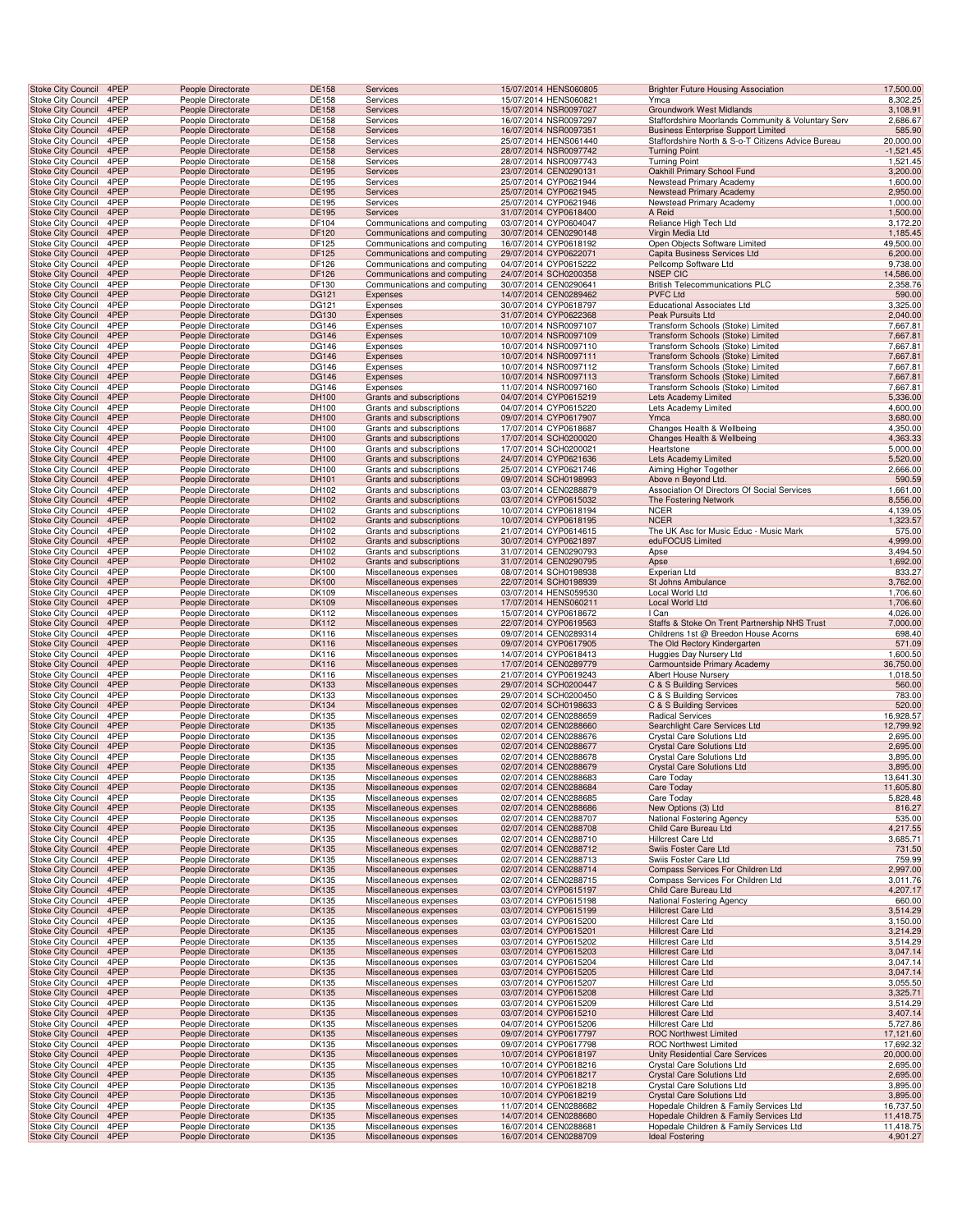|                                                        | Stoke City Council        | 4PEP         | People Directorate                       | DK135                 | Miscellaneous expenses                                           | 17/07/2014 CYP0619031                          | Compass Services For Children Ltd                                        | 3,112.15               |
|--------------------------------------------------------|---------------------------|--------------|------------------------------------------|-----------------------|------------------------------------------------------------------|------------------------------------------------|--------------------------------------------------------------------------|------------------------|
| <b>Stoke City Council</b>                              |                           | 4PEP         | People Directorate                       | <b>DK135</b>          | Miscellaneous expenses                                           | 17/07/2014 CYP0619032                          | Compass Services For Children Ltd                                        | 3,096.90               |
| <b>Stoke City Council</b>                              |                           | 4PEP         | People Directorate                       | DK135                 | Miscellaneous expenses                                           | 17/07/2014 CYP0619034                          | Park Foster Care                                                         | 2,886.76               |
| <b>Stoke City Council</b>                              |                           | 4PEP         | People Directorate                       | <b>DK135</b>          | Miscellaneous expenses                                           | 17/07/2014 CYP0619035                          | Park Foster Care                                                         | 3,049.50               |
| <b>Stoke City Council</b>                              |                           | 4PEP         | People Directorate                       | DK135                 | Miscellaneous expenses                                           | 17/07/2014 CYP0619036                          | Park Foster Care                                                         | 3,049.50               |
| <b>Stoke City Council</b>                              |                           | 4PEP         | People Directorate                       | <b>DK135</b>          | Miscellaneous expenses                                           | 17/07/2014 CYP0619037                          | Park Foster Care                                                         | 3,049.50               |
| Stoke City Council<br><b>Stoke City Council</b>        |                           | 4PEP<br>4PEP | People Directorate                       | DK135<br><b>DK135</b> | Miscellaneous expenses<br>Miscellaneous expenses                 | 17/07/2014 CYP0619038<br>17/07/2014 CYP0619039 | Park Foster Care<br>Park Foster Care                                     | 2,897.02<br>3,013.17   |
| Stoke City Council                                     |                           | 4PEP         | People Directorate<br>People Directorate | DK135                 | Miscellaneous expenses                                           | 17/07/2014 CYP0619040                          | Park Foster Care                                                         | 2,742.42               |
| <b>Stoke City Council</b>                              |                           | 4PEP         | People Directorate                       | <b>DK135</b>          | Miscellaneous expenses                                           | 17/07/2014 CYP0619048                          | <b>Park Foster Care</b>                                                  | 1,558.06               |
| Stoke City Council                                     |                           | 4PEP         | People Directorate                       | DK135                 | Miscellaneous expenses                                           | 17/07/2014 CYP0619049                          | Park Foster Care                                                         | 3,210.00               |
| <b>Stoke City Council</b>                              |                           | 4PEP         | People Directorate                       | <b>DK135</b>          | Miscellaneous expenses                                           | 17/07/2014 HENS060960                          | The Adolescent & Childrens Trust (Tact)                                  | 3,090.00               |
| <b>Stoke City Council</b>                              |                           | 4PEP         | People Directorate                       | DK135                 | Miscellaneous expenses                                           | 17/07/2014 HENS060963                          | The Adolescent & Childrens Trust (Tact)                                  | 2,873.70               |
| <b>Stoke City Council</b>                              |                           | 4PEP         | People Directorate                       | <b>DK135</b>          | Miscellaneous expenses                                           | 17/07/2014 HENS060964                          | The Adolescent & Childrens Trust (Tact)                                  | 2,901.60               |
| <b>Stoke City Council</b>                              |                           | 4PEP         | People Directorate                       | DK135                 | Miscellaneous expenses                                           | 18/07/2014 CYP0619050                          | Park Foster Care                                                         | 3,192.90               |
| <b>Stoke City Council</b>                              |                           | 4PEP         | People Directorate                       | <b>DK135</b>          | Miscellaneous expenses                                           | 18/07/2014 CYP0619051                          | Park Foster Care                                                         | 2,682.99               |
| Stoke City Council                                     |                           | 4PEP         | People Directorate                       | DK135                 | Miscellaneous expenses                                           | 18/07/2014 CYP0619052                          | Park Foster Care                                                         | 2,886.76               |
| <b>Stoke City Council</b>                              |                           | 4PEP         | People Directorate                       | <b>DK135</b>          | Miscellaneous expenses                                           | 18/07/2014 CYP0619053                          | Park Foster Care                                                         | 2,742.42               |
| Stoke City Council                                     |                           | 4PEP         | People Directorate                       | DK135                 | Miscellaneous expenses                                           | 18/07/2014 CYP0619054                          | Park Foster Care                                                         | 2,897.02               |
| <b>Stoke City Council</b><br><b>Stoke City Council</b> |                           | 4PEP<br>4PEP | People Directorate                       | <b>DK135</b><br>DK135 | Miscellaneous expenses                                           | 18/07/2014 CYP0619055<br>18/07/2014 CYP0619056 | Park Foster Care<br>Park Foster Care                                     | 2,897.02<br>3,171.76   |
| <b>Stoke City Council</b>                              |                           | 4PEP         | People Directorate<br>People Directorate | <b>DK135</b>          | Miscellaneous expenses<br>Miscellaneous expenses                 | 18/07/2014 CYP0619057                          | Park Foster Care                                                         | 3,038.70               |
| <b>Stoke City Council</b>                              |                           | 4PEP         | People Directorate                       | DK135                 | Miscellaneous expenses                                           | 18/07/2014 CYP0619058                          | Park Foster Care                                                         | 2,742.42               |
| <b>Stoke City Council</b>                              |                           | 4PEP         | People Directorate                       | <b>DK135</b>          | Miscellaneous expenses                                           | 18/07/2014 CYP0619059                          | Park Foster Care                                                         | 2,742.42               |
| <b>Stoke City Council</b>                              |                           | 4PEP         | People Directorate                       | DK135                 | Miscellaneous expenses                                           | 18/07/2014 CYP0619060                          | Park Foster Care                                                         | 2,742.42               |
| <b>Stoke City Council</b>                              |                           | 4PEP         | People Directorate                       | <b>DK135</b>          | Miscellaneous expenses                                           | 18/07/2014 CYP0619061                          | Park Foster Care                                                         | 2,742.42               |
| Stoke City Council                                     |                           | 4PEP         | People Directorate                       | DK135                 | Miscellaneous expenses                                           | 18/07/2014 CYP0619067                          | Crystal Care Solutions Ltd                                               | 3,895.00               |
| <b>Stoke City Council</b>                              |                           | 4PEP         | People Directorate                       | <b>DK135</b>          | Miscellaneous expenses                                           | 18/07/2014 CYP0619068                          | <b>G-Map Services Limited</b>                                            | 2,420.00               |
| Stoke City Council                                     |                           | 4PEP         | People Directorate                       | DK135                 | Miscellaneous expenses                                           | 18/07/2014 CYP0619073                          | Swiis Foster Care Ltd                                                    | 731.50                 |
| <b>Stoke City Council</b>                              |                           | 4PEP         | People Directorate                       | <b>DK135</b>          | Miscellaneous expenses                                           | 18/07/2014 CYP0619074                          | Swiis Foster Care Ltd                                                    | 759.99                 |
| <b>Stoke City Council</b>                              |                           | 4PEP         | People Directorate                       | DK135                 | Miscellaneous expenses                                           | 21/07/2014 CYP0619457                          | Choices Home for Children Ltd                                            | 8,414.33               |
| <b>Stoke City Council</b>                              |                           | 4PEP         | People Directorate                       | <b>DK135</b>          | Miscellaneous expenses                                           | 21/07/2014 CYP0619458                          | Choices Home for Children Ltd                                            | 12,001.43              |
| <b>Stoke City Council</b>                              |                           | 4PEP<br>4PEP | People Directorate                       | DK135                 | Miscellaneous expenses                                           | 22/07/2014 CEN0290057                          | <b>ROC Northwest Limited</b>                                             | 17,692.32<br>23,521.00 |
| <b>Stoke City Council</b><br><b>Stoke City Council</b> |                           | 4PEP         | People Directorate<br>People Directorate | <b>DK135</b><br>DK135 | Miscellaneous expenses<br>Miscellaneous expenses                 | 22/07/2014 CEN0290058<br>22/07/2014 CEN0290060 | Oakfields Childrens Care<br>Oakfields Childrens Care                     | 22,200.00              |
| <b>Stoke City Council</b>                              |                           | 4PEP         | People Directorate                       | <b>DK135</b>          | Miscellaneous expenses                                           | 24/07/2014 CYP0621646                          | Platinum Services for Children Residential Care                          | 10,000.00              |
| Stoke City Council                                     |                           | 4PEP         | People Directorate                       | DK135                 | Miscellaneous expenses                                           | 24/07/2014 CYP0621647                          | Prestige Adolescent Care & Education                                     | 10,850.00              |
| <b>Stoke City Council</b>                              |                           | 4PEP         | People Directorate                       | <b>DK135</b>          | Miscellaneous expenses                                           | 24/07/2014 CYP0621648                          | Prestige Adolescent Care & Education                                     | 10,500.00              |
| Stoke City Council                                     |                           | 4PEP         | People Directorate                       | DK135                 | Miscellaneous expenses                                           | 25/07/2014 COS0098483                          | New Horizons (Stockport) Ltd                                             | 13,200.00              |
| <b>Stoke City Council</b>                              |                           | 4PEP         | People Directorate                       | <b>DK135</b>          | Miscellaneous expenses                                           | 25/07/2014 CYP0621869                          | High Grange Specialist School                                            | 12,750.00              |
| <b>Stoke City Council</b>                              |                           | 4PEP         | People Directorate                       | DK135                 | Miscellaneous expenses                                           | 25/07/2014 CYP0621873                          | Swiis Foster Care Ltd                                                    | 759.99                 |
| <b>Stoke City Council</b>                              |                           | 4PEP         | People Directorate                       | <b>DK135</b>          | Miscellaneous expenses                                           | 25/07/2014 CYP0621874                          | Swiis Foster Care Ltd                                                    | 731.50                 |
| <b>Stoke City Council</b>                              |                           | 4PEP         | People Directorate                       | DK135                 | Miscellaneous expenses                                           | 25/07/2014 CYP0621875                          | Quality Foster Care Ltd                                                  | 3,284.92               |
| <b>Stoke City Council</b>                              |                           | 4PEP         | People Directorate                       | <b>DK135</b>          | Miscellaneous expenses                                           | 25/07/2014 CYP0621881                          | High Grange Specialist School                                            | 9,000.00               |
| <b>Stoke City Council</b>                              |                           | 4PEP         | People Directorate                       | DK135                 | Miscellaneous expenses                                           | 25/07/2014 CYP0621882                          | High Grange Specialist School                                            | 10,250.00              |
| <b>Stoke City Council</b>                              |                           | 4PEP         | People Directorate                       | <b>DK135</b>          | Miscellaneous expenses                                           | 25/07/2014 CYP0621883                          | High Grange Specialist School                                            | 10,500.00              |
| Stoke City Council<br><b>Stoke City Council</b>        |                           | 4PEP<br>4PEP | People Directorate                       | DK135                 | Miscellaneous expenses                                           | 25/07/2014 CYP0621884                          | Searchlight Care Services Ltd                                            | 12,799.92              |
| Stoke City Council                                     |                           | 4PEP         | People Directorate<br>People Directorate | <b>DK135</b><br>DK135 | Miscellaneous expenses<br>Miscellaneous expenses                 | 25/07/2014 CYP0621885<br>25/07/2014 CYP0621886 | The David Lewis Centre<br><b>Phoenix Fostering</b>                       | 12,657.48<br>5,310.00  |
| <b>Stoke City Council</b>                              |                           | 4PEP         | People Directorate                       | <b>DK135</b>          | Miscellaneous expenses                                           | 29/07/2014 CYP0622052                          | Hopedale Children & Family Services Ltd                                  | 11,250.00              |
| Stoke City Council                                     |                           | 4PEP         | People Directorate                       | DK135                 | Miscellaneous expenses                                           | 29/07/2014 CYP0622053                          | Hopedale Children & Family Services Ltd                                  | 11,250.00              |
|                                                        |                           |              |                                          |                       |                                                                  |                                                |                                                                          |                        |
|                                                        |                           | 4PEP         |                                          |                       |                                                                  |                                                |                                                                          |                        |
| <b>Stoke City Council</b>                              | <b>Stoke City Council</b> | 4PEP         | People Directorate<br>People Directorate | <b>DK135</b><br>DK135 | Miscellaneous expenses<br>Miscellaneous expenses                 | 30/07/2014 CYP0622084<br>30/07/2014 SCH0200480 | <b>Phoenix Fostering</b><br><b>Options Group</b>                         | 5,310.00               |
| <b>Stoke City Council</b>                              |                           | 4PEP         | People Directorate                       | <b>DK135</b>          | Miscellaneous expenses                                           | 30/07/2014 SCH0200481                          | <b>Options Group</b>                                                     | 3,124.29<br>3,228.43   |
| <b>Stoke City Council</b>                              |                           | 4PEP         | People Directorate                       | DK135                 | Miscellaneous expenses                                           | 31/07/2014 CYP0611607                          | Pathway Care (Midlands) Ltd                                              | $-845.68$              |
| <b>Stoke City Council</b>                              |                           | 4PEP         | People Directorate                       | <b>DK135</b>          | Miscellaneous expenses                                           | 31/07/2014 CYP0622325                          | Swiis Foster Care Ltd                                                    | 731.50                 |
| Stoke City Council                                     |                           | 4PEP         | People Directorate                       | DK135                 | Miscellaneous expenses                                           | 31/07/2014 CYP0622326                          | Swiis Foster Care Ltd                                                    | 759.99                 |
| <b>Stoke City Council</b>                              |                           | 4PEP         | People Directorate                       | <b>DK135</b>          | Miscellaneous expenses                                           | 31/07/2014 CYP0622328                          | <b>Hillcrest Care Ltd</b>                                                | 1,884.57               |
| Stoke City Council                                     |                           | 4PEP         | People Directorate                       | DK135                 | Miscellaneous expenses                                           | 31/07/2014 CYP0622329                          | Hillcrest Care Ltd                                                       | 1,991.43               |
| <b>Stoke City Council</b>                              |                           | 4PEP         | People Directorate                       | <b>DK135</b>          | Miscellaneous expenses                                           | 31/07/2014 CYP0622330                          | Core Assets Fostering Ltd                                                | 1,899.00               |
| Stoke City Council                                     |                           | 4PEP         | People Directorate                       | DK135                 | Miscellaneous expenses                                           | 31/07/2014 CYP0622339                          | Core Assets Fostering Ltd                                                | $-949.50$              |
| <b>Stoke City Council</b>                              |                           | 4PEP         | People Directorate                       | <b>DK135</b>          | Miscellaneous expenses                                           | 31/07/2014 CYP0622383                          | <b>Radical Services</b>                                                  | 17,492.86              |
| <b>Stoke City Council</b>                              |                           | 4PEP         | People Directorate                       | DK135                 | Miscellaneous expenses                                           | 31/07/2014 CYP0622385                          | Horizon Care Ltd                                                         | 14,835.67              |
| <b>Stoke City Council</b>                              |                           | 4PEP<br>4PEP | People Directorate                       | <b>DK135</b>          | Miscellaneous expenses                                           | 31/07/2014 CYP0622386<br>31/07/2014 CYP0622391 | Delam Care Limited                                                       | 12,289.29              |
| <b>Stoke City Council</b><br><b>Stoke City Council</b> |                           | 4PEP         | People Directorate<br>People Directorate | DK135<br><b>DK135</b> | Miscellaneous expenses<br>Miscellaneous expenses                 | 31/07/2014 CYP0622395                          | New Options (3) Ltd<br>Mangrove Care Ltd                                 | 745.29<br>11,514.33    |
| Stoke City Council                                     |                           | 4PEP         | People Directorate                       | DK135                 | Miscellaneous expenses                                           | 31/07/2014 CYP0622396                          | Park Foster Care                                                         | 15,006.63              |
|                                                        | Stoke City Council 4PEP   |              | People Directorate                       | <b>DK135</b>          | Miscellaneous expenses                                           | 31/07/2014 CYP0622397                          | <b>Fostering People Ltd</b>                                              | 3,441.00               |
| <b>Stoke City Council</b>                              |                           | 4PEP         | People Directorate                       | DK135                 | Miscellaneous expenses                                           | 31/07/2014 CYP0622398                          | <b>Fostering People Ltd</b>                                              | 3,441.00               |
| <b>Stoke City Council</b>                              |                           | 4PEP         | People Directorate                       | <b>DK135</b>          | Miscellaneous expenses                                           | 31/07/2014 CYP0622399                          | Core Assets Fostering Ltd                                                | 3,219.66               |
| <b>Stoke City Council</b>                              |                           | 4PEP         | People Directorate                       | DK135                 | Miscellaneous expenses                                           | 31/07/2014 CYP0622400                          | Core Assets Fostering Ltd                                                | 2,865.33               |
| <b>Stoke City Council</b>                              |                           | 4PEP         | People Directorate                       | <b>DK135</b>          | Miscellaneous expenses                                           | 31/07/2014 CYP0622401                          | Pathway Care (Midlands) Ltd                                              | 3,113.16               |
| <b>Stoke City Council</b>                              |                           | 4PEP         | People Directorate                       | <b>DK135</b>          | Miscellaneous expenses                                           | 31/07/2014 CYP0622402                          | <b>Fostering Solutions</b>                                               | 3,376.74               |
| <b>Stoke City Council</b>                              |                           | 4PEP         | People Directorate                       | <b>DK135</b>          | Miscellaneous expenses                                           | 31/07/2014 CYP0622403                          | <b>Fostering Solutions</b>                                               | 3,376.74               |
| Stoke City Council<br><b>Stoke City Council</b>        |                           | 4PEP<br>4PEP | People Directorate<br>People Directorate | DK135<br><b>DK135</b> | Miscellaneous expenses<br>Miscellaneous expenses                 | 31/07/2014 CYP0622404<br>31/07/2014 CYP0622405 | <b>Fostering Solutions</b><br><b>Fostering Solutions</b>                 | 3,376.74<br>3,376.74   |
| Stoke City Council                                     |                           | 4PEP         | People Directorate                       | DK135                 | Miscellaneous expenses                                           | 31/07/2014 CYP0622407                          | <b>Fostering Solutions</b>                                               | 3,376.74               |
|                                                        |                           | 4PEP         | People Directorate                       |                       | Miscellaneous expenses                                           | 31/07/2014 CYP0622408                          | <b>Fostering Solutions</b>                                               |                        |
| <b>Stoke City Council</b><br><b>Stoke City Council</b> |                           | 4PEP         | People Directorate                       | <b>DK135</b><br>DK136 | Miscellaneous expenses                                           | 09/07/2014 CEN0289169                          | Youth Justice Board                                                      | 3,376.74<br>581.00     |
| <b>Stoke City Council</b>                              |                           | 4PEP         | People Directorate                       | <b>DK136</b>          | Miscellaneous expenses                                           | 10/07/2014 CEN0289384                          | Youth Justice Board                                                      | 6,396.00               |
| <b>Stoke City Council</b>                              |                           | 4PEP         | People Directorate                       | DK136                 | Miscellaneous expenses                                           | 10/07/2014 SCH0199022                          | Youth Justice Board                                                      | 6,396.00               |
| <b>Stoke City Council</b>                              |                           | 4PEP         | People Directorate                       | <b>DK143</b>          | Miscellaneous expenses                                           | 02/07/2014 CYP0614423                          | North Staffs Carers Assoc.                                               | 23,329.50              |
| <b>Stoke City Council</b>                              |                           | 4PEP         | People Directorate                       | EA118                 | Independent units within the C                                   | 17/07/2014 CEN0289695                          | Quality Education Solutions Ltd                                          | 3,724.09               |
| <b>Stoke City Council</b>                              |                           | 4PEP         | People Directorate                       | EA118                 | Independent units within the C                                   | 18/07/2014 NSR0097405                          | Transform Schools (Stoke) Limited                                        | 1,584,682.00           |
| <b>Stoke City Council</b>                              |                           | 4PEP         | People Directorate                       | EA147                 | Independent units within the C                                   | 08/07/2014 CYP0614262                          | Stavian Ltd                                                              | 1,624.40               |
| <b>Stoke City Council</b>                              |                           | 4PEP         | People Directorate                       | EA147                 | Independent units within the C                                   | 09/07/2014 CYP0617933                          | Handen Supported Accommodation                                           | 664.00                 |
| Stoke City Council                                     |                           | 4PEP<br>4PEP | People Directorate<br>People Directorate | EA147<br>EA147        | Independent units within the C<br>Independent units within the C | 09/07/2014 CYP0617934<br>10/07/2014 CYP0618198 | Handen Supported Accommodation<br><b>Clay Housing</b>                    | 664.00                 |
| <b>Stoke City Council</b><br>Stoke City Council        |                           | 4PEP         | People Directorate                       | EA147                 | Independent units within the C                                   | 10/07/2014 CYP0618200                          | Clay Housing                                                             | 5,460.00<br>5,460.00   |
| <b>Stoke City Council</b>                              |                           | 4PEP         | People Directorate                       | EA147                 | Independent units within the C                                   | 10/07/2014 CYP0618201                          | <b>Clay Housing</b>                                                      | 5,460.00               |
| <b>Stoke City Council</b>                              |                           | 4PEP         | People Directorate                       | EA147                 | Independent units within the C                                   | 10/07/2014 CYP0618203                          | Clay Housing                                                             | 5,460.00               |
| <b>Stoke City Council</b>                              |                           | 4PEP         | People Directorate                       | EA147                 | Independent units within the C                                   | 10/07/2014 CYP0618204                          | <b>Clay Housing</b>                                                      | 5,460.00               |
| <b>Stoke City Council</b>                              |                           | 4PEP         | People Directorate                       | EA147                 | Independent units within the C                                   | 10/07/2014 CYP0618205                          | <b>Clay Housing</b>                                                      | 5,460.00               |
| <b>Stoke City Council</b>                              |                           | 4PEP         | People Directorate                       | EA147                 | Independent units within the C                                   | 10/07/2014 CYP0618206                          | Clay Housing                                                             | 5,460.00               |
| Stoke City Council                                     |                           | 4PEP         | People Directorate                       | EA147                 | Independent units within the C                                   | 10/07/2014 CYP0618207                          | Clay Housing                                                             | 5,460.00               |
| <b>Stoke City Council</b>                              |                           | 4PEP         | People Directorate                       | EA147                 | Independent units within the C                                   | 22/07/2014 CEN0290056                          | Clay Housing                                                             | 5,460.00               |
| Stoke City Council                                     |                           | 4PEP         | People Directorate                       | EA147                 | Independent units within the C                                   | 24/07/2014 CYP0621649                          | Jump 2 Independence Ltd                                                  | 700.00                 |
| <b>Stoke City Council</b>                              |                           | 4PEP         | People Directorate                       | EA147                 | Independent units within the C                                   | 24/07/2014 CYP0621650                          | Jump 2 Independence Ltd                                                  | 800.00                 |
| Stoke City Council<br><b>Stoke City Council</b>        |                           | 4PEP<br>4PEP | People Directorate<br>People Directorate | EA147<br>EA147        | Independent units within the C<br>Independent units within the C | 25/07/2014 CYP0621871<br>25/07/2014 CYP0621872 | ANEW Young People Services Limited<br>ANEW Young People Services Limited | 975.00                 |
| <b>Stoke City Council</b>                              |                           | 4PEP         | People Directorate                       | EA147                 | Independent units within the C                                   | 29/07/2014 CYP0621998                          | Next Step Care Management Ltd                                            | 1,580.00<br>1,882.14   |
| <b>Stoke City Council</b><br>Stoke City Council        |                           | 4PEP<br>4PEP | People Directorate<br>People Directorate | EA147<br>EA147        | Independent units within the C<br>Independent units within the C | 29/07/2014 CYP0621999<br>29/07/2014 CYP0622002 | Social Home Choices<br>ANEW Young People Services Limited                | 1,028.52<br>1,300.00   |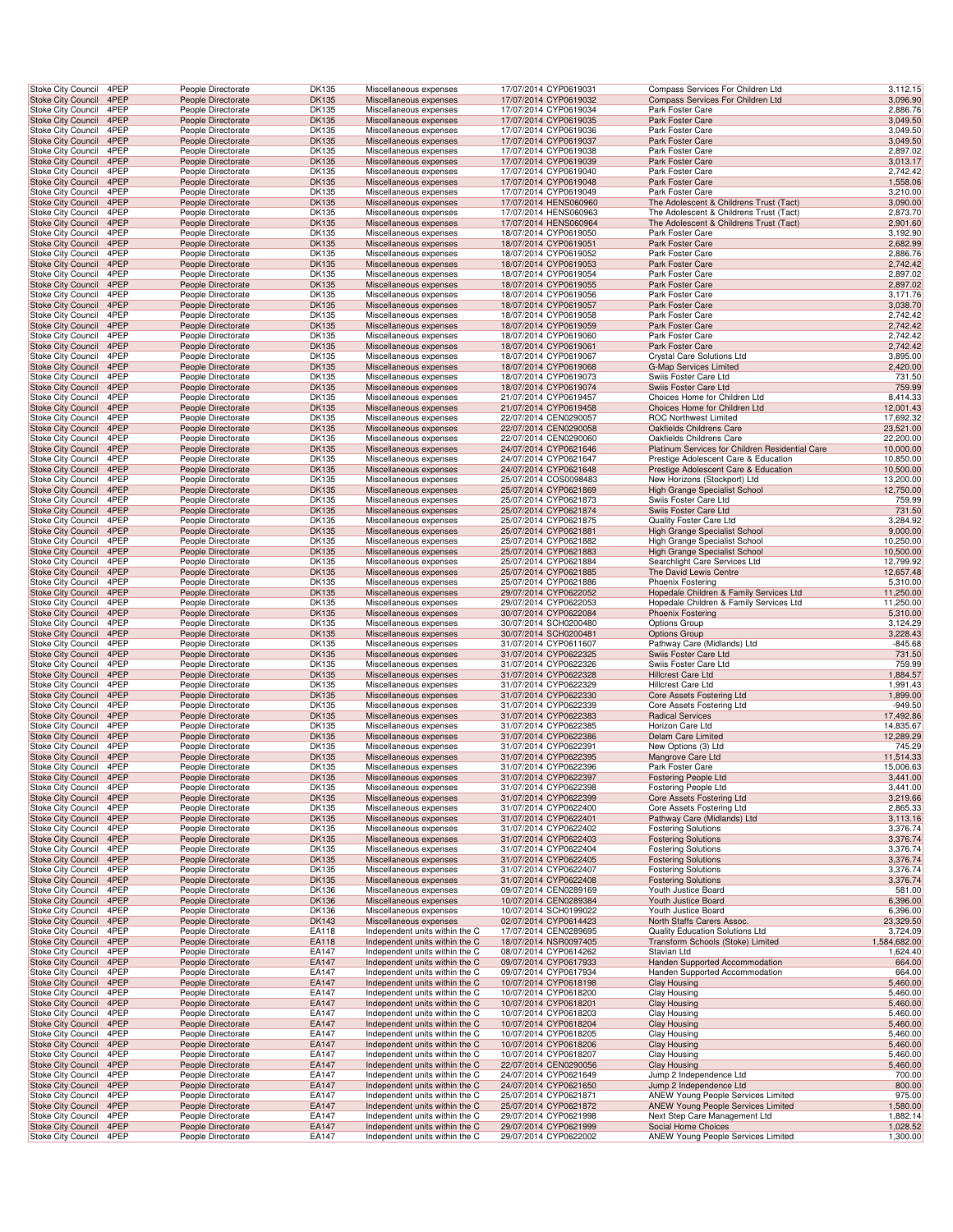| <b>Stoke City Council</b> | 4PEP | People Directorate | EA147 | Independent units within the C | 29/07/2014 CYP0622011 | ANEW Young People Services Limited                | 2,000.00    |
|---------------------------|------|--------------------|-------|--------------------------------|-----------------------|---------------------------------------------------|-------------|
| Stoke City Council        | 4PEP | People Directorate | EA147 | Independent units within the C | 29/07/2014 CYP0622013 | ANEW Young People Services Limited                | 1,300.00    |
| <b>Stoke City Council</b> | 4PEP | People Directorate | EA147 | Independent units within the C | 29/07/2014 CYP0622014 | Above n Beyond Ltd.                               | 525.00      |
| Stoke City Council        | 4PEP | People Directorate | EA147 | Independent units within the C | 29/07/2014 CYP0622017 | Above n Beyond Ltd.                               | 690.03      |
| Stoke City Council 4PEP   |      | People Directorate | EA147 | Independent units within the C | 29/07/2014 CYP0622018 | <b>ANEW Young People Services Limited</b>         | 1,498.62    |
| Stoke City Council        | 4PEP | People Directorate | EA147 | Independent units within the C | 29/07/2014 CYP0622020 | Social Home Choices                               | 1,714.20    |
| Stoke City Council        | 4PEP | People Directorate | EA147 | Independent units within the C | 29/07/2014 CYP0622021 | Social Home Choices                               | 2,035.80    |
|                           |      |                    |       |                                |                       |                                                   |             |
| Stoke City Council        | 4PEP | People Directorate | EA147 | Independent units within the C | 29/07/2014 CYP0622022 | Social Home Choices                               | 2,035.80    |
| Stoke City Council        | 4PEP | People Directorate | EA147 | Independent units within the C | 29/07/2014 CYP0622023 | Social Home Choices                               | 2,292.90    |
| <b>Stoke City Council</b> | 4PEP | People Directorate | EA147 | Independent units within the C | 29/07/2014 CYP0622024 | Clay Housing                                      | 3,517.74    |
| Stoke City Council        | 4PEP | People Directorate | EA147 | Independent units within the C | 29/07/2014 CYP0622025 | Handen Supported Accommodation                    | 664.00      |
| Stoke City Council        | 4PEP | People Directorate | EA147 | Independent units within the C | 29/07/2014 CYP0622027 | Above n Beyond Ltd.                               | 1,628.86    |
| <b>Stoke City Council</b> | 4PEP | People Directorate | EA147 | Independent units within the C | 29/07/2014 CYP0622031 | <b>Clay Housing</b>                               | 2,322.90    |
| Stoke City Council        | 4PEP | People Directorate | EA147 | Independent units within the C | 29/07/2014 CYP0622032 | Handen Supported Accommodation                    | 664.00      |
| Stoke City Council 4PEP   |      | People Directorate | EA147 | Independent units within the C | 29/07/2014 CYP0622033 | Unity Residential Care Services                   | 1,900.00    |
| <b>Stoke City Council</b> | 4PEP | People Directorate | EA147 | Independent units within the C | 29/07/2014 CYP0622050 | Social Home Choices                               | -628.54     |
| Stoke City Council        | 4PEP | People Directorate | EA147 | Independent units within the C | 30/07/2014 CYP0622202 | Jump 2 Independence Ltd                           | 535.00      |
| Stoke City Council        | 4PEP | People Directorate | EA147 | Independent units within the C | 31/07/2014 CYP0622315 | Handen Supported Accommodation                    | 664.00      |
| <b>Stoke City Council</b> | 4PEP | People Directorate | EA160 | Independent units within the C | 08/07/2014 CYP0617053 | REDACTED - Personal Data                          |             |
|                           |      |                    |       |                                |                       |                                                   | $-642.86$   |
| <b>Stoke City Council</b> | 4PEP | People Directorate | EA160 | Independent units within the C | 08/07/2014 CYP0617210 | REDACTED - Personal Data                          | $-1,221.43$ |
| <b>Stoke City Council</b> | 4PEP | People Directorate | EA160 | Independent units within the C | 23/07/2014 CYP0621584 | REDACTED - Personal Data                          | $-720.00$   |
| Stoke City Council        | 4PEP | People Directorate | EA161 | Independent units within the C | 08/07/2014 CYP0616827 | REDACTED - Personal Data                          | $-1,388.57$ |
| <b>Stoke City Council</b> | 4PEP | People Directorate | EA162 | Independent units within the C | 08/07/2014 CEN0289094 | REDACTED - Personal Data                          | 1,221.43    |
| Stoke City Council        | 4PEP | People Directorate | EC105 | Other local authorities        | 03/07/2014 CEN0288859 | Groundwork West Midlands                          | 3,442.50    |
| Stoke City Council 4PEP   |      | People Directorate | EC105 | Other local authorities        | 04/07/2014 CYP0615418 | Stoke on Trent College                            | 8,100.75    |
| Stoke City Council        | 4PEP | People Directorate | EC105 | Other local authorities        | 04/07/2014 CYP0615427 | Unity Education & Training Services Ltd           | 4,400.00    |
| Stoke City Council        | 4PEP | People Directorate | EC105 | Other local authorities        | 16/07/2014 CYP0618770 | Phoenix Learning Ltd                              | 2,021.60    |
| Stoke City Council        | 4PEP | People Directorate | EC105 | Other local authorities        | 16/07/2014 CYP0618772 | Sporting stars CIC                                | 2,275.00    |
| Stoke City Council        | 4PEP | People Directorate | EC105 | Other local authorities        | 17/07/2014 CYP0618768 | Phoenix Learning Ltd                              | 5,204.90    |
| <b>Stoke City Council</b> | 4PEP | People Directorate | EC105 | Other local authorities        | 17/07/2014 CYP0618769 | Phoenix Learning Ltd                              | 6,904.90    |
| Stoke City Council        | 4PEP | People Directorate | EC105 | Other local authorities        | 17/07/2014 CYP0618771 | Sporting stars CIC                                | 5,200.00    |
| Stoke City Council        | 4PEP | People Directorate | EC105 | Other local authorities        | 17/07/2014 CYP0618790 | Unity Education & Training Services Ltd           | 2,415.00    |
|                           |      |                    |       |                                | 17/07/2014 CYP0618792 |                                                   |             |
| <b>Stoke City Council</b> | 4PEP | People Directorate | EC105 | Other local authorities        |                       | Kinetic Academy Limited                           | 9,516.00    |
| Stoke City Council        | 4PEP | People Directorate | EC105 | Other local authorities        | 17/07/2014 CYP0618794 | Marsons Garages (Wolstanton) Ltd T/A Martec       | 3,060.00    |
| Stoke City Council 4PEP   |      | People Directorate | EC105 | Other local authorities        | 21/07/2014 CYP0618767 | Stoke on Trent College                            | 18,270.00   |
| <b>Stoke City Council</b> | 4PEP | People Directorate | EC105 | Other local authorities        | 24/07/2014 CYP0621760 | <b>Brine Leas School</b>                          | 2,283.33    |
| Stoke City Council        | 4PEP | People Directorate | EC105 | Other local authorities        | 25/07/2014 CYP0615657 | E.Quality Training                                | 800.00      |
| Stoke City Council        | 4PEP | People Directorate | EG101 | Other establishments           | 10/07/2014 HENS060662 | Arch (North Staffs)                               | 76,612.00   |
| <b>Stoke City Council</b> | 4PEP | People Directorate | EG101 | Other establishments           | 15/07/2014 HENS060820 | <b>Staffordshire County Council</b>               | 6,250.00    |
| <b>Stoke City Council</b> | 4PEP | People Directorate | EG102 | Other establishments           | 03/07/2014 SCH0198650 | Heathside House                                   | 9,176.00    |
| <b>Stoke City Council</b> | 4PEP | People Directorate | EG102 | Other establishments           | 03/07/2014 SCH0198657 | The Limes Rest Home                               | 5,832.80    |
| Stoke City Council        | 4PEP | People Directorate | EG102 | Other establishments           | 03/07/2014 SCH0198663 | Summerfield Rest Home                             | 796.00      |
| <b>Stoke City Council</b> | 4PEP | People Directorate | EG102 | Other establishments           | 03/07/2014 SCH0198665 | <b>Tall Oaks Nursing Home</b>                     | 1,131.57    |
| Stoke City Council        | 4PEP | People Directorate | EG102 | Other establishments           | 03/07/2014 SCH0198666 | Dresden House Ltd                                 | 6,976.00    |
| Stoke City Council 4PEP   |      | People Directorate | EG102 | Other establishments           | 03/07/2014 SCH0198667 | Doddlespool Care Home Ltd                         | 1,016.00    |
|                           | 4PEP |                    | EG102 | Other establishments           | 03/07/2014 SCH0198673 | Madeley Manor Care Ltd                            |             |
| Stoke City Council        |      | People Directorate |       |                                |                       |                                                   | 1,612.00    |
| Stoke City Council        | 4PEP | People Directorate | EG102 | Other establishments           | 03/07/2014 SCH0198674 | Holly Lodge Residential Home                      | 1,147.00    |
| Stoke City Council        | 4PEP | People Directorate | EG102 | Other establishments           | 03/07/2014 SCH0198675 | Hanford Manor RCH                                 | 3,493.00    |
| Stoke City Council        | 4PEP | People Directorate | EG102 | Other establishments           | 03/07/2014 SCH0198682 | <b>Grindley House</b>                             | 1,686.00    |
| Stoke City Council        | 4PEP | People Directorate | EG102 | Other establishments           | 03/07/2014 SCH0198684 | Ladydale Residential Home                         | 1,147.00    |
| <b>Stoke City Council</b> | 4PEP | People Directorate | EG102 | Other establishments           | 03/07/2014 SCH0198690 | St Quentin Residential Homes Ltd                  | 1,236.00    |
| Stoke City Council        | 4PEP | People Directorate | EG102 | Other establishments           | 03/07/2014 SCH0198691 | <b>Trentside Manor</b>                            | 14,788.09   |
| <b>Stoke City Council</b> | 4PEP | People Directorate | EG102 | Other establishments           | 03/07/2014 SCH0198692 | Kingsley Rest Home                                | 1,874.86    |
| Stoke City Council        | 4PEP | People Directorate | EG102 | Other establishments           | 03/07/2014 SCH0198695 | Pine Meadows Nursing Home                         | 1,592.00    |
| Stoke City Council 4PEP   |      | People Directorate | EG102 | Other establishments           | 03/07/2014 SCH0198696 | The Poplars                                       | 2,524.00    |
| Stoke City Council        | 4PEP | People Directorate | EG102 | Other establishments           | 03/07/2014 SCH0198697 | Rock Cottage Nursing Home                         | 2,446.50    |
| Stoke City Council        | 4PEP | People Directorate | EG102 | Other establishments           | 03/07/2014 SCH0198698 | Alison House                                      | 2,294.00    |
| Stoke City Council        | 4PEP | People Directorate | EG102 | Other establishments           | 03/07/2014 SCH0198701 | Mill Hayes Retirement Home                        | 1,147.00    |
| <b>Stoke City Council</b> | 4PEP | People Directorate | EG102 |                                | 03/07/2014 SCH0198703 |                                                   | 3,441.00    |
|                           |      |                    |       | Other establishments           |                       | Hilltop Manor Nursing Home                        |             |
| Stoke City Council        | 4PEP | People Directorate | EG102 | Other establishments           | 03/07/2014 SCH0198705 | Chiltern Residential Homes Ltd                    | 2,314.00    |
| <b>Stoke City Council</b> | 4PEP | People Directorate | EG102 | Other establishments           | 03/07/2014 SCH0198706 | <b>Haversham House</b>                            | 4,678.00    |
| Stoke City Council        | 4PEP | People Directorate | EG102 | Other establishments           | 03/07/2014 SCH0198709 | Lindly House                                      | 1,722.00    |
| <b>Stoke City Council</b> | 4PEP | People Directorate | EG102 | Other establishments           | 03/07/2014 SCH0198710 | <b>Blacklake Lodge</b>                            | 1,207.40    |
| Stoke City Council        | 4PEP | People Directorate | EG102 | Other establishments           | 03/07/2014 SCH0198712 | The Chimes Residential Home                       | 4,229.27    |
| Stoke City Council 4PEP   |      | People Directorate | EG102 | Other establishments           | 03/07/2014 SCH0198713 | The Old Vicarage Nursing Home                     | 2,364.80    |
| Stoke City Council        | 4PEP | People Directorate | EG102 | Other establishments           | 03/07/2014 SCH0198714 | Gorsefield Residential Home                       | 4,613.80    |
| Stoke City Council 4PEP   |      | People Directorate | EG102 | Other establishments           | 03/07/2014 SCH0198716 | Ash Hall Nursing Home                             | 12,545.00   |
| <b>Stoke City Council</b> | 4PEP | People Directorate | EG102 | Other establishments           | 03/07/2014 SCH0198719 | Springbank Nursing Home                           | 2,294.00    |
| Stoke City Council 4PEP   |      | People Directorate | EG102 | Other establishments           | 03/07/2014 SCH0198724 | Elizabeth House                                   | 5,883.80    |
| Stoke City Council        | 4PEP | People Directorate | EG102 | Other establishments           | 03/07/2014 SCH0198725 | St Mary's Nursing Home                            | 1,257.88    |
| <b>Stoke City Council</b> | 4PEP | People Directorate | EG102 | Other establishments           | 03/07/2014 SCH0198729 | <b>Westcroft Nursing Home</b>                     | 868.00      |
| Stoke City Council        | 4PEP | People Directorate | EG102 | Other establishments           | 03/07/2014 SCH0198730 | Eldon House                                       | 17,223.00   |
| <b>Stoke City Council</b> | 4PEP | People Directorate | EG102 | Other establishments           | 03/07/2014 SCH0198731 | <b>The Beeches</b>                                | 4,641.00    |
| Stoke City Council        | 4PEP | People Directorate | EG102 | Other establishments           | 03/07/2014 SCH0198733 | <b>Broad Meadow Court</b>                         | 796.00      |
| Stoke City Council 4PEP   |      |                    |       |                                | 03/07/2014 SCH0198735 | Daisy Bank Nursing Home                           |             |
|                           |      | People Directorate | EG102 | Other establishments           | 03/07/2014 SCH0198736 |                                                   | 825.76      |
| Stoke City Council        | 4PEP | People Directorate | EG102 | Other establishments           |                       | Minehome Ltd                                      | 2,057.08    |
| <b>Stoke City Council</b> | 4PEP | People Directorate | EG102 | Other establishments           | 03/07/2014 SCH0198738 | Farmhouse Rest Home                               | 796.00      |
| Stoke City Council        | 4PEP | People Directorate | EG102 | Other establishments           | 03/07/2014 SCH0198744 | The Maples Residential Home                       | 1,262.44    |
| Stoke City Council        | 4PEP | People Directorate | EG102 | Other establishments           | 03/07/2014 SCH0198746 | Ravenswood Care Home Limited                      | 3,421.18    |
| Stoke City Council        | 4PEP | People Directorate | EG102 | Other establishments           | 03/07/2014 SCH0198748 | <b>Wetley Manor</b>                               | 871.02      |
| <b>Stoke City Council</b> | 4PEP | People Directorate | EG102 | Other establishments           | 03/07/2014 SCH0198751 | <b>Bradwell Hall Nursing Home</b>                 | 1,147.00    |
| Stoke City Council        | 4PEP | People Directorate | EG102 | Other establishments           | 03/07/2014 SCH0198753 | Autumn House Nursing Home                         | 2,414.00    |
| <b>Stoke City Council</b> | 4PEP | People Directorate | EG102 | Other establishments           | 03/07/2014 SCH0198758 | Alder Grange Residential Home                     | 1,100.00    |
| Stoke City Council        | 4PEP | People Directorate | EG102 | Other establishments           | 03/07/2014 SCH0198759 | Daycare Services Ltd                              | 7,077.60    |
| Stoke City Council 4PEP   |      | People Directorate | EG102 | Other establishments           | 03/07/2014 SCH0198764 | Old. Vicarage Residential Home                    | 910.72      |
| Stoke City Council        | 4PEP | People Directorate | EG102 | Other establishments           | 03/07/2014 SCH0198766 | <b>Burleigh House</b>                             | 3,441.00    |
| <b>Stoke City Council</b> | 4PEP | People Directorate | EG102 | Other establishments           | 03/07/2014 SCH0198767 | Pearl Care Ltd                                    | 5,550.54    |
| Stoke City Council        | 4PEP | People Directorate | EG102 | Other establishments           | 03/07/2014 SCH0198772 | Lovett Care Limited                               | 2,400.00    |
|                           |      |                    |       |                                | 03/07/2014 SCH0198776 |                                                   |             |
| Stoke City Council        | 4PEP | People Directorate | EG102 | Other establishments           |                       | Fieldway Residential Care Home                    | 5,470.00    |
| Stoke City Council        | 4PEP | People Directorate | EG102 | Other establishments           | 03/07/2014 SCH0198789 | Nugroom Ltd T/A New Park House                    | 10,599.40   |
| <b>Stoke City Council</b> | 4PEP | People Directorate | EG102 | Other establishments           | 03/07/2014 SCH0198795 | The Villas                                        | 1,906.00    |
| Stoke City Council        | 4PEP | People Directorate | EG102 | Other establishments           | 03/07/2014 SCH0198797 | <b>Islecare Limited (Polars)</b>                  | 821.28      |
| <b>Stoke City Council</b> | 4PEP | People Directorate | EG102 | Other establishments           | 03/07/2014 SCH0198798 | Lime House                                        | 785.02      |
| Stoke City Council        | 4PEP | People Directorate | EG102 | Other establishments           | 03/07/2014 SCH0198799 | Field View House                                  | 967.68      |
| Stoke City Council 4PEP   |      | People Directorate | EG102 | Other establishments           | 03/07/2014 SCH0198800 | Priory Rehabilitation Services T/A Amberley House | 1,596.00    |
| Stoke City Council        | 4PEP | People Directorate | EG102 | Other establishments           | 03/07/2014 SCH0198804 | Neath Port Talbot County Borough                  | 1,417.84    |
| Stoke City Council        | 4PEP | People Directorate | EG102 | Other establishments           | 03/07/2014 SCH0198809 | Polebank Care Home Limited                        | 888.00      |
| Stoke City Council        | 4PEP | People Directorate | EG102 | Other establishments           | 03/07/2014 SCH0198811 | Davlyn House Care Home                            | 4,674.00    |
| Stoke City Council        | 4PEP | People Directorate | EG102 | Other establishments           | 03/07/2014 SCH0198814 | Ideal Care Homes                                  | 1,147.00    |
| Stoke City Council        | 4PEP | People Directorate | EG102 | Other establishments           | 03/07/2014 SCH0198818 | Four Seasons Health Care T/A Westfield Lodge      | 14,074.80   |
| <b>Stoke City Council</b> | 4PEP | People Directorate | EG102 | Other establishments           | 03/07/2014 SCH0198821 | HC one of a Kind T/A Rowan Court Care Home        | 1,588.00    |
|                           |      |                    |       |                                |                       |                                                   | 9,727.43    |
| Stoke City Council        | 4PEP | People Directorate | EG102 | Other establishments           | 03/07/2014 SCH0198823 | HC one of a kind T/A Brindley Court               |             |
| <b>Stoke City Council</b> | 4PEP | People Directorate | EG102 | Other establishments           | 03/07/2014 SCH0198825 | Sunplee Ltd                                       | 850.00      |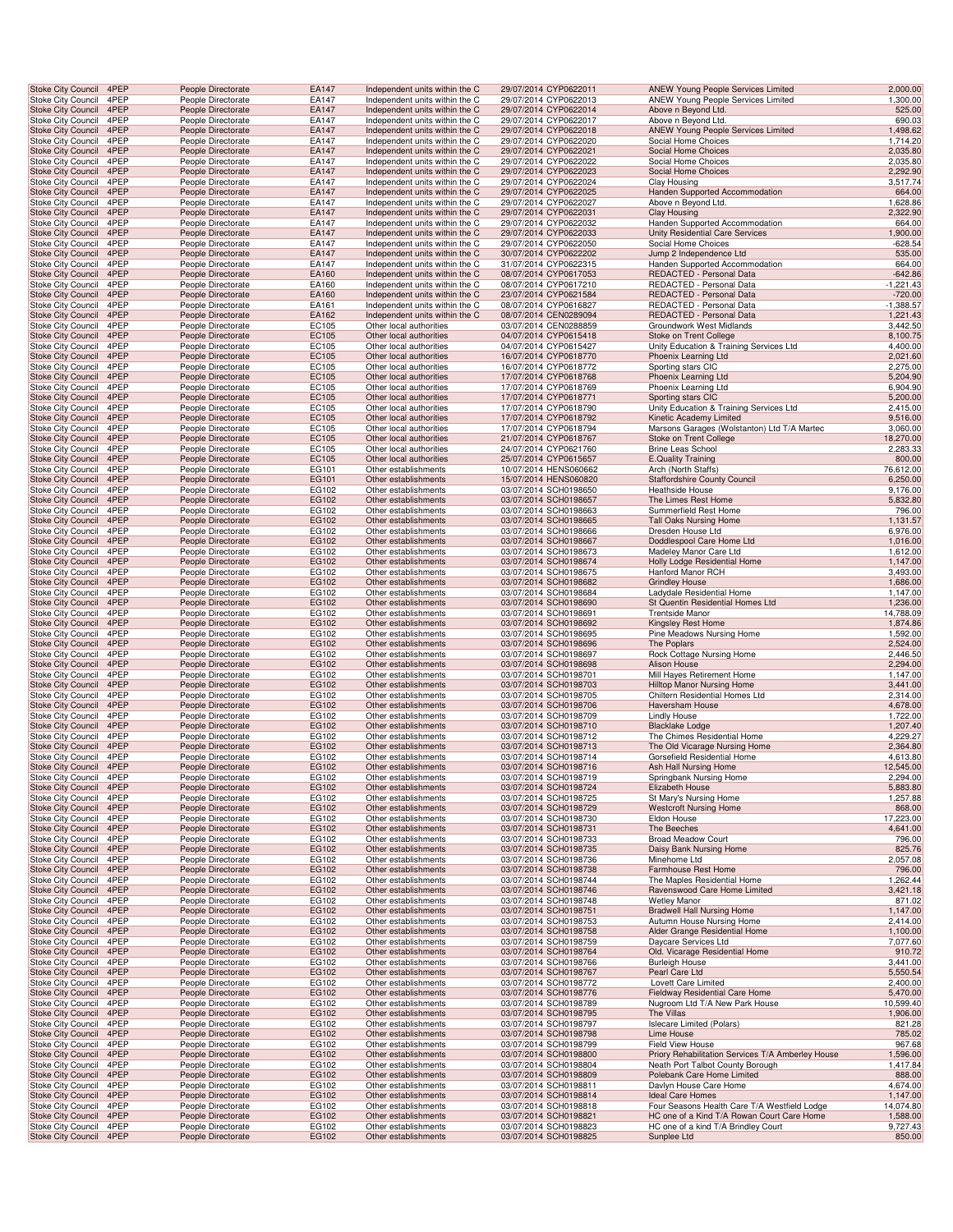|                    | Stoke City Council                                     | 4PEP         | People Directorate                       | EG102          | Other establishments<br>Other establishments | 03/07/2014 SCH0198830<br>03/07/2014 SCH0198835 | Avery Homes Hanford Ltd T/A Hanford Court Care Hom<br>MOP Healthcare (Healthcare Ltd) | 2,321.85             |
|--------------------|--------------------------------------------------------|--------------|------------------------------------------|----------------|----------------------------------------------|------------------------------------------------|---------------------------------------------------------------------------------------|----------------------|
|                    | <b>Stoke City Council</b><br><b>Stoke City Council</b> | 4PEP<br>4PEP | People Directorate<br>People Directorate | EG102<br>EG102 | Other establishments                         | 03/07/2014 SCH0198839                          | Ideal Care Homes (Chesterton Lodge)                                                   | 1,263.00<br>4,588.00 |
|                    | Stoke City Council 4PEP                                |              | People Directorate                       | EG102          | Other establishments                         | 03/07/2014 SCH0198841                          | CLS Care Services Limited (Elm House)                                                 | 753.46               |
|                    | Stoke City Council                                     | 4PEP         | People Directorate                       | EG102          | Other establishments                         | 03/07/2014 SCH0198842                          | HC-One Limited T/A Tudor Manor                                                        | 754.36               |
|                    | Stoke City Council                                     | 4PEP         | People Directorate                       | EG102          | Other establishments                         | 03/07/2014 SCH0198844                          | The Abbeyfield Tamar Extra Care Society                                               | 1,026.00             |
|                    | Stoke City Council                                     | 4PEP         | People Directorate                       | EG102          | Other establishments                         | 03/07/2014 SCH0198846                          | Lovett Care Limited T/A Hilton House                                                  | 3,231.29             |
|                    | <b>Stoke City Council</b>                              | 4PEP         | People Directorate                       | EG102          | Other establishments                         | 03/07/2014 SCH0198847                          | HC-One T/A Oakland Care Home                                                          | 772.00               |
|                    | Stoke City Council                                     | 4PEP         | People Directorate                       | EG102          | Other establishments                         | 03/07/2014 SCH0198848                          | Agnes & Arthur                                                                        | 1,147.00             |
|                    | Stoke City Council                                     | 4PEP         | People Directorate                       | EG102          | Other establishments                         | 03/07/2014 SCH0198850                          | St Michael's House                                                                    | 5,174.00             |
|                    | Stoke City Council                                     | 4PEP         | People Directorate                       | EG102          | Other establishments                         | 03/07/2014 SCH0198858                          | <b>BUPA Care Services</b>                                                             | 2,494.00             |
|                    | <b>Stoke City Council</b>                              | 4PEP         | People Directorate                       | EG102          | Other establishments                         | 17/07/2014 SCH0200037                          | Heathside House                                                                       | 6,800.00             |
|                    | Stoke City Council                                     | 4PEP         | People Directorate                       | EG102          | Other establishments                         | 17/07/2014 SCH0200045                          | The Limes Rest Home                                                                   | 4,347.80             |
|                    | Stoke City Council                                     | 4PEP         | People Directorate                       | EG102          | Other establishments                         | 17/07/2014 SCH0200051                          | Summerfield Rest Home                                                                 | 1,201.00             |
|                    | Stoke City Council                                     | 4PEP         | People Directorate                       | EG102          | Other establishments                         | 17/07/2014 SCH0200053                          | Tall Oaks Nursing Home                                                                | 850.00               |
|                    | Stoke City Council                                     | 4PEP         | People Directorate                       | EG102          | Other establishments                         | 17/07/2014 SCH0200054                          | Dresden House Ltd                                                                     | 5,194.00             |
|                    | Stoke City Council                                     | 4PEP         | People Directorate                       | EG102          | Other establishments                         | 17/07/2014 SCH0200055                          | Doddlespool Care Home Ltd                                                             | 1,016.00             |
|                    | <b>Stoke City Council</b>                              | 4PEP         | People Directorate                       | EG102          | Other establishments                         | 17/07/2014 SCH0200061                          | Madeley Manor Care Ltd                                                                | 1,612.00             |
|                    | Stoke City Council                                     | 4PEP         | People Directorate                       | EG102          | Other establishments                         | 17/07/2014 SCH0200062                          | Holly Lodge Residential Home                                                          | 850.00               |
|                    | <b>Stoke City Council</b>                              | 4PEP         | People Directorate                       | EG102          | Other establishments                         | 17/07/2014 SCH0200063                          | Hanford Manor RCH                                                                     | 2,602.00             |
|                    | Stoke City Council                                     | 4PEP         | People Directorate                       | EG102          | Other establishments                         | 17/07/2014 SCH0200070                          | Grindley House                                                                        | 2,496.00             |
|                    | <b>Stoke City Council</b>                              | 4PEP         | People Directorate                       | EG102          | Other establishments                         | 17/07/2014 SCH0200072                          | Ladydale Residential Home                                                             | 850.00               |
|                    | Stoke City Council                                     | 4PEP         | People Directorate                       | EG102          | Other establishments                         | 17/07/2014 SCH0200077                          | St Quentin Residential Homes Ltd                                                      | 939.00               |
|                    | Stoke City Council                                     | 4PEP         | People Directorate                       | EG102          | Other establishments                         | 17/07/2014 SCH0200078                          | <b>Trentside Manor</b>                                                                | 7,797.80             |
|                    | Stoke City Council                                     | 4PEP         | People Directorate                       | EG102          | Other establishments                         | 17/07/2014 SCH0200081                          | Pine Meadows Nursing Home                                                             | 2,336.43             |
|                    | Stoke City Council                                     | 4PEP         | People Directorate                       | EG102          | Other establishments                         | 17/07/2014 SCH0200082                          | The Poplars                                                                           | 2,524.00             |
|                    | Stoke City Council                                     | 4PEP         | People Directorate                       | EG102          | Other establishments                         | 17/07/2014 SCH0200083                          | Rock Cottage Nursing Home                                                             | 1,852.50             |
|                    | <b>Stoke City Council</b>                              | 4PEP         | People Directorate                       | EG102          | Other establishments                         | 17/07/2014 SCH0200084                          | Alison House                                                                          | 1,700.00             |
|                    | Stoke City Council                                     | 4PEP         | People Directorate                       | EG102          | Other establishments                         | 17/07/2014 SCH0200087                          | Mill Hayes Retirement Home                                                            | 850.00               |
|                    | <b>Stoke City Council</b>                              | 4PEP         | People Directorate                       | EG102          | Other establishments                         | 17/07/2014 SCH0200088                          | Hillswood Lodge                                                                       | $-550.00$            |
|                    | Stoke City Council                                     | 4PEP         | People Directorate                       | EG102          | Other establishments                         | 17/07/2014 SCH0200089<br>17/07/2014 SCH0200091 | Hilltop Manor Nursing Home                                                            | 2,550.00             |
|                    | <b>Stoke City Council</b>                              | 4PEP<br>4PEP | People Directorate<br>People Directorate | EG102<br>EG102 | Other establishments<br>Other establishments | 17/07/2014 SCH0200092                          | Chiltern Residential Homes Ltd                                                        | 1,720.00<br>3,490.00 |
|                    | Stoke City Council<br>Stoke City Council               | 4PEP         | People Directorate                       | EG102          | Other establishments                         | 17/07/2014 SCH0200095                          | Haversham House<br><b>Lindly House</b>                                                | 1,722.00             |
|                    | Stoke City Council                                     | 4PEP         | People Directorate                       | EG102          | Other establishments                         | 17/07/2014 SCH0200096                          | <b>Blacklake Lodge</b>                                                                | 910.40               |
|                    | Stoke City Council                                     | 4PEP         | People Directorate                       | EG102          | Other establishments                         | 17/07/2014 SCH0200098                          | The Chimes Residential Home                                                           | 3,400.00             |
|                    | Stoke City Council                                     | 4PEP         | People Directorate                       | EG102          | Other establishments                         | 17/07/2014 SCH0200099                          | The Old Vicarage Nursing Home                                                         | 1,770.80             |
|                    | <b>Stoke City Council</b>                              | 4PEP         | People Directorate                       | EG102          | Other establishments                         | 17/07/2014 SCH0200100                          | Gorsefield Residential Home                                                           | 3,425.80             |
|                    | <b>Stoke City Council</b>                              | 4PEP         | People Directorate                       | EG102          | Other establishments                         | 17/07/2014 SCH0200102                          | Ash Hall Nursing Home                                                                 | 4,490.00             |
|                    | <b>Stoke City Council</b>                              | 4PEP         | People Directorate                       | EG102          | Other establishments                         | 17/07/2014 SCH0200105                          | Springbank Nursing Home                                                               | 1,700.00             |
|                    | Stoke City Council                                     | 4PEP         | People Directorate                       | EG102          | Other establishments                         | 17/07/2014 SCH0200110                          | <b>Elizabeth House</b>                                                                | 4,587.80             |
|                    | <b>Stoke City Council</b>                              | 4PEP         | People Directorate                       | EG102          | Other establishments                         | 17/07/2014 SCH0200111                          | St Mary's Nursing Home                                                                | 960.88               |
|                    | Stoke City Council                                     | 4PEP         | People Directorate                       | EG102          | Other establishments                         | 17/07/2014 SCH0200115                          | <b>Westcroft Nursing Home</b>                                                         | 1,273.00             |
|                    | Stoke City Council                                     | 4PEP         | People Directorate                       | EG102          | Other establishments                         | 17/07/2014 SCH0200116                          | Eldon House                                                                           | 12,768.00            |
|                    | Stoke City Council                                     | 4PEP         | People Directorate                       | EG102          | Other establishments                         | 17/07/2014 SCH0200117                          | The Beeches                                                                           | 2,724.00             |
|                    | Stoke City Council                                     | 4PEP         | People Directorate                       | EG102          | Other establishments                         | 17/07/2014 SCH0200119                          | <b>Broad Meadow Court</b>                                                             | 796.00               |
|                    | Stoke City Council                                     | 4PEP         | People Directorate                       | EG102          | Other establishments                         | 17/07/2014 SCH0200121                          | Daisy Bank Nursing Home                                                               | 825.76               |
|                    | <b>Stoke City Council</b>                              | 4PEP         | People Directorate                       | EG102          | Other establishments                         | 17/07/2014 SCH0200124                          | <b>Farmhouse Rest Home</b>                                                            | 1,201.00             |
|                    | <b>Stoke City Council</b>                              | 4PEP         | People Directorate                       | EG102          | Other establishments                         | 17/07/2014 SCH0200130                          | The Maples Residential Home                                                           | 965.44               |
|                    | Stoke City Council                                     | 4PEP         | People Directorate                       | EG102          | Other establishments                         | 17/07/2014 SCH0200132                          | Ravenswood Care Home Limited                                                          | 4,371.32             |
|                    | Stoke City Council                                     | 4PEP         | People Directorate                       | EG102          | Other establishments                         | 17/07/2014 SCH0200134                          | <b>Wetley Manor</b>                                                                   | 1,276.02             |
|                    | <b>Stoke City Council</b>                              | 4PEP         | People Directorate                       | EG102          | Other establishments                         | 17/07/2014 SCH0200137                          | <b>Bradwell Hall Nursing Home</b>                                                     | 850.00               |
|                    | Stoke City Council                                     | 4PEP         | People Directorate                       | EG102          | Other establishments                         | 17/07/2014 SCH0200139                          | Autumn House Nursing Home                                                             | 1,820.00             |
|                    | Stoke City Council                                     | 4PEP         | People Directorate                       | EG102          | Other establishments                         | 17/07/2014 SCH0200144                          | Alder Grange Residential Home                                                         | 1,505.00             |
|                    | Stoke City Council                                     | 4PEP         | People Directorate                       | EG102          | Other establishments                         | 17/07/2014 SCH0200145                          | Daycare Services Ltd                                                                  | 5,295.60             |
|                    | Stoke City Council                                     | 4PEP         | People Directorate                       | EG102          | Other establishments                         | 17/07/2014 SCH0200150                          | Old. Vicarage Residential Home                                                        | 910.72               |
|                    | Stoke City Council                                     | 4PEP         | People Directorate                       | EG102          | Other establishments                         | 17/07/2014 SCH0200152                          | <b>Burleigh House</b>                                                                 | 2,550.00             |
|                    | <b>Stoke City Council</b>                              | 4PEP         | People Directorate                       | EG102          | Other establishments                         | 17/07/2014 SCH0200153                          | Pearl Care Ltd                                                                        | 5,550.54             |
|                    | Stoke City Council                                     | 4PEP         | People Directorate                       | EG102          | Other establishments                         | 17/07/2014 SCH0200158                          | Lovett Care Limited                                                                   | 910.00               |
|                    | Stoke City Council                                     | 4PEP         | People Directorate                       | EG102          | Other establishments                         | 17/07/2014 SCH0200161                          | Fieldway Residential Care Home                                                        | 5,470.00             |
|                    | Stoke City Council                                     | 4PEP         | People Directorate                       | EG102          | Other establishments                         | 17/07/2014 SCH0200171                          | Nugroom Ltd T/A New Park House                                                        | 7,926.40             |
|                    | <b>Stoke City Council</b>                              | 4PEP         | People Directorate                       | EG102          | Other establishments                         | 17/07/2014 SCH0200177                          | The Villas                                                                            | 1,906.00             |
|                    | <b>Stoke City Council</b><br>Stoke City Council 4PEP   | 4PEP         | People Directorate                       | EG102          | Other establishments                         | 17/07/2014 SCH0200179                          | <b>Islecare Limited (Polars)</b>                                                      | 821.28               |
|                    | Stoke City Council                                     | 4PEP         | People Directorate                       | EG102          | Other establishments                         | 17/07/2014 SCH0200180                          | Lime House<br><b>Field View House</b>                                                 | 785.02               |
|                    | Stoke City Council 4PEP                                |              | People Directorate<br>People Directorate | EG102<br>EG102 | Other establishments<br>Other establishments | 17/07/2014 SCH0200181<br>17/07/2014 SCH0200182 | Priory Rehabilitation Services T/A Amberley House                                     | 1,372.68<br>2,406.00 |
|                    | Stoke City Council                                     | 4PEP         | People Directorate                       | EG102          | Other establishments                         | 17/07/2014 SCH0200186                          | Neath Port Talbot County Borough                                                      | 1,822.84             |
|                    | Stoke City Council                                     | 4PEP         | People Directorate                       | EG102          | Other establishments                         | 17/07/2014 SCH0200191                          | Polebank Care Home Limited                                                            | 888.00               |
|                    | Stoke City Council 4PEP                                |              | People Directorate                       | EG102          | Other establishments                         | 17/07/2014 SCH0200193                          | Davlyn House Care Home                                                                | 3,486.00             |
|                    | Stoke City Council                                     | 4PEP         | People Directorate                       | EG102          | Other establishments                         | 17/07/2014 SCH0200196                          | Ideal Care Homes                                                                      | 850.00               |
|                    | Stoke City Council                                     | 4PEP         | People Directorate                       | EG102          | Other establishments                         |                                                | Four Seasons Health Care T/A Westfield Lodge                                          | 10,537.80            |
|                    | <b>Stoke City Council</b>                              | 4PEP         | People Directorate                       |                |                                              |                                                |                                                                                       |                      |
|                    | <b>Stoke City Council</b>                              | 4PEP         |                                          | EG102          | Other establishments                         | 17/07/2014 SCH0200200                          | HC one of a Kind T/A Rowan Court Care Home                                            | 1,588.00             |
| Stoke City Council |                                                        |              | People Directorate                       | EG102          | Other establishments                         | 17/07/2014 SCH0200203<br>17/07/2014 SCH0200205 | HC one of a kind T/A Brindley Court                                                   | 5,360.00             |
|                    |                                                        | 4PEP         |                                          |                | Other establishments                         |                                                | Sunplee Ltd                                                                           |                      |
|                    | Stoke City Council                                     | 4PEP         | People Directorate<br>People Directorate | EG102<br>EG102 | Other establishments                         | 17/07/2014 SCH0200207<br>17/07/2014 SCH0200212 | Avery Homes Hanford Ltd T/A Hanford Court Care Hom                                    | 1,255.00<br>1,940.00 |
|                    | Stoke City Council 4PEP                                |              | People Directorate                       | EG102          | Other establishments                         | 17/07/2014 SCH0200217                          | MOP Healthcare (Healthcare Ltd)                                                       | $-1,263.00$          |
|                    | Stoke City Council                                     | 4PEP         | People Directorate                       | EG102          | Other establishments                         | 17/07/2014 SCH0200221                          | Ideal Care Homes (Chesterton Lodge)                                                   | 3,400.00             |
|                    | <b>Stoke City Council</b>                              | 4PEP         | People Directorate                       | EG102          | Other establishments                         | 17/07/2014 SCH0200223                          | CLS Care Services Limited (Elm House)                                                 | 753.46               |
|                    | Stoke City Council                                     | 4PEP         | People Directorate                       | EG102          | Other establishments                         | 17/07/2014 SCH0200224                          | HC-One Limited T/A Tudor Manor                                                        | 754.36               |
|                    | Stoke City Council                                     | 4PEP         | People Directorate                       | EG102          | Other establishments                         | 17/07/2014 SCH0200226                          | The Abbeyfield Tamar Extra Care Society                                               | 1,026.00             |
|                    | Stoke City Council                                     | 4PEP         | People Directorate                       | EG102          | Other establishments                         | 17/07/2014 SCH0200228                          | Lovett Care Limited T/A Hilton House                                                  | 1,720.00             |
|                    | <b>Stoke City Council</b>                              | 4PEP         | People Directorate                       | EG102          | Other establishments                         | 17/07/2014 SCH0200229                          | HC-One T/A Oakland Care Home                                                          | 772.00               |
|                    | Stoke City Council                                     | 4PEP         | People Directorate                       | EG102          | Other establishments                         | 17/07/2014 SCH0200230                          | Agnes & Arthur                                                                        | 850.00               |
|                    | Stoke City Council                                     | 4PEP         | People Directorate                       | EG102          | Other establishments                         | 17/07/2014 SCH0200232                          | St Michael's House                                                                    | 3,751.00             |
|                    | Stoke City Council                                     | 4PEP         | People Directorate                       | EG102          | Other establishments                         | 17/07/2014 SCH0200235                          | <b>BUPA Care Services</b>                                                             | 1,900.00             |
|                    | Stoke City Council 4PEP                                |              | People Directorate                       | EG102          | Other establishments                         | 31/07/2014 SCH0200531                          | <b>Heathside House</b>                                                                | 6,800.00             |
|                    | Stoke City Council                                     | 4PEP         | People Directorate                       | EG102          | Other establishments                         | 31/07/2014 SCH0200538                          | The Limes Rest Home                                                                   | 4,347.80             |
|                    | Stoke City Council                                     | 4PEP         | People Directorate                       | EG102          | Other establishments                         | 31/07/2014 SCH0200544                          | Summerfield Rest Home                                                                 | 850.00               |
|                    | Stoke City Council                                     | 4PEP         | People Directorate                       | EG102          | Other establishments                         | 31/07/2014 SCH0200546                          | Tall Oaks Nursing Home                                                                | 850.00               |
|                    | Stoke City Council                                     | 4PEP         | People Directorate                       | EG102          | Other establishments                         | 31/07/2014 SCH0200547                          | Dresden House Ltd                                                                     | 5,194.00             |
|                    | Stoke City Council                                     | 4PEP         | People Directorate                       | EG102          | Other establishments                         | 31/07/2014 SCH0200548                          | Doddlespool Care Home Ltd                                                             | 1,016.00             |
|                    | <b>Stoke City Council</b>                              | 4PEP         | People Directorate                       | EG102          | Other establishments                         | 31/07/2014 SCH0200554                          | Madeley Manor Care Ltd                                                                | $-1,448.00$          |
|                    | Stoke City Council                                     | 4PEP         | People Directorate                       | EG102          | Other establishments                         | 31/07/2014 SCH0200555                          | Holly Lodge Residential Home                                                          | 850.00               |
|                    | Stoke City Council                                     | 4PEP<br>4PEP | People Directorate                       | EG102          | Other establishments                         | 31/07/2014 SCH0200556                          | Hanford Manor RCH                                                                     | 4,357.00             |
|                    | Stoke City Council                                     |              | People Directorate                       | EG102          | Other establishments                         | 31/07/2014 SCH0200563                          | <b>Grindley House</b>                                                                 | 1,794.00             |
|                    | Stoke City Council 4PEP                                |              | People Directorate                       | EG102          | Other establishments                         | 31/07/2014 SCH0200565                          | Ladydale Residential Home                                                             | 850.00               |
|                    | Stoke City Council<br>Stoke City Council               | 4PEP<br>4PEP | People Directorate<br>People Directorate | EG102<br>EG102 | Other establishments<br>Other establishments | 31/07/2014 SCH0200567<br>31/07/2014 SCH0200571 | <b>BUPA Care Services</b><br>St Quentin Residential Homes Ltd                         | 1,900.00<br>939.00   |
|                    | Stoke City Council                                     | 4PEP         | People Directorate                       | EG102          | Other establishments                         | 31/07/2014 SCH0200572                          | <b>Trentside Manor</b>                                                                | 7,797.80             |
|                    | Stoke City Council                                     | 4PEP         | People Directorate                       | EG102          | Other establishments                         | 31/07/2014 SCH0200575                          | Pine Meadows Nursing Home                                                             | 1,700.00             |
|                    | Stoke City Council                                     | 4PEP         | People Directorate                       | EG102          | Other establishments                         | 31/07/2014 SCH0200576                          | The Poplars                                                                           | 2,524.00             |
|                    | <b>Stoke City Council</b><br><b>Stoke City Council</b> | 4PEP<br>4PEP | People Directorate<br>People Directorate | EG102<br>EG102 | Other establishments<br>Other establishments | 31/07/2014 SCH0200577<br>31/07/2014 SCH0200578 | Rock Cottage Nursing Home<br>Alison House                                             | 1,852.50<br>1,700.00 |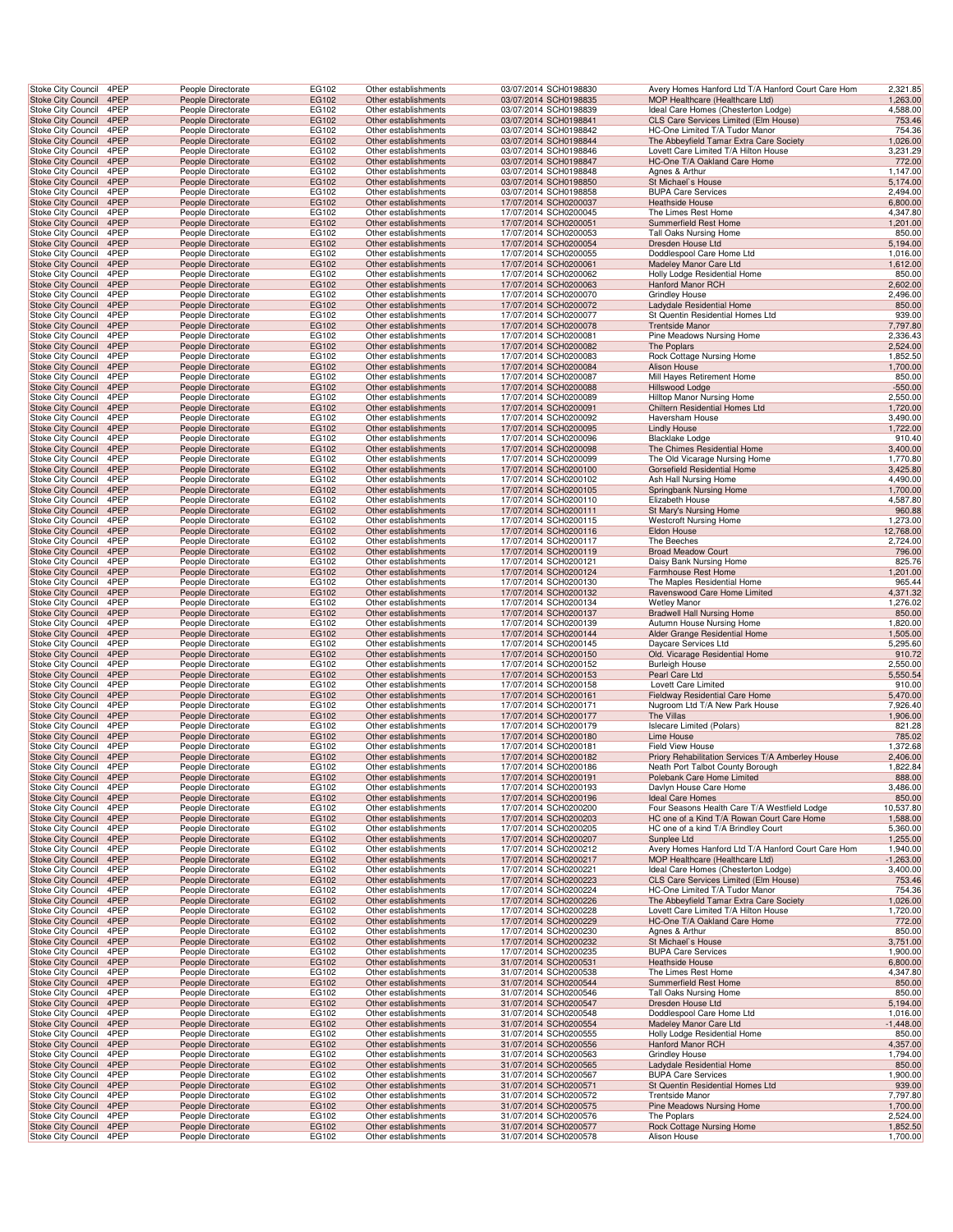| <b>Stoke City Council</b>                            | 4PEP         | People Directorate                       | EG102          | Other establishments                         | 31/07/2014 SCH0200581                          | Mill Hayes Retirement Home                                                   | 850.00                |
|------------------------------------------------------|--------------|------------------------------------------|----------------|----------------------------------------------|------------------------------------------------|------------------------------------------------------------------------------|-----------------------|
| Stoke City Council                                   | 4PEP         | People Directorate                       | EG102          | Other establishments                         | 31/07/2014 SCH0200582                          | Hillswood Lodge                                                              | $-523.86$             |
| <b>Stoke City Council</b>                            | 4PEP         | People Directorate                       | EG102          | Other establishments                         | 31/07/2014 SCH0200583                          | Hilltop Manor Nursing Home                                                   | 2,550.00              |
| Stoke City Council                                   | 4PEP         | People Directorate                       | EG102          | Other establishments                         | 31/07/2014 SCH0200585                          | Chiltern Residential Homes Ltd                                               | 1,720.00              |
| Stoke City Council 4PEP                              |              | People Directorate                       | EG102          | Other establishments                         | 31/07/2014 SCH0200586                          | Haversham House                                                              | 3,490.00              |
| Stoke City Council                                   | 4PEP         | People Directorate                       | EG102          | Other establishments                         | 31/07/2014 SCH0200589                          | Lindly House                                                                 | 1,722.00              |
| Stoke City Council                                   | 4PEP         | People Directorate                       | EG102          | Other establishments                         | 31/07/2014 SCH0200590                          | <b>Blacklake Lodge</b>                                                       | 910.40                |
| Stoke City Council<br>Stoke City Council             | 4PEP<br>4PEP | People Directorate<br>People Directorate | EG102<br>EG102 | Other establishments<br>Other establishments | 31/07/2014 SCH0200592<br>31/07/2014 SCH0200593 | The Chimes Residential Home<br>The Old Vicarage Nursing Home                 | 3,400.00<br>1,770.80  |
| Stoke City Council                                   | 4PEP         | People Directorate                       | EG102          | Other establishments                         | 31/07/2014 SCH0200594                          | Gorsefield Residential Home                                                  | 3,425.80              |
| Stoke City Council                                   | 4PEP         | People Directorate                       | EG102          | Other establishments                         | 31/07/2014 SCH0200596                          | Ash Hall Nursing Home                                                        | 4,490.00              |
| Stoke City Council                                   | 4PEP         | People Directorate                       | EG102          | Other establishments                         | 31/07/2014 SCH0200599                          | Springbank Nursing Home                                                      | 1,700.00              |
| <b>Stoke City Council</b>                            | 4PEP         | People Directorate                       | EG102          | Other establishments                         | 31/07/2014 SCH0200604                          | Elizabeth House                                                              | 4,587.80              |
| Stoke City Council                                   | 4PEP         | People Directorate                       | EG102          | Other establishments                         | 31/07/2014 SCH0200605                          | St Mary's Nursing Home                                                       | 960.88                |
| Stoke City Council 4PEP                              |              | People Directorate                       | EG102          | Other establishments                         | 31/07/2014 SCH0200609                          | <b>Westcroft Nursing Home</b>                                                | 922.00                |
| Stoke City Council                                   | 4PEP         | People Directorate                       | EG102          | Other establishments                         | 31/07/2014 SCH0200610                          | Eldon House                                                                  | 12,768.00             |
| Stoke City Council                                   | 4PEP         | People Directorate                       | EG102          | Other establishments                         | 31/07/2014 SCH0200611                          | The Beeches                                                                  | $-1,958.28$           |
| <b>Stoke City Council</b>                            | 4PEP         | People Directorate                       | EG102          | Other establishments                         | 31/07/2014 SCH0200613                          | <b>Broad Meadow Court</b>                                                    | 796.00                |
| <b>Stoke City Council</b>                            | 4PEP         | People Directorate                       | EG102          | Other establishments                         | 31/07/2014 SCH0200615                          | Daisy Bank Nursing Home                                                      | 825.76                |
| Stoke City Council<br>Stoke City Council             | 4PEP<br>4PEP | People Directorate<br>People Directorate | EG102<br>EG102 | Other establishments<br>Other establishments | 31/07/2014 SCH0200616<br>31/07/2014 SCH0200618 | Minehome Ltd<br>Farmhouse Rest Home                                          | $-680.00$<br>850.00   |
| Stoke City Council                                   | 4PEP         | People Directorate                       | EG102          | Other establishments                         | 31/07/2014 SCH0200624                          | The Maples Residential Home                                                  | 4,340.30              |
| <b>Stoke City Council</b>                            | 4PEP         | People Directorate                       | EG102          | Other establishments                         | 31/07/2014 SCH0200626                          | Ravenswood Care Home Limited                                                 | 3,460.00              |
| Stoke City Council                                   | 4PEP         | People Directorate                       | EG102          | Other establishments                         | 31/07/2014 SCH0200628                          | <b>Wetley Manor</b>                                                          | 925.02                |
| Stoke City Council 4PEP                              |              | People Directorate                       | EG102          | Other establishments                         | 31/07/2014 SCH0200631                          | <b>Bradwell Hall Nursing Home</b>                                            | 850.00                |
| Stoke City Council                                   | 4PEP         | People Directorate                       | EG102          | Other establishments                         | 31/07/2014 SCH0200633                          | <b>Autumn House Nursing Home</b>                                             | 900.00                |
| Stoke City Council                                   | 4PEP         | People Directorate                       | EG102          | Other establishments                         | 31/07/2014 SCH0200638                          | Alder Grange Residential Home                                                | 1,154.00              |
| Stoke City Council                                   | 4PEP         | People Directorate                       | EG102          | Other establishments                         | 31/07/2014 SCH0200639                          | Daycare Services Ltd                                                         | 5,295.60              |
| Stoke City Council                                   | 4PEP         | People Directorate                       | EG102          | Other establishments                         | 31/07/2014 SCH0200644                          | Old. Vicarage Residential Home                                               | 910.72                |
| Stoke City Council<br>Stoke City Council             | 4PEP<br>4PEP | People Directorate<br>People Directorate | EG102<br>EG102 | Other establishments<br>Other establishments | 31/07/2014 SCH0200646<br>31/07/2014 SCH0200647 | <b>Burleigh House</b><br>Pearl Care Ltd                                      | 2,550.00<br>4,778.54  |
| Stoke City Council                                   | 4PEP         | People Directorate                       | EG102          | Other establishments                         | 31/07/2014 SCH0200652                          | Lovett Care Limited                                                          | 1,806.00              |
| <b>Stoke City Council</b>                            | 4PEP         | People Directorate                       | EG102          | Other establishments                         | 31/07/2014 SCH0200655                          | Fieldway Residential Care Home                                               | 4,698.00              |
| Stoke City Council                                   | 4PEP         | People Directorate                       | EG102          | Other establishments                         | 31/07/2014 SCH0200665                          | Nugroom Ltd T/A New Park House                                               | 7,076.40              |
| Stoke City Council 4PEP                              |              | People Directorate                       | EG102          | Other establishments                         | 31/07/2014 SCH0200671                          | The Villas                                                                   | 1,906.00              |
| Stoke City Council                                   | 4PEP         | People Directorate                       | EG102          | Other establishments                         | 31/07/2014 SCH0200673                          | <b>Islecare Limited (Polars)</b>                                             | 821.28                |
| Stoke City Council                                   | 4PEP         | People Directorate                       | EG102          | Other establishments                         | 31/07/2014 SCH0200674                          | Lime House                                                                   | 785.02                |
| <b>Stoke City Council</b>                            | 4PEP         | People Directorate                       | EG102          | Other establishments                         | 31/07/2014 SCH0200675                          | <b>Field View House</b>                                                      | 1,021.68              |
| <b>Stoke City Council</b>                            | 4PEP         | People Directorate                       | EG102          | Other establishments                         | 31/07/2014 SCH0200676                          | Priory Rehabilitation Services T/A Amberley House                            | 1,704.00              |
| Stoke City Council<br>Stoke City Council             | 4PEP<br>4PEP | People Directorate<br>People Directorate | EG102<br>EG102 | Other establishments<br>Other establishments | 31/07/2014 SCH0200680<br>31/07/2014 SCH0200685 | Neath Port Talbot County Borough<br>Polebank Care Home Limited               | 1,471.84<br>888.00    |
| Stoke City Council                                   | 4PEP         | People Directorate                       | EG102          | Other establishments                         | 31/07/2014 SCH0200687                          | Davlyn House Care Home                                                       | 3,486.00              |
| <b>Stoke City Council</b>                            | 4PEP         | People Directorate                       | EG102          | Other establishments                         | 31/07/2014 SCH0200690                          | <b>Ideal Care Homes</b>                                                      | 850.00                |
| Stoke City Council                                   | 4PEP         | People Directorate                       | EG102          | Other establishments                         | 31/07/2014 SCH0200694                          | Four Seasons Health Care T/A Westfield Lodge                                 | 10,537.80             |
| Stoke City Council 4PEP                              |              | People Directorate                       | EG102          | Other establishments                         | 31/07/2014 SCH0200697                          | HC one of a Kind T/A Rowan Court Care Home                                   | 1,588.00              |
| Stoke City Council                                   | 4PEP         | People Directorate                       | EG102          | Other establishments                         | 31/07/2014 SCH0200699                          | HC one of a kind T/A Brindley Court                                          | 5,360.00              |
| Stoke City Council                                   | 4PEP         | People Directorate                       | EG102          | Other establishments                         | 31/07/2014 SCH0200701                          | Sunplee Ltd                                                                  | 904.00                |
| Stoke City Council                                   | 4PEP         | People Directorate                       | EG102          | Other establishments                         | 31/07/2014 SCH0200705                          | Avery Homes Hanford Ltd T/A Hanford Court Care Hom                           | 1,940.00              |
| Stoke City Council<br>Stoke City Council             | 4PEP<br>4PEP | People Directorate                       | EG102<br>EG102 | Other establishments<br>Other establishments | 31/07/2014 SCH0200714<br>31/07/2014 SCH0200716 | Ideal Care Homes (Chesterton Lodge)<br>CLS Care Services Limited (Elm House) | 3,400.00<br>753.46    |
| Stoke City Council                                   | 4PEP         | People Directorate<br>People Directorate | EG102          | Other establishments                         | 31/07/2014 SCH0200717                          | HC-One Limited T/A Tudor Manor                                               | 754.36                |
| Stoke City Council                                   | 4PEP         | People Directorate                       | EG102          | Other establishments                         | 31/07/2014 SCH0200719                          | The Abbeyfield Tamar Extra Care Society                                      | 1,026.00              |
| <b>Stoke City Council</b>                            | 4PEP         | People Directorate                       | EG102          | Other establishments                         | 31/07/2014 SCH0200721                          | Lovett Care Limited T/A Hilton House                                         | 4,520.72              |
| Stoke City Council                                   | 4PEP         | People Directorate                       | EG102          | Other establishments                         | 31/07/2014 SCH0200722                          | HC-One T/A Oakland Care Home                                                 | 772.00                |
| Stoke City Council 4PEP                              |              | People Directorate                       | EG102          | Other establishments                         | 31/07/2014 SCH0200723                          | Agnes & Arthur                                                               | 850.00                |
| Stoke City Council                                   | 4PEP         | People Directorate                       | EG102          | Other establishments                         | 31/07/2014 SCH0200725                          | St Michael's House                                                           | 8,196.43              |
| Stoke City Council                                   | 4PEP         | People Directorate                       | EG103          | Other establishments                         | 03/07/2014 SCH0198766                          | <b>Burleigh House</b>                                                        | 729.26                |
| Stoke City Council<br><b>Stoke City Council</b>      | 4PEP<br>4PEP | People Directorate<br>People Directorate | EG103<br>EG103 | Other establishments<br>Other establishments | 03/07/2014 SCH0198767<br>17/07/2014 SCH0200152 | Pearl Care Ltd<br><b>Burleigh House</b>                                      | 676.00<br>729.26      |
| Stoke City Council                                   | 4PEP         | People Directorate                       | EG103          | Other establishments                         | 17/07/2014 SCH0200153                          | Pearl Care Ltd                                                               | 676.00                |
| <b>Stoke City Council</b>                            | 4PEP         | People Directorate                       | EG103          | Other establishments                         | 31/07/2014 SCH0200646                          | <b>Burleigh House</b>                                                        | 729.26                |
| Stoke City Council                                   | 4PEP         | People Directorate                       | EG103          | Other establishments                         | 31/07/2014 SCH0200647                          | Pearl Care Ltd                                                               | 676.00                |
| <b>Stoke City Council</b>                            | 4PEP         | People Directorate                       | EG104          | Other establishments                         | 03/07/2014 SCH0198650                          | <b>Heathside House</b>                                                       | 1,141.00              |
| Stoke City Council                                   | 4PEP         | People Directorate                       | EG104          | Other establishments                         | 03/07/2014 SCH0198654                          | Methodist Homes (Claybourne)                                                 | 22,342.60             |
| Stoke City Council 4PEP                              |              | People Directorate                       | EG104          | Other establishments                         | 03/07/2014 SCH0198657                          | The Limes Rest Home                                                          | 25,166.72             |
| Stoke City Council                                   | 4PEP         | People Directorate                       | EG104          | Other establishments                         | 03/07/2014 SCH0198665                          | Tall Oaks Nursing Home                                                       | 1,141.00              |
| Stoke City Council 4PEP<br><b>Stoke City Council</b> | 4PEP         | People Directorate<br>People Directorate | EG104<br>EG104 | Other establishments                         | 03/07/2014 SCH0198666<br>03/07/2014 SCH0198671 | Dresden House Ltd<br>Beech Dene Residential Care Home                        | 14,928.00<br>1,018.00 |
| Stoke City Council 4PEP                              |              | People Directorate                       | EG104          | Other establishments<br>Other establishments | 03/07/2014 SCH0198674                          | Holly Lodge Residential Home                                                 | 8,041.43              |
| Stoke City Council                                   | 4PEP         | People Directorate                       | EG104          | Other establishments                         | 03/07/2014 SCH0198675                          | Hanford Manor RCH                                                            | 4,738.00              |
| <b>Stoke City Council</b>                            | 4PEP         | People Directorate                       | EG104          | Other establishments                         | 03/07/2014 SCH0198676                          | Minehome Ltd T/A Church Terrace Nursing                                      | 1,241.00              |
| Stoke City Council                                   | 4PEP         | People Directorate                       | EG104          | Other establishments                         | 03/07/2014 SCH0198684                          | Ladydale Residential Home                                                    | 2,340.00              |
| <b>Stoke City Council</b>                            | 4PEP         | People Directorate                       | EG104          | Other establishments                         | 03/07/2014 SCH0198687                          | Wall Hill Care Home Ltd                                                      | 1,728.00              |
| Stoke City Council                                   | 4PEP         | People Directorate                       | EG104          | Other establishments                         | 03/07/2014 SCH0198690                          | St Quentin Residential Homes Ltd                                             | 2,676.00              |
| Stoke City Council 4PEP                              |              | People Directorate                       | EG104          | Other establishments                         | 03/07/2014 SCH0198691                          | <b>Trentside Manor</b>                                                       | 17,181.29             |
| Stoke City Council<br><b>Stoke City Council</b>      | 4PEP<br>4PEP | People Directorate<br>People Directorate | EG104<br>EG104 | Other establishments<br>Other establishments | 03/07/2014 SCH0198696<br>03/07/2014 SCH0198697 | The Poplars<br>Rock Cottage Nursing Home                                     | 3,388.00<br>5,895.00  |
| Stoke City Council                                   | 4PEP         | People Directorate                       | EG104          | Other establishments                         | 03/07/2014 SCH0198698                          | Alison House                                                                 | 9,128.00              |
| Stoke City Council                                   | 4PEP         | People Directorate                       | EG104          | Other establishments                         | 03/07/2014 SCH0198699                          | The Willows Ltd                                                              | 3,622.00              |
| Stoke City Council                                   | 4PEP         | People Directorate                       | EG104          | Other establishments                         | 03/07/2014 SCH0198701                          | Mill Hayes Retirement Home                                                   | 5,733.24              |
| <b>Stoke City Council</b>                            | 4PEP         | People Directorate                       | EG104          | Other establishments                         | 03/07/2014 SCH0198702                          | Hillswood Lodge                                                              | 1,736.00              |
| Stoke City Council                                   | 4PEP         | People Directorate                       | EG104          | Other establishments                         | 03/07/2014 SCH0198703                          | Hilltop Manor Nursing Home                                                   | 1,141.00              |
| <b>Stoke City Council</b>                            | 4PEP         | People Directorate                       | EG104          | Other establishments                         | 03/07/2014 SCH0198705                          | Chiltern Residential Homes Ltd                                               | 6,896.00              |
| Stoke City Council                                   | 4PEP         | People Directorate                       | EG104          | Other establishments                         | 03/07/2014 SCH0198706                          | Haversham House                                                              | 39,264.51             |
| Stoke City Council 4PEP                              | 4PEP         | People Directorate<br>People Directorate | EG104          | Other establishments<br>Other establishments | 03/07/2014 SCH0198709                          | <b>Lindly House</b>                                                          | 3,656.00              |
| Stoke City Council<br><b>Stoke City Council</b>      | 4PEP         | People Directorate                       | EG104<br>EG104 | Other establishments                         | 03/07/2014 SCH0198710<br>03/07/2014 SCH0198712 | <b>Blacklake Lodge</b><br>The Chimes Residential Home                        | 9,416.90<br>10,356.02 |
| Stoke City Council                                   | 4PEP         | People Directorate                       | EG104          | Other establishments                         | 03/07/2014 SCH0198714                          | Gorsefield Residential Home                                                  | 8,039.00              |
| Stoke City Council                                   | 4PEP         | People Directorate                       | EG104          | Other establishments                         | 03/07/2014 SCH0198716                          | Ash Hall Nursing Home                                                        | 2,380.10              |
| Stoke City Council                                   | 4PEP         | People Directorate                       | EG104          | Other establishments                         | 03/07/2014 SCH0198717                          | Delam Care Limited                                                           | 4,979.52              |
| <b>Stoke City Council</b>                            | 4PEP         | People Directorate                       | EG104          | Other establishments                         | 03/07/2014 SCH0198718                          | Delam Care Limited                                                           | 790.50                |
| Stoke City Council                                   | 4PEP         | People Directorate                       | EG104          | Other establishments                         | 03/07/2014 SCH0198719                          | Springbank Nursing Home                                                      | 1,201.00              |
| <b>Stoke City Council</b>                            | 4PEP         | People Directorate                       | EG104          | Other establishments                         | 03/07/2014 SCH0198724                          | Elizabeth House                                                              | 11,681.26             |
| Stoke City Council<br>Stoke City Council 4PEP        | 4PEP         | People Directorate<br>People Directorate | EG104<br>EG104 | Other establishments<br>Other establishments | 03/07/2014 SCH0198726<br>03/07/2014 SCH0198728 | Rosna House Ltd<br>Moorcourt Developments - Rushcliffe Group                 | 939.12<br>782.00      |
| Stoke City Council                                   | 4PEP         | People Directorate                       | EG104          | Other establishments                         | 03/07/2014 SCH0198729                          | <b>Westcroft Nursing Home</b>                                                | 842.00                |
| Stoke City Council                                   | 4PEP         | People Directorate                       | EG104          | Other establishments                         | 03/07/2014 SCH0198730                          | Eldon House                                                                  | 3,423.00              |
| Stoke City Council                                   | 4PEP         | People Directorate                       | EG104          | Other establishments                         | 03/07/2014 SCH0198731                          | The Beeches                                                                  | 20,158.48             |
| Stoke City Council                                   | 4PEP         | People Directorate                       | EG104          | Other establishments                         | 03/07/2014 SCH0198733                          | <b>Broad Meadow Court</b>                                                    | 3,368.00              |
| Stoke City Council                                   | 4PEP         | People Directorate                       | EG104          | Other establishments                         | 03/07/2014 SCH0198737                          | The Rosewood<br>$\,<\,$                                                      | 842.00                |
| <b>Stoke City Council</b>                            | 4PEP         | People Directorate                       | EG104          | Other establishments                         | 03/07/2014 SCH0198738                          | Farmhouse Rest Home                                                          | 1,734.00              |
|                                                      |              |                                          |                |                                              |                                                |                                                                              |                       |
| Stoke City Council<br><b>Stoke City Council</b>      | 4PEP<br>4PEP | People Directorate<br>People Directorate | EG104<br>EG104 | Other establishments<br>Other establishments | 03/07/2014 SCH0198740<br>03/07/2014 SCH0198743 | New. Milton House<br>Weston House Care Home                                  | 842.00<br>24,240.52   |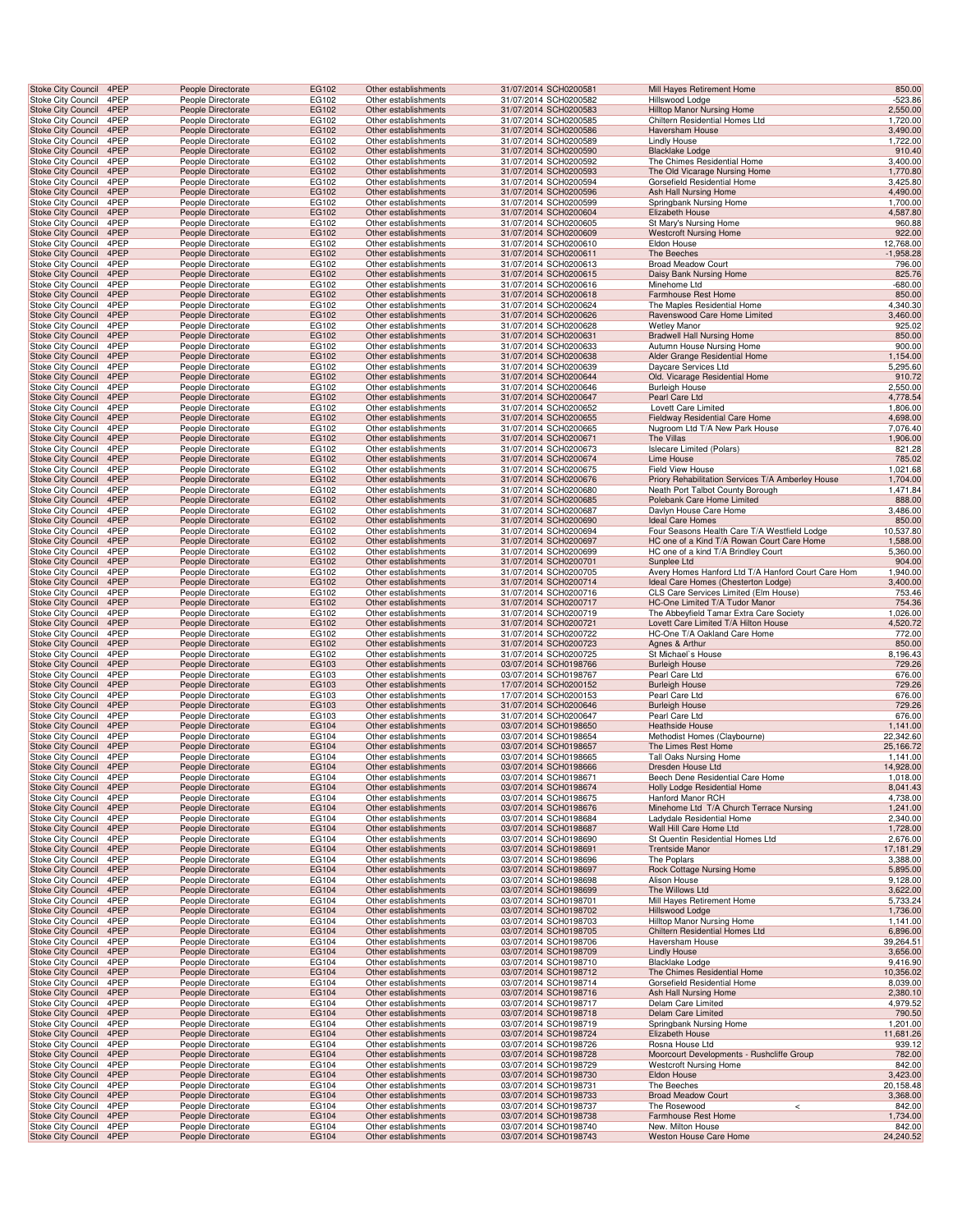| Stoke City Council                                   | 4PEP         | People Directorate                       | EG104          | Other establishments                         | 03/07/2014 SCH0198744                          | The Maples Residential Home                                                | 12,637.00            |
|------------------------------------------------------|--------------|------------------------------------------|----------------|----------------------------------------------|------------------------------------------------|----------------------------------------------------------------------------|----------------------|
| Stoke City Council                                   | 4PEP         | People Directorate                       | EG104          | Other establishments                         | 03/07/2014 SCH0198745                          | Delam Care Limited                                                         | 1,065.60             |
| Stoke City Council                                   | 4PEP         | People Directorate                       | EG104          | Other establishments                         | 03/07/2014 SCH0198746                          | Ravenswood Care Home Limited                                               | 8,999.34             |
| Stoke City Council 4PEP                              |              | People Directorate                       | EG104          | Other establishments                         | 03/07/2014 SCH0198747                          | Orsett House Retirement Home                                               | 1,000.00             |
| Stoke City Council                                   | 4PEP         | People Directorate                       | EG104          | Other establishments                         | 03/07/2014 SCH0198748                          | <b>Wetley Manor</b>                                                        | 2.724.24             |
| <b>Stoke City Council</b>                            | 4PEP         | People Directorate                       | EG104          | Other establishments                         | 03/07/2014 SCH0198750                          | <b>Standon Hall Nursing Home</b>                                           | 842.00               |
| Stoke City Council                                   | 4PEP         | People Directorate                       | EG104          | Other establishments                         | 03/07/2014 SCH0198751                          | Bradwell Hall Nursing Home                                                 | $-11,085.00$         |
| <b>Stoke City Council</b>                            | 4PEP         | People Directorate                       | EG104          | Other establishments                         | 03/07/2014 SCH0198756                          | Lyme Valley House Ltd                                                      | 842.00               |
| Stoke City Council                                   | 4PEP         | People Directorate                       | EG104          | Other establishments                         | 03/07/2014 SCH0198757                          | National Schizophrenic F'Ship / Rethink                                    | 1,889.90             |
| <b>Stoke City Council</b>                            | 4PEP         | People Directorate                       | EG104          | Other establishments                         | 03/07/2014 SCH0198759                          | Daycare Services Ltd                                                       | 9,345.08             |
| <b>Stoke City Council</b>                            | 4PEP         | People Directorate                       | EG104          | Other establishments                         | 03/07/2014 SCH0198761                          | Little Meadow Rest Home                                                    | 798.00               |
| <b>Stoke City Council</b>                            | 4PEP         | People Directorate                       | EG104          | Other establishments                         | 03/07/2014 SCH0198766                          | <b>Burleigh House</b>                                                      | 2,282.00             |
| Stoke City Council                                   | 4PEP         | People Directorate                       | EG104          | Other establishments                         | 03/07/2014 SCH0198767                          | Pearl Care Ltd                                                             | 7,241.74             |
| Stoke City Council 4PEP                              |              | People Directorate                       | EG104          | Other establishments                         | 03/07/2014 SCH0198772                          | Lovett Care Limited                                                        | 18,864.24            |
| Stoke City Council                                   | 4PEP         | People Directorate                       | EG104          | Other establishments                         | 03/07/2014 SCH0198776                          | Fieldway Residential Care Home                                             | 3,266.00             |
| <b>Stoke City Council</b>                            | 4PEP         | People Directorate                       | EG104          | Other establishments                         | 03/07/2014 SCH0198786                          | Olcote House                                                               | 842.00               |
| Stoke City Council                                   | 4PEP         | People Directorate                       | EG104          | Other establishments                         | 03/07/2014 SCH0198789                          | Nugroom Ltd T/A New Park House                                             | 14,026.57            |
| <b>Stoke City Council</b>                            | 4PEP         | People Directorate                       | EG104          | Other establishments                         | 03/07/2014 SCH0198792                          | Riverview Residential Home                                                 | 2,696.00             |
| Stoke City Council                                   | 4PEP         | People Directorate                       | EG104          | Other establishments                         | 03/07/2014 SCH0198800                          | Priory Rehabilitation Services T/A Amberley House                          | 1,924.57             |
| <b>Stoke City Council</b>                            | 4PEP         | People Directorate                       | EG104          | Other establishments                         | 03/07/2014 SCH0198802                          | Little Holdings Limited (T/A Samuel Hobson House)                          | 846.52               |
| Stoke City Council                                   | 4PEP         | People Directorate                       | EG104          | Other establishments                         | 03/07/2014 SCH0198807                          | Ideal Care Homes                                                           | 51,236.57            |
| <b>Stoke City Council</b>                            | 4PEP         | People Directorate                       | EG104          | Other establishments                         | 03/07/2014 SCH0198810                          | Avery Homes Newcastle UL Ltd                                               | 942.00               |
| Stoke City Council                                   | 4PEP         | People Directorate                       | EG104          | Other establishments                         | 03/07/2014 SCH0198811                          | Davlyn House Care Home                                                     | 8,264.67             |
| Stoke City Council 4PEP                              |              | People Directorate                       | EG104          | Other establishments                         | 03/07/2014 SCH0198812                          | Anchor Trust T/A Kimberley Court                                           | 1,312.08             |
| Stoke City Council                                   | 4PEP         | People Directorate                       | EG104          | Other establishments                         | 03/07/2014 SCH0198814                          | Ideal Care Homes                                                           | 39,596.43            |
| Stoke City Council                                   | 4PEP         | People Directorate                       | EG104          | Other establishments                         | 03/07/2014 SCH0198815                          | Madeleine House                                                            | 896.26               |
| Stoke City Council                                   | 4PEP         | People Directorate                       | EG104          | Other establishments                         | 03/07/2014 SCH0198819                          | Four Seasons Health Care T/A Park Lane Care Home                           | 3,611.24             |
| <b>Stoke City Council</b>                            | 4PEP         | People Directorate                       | EG104          | Other establishments                         | 03/07/2014 SCH0198821                          | HC one of a Kind T/A Rowan Court Care Home                                 | 1,710.00             |
| Stoke City Council                                   | 4PEP         | People Directorate                       | EG104          | Other establishments                         | 03/07/2014 SCH0198822                          | HC-one T/A Acres Nook Care Home                                            | 705.68               |
| <b>Stoke City Council</b>                            | 4PEP         | People Directorate                       | EG104          | Other establishments                         | 03/07/2014 SCH0198823                          | HC one of a kind T/A Brindley Court                                        | 1,241.00             |
| Stoke City Council                                   | 4PEP         | People Directorate                       | EG104          | Other establishments                         | 03/07/2014 SCH0198824                          | HC one of a kind Ltd T/A Callands Care Home                                | 904.00               |
| <b>Stoke City Council</b>                            | 4PEP         | People Directorate                       | EG104          | Other establishments                         | 03/07/2014 SCH0198828                          | Garlands Residential Home                                                  | 854.06               |
| Stoke City Council                                   | 4PEP         | People Directorate                       | EG104          | Other establishments                         | 03/07/2014 SCH0198829                          | Primrose House                                                             | 974.20               |
| Stoke City Council 4PEP                              |              | People Directorate                       | EG104          | Other establishments                         | 03/07/2014 SCH0198830                          | Avery Homes Hanford Ltd T/A Hanford Court Care Hom                         | 21,831.56            |
| Stoke City Council                                   | 4PEP         | People Directorate                       | EG104          | Other establishments                         | 03/07/2014 SCH0198832                          | Colleycare Ltd                                                             | 1,067.50             |
| Stoke City Council                                   | 4PEP         | People Directorate                       | EG104          | Other establishments                         | 03/07/2014 SCH0198833                          | Victoria Court Care Home                                                   | 1,632.00             |
| <b>Stoke City Council</b>                            | 4PEP         | People Directorate                       | EG104          | Other establishments                         | 03/07/2014 SCH0198834                          | Florence House                                                             | 23,371.85            |
| <b>Stoke City Council</b>                            | 4PEP         | People Directorate                       | EG104          | Other establishments                         | 03/07/2014 SCH0198835                          | MOP Healthcare (Healthcare Ltd)                                            | $-822.00$            |
| Stoke City Council                                   | 4PEP         | People Directorate                       | EG104          | Other establishments                         | 03/07/2014 SCH0198839                          | Ideal Care Homes (Chesterton Lodge)                                        | 14,833.00            |
| <b>Stoke City Council</b>                            | 4PEP         | People Directorate                       | EG104          | Other establishments                         | 03/07/2014 SCH0198843                          | Sudera Care T/A Fauld House                                                | 796.00               |
| Stoke City Council                                   | 4PEP         | People Directorate                       | EG104          | Other establishments                         | 03/07/2014 SCH0198846                          | Lovett Care Limited T/A Hilton House                                       | 13,147.72            |
| <b>Stoke City Council</b>                            | 4PEP         | People Directorate                       | EG104          | Other establishments                         | 03/07/2014 SCH0198848                          | Agnes & Arthur                                                             | 17,182.14            |
| Stoke City Council                                   | 4PEP         | People Directorate                       | EG104          | Other establishments                         | 03/07/2014 SCH0198850                          | St Michael's House                                                         | 842.00               |
| Stoke City Council 4PEP                              |              | People Directorate                       | EG104          | Other establishments                         | 03/07/2014 SCH0198851                          | <b>Puddavine Court</b>                                                     | 1,000.00             |
| Stoke City Council                                   | 4PEP         | People Directorate                       | EG104          | Other establishments                         | 03/07/2014 SCH0198852                          | Krissimon Care Limited                                                     | 842.00               |
| Stoke City Council                                   | 4PEP         | People Directorate                       | EG104          | Other establishments                         | 03/07/2014 SCH0198858                          | <b>BUPA Care Services</b>                                                  | 1,241.00             |
| Stoke City Council                                   | 4PEP         | People Directorate                       | EG104          | Other establishments                         | 17/07/2014 SCH0200037                          | Heathside House                                                            | 888.00               |
| <b>Stoke City Council</b>                            | 4PEP         | People Directorate                       | EG104          | Other establishments                         | 17/07/2014 SCH0200042                          | Methodist Homes (Claybourne)                                               | 18,593.46            |
| Stoke City Council                                   | 4PEP         | People Directorate                       | EG104          | Other establishments                         | 17/07/2014 SCH0200045                          | The Limes Rest Home                                                        | 19,646.72            |
| <b>Stoke City Council</b>                            | 4PEP         | People Directorate                       | EG104          | Other establishments                         | 17/07/2014 SCH0200053                          | <b>Tall Oaks Nursing Home</b>                                              | 888.00               |
| Stoke City Council                                   | 4PEP         | People Directorate                       | EG104          | Other establishments                         | 17/07/2014 SCH0200054                          | Dresden House Ltd                                                          | 11,066.00            |
| <b>Stoke City Council</b>                            | 4PEP         | People Directorate                       | EG104          | Other establishments                         | 17/07/2014 SCH0200059                          | Beech Dene Residential Care Home                                           | 1,363.00             |
| Stoke City Council                                   | 4PEP         | People Directorate                       | EG104          | Other establishments                         | 17/07/2014 SCH0200062                          | Holly Lodge Residential Home                                               | 5,426.00             |
| Stoke City Council 4PEP                              |              | People Directorate                       | EG104          | Other establishments                         | 17/07/2014 SCH0200063                          | Hanford Manor RCH                                                          | 3,726.00             |
| Stoke City Council                                   | 4PEP         | People Directorate                       | EG104          | Other establishments                         | 17/07/2014 SCH0200064                          | Minehome Ltd T/A Church Terrace Nursing                                    | 988.00               |
| Stoke City Council                                   | 4PEP         | People Directorate                       | EG104          | Other establishments                         | 17/07/2014 SCH0200072                          | Ladydale Residential Home                                                  | 1,834.00             |
| Stoke City Council                                   | 4PEP         | People Directorate                       | EG104          | Other establishments                         | 17/07/2014 SCH0200074                          | Wall Hill Care Home Ltd                                                    | 2,418.00             |
| <b>Stoke City Council</b>                            | 4PEP         | People Directorate                       | EG104          | Other establishments                         | 17/07/2014 SCH0200077                          | St Quentin Residential Homes Ltd                                           | 2,170.00             |
| Stoke City Council                                   | 4PEP         | People Directorate                       | EG104          | Other establishments<br>Other establishments | 17/07/2014 SCH0200078                          | <b>Trentside Manor</b>                                                     | 10,656.00            |
| <b>Stoke City Council</b>                            | 4PEP         | People Directorate                       | EG104          |                                              | 17/07/2014 SCH0200082                          | The Poplars                                                                | 3,388.00             |
| Stoke City Council                                   | 4PEP<br>4PEP | People Directorate                       | EG104          | Other establishments                         | 17/07/2014 SCH0200083                          | Rock Cottage Nursing Home                                                  | 4,630.00             |
| <b>Stoke City Council</b>                            |              | People Directorate                       | EG104          | Other establishments                         | 17/07/2014 SCH0200084                          | Alison House<br>The Willows Ltd                                            | 7,104.00             |
| Stoke City Council<br>Stoke City Council 4PEP        | 4PEP         | People Directorate                       | EG104          | Other establishments                         | 17/07/2014 SCH0200085                          |                                                                            | 6,776.28             |
|                                                      | 4PEP         | People Directorate                       | EG104<br>EG104 | Other establishments                         | 17/07/2014 SCH0200087<br>17/07/2014 SCH0200088 | Mill Hayes Retirement Home<br>Hillswood Lodge                              | 4,468.24             |
| Stoke City Council<br>Stoke City Council 4PEP        |              | People Directorate<br>People Directorate |                | Other establishments<br>Other establishments |                                                |                                                                            |                      |
| Stoke City Council 4PEP                              |              |                                          |                |                                              |                                                |                                                                            | 2,426.00             |
|                                                      | 4PEP         |                                          | EG104          |                                              | 17/07/2014 SCH0200089                          | Hilltop Manor Nursing Home                                                 | 888.00               |
| <b>Stoke City Council</b><br>Stoke City Council      |              | People Directorate                       | EG104          | Other establishments                         | 17/07/2014 SCH0200091                          | Chiltern Residential Homes Ltd                                             | 5,378.00             |
|                                                      |              | People Directorate                       | EG104          | Other establishments                         | 17/07/2014 SCH0200092                          | Haversham House                                                            | 22,092.36            |
|                                                      | 4PEP         | People Directorate                       | EG104          | Other establishments                         | 17/07/2014 SCH0200095                          | <b>Lindly House</b>                                                        | 3,656.00             |
| Stoke City Council                                   | 4PEP         | People Directorate                       | EG104          | Other establishments                         | 17/07/2014 SCH0200096                          | <b>Blacklake Lodge</b>                                                     | 7,392.90             |
| Stoke City Council                                   | 4PEP         | People Directorate                       | EG104          | Other establishments                         | 17/07/2014 SCH0200098                          | The Chimes Residential Home                                                | 8,079.02             |
| <b>Stoke City Council</b>                            | 4PEP         | People Directorate                       | EG104          | Other establishments                         | 17/07/2014 SCH0200100                          | Gorsefield Residential Home                                                | 6,268.00             |
| <b>Stoke City Council</b>                            | 4PEP         | People Directorate                       | EG104          | Other establishments                         | 17/07/2014 SCH0200102                          | Ash Hall Nursing Home                                                      | 1,874.10             |
| Stoke City Council 4PEP                              |              | People Directorate                       | EG104          | Other establishments                         | 17/07/2014 SCH0200103                          | Delam Care Limited                                                         | 4,979.52             |
| Stoke City Council                                   | 4PEP         | People Directorate                       | EG104          | Other establishments                         | 17/07/2014 SCH0200104                          | Delam Care Limited                                                         | 790.50               |
| Stoke City Council                                   | 4PEP         | People Directorate                       | EG104          | Other establishments                         | 17/07/2014 SCH0200105                          | Springbank Nursing Home                                                    | 948.00               |
| Stoke City Council                                   | 4PEP         | People Directorate                       | EG104          | Other establishments                         | 17/07/2014 SCH0200110                          | Elizabeth House                                                            | 6,587.83             |
| <b>Stoke City Council</b>                            | 4PEP         | People Directorate                       | EG104          | Other establishments                         | 17/07/2014 SCH0200112                          | Rosna House Ltd                                                            | 939.12               |
| Stoke City Council                                   | 4PEP         | People Directorate                       | EG104          | Other establishments                         | 17/07/2014 SCH0200114                          | Moorcourt Developments - Rushcliffe Group<br><b>Westcroft Nursing Home</b> | 782.00               |
| <b>Stoke City Council</b>                            | 4PEP         | People Directorate                       | EG104          | Other establishments                         | 17/07/2014 SCH0200115                          |                                                                            | 1,177.14             |
| Stoke City Council                                   | 4PEP         | People Directorate                       | EG104          | Other establishments                         | 17/07/2014 SCH0200116                          | Eldon House                                                                | 2,664.00             |
| <b>Stoke City Council</b>                            | 4PEP         | People Directorate                       | EG104          | Other establishments                         | 17/07/2014 SCH0200117                          | The Beeches                                                                | 15,994.48            |
| <b>Stoke City Council</b>                            | 4PEP         | People Directorate                       | EG104          | Other establishments                         | 17/07/2014 SCH0200119                          | Broad Meadow Court<br>$\,<$                                                | 3,368.00             |
| Stoke City Council 4PEP                              | 4PEP         | People Directorate                       | EG104          | Other establishments                         | 17/07/2014 SCH0200123<br>17/07/2014 SCH0200124 | The Rosewood                                                               | 1,187.00             |
| Stoke City Council                                   | 4PEP         | People Directorate                       | EG104          | Other establishments                         |                                                | Farmhouse Rest Home                                                        | 2,424.00             |
| Stoke City Council                                   |              | People Directorate                       | EG104          | Other establishments                         | 17/07/2014 SCH0200126                          | New. Milton House                                                          | 1,187.00             |
| Stoke City Council                                   | 4PEP         | People Directorate                       | EG104          | Other establishments                         | 17/07/2014 SCH0200129                          | Weston House Care Home                                                     | 24,240.52            |
| <b>Stoke City Council</b>                            | 4PEP<br>4PEP | People Directorate<br>People Directorate | EG104<br>EG104 | Other establishments<br>Other establishments | 17/07/2014 SCH0200130<br>17/07/2014 SCH0200131 | The Maples Residential Home<br>Delam Care Limited                          | 9,854.00<br>1,065.60 |
| Stoke City Council<br><b>Stoke City Council</b>      | 4PEP         | People Directorate                       | EG104          | Other establishments                         | 17/07/2014 SCH0200132                          | Ravenswood Care Home Limited                                               | 6,340.34             |
|                                                      |              |                                          |                |                                              |                                                |                                                                            |                      |
| Stoke City Council<br><b>Stoke City Council</b>      | 4PEP<br>4PEP | People Directorate<br>People Directorate | EG104<br>EG104 | Other establishments<br>Other establishments | 17/07/2014 SCH0200133<br>17/07/2014 SCH0200134 | Orsett House Retirement Home<br><b>Wetley Manor</b>                        | 1,000.00<br>3,759.24 |
|                                                      | 4PEP         | People Directorate                       | EG104          | Other establishments                         | 17/07/2014 SCH0200136                          | Standon Hall Nursing Home                                                  | 842.00               |
| <b>Stoke City Council</b><br>Stoke City Council 4PEP |              | People Directorate                       | EG104          | Other establishments                         | 17/07/2014 SCH0200137                          | <b>Bradwell Hall Nursing Home</b>                                          | 908.00               |
| Stoke City Council                                   | 4PEP         | People Directorate                       | EG104          | Other establishments                         | 17/07/2014 SCH0200142                          | Lyme Valley House Ltd                                                      | 1,187.00             |
| Stoke City Council                                   | 4PEP         | People Directorate                       | EG104          | Other establishments                         | 17/07/2014 SCH0200143                          | National Schizophrenic F'Ship / Rethink                                    | 1,889.90             |
| Stoke City Council                                   | 4PEP         | People Directorate                       | EG104          | Other establishments                         | 17/07/2014 SCH0200145                          | Daycare Services Ltd                                                       | 7,321.08             |
| <b>Stoke City Council</b>                            | 4PEP         | People Directorate                       | EG104          | Other establishments                         | 17/07/2014 SCH0200147                          | Little Meadow Rest Home                                                    | 1,473.00             |
| Stoke City Council                                   | 4PEP         | People Directorate                       | EG104          | Other establishments                         | 17/07/2014 SCH0200152                          | <b>Burleigh House</b>                                                      | 1,776.00             |
| Stoke City Council                                   | 4PEP         | People Directorate                       | EG104          | Other establishments                         | 17/07/2014 SCH0200153                          | Pearl Care Ltd                                                             | 7,279.26             |
| Stoke City Council                                   | 4PEP         | People Directorate                       | EG104          | Other establishments                         | 17/07/2014 SCH0200158                          | Lovett Care Limited                                                        | 14,816.24            |
| <b>Stoke City Council</b><br>Stoke City Council 4PEP | 4PEP         | People Directorate<br>People Directorate | EG104<br>EG104 | Other establishments<br>Other establishments | 17/07/2014 SCH0200161<br>17/07/2014 SCH0200169 | Fieldway Residential Care Home<br>Olcote House                             | 2,446.00<br>1,187.00 |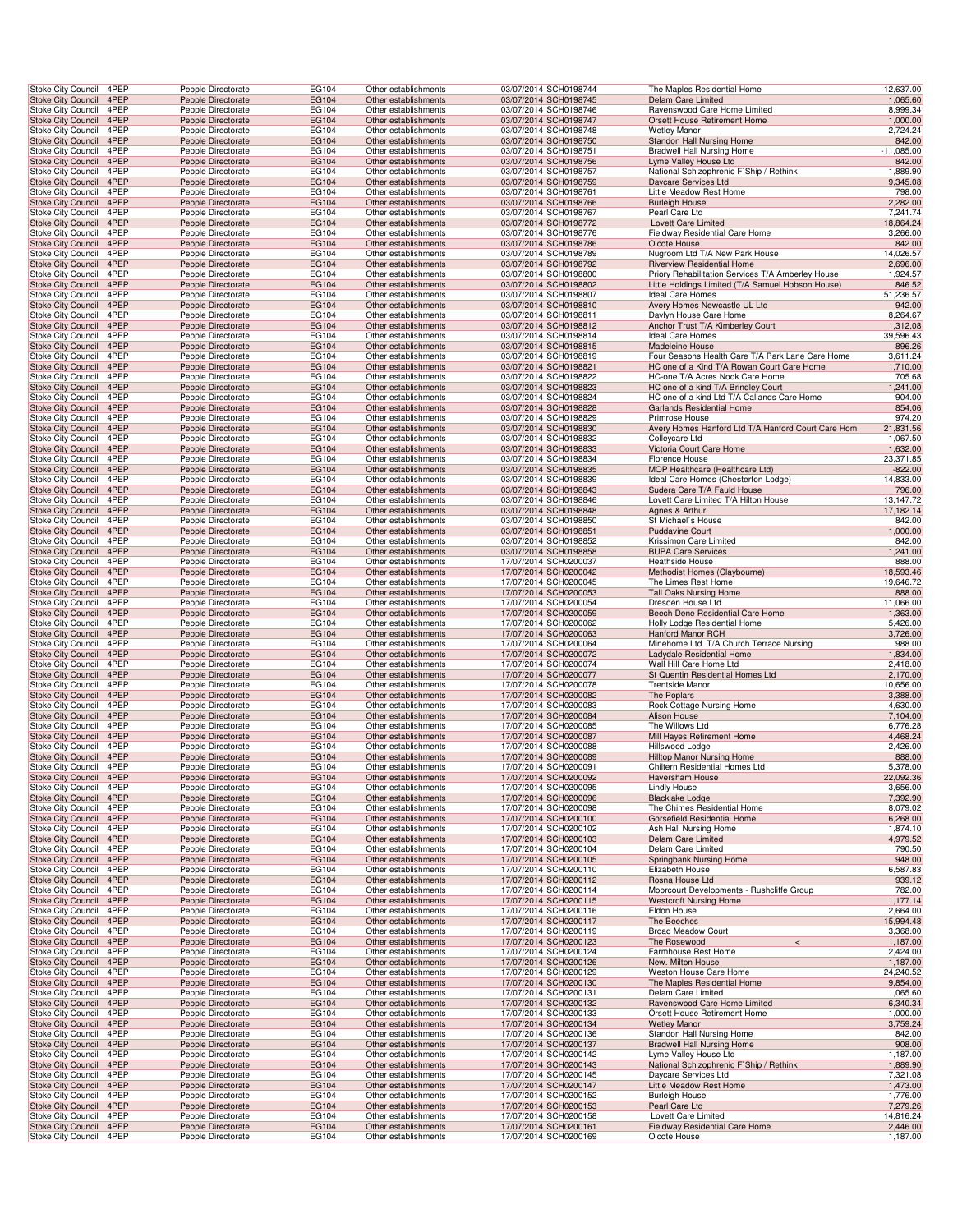| <b>Stoke City Council</b>                       | 4PEP         | People Directorate                       | EG104          | Other establishments                         | 17/07/2014 SCH0200171                          | Nugroom Ltd T/A New Park House                                       | 6,996.57              |
|-------------------------------------------------|--------------|------------------------------------------|----------------|----------------------------------------------|------------------------------------------------|----------------------------------------------------------------------|-----------------------|
| Stoke City Council                              | 4PEP         | People Directorate                       | EG104          | Other establishments                         | 17/07/2014 SCH0200174                          | Riverview Residential Home                                           | 3,731.00              |
| <b>Stoke City Council</b>                       | 4PEP         | People Directorate                       | EG104          | Other establishments                         | 17/07/2014 SCH0200182                          | Priory Rehabilitation Services T/A Amberley House                    | 993.14                |
| Stoke City Council                              | 4PEP         | People Directorate                       | EG104          | Other establishments                         | 17/07/2014 SCH0200184                          | Little Holdings Limited (T/A Samuel Hobson House)                    | 1,191.52              |
| Stoke City Council                              | 4PEP         | People Directorate                       | EG104          | Other establishments                         | 17/07/2014 SCH0200189                          | Ideal Care Homes                                                     | 39,896.57             |
| Stoke City Council                              | 4PEP<br>4PEP | People Directorate                       | EG104          | Other establishments                         | 17/07/2014 SCH0200192                          | Avery Homes Newcastle UL Ltd                                         | 1,287.00              |
| <b>Stoke City Council</b><br>Stoke City Council | 4PEP         | People Directorate<br>People Directorate | EG104<br>EG104 | Other establishments<br>Other establishments | 17/07/2014 SCH0200193<br>17/07/2014 SCH0200194 | Davlyn House Care Home<br>Anchor Trust T/A Kimberley Court           | 6,542.96<br>2,107.08  |
| Stoke City Council                              | 4PEP         | People Directorate                       | EG104          | Other establishments                         | 17/07/2014 SCH0200196                          | <b>Ideal Care Homes</b>                                              | 27,020.57             |
| Stoke City Council                              | 4PEP         | People Directorate                       | EG104          | Other establishments                         | 17/07/2014 SCH0200197                          | Madeleine House                                                      | 896.26                |
| <b>Stoke City Council</b>                       | 4PEP         | People Directorate                       | EG104          | Other establishments                         | 17/07/2014 SCH0200201                          | Four Seasons Health Care T/A Park Lane Care Home                     | 2,852.24              |
| Stoke City Council                              | 4PEP         | People Directorate                       | EG104          | Other establishments                         | 17/07/2014 SCH0200203                          | HC one of a Kind T/A Rowan Court Care Home                           | 2,394.00              |
| <b>Stoke City Council</b>                       | 4PEP         | People Directorate                       | EG104          | Other establishments                         | 17/07/2014 SCH0200204                          | HC-one T/A Acres Nook Care Home                                      | 705.68                |
| Stoke City Council                              | 4PEP         | People Directorate                       | EG104          | Other establishments                         | 17/07/2014 SCH0200205                          | HC one of a kind T/A Brindley Court                                  | 988.00                |
| <b>Stoke City Council</b>                       | 4PEP         | People Directorate                       | EG104          | Other establishments                         | 17/07/2014 SCH0200206                          | HC one of a kind Ltd T/A Callands Care Home                          | 1,249.00              |
| Stoke City Council                              | 4PEP         | People Directorate                       | EG104          | Other establishments                         | 17/07/2014 SCH0200210                          | Garlands Residential Home                                            | 1,199.06              |
| <b>Stoke City Council</b>                       | 4PEP         | People Directorate                       | EG104          | Other establishments                         | 17/07/2014 SCH0200211                          | Primrose House                                                       | 974.20                |
| Stoke City Council<br>Stoke City Council        | 4PEP<br>4PEP | People Directorate<br>People Directorate | EG104<br>EG104 | Other establishments<br>Other establishments | 17/07/2014 SCH0200212<br>17/07/2014 SCH0200214 | Avery Homes Hanford Ltd T/A Hanford Court Care Hom<br>Colleycare Ltd | 8,912.00<br>1,067.50  |
| Stoke City Council                              | 4PEP         | People Directorate                       | EG104          | Other establishments                         | 17/07/2014 SCH0200215                          | Victoria Court Care Home                                             | 1,632.00              |
| <b>Stoke City Council</b>                       | 4PEP         | People Directorate                       | EG104          | Other establishments                         | 17/07/2014 SCH0200216                          | Florence House                                                       | 16,874.00             |
| Stoke City Council                              | 4PEP         | People Directorate                       | EG104          | Other establishments                         | 17/07/2014 SCH0200217                          | MOP Healthcare (Healthcare Ltd)                                      | 2,394.00              |
| <b>Stoke City Council</b>                       | 4PEP         | People Directorate                       | EG104          | Other establishments                         | 17/07/2014 SCH0200221                          | Ideal Care Homes (Chesterton Lodge)                                  | 11,544.00             |
| Stoke City Council                              | 4PEP         | People Directorate                       | EG104          | Other establishments                         | 17/07/2014 SCH0200225                          | Sudera Care T/A Fauld House                                          | 796.00                |
| <b>Stoke City Council</b>                       | 4PEP         | People Directorate                       | EG104          | Other establishments                         | 17/07/2014 SCH0200228                          | Lovett Care Limited T/A Hilton House                                 | 13,308.00             |
| Stoke City Council                              | 4PEP         | People Directorate                       | EG104          | Other establishments                         | 17/07/2014 SCH0200230                          | Agnes & Arthur                                                       | 12,532.00             |
| <b>Stoke City Council</b>                       | 4PEP         | People Directorate                       | EG104          | Other establishments                         | 17/07/2014 SCH0200232                          | St Michael's House                                                   | 1,187.00              |
| Stoke City Council                              | 4PEP         | People Directorate                       | EG104          | Other establishments                         | 17/07/2014 SCH0200233                          | <b>Puddavine Court</b>                                               | 1,000.00              |
| Stoke City Council                              | 4PEP<br>4PEP | People Directorate<br>People Directorate | EG104          | Other establishments                         | 17/07/2014 SCH0200234                          | Krissimon Care Limited                                               | 842.00                |
| Stoke City Council<br><b>Stoke City Council</b> | 4PEP         | People Directorate                       | EG104<br>EG104 | Other establishments<br>Other establishments | 17/07/2014 SCH0200235<br>31/07/2014 SCH0200531 | <b>BUPA Care Services</b><br><b>Heathside House</b>                  | 988.00<br>888.00      |
| Stoke City Council                              | 4PEP         | People Directorate                       | EG104          | Other establishments                         | 31/07/2014 SCH0200535                          | Methodist Homes (Claybourne)                                         | 16,345.46             |
| Stoke City Council                              | 4PEP         | People Directorate                       | EG104          | Other establishments                         | 31/07/2014 SCH0200538                          | The Limes Rest Home                                                  | 19,646.72             |
| Stoke City Council                              | 4PEP         | People Directorate                       | EG104          | Other establishments                         | 31/07/2014 SCH0200546                          | Tall Oaks Nursing Home                                               | 888.00                |
| <b>Stoke City Council</b>                       | 4PEP         | People Directorate                       | EG104          | Other establishments                         | 31/07/2014 SCH0200547                          | Dresden House Ltd                                                    | 11,406.00             |
| Stoke City Council                              | 4PEP         | People Directorate                       | EG104          | Other establishments                         | 31/07/2014 SCH0200552                          | Beech Dene Residential Care Home                                     | 1,064.00              |
| <b>Stoke City Council</b>                       | 4PEP         | People Directorate                       | EG104          | Other establishments                         | 31/07/2014 SCH0200555                          | Holly Lodge Residential Home                                         | 5,426.00              |
| Stoke City Council                              | 4PEP         | People Directorate                       | EG104          | Other establishments                         | 31/07/2014 SCH0200556                          | <b>Hanford Manor RCH</b>                                             | 3,726.00              |
| Stoke City Council                              | 4PEP         | People Directorate                       | EG104          | Other establishments                         | 31/07/2014 SCH0200557                          | Minehome Ltd T/A Church Terrace Nursing                              | 988.00                |
| Stoke City Council                              | 4PEP         | People Directorate                       | EG104          | Other establishments                         | 31/07/2014 SCH0200565                          | Ladydale Residential Home                                            | 1,834.00              |
| <b>Stoke City Council</b>                       | 4PEP         | People Directorate                       | EG104          | Other establishments                         | 31/07/2014 SCH0200567                          | <b>BUPA Care Services</b><br>Wall Hill Care Home Ltd                 | 988.00                |
| Stoke City Council<br>Stoke City Council        | 4PEP<br>4PEP | People Directorate<br>People Directorate | EG104<br>EG104 | Other establishments<br>Other establishments | 31/07/2014 SCH0200568<br>31/07/2014 SCH0200571 | St Quentin Residential Homes Ltd                                     | 1,820.00<br>2,170.00  |
| Stoke City Council                              | 4PEP         | People Directorate                       | EG104          | Other establishments                         | 31/07/2014 SCH0200572                          | <b>Trentside Manor</b>                                               | 13,383.43             |
| <b>Stoke City Council</b>                       | 4PEP         | People Directorate                       | EG104          | Other establishments                         | 31/07/2014 SCH0200576                          | The Poplars                                                          | 3,388.00              |
| Stoke City Council                              | 4PEP         | People Directorate                       | EG104          | Other establishments                         | 31/07/2014 SCH0200577                          | Rock Cottage Nursing Home                                            | 4,630.00              |
| <b>Stoke City Council</b>                       | 4PEP         | People Directorate                       | EG104          | Other establishments                         | 31/07/2014 SCH0200578                          | <b>Alison House</b>                                                  | 10,148.57             |
| Stoke City Council                              | 4PEP         | People Directorate                       | EG104          | Other establishments                         | 31/07/2014 SCH0200579                          | The Willows Ltd                                                      | 4,726.00              |
| Stoke City Council                              | 4PEP         | People Directorate                       | EG104          | Other establishments                         | 31/07/2014 SCH0200581                          | Mill Hayes Retirement Home                                           | 4,468.24              |
| Stoke City Council                              | 4PEP         | People Directorate                       | EG104          | Other establishments                         | 31/07/2014 SCH0200582                          | Hillswood Lodge                                                      | 904.00                |
| <b>Stoke City Council</b>                       | 4PEP         | People Directorate                       | EG104          | Other establishments                         | 31/07/2014 SCH0200583                          | <b>Hilltop Manor Nursing Home</b>                                    | 888.00                |
| Stoke City Council                              | 4PEP         | People Directorate                       | EG104          | Other establishments                         | 31/07/2014 SCH0200585                          | Chiltern Residential Homes Ltd                                       | 5,378.00              |
| <b>Stoke City Council</b>                       | 4PEP<br>4PEP | People Directorate                       | EG104          | Other establishments                         | 31/07/2014 SCH0200586                          | Haversham House                                                      | 30,965.08<br>3,656.00 |
| Stoke City Council<br><b>Stoke City Council</b> | 4PEP         | People Directorate<br>People Directorate | EG104<br>EG104 | Other establishments<br>Other establishments | 31/07/2014 SCH0200589<br>31/07/2014 SCH0200590 | <b>Lindly House</b><br><b>Blacklake Lodge</b>                        | 7,392.90              |
| Stoke City Council                              | 4PEP         | People Directorate                       | EG104          | Other establishments                         | 31/07/2014 SCH0200592                          | The Chimes Residential Home                                          | 7,191.02              |
| <b>Stoke City Council</b>                       | 4PEP         | People Directorate                       | EG104          | Other establishments                         | 31/07/2014 SCH0200594                          | Gorsefield Residential Home                                          | 6,268.00              |
| Stoke City Council                              | 4PEP         | People Directorate                       | EG104          | Other establishments                         | 31/07/2014 SCH0200596                          | Ash Hall Nursing Home                                                | 1,874.10              |
| Stoke City Council                              | 4PEP         | People Directorate                       | EG104          | Other establishments                         | 31/07/2014 SCH0200597                          | <b>Delam Care Limited</b>                                            | 5,999.52              |
| Stoke City Council                              | 4PEP         | People Directorate                       | EG104          | Other establishments                         | 31/07/2014 SCH0200598                          | Delam Care Limited                                                   | 960.50                |
| <b>Stoke City Council</b>                       | 4PEP         | People Directorate                       | EG104          | Other establishments                         | 31/07/2014 SCH0200599                          | Springbank Nursing Home                                              | 948.00                |
| Stoke City Council                              | 4PEP         | People Directorate                       | EG104          | Other establishments                         | 31/07/2014 SCH0200604                          | Elizabeth House                                                      | 7,412.40              |
| Stoke City Council                              | 4PEP         | People Directorate                       | EG104          | Other establishments                         | 31/07/2014 SCH0200606                          | Rosna House Ltd                                                      | 1,109.12              |
| Stoke City Council                              | 4PEP<br>4PEP | People Directorate<br>People Directorate | EG104<br>EG104 | Other establishments<br>Other establishments | 31/07/2014 SCH0200608<br>31/07/2014 SCH0200609 | Moorcourt Developments - Rushcliffe Group                            | 782.00<br>$-5,898.86$ |
| Stoke City Council<br>Stoke City Council        | 4PEP         | People Directorate                       | EG104          | Other establishments                         | 31/07/2014 SCH0200610                          | <b>Westcroft Nursing Home</b><br>Eldon House                         | 1,776.00              |
| Stoke City Council 4PEP                         |              | People Directorate                       | EG104          | Other establishments                         | 31/07/2014 SCH0200611                          | The Beeches                                                          | 15,994.48             |
| Stoke City Council                              | 4PEP         | People Directorate                       | EG104          | Other establishments                         | 31/07/2014 SCH0200613                          | <b>Broad Meadow Court</b>                                            | 3,368.00              |
| Stoke City Council 4PEP                         |              | People Directorate                       | EG104          | Other establishments                         | 31/07/2014 SCH0200617                          | The Rosewood<br>$\,<$                                                | 888.00                |
| Stoke City Council                              | 4PEP         | People Directorate                       | EG104          | Other establishments                         | 31/07/2014 SCH0200618                          | Farmhouse Rest Home                                                  | 1,826.00              |
| <b>Stoke City Council</b>                       | 4PEP         | People Directorate                       | EG104          | Other establishments                         | 31/07/2014 SCH0200620                          | New. Milton House                                                    | 888.00                |
| <b>Stoke City Council</b>                       | 4PEP         | People Directorate                       | EG104          | Other establishments                         | 31/07/2014 SCH0200623                          | Weston House Care Home                                               | 26,790.52             |
| <b>Stoke City Council</b>                       | 4PEP<br>4PEP | People Directorate                       | EG104          | Other establishments<br>Other establishments | 31/07/2014 SCH0200624                          | The Maples Residential Home                                          | 12,147.57             |
| Stoke City Council<br>Stoke City Council        | 4PEP         | People Directorate<br>People Directorate | EG104<br>EG104 | Other establishments                         | 31/07/2014 SCH0200625<br>31/07/2014 SCH0200626 | Delam Care Limited<br>Ravenswood Care Home Limited                   | 1,235.60<br>6,510.34  |
| Stoke City Council                              | 4PEP         | People Directorate                       | EG104          | Other establishments                         | 31/07/2014 SCH0200627                          | Orsett House Retirement Home                                         | 1,000.00              |
| Stoke City Council                              | 4PEP         | People Directorate                       | EG104          | Other establishments                         | 31/07/2014 SCH0200628                          | <b>Wetley Manor</b>                                                  | 2,862.24              |
| <b>Stoke City Council</b>                       | 4PEP         | People Directorate                       | EG104          | Other establishments                         | 31/07/2014 SCH0200630                          | Standon Hall Nursing Home                                            | 842.00                |
| Stoke City Council                              | 4PEP         | People Directorate                       | EG104          | Other establishments                         | 31/07/2014 SCH0200631                          | <b>Bradwell Hall Nursing Home</b>                                    | 908.00                |
| Stoke City Council                              | 4PEP         | People Directorate                       | EG104          | Other establishments                         | 31/07/2014 SCH0200636                          | Lyme Valley House Ltd                                                | 888.00                |
| <b>Stoke City Council</b>                       | 4PEP         | People Directorate                       | EG104          | Other establishments                         | 31/07/2014 SCH0200637                          | National Schizophrenic F'Ship / Rethink                              | 2,229.90              |
| Stoke City Council                              | 4PEP         | People Directorate                       | EG104          | Other establishments                         | 31/07/2014 SCH0200639                          | Daycare Services Ltd                                                 | 7,321.08              |
| <b>Stoke City Council</b>                       | 4PEP         | People Directorate                       | EG104          | Other establishments                         | 31/07/2014 SCH0200641                          | Little Meadow Rest Home                                              | 888.00                |
| Stoke City Council                              | 4PEP         | People Directorate                       | EG104          | Other establishments                         | 31/07/2014 SCH0200646                          | <b>Burleigh House</b>                                                | 8,689.71              |
| Stoke City Council<br>Stoke City Council        | 4PEP<br>4PEP | People Directorate<br>People Directorate | EG104<br>EG104 | Other establishments<br>Other establishments | 31/07/2014 SCH0200647<br>31/07/2014 SCH0200652 | Pearl Care Ltd<br>Lovett Care Limited                                | 7,279.26<br>14,816.24 |
| Stoke City Council                              | 4PEP         | People Directorate                       | EG104          | Other establishments                         | 31/07/2014 SCH0200655                          | Fieldway Residential Care Home                                       | 2,446.00              |
| <b>Stoke City Council</b>                       | 4PEP         | People Directorate                       | EG104          | Other establishments                         | 31/07/2014 SCH0200663                          | Olcote House                                                         | 888.00                |
| Stoke City Council                              | 4PEP         | People Directorate                       | EG104          | Other establishments                         | 31/07/2014 SCH0200665                          | Nugroom Ltd T/A New Park House                                       | 10,108.00             |
| Stoke City Council                              | 4PEP         | People Directorate                       | EG104          | Other establishments                         | 31/07/2014 SCH0200668                          | Riverview Residential Home                                           | 2,834.00              |
| <b>Stoke City Council</b>                       | 4PEP         | People Directorate                       | EG104          | Other establishments                         | 31/07/2014 SCH0200676                          | Priory Rehabilitation Services T/A Amberley House                    | 888.00                |
| Stoke City Council                              | 4PEP         | People Directorate                       | EG104          | Other establishments                         | 31/07/2014 SCH0200678                          | Little Holdings Limited (T/A Samuel Hobson House)                    | 882.52                |
| <b>Stoke City Council</b>                       | 4PEP         | People Directorate                       | EG104          | Other establishments                         | 31/07/2014 SCH0200683                          | Ideal Care Homes                                                     | 43,194.86             |
| Stoke City Council                              | 4PEP         | People Directorate                       | EG104          | Other establishments                         | 31/07/2014 SCH0200686                          | Avery Homes Newcastle UL Ltd                                         | 988.00                |
| Stoke City Council<br>Stoke City Council        | 4PEP<br>4PEP | People Directorate<br>People Directorate | EG104<br>EG104 | Other establishments<br>Other establishments | 31/07/2014 SCH0200687<br>31/07/2014 SCH0200688 | Davlyn House Care Home<br>Anchor Trust T/A Kimberley Court           | 6,542.96<br>1,418.08  |
| Stoke City Council                              | 4PEP         | People Directorate                       | EG104          | Other establishments                         | 31/07/2014 SCH0200690                          | <b>Ideal Care Homes</b>                                              | 35,837.14             |
| <b>Stoke City Council</b>                       | 4PEP         | People Directorate                       | EG104          | Other establishments                         | 31/07/2014 SCH0200691                          | Madeleine House                                                      | 896.26                |
| Stoke City Council                              | 4PEP         | People Directorate                       | EG104          | Other establishments                         | 31/07/2014 SCH0200695                          | Four Seasons Health Care T/A Park Lane Care Home                     | 2,852.24              |
| Stoke City Council                              | 4PEP         | People Directorate                       | EG104          | Other establishments                         | 31/07/2014 SCH0200697                          | HC one of a Kind T/A Rowan Court Care Home                           | 2,394.00              |
| <b>Stoke City Council</b>                       | 4PEP         | People Directorate                       | EG104          | Other establishments                         | 31/07/2014 SCH0200698                          | HC-one T/A Acres Nook Care Home                                      | 875.68                |
| Stoke City Council                              | 4PEP         | People Directorate                       | EG104          | Other establishments                         | 31/07/2014 SCH0200699                          | HC one of a kind T/A Brindley Court                                  | 988.00                |
| <b>Stoke City Council</b>                       | 4PEP         | People Directorate                       | EG104          | Other establishments                         | 31/07/2014 SCH0200700                          | HC one of a kind Ltd T/A Callands Care Home                          | 950.00                |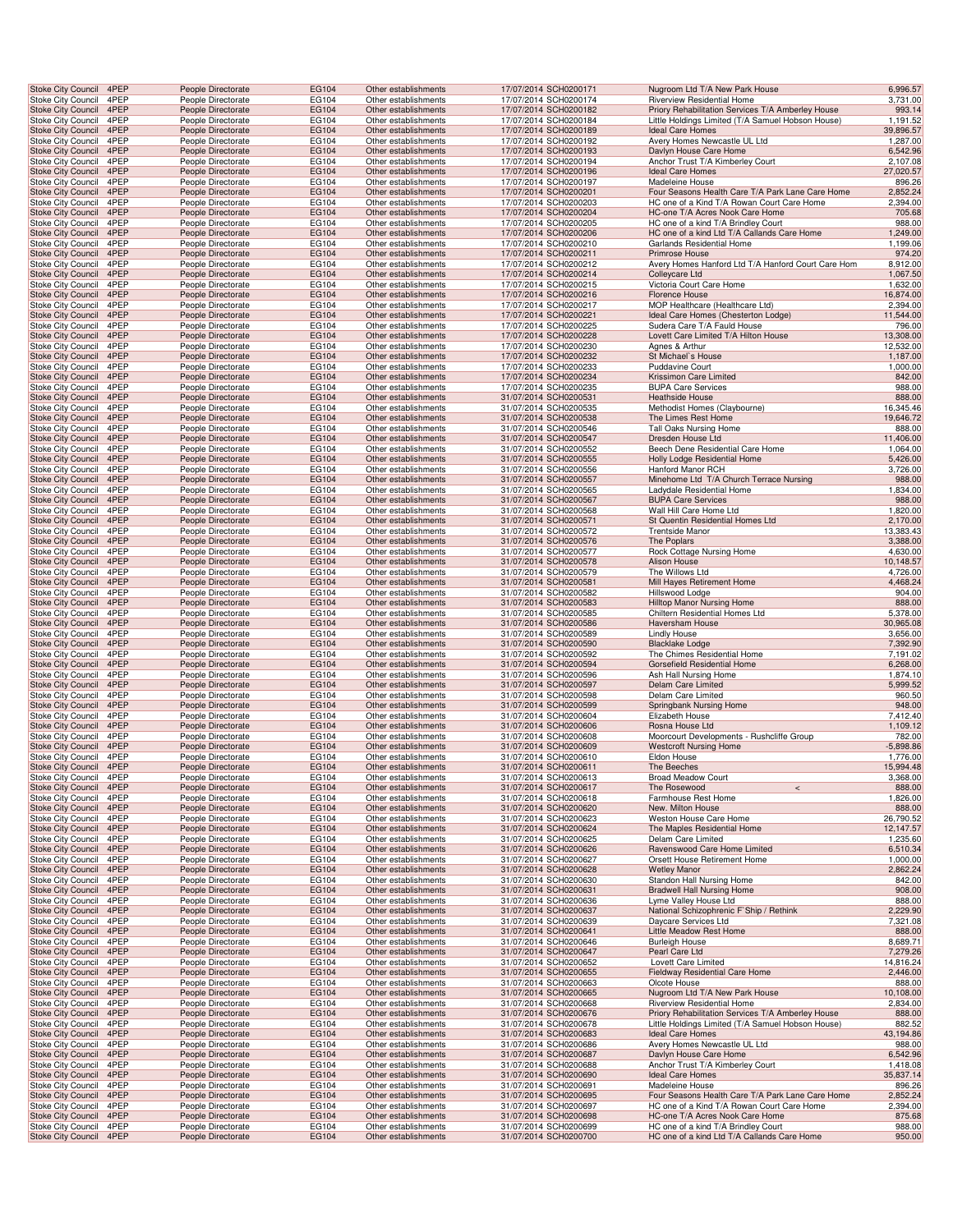| Stoke City Council                              | 4PEP         | People Directorate                       | <b>EG104</b>   | Other establishments                         | 31/07/2014 SCH0200704                          | Garlands Residential Home                                          | 900.06                 |
|-------------------------------------------------|--------------|------------------------------------------|----------------|----------------------------------------------|------------------------------------------------|--------------------------------------------------------------------|------------------------|
| <b>Stoke City Council</b>                       | 4PEP         | People Directorate                       | EG104          | Other establishments                         | 31/07/2014 SCH0200705                          | Avery Homes Hanford Ltd T/A Hanford Court Care Hom                 | 7,904.00               |
| Stoke City Council                              | 4PEP         | People Directorate                       | EG104          | Other establishments                         | 31/07/2014 SCH0200707                          | Colleycare Ltd                                                     | 1,067.50               |
| Stoke City Council 4PEP                         |              | People Directorate                       | EG104          | Other establishments                         | 31/07/2014 SCH0200708                          | Victoria Court Care Home                                           | 1,802.00               |
| Stoke City Council                              | 4PEP         | People Directorate                       | EG104          | Other establishments                         | 31/07/2014 SCH0200709                          | Florence House                                                     | 13,559.71              |
| <b>Stoke City Council</b>                       | 4PEP<br>4PEP | People Directorate                       | EG104          | Other establishments<br>Other establishments | 31/07/2014 SCH0200710                          | MOP Healthcare (Healthcare Ltd)                                    | 1,796.00               |
| Stoke City Council<br>Stoke City Council        | 4PEP         | People Directorate<br>People Directorate | EG104<br>EG104 | Other establishments                         | 31/07/2014 SCH0200714<br>31/07/2014 SCH0200718 | Ideal Care Homes (Chesterton Lodge)<br>Sudera Care T/A Fauld House | 11,544.00<br>796.00    |
| Stoke City Council                              | 4PEP         | People Directorate                       | EG104          | Other establishments                         | 31/07/2014 SCH0200721                          | Lovett Care Limited T/A Hilton House                               | 10,584.00              |
| <b>Stoke City Council</b>                       | 4PEP         | People Directorate                       | EG104          | Other establishments                         | 31/07/2014 SCH0200723                          | Agnes & Arthur                                                     | 10,365.15              |
| Stoke City Council                              | 4PEP         | People Directorate                       | EG104          | Other establishments                         | 31/07/2014 SCH0200725                          | St Michael's House                                                 | 2,854.29               |
| Stoke City Council                              | 4PEP         | People Directorate                       | EG104          | Other establishments                         | 31/07/2014 SCH0200726                          | <b>Puddavine Court</b>                                             | 1,000.00               |
| Stoke City Council                              | 4PEP         | People Directorate                       | EG104          | Other establishments                         | 31/07/2014 SCH0200727                          | Krissimon Care Limited                                             | 842.00                 |
| Stoke City Council 4PEP                         |              | People Directorate                       | EG106          | Other establishments                         | 03/07/2014 SCH0198656                          | Delam Care Limited                                                 | 3,204.40               |
| Stoke City Council<br><b>Stoke City Council</b> | 4PEP<br>4PEP | People Directorate<br>People Directorate | EG106          | Other establishments                         | 03/07/2014 SCH0198658                          | Craegmoor Healthcare Ltd                                           | 8,003.94               |
| Stoke City Council                              | 4PEP         | People Directorate                       | EG106<br>EG106 | Other establishments<br>Other establishments | 03/07/2014 SCH0198659<br>03/07/2014 SCH0198660 | Old Post Office (Haughton) Ltd<br>Voyage Limited                   | 3,765.00<br>3,004.78   |
| <b>Stoke City Council</b>                       | 4PEP         | People Directorate                       | EG106          | Other establishments                         | 03/07/2014 SCH0198661                          | <b>Heathfield House</b>                                            | 2,747.12               |
| Stoke City Council                              | 4PEP         | People Directorate                       | EG106          | Other establishments                         | 03/07/2014 SCH0198662                          | Number One Care Home                                               | 2,236.72               |
| <b>Stoke City Council</b>                       | 4PEP         | People Directorate                       | EG106          | Other establishments                         | 03/07/2014 SCH0198668                          | Choices Housing Association Ltd                                    | 12,356.56              |
| Stoke City Council                              | 4PEP         | People Directorate                       | EG106          | Other establishments                         | 03/07/2014 SCH0198670                          | Choices Housing Association                                        | 14,294.26              |
| Stoke City Council                              | 4PEP         | People Directorate                       | EG106          | Other establishments                         | 03/07/2014 SCH0198678                          | Choices Housing Assoc.                                             | 5,755.98               |
| Stoke City Council                              | 4PEP         | People Directorate                       | EG106          | Other establishments                         | 03/07/2014 SCH0198679                          | Choices Housing Association                                        | 1,868.44               |
| Stoke City Council 4PEP                         | 4PEP         | People Directorate                       | EG106          | Other establishments                         | 03/07/2014 SCH0198680                          | Saint Elizabeth's                                                  | 1,956.08               |
| Stoke City Council<br>Stoke City Council        | 4PEP         | People Directorate<br>People Directorate | EG106<br>EG106 | Other establishments<br>Other establishments | 03/07/2014 SCH0198681<br>03/07/2014 SCH0198683 | Rmp Care Limited<br>Iona (Biddulph)                                | 2,667.14<br>2,519.52   |
| Stoke City Council                              | 4PEP         | People Directorate                       | EG106          | Other establishments                         | 03/07/2014 SCH0198685                          | Delam Care Limited                                                 | 2,885.36               |
| <b>Stoke City Council</b>                       | 4PEP         | People Directorate                       | EG106          | Other establishments                         | 03/07/2014 SCH0198688                          | <b>Choices Housing Association</b>                                 | 11,245.80              |
| Stoke City Council                              | 4PEP         | People Directorate                       | EG106          | Other establishments                         | 03/07/2014 SCH0198693                          | Graceland Care Limited                                             | 3,808.92               |
| <b>Stoke City Council</b>                       | 4PEP         | People Directorate                       | EG106          | Other establishments                         | 03/07/2014 SCH0198700                          | Priorcare Homes Ltd                                                | 3,744.78               |
| Stoke City Council                              | 4PEP         | People Directorate                       | EG106          | Other establishments                         | 03/07/2014 SCH0198707                          | Choices Housing Association                                        | 5,310.14               |
| Stoke City Council                              | 4PEP         | People Directorate                       | EG106          | Other establishments                         | 03/07/2014 SCH0198708                          | Mencap                                                             | 10,895.74              |
| Stoke City Council                              | 4PEP         | People Directorate                       | EG106          | Other establishments                         | 03/07/2014 SCH0198711                          | <b>Choices Housing Association</b>                                 | 2,625.90               |
| Stoke City Council 4PEP                         | 4PEP         | People Directorate                       | EG106          | Other establishments                         | 03/07/2014 SCH0198715<br>03/07/2014 SCH0198717 | Craegmoor Health Care Ltd (Strathmore House)                       | 4,373.20               |
| Stoke City Council<br>Stoke City Council        | 4PEP         | People Directorate<br>People Directorate | EG106<br>EG106 | Other establishments<br>Other establishments | 03/07/2014 SCH0198718                          | Delam Care Limited<br>Delam Care Limited                           | 3,331.84<br>3,689.60   |
| Stoke City Council                              | 4PEP         | People Directorate                       | EG106          | Other establishments                         | 03/07/2014 SCH0198721                          | Oaklea House                                                       | 5,590.54               |
| <b>Stoke City Council</b>                       | 4PEP         | People Directorate                       | EG106          | Other establishments                         | 03/07/2014 SCH0198722                          | Craegmoor Health Care Ltd (High Cross House)                       | 4,442.46               |
| Stoke City Council                              | 4PEP         | People Directorate                       | EG106          | Other establishments                         | 03/07/2014 SCH0198723                          | <b>Choices Housing Association</b>                                 | 6,324.38               |
| <b>Stoke City Council</b>                       | 4PEP         | People Directorate                       | EG106          | Other establishments                         | 03/07/2014 SCH0198728                          | Moorcourt Developments - Rushcliffe Group                          | 12,225.48              |
| Stoke City Council                              | 4PEP         | People Directorate                       | EG106          | Other establishments                         | 03/07/2014 SCH0198732                          | The Woodlands                                                      | 10,474.08              |
| Stoke City Council                              | 4PEP         | People Directorate                       | EG106          | Other establishments                         | 03/07/2014 SCH0198734                          | <b>Choices Housing Association</b>                                 | 2,300.90               |
| Stoke City Council                              | 4PEP         | People Directorate                       | EG106          | Other establishments                         | 03/07/2014 SCH0198739                          | Elm House                                                          | 2,388.56               |
| Stoke City Council 4PEP                         | 4PEP         | People Directorate                       | EG106          | Other establishments                         | 03/07/2014 SCH0198742                          | Derwent House                                                      | 5,138.70               |
| Stoke City Council<br>Stoke City Council        | 4PEP         | People Directorate<br>People Directorate | EG106<br>EG106 | Other establishments<br>Other establishments | 03/07/2014 SCH0198745<br>03/07/2014 SCH0198749 | Delam Care Limited<br>Roughcote Hall Home                          | 2,465.96<br>3,533.30   |
| Stoke City Council                              | 4PEP         | People Directorate                       | EG106          | Other establishments                         | 03/07/2014 SCH0198752                          | New Outlook Housing Association Ltd                                | 1,777.40               |
| Stoke City Council                              | 4PEP         | People Directorate                       | EG106          | Other establishments                         | 03/07/2014 SCH0198754                          | Paul Clarkes Homes                                                 | 7,512.87               |
| Stoke City Council                              | 4PEP         | People Directorate                       | EG106          | Other establishments                         | 03/07/2014 SCH0198755                          | The David Lewis Centre                                             | 3,286.00               |
| <b>Stoke City Council</b>                       | 4PEP         | People Directorate                       | EG106          | Other establishments                         | 03/07/2014 SCH0198762                          | North Staffs Housing Consortium                                    | 2,763.38               |
| Stoke City Council                              | 4PEP         | People Directorate                       | EG106          | Other establishments                         | 03/07/2014 SCH0198763                          | The Hollins                                                        | 714.00                 |
| Stoke City Council                              | 4PEP         | People Directorate                       | EG106          | Other establishments                         | 03/07/2014 SCH0198765                          | Delam Care Limited                                                 | 12,620.06              |
| Stoke City Council                              | 4PEP         | People Directorate                       | EG106          | Other establishments                         | 03/07/2014 SCH0198767                          | Pearl Care Ltd                                                     | 818.80                 |
| Stoke City Council 4PEP                         | 4PEP         | People Directorate<br>People Directorate | EG106<br>EG106 | Other establishments<br>Other establishments | 03/07/2014 SCH0198768<br>03/07/2014 SCH0198769 | Choices Housing Association Ltd<br><b>Keswick House</b>            | 18,667.39<br>6,474.80  |
| Stoke City Council<br>Stoke City Council        | 4PEP         | People Directorate                       | EG106          | Other establishments                         | 03/07/2014 SCH0198770                          | <b>Choices Housing Association</b>                                 | 4,381.40               |
| Stoke City Council                              | 4PEP         | People Directorate                       | EG106          | Other establishments                         | 03/07/2014 SCH0198778                          | Langston Residential Care Ltd                                      | 1,798.16               |
| <b>Stoke City Council</b>                       | 4PEP         | People Directorate                       | EG106          | Other establishments                         | 03/07/2014 SCH0198782                          | Orchard Care                                                       | 33,366.48              |
| Stoke City Council                              | 4PEP         | People Directorate                       | EG106          | Other establishments                         | 03/07/2014 SCH0198783                          | Allan House                                                        | 7,199.26               |
| <b>Stoke City Council</b>                       | 4PEP         | People Directorate                       | EG106          | Other establishments                         | 03/07/2014 SCH0198784                          | Choices Housing Association/ Longeaves                             | 5,290.80               |
| Stoke City Council                              | 4PEP         | People Directorate                       | EG106          | Other establishments                         | 03/07/2014 SCH0198785                          | The Larkins                                                        | 18,959.71              |
| <b>Stoke City Council</b>                       | 4PEP         | People Directorate                       | EG106          | Other establishments                         | 03/07/2014 SCH0198787                          | Shelton Care Ltd (Residential Payments Only)                       | 59,449.16              |
| Stoke City Council                              | 4PEP         | People Directorate                       | EG106          | Other establishments<br>Other establishments | 03/07/2014 SCH0198790                          | Rydal House                                                        | 4,715.68               |
| Stoke City Council 4PEP<br>Stoke City Council   | 4PEP         | People Directorate<br>People Directorate | EG106<br>EG106 | Other establishments                         | 03/07/2014 SCH0198791<br>03/07/2014 SCH0198793 | Freeways Ltd<br>Choices Housing Association                        | 1,294.10<br>7,571.40   |
| Stoke City Council 4PEP                         |              | People Directorate                       | EG106          | Other establishments                         | 03/07/2014 SCH0198794                          | Freeways (Miller Farm)                                             | 1,873.86               |
| Stoke City Council 4PEP                         |              | People Directorate                       | EG106          | Other establishments                         | 03/07/2014 SCH0198795                          | The Villas                                                         | 8,830.82               |
| Stoke City Council                              | 4PEP         | People Directorate                       | EG106          | Other establishments                         | 03/07/2014 SCH0198801                          | Maple Leaf Lodge                                                   | 3,146.02               |
| Stoke City Council                              | 4PEP         | People Directorate                       | EG106          | Other establishments                         | 03/07/2014 SCH0198803                          | 20 Talbot Street                                                   | 3,493.18               |
| <b>Stoke City Council</b>                       | 4PEP         | People Directorate                       | EG106          | Other establishments                         | 03/07/2014 SCH0198805                          | <b>Strathmore Care Services</b>                                    | 3,264.58               |
| <b>Stoke City Council</b>                       | 4PEP         | People Directorate                       | EG106          | Other establishments                         | 03/07/2014 SCH0198808                          | Progress Adult Services Ltd T/A Dixons Farm                        | 5,504.14               |
| <b>Stoke City Council</b><br>Stoke City Council | 4PEP<br>4PEP | People Directorate<br>People Directorate | EG106<br>EG106 | Other establishments<br>Other establishments | 03/07/2014 SCH0198826<br>03/07/2014 SCH0198837 | <b>Brooklyn Care Home</b><br>Lanrick Cottage                       | 8,377.30<br>3,486.00   |
| Stoke City Council 4PEP                         |              | People Directorate                       | EG106          | Other establishments                         | 09/07/2014 SCH0198986                          | Orchard Care Ltd                                                   | 13,943.16              |
| Stoke City Council                              | 4PEP         | People Directorate                       | EG106          | Other establishments                         | 17/07/2014 SCH0200044                          | Delam Care Limited                                                 | 3,204.40               |
| Stoke City Council                              | 4PEP         | People Directorate                       | EG106          | Other establishments                         | 17/07/2014 SCH0200046                          | Craegmoor Healthcare Ltd                                           | 8,003.94               |
| Stoke City Council                              | 4PEP         | People Directorate                       | EG106          | Other establishments                         | 17/07/2014 SCH0200047                          | Old Post Office (Haughton) Ltd                                     | 3,765.00               |
| <b>Stoke City Council</b>                       | 4PEP         | People Directorate                       | EG106          | Other establishments                         | 17/07/2014 SCH0200048                          | Voyage Limited                                                     | 3,004.78               |
| Stoke City Council                              | 4PEP         | People Directorate                       | EG106          | Other establishments                         | 17/07/2014 SCH0200049                          | <b>Heathfield House</b>                                            | 2,747.12               |
| <b>Stoke City Council</b>                       | 4PEP         | People Directorate                       | EG106          | Other establishments                         | 17/07/2014 SCH0200050                          | Number One Care Home                                               | 2,236.72               |
| Stoke City Council                              | 4PEP         | People Directorate                       | EG106          | Other establishments<br>Other establishments | 17/07/2014 SCH0200056                          | Choices Housing Association Ltd                                    | 12,356.56              |
| Stoke City Council<br>Stoke City Council        | 4PEP<br>4PEP | People Directorate<br>People Directorate | EG106<br>EG106 | Other establishments                         | 17/07/2014 SCH0200058<br>17/07/2014 SCH0200066 | <b>Choices Housing Association</b><br>Choices Housing Assoc.       | 14,294.26<br>5,755.98  |
| Stoke City Council 4PEP                         |              | People Directorate                       | EG106          | Other establishments                         | 17/07/2014 SCH0200067                          | <b>Choices Housing Association</b>                                 | 1,868.44               |
| Stoke City Council                              | 4PEP         | People Directorate                       | EG106          | Other establishments                         | 17/07/2014 SCH0200068                          | Saint Elizabeth's                                                  | 1,956.08               |
| <b>Stoke City Council</b>                       | 4PEP         | People Directorate                       | EG106          | Other establishments                         | 17/07/2014 SCH0200069                          | <b>Rmp Care Limited</b>                                            | 2,667.14               |
| Stoke City Council                              | 4PEP         | People Directorate                       | EG106          | Other establishments                         | 17/07/2014 SCH0200071                          | Iona (Biddulph)                                                    | 2,519.52               |
| <b>Stoke City Council</b>                       | 4PEP         | People Directorate                       | EG106          | Other establishments                         | 17/07/2014 SCH0200073                          | Delam Care Limited                                                 | 2,885.36               |
| Stoke City Council                              | 4PEP         | People Directorate                       | EG106          | Other establishments                         | 17/07/2014 SCH0200075                          | <b>Choices Housing Association</b>                                 | 11,245.80              |
| <b>Stoke City Council</b>                       | 4PEP         | People Directorate                       | EG106          | Other establishments                         | 17/07/2014 SCH0200079                          | <b>Graceland Care Limited</b>                                      | 3,808.92               |
| Stoke City Council                              | 4PEP         | People Directorate                       | EG106          | Other establishments                         | 17/07/2014 SCH0200086                          | Priorcare Homes Ltd                                                | 3,744.78               |
| <b>Stoke City Council</b><br>Stoke City Council | 4PEP<br>4PEP | People Directorate<br>People Directorate | EG106<br>EG106 | Other establishments<br>Other establishments | 17/07/2014 SCH0200093<br>17/07/2014 SCH0200094 | <b>Choices Housing Association</b><br>Mencap                       | 5,310.14<br>10,895.74  |
| Stoke City Council 4PEP                         |              | People Directorate                       | EG106          | Other establishments                         | 17/07/2014 SCH0200097                          | <b>Choices Housing Association</b>                                 | 2,625.90               |
| Stoke City Council                              | 4PEP         | People Directorate                       | EG106          | Other establishments                         | 17/07/2014 SCH0200101                          | Craegmoor Health Care Ltd (Strathmore House)                       | 4,373.20               |
| Stoke City Council                              | 4PEP         | People Directorate                       | EG106          | Other establishments                         | 17/07/2014 SCH0200103                          | Delam Care Limited                                                 | 7,972.84               |
| Stoke City Council                              | 4PEP         | People Directorate                       | EG106          | Other establishments                         | 17/07/2014 SCH0200104                          | Delam Care Limited                                                 | 3,689.60               |
| <b>Stoke City Council</b>                       | 4PEP         | People Directorate                       | EG106          | Other establishments                         | 17/07/2014 SCH0200107                          | Oaklea House                                                       | 5,590.54               |
| Stoke City Council                              | 4PEP         | People Directorate                       | EG106          | Other establishments                         | 17/07/2014 SCH0200108                          | Craegmoor Health Care Ltd (High Cross House)                       | 4,442.46               |
| <b>Stoke City Council</b>                       | 4PEP         | People Directorate                       | EG106          | Other establishments                         | 17/07/2014 SCH0200109                          | <b>Choices Housing Association</b>                                 | 6,324.38               |
| Stoke City Council<br>Stoke City Council        | 4PEP<br>4PEP | People Directorate<br>People Directorate | EG106<br>EG106 | Other establishments<br>Other establishments | 17/07/2014 SCH0200114<br>17/07/2014 SCH0200118 | Moorcourt Developments - Rushcliffe Group<br>The Woodlands         | 12,225.48<br>10,474.08 |
| Stoke City Council 4PEP                         |              | People Directorate                       | EG106          | Other establishments                         | 17/07/2014 SCH0200120                          | Choices Housing Association                                        | 2,300.90               |
|                                                 |              |                                          |                |                                              |                                                |                                                                    |                        |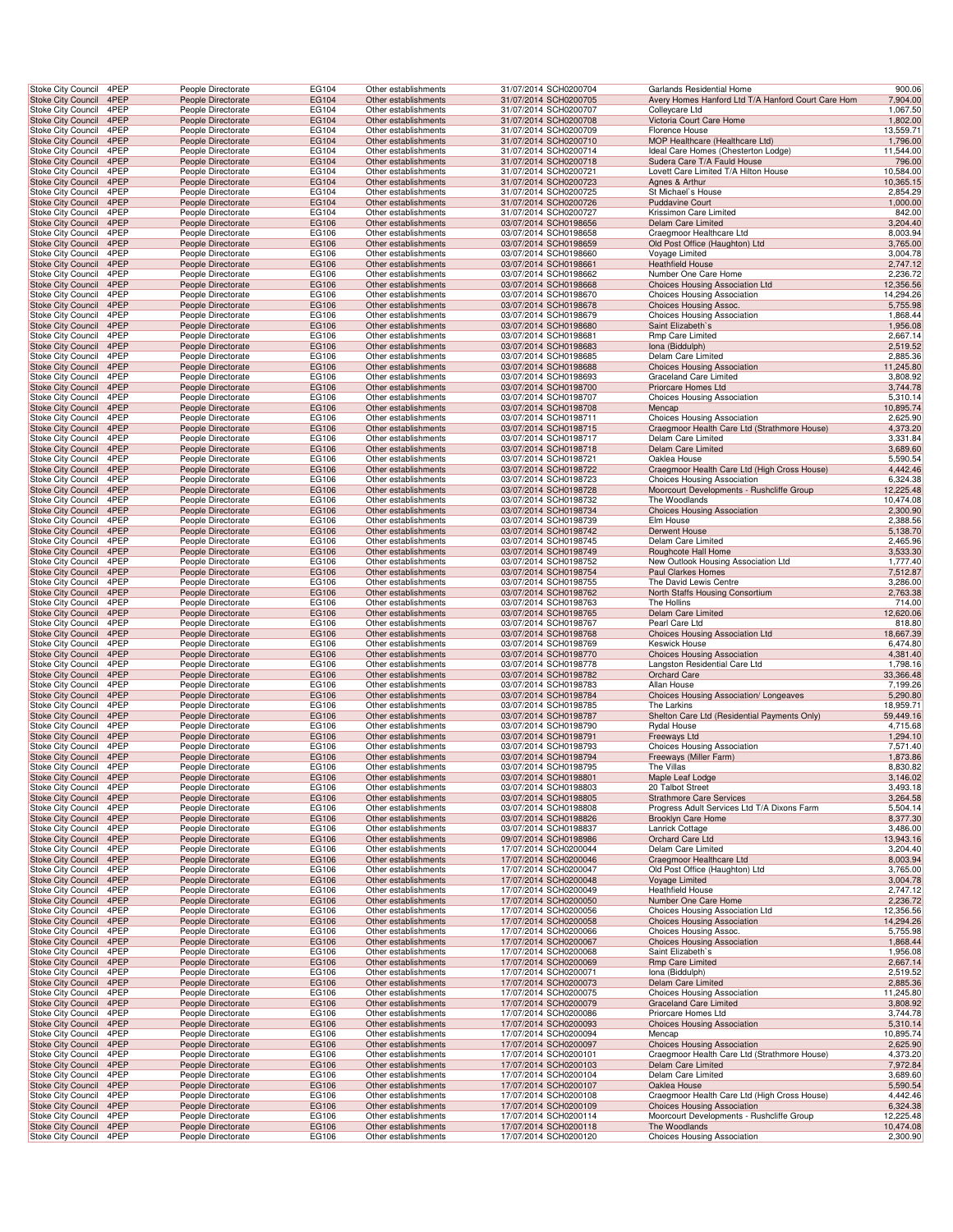| <b>Stoke City Council</b>                              | 4PEP         | People Directorate                       | <b>EG106</b>   | Other establishments                         | 17/07/2014 SCH0200125                          | Elm House                                                                      | 2,388.56              |
|--------------------------------------------------------|--------------|------------------------------------------|----------------|----------------------------------------------|------------------------------------------------|--------------------------------------------------------------------------------|-----------------------|
| Stoke City Council                                     | 4PEP         | People Directorate                       | EG106          | Other establishments                         | 17/07/2014 SCH0200128                          | Derwent House                                                                  | 5,138.70              |
| Stoke City Council                                     | 4PEP         | People Directorate                       | EG106          | Other establishments                         | 17/07/2014 SCH0200131                          | Delam Care Limited                                                             | 2,465.96              |
| Stoke City Council                                     | 4PEP         | People Directorate                       | EG106          | Other establishments                         | 17/07/2014 SCH0200135                          | Roughcote Hall Home                                                            | 3,533.30              |
| Stoke City Council<br>Stoke City Council               | 4PEP<br>4PEP | People Directorate<br>People Directorate | EG106<br>EG106 | Other establishments<br>Other establishments | 17/07/2014 SCH0200138<br>17/07/2014 SCH0200140 | New Outlook Housing Association Ltd<br>Paul Clarkes Homes                      | 1,777.40<br>7,050.98  |
| <b>Stoke City Council</b>                              | 4PEP         | People Directorate                       | EG106          | Other establishments                         | 17/07/2014 SCH0200141                          | The David Lewis Centre                                                         | 3,286.00              |
| Stoke City Council                                     | 4PEP         | People Directorate                       | EG106          | Other establishments                         | 17/07/2014 SCH0200148                          | North Staffs Housing Consortium                                                | 2,763.38              |
| Stoke City Council                                     | 4PEP         | People Directorate                       | EG106          | Other establishments                         | 17/07/2014 SCH0200149                          | The Hollins                                                                    | 714.00                |
| Stoke City Council<br><b>Stoke City Council</b>        | 4PEP<br>4PEP | People Directorate<br>People Directorate | EG106<br>EG106 | Other establishments<br>Other establishments | 17/07/2014 SCH0200151<br>17/07/2014 SCH0200153 | Delam Care Limited<br>Pearl Care Ltd                                           | 12,620.06<br>818.80   |
| Stoke City Council                                     | 4PEP         | People Directorate                       | EG106          | Other establishments                         | 17/07/2014 SCH0200154                          | Choices Housing Association Ltd                                                | 8,630.20              |
| Stoke City Council                                     | 4PEP         | People Directorate                       | EG106          | Other establishments                         | 17/07/2014 SCH0200155                          | <b>Keswick House</b>                                                           | 6,474.80              |
| Stoke City Council                                     | 4PEP         | People Directorate                       | EG106          | Other establishments                         | 17/07/2014 SCH0200156                          | <b>Choices Housing Association</b>                                             | 4,381.40              |
| <b>Stoke City Council</b>                              | 4PEP         | People Directorate                       | EG106          | Other establishments                         | 17/07/2014 SCH0200162                          | Langston Residential Care Ltd                                                  | 1,798.16              |
| Stoke City Council<br><b>Stoke City Council</b>        | 4PEP<br>4PEP | People Directorate<br>People Directorate | EG106<br>EG106 | Other establishments<br>Other establishments | 17/07/2014 SCH0200165<br>17/07/2014 SCH0200166 | Orchard Care<br>Allan House                                                    | 33,366.48<br>7,199.26 |
| Stoke City Council                                     | 4PEP         | People Directorate                       | EG106          | Other establishments                         | 17/07/2014 SCH0200167                          | Choices Housing Association/ Longeaves                                         | 5,290.80              |
| Stoke City Council                                     | 4PEP         | People Directorate                       | EG106          | Other establishments                         | 17/07/2014 SCH0200168                          | The Larkins                                                                    | 3,194.00              |
| Stoke City Council                                     | 4PEP         | People Directorate                       | EG106          | Other establishments                         | 17/07/2014 SCH0200170                          | Shelton Care Ltd (Residential Payments Only)                                   | 59,449.16             |
| <b>Stoke City Council</b>                              | 4PEP         | People Directorate                       | EG106          | Other establishments                         | 17/07/2014 SCH0200172                          | <b>Rydal House</b>                                                             | 4,715.68              |
| Stoke City Council<br>Stoke City Council               | 4PEP<br>4PEP | People Directorate<br>People Directorate | EG106<br>EG106 | Other establishments<br>Other establishments | 17/07/2014 SCH0200173<br>17/07/2014 SCH0200175 | Freeways Ltd<br><b>Choices Housing Association</b>                             | 1,294.10<br>7,811.42  |
| Stoke City Council                                     | 4PEP         | People Directorate                       | EG106          | Other establishments                         | 17/07/2014 SCH0200176                          | Freeways (Miller Farm)                                                         | 1,873.86              |
| <b>Stoke City Council</b>                              | 4PEP         | People Directorate                       | EG106          | Other establishments                         | 17/07/2014 SCH0200177                          | The Villas                                                                     | 8,830.82              |
| Stoke City Council                                     | 4PEP         | People Directorate                       | EG106          | Other establishments                         | 17/07/2014 SCH0200183                          | Maple Leaf Lodge                                                               | 3,146.02              |
| <b>Stoke City Council</b>                              | 4PEP<br>4PEP | People Directorate                       | EG106          | Other establishments                         | 17/07/2014 SCH0200185                          | 20 Talbot Street                                                               | 3,493.18              |
| Stoke City Council<br>Stoke City Council               | 4PEP         | People Directorate<br>People Directorate | EG106<br>EG106 | Other establishments<br>Other establishments | 17/07/2014 SCH0200187<br>17/07/2014 SCH0200190 | <b>Strathmore Care Services</b><br>Progress Adult Services Ltd T/A Dixons Farm | 3,264.58<br>5,504.14  |
| Stoke City Council                                     | 4PEP         | People Directorate                       | EG106          | Other establishments                         | 17/07/2014 SCH0200208                          | Brooklyn Care Home                                                             | 8,377.30              |
| <b>Stoke City Council</b>                              | 4PEP         | People Directorate                       | EG106          | Other establishments                         | 17/07/2014 SCH0200219                          | <b>Lanrick Cottage</b>                                                         | 3,486.00              |
| Stoke City Council                                     | 4PEP         | People Directorate                       | EG106          | Other establishments                         | 31/07/2014 SCH0200537                          | Delam Care Limited                                                             | 4,020.40              |
| <b>Stoke City Council</b><br>Stoke City Council 4PEP   | 4PEP         | People Directorate<br>People Directorate | EG106<br>EG106 | Other establishments<br>Other establishments | 31/07/2014 SCH0200539<br>31/07/2014 SCH0200540 | Craegmoor Healthcare Ltd<br>Old Post Office (Haughton) Ltd                     | 8,411.94<br>3,969.00  |
| Stoke City Council                                     | 4PEP         | People Directorate                       | EG106          | Other establishments                         | 31/07/2014 SCH0200542                          | <b>Heathfield House</b>                                                        | 3,155.12              |
| Stoke City Council                                     | 4PEP         | People Directorate                       | EG106          | Other establishments                         | 31/07/2014 SCH0200543                          | Number One Care Home                                                           | 2,440.72              |
| <b>Stoke City Council</b>                              | 4PEP         | People Directorate                       | EG106          | Other establishments                         | 31/07/2014 SCH0200549                          | Choices Housing Association Ltd                                                | 13,376.56             |
| Stoke City Council                                     | 4PEP         | People Directorate                       | EG106          | Other establishments                         | 31/07/2014 SCH0200551                          | <b>Choices Housing Association</b>                                             | 15,722.26             |
| Stoke City Council<br>Stoke City Council               | 4PEP<br>4PEP | People Directorate<br>People Directorate | EG106<br>EG106 | Other establishments<br>Other establishments | 31/07/2014 SCH0200559<br>31/07/2014 SCH0200560 | Choices Housing Assoc.<br>Choices Housing Association                          | 6,367.98<br>2,072.44  |
| <b>Stoke City Council</b>                              | 4PEP         | People Directorate                       | EG106          | Other establishments                         | 31/07/2014 SCH0200561                          | Saint Elizabeth's                                                              | 1,956.08              |
| Stoke City Council                                     | 4PEP         | People Directorate                       | EG106          | Other establishments                         | 31/07/2014 SCH0200562                          | Rmp Care Limited                                                               | 2,871.14              |
| <b>Stoke City Council</b>                              | 4PEP         | People Directorate                       | EG106          | Other establishments                         | 31/07/2014 SCH0200564                          | Iona (Biddulph)                                                                | 2,927.52              |
| Stoke City Council 4PEP<br>Stoke City Council          | 4PEP         | People Directorate<br>People Directorate | EG106<br>EG106 | Other establishments<br>Other establishments | 31/07/2014 SCH0200566<br>31/07/2014 SCH0200569 | Delam Care Limited<br><b>Choices Housing Association</b>                       | 3,293.36<br>12,673.80 |
| Stoke City Council                                     | 4PEP         | People Directorate                       | EG106          | Other establishments                         | 31/07/2014 SCH0200573                          | Graceland Care Limited                                                         | 4,828.92              |
| Stoke City Council                                     | 4PEP         | People Directorate                       | EG106          | Other establishments                         | 31/07/2014 SCH0200580                          | Priorcare Homes Ltd                                                            | 4,356.78              |
| Stoke City Council                                     | 4PEP         | People Directorate                       | EG106          | Other establishments                         | 31/07/2014 SCH0200587                          | Choices Housing Association                                                    | 5,718.14              |
| Stoke City Council                                     | 4PEP<br>4PEP | People Directorate<br>People Directorate | EG106<br>EG106 | Other establishments<br>Other establishments | 31/07/2014 SCH0200588<br>31/07/2014 SCH0200591 | Mencap                                                                         | 11,915.74<br>2,829.90 |
| Stoke City Council<br><b>Stoke City Council</b>        | 4PEP         | People Directorate                       | EG106          | Other establishments                         | 31/07/2014 SCH0200595                          | Choices Housing Association<br>Craegmoor Health Care Ltd (Strathmore House)    | 5,189.20              |
| Stoke City Council                                     | 4PEP         | People Directorate                       | EG106          | Other establishments                         | 31/07/2014 SCH0200597                          | Delam Care Limited                                                             | 9,601.41              |
| <b>Stoke City Council</b>                              | 4PEP         | People Directorate                       | EG106          | Other establishments                         | 31/07/2014 SCH0200598                          | Delam Care Limited                                                             | 4,301.60              |
| Stoke City Council                                     | 4PEP         | People Directorate                       | EG106          | Other establishments                         | 31/07/2014 SCH0200601                          | Oaklea House                                                                   | 6,406.54              |
| Stoke City Council<br>Stoke City Council               | 4PEP<br>4PEP | People Directorate<br>People Directorate | EG106<br>EG106 | Other establishments<br>Other establishments | 31/07/2014 SCH0200602<br>31/07/2014 SCH0200603 | Craegmoor Health Care Ltd (High Cross House)<br>Choices Housing Association    | 5,666.46<br>7,140.38  |
| <b>Stoke City Council</b>                              | 4PEP         | People Directorate                       | EG106          | Other establishments                         | 31/07/2014 SCH0200608                          | Moorcourt Developments - Rushcliffe Group                                      | 14,061.48             |
| Stoke City Council                                     | 4PEP         | People Directorate                       | EG106          | Other establishments                         | 31/07/2014 SCH0200612                          | The Woodlands                                                                  | 11,086.08             |
| Stoke City Council                                     | 4PEP         | People Directorate                       | EG106          | Other establishments                         | 31/07/2014 SCH0200614                          | <b>Choices Housing Association</b>                                             | 2,504.90              |
| Stoke City Council<br><b>Stoke City Council</b>        | 4PEP<br>4PEP | People Directorate<br>People Directorate | EG106<br>EG106 | Other establishments<br>Other establishments | 31/07/2014 SCH0200619<br>31/07/2014 SCH0200622 | Elm House<br><b>Derwent House</b>                                              | 2,592.56<br>7,109.80  |
| Stoke City Council                                     | 4PEP         | People Directorate                       | EG106          | Other establishments                         | 31/07/2014 SCH0200625                          | Delam Care Limited                                                             | 3,077.96              |
| <b>Stoke City Council</b>                              | 4PEP         | People Directorate                       | EG106          | Other establishments                         | 31/07/2014 SCH0200629                          | Roughcote Hall Home                                                            | 3,941.30              |
| Stoke City Council                                     | 4PEP         | People Directorate                       | EG106          | Other establishments                         | 31/07/2014 SCH0200632                          | New Outlook Housing Association Ltd                                            | 1,777.40              |
| <b>Stoke City Council</b><br>Stoke City Council        | 4PEP<br>4PEP | People Directorate<br>People Directorate | EG106<br>EG106 | Other establishments<br>Other establishments | 31/07/2014 SCH0200634<br>31/07/2014 SCH0200635 | <b>Paul Clarkes Homes</b><br>The David Lewis Centre                            | 8,886.98<br>3,490.00  |
| Stoke City Council 4PEP                                |              | People Directorate                       | EG106          | Other establishments                         | 31/07/2014 SCH0200642                          | North Staffs Housing Consortium                                                | 2,967.38              |
| Stoke City Council                                     | 4PEP         | People Directorate                       | EG106          | Other establishments                         | 31/07/2014 SCH0200643                          | The Hollins                                                                    | 918.00                |
| Stoke City Council 4PEP                                |              | People Directorate                       | EG106          | Other establishments                         | 31/07/2014 SCH0200645                          | Delam Care Limited                                                             | 13,624.63             |
| Stoke City Council                                     | 4PEP         | People Directorate                       | EG106          | Other establishments                         | 31/07/2014 SCH0200647                          | Pearl Care Ltd                                                                 | 1,022.80              |
| <b>Stoke City Council</b><br><b>Stoke City Council</b> | 4PEP<br>4PEP | People Directorate<br>People Directorate | EG106<br>EG106 | Other establishments<br>Other establishments | 31/07/2014 SCH0200648<br>31/07/2014 SCH0200649 | Choices Housing Association Ltd<br><b>Keswick House</b>                        | 9,439.34<br>8,310.80  |
| <b>Stoke City Council</b>                              | 4PEP         | People Directorate                       | EG106          | Other establishments                         | 31/07/2014 SCH0200650                          | <b>Choices Housing Association</b>                                             | 4,789.40              |
| Stoke City Council                                     | 4PEP         | People Directorate                       | EG106          | Other establishments                         | 31/07/2014 SCH0200656                          | Langston Residential Care Ltd                                                  | 2,002.16              |
| <b>Stoke City Council</b>                              | 4PEP         | People Directorate                       | EG106          | Other establishments                         | 31/07/2014 SCH0200659                          | Orchard Care                                                                   | 36,630.48             |
| Stoke City Council<br>Stoke City Council               | 4PEP<br>4PEP | People Directorate<br>People Directorate | EG106<br>EG106 | Other establishments<br>Other establishments | 31/07/2014 SCH0200660<br>31/07/2014 SCH0200661 | Allan House<br>Choices Housing Association/ Longeaves                          | 8,219.26<br>5,698.80  |
| Stoke City Council                                     | 4PEP         | People Directorate                       | EG106          | Other establishments                         | 31/07/2014 SCH0200662                          | The Larkins                                                                    | 3,602.00              |
| Stoke City Council                                     | 4PEP         | People Directorate                       | EG106          | Other establishments                         | 31/07/2014 SCH0200664                          | Shelton Care Ltd (Residential Payments Only)                                   | 63,325.16             |
| Stoke City Council                                     | 4PEP         | People Directorate                       | EG106          | Other establishments                         | 31/07/2014 SCH0200666                          | Rydal House                                                                    | 5,939.68              |
| <b>Stoke City Council</b><br>Stoke City Council        | 4PEP<br>4PEP | People Directorate<br>People Directorate | EG106<br>EG106 | Other establishments<br>Other establishments | 31/07/2014 SCH0200667<br>31/07/2014 SCH0200669 | Freeways Ltd<br>Choices Housing Association                                    | 1,498.10<br>8,423.42  |
| <b>Stoke City Council</b>                              | 4PEP         | People Directorate                       | EG106          | Other establishments                         | 31/07/2014 SCH0200670                          | Freeways (Miller Farm)                                                         | 2,077.86              |
| Stoke City Council                                     | 4PEP         | People Directorate                       | EG106          | Other establishments                         | 31/07/2014 SCH0200671                          | The Villas                                                                     | 10,054.82             |
| <b>Stoke City Council</b>                              | 4PEP         | People Directorate                       | EG106          | Other establishments                         | 31/07/2014 SCH0200677                          | Maple Leaf Lodge                                                               | 3,350.02              |
| Stoke City Council                                     | 4PEP<br>4PEP | People Directorate                       | EG106          | Other establishments                         | 31/07/2014 SCH0200679                          | 20 Talbot Street                                                               | 3,697.18              |
| <b>Stoke City Council</b><br><b>Stoke City Council</b> | 4PEP         | People Directorate<br>People Directorate | EG106<br>EG106 | Other establishments<br>Other establishments | 31/07/2014 SCH0200681<br>31/07/2014 SCH0200684 | <b>Strathmore Care Services</b><br>Progress Adult Services Ltd T/A Dixons Farm | 3,672.58<br>5,708.14  |
| Stoke City Council                                     | 4PEP         | People Directorate                       | EG106          | Other establishments                         | 31/07/2014 SCH0200702                          | Brooklyn Care Home                                                             | 8,581.30              |
| Stoke City Council                                     | 4PEP         | People Directorate                       | EG106          | Other establishments                         | 31/07/2014 SCH0200712                          | Lanrick Cottage                                                                | 3,690.00              |
| <b>Stoke City Council</b>                              | 4PEP         | People Directorate                       | EG106          | Other establishments                         | 31/07/2014 SCH0200728                          | Voyage 1 Ltd                                                                   | 3,208.78              |
| Stoke City Council<br><b>Stoke City Council</b>        | 4PEP<br>4PEP | People Directorate<br>People Directorate | EG107<br>EG107 | Other establishments<br>Other establishments | 03/07/2014 SCH0198652<br>03/07/2014 SCH0198655 | Sense<br>Action on Hearing Loss                                                | 3,510.00<br>1,566.60  |
| Stoke City Council 4PEP                                |              | People Directorate                       | EG107          | Other establishments                         | 03/07/2014 SCH0198665                          | Tall Oaks Nursing Home                                                         | 812.00                |
| Stoke City Council                                     | 4PEP         | People Directorate                       | EG107          | Other establishments                         | 03/07/2014 SCH0198676                          | Minehome Ltd T/A Church Terrace Nursing                                        | 1,987.30              |
| Stoke City Council                                     | 4PEP         | People Directorate                       | EG107          | Other establishments                         | 03/07/2014 SCH0198679                          | Choices Housing Association                                                    | 9,520.26              |
| Stoke City Council<br>Stoke City Council               | 4PEP<br>4PEP | People Directorate<br>People Directorate | EG107<br>EG107 | Other establishments<br>Other establishments | 03/07/2014 SCH0198693<br>03/07/2014 SCH0198700 | <b>Graceland Care Limited</b><br>Priorcare Homes Ltd                           | 812.00<br>5,763.64    |
| Stoke City Council                                     | 4PEP         | People Directorate                       | EG107          | Other establishments                         | 03/07/2014 SCH0198706                          | Haversham House                                                                | 816.08                |
| Stoke City Council                                     | 4PEP         | People Directorate                       | EG107          | Other establishments                         | 03/07/2014 SCH0198712                          | The Chimes Residential Home                                                    | 873.26                |
| <b>Stoke City Council</b>                              | 4PEP         | People Directorate                       | EG107          | Other establishments                         | 03/07/2014 SCH0198728                          | Moorcourt Developments - Rushcliffe Group                                      | 2,136.00              |
| Stoke City Council<br>Stoke City Council 4PEP          | 4PEP         | People Directorate<br>People Directorate | EG107<br>EG107 | Other establishments<br>Other establishments | 03/07/2014 SCH0198736<br>03/07/2014 SCH0198743 | Minehome Ltd<br>Weston House Care Home                                         | 812.00<br>1,114.00    |
|                                                        |              |                                          |                |                                              |                                                |                                                                                |                       |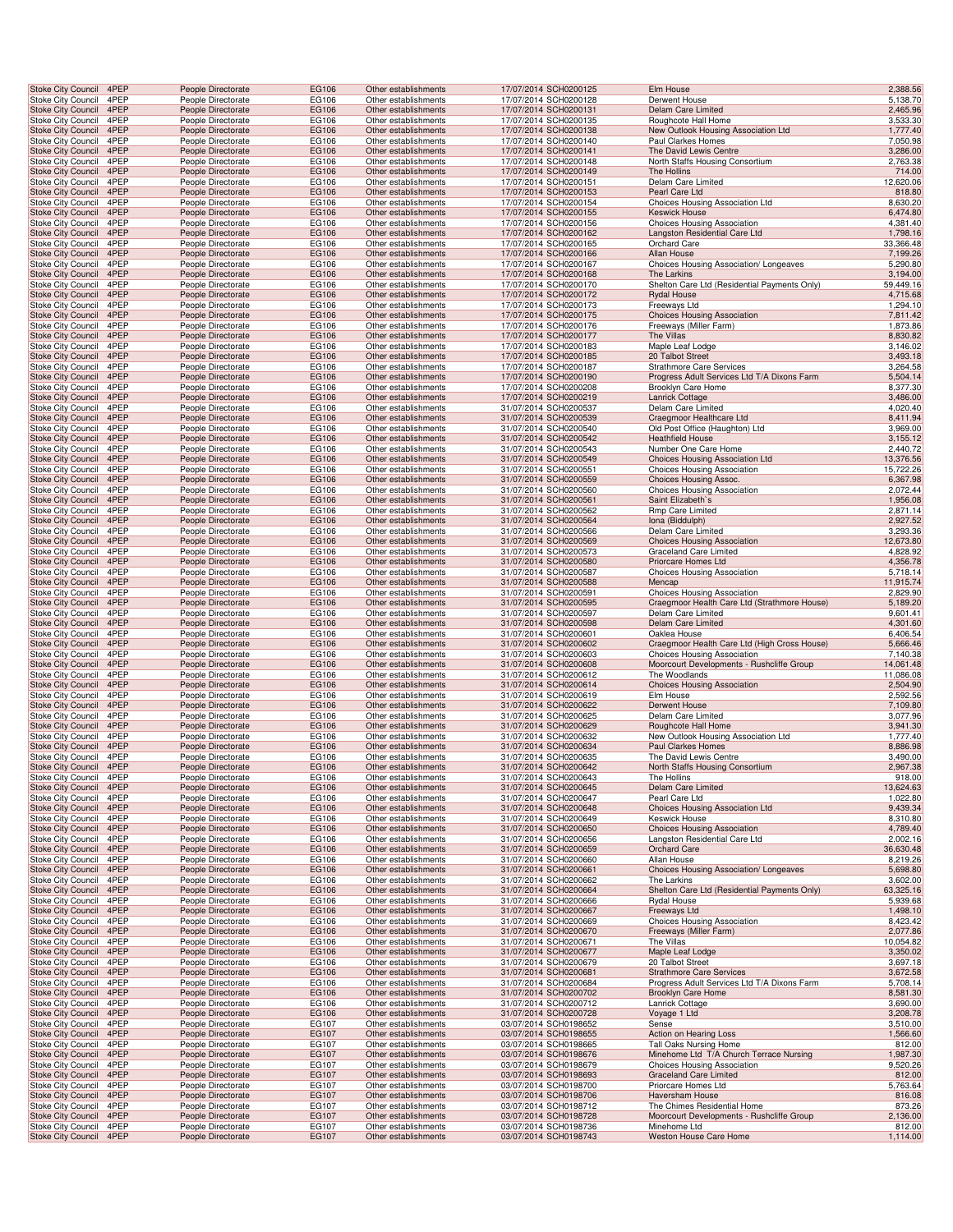| Stoke City Council<br><b>Stoke City Council</b>        | 4PEP                    | People Directorate                       | EG107          | Other establishments                         | 03/07/2014 SCH0198751                          | <b>Bradwell Hall Nursing Home</b>                                                         | 914.10                |
|--------------------------------------------------------|-------------------------|------------------------------------------|----------------|----------------------------------------------|------------------------------------------------|-------------------------------------------------------------------------------------------|-----------------------|
|                                                        | 4PEP                    | People Directorate                       | EG107          | Other establishments                         | 03/07/2014 SCH0198769                          | <b>Keswick House</b>                                                                      | 1,330.12              |
| Stoke City Council                                     | 4PEP                    | People Directorate                       | EG107          | Other establishments                         | 03/07/2014 SCH0198770                          | Choices Housing Association                                                               | 7,267.78              |
| Stoke City Council 4PEP                                |                         | People Directorate                       | EG107          | Other establishments                         | 03/07/2014 SCH0198775                          | Foresight Residential Ltd                                                                 | 1,397.68              |
| Stoke City Council                                     | 4PEP                    | People Directorate                       | EG107          | Other establishments                         | 03/07/2014 SCH0198782                          | Orchard Care                                                                              | 1,909.72              |
| Stoke City Council                                     | 4PEP                    | People Directorate                       | EG107          | Other establishments                         | 03/07/2014 SCH0198822                          | HC-one T/A Acres Nook Care Home                                                           | 6,832.82              |
| Stoke City Council<br><b>Stoke City Council</b>        | 4PEP                    | People Directorate                       | EG107          | Other establishments                         | 03/07/2014 SCH0198823                          | HC one of a kind T/A Brindley Court                                                       | 2,759.98              |
| Stoke City Council                                     | 4PEP<br>4PEP            | People Directorate<br>People Directorate | EG107<br>EG107 | Other establishments<br>Other establishments | 03/07/2014 SCH0198830<br>03/07/2014 SCH0198834 | Avery Homes Hanford Ltd T/A Hanford Court Care Hom<br>Florence House                      | 932.00<br>1,267.00    |
| <b>Stoke City Council</b>                              | 4PEP                    | People Directorate                       | EG107          | Other establishments                         | 17/07/2014 SCH0200040                          | Sense                                                                                     | 19,490.06             |
| Stoke City Council                                     | 4PEP                    | People Directorate                       | EG107          | Other establishments                         | 17/07/2014 SCH0200043                          | Action on Hearing Loss                                                                    | 1,566.60              |
| <b>Stoke City Council</b>                              | 4PEP                    | People Directorate                       | EG107          | Other establishments                         | 17/07/2014 SCH0200053                          | Tall Oaks Nursing Home                                                                    | 812.00                |
| Stoke City Council                                     | 4PEP                    | People Directorate                       | EG107          | Other establishments                         | 17/07/2014 SCH0200064                          | Minehome Ltd T/A Church Terrace Nursing                                                   | 1,987.30              |
| Stoke City Council                                     | 4PEP                    | People Directorate                       | EG107          | Other establishments                         | 17/07/2014 SCH0200067                          | Choices Housing Association                                                               | 9,520.26              |
| Stoke City Council                                     | 4PEP                    | People Directorate                       | EG107          | Other establishments                         | 17/07/2014 SCH0200079                          | Graceland Care Limited                                                                    | 812.00                |
| Stoke City Council                                     | 4PEP                    | People Directorate                       | EG107          | Other establishments                         | 17/07/2014 SCH0200086                          | Priorcare Homes Ltd                                                                       | 5,763.64              |
| Stoke City Council                                     | 4PEP                    | People Directorate                       | EG107          | Other establishments                         | 17/07/2014 SCH0200092<br>17/07/2014 SCH0200098 | Haversham House                                                                           | 816.08                |
| <b>Stoke City Council</b><br><b>Stoke City Council</b> | 4PEP<br>4PEP            | People Directorate<br>People Directorate | EG107<br>EG107 | Other establishments<br>Other establishments | 17/07/2014 SCH0200114                          | The Chimes Residential Home<br>Moorcourt Developments - Rushcliffe Group                  | 873.26<br>2,136.00    |
| <b>Stoke City Council</b>                              | 4PEP                    | People Directorate                       | EG107          | Other establishments                         | 17/07/2014 SCH0200122                          | Minehome Ltd                                                                              | 812.00                |
| Stoke City Council                                     | 4PEP                    | People Directorate                       | EG107          | Other establishments                         | 17/07/2014 SCH0200129                          | Weston House Care Home                                                                    | 1,114.00              |
| <b>Stoke City Council</b>                              | 4PEP                    | People Directorate                       | EG107          | Other establishments                         | 17/07/2014 SCH0200137                          | <b>Bradwell Hall Nursing Home</b>                                                         | 914.10                |
| Stoke City Council                                     | 4PEP                    | People Directorate                       | EG107          | Other establishments                         | 17/07/2014 SCH0200155                          | Keswick House                                                                             | 1,330.12              |
| Stoke City Council                                     | 4PEP                    | People Directorate                       | EG107          | Other establishments                         | 17/07/2014 SCH0200156                          | Choices Housing Association                                                               | 7,267.78              |
| Stoke City Council                                     | 4PEP                    | People Directorate                       | EG107          | Other establishments                         | 17/07/2014 SCH0200160                          | Foresight Residential Ltd                                                                 | 1,397.68              |
| Stoke City Council                                     | 4PEP                    | People Directorate                       | EG107          | Other establishments                         | 17/07/2014 SCH0200165                          | <b>Orchard Care</b>                                                                       | 1,909.72              |
| Stoke City Council                                     | 4PEP                    | People Directorate                       | EG107          | Other establishments                         | 17/07/2014 SCH0200204                          | HC-one T/A Acres Nook Care Home                                                           | 6,832.82              |
| <b>Stoke City Council</b><br>Stoke City Council        | 4PEP<br>4PEP            | People Directorate<br>People Directorate | EG107<br>EG107 | Other establishments<br>Other establishments | 17/07/2014 SCH0200205<br>17/07/2014 SCH0200212 | HC one of a kind T/A Brindley Court<br>Avery Homes Hanford Ltd T/A Hanford Court Care Hom | 2,759.98<br>932.00    |
| <b>Stoke City Council</b>                              | 4PEP                    | People Directorate                       | EG107          | Other establishments                         | 17/07/2014 SCH0200216                          | <b>Florence House</b>                                                                     | 1,267.00              |
| Stoke City Council                                     | 4PEP                    | People Directorate                       | EG107          | Other establishments                         | 31/07/2014 SCH0200533                          | Sense                                                                                     | 7,356.40              |
| <b>Stoke City Council</b>                              | 4PEP                    | People Directorate                       | EG107          | Other establishments                         | 31/07/2014 SCH0200536                          | Action on Hearing Loss                                                                    | 1,804.60              |
| Stoke City Council                                     | 4PEP                    | People Directorate                       | EG107          | Other establishments                         | 31/07/2014 SCH0200546                          | Tall Oaks Nursing Home                                                                    | 1,050.00              |
| Stoke City Council                                     | 4PEP                    | People Directorate                       | EG107          | Other establishments                         | 31/07/2014 SCH0200557                          | Minehome Ltd T/A Church Terrace Nursing                                                   | 2,225.30              |
| Stoke City Council                                     | 4PEP                    | People Directorate                       | EG107          | Other establishments                         | 31/07/2014 SCH0200560                          | <b>Choices Housing Association</b>                                                        | 10,472.26             |
| Stoke City Council                                     | 4PEP                    | People Directorate                       | EG107          | Other establishments                         | 31/07/2014 SCH0200573                          | Graceland Care Limited                                                                    | 1,050.00              |
| Stoke City Council                                     | 4PEP                    | People Directorate                       | EG107          | Other establishments                         | 31/07/2014 SCH0200580<br>31/07/2014 SCH0200586 | Priorcare Homes Ltd                                                                       | 7,429.64              |
| <b>Stoke City Council</b><br>Stoke City Council        | 4PEP<br>4PEP            | People Directorate<br>People Directorate | EG107<br>EG107 | Other establishments<br>Other establishments | 31/07/2014 SCH0200592                          | <b>Haversham House</b><br>The Chimes Residential Home                                     | 1,054.08<br>1,111.26  |
| <b>Stoke City Council</b>                              | 4PEP                    | People Directorate                       | EG107          | Other establishments                         | 31/07/2014 SCH0200608                          | Moorcourt Developments - Rushcliffe Group                                                 | 2,136.00              |
| Stoke City Council                                     | 4PEP                    | People Directorate                       | EG107          | Other establishments                         | 31/07/2014 SCH0200616                          | Minehome Ltd                                                                              | 1,050.00              |
| <b>Stoke City Council</b>                              | 4PEP                    | People Directorate                       | EG107          | Other establishments                         | 31/07/2014 SCH0200623                          | Weston House Care Home                                                                    | 1,352.00              |
| Stoke City Council                                     | 4PEP                    | People Directorate                       | EG107          | Other establishments                         | 31/07/2014 SCH0200631                          | Bradwell Hall Nursing Home                                                                | 1,152.10              |
| Stoke City Council 4PEP                                |                         | People Directorate                       | EG107          | Other establishments                         | 31/07/2014 SCH0200649                          | <b>Keswick House</b>                                                                      | 1,568.12              |
| Stoke City Council<br>Stoke City Council               | 4PEP<br>4PEP            | People Directorate<br>People Directorate | EG107<br>EG107 | Other establishments<br>Other establishments | 31/07/2014 SCH0200650<br>31/07/2014 SCH0200654 | Choices Housing Association<br>Foresight Residential Ltd                                  | 7,981.78<br>1,635.68  |
| Stoke City Council                                     | 4PEP                    | People Directorate                       | EG107          | Other establishments                         | 31/07/2014 SCH0200659                          | Orchard Care                                                                              | 2,385.72              |
| <b>Stoke City Council</b>                              | 4PEP                    | People Directorate                       | EG107          | Other establishments                         | 31/07/2014 SCH0200698                          | HC-one T/A Acres Nook Care Home                                                           | 8,716.82              |
| Stoke City Council                                     | 4PEP                    | People Directorate                       | EG107          | Other establishments                         | 31/07/2014 SCH0200699                          | HC one of a kind T/A Brindley Court                                                       | 3,473.98              |
| <b>Stoke City Council</b>                              | 4PEP                    | People Directorate                       | EG107          | Other establishments                         | 31/07/2014 SCH0200705                          | Avery Homes Hanford Ltd T/A Hanford Court Care Hom                                        | 1,170.00              |
| Stoke City Council                                     | 4PEP                    | People Directorate                       | EG107          | Other establishments                         | 31/07/2014 SCH0200709                          | Florence House                                                                            | 1,505.00              |
| <b>Stoke City Council</b><br>Stoke City Council        | 4PEP<br>4PEP            | People Directorate<br>People Directorate | EG107<br>EG110 | Other establishments<br>Other establishments | 31/07/2014 SCH0200725<br>03/07/2014 SCH0198650 | St Michael's House<br>Heathside House                                                     | 3,720.00<br>18,902.02 |
| Stoke City Council                                     | 4PEP                    | People Directorate                       | EG110          | Other establishments                         | 03/07/2014 SCH0198665                          | Tall Oaks Nursing Home                                                                    | 4,255.15              |
| Stoke City Council                                     | 4PEP                    | People Directorate                       | EG110          | Other establishments                         | 03/07/2014 SCH0198669                          | New Milton Nursing Home                                                                   | 13,136.13             |
| Stoke City Council                                     | 4PEP                    | People Directorate                       | EG110          | Other establishments                         | 03/07/2014 SCH0198673                          | Madeley Manor Care Ltd                                                                    | 2,019.02              |
| Stoke City Council                                     | 4PEP                    | People Directorate                       | EG110          | Other establishments                         | 03/07/2014 SCH0198689                          | Order St Benedict Dame Benedicta                                                          | 1,200.00              |
| <b>Stoke City Council</b>                              | 4PEP                    | People Directorate                       | EG110          | Other establishments                         | 03/07/2014 SCH0198690                          | St Quentin Residential Homes Ltd                                                          | 1,499.57              |
| Stoke City Council                                     | 4PEP<br>4PEP            | People Directorate                       | EG110          | Other establishments                         | 03/07/2014 SCH0198694                          | Newford Nursing Home                                                                      | 29,048.41             |
| <b>Stoke City Council</b><br>Stoke City Council        | 4PEP                    | People Directorate<br>People Directorate | EG110<br>EG110 | Other establishments<br>Other establishments | 03/07/2014 SCH0198695<br>03/07/2014 SCH0198697 | Pine Meadows Nursing Home<br>Rock Cottage Nursing Home                                    | 3,174.00<br>5,988.28  |
| <b>Stoke City Council</b>                              | 4PEP                    | People Directorate                       | EG110          | Other establishments                         | 03/07/2014 SCH0198703                          | Hilltop Manor Nursing Home                                                                | 54,945.18             |
| Stoke City Council                                     | 4PEP                    |                                          |                | Other establishments                         | 03/07/2014 SCH0198713                          | The Old Vicarage Nursing Home                                                             | 24,044.16             |
| Stoke City Council                                     | 4PEP                    |                                          | EG110          |                                              |                                                |                                                                                           |                       |
| Stoke City Council                                     |                         | People Directorate<br>People Directorate | EG110          | Other establishments                         | 03/07/2014 SCH0198716                          | Ash Hall Nursing Home                                                                     | 8,431.61              |
|                                                        | 4PEP                    | People Directorate                       | EG110          | Other establishments                         | 03/07/2014 SCH0198719                          | Springbank Nursing Home                                                                   | 3,883.14              |
|                                                        | Stoke City Council 4PEP | People Directorate                       | EG110          | Other establishments                         | 03/07/2014 SCH0198725                          | St Mary's Nursing Home                                                                    | 6,292.37              |
| Stoke City Council                                     | 4PEP                    | People Directorate                       | EG110          | Other establishments                         | 03/07/2014 SCH0198729                          | <b>Westcroft Nursing Home</b>                                                             | 11,749.72             |
| <b>Stoke City Council</b>                              | 4PEP                    | People Directorate                       | EG110          | Other establishments                         | 03/07/2014 SCH0198736                          | Minehome Ltd                                                                              | 1,052.00              |
| Stoke City Council                                     | 4PEP                    | People Directorate                       | EG110          | Other establishments                         | 03/07/2014 SCH0198741                          | Selwyn House                                                                              | 7,617.85              |
| Stoke City Council                                     | 4PEP                    | People Directorate                       | EG110          | Other establishments                         | 03/07/2014 SCH0198751                          | <b>Bradwell Hall Nursing Home</b>                                                         | 11,398.56             |
| Stoke City Council<br><b>Stoke City Council</b>        | 4PEP<br>4PEP            | People Directorate<br>People Directorate | EG110<br>EG110 | Other establishments<br>Other establishments | 03/07/2014 SCH0198753<br>03/07/2014 SCH0198779 | Autumn House Nursing Home<br>Rosedale Manor Nursing Home                                  | 3,009.86<br>783.54    |
| <b>Stoke City Council</b>                              | 4PEP                    | People Directorate                       | EG110          | Other establishments                         | 03/07/2014 SCH0198789                          | Nugroom Ltd T/A New Park House                                                            | 18,601.77             |
| Stoke City Council                                     | 4PEP                    | People Directorate                       | EG110          | Other establishments                         | 03/07/2014 SCH0198796                          | Hyde Lea Nursing Homes Ltd                                                                | 1,366.00              |
| Stoke City Council                                     | 4PEP                    | People Directorate                       | EG110          | Other establishments                         | 03/07/2014 SCH0198800                          | Priory Rehabilitation Services T/A Amberley House                                         | 19,368.46             |
| Stoke City Council                                     | 4PEP                    | People Directorate                       | EG110          | Other establishments                         | 03/07/2014 SCH0198806                          | St Martins Care Ltd                                                                       | 1,112.00              |
| Stoke City Council                                     | 4PEP                    | People Directorate                       | EG110          | Other establishments                         | 03/07/2014 SCH0198818                          | Four Seasons Health Care T/A Westfield Lodge                                              | 17,866.27             |
| <b>Stoke City Council</b>                              | 4PEP                    | People Directorate                       | EG110          | Other establishments                         | 03/07/2014 SCH0198819                          | Four Seasons Health Care T/A Park Lane Care Home                                          | 2,919.14              |
| Stoke City Council<br>Stoke City Council               | 4PEP<br>4PEP            | People Directorate<br>People Directorate | EG110<br>EG110 | Other establishments<br>Other establishments | 03/07/2014 SCH0198821<br>03/07/2014 SCH0198823 | HC one of a Kind T/A Rowan Court Care Home<br>HC one of a kind T/A Brindley Court         | 3,122.00<br>6,713.15  |
| Stoke City Council                                     | 4PEP                    | People Directorate                       | EG110          | Other establishments                         | 03/07/2014 SCH0198827                          | Four Seasons Health Care T/A Kilburn Care Home                                            | 1,022.66              |
| <b>Stoke City Council</b>                              | 4PEP                    | People Directorate                       | EG110          | Other establishments                         | 03/07/2014 SCH0198840                          | <b>Glenview Nursing Home</b>                                                              | 1,134.00              |
| Stoke City Council                                     | 4PEP                    | People Directorate                       | EG110          | Other establishments                         | 03/07/2014 SCH0198845                          | Four Seasons Health Care Ltd T/A Highfield House                                          | 1,062.52              |
| Stoke City Council 4PEP                                |                         | People Directorate                       | EG110          | Other establishments                         | 03/07/2014 SCH0198849                          | Weston Park Nursing Care Centre                                                           | 934.20                |
| Stoke City Council                                     | 4PEP                    | People Directorate                       | EG110          | Other establishments                         | 03/07/2014 SCH0198858                          | <b>BUPA Care Services</b>                                                                 | 22,713.55             |
| Stoke City Council<br>Stoke City Council               | 4PEP<br>4PEP            | People Directorate<br>People Directorate | EG110<br>EG110 | Other establishments<br>Other establishments | 17/07/2014 SCH0200037<br>17/07/2014 SCH0200053 | <b>Heathside House</b><br>Tall Oaks Nursing Home                                          | 14,617.14<br>3,359.34 |
| <b>Stoke City Council</b>                              | 4PEP                    | People Directorate                       | EG110          | Other establishments                         | 17/07/2014 SCH0200057                          | New Milton Nursing Home                                                                   | 10,078.02             |
| Stoke City Council                                     | 4PEP                    | People Directorate                       | EG110          | Other establishments                         | 17/07/2014 SCH0200061                          | Madeley Manor Care Ltd                                                                    | 2,019.02              |
| Stoke City Council                                     | 4PEP                    | People Directorate                       | EG110          | Other establishments                         | 17/07/2014 SCH0200076                          | Order St Benedict Dame Benedicta                                                          | 1,663.35              |
| Stoke City Council                                     | 4PEP                    | People Directorate                       | EG110          | Other establishments                         | 17/07/2014 SCH0200077                          | St Quentin Residential Homes Ltd                                                          | 1,159.78              |
| <b>Stoke City Council</b>                              | 4PEP                    | People Directorate                       | EG110          | Other establishments                         | 17/07/2014 SCH0200080                          | Newford Nursing Home                                                                      | 25,618.84             |
| Stoke City Council<br>Stoke City Council               | 4PEP<br>4PEP            | People Directorate<br>People Directorate | EG110<br>EG110 | Other establishments<br>Other establishments | 17/07/2014 SCH0200081<br>17/07/2014 SCH0200083 | Pine Meadows Nursing Home<br>Rock Cottage Nursing Home                                    | 4,564.05<br>4,629.12  |
| Stoke City Council                                     | 4PEP                    | People Directorate                       | EG110          | Other establishments                         | 17/07/2014 SCH0200089                          | Hilltop Manor Nursing Home                                                                | 34,713.18             |
| Stoke City Council                                     | 4PEP                    | People Directorate                       | EG110          | Other establishments                         | 17/07/2014 SCH0200099                          | The Old Vicarage Nursing Home                                                             | 22,894.91             |
| Stoke City Council                                     | 4PEP                    | People Directorate                       | EG110          | Other establishments                         | 17/07/2014 SCH0200102                          | Ash Hall Nursing Home                                                                     | 15,917.40             |
| <b>Stoke City Council</b>                              | 4PEP                    | People Directorate                       | EG110          | Other establishments                         | 17/07/2014 SCH0200105                          | Springbank Nursing Home                                                                   | 3,203.56              |
| Stoke City Council                                     | 4PEP                    | People Directorate                       | EG110          | Other establishments                         | 17/07/2014 SCH0200111                          | St Mary's Nursing Home                                                                    | 5,039.12              |
| Stoke City Council<br>Stoke City Council               | 4PEP<br>4PEP            | People Directorate<br>People Directorate | EG110<br>EG110 | Other establishments<br>Other establishments | 17/07/2014 SCH0200115<br>17/07/2014 SCH0200122 | <b>Westcroft Nursing Home</b><br>Minehome Ltd                                             | 13,637.09<br>1,052.00 |
| <b>Stoke City Council</b><br><b>Stoke City Council</b> | 4PEP<br>4PEP            | People Directorate<br>People Directorate | EG110<br>EG110 | Other establishments<br>Other establishments | 17/07/2014 SCH0200127<br>17/07/2014 SCH0200137 | Selwyn House<br><b>Bradwell Hall Nursing Home</b>                                         | 5,918.90<br>8,191.46  |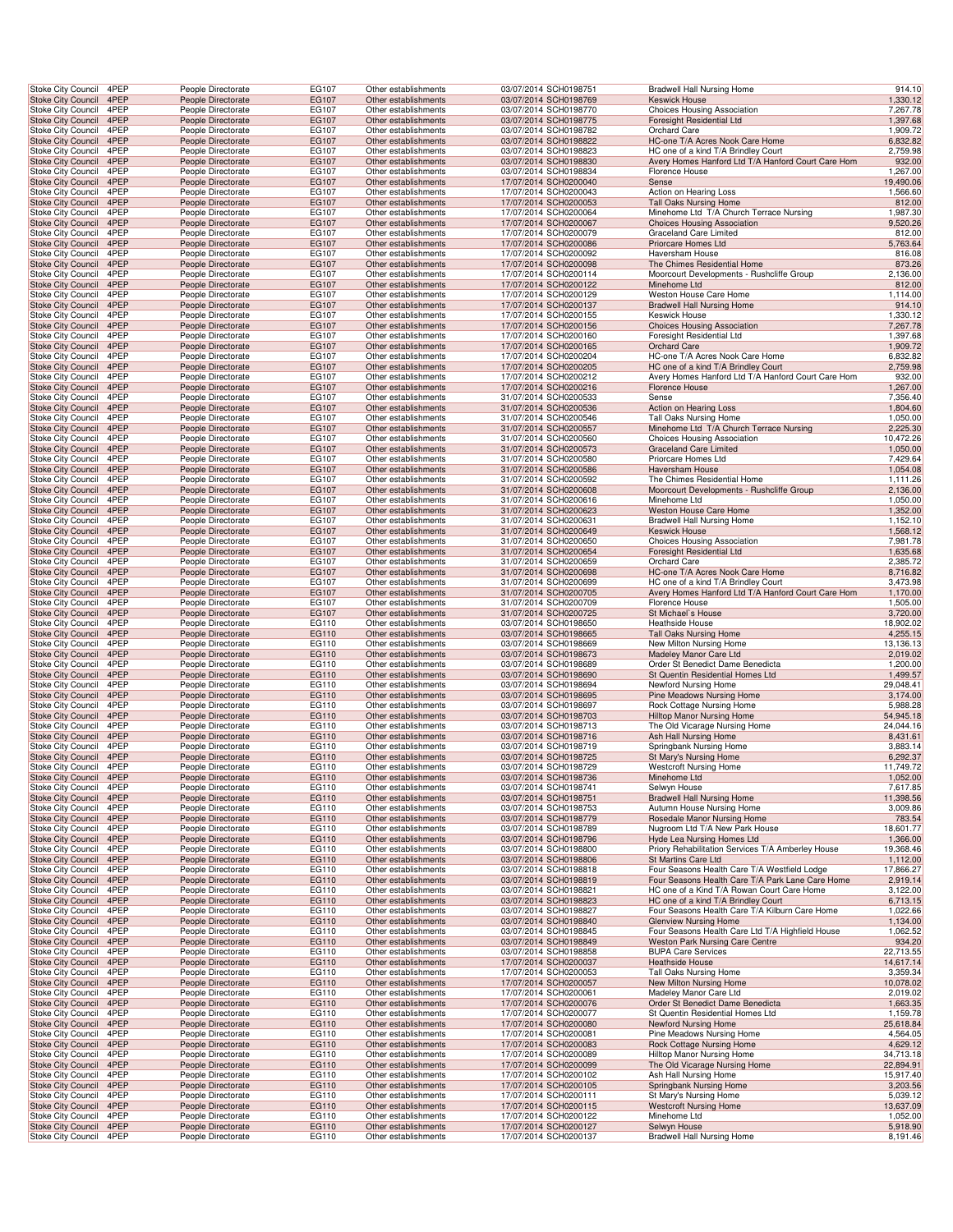| Stoke City Council 4PEP                                |              | People Directorate                       | EG110          | Other establishments                         | 17/07/2014 SCH0200139                          | Autumn House Nursing Home                                                                        | 2,330.28              |
|--------------------------------------------------------|--------------|------------------------------------------|----------------|----------------------------------------------|------------------------------------------------|--------------------------------------------------------------------------------------------------|-----------------------|
| Stoke City Council                                     | 4PEP         | People Directorate                       | EG110          | Other establishments                         | 17/07/2014 SCH0200163                          | Rosedale Manor Nursing Home                                                                      | 783.54                |
| <b>Stoke City Council</b><br>Stoke City Council        | 4PEP<br>4PEP | People Directorate<br>People Directorate | EG110<br>EG110 | Other establishments<br>Other establishments | 17/07/2014 SCH0200171<br>17/07/2014 SCH0200178 | Nugroom Ltd T/A New Park House<br>Hyde Lea Nursing Homes Ltd                                     | 19,300.01<br>1,366.00 |
| Stoke City Council 4PEP                                |              | People Directorate                       | EG110          | Other establishments                         | 17/07/2014 SCH0200182                          | Priory Rehabilitation Services T/A Amberley House                                                | 27,708.76             |
| Stoke City Council                                     | 4PEP         | People Directorate                       | EG110          | Other establishments                         | 17/07/2014 SCH0200188                          | St Martins Care Ltd                                                                              | 1,112.00              |
| Stoke City Council                                     | 4PEP         | People Directorate                       | EG110          | Other establishments                         | 17/07/2014 SCH0200200                          | Four Seasons Health Care T/A Westfield Lodge                                                     | 29,481.19             |
| Stoke City Council                                     | 4PEP         | People Directorate                       | EG110          | Other establishments                         | 17/07/2014 SCH0200201                          | Four Seasons Health Care T/A Park Lane Care Home                                                 | 2,239.56              |
| <b>Stoke City Council</b><br>Stoke City Council        | 4PEP<br>4PEP | People Directorate<br>People Directorate | EG110<br>EG110 | Other establishments<br>Other establishments | 17/07/2014 SCH0200203<br>17/07/2014 SCH0200205 | HC one of a Kind T/A Rowan Court Care Home<br>HC one of a kind T/A Brindley Court                | 3,122.00<br>7,846.72  |
| Stoke City Council                                     | 4PEP         | People Directorate                       | EG110          | Other establishments                         | 17/07/2014 SCH0200209                          | Four Seasons Health Care T/A Kilburn Care Home                                                   | 1,022.66              |
| Stoke City Council                                     | 4PEP         | People Directorate                       | EG110          | Other establishments                         | 17/07/2014 SCH0200222                          | Glenview Nursing Home                                                                            | 1,134.00              |
| <b>Stoke City Council</b>                              | 4PEP         | People Directorate                       | EG110          | Other establishments                         | 17/07/2014 SCH0200227                          | Four Seasons Health Care Ltd T/A Highfield House                                                 | 1,062.52              |
| Stoke City Council                                     | 4PEP         | People Directorate                       | EG110          | Other establishments                         | 17/07/2014 SCH0200231                          | Weston Park Nursing Care Centre                                                                  | 934.20                |
| Stoke City Council                                     | 4PEP         | People Directorate                       | EG110          | Other establishments                         | 17/07/2014 SCH0200235                          | <b>BUPA Care Services</b>                                                                        | 17,616.70             |
| Stoke City Council<br><b>Stoke City Council</b>        | 4PEP<br>4PEP | People Directorate<br>People Directorate | EG110<br>EG110 | Other establishments<br>Other establishments | 31/07/2014 SCH0200531<br>31/07/2014 SCH0200546 | <b>Heathside House</b><br>Tall Oaks Nursing Home                                                 | 15,896.89<br>5,838.85 |
| Stoke City Council                                     | 4PEP         | People Directorate                       | EG110          | Other establishments                         | 31/07/2014 SCH0200550                          | New Milton Nursing Home                                                                          | 10,078.02             |
| Stoke City Council                                     | 4PEP         | People Directorate                       | EG110          | Other establishments                         | 31/07/2014 SCH0200554                          | Madeley Manor Care Ltd                                                                           | 2,019.02              |
| Stoke City Council                                     | 4PEP         | People Directorate                       | EG110          | Other establishments                         | 31/07/2014 SCH0200567                          | <b>BUPA Care Services</b>                                                                        | 17,616.70             |
| Stoke City Council                                     | 4PEP         | People Directorate                       | EG110          | Other establishments                         | 31/07/2014 SCH0200570                          | Order St Benedict Dame Benedicta                                                                 | 1,261.78              |
| <b>Stoke City Council</b><br><b>Stoke City Council</b> | 4PEP<br>4PEP | People Directorate<br>People Directorate | EG110<br>EG110 | Other establishments<br>Other establishments | 31/07/2014 SCH0200571<br>31/07/2014 SCH0200574 | St Quentin Residential Homes Ltd<br>Newford Nursing Home                                         | 2,767.12<br>26,039.47 |
| Stoke City Council                                     | 4PEP         | People Directorate                       | EG110          | Other establishments                         | 31/07/2014 SCH0200575                          | Pine Meadows Nursing Home                                                                        | 3,359.34              |
| Stoke City Council                                     | 4PEP         | People Directorate                       | EG110          | Other establishments                         | 31/07/2014 SCH0200577                          | Rock Cottage Nursing Home                                                                        | 4,629.12              |
| Stoke City Council                                     | 4PEP         | People Directorate                       | EG110          | Other establishments                         | 31/07/2014 SCH0200583                          | <b>Hilltop Manor Nursing Home</b>                                                                | 33,593.40             |
| <b>Stoke City Council</b>                              | 4PEP         | People Directorate                       | EG110          | Other establishments                         | 31/07/2014 SCH0200593                          | The Old Vicarage Nursing Home                                                                    | 17,417.38             |
| Stoke City Council                                     | 4PEP<br>4PEP | People Directorate                       | EG110          | Other establishments                         | 31/07/2014 SCH0200596                          | Ash Hall Nursing Home                                                                            | 16,608.90             |
| <b>Stoke City Council</b><br>Stoke City Council        | 4PEP         | People Directorate<br>People Directorate | EG110<br>EG110 | Other establishments<br>Other establishments | 31/07/2014 SCH0200599<br>31/07/2014 SCH0200605 | Springbank Nursing Home<br>St Mary's Nursing Home                                                | 3,203.56<br>5,039.12  |
| Stoke City Council                                     | 4PEP         | People Directorate                       | EG110          | Other establishments                         | 31/07/2014 SCH0200609                          | <b>Westcroft Nursing Home</b>                                                                    | 10,248.02             |
| Stoke City Council                                     | 4PEP         | People Directorate                       | EG110          | Other establishments                         | 31/07/2014 SCH0200616                          | Minehome Ltd                                                                                     | 1,052.00              |
| <b>Stoke City Council</b>                              | 4PEP         | People Directorate                       | EG110          | Other establishments                         | 31/07/2014 SCH0200621                          | Selwyn House                                                                                     | 5,918.90              |
| Stoke City Council<br>Stoke City Council               | 4PEP<br>4PEP | People Directorate<br>People Directorate | EG110<br>EG110 | Other establishments<br>Other establishments | 31/07/2014 SCH0200631<br>31/07/2014 SCH0200633 | Bradwell Hall Nursing Home<br>Autumn House Nursing Home                                          | 8,191.46<br>2,330.28  |
| Stoke City Council                                     | 4PEP         | People Directorate                       | EG110          | Other establishments                         | 31/07/2014 SCH0200657                          | Rosedale Manor Nursing Home                                                                      | 783.54                |
| Stoke City Council                                     | 4PEP         | People Directorate                       | EG110          | Other establishments                         | 31/07/2014 SCH0200665                          | Nugroom Ltd T/A New Park House                                                                   | 15,075.10             |
| Stoke City Council                                     | 4PEP         | People Directorate                       | EG110          | Other establishments                         | 31/07/2014 SCH0200672                          | Hyde Lea Nursing Homes Ltd                                                                       | 1,366.00              |
| Stoke City Council                                     | 4PEP         | People Directorate                       | EG110          | Other establishments                         | 31/07/2014 SCH0200676                          | Priory Rehabilitation Services T/A Amberley House                                                | 20,480.50             |
| Stoke City Council<br>Stoke City Council               | 4PEP<br>4PEP | People Directorate<br>People Directorate | EG110<br>EG110 | Other establishments<br>Other establishments | 31/07/2014 SCH0200682<br>31/07/2014 SCH0200694 | St Martins Care Ltd<br>Four Seasons Health Care T/A Westfield Lodge                              | 1,112.00<br>20,766.76 |
| Stoke City Council                                     | 4PEP         | People Directorate                       | EG110          | Other establishments                         | 31/07/2014 SCH0200695                          | Four Seasons Health Care T/A Park Lane Care Home                                                 | 2,239.56              |
| <b>Stoke City Council</b>                              | 4PEP         | People Directorate                       | EG110          | Other establishments                         | 31/07/2014 SCH0200697                          | HC one of a Kind T/A Rowan Court Care Home                                                       | 3,122.00              |
| Stoke City Council                                     | 4PEP         | People Directorate                       | EG110          | Other establishments                         | 31/07/2014 SCH0200699                          | HC one of a kind T/A Brindley Court                                                              | 7,846.72              |
| Stoke City Council                                     | 4PEP         | People Directorate                       | EG110          | Other establishments                         | 31/07/2014 SCH0200703                          | Four Seasons Health Care T/A Kilburn Care Home                                                   | 1,022.66              |
| Stoke City Council<br><b>Stoke City Council</b>        | 4PEP<br>4PEP | People Directorate<br>People Directorate | EG110<br>EG110 | Other establishments<br>Other establishments | 31/07/2014 SCH0200715<br>31/07/2014 SCH0200720 | Glenview Nursing Home<br>Four Seasons Health Care Ltd T/A Highfield House                        | 1,134.00<br>1,062.52  |
| Stoke City Council                                     | 4PEP         | People Directorate                       | EG110          | Other establishments                         | 31/07/2014 SCH0200724                          | Weston Park Nursing Care Centre                                                                  | 934.20                |
| <b>Stoke City Council</b>                              | 4PEP         | People Directorate                       | EG111          | Other establishments                         | 03/07/2014 SCH0198650                          | <b>Heathside House</b>                                                                           | 1,618.57              |
| Stoke City Council                                     | 4PEP         | People Directorate                       | EG111          | Other establishments                         | 03/07/2014 SCH0198665                          | Tall Oaks Nursing Home                                                                           | 4,855.71              |
| Stoke City Council                                     | 4PEP         | People Directorate                       | EG111          | Other establishments                         | 03/07/2014 SCH0198669                          | New Milton Nursing Home                                                                          | 3,237.14              |
| Stoke City Council<br><b>Stoke City Council</b>        | 4PEP<br>4PEP | People Directorate<br>People Directorate | EG111<br>EG111 | Other establishments<br>Other establishments | 03/07/2014 SCH0198672<br>03/07/2014 SCH0198673 | Silverdale Care Home Ltd<br>Madeley Manor Care Ltd                                               | 2,056.00<br>1,138.00  |
| Stoke City Council                                     | 4PEP         | People Directorate                       | EG111          | Other establishments                         | 03/07/2014 SCH0198676                          | Minehome Ltd T/A Church Terrace Nursing                                                          | 36,000.06             |
| Stoke City Council                                     | 4PEP         | People Directorate                       | EG111          | Other establishments                         | 03/07/2014 SCH0198677                          | Lawton Rise Specialist Care Centre                                                               | 9,793.06              |
| Stoke City Council                                     | 4PEP         | People Directorate                       | EG111          | Other establishments                         | 03/07/2014 SCH0198690                          | St Quentin Residential Homes Ltd                                                                 | 1,746.57              |
| <b>Stoke City Council</b><br>Stoke City Council        | 4PEP<br>4PEP | People Directorate                       | EG111<br>EG111 | Other establishments<br>Other establishments | 03/07/2014 SCH0198694<br>03/07/2014 SCH0198695 | Newford Nursing Home<br>Pine Meadows Nursing Home                                                | 1,668.57<br>1,074.00  |
| Stoke City Council                                     | 4PEP         | People Directorate<br>People Directorate | EG111          | Other establishments                         | 03/07/2014 SCH0198697                          | Rock Cottage Nursing Home                                                                        | 1,644.57              |
| Stoke City Council                                     | 4PEP         | People Directorate                       | EG111          | Other establishments                         | 03/07/2014 SCH0198703                          | Hilltop Manor Nursing Home                                                                       | 4,604.37              |
| Stoke City Council                                     | 4PEP         | People Directorate                       | EG111          | Other establishments                         | 03/07/2014 SCH0198704                          | Moorlands Rehabilitation Limited                                                                 | 2,051.50              |
| <b>Stoke City Council</b>                              | 4PEP         | People Directorate                       | EG111          | Other establishments                         | 03/07/2014 SCH0198713                          | The Old Vicarage Nursing Home                                                                    | 8,083.40              |
| <b>Stoke City Council</b><br><b>Stoke City Council</b> | 4PEP<br>4PEP | People Directorate<br>People Directorate | EG111<br>EG111 | Other establishments<br>Other establishments | 03/07/2014 SCH0198716<br>03/07/2014 SCH0198719 | Ash Hall Nursing Home<br>Springbank Nursing Home                                                 | 1,698.57<br>3,357.14  |
| <b>Stoke City Council</b>                              | 4PEP         | People Directorate                       | EG111          | Other establishments                         | 03/07/2014 SCH0198729                          | <b>Westcroft Nursing Home</b>                                                                    | 12,248.57             |
| Stoke City Council 4PEP                                |              | People Directorate                       | EG111          | Other establishments                         | 03/07/2014 SCH0198741                          | Selwyn House                                                                                     | 20,528.27             |
| Stoke City Council 4PEP                                |              | People Directorate                       | EG111          | Other establishments                         | 03/07/2014 SCH0198751                          | <b>Bradwell Hall Nursing Home</b>                                                                | 27,123.58             |
| <b>Stoke City Council</b><br><b>Stoke City Council</b> | 4PEP<br>4PEP | People Directorate<br>People Directorate | EG111<br>EG111 | Other establishments<br>Other establishments | 03/07/2014 SCH0198773<br>03/07/2014 SCH0198780 | Abbeywell Court<br>Cornwall Care Ltd T/A Trewartha                                               | 18,595.85<br>1,212.00 |
| <b>Stoke City Council</b>                              | 4PEP         | People Directorate                       | EG111          | Other establishments                         | 03/07/2014 SCH0198789                          | Nugroom Ltd T/A New Park House                                                                   | 1,618.57              |
| <b>Stoke City Council</b>                              | 4PEP         | People Directorate                       | EG111          | Other establishments                         | 03/07/2014 SCH0198796                          | Hyde Lea Nursing Homes Ltd                                                                       | 6,095.12              |
| Stoke City Council                                     | 4PEP         | People Directorate                       | EG111          | Other establishments                         | 03/07/2014 SCH0198800                          | Priory Rehabilitation Services T/A Amberley House                                                | 21,840.00             |
| <b>Stoke City Council</b>                              | 4PEP         | People Directorate                       | EG111          | Other establishments                         | 03/07/2014 SCH0198816                          | Croft Carehomes Ltd T/A Croftlands Care Home                                                     | 1,218.00              |
| Stoke City Council<br><b>Stoke City Council</b>        | 4PEP<br>4PEP | People Directorate<br>People Directorate | EG111<br>EG111 | Other establishments<br>Other establishments | 03/07/2014 SCH0198818<br>03/07/2014 SCH0198819 | Four Seasons Health Care T/A Westfield Lodge<br>Four Seasons Health Care T/A Park Lane Care Home | 3,317.14<br>1,678.57  |
| Stoke City Council                                     | 4PEP         | People Directorate                       | EG111          | Other establishments                         | 03/07/2014 SCH0198820                          | Minshull Court Nursing Home                                                                      | 1,052.00              |
| <b>Stoke City Council</b>                              | 4PEP         | People Directorate                       | EG111          | Other establishments                         | 03/07/2014 SCH0198821                          | HC one of a Kind T/A Rowan Court Care Home                                                       | 1,148.00              |
| Stoke City Council                                     | 4PEP         | People Directorate                       | EG111          | Other establishments                         | 03/07/2014 SCH0198831                          | <b>Keenrick Nursing Holmes</b>                                                                   | 934.20                |
| <b>Stoke City Council</b>                              | 4PEP         | People Directorate                       | EG111          | Other establishments                         | 03/07/2014 SCH0198836                          | Elder Homes Group T/A Basford Hurst Care                                                         | 3,222.00              |
| <b>Stoke City Council</b><br><b>Stoke City Council</b> | 4PEP<br>4PEP | People Directorate<br>People Directorate | EG111<br>EG111 | Other establishments<br>Other establishments | 03/07/2014 SCH0198838<br>03/07/2014 SCH0198858 | The Willows Nursing & Residential Home<br><b>BUPA Care Services</b>                              | 1,722.00<br>69,685.77 |
| <b>Stoke City Council</b>                              | 4PEP         | People Directorate                       | EG111          | Other establishments                         | 17/07/2014 SCH0200037                          | Heathside House                                                                                  | 1,157.78              |
| <b>Stoke City Council</b>                              | 4PEP         | People Directorate                       | EG111          | Other establishments                         | 17/07/2014 SCH0200053                          | <b>Tall Oaks Nursing Home</b>                                                                    | 3,473.34              |
| Stoke City Council                                     | 4PEP         | People Directorate                       | EG111          | Other establishments                         | 17/07/2014 SCH0200057                          | New Milton Nursing Home                                                                          | 2,315.56              |
| <b>Stoke City Council</b>                              | 4PEP         | People Directorate                       | EG111          | Other establishments                         | 17/07/2014 SCH0200060                          | Silverdale Care Home Ltd                                                                         | 2,056.00              |
| Stoke City Council<br><b>Stoke City Council</b>        | 4PEP<br>4PEP | People Directorate<br>People Directorate | EG111<br>EG111 | Other establishments<br>Other establishments | 17/07/2014 SCH0200061<br>17/07/2014 SCH0200064 | Madeley Manor Care Ltd<br>Minehome Ltd T/A Church Terrace Nursing                                | 1,138.00<br>28,148.16 |
| Stoke City Council                                     | 4PEP         | People Directorate                       | EG111          | Other establishments                         | 17/07/2014 SCH0200065                          | Lawton Rise Specialist Care Centre                                                               | 13,563.16             |
| <b>Stoke City Council</b>                              | 4PEP         | People Directorate                       | EG111          | Other establishments                         | 17/07/2014 SCH0200077                          | St Quentin Residential Homes Ltd                                                                 | 1,285.78              |
| <b>Stoke City Council</b>                              | 4PEP         | People Directorate                       | EG111          | Other establishments                         | 17/07/2014 SCH0200080                          | Newford Nursing Home                                                                             | 1,207.78              |
| <b>Stoke City Council</b>                              | 4PEP         | People Directorate                       | EG111          | Other establishments                         | 17/07/2014 SCH0200081                          | Pine Meadows Nursing Home                                                                        | 1,702.35              |
| Stoke City Council<br><b>Stoke City Council</b>        | 4PEP<br>4PEP | People Directorate<br>People Directorate | EG111<br>EG111 | Other establishments<br>Other establishments | 17/07/2014 SCH0200083<br>17/07/2014 SCH0200089 | Rock Cottage Nursing Home<br>Hilltop Manor Nursing Home                                          | 1,183.78<br>3,473.34  |
| Stoke City Council                                     | 4PEP         | People Directorate                       | EG111          | Other establishments                         | 17/07/2014 SCH0200090                          | Moorlands Rehabilitation Limited                                                                 | 2,051.50              |
| <b>Stoke City Council</b>                              | 4PEP         | People Directorate                       | EG111          | Other establishments                         | 17/07/2014 SCH0200099                          | The Old Vicarage Nursing Home                                                                    | 5,988.90              |
| Stoke City Council                                     | 4PEP         | People Directorate                       | EG111          | Other establishments                         | 17/07/2014 SCH0200102                          | Ash Hall Nursing Home                                                                            | 1,237.78              |
| Stoke City Council<br>Stoke City Council               | 4PEP<br>4PEP | People Directorate<br>People Directorate | EG111<br>EG111 | Other establishments<br>Other establishments | 17/07/2014 SCH0200105<br>17/07/2014 SCH0200115 | Springbank Nursing Home<br><b>Westcroft Nursing Home</b>                                         | 2,435.56<br>15,573.99 |
| <b>Stoke City Council</b>                              | 4PEP         | People Directorate                       | EG111          | Other establishments                         | 17/07/2014 SCH0200127                          | Selwyn House                                                                                     | 19,438.16             |
| <b>Stoke City Council</b>                              | 4PEP         | People Directorate                       | EG111          | Other establishments                         | 17/07/2014 SCH0200137                          | Bradwell Hall Nursing Home                                                                       | 8,454.46              |
| Stoke City Council                                     | 4PEP         | People Directorate                       | EG111          | Other establishments                         | 17/07/2014 SCH0200159                          | Abbeywell Court                                                                                  | 12,735.58             |
| Stoke City Council                                     | 4PEP         | People Directorate                       | EG111          | Other establishments                         | 17/07/2014 SCH0200164                          | Cornwall Care Ltd T/A Trewartha                                                                  | 1,212.00              |
| <b>Stoke City Council</b>                              | 4PEP         | People Directorate                       | EG111          | Other establishments                         | 17/07/2014 SCH0200171                          | Nugroom Ltd T/A New Park House                                                                   | 1,157.78              |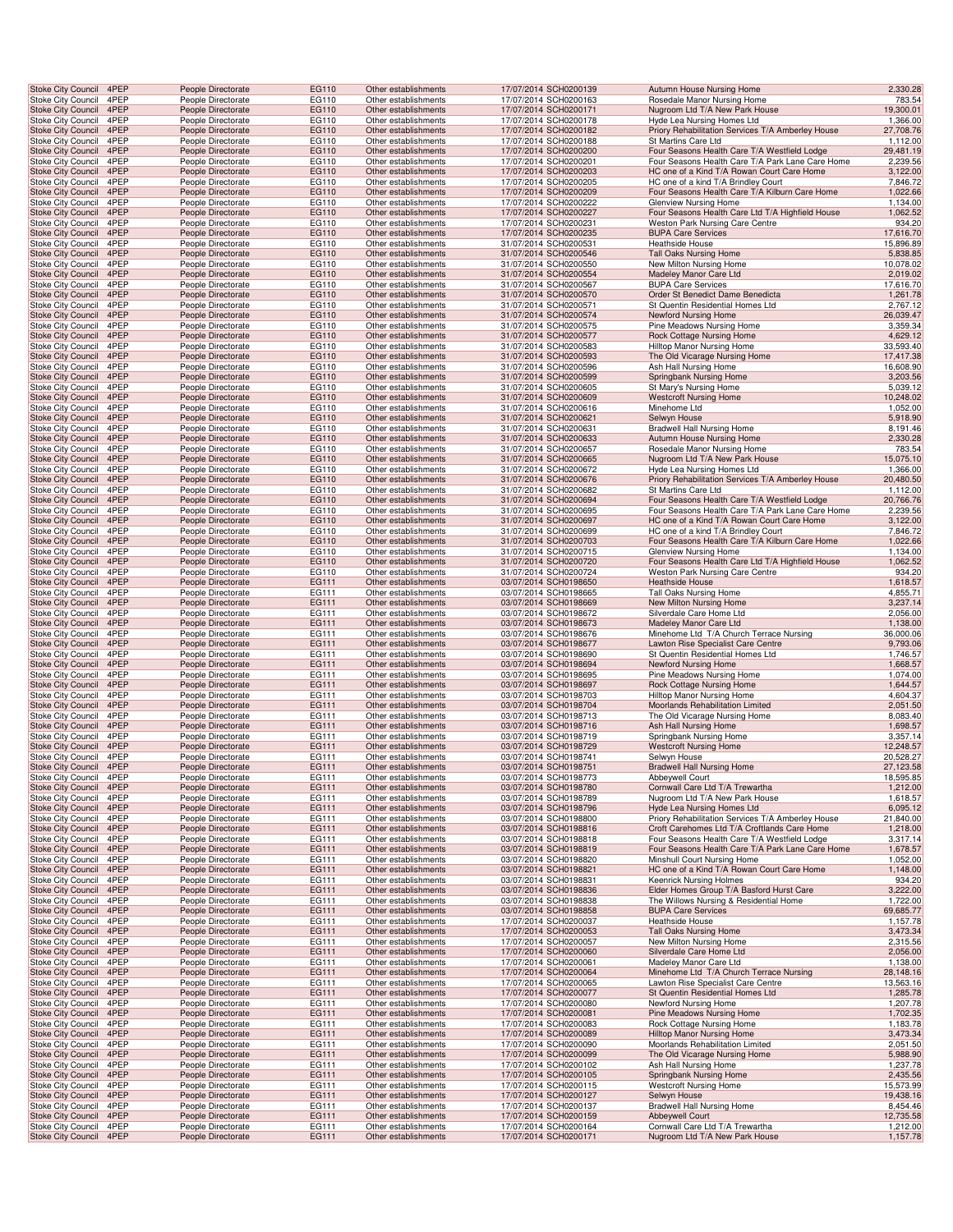| Stoke City Council                                   | 4PEP         | People Directorate                       | EG111                 | Other establishments                         | 17/07/2014 SCH0200178                          | Hyde Lea Nursing Homes Ltd                                                        | 6,095.12              |
|------------------------------------------------------|--------------|------------------------------------------|-----------------------|----------------------------------------------|------------------------------------------------|-----------------------------------------------------------------------------------|-----------------------|
| <b>Stoke City Council</b>                            | 4PEP         | People Directorate                       | EG111                 | Other establishments                         | 17/07/2014 SCH0200182                          | Priory Rehabilitation Services T/A Amberley House                                 | 35,018.54             |
| Stoke City Council                                   | 4PEP         | People Directorate                       | EG111                 | Other establishments                         | 17/07/2014 SCH0200198                          | Croft Carehomes Ltd T/A Croftlands Care Home                                      | 1,846.35              |
| Stoke City Council 4PEP                              |              | People Directorate                       | EG111                 | Other establishments                         | 17/07/2014 SCH0200200                          | Four Seasons Health Care T/A Westfield Lodge                                      | 2,395.56              |
| Stoke City Council                                   | 4PEP         | People Directorate                       | EG111                 | Other establishments                         | 17/07/2014 SCH0200201                          | Four Seasons Health Care T/A Park Lane Care Home                                  | 1,217.78              |
| Stoke City Council                                   | 4PEP<br>4PEP | People Directorate                       | EG111<br>EG111        | Other establishments<br>Other establishments | 17/07/2014 SCH0200202                          | Minshull Court Nursing Home                                                       | 1,052.00              |
| Stoke City Council<br><b>Stoke City Council</b>      | 4PEP         | People Directorate<br>People Directorate | EG111                 | Other establishments                         | 17/07/2014 SCH0200203<br>17/07/2014 SCH0200213 | HC one of a Kind T/A Rowan Court Care Home<br><b>Keenrick Nursing Holmes</b>      | 1,148.00<br>934.20    |
| Stoke City Council                                   | 4PEP         | People Directorate                       | EG111                 | Other establishments                         | 17/07/2014 SCH0200218                          | Elder Homes Group T/A Basford Hurst Care                                          | 5,107.05              |
| Stoke City Council                                   | 4PEP         | People Directorate                       | EG111                 | Other establishments                         | 17/07/2014 SCH0200220                          | The Willows Nursing & Residential Home                                            | 1,722.00              |
| Stoke City Council                                   | 4PEP         | People Directorate                       | EG111                 | Other establishments                         | 17/07/2014 SCH0200235                          | <b>BUPA Care Services</b>                                                         | 53,624.55             |
| <b>Stoke City Council</b>                            | 4PEP         | People Directorate                       | EG111                 | Other establishments                         | 31/07/2014 SCH0200531                          | <b>Heathside House</b>                                                            | 1,157.78              |
| Stoke City Council                                   | 4PEP         | People Directorate                       | EG111                 | Other establishments                         | 31/07/2014 SCH0200546                          | Tall Oaks Nursing Home                                                            | 3,473.34              |
| Stoke City Council 4PEP                              |              | People Directorate                       | EG111                 | Other establishments                         | 31/07/2014 SCH0200550                          | New Milton Nursing Home                                                           | 2,315.56              |
| Stoke City Council                                   | 4PEP<br>4PEP | People Directorate<br>People Directorate | EG111                 | Other establishments                         | 31/07/2014 SCH0200553                          | Silverdale Care Home Ltd<br>Madeley Manor Care Ltd                                | 2,056.00<br>1,138.00  |
| Stoke City Council<br>Stoke City Council             | 4PEP         | People Directorate                       | EG111<br>EG111        | Other establishments<br>Other establishments | 31/07/2014 SCH0200554<br>31/07/2014 SCH0200557 | Minehome Ltd T/A Church Terrace Nursing                                           | 28,148.16             |
| <b>Stoke City Council</b>                            | 4PEP         | People Directorate                       | EG111                 | Other establishments                         | 31/07/2014 SCH0200558                          | Lawton Rise Specialist Care Centre                                                | 10,295.74             |
| Stoke City Council                                   | 4PEP         | People Directorate                       | EG111                 | Other establishments                         | 31/07/2014 SCH0200567                          | <b>BUPA Care Services</b>                                                         | 49,931.04             |
| Stoke City Council                                   | 4PEP         | People Directorate                       | EG111                 | Other establishments                         | 31/07/2014 SCH0200571                          | St Quentin Residential Homes Ltd                                                  | 1,285.78              |
| Stoke City Council                                   | 4PEP         | People Directorate                       | EG111                 | Other establishments                         | 31/07/2014 SCH0200574                          | Newford Nursing Home                                                              | 1,207.78              |
| <b>Stoke City Council</b>                            | 4PEP         | People Directorate                       | EG111                 | Other establishments                         | 31/07/2014 SCH0200575                          | Pine Meadows Nursing Home                                                         | 1,157.78              |
| Stoke City Council                                   | 4PEP         | People Directorate                       | EG111                 | Other establishments                         | 31/07/2014 SCH0200577                          | Rock Cottage Nursing Home                                                         | 1,183.78              |
| Stoke City Council 4PEP                              |              | People Directorate                       | EG111                 | Other establishments                         | 31/07/2014 SCH0200583                          | Hilltop Manor Nursing Home                                                        | 3,473.34              |
| Stoke City Council<br>Stoke City Council             | 4PEP<br>4PEP | People Directorate<br>People Directorate | EG111<br>EG111        | Other establishments<br>Other establishments | 31/07/2014 SCH0200584<br>31/07/2014 SCH0200593 | Moorlands Rehabilitation Limited<br>The Old Vicarage Nursing Home                 | 2,051.50<br>5,988.90  |
| Stoke City Council                                   | 4PEP         | People Directorate                       | EG111                 | Other establishments                         | 31/07/2014 SCH0200596                          | Ash Hall Nursing Home                                                             | 1,237.78              |
| <b>Stoke City Council</b>                            | 4PEP         | People Directorate                       | EG111                 | Other establishments                         | 31/07/2014 SCH0200599                          | Springbank Nursing Home                                                           | 2,435.56              |
| Stoke City Council                                   | 4PEP         | People Directorate                       | EG111                 | Other establishments                         | 31/07/2014 SCH0200609                          | <b>Westcroft Nursing Home</b>                                                     | 17,109.72             |
| Stoke City Council                                   | 4PEP         | People Directorate                       | EG111                 | Other establishments                         | 31/07/2014 SCH0200621                          | Selwyn House                                                                      | 16,697.36             |
| Stoke City Council                                   | 4PEP         | People Directorate                       | EG111                 | Other establishments                         | 31/07/2014 SCH0200631                          | Bradwell Hall Nursing Home                                                        | 7,296.68              |
| <b>Stoke City Council</b>                            | 4PEP         | People Directorate                       | EG111                 | Other establishments                         | 31/07/2014 SCH0200653                          | Abbeywell Court                                                                   | 16,622.41             |
| Stoke City Council                                   | 4PEP         | People Directorate                       | EG111                 | Other establishments                         | 31/07/2014 SCH0200658                          | Cornwall Care Ltd T/A Trewartha                                                   | 1,212.00              |
| Stoke City Council 4PEP                              | 4PEP         | People Directorate                       | EG111                 | Other establishments<br>Other establishments | 31/07/2014 SCH0200665<br>31/07/2014 SCH0200672 | Nugroom Ltd T/A New Park House                                                    | 1,157.78              |
| Stoke City Council<br><b>Stoke City Council</b>      | 4PEP         | People Directorate<br>People Directorate | EG111<br>EG111        | Other establishments                         | 31/07/2014 SCH0200676                          | Hyde Lea Nursing Homes Ltd<br>Priory Rehabilitation Services T/A Amberley House   | 6,095.12<br>21,664.80 |
| Stoke City Council                                   | 4PEP         | People Directorate                       | EG111                 | Other establishments                         | 31/07/2014 SCH0200692                          | Croft Carehomes Ltd T/A Croftlands Care Home                                      | 1,301.78              |
| <b>Stoke City Council</b>                            | 4PEP         | People Directorate                       | EG111                 | Other establishments                         | 31/07/2014 SCH0200694                          | Four Seasons Health Care T/A Westfield Lodge                                      | 2,395.56              |
| Stoke City Council                                   | 4PEP         | People Directorate                       | EG111                 | Other establishments                         | 31/07/2014 SCH0200695                          | Four Seasons Health Care T/A Park Lane Care Home                                  | 1,217.78              |
| Stoke City Council                                   | 4PEP         | People Directorate                       | EG111                 | Other establishments                         | 31/07/2014 SCH0200696                          | Minshull Court Nursing Home                                                       | 1,052.00              |
| Stoke City Council                                   | 4PEP         | People Directorate                       | EG111                 | Other establishments                         | 31/07/2014 SCH0200697                          | HC one of a Kind T/A Rowan Court Care Home                                        | 1,148.00              |
| <b>Stoke City Council</b>                            | 4PEP         | People Directorate                       | EG111                 | Other establishments                         | 31/07/2014 SCH0200706                          | <b>Keenrick Nursing Holmes</b>                                                    | 934.20                |
| Stoke City Council                                   | 4PEP         | People Directorate                       | EG111                 | Other establishments                         | 31/07/2014 SCH0200711                          | Elder Homes Group T/A Basford Hurst Care                                          | 3,473.34              |
| Stoke City Council 4PEP                              | 4PEP         | People Directorate                       | EG111                 | Other establishments                         | 31/07/2014 SCH0200713                          | The Willows Nursing & Residential Home                                            | 1,722.00              |
| Stoke City Council<br>Stoke City Council             | 4PEP         | People Directorate<br>People Directorate | EG112<br>EG112        | Other establishments<br>Other establishments | 03/07/2014 SCH0198741<br>03/07/2014 SCH0198787 | Selwyn House<br>Shelton Care Ltd (Residential Payments Only)                      | 8,572.64<br>19,348.44 |
| Stoke City Council                                   | 4PEP         | People Directorate                       | EG112                 | Other establishments                         | 17/07/2014 SCH0200127                          | Selwyn House                                                                      | 8,572.64              |
| <b>Stoke City Council</b>                            | 4PEP         | People Directorate                       | EG112                 | Other establishments                         | 17/07/2014 SCH0200170                          | Shelton Care Ltd (Residential Payments Only)                                      | 19,348.44             |
| Stoke City Council                                   | 4PEP         | People Directorate                       | EG112                 | Other establishments                         | 31/07/2014 SCH0200621                          | Selwyn House                                                                      | 8,572.64              |
| <b>Stoke City Council</b>                            | 4PEP         | People Directorate                       | EG112                 | Other establishments                         | 31/07/2014 SCH0200664                          | Shelton Care Ltd (Residential Payments Only)                                      | 19,348.44             |
| Stoke City Council                                   | 4PEP         | People Directorate                       | EG113                 | Other establishments                         | 03/07/2014 SCH0198664                          | Scotia Health Care                                                                | 16,252.36             |
| <b>Stoke City Council</b>                            | 4PEP         | People Directorate                       | EG113                 | Other establishments                         | 03/07/2014 SCH0198694                          | Newford Nursing Home                                                              | 1,220.00              |
| Stoke City Council                                   | 4PEP         | People Directorate                       | EG113                 | Other establishments                         | 03/07/2014 SCH0198720                          | Hayfields Nursing Home                                                            | 1,600.00              |
| Stoke City Council 4PEP                              | 4PEP         | People Directorate                       | EG113                 | Other establishments                         | 03/07/2014 SCH0198736                          | Minehome Ltd                                                                      | $-3,650.14$           |
| Stoke City Council<br>Stoke City Council             | 4PEP         | People Directorate<br>People Directorate | EG113<br>EG113        | Other establishments<br>Other establishments | 03/07/2014 SCH0198741<br>03/07/2014 SCH0198751 | Selwyn House<br><b>Bradwell Hall Nursing Home</b>                                 | 18,818.46<br>1,002.00 |
| Stoke City Council                                   | 4PEP         | People Directorate                       | EG113                 | Other establishments                         | 03/07/2014 SCH0198813                          | Leonard Cheshire Disability                                                       | 2,241.68              |
| <b>Stoke City Council</b>                            | 4PEP         | People Directorate                       | EG113                 | Other establishments                         | 03/07/2014 SCH0198822                          | HC-one T/A Acres Nook Care Home                                                   | 11,392.42             |
| Stoke City Council                                   | 4PEP         | People Directorate                       | EG113                 | Other establishments                         | 08/07/2014 SCH0198242                          | <b>Hayfields Nursing Home</b>                                                     | 9,371.43              |
| <b>Stoke City Council</b>                            | 4PEP         | People Directorate                       | EG113                 | Other establishments                         | 17/07/2014 SCH0200052                          | Scotia Health Care                                                                | 16,252.36             |
| Stoke City Council                                   | 4PEP         | People Directorate                       | EG113                 | Other establishments                         | 17/07/2014 SCH0200080                          | Newford Nursing Home                                                              | 1,220.00              |
| <b>Stoke City Council</b>                            | 4PEP         | People Directorate                       | EG113                 | Other establishments                         | 17/07/2014 SCH0200106                          | <b>Hayfields Nursing Home</b>                                                     | 1,600.00              |
| Stoke City Council                                   | 4PEP         | People Directorate                       | EG113                 | Other establishments                         | 17/07/2014 SCH0200127                          | Selwyn House                                                                      | 18,818.46             |
| Stoke City Council 4PEP                              |              | People Directorate                       | EG113                 | Other establishments                         | 17/07/2014 SCH0200137                          | <b>Bradwell Hall Nursing Home</b>                                                 | 1,002.00              |
| Stoke City Council<br>Stoke City Council             | 4PEP<br>4PEP | People Directorate<br>People Directorate | EG113<br><b>EG113</b> | Other establishments<br>Other establishments | 17/07/2014 SCH0200195<br>17/07/2014 SCH0200204 | Leonard Cheshire Disability<br>HC-one T/A Acres Nook Care Home                    | 2,241.68<br>11,392.42 |
| Stoke City Council 4PEP                              |              | People Directorate                       | EG113                 | Other establishments                         | 31/07/2014 SCH0200545                          | Scotia Health Care                                                                | 16,252.36             |
| <b>Stoke City Council</b>                            | 4PEP         | People Directorate                       | EG113                 | Other establishments                         | 31/07/2014 SCH0200574                          | Newford Nursing Home                                                              | 1,220.00              |
| Stoke City Council                                   | 4PEP         | People Directorate                       | EG113                 | Other establishments                         | 31/07/2014 SCH0200600                          | <b>Hayfields Nursing Home</b>                                                     | 1,600.00              |
| <b>Stoke City Council</b>                            | 4PEP         | People Directorate                       | EG113                 | Other establishments                         | 31/07/2014 SCH0200621                          | Selwyn House                                                                      | 17,680.46             |
| <b>Stoke City Council</b>                            | 4PEP         | People Directorate                       | EG113                 | Other establishments                         | 31/07/2014 SCH0200631                          | Bradwell Hall Nursing Home                                                        | 1,002.00              |
| <b>Stoke City Council</b>                            | 4PEP         | People Directorate                       | EG113                 | Other establishments                         | 31/07/2014 SCH0200689                          | <b>Leonard Cheshire Disability</b>                                                | 2,241.68              |
| Stoke City Council<br>Stoke City Council 4PEP        | 4PEP         | People Directorate<br>People Directorate | EG113<br>EG115        | Other establishments<br>Other establishments | 31/07/2014 SCH0200698<br>03/07/2014 SCH0198727 | HC-one T/A Acres Nook Care Home<br>The Extra Care Charitable Trust (Camoys Court) | 11,392.42<br>8,284.84 |
| Stoke City Council                                   | 4PEP         | People Directorate                       | EG115                 | Other establishments                         | 03/07/2014 SCH0198760                          | The Extra Care Charitable Trust (St Dominics Court                                | 7,200.47              |
| Stoke City Council                                   | 4PEP         | People Directorate                       | EG115                 | Other establishments                         | 03/07/2014 SCH0198771                          | The Extra Care Charitable Trust (Berryhill Village                                | 2,030.46              |
| Stoke City Council                                   | 4PEP         | People Directorate                       | EG115                 | Other establishments                         | 04/07/2014 SCH0198875                          | Shelton Care Ltd T/A Richmond Care Group                                          | 3,600.00              |
| <b>Stoke City Council</b>                            | 4PEP         | People Directorate                       | EG115                 | Other establishments                         | 04/07/2014 SCH0198882                          | Craegmoor Strathmore College Priory                                               | 2,892.08              |
| Stoke City Council                                   | 4PEP         | People Directorate                       | EG115                 | Other establishments                         | 07/07/2014 SCH0198903                          | Haven Care & Support ILtd                                                         | 1,862.00              |
| <b>Stoke City Council</b>                            | 4PEP         | People Directorate                       | EG115                 | Other establishments                         | 07/07/2014 SCH0198904                          | Haven Care & Support ILtd                                                         | 3,208.00              |
| <b>Stoke City Council</b>                            | 4PEP         | People Directorate                       | EG115                 | Other establishments                         | 07/07/2014 SCH0198905                          | Haven Care & Support ILtd                                                         | 903.50                |
| <b>Stoke City Council</b>                            | 4PEP         | People Directorate                       | EG115                 | Other establishments                         | 07/07/2014 SCH0198907                          | Haven Care & Support ILtd                                                         | 1,196.00              |
| <b>Stoke City Council</b><br>Stoke City Council 4PEP | 4PEP         | People Directorate<br>People Directorate | EG115<br>EG115        | Other establishments<br>Other establishments | 09/07/2014 CEN0289134<br>09/07/2014 SCH0198281 | Jump 2 Independence Ltd<br><b>Choices Housing Association</b>                     | 700.00<br>868.00      |
| Stoke City Council                                   | 4PEP         | People Directorate                       | EG115                 | Other establishments                         | 09/07/2014 SCH0198282                          | Choices Housing Association                                                       | 1,095.50              |
| Stoke City Council                                   | 4PEP         | People Directorate                       | EG115                 | Other establishments                         | 09/07/2014 SCH0198901                          | <b>Choices Housing Association</b>                                                | 546.00                |
| Stoke City Council                                   | 4PEP         | People Directorate                       | EG115                 | Other establishments                         | 09/07/2014 SCH0198910                          | <b>Choices Housing Association</b>                                                | 896.00                |
| <b>Stoke City Council</b>                            | 4PEP         | People Directorate                       | EG115                 | Other establishments                         | 10/07/2014 SCH0199012                          | Craegmoor SYI Stoke / West Midlands Priory                                        | 2,921.96              |
| Stoke City Council                                   | 4PEP         | People Directorate                       | EG115                 | Other establishments                         | 10/07/2014 SCH0199013                          | Craegmoor SYI Stoke / West Midlands Priory                                        | 5,919.40              |
| <b>Stoke City Council</b>                            | 4PEP         | People Directorate                       | EG115                 | Other establishments                         | 10/07/2014 SCH0199014                          | Craegmoor SYI Stoke / West Midlands Priory                                        | 2,612.20              |
| <b>Stoke City Council</b>                            | 4PEP         | People Directorate                       | EG115                 | Other establishments                         | 10/07/2014 SCH0199015                          | Craegmoor SYI Stoke / West Midlands Priory                                        | 2,612.20              |
| <b>Stoke City Council</b>                            | 4PEP         | People Directorate                       | EG115                 | Other establishments                         | 10/07/2014 SCH0199016                          | Craegmoor SYI Stoke / West Midlands Priory                                        | 2,612.20              |
| <b>Stoke City Council</b><br>Stoke City Council 4PEP | 4PEP         | People Directorate<br>People Directorate | EG115<br>EG115        | Other establishments<br>Other establishments | 10/07/2014 SCH0199017<br>10/07/2014 SCH0199035 | Craegmoor SYI Stoke / West Midlands Priory<br>Custom Care-Stoke                   | 3,337.40<br>1,488.50  |
| Stoke City Council                                   | 4PEP         | People Directorate                       | EG115                 | Other establishments                         | 17/07/2014 SCH0200113                          | The Extra Care Charitable Trust (Camoys Court)                                    | 4,312.96              |
| Stoke City Council                                   | 4PEP         | People Directorate                       | EG115                 | Other establishments                         | 17/07/2014 SCH0200146                          | The Extra Care Charitable Trust (St Dominics Court                                | 3,812.35              |
| Stoke City Council                                   | 4PEP         | People Directorate                       | EG115                 | Other establishments                         | 18/07/2014 HENS060980                          | Choices Housing Association                                                       | 1,134.00              |
| <b>Stoke City Council</b>                            | 4PEP         | People Directorate                       | EG115                 | Other establishments                         | 21/07/2014 SCH0200246                          | Haven Care & Support ILtd                                                         | 1,835.40              |
| Stoke City Council                                   | 4PEP         | People Directorate                       | EG115                 | Other establishments                         | 21/07/2014 SCH0200247                          | Haven Care & Support ILtd                                                         | 3,208.00              |
| <b>Stoke City Council</b>                            | 4PEP         | People Directorate                       | EG115                 | Other establishments                         | 23/07/2014 SCH0200318                          | Clay Housing                                                                      | 5,460.00              |
| Stoke City Council                                   | 4PEP         | People Directorate                       | EG115                 | Other establishments                         | 24/07/2014 SCH0200248                          | Haven Care & Support ILtd                                                         | 841.75                |
| <b>Stoke City Council</b><br>Stoke City Council      | 4PEP<br>4PEP | People Directorate                       | EG115                 | Other establishments                         | 24/07/2014 SCH0200250                          | Haven Care & Support ILtd<br>Jump 2 Independence Ltd                              | 1,287.00<br>700.00    |
|                                                      |              | People Directorate                       | EG115                 | Other establishments                         | 31/07/2014 CYP0622342                          |                                                                                   |                       |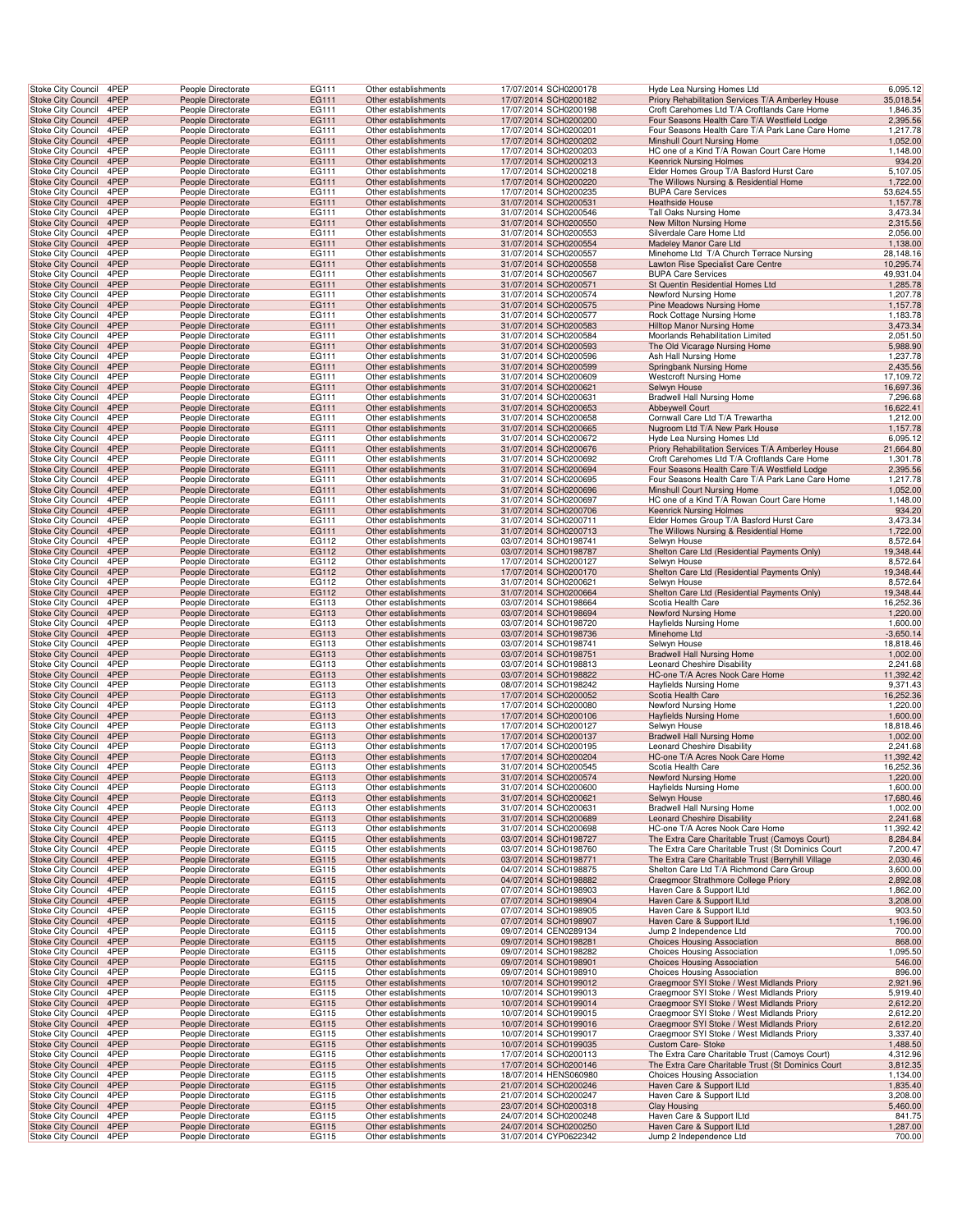| Stoke City Council                              | Stoke City Council 4PEP | People Directorate                       | EG115          | Other establishments                         | 31/07/2014 CYP0622343                          | Jump 2 Independence Ltd                                           | 700.00                |
|-------------------------------------------------|-------------------------|------------------------------------------|----------------|----------------------------------------------|------------------------------------------------|-------------------------------------------------------------------|-----------------------|
|                                                 | 4PEP                    | People Directorate                       | EG115          | Other establishments                         | 31/07/2014 SCH0200519                          | Custom Care- Stoke                                                | 1,566.50              |
| <b>Stoke City Council</b>                       | 4PEP                    | People Directorate                       | EG115          | Other establishments                         | 31/07/2014 SCH0200607                          | The Extra Care Charitable Trust (Camoys Court)                    | 4,312.96              |
| Stoke City Council                              | 4PEP                    | People Directorate                       | EG115          | Other establishments                         | 31/07/2014 SCH0200640                          | The Extra Care Charitable Trust (St Dominics Court                | 5,532.66              |
| Stoke City Council 4PEP                         |                         | People Directorate                       | EG116          | Other establishments                         | 03/07/2014 SCH0198671                          | Beech Dene Residential Care Home                                  | 1,194.00              |
| Stoke City Council                              | 4PEP                    | People Directorate                       | EG116          | Other establishments                         | 03/07/2014 SCH0198706                          | Haversham House                                                   | 904.00                |
| Stoke City Council                              | 4PEP                    | People Directorate                       | EG116          | Other establishments                         | 03/07/2014 SCH0198789                          | Nugroom Ltd T/A New Park House                                    | 904.00                |
| Stoke City Council                              | 4PEP<br>4PEP            | People Directorate                       | EG116          | Other establishments                         | 03/07/2014 SCH0198846<br>03/07/2014 SCH0198850 | Lovett Care Limited T/A Hilton House                              | 1,814.72              |
| <b>Stoke City Council</b><br>Stoke City Council | 4PEP                    | People Directorate<br>People Directorate | EG116<br>EG116 | Other establishments<br>Other establishments | 17/07/2014 SCH0200059                          | St Michael's House<br>Beech Dene Residential Care Home            | 1,080.29<br>1,477.43  |
| Stoke City Council                              | 4PEP                    | People Directorate                       | EG116          | Other establishments                         | 17/07/2014 SCH0200084                          | Alison House                                                      | 850.00                |
| Stoke City Council                              | 4PEP                    | People Directorate                       | EG116          | Other establishments                         | 17/07/2014 SCH0200092                          | Haversham House                                                   | 850.00                |
| <b>Stoke City Council</b>                       | 4PEP                    | People Directorate                       | EG116          | Other establishments                         | 17/07/2014 SCH0200102                          | Ash Hall Nursing Home                                             | 789.28                |
| Stoke City Council                              | 4PEP                    | People Directorate                       | EG116          | Other establishments                         | 17/07/2014 SCH0200145                          | Daycare Services Ltd                                              | 2,550.00              |
| Stoke City Council                              | 4PEP                    | People Directorate                       | EG116          | Other establishments                         | 31/07/2014 SCH0200578                          | Alison House                                                      | 850.00                |
| Stoke City Council                              | 4PEP                    | People Directorate                       | EG116          | Other establishments                         | 31/07/2014 SCH0200586                          | Haversham House                                                   | 1,700.00              |
| Stoke City Council                              | 4PEP                    | People Directorate                       | EG116          | Other establishments                         | 31/07/2014 SCH0200639                          | Daycare Services Ltd                                              | 1,275.00              |
| Stoke City Council                              | 4PEP                    | People Directorate                       | EG116          | Other establishments                         | 31/07/2014 SCH0200652                          | Lovett Care Limited                                               | 607.15                |
| <b>Stoke City Council</b>                       | 4PEP                    | People Directorate                       | EG116          | Other establishments                         | 31/07/2014 SCH0200721                          | Lovett Care Limited T/A Hilton House                              | $-850.01$             |
| Stoke City Council                              | 4PEP                    | People Directorate                       | EG117          | Other establishments                         | 10/07/2014 SCH0199054                          | Beeches Nursing Home                                              | 4,246.66              |
| Stoke City Council                              | 4PEP                    | People Directorate                       | EG117          | Other establishments                         | 30/07/2014 CYP0622085                          | <b>Lovett Care Limited</b>                                        | 6,510.00              |
| Stoke City Council                              | 4PEP                    | People Directorate                       | EG118          | Other establishments                         | 03/07/2014 SCH0198671                          | Beech Dene Residential Care Home                                  | 1,263.00              |
| <b>Stoke City Council</b>                       | 4PEP<br>4PEP            | People Directorate<br>People Directorate | EG118<br>EG118 | Other establishments<br>Other establishments | 03/07/2014 SCH0198697                          | Rock Cottage Nursing Home<br>Haversham House                      | 888.00<br>1,776.00    |
| Stoke City Council<br>Stoke City Council        | 4PEP                    | People Directorate                       | EG118          | Other establishments                         | 03/07/2014 SCH0198706<br>03/07/2014 SCH0198789 | Nugroom Ltd T/A New Park House                                    | 934.00                |
| Stoke City Council                              | 4PEP                    | People Directorate                       | EG118          | Other establishments                         | 03/07/2014 SCH0198846                          | Lovett Care Limited T/A Hilton House                              | 1,424.00              |
| Stoke City Council                              | 4PEP                    | People Directorate                       | EG118          | Other establishments                         | 03/07/2014 SCH0198848                          | Agnes & Arthur                                                    | 1,263.00              |
| Stoke City Council                              | 4PEP                    | People Directorate                       | EG118          | Other establishments                         | 03/07/2014 SCH0198853                          | Applecroft Residential Care Home                                  | 1,014.85              |
| <b>Stoke City Council</b>                       | 4PEP                    | People Directorate                       | EG118          | Other establishments                         | 17/07/2014 SCH0200059                          | Beech Dene Residential Care Home                                  | 1,458.86              |
| Stoke City Council                              | 4PEP                    | People Directorate                       | EG118          | Other establishments                         | 17/07/2014 SCH0200083                          | Rock Cottage Nursing Home                                         | 1,332.00              |
| Stoke City Council                              | 4PEP                    | People Directorate                       | EG118          | Other establishments                         | 17/07/2014 SCH0200098                          | The Chimes Residential Home                                       | 1,776.00              |
| Stoke City Council                              | 4PEP                    | People Directorate                       | EG118          | Other establishments                         | 17/07/2014 SCH0200230                          | Agnes & Arthur                                                    | 4,186.29              |
| <b>Stoke City Council</b>                       | 4PEP                    | People Directorate                       | EG118          | Other establishments                         | 17/07/2014 SCH0200232                          | St Michael's House                                                | 541.28                |
| Stoke City Council                              | 4PEP                    | People Directorate                       | EG118          | Other establishments                         | 31/07/2014 SCH0200586                          | Haversham House                                                   | 888.00                |
| Stoke City Council                              | 4PEP                    | People Directorate                       | EG118          | Other establishments                         | 31/07/2014 SCH0200624                          | The Maples Residential Home                                       | 888.00                |
| Stoke City Council                              | 4PEP                    | People Directorate                       | EG118          | Other establishments                         | 31/07/2014 SCH0200652                          | Lovett Care Limited                                               | 888.00                |
| Stoke City Council                              | 4PEP                    | People Directorate                       | EG118          | Other establishments                         | 31/07/2014 SCH0200665                          | Nugroom Ltd T/A New Park House                                    | 888.00                |
| Stoke City Council<br>Stoke City Council        | 4PEP<br>4PEP            | People Directorate<br>People Directorate | EG120<br>EG120 | Other establishments<br>Other establishments | 03/07/2014 SCH0198793<br>17/07/2014 SCH0200175 | Choices Housing Association<br><b>Choices Housing Association</b> | 10,164.60<br>1,608.22 |
| Stoke City Council                              | 4PEP                    | People Directorate                       | EG121          | Other establishments                         | 31/07/2014 SCH0200593                          | The Old Vicarage Nursing Home                                     | 1,002.00              |
| Stoke City Council                              | 4PEP                    | People Directorate                       | EG121          | Other establishments                         | 31/07/2014 SCH0200669                          | <b>Choices Housing Association</b>                                | 1,900.00              |
| Stoke City Council                              | 4PEP                    | People Directorate                       | EG123          | Other establishments                         | 03/07/2014 SCH0198665                          | Tall Oaks Nursing Home                                            | 621.67                |
| <b>Stoke City Council</b>                       | 4PEP                    | People Directorate                       | EG123          | Other establishments                         | 17/07/2014 SCH0200102                          | Ash Hall Nursing Home                                             | 1,039.80              |
| Stoke City Council                              | 4PEP                    | People Directorate                       | EG123          | Other establishments                         | 17/07/2014 SCH0200200                          | Four Seasons Health Care T/A Westfield Lodge                      | 1,119.78              |
| Stoke City Council                              | 4PEP                    | People Directorate                       | EG123          | Other establishments                         | 31/07/2014 SCH0200531                          | <b>Heathside House</b>                                            | 1,119.78              |
| Stoke City Council                              | 4PEP                    | People Directorate                       | EG123          | Other establishments                         | 31/07/2014 SCH0200599                          | Springbank Nursing Home                                           | 559.89                |
| Stoke City Council                              | 4PEP                    | People Directorate                       | EG123          | Other establishments                         | 31/07/2014 SCH0200694                          | Four Seasons Health Care T/A Westfield Lodge                      | 559.89                |
| Stoke City Council                              | 4PEP                    | People Directorate                       | EG123          | Other establishments                         | 31/07/2014 SCH0200711                          | Elder Homes Group T/A Basford Hurst Care                          | 3,826.00              |
| <b>Stoke City Council</b>                       | 4PEP                    | People Directorate                       | EG124          | Other establishments                         | 03/07/2014 SCH0198751                          | <b>Bradwell Hall Nursing Home</b>                                 | 2,232.86              |
| Stoke City Council                              | 4PEP                    | People Directorate                       | EG127          | Other establishments                         | 09/07/2014 CYP0617796                          | <b>ROC Northwest Limited</b>                                      | 1,047.00              |
| Stoke City Council                              | 4PEP                    | People Directorate                       | EG131          | Other establishments                         | 22/07/2014 CYP0619063                          | Psychology Associates Ltd                                         | 1,200.80              |
| Stoke City Council                              | 4PEP<br>4PEP            | People Directorate                       | EG133<br>EG133 | Other establishments<br>Other establishments | 10/07/2014 SCH0199021<br>25/07/2014 CYP0621870 | A & F Developments                                                | 808.00                |
| <b>Stoke City Council</b><br>Stoke City Council | 4PEP                    | People Directorate<br>People Directorate | EG133          | Other establishments                         | 29/07/2014 CYP0622016                          | <b>ANEW Young People Services Limited</b><br>Above n Beyond Ltd.  | 1,360.00<br>1,642.90  |
| Stoke City Council 4PEP                         |                         | People Directorate                       | EG133          | Other establishments                         | 29/07/2014 SCH0200434                          | A & F Developments                                                | 808.00                |
| Stoke City Council                              | 4PEP                    | People Directorate                       | EG136          | Other establishments                         | 04/07/2014 SCH0198860                          | Carehomes Stoke Ltd                                               | 13,852.16             |
| Stoke City Council                              | 4PEP                    | People Directorate                       | EG136          | Other establishments                         | 15/07/2014 SCH0199212                          | Ana Nursing & Care Services Ltd                                   | 16,302.72             |
| Stoke City Council                              |                         |                                          |                |                                              |                                                | Allied Healthcare (Uk) Ltd                                        | 11,872.00             |
|                                                 |                         |                                          |                |                                              |                                                |                                                                   |                       |
|                                                 | 4PEP<br>4PEP            | People Directorate                       | EG136          | Other establishments                         | 23/07/2014 SCH0200307                          | Allied Healthcare (Uk) Ltd                                        |                       |
| Stoke City Council<br>Stoke City Council        | 4PEP                    | People Directorate<br>People Directorate | EG136<br>EG136 | Other establishments<br>Other establishments | 31/07/2014 SCH0200526<br>31/07/2014 SCH0200527 | Carehomes Stoke Ltd                                               | 13,356.00<br>3,463.04 |
| Stoke City Council                              | 4PEP                    | People Directorate                       | EG136          | Other establishments                         | 31/07/2014 SCH0200735                          | Carehomes Stoke Ltd                                               | 13,852.16             |
| Stoke City Council                              | 4PEP                    | People Directorate                       | EG137          | Other establishments                         | 01/07/2014 CEN0288623                          | Allied Healthcare (Uk) Ltd                                        | 18,999.58             |
| <b>Stoke City Council</b>                       | 4PEP                    | People Directorate                       | EG137          | Other establishments                         | 03/07/2014 CEN0288624                          | Sevacare UK                                                       | 26,722.05             |
| <b>Stoke City Council</b>                       | 4PEP                    | People Directorate                       | EG137          | Other establishments                         | 03/07/2014 CEN0288625                          | Carewatch Care Services Ltd                                       | 1,813.27              |
| Stoke City Council 4PEP                         |                         | People Directorate                       | EG137          | Other establishments                         | 03/07/2014 CEN0288866                          | Ana Nursing & Care Services Ltd                                   | 45,432.90             |
| Stoke City Council 4PEP                         |                         | People Directorate                       | EG137          | Other establishments                         | 03/07/2014 CEN0288867                          | Allied Healthcare (Uk) Ltd                                        | 4,925.11              |
| Stoke City Council 4PEP                         |                         | People Directorate                       | EG137          | Other establishments                         | 03/07/2014 CEN0288868                          | The Human Support Group t/a Homecare Support                      | 35,441.26             |
| <b>Stoke City Council</b>                       | 4PEP                    | People Directorate                       | EG137          | Other establishments                         | 07/07/2014 CEN0289067                          | Custom Care-Stoke                                                 | 71,164.98             |
| <b>Stoke City Council</b>                       | 4PEP                    | People Directorate                       | EG137          | Other establishments                         | 07/07/2014 CEN0289068                          | Allied Healthcare (Uk) Ltd                                        | 11,690.38             |
| <b>Stoke City Council</b><br>Stoke City Council | 4PEP<br>4PEP            | People Directorate<br>People Directorate | EG137<br>EG137 | Other establishments<br>Other establishments | 07/07/2014 CEN0289069<br>07/07/2014 CEN0289070 | Care Uk<br><b>Prestige Nursing Ltd</b>                            | 31,139.06<br>4,672.73 |
| <b>Stoke City Council</b>                       | 4PEP                    | People Directorate                       | EG137          | Other establishments                         | 07/07/2014 CEN0289071                          | Mears Care Ltd                                                    | 22,174.60             |
| <b>Stoke City Council</b>                       | 4PEP                    | People Directorate                       | EG137          | Other establishments                         | 10/07/2014 CEN0289349                          | <b>Prestige Nursing Ltd</b>                                       | 1,463.14              |
| Stoke City Council                              | 4PEP                    | People Directorate                       | EG137          | Other establishments                         | 10/07/2014 CEN0289351                          | Care Uk                                                           | 10,478.81             |
| <b>Stoke City Council</b>                       | 4PEP                    | People Directorate                       | EG137          | Other establishments                         | 10/07/2014 CEN0289352                          | Carehomes Stoke Ltd                                               | 18,378.08             |
| Stoke City Council                              | 4PEP                    | People Directorate                       | EG137          | Other establishments                         | 11/07/2014 CEN0289350                          | Crossroads Staffordshire                                          | 3,304.76              |
| Stoke City Council                              | 4PEP                    | People Directorate                       | EG137          | Other establishments                         | 15/07/2014 CEN0289570                          | Custom Care- Stoke                                                | 42,067.11             |
| Stoke City Council                              | 4PEP                    | People Directorate                       | EG137          | Other establishments                         | 15/07/2014 CEN0289571                          | Radis Community Care                                              | 24,866.51             |
| Stoke City Council                              | 4PEP                    | People Directorate                       | EG137          | Other establishments                         | 15/07/2014 CEN0289572                          | The Human Support Group t/a Homecare Support                      | 35,932.75             |
| <b>Stoke City Council</b>                       | 4PEP                    | People Directorate                       | EG137          | Other establishments                         | 21/07/2014 CEN0290037                          | Ana Nursing & Care Services Ltd                                   | 23,520.53             |
| Stoke City Council                              | 4PEP                    | People Directorate                       | EG137          | Other establishments                         | 21/07/2014 CEN0290038                          | Care Uk                                                           | 9,485.12              |
| Stoke City Council                              | 4PEP<br>4PEP            | People Directorate                       | EG137          | Other establishments<br>Other establishments | 21/07/2014 CEN0290039                          | Carehomes Stoke Ltd                                               | 30,993.78             |
| <b>Stoke City Council</b><br>Stoke City Council | 4PEP                    | People Directorate<br>People Directorate | EG137<br>EG137 | Other establishments                         | 21/07/2014 CEN0290040<br>21/07/2014 CEN0290041 | Sevacare UK<br>Carewatch Care Services Ltd                        | 19,646.25<br>2,693.05 |
| <b>Stoke City Council</b>                       | 4PEP                    | People Directorate                       | EG137          | Other establishments                         | 21/07/2014 CEN0290042                          | Mears Care Ltd                                                    | 22,400.69             |
| Stoke City Council                              | 4PEP                    | People Directorate                       | EG137          | Other establishments                         | 23/07/2014 CEN0290258                          | Prestige Nursing Ltd                                              | 5,027.67              |
| Stoke City Council                              | 4PEP                    | People Directorate                       | EG137          | Other establishments                         | 23/07/2014 CEN0290260                          | Castlerock Homecare                                               | 22,436.07             |
| Stoke City Council                              | 4PEP                    | People Directorate                       | EG137          | Other establishments                         | 23/07/2014 SCH0200309                          | Carehomes Stoke Ltd                                               | 3,463.04              |
| <b>Stoke City Council</b>                       | 4PEP                    | People Directorate                       | EG137          | Other establishments                         | 24/07/2014 CEN0290259                          | Sevacare UK                                                       | 16,871.54             |
| <b>Stoke City Council</b>                       | 4PEP                    | People Directorate                       | EG137          | Other establishments                         | 25/07/2014 CEN0290301                          | Allied Healthcare (Uk) Ltd                                        | 11,406.47             |
| Stoke City Council                              | 4PEP                    | People Directorate                       | EG137          | Other establishments                         | 30/07/2014 CEN0290581                          | Ana Nursing & Care Services Ltd                                   | 24,303.30             |
| Stoke City Council                              | 4PEP                    | People Directorate                       | EG137          | Other establishments                         | 30/07/2014 CEN0290582                          | Allied Healthcare (Uk) Ltd                                        | 16,854.17             |
| <b>Stoke City Council</b>                       | 4PEP                    | People Directorate                       | EG137          | Other establishments                         | 30/07/2014 CEN0290584                          | The Human Support Group t/a Homecare Support                      | 18,860.40             |
| Stoke City Council                              | 4PEP                    | People Directorate                       | EG137          | Other establishments                         | 30/07/2014 CEN0290661                          | Custom Care- Stoke                                                | 41,901.33             |
| <b>Stoke City Council</b>                       | 4PEP                    | People Directorate                       | EG137          | Other establishments                         | 30/07/2014 CEN0290662                          | <b>Radis Community Care</b>                                       | 24,982.65             |
| Stoke City Council                              | 4PEP<br>4PEP            | People Directorate                       | EG137          | Other establishments                         | 30/07/2014 CEN0290663                          | Castlerock Homecare<br><b>Crossroads Staffordshire</b>            | 29,877.88             |
| Stoke City Council<br>Stoke City Council        | 4PEP                    | People Directorate<br>People Directorate | EG137<br>EG137 | Other establishments<br>Other establishments | 31/07/2014 CEN0290580<br>31/07/2014 CEN0290583 | Sevacare UK                                                       | 1,266.15<br>16,528.46 |
| Stoke City Council                              | 4PEP                    | People Directorate                       | EG139          | Other establishments                         | 15/07/2014 SCH0194062                          | REDACTED - Personal Data                                          | 597.06                |
| <b>Stoke City Council</b>                       | 4PEP                    | People Directorate                       | EG139          | Other establishments                         | 15/07/2014 SCH0199120                          | REDACTED - Personal Data                                          | 649.76                |
| Stoke City Council                              | 4PEP                    | People Directorate                       | EG139          | Other establishments                         | 15/07/2014 SCH0199125                          | REDACTED - Personal Data                                          | 530.40                |
| Stoke City Council<br><b>Stoke City Council</b> | 4PEP<br>4PEP            | People Directorate<br>People Directorate | EG139<br>EG139 | Other establishments<br>Other establishments | 15/07/2014 SCH0199144<br>15/07/2014 SCH0199147 | REDACTED - Personal Data<br>REDACTED - Personal Data              | 1,010.28<br>565.76    |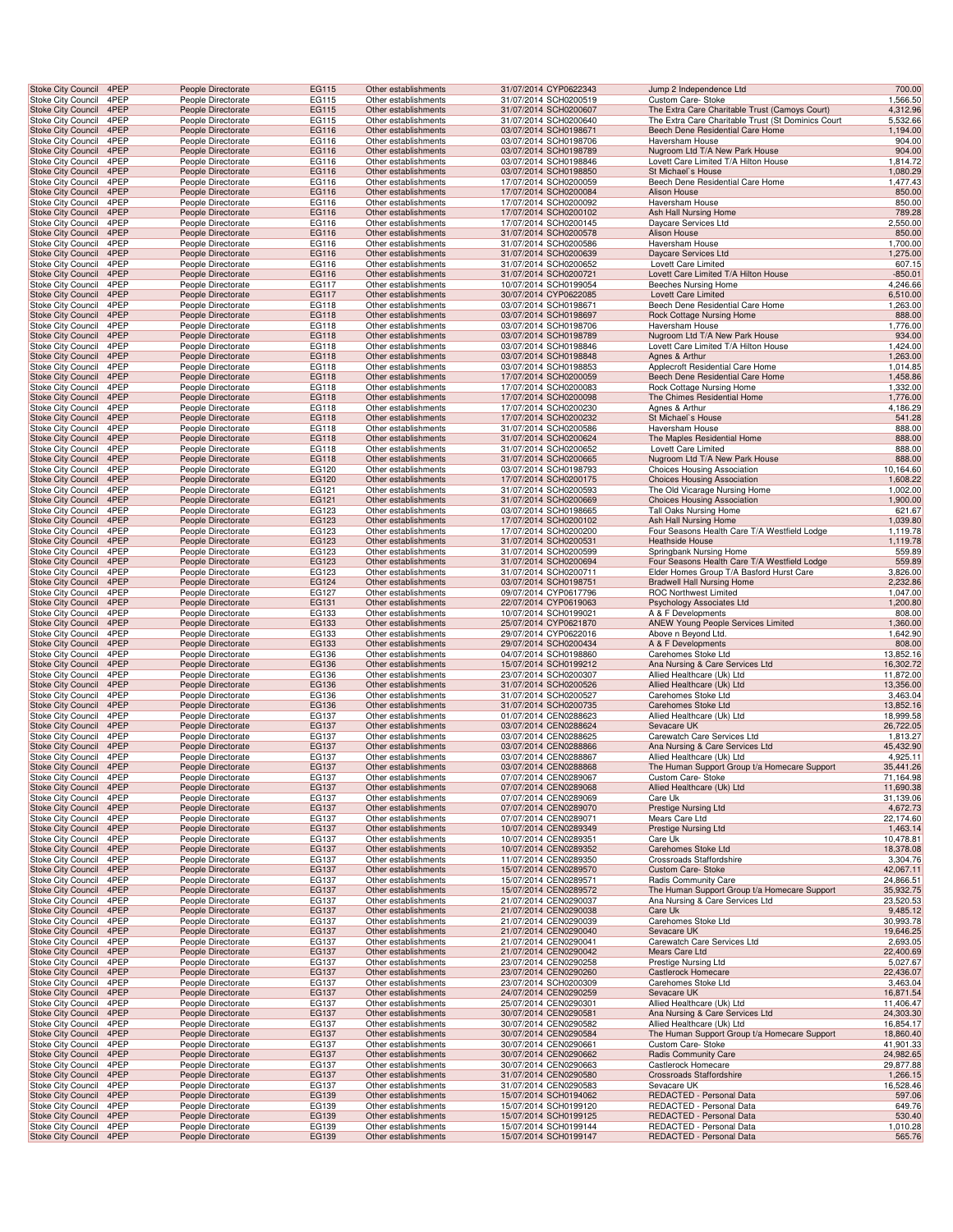| Stoke City Council                                     | 4PEP         | People Directorate                       |                    | <b>EG139</b>   | Other establishments                         | 15/07/2014 SCH0199168                          | REDACTED - Personal Data                                   | 1,149.20               |
|--------------------------------------------------------|--------------|------------------------------------------|--------------------|----------------|----------------------------------------------|------------------------------------------------|------------------------------------------------------------|------------------------|
| <b>Stoke City Council</b>                              | 4PEP         | People Directorate                       |                    | EG139          | Other establishments                         | 15/07/2014 SCH0199219                          | REDACTED - Personal Data                                   | 1,319.04               |
| Stoke City Council                                     | 4PEP         | People Directorate                       |                    | EG139          | Other establishments                         | 15/07/2014 SCH0199221                          | REDACTED - Personal Data                                   | 1,209.12               |
| Stoke City Council 4PEP                                |              | People Directorate                       |                    | EG139          | Other establishments                         | 15/07/2014 SCH0199222                          | REDACTED - Personal Data                                   | 540.44                 |
| Stoke City Council                                     | 4PEP         | People Directorate                       |                    | EG139          | Other establishments                         | 15/07/2014 SCH0199223                          | REDACTED - Personal Data                                   | 714.48                 |
| Stoke City Council                                     | 4PEP         | People Directorate                       |                    | EG139          | Other establishments                         | 15/07/2014 SCH0199227                          | REDACTED - Personal Data                                   | 769.44                 |
| Stoke City Council                                     | 4PEP         | People Directorate                       |                    | EG139          | Other establishments                         | 15/07/2014 SCH0199233                          | REDACTED - Personal Data                                   | 503.80                 |
| <b>Stoke City Council</b>                              | 4PEP         | People Directorate                       |                    | EG139          | Other establishments                         | 15/07/2014 SCH0199241                          | REDACTED - Personal Data                                   | 778.60                 |
| Stoke City Council<br><b>Stoke City Council</b>        | 4PEP<br>4PEP | People Directorate<br>People Directorate |                    | EG139<br>EG139 | Other establishments<br>Other establishments | 15/07/2014 SCH0199242<br>15/07/2014 SCH0199256 | REDACTED - Personal Data<br>REDACTED - Personal Data       | 1,154.16<br>1,795.36   |
| Stoke City Council                                     | 4PEP         | People Directorate                       |                    | EG139          | Other establishments                         | 15/07/2014 SCH0199260                          | REDACTED - Personal Data                                   | 512.96                 |
| <b>Stoke City Council</b>                              | 4PEP         | People Directorate                       |                    | EG139          | Other establishments                         | 15/07/2014 SCH0199262                          | REDACTED - Personal Data                                   | 549.60                 |
| Stoke City Council                                     | 4PEP         | People Directorate                       |                    | EG139          | Other establishments                         | 15/07/2014 SCH0199264                          | REDACTED - Personal Data                                   | 989.28                 |
| Stoke City Council 4PEP                                |              | People Directorate                       |                    | EG139          | Other establishments                         | 15/07/2014 SCH0199266                          | REDACTED - Personal Data                                   | 2,631.36               |
| Stoke City Council                                     | 4PEP         | People Directorate                       |                    | EG139          | Other establishments                         | 15/07/2014 SCH0199271                          | REDACTED - Personal Data                                   | 1,612.16               |
| Stoke City Council                                     | 4PEP         | People Directorate                       |                    | EG139          | Other establishments                         | 15/07/2014 SCH0199276                          | REDACTED - Personal Data                                   | 1,282.40               |
| Stoke City Council                                     | 4PEP         | People Directorate                       |                    | EG139          | Other establishments                         | 15/07/2014 SCH0199277                          | REDACTED - Personal Data                                   | 1,154.16               |
| <b>Stoke City Council</b>                              | 4PEP<br>4PEP | People Directorate<br>People Directorate |                    | EG139          | Other establishments                         | 15/07/2014 SCH0199306                          | REDACTED - Personal Data                                   | 806.08                 |
| Stoke City Council<br><b>Stoke City Council</b>        | 4PEP         | People Directorate                       |                    | EG139<br>EG139 | Other establishments<br>Other establishments | 15/07/2014 SCH0199307<br>15/07/2014 SCH0199313 | REDACTED - Personal Data<br>REDACTED - Personal Data       | 970.96<br>1,355.68     |
| Stoke City Council                                     | 4PEP         | People Directorate                       |                    | EG139          | Other establishments                         | 15/07/2014 SCH0199332                          | REDACTED - Personal Data                                   | 1,813.68               |
| <b>Stoke City Council</b>                              | 4PEP         | People Directorate                       |                    | EG139          | Other establishments                         | 15/07/2014 SCH0199343                          | REDACTED - Personal Data                                   | $-2,025.67$            |
| Stoke City Council                                     | 4PEP         | People Directorate                       |                    | EG139          | Other establishments                         | 15/07/2014 SCH0199352                          | REDACTED - Personal Data                                   | 549.60                 |
| Stoke City Council 4PEP                                |              | People Directorate                       |                    | EG139          | Other establishments                         | 15/07/2014 SCH0199357                          | REDACTED - Personal Data                                   | 879.36                 |
| Stoke City Council                                     | 4PEP         | People Directorate                       |                    | EG139          | Other establishments                         | 15/07/2014 SCH0199369                          | REDACTED - Personal Data                                   | 916.00                 |
| Stoke City Council                                     | 4PEP         | People Directorate                       |                    | EG139          | Other establishments                         | 15/07/2014 SCH0199375                          | REDACTED - Personal Data                                   | 549.60                 |
| Stoke City Council                                     | 4PEP         | People Directorate                       |                    | EG139          | Other establishments                         | 15/07/2014 SCH0199379                          | REDACTED - Personal Data                                   | 549.60                 |
| <b>Stoke City Council</b>                              | 4PEP         | People Directorate                       |                    | EG139          | Other establishments                         | 15/07/2014 SCH0199400                          | REDACTED - Personal Data                                   | 549.60                 |
| Stoke City Council<br><b>Stoke City Council</b>        | 4PEP<br>4PEP | People Directorate<br>People Directorate |                    | EG139<br>EG139 | Other establishments<br>Other establishments | 15/07/2014 SCH0199401<br>15/07/2014 SCH0199426 | REDACTED - Personal Data<br>REDACTED - Personal Data       | 512.96<br>879.36       |
| Stoke City Council                                     | 4PEP         | People Directorate                       |                    | EG139          | Other establishments                         | 15/07/2014 SCH0199442                          | REDACTED - Personal Data                                   | 1,025.92               |
| <b>Stoke City Council</b>                              | 4PEP         | People Directorate                       |                    | EG139          | Other establishments                         | 15/07/2014 SCH0199490                          | REDACTED - Personal Data                                   | 769.44                 |
| Stoke City Council                                     | 4PEP         | People Directorate                       |                    | EG139          | Other establishments                         | 15/07/2014 SCH0199546                          | REDACTED - Personal Data                                   | 769.44                 |
| Stoke City Council 4PEP                                |              | People Directorate                       |                    | EG139          | Other establishments                         | 15/07/2014 SCH0199598                          | REDACTED - Personal Data                                   | 586.24                 |
| Stoke City Council                                     | 4PEP         | People Directorate                       |                    | EG139          | Other establishments                         | 15/07/2014 SCH0199660                          | REDACTED - Personal Data                                   | 1,575.52               |
| Stoke City Council                                     | 4PEP         | People Directorate                       |                    | EG139          | Other establishments                         | 15/07/2014 SCH0199694                          | REDACTED - Personal Data                                   | 879.36                 |
| Stoke City Council                                     | 4PEP         | People Directorate                       |                    | EG139          | Other establishments                         | 15/07/2014 SCH0199798                          | REDACTED - Personal Data                                   | 650.00                 |
| <b>Stoke City Council</b>                              | 4PEP<br>4PEP | People Directorate<br>People Directorate |                    | EG139          | Other establishments                         | 25/07/2014 CEN0290302<br>25/07/2014 CYP0617788 | REDACTED - Personal Data<br>A4E Management Limited         | 727.41<br>12,174.00    |
| Stoke City Council<br><b>Stoke City Council</b>        | 4PEP         | People Directorate                       |                    | EG139<br>EG139 | Other establishments<br>Other establishments | 25/07/2014 CYP0617813                          | A4E Management Limited                                     | 1,855.00               |
| Stoke City Council                                     | 4PEP         | People Directorate                       |                    | EG140          | Other establishments                         | 15/07/2014 SCH0199225                          | REDACTED - Personal Data                                   | 542.00                 |
| Stoke City Council                                     | 4PEP         | People Directorate                       |                    | EG140          | Other establishments                         | 15/07/2014 SCH0199249                          | REDACTED - Personal Data                                   | 542.00                 |
| Stoke City Council                                     | 4PEP         | People Directorate                       |                    | EG142          | Other establishments                         | 15/07/2014 CEN0289548                          | REDACTED - Personal Data                                   | 708.00                 |
| Stoke City Council 4PEP                                |              | People Directorate                       |                    | EG142          | Other establishments                         | 15/07/2014 SCH0199232                          | REDACTED - Personal Data                                   | 852.00                 |
| Stoke City Council                                     | 4PEP         | People Directorate                       |                    | EG142          | Other establishments                         | 15/07/2014 SCH0199248                          | REDACTED - Personal Data                                   | 3,928.00               |
| Stoke City Council<br>Stoke City Council               | 4PEP<br>4PEP | People Directorate<br>People Directorate |                    | EG142<br>EG142 | Other establishments<br>Other establishments | 15/07/2014 SCH0199327<br>15/07/2014 SCH0199335 | REDACTED - Personal Data<br>REDACTED - Personal Data       | 1,194.00<br>700.00     |
| <b>Stoke City Council</b>                              | 4PEP         | People Directorate                       |                    | EG142          | Other establishments                         | 15/07/2014 SCH0199350                          | REDACTED - Personal Data                                   | 796.00                 |
| Stoke City Council                                     | 4PEP         | People Directorate                       |                    | EG142          | Other establishments                         | 15/07/2014 SCH0199351                          | REDACTED - Personal Data                                   | 796.00                 |
| <b>Stoke City Council</b>                              | 4PEP         | People Directorate                       |                    | EG142          | Other establishments                         | 15/07/2014 SCH0199381                          | REDACTED - Personal Data                                   | 612.00                 |
| Stoke City Council                                     | 4PEP         | People Directorate                       |                    | EG142          | Other establishments                         | 15/07/2014 SCH0199389                          | REDACTED - Personal Data                                   | 648.00                 |
| <b>Stoke City Council</b>                              | 4PEP         | People Directorate                       |                    | EG142          | Other establishments                         | 15/07/2014 SCH0199501                          | REDACTED - Personal Data                                   | 982.00                 |
| Stoke City Council<br>Stoke City Council 4PEP          | 4PEP         | People Directorate<br>People Directorate |                    | EG142<br>EG142 | Other establishments<br>Other establishments | 15/07/2014 SCH0199550<br>15/07/2014 SCH0199764 | REDACTED - Personal Data<br>REDACTED - Personal Data       | 2,100.00<br>796.00     |
| Stoke City Council                                     | 4PEP         | People Directorate                       |                    | EG142          | Other establishments                         | 15/07/2014 SCH0199806                          | REDACTED - Personal Data                                   | 796.00                 |
| Stoke City Council                                     | 4PEP         | People Directorate                       |                    | EG142          | Other establishments                         | 15/07/2014 SCH0199977                          | REDACTED - Personal Data                                   | 1,376.00               |
| Stoke City Council                                     | 4PEP         | People Directorate                       |                    | EG142          | Other establishments                         | 23/07/2014 CEN0290257                          | REDACTED - Personal Data                                   | 754.00                 |
| <b>Stoke City Council</b>                              | 4PEP         | People Directorate                       |                    | EG143          | Other establishments                         | 09/07/2014 CEN0289197                          | <b>Turning Point</b>                                       | 230,836.59             |
| Stoke City Council                                     | 4PEP         | People Directorate                       |                    | EG143          | Other establishments                         | 10/07/2014 SCH0199018                          | Derwent & California Villas                                | 1,522.00               |
| <b>Stoke City Council</b><br>Stoke City Council        | 4PEP<br>4PEP | People Directorate<br>People Directorate |                    | EG143<br>EG143 | Other establishments<br>Other establishments | 10/07/2014 SCH0199047<br>22/07/2014 CEN0290055 | Sense<br><b>Turning Point</b>                              | 6,897.40<br>230,836.59 |
| Stoke City Council                                     | 4PEP         | People Directorate                       |                    | EG143          | Other establishments                         | 25/07/2014 SCH0199985                          | <b>Accord Housing Association Ltd</b>                      | 79,627.98              |
| Stoke City Council                                     | 4PEP         | People Directorate                       |                    | EG143          | Other establishments                         | 30/07/2014 SCH0200462                          | Sense                                                      | 6,897.40               |
| Stoke City Council 4PEP                                |              | People Directorate                       |                    | EG143          | Other establishments                         | 31/07/2014 CEN0290732                          | <b>Radis Community Care</b>                                | 10,566.72              |
| Stoke City Council                                     | 4PEP         | People Directorate                       |                    | EG146          | Other establishments                         | 03/07/2014 SCH0198767                          | Pearl Care Ltd                                             | 855.11                 |
| Stoke City Council                                     | 4PEP         | People Directorate                       |                    | EG146          | Other establishments                         | 31/07/2014 SCH0200668                          | Riverview Residential Home                                 | 2,668.56               |
| Stoke City Council 4PEP                                |              | People Directorate                       |                    | EG152          | Other establishments                         | 23/07/2014 CEN0290110                          | REDACTED - Personal Data                                   | 581.56                 |
| <b>Stoke City Council</b>                              | 4PEP         | People Directorate                       |                    | EG170          | Other establishments                         | 25/07/2014 HENS061456                          | REDACTED - Personal Data                                   | 600.00                 |
| Stoke City Council                                     | 4PEP<br>4PEP | People Directorate<br>People Directorate |                    | EG170<br>EG170 | Other establishments                         | 29/07/2014 CYP0622047                          | REDACTED - Personal Data                                   | 617.46                 |
| <b>Stoke City Council</b><br><b>Stoke City Council</b> | 4PEP         | People Directorate                       |                    | EG170          | Other establishments<br>Other establishments | 30/07/2014 CEN0290655<br>31/07/2014 CYP0622371 | <b>Greenfields Nursery</b><br>REDACTED - Personal Data     | 873.60<br>1,120.00     |
| <b>Stoke City Council</b>                              | 4PEP         | People Directorate                       |                    | EG173          | Other establishments                         | 04/07/2014 SCH0198872                          | Carehomes Stoke Ltd                                        | 2,699.88               |
| Stoke City Council                                     | 4PEP         | People Directorate                       |                    | EG173          | Other establishments                         | 04/07/2014 SCH0198873                          | Shelton Care Ltd T/A Richmond Care Group                   | 2,120.00               |
| Stoke City Council 4PEP                                |              | People Directorate                       |                    | EG173          | Other establishments                         | 04/07/2014 SCH0198874                          | Shelton Care Ltd T/A Richmond Care Group                   | 1,950.00               |
| Stoke City Council                                     | 4PEP         | People Directorate                       |                    | EG173          | Other establishments                         | 04/07/2014 SCH0198879                          | Shelton Care Ltd T/A Richmond Care Group                   | 1,140.00               |
| <b>Stoke City Council</b>                              | 4PEP         | People Directorate                       |                    | EG173          | Other establishments                         | 04/07/2014 SCH0198880                          | Shelton Care Ltd T/A Richmond Care Group                   | 1,920.00               |
| Stoke City Council                                     | 4PEP         | People Directorate                       |                    | EG173          | Other establishments                         | 04/07/2014 SCH0198881                          | Shelton Care Ltd T/A Richmond Care Group                   | 1,536.00               |
| <b>Stoke City Council</b>                              | 4PEP         | People Directorate                       |                    | EG173          | Other establishments                         | 07/07/2014 SCH0198908                          | Haven Care & Support ILtd                                  | 653.25                 |
| Stoke City Council<br><b>Stoke City Council</b>        | 4PEP<br>4PEP | People Directorate<br>People Directorate |                    | EG173<br>EG173 | Other establishments<br>Other establishments | 07/07/2014 SCH0198912<br>07/07/2014 SCH0198913 | Trinity Skills For Life Ltd<br>Trinity Skills For Life Ltd | 1,700.00<br>1,575.00   |
| <b>Stoke City Council</b>                              | 4PEP         | People Directorate                       |                    | EG173          | Other establishments                         | 09/07/2014 CEN0289135                          | Voyage Limited                                             | 1,354.88               |
| <b>Stoke City Council</b>                              | 4PEP         | People Directorate                       |                    | EG173          | Other establishments                         | 09/07/2014 CEN0289136                          | Voyage Limited                                             | 1,015.28               |
| Stoke City Council                                     | 4PEP         | People Directorate                       |                    | EG173          | Other establishments                         | 09/07/2014 CEN0289137                          | Voyage Limited                                             | 1,362.36               |
| Stoke City Council 4PEP                                |              | People Directorate                       |                    | EG173          | Other establishments                         | 09/07/2014 CEN0289139                          | Voyage Limited                                             | 1,197.68               |
| Stoke City Council<br><b>Stoke City Council</b>        | 4PEP<br>4PEP | People Directorate<br>People Directorate |                    | EG173          | Other establishments<br>Other establishments | 09/07/2014 CEN0289140<br>09/07/2014 SCH0198900 | Voyage Limited<br>The Grocott Centre Limited               | 1,536.48<br>1,066.20   |
| Stoke City Council                                     | 4PEP         | People Directorate                       |                    | EG173<br>EG173 | Other establishments                         | 09/07/2014 SCH0198982                          | Voyage Limited                                             | $-7,288.61$            |
| <b>Stoke City Council</b>                              | 4PEP         | People Directorate                       |                    | EG173          | Other establishments                         | 10/07/2014 SCH0199019                          | Voyage Limited                                             | 940.04                 |
| Stoke City Council                                     | 4PEP         | People Directorate                       |                    | EG173          | Other establishments                         | 10/07/2014 SCH0199020                          | Voyage Limited                                             | 1,408.08               |
| <b>Stoke City Council</b>                              | 4PEP         | People Directorate                       |                    | EG173          | Other establishments                         | 17/07/2014 SCH0200029                          | Crossroads Staffordshire                                   | $-864.00$              |
| <b>Stoke City Council</b>                              | 4PEP         | People Directorate                       |                    | EG173          | Other establishments                         | 17/07/2014 SCH0200030                          | Approach                                                   | 551.36                 |
| <b>Stoke City Council</b>                              | 4PEP         | People Directorate                       |                    | EG173          | Other establishments                         | 17/07/2014 SCH0200032                          | Jump 2 Independence Ltd                                    | 1,076.32               |
| Stoke City Council<br>Stoke City Council 4PEP          | 4PEP         | People Directorate<br>People Directorate |                    | EG173<br>EG173 | Other establishments<br>Other establishments | 17/07/2014 SCH0200033<br>17/07/2014 SCH0200034 | Lovett Care Limited<br>Carehomes Stoke Ltd                 | 80.00<br>10,691.45     |
|                                                        |              |                                          | People Directorate | EG173          | Other establishments                         | 17/07/2014 SCH0200035                          | The Grocott Centre Limited                                 | 8,048.70               |
|                                                        | 4PEP         |                                          |                    |                |                                              | 23/07/2014 SCH0200317                          | Carehomes Stoke Ltd                                        | 1,519.44               |
| Stoke City Council<br><b>Stoke City Council</b>        | 4PEP         | People Directorate                       |                    | EG173          | Other establishments                         |                                                |                                                            |                        |
| Stoke City Council                                     | 4PEP         | People Directorate                       |                    | EG173          | Other establishments                         | 24/07/2014 SCH0200239                          | Haven Care & Support ILtd                                  | 702.00                 |
| <b>Stoke City Council</b>                              | 4PEP         | People Directorate                       |                    | EG173          | Other establishments                         | 24/07/2014 SCH0200366                          | Freespirits Day Care Ltd                                   | 2,604.00               |
| Stoke City Council                                     | 4PEP         | People Directorate                       |                    | EG173          | Other establishments                         | 31/07/2014 CYP0622346                          | Shelton Care Ltd T/A Richmond Care Group                   | 1,140.00               |
| <b>Stoke City Council</b>                              | 4PEP         | People Directorate                       |                    | EG173          | Other establishments                         | 31/07/2014 CYP0622350                          | Shelton Care Ltd T/A Richmond Care Group                   | 3,600.00               |
| Stoke City Council<br>Stoke City Council               | 4PEP<br>4PEP | People Directorate<br>People Directorate |                    | EG173<br>EG173 | Other establishments<br>Other establishments | 31/07/2014 CYP0622351<br>31/07/2014 CYP0622352 | Shelton Care Ltd T/A Richmond Care Group<br>Voyage Limited | 2,120.00<br>1,536.48   |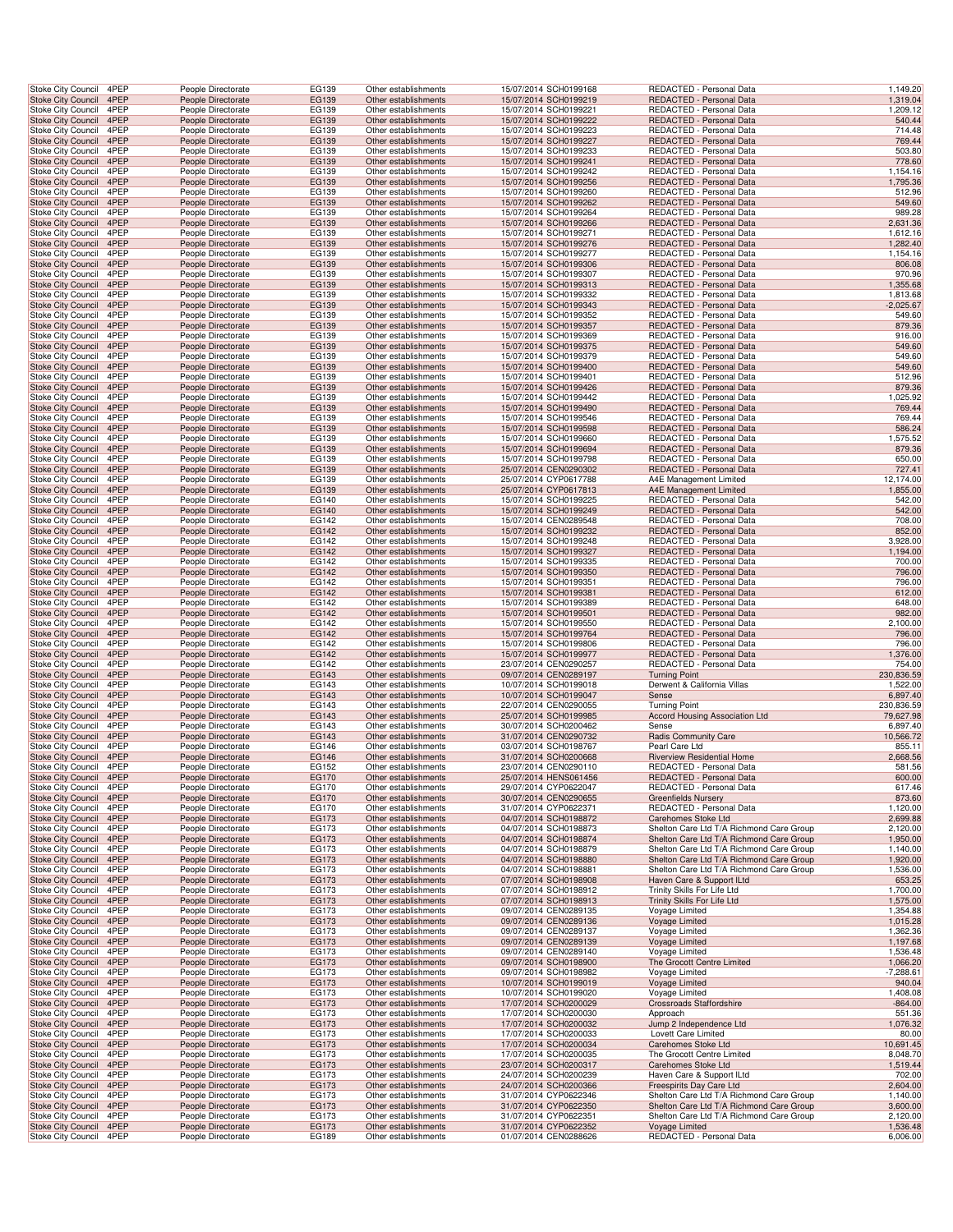| <b>Stoke City Council</b>                       | 4PEP         | People Directorate                       | <b>EG189</b>          | Other establishments                         | 15/07/2014 SCH0194062                          | REDACTED - Personal Data                             | $-760.95$            |
|-------------------------------------------------|--------------|------------------------------------------|-----------------------|----------------------------------------------|------------------------------------------------|------------------------------------------------------|----------------------|
| Stoke City Council                              | 4PEP         | People Directorate                       | EG189                 | Other establishments                         | 15/07/2014 SCH0199230                          | REDACTED - Personal Data                             | 756.00               |
| Stoke City Council                              | 4PEP         | People Directorate                       | EG189                 | Other establishments                         | 15/07/2014 SCH0199231                          | REDACTED - Personal Data                             | 933.68               |
| Stoke City Council                              | 4PEP         | People Directorate                       | EG189                 | Other establishments                         | 15/07/2014 SCH0199240                          | REDACTED - Personal Data                             | 1,349.84             |
| Stoke City Council 4PEP                         |              | People Directorate                       | EG189                 | Other establishments                         | 15/07/2014 SCH0199246                          | <b>REDACTED - Personal Data</b>                      | 659.52               |
| Stoke City Council                              | 4PEP         | People Directorate                       | EG189                 | Other establishments                         | 15/07/2014 SCH0199258                          | REDACTED - Personal Data                             | 586.24               |
| Stoke City Council                              | 4PEP         | People Directorate                       | EG189                 | Other establishments                         | 15/07/2014 SCH0199268                          | REDACTED - Personal Data                             | 1,172.48             |
| Stoke City Council                              | 4PEP         | People Directorate                       | EG189                 | Other establishments                         | 15/07/2014 SCH0199270                          | REDACTED - Personal Data                             | 2,000.12             |
| Stoke City Council                              | 4PEP         | People Directorate                       | EG189                 | Other establishments                         | 15/07/2014 SCH0199275                          | REDACTED - Personal Data                             | 542.00               |
| <b>Stoke City Council</b>                       | 4PEP         | People Directorate                       | EG189                 | Other establishments                         | 15/07/2014 SCH0199280                          | REDACTED - Personal Data                             | 3,272.92             |
| <b>Stoke City Council</b>                       | 4PEP         | People Directorate                       | <b>EG189</b>          | Other establishments                         | 15/07/2014 SCH0199281                          | REDACTED - Personal Data                             | 1,428.96             |
| Stoke City Council                              | 4PEP         | People Directorate                       | EG189                 | Other establishments                         | 15/07/2014 SCH0199283                          | REDACTED - Personal Data                             | 916.00               |
| Stoke City Council                              | 4PEP         | People Directorate                       | EG189                 | Other establishments                         | 15/07/2014 SCH0199285                          | REDACTED - Personal Data                             | 1,240.00             |
| Stoke City Council<br>Stoke City Council        | 4PEP<br>4PEP | People Directorate<br>People Directorate | EG189<br>EG189        | Other establishments<br>Other establishments | 15/07/2014 SCH0199299<br>15/07/2014 SCH0199300 | REDACTED - Personal Data<br>REDACTED - Personal Data | 769.44<br>806.08     |
| Stoke City Council                              | 4PEP         | People Directorate                       | EG189                 | Other establishments                         | 15/07/2014 SCH0199302                          | REDACTED - Personal Data                             | 635.60               |
| Stoke City Council                              | 4PEP         | People Directorate                       | EG189                 | Other establishments                         | 15/07/2014 SCH0199304                          | REDACTED - Personal Data                             | 4,286.88             |
| Stoke City Council                              | 4PEP         | People Directorate                       | EG189                 | Other establishments                         | 15/07/2014 SCH0199310                          | REDACTED - Personal Data                             | 512.96               |
| Stoke City Council                              | 4PEP         | People Directorate                       | EG189                 | Other establishments                         | 15/07/2014 SCH0199315                          | REDACTED - Personal Data                             | 605.04               |
| <b>Stoke City Council</b>                       | 4PEP         | People Directorate                       | EG189                 | Other establishments                         | 15/07/2014 SCH0199325                          | REDACTED - Personal Data                             | 1,099.20             |
| Stoke City Council                              | 4PEP         | People Directorate                       | EG189                 | Other establishments                         | 15/07/2014 SCH0199331                          | REDACTED - Personal Data                             | 549.60               |
| Stoke City Council                              | 4PEP         | People Directorate                       | EG189                 | Other establishments                         | 15/07/2014 SCH0199333                          | REDACTED - Personal Data                             | 1,355.68             |
| <b>Stoke City Council</b>                       | 4PEP         | People Directorate                       | EG189                 | Other establishments                         | 15/07/2014 SCH0199337                          | REDACTED - Personal Data                             | 909.96               |
| Stoke City Council                              | 4PEP         | People Directorate                       | EG189                 | Other establishments                         | 15/07/2014 SCH0199338                          | REDACTED - Personal Data                             | 5,082.80             |
| Stoke City Council                              | 4PEP         | People Directorate                       | EG189                 | Other establishments                         | 15/07/2014 SCH0199340                          | REDACTED - Personal Data                             | 1,570.84             |
| Stoke City Council                              | 4PEP         | People Directorate                       | EG189                 | Other establishments                         | 15/07/2014 SCH0199341                          | REDACTED - Personal Data                             | 567.92               |
| <b>Stoke City Council</b>                       | 4PEP         | People Directorate                       | EG189                 | Other establishments                         | 15/07/2014 SCH0199343                          | REDACTED - Personal Data                             | 4,273.79             |
| Stoke City Council<br>Stoke City Council        | 4PEP<br>4PEP | People Directorate<br>People Directorate | EG189<br>EG189        | Other establishments<br>Other establishments | 15/07/2014 SCH0199347<br>15/07/2014 SCH0199349 | REDACTED - Personal Data<br>REDACTED - Personal Data | 1,100.00<br>1,579.44 |
| <b>Stoke City Council</b>                       | 4PEP         | People Directorate                       | EG189                 | Other establishments                         | 15/07/2014 SCH0199351                          | REDACTED - Personal Data                             | 549.60               |
| <b>Stoke City Council</b>                       | 4PEP         | People Directorate                       | EG189                 | Other establishments                         | 15/07/2014 SCH0199366                          | REDACTED - Personal Data                             | 829.08               |
| Stoke City Council                              | 4PEP         | People Directorate                       | EG189                 | Other establishments                         | 15/07/2014 SCH0199367                          | REDACTED - Personal Data                             | 861.04               |
| <b>Stoke City Council</b>                       | 4PEP         | People Directorate                       | EG189                 | Other establishments                         | 15/07/2014 SCH0199368                          | REDACTED - Personal Data                             | 1,010.72             |
| Stoke City Council                              | 4PEP         | People Directorate                       | EG189                 | Other establishments                         | 15/07/2014 SCH0199379                          | REDACTED - Personal Data                             | 549.60               |
| Stoke City Council                              | 4PEP         | People Directorate                       | EG189                 | Other establishments                         | 15/07/2014 SCH0199384                          | REDACTED - Personal Data                             | 549.60               |
| Stoke City Council                              | 4PEP         | People Directorate                       | EG189                 | Other establishments                         | 15/07/2014 SCH0199397                          | REDACTED - Personal Data                             | 1,486.80             |
| Stoke City Council                              | 4PEP         | People Directorate                       | EG189                 | Other establishments                         | 15/07/2014 SCH0199405                          | REDACTED - Personal Data                             | 732.80               |
| Stoke City Council                              | 4PEP         | People Directorate                       | EG189                 | Other establishments                         | 15/07/2014 SCH0199408                          | REDACTED - Personal Data                             | 1,296.64             |
| Stoke City Council                              | 4PEP         | People Directorate                       | EG189                 | Other establishments                         | 15/07/2014 SCH0199410                          | REDACTED - Personal Data                             | 571.04               |
| Stoke City Council                              | 4PEP         | People Directorate                       | EG189                 | Other establishments                         | 15/07/2014 SCH0199423                          | REDACTED - Personal Data                             | 732.80               |
| <b>Stoke City Council</b>                       | 4PEP         | People Directorate                       | EG189                 | Other establishments                         | 15/07/2014 SCH0199434                          | REDACTED - Personal Data                             | 1,538.88             |
| Stoke City Council                              | 4PEP<br>4PEP | People Directorate                       | EG189                 | Other establishments                         | 15/07/2014 SCH0199437                          | REDACTED - Personal Data                             | 558.44               |
| <b>Stoke City Council</b><br>Stoke City Council | 4PEP         | People Directorate<br>People Directorate | EG189<br>EG189        | Other establishments<br>Other establishments | 15/07/2014 SCH0199441<br>15/07/2014 SCH0199443 | REDACTED - Personal Data<br>REDACTED - Personal Data | 1,293.12<br>881.80   |
| Stoke City Council                              | 4PEP         | People Directorate                       | EG189                 | Other establishments                         | 15/07/2014 SCH0199446                          | REDACTED - Personal Data                             | 1,282.40             |
| Stoke City Council                              | 4PEP         | People Directorate                       | EG189                 | Other establishments                         | 15/07/2014 SCH0199452                          | REDACTED - Personal Data                             | 903.12               |
| Stoke City Council                              | 4PEP         | People Directorate                       | EG189                 | Other establishments                         | 15/07/2014 SCH0199465                          | REDACTED - Personal Data                             | 562.04               |
| Stoke City Council                              | 4PEP         | People Directorate                       | EG189                 | Other establishments                         | 15/07/2014 SCH0199467                          | REDACTED - Personal Data                             | 1,684.00             |
| Stoke City Council                              | 4PEP         | People Directorate                       | EG189                 | Other establishments                         | 15/07/2014 SCH0199470                          | REDACTED - Personal Data                             | 842.72               |
| Stoke City Council                              | 4PEP         | People Directorate                       | EG189                 | Other establishments                         | 15/07/2014 SCH0199481                          | REDACTED - Personal Data                             | 827.52               |
| Stoke City Council                              | 4PEP         | People Directorate                       | EG189                 | Other establishments                         | 15/07/2014 SCH0199496                          | REDACTED - Personal Data                             | 644.32               |
| Stoke City Council                              | 4PEP         | People Directorate                       | EG189                 | Other establishments                         | 15/07/2014 SCH0199503                          | REDACTED - Personal Data                             | 1,042.12             |
| <b>Stoke City Council</b>                       | 4PEP         | People Directorate                       | EG189                 | Other establishments                         | 15/07/2014 SCH0199510                          | REDACTED - Personal Data                             | 1,075.92             |
| Stoke City Council                              | 4PEP         | People Directorate                       | EG189                 | Other establishments                         | 15/07/2014 SCH0199511                          | REDACTED - Personal Data                             | 1,656.96             |
| <b>Stoke City Council</b>                       | 4PEP         | People Directorate                       | EG189                 | Other establishments                         | 15/07/2014 SCH0199514                          | REDACTED - Personal Data                             | 1,302.00             |
| Stoke City Council                              | 4PEP         | People Directorate                       | EG189                 | Other establishments                         | 15/07/2014 SCH0199524                          | REDACTED - Personal Data                             | 1,067.92             |
| Stoke City Council                              | 4PEP         | People Directorate                       | EG189                 | Other establishments                         | 15/07/2014 SCH0199530                          | REDACTED - Personal Data                             | 853.44               |
| Stoke City Council                              | 4PEP<br>4PEP | People Directorate<br>People Directorate | EG189<br>EG189        | Other establishments<br>Other establishments | 15/07/2014 SCH0199544<br>15/07/2014 SCH0199550 | REDACTED - Personal Data<br>REDACTED - Personal Data | 862.60<br>659.52     |
| Stoke City Council<br><b>Stoke City Council</b> | 4PEP         | People Directorate                       | EG189                 | Other establishments                         | 15/07/2014 SCH0199554                          | REDACTED - Personal Data                             | 628.32               |
| Stoke City Council                              | 4PEP         | People Directorate                       | EG189                 | Other establishments                         | 15/07/2014 SCH0199575                          | REDACTED - Personal Data                             | 2,088.48             |
| Stoke City Council                              | 4PEP         | People Directorate                       | EG189                 | Other establishments                         | 15/07/2014 SCH0199577                          | REDACTED - Personal Data                             | 512.96               |
| <b>Stoke City Council</b>                       | 4PEP         | People Directorate                       | EG189                 | Other establishments                         | 15/07/2014 SCH0199589                          | REDACTED - Personal Data                             | 523.68               |
| Stoke City Council                              | 4PEP         | People Directorate                       | EG189                 | Other establishments                         | 15/07/2014 SCH0199594                          | REDACTED - Personal Data                             | 560.32               |
| Stoke City Council                              | 4PEP         | People Directorate                       | EG189                 | Other establishments                         | 15/07/2014 SCH0199607                          | REDACTED - Personal Data                             | 549.60               |
| Stoke City Council                              | 4PEP         | People Directorate                       | EG189                 | Other establishments                         | 15/07/2014 SCH0199611                          | REDACTED - Personal Data                             | 532.84               |
| Stoke City Council 4PEP                         |              | People Directorate                       | EG189                 | Other establishments                         | 15/07/2014 SCH0199618                          | REDACTED - Personal Data                             | 715.60               |
| <b>Stoke City Council</b>                       | 4PEP         | People Directorate                       | EG189                 | Other establishments                         | 15/07/2014 SCH0199621                          | REDACTED - Personal Data                             | 2,894.56             |
| Stoke City Council 4PEP                         |              | People Directorate                       | EG189                 | Other establishments                         | 15/07/2014 SCH0199629                          | REDACTED - Personal Data                             | 995.20               |
| Stoke City Council<br><b>Stoke City Council</b> | 4PEP<br>4PEP | People Directorate<br>People Directorate | EG189<br><b>EG189</b> | Other establishments<br>Other establishments | 15/07/2014 SCH0199639<br>15/07/2014 SCH0199663 | REDACTED - Personal Data<br>REDACTED - Personal Data | 1,018.32<br>2,554.00 |
| <b>Stoke City Council</b>                       | 4PEP         | People Directorate                       | EG189                 | Other establishments                         | 15/07/2014 SCH0199665                          | REDACTED - Personal Data                             | 947.73               |
| <b>Stoke City Council</b>                       | 4PEP         | People Directorate                       | EG189                 | Other establishments                         | 15/07/2014 SCH0199666                          | REDACTED - Personal Data                             | 618.16               |
| Stoke City Council                              | 4PEP         | People Directorate                       | EG189                 | Other establishments                         | 15/07/2014 SCH0199667                          | REDACTED - Personal Data                             | 1,396.24             |
| Stoke City Council 4PEP                         |              | People Directorate                       | EG189                 | Other establishments                         | 15/07/2014 SCH0199668                          | REDACTED - Personal Data                             | 600.00               |
| Stoke City Council                              | 4PEP         | People Directorate                       | EG189                 | Other establishments                         | 15/07/2014 SCH0199669                          | REDACTED - Personal Data                             | 1,440.00             |
| <b>Stoke City Council</b>                       | 4PEP         | People Directorate                       | EG189                 | Other establishments                         | 15/07/2014 SCH0199675                          | REDACTED - Personal Data                             | 1,943.92             |
| <b>Stoke City Council</b>                       | 4PEP         | People Directorate                       | EG189                 | Other establishments                         | 15/07/2014 SCH0199676                          | REDACTED - Personal Data                             | 1,612.16             |
| Stoke City Council                              | 4PEP         | People Directorate                       | EG189                 | Other establishments                         | 15/07/2014 SCH0199679                          | REDACTED - Personal Data                             | 981.68               |
| Stoke City Council                              | 4PEP         | People Directorate                       | EG189                 | Other establishments                         | 15/07/2014 SCH0199682                          | REDACTED - Personal Data                             | 2,013.00             |
| <b>Stoke City Council</b>                       | 4PEP         | People Directorate                       | EG189                 | Other establishments                         | 15/07/2014 SCH0199685                          | REDACTED - Personal Data                             | 1,465.60             |
| <b>Stoke City Council</b>                       | 4PEP         | People Directorate                       | EG189                 | Other establishments                         | 15/07/2014 SCH0199687                          | REDACTED - Personal Data                             | 1,200.00             |
| <b>Stoke City Council</b><br>Stoke City Council | 4PEP<br>4PEP | People Directorate<br>People Directorate | EG189<br>EG189        | Other establishments<br>Other establishments | 15/07/2014 SCH0199688<br>15/07/2014 SCH0199697 | REDACTED - Personal Data<br>REDACTED - Personal Data | 1,622.29<br>1,071.72 |
| Stoke City Council 4PEP                         |              | People Directorate                       | EG189                 | Other establishments                         | 15/07/2014 SCH0199698                          | REDACTED - Personal Data                             | 1,062.91             |
| Stoke City Council                              | 4PEP         | People Directorate                       | EG189                 | Other establishments                         | 15/07/2014 SCH0199699                          | REDACTED - Personal Data                             | 732.80               |
| <b>Stoke City Council</b>                       | 4PEP         | People Directorate                       | EG189                 | Other establishments                         | 15/07/2014 SCH0199703                          | REDACTED - Personal Data                             | 732.80               |
| Stoke City Council                              | 4PEP         | People Directorate                       | EG189                 | Other establishments                         | 15/07/2014 SCH0199704                          | REDACTED - Personal Data                             | 1,099.20             |
| Stoke City Council                              | 4PEP         | People Directorate                       | EG189                 | Other establishments                         | 15/07/2014 SCH0199706                          | REDACTED - Personal Data                             | 641.20               |
| Stoke City Council                              | 4PEP         | People Directorate                       | EG189                 | Other establishments                         | 15/07/2014 SCH0199707                          | REDACTED - Personal Data                             | 1,099.20             |
| <b>Stoke City Council</b>                       | 4PEP         | People Directorate                       | EG189                 | Other establishments                         | 15/07/2014 SCH0199708                          | REDACTED - Personal Data                             | 978.96               |
| Stoke City Council                              | 4PEP         | People Directorate                       | EG189                 | Other establishments                         | 15/07/2014 SCH0199709                          | REDACTED - Personal Data                             | 790.72               |
| <b>Stoke City Council</b>                       | 4PEP         | People Directorate                       | EG189                 | Other establishments                         | 15/07/2014 SCH0199710                          | REDACTED - Personal Data                             | 750.00               |
| Stoke City Council<br>Stoke City Council 4PEP   | 4PEP         | People Directorate<br>People Directorate | EG189<br>EG189        | Other establishments<br>Other establishments | 15/07/2014 SCH0199711<br>15/07/2014 SCH0199714 | REDACTED - Personal Data<br>REDACTED - Personal Data | 878.96<br>1,000.00   |
| Stoke City Council                              | 4PEP         | People Directorate                       | EG189                 | Other establishments                         | 15/07/2014 SCH0199717                          | REDACTED - Personal Data                             | 806.08               |
| <b>Stoke City Council</b>                       | 4PEP         | People Directorate                       | EG189                 | Other establishments                         | 15/07/2014 SCH0199720                          | REDACTED - Personal Data                             | 1,795.36             |
| Stoke City Council                              | 4PEP         | People Directorate                       | EG189                 | Other establishments                         | 15/07/2014 SCH0199722                          | REDACTED - Personal Data                             | 512.96               |
| Stoke City Council 4PEP                         |              | People Directorate                       | EG189                 | Other establishments                         | 15/07/2014 SCH0199723                          | REDACTED - Personal Data                             | 981.68               |
| Stoke City Council                              | 4PEP         | People Directorate                       | EG189                 | Other establishments                         | 15/07/2014 SCH0199724                          | REDACTED - Personal Data                             | 1,025.92             |
| Stoke City Council                              | 4PEP         | People Directorate                       | EG189                 | Other establishments                         | 15/07/2014 SCH0199726                          | REDACTED - Personal Data                             | 769.44               |
| Stoke City Council                              | 4PEP         | People Directorate                       | EG189                 | Other establishments                         | 15/07/2014 SCH0199728                          | REDACTED - Personal Data                             | 2,428.00             |
| Stoke City Council 4PEP                         |              | People Directorate                       | EG189                 | Other establishments                         | 15/07/2014 SCH0199732                          | REDACTED - Personal Data                             | 695.91               |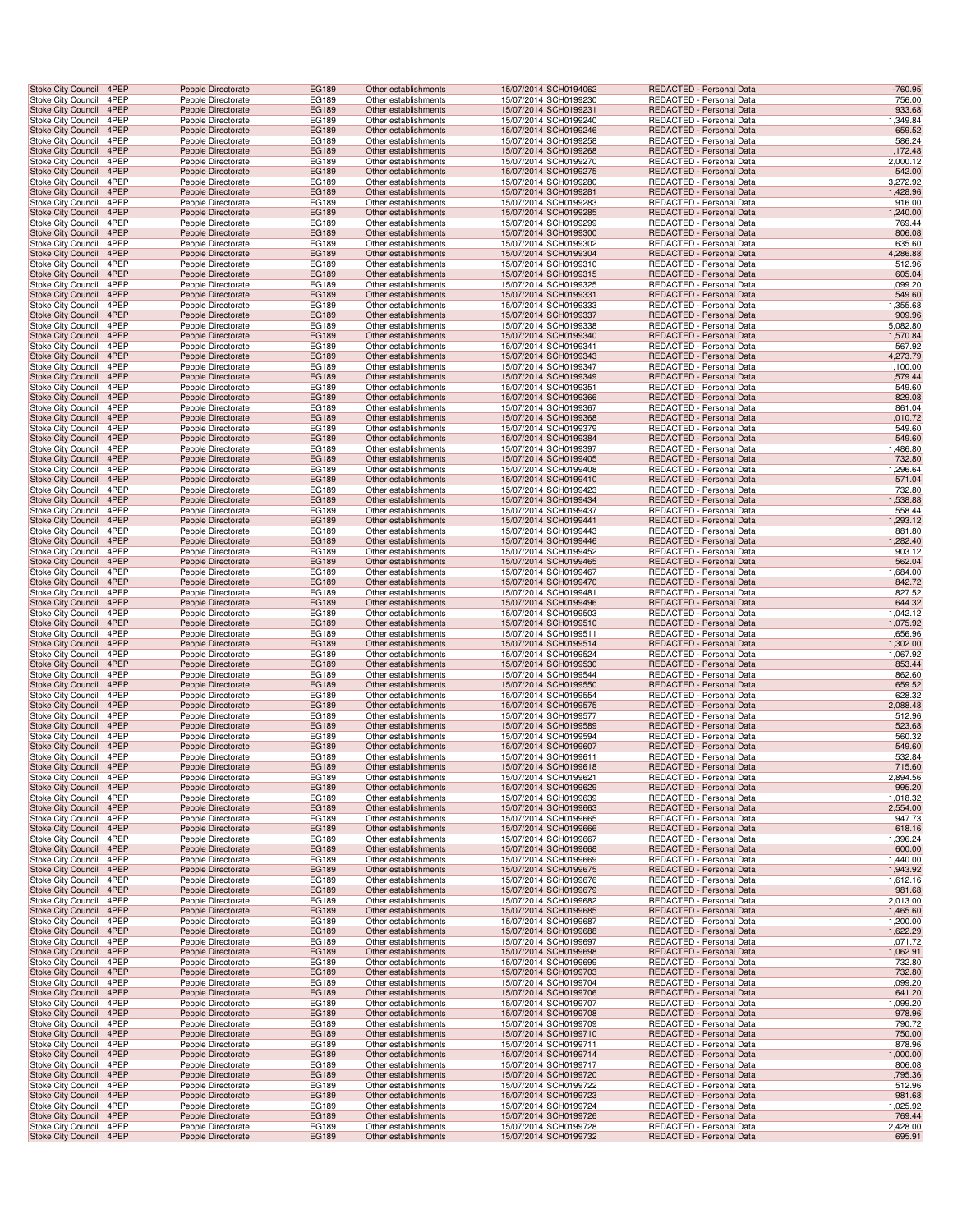| Stoke City Council                                                    | 4PEP         |                    | People Directorate                       | <b>EG189</b>   | Other establishments                         | 15/07/2014 SCH0199733                          | REDACTED - Personal Data                                     | 549.60                                                                |  |
|-----------------------------------------------------------------------|--------------|--------------------|------------------------------------------|----------------|----------------------------------------------|------------------------------------------------|--------------------------------------------------------------|-----------------------------------------------------------------------|--|
| <b>Stoke City Council</b>                                             | 4PEP         |                    | People Directorate                       | EG189          | Other establishments                         | 15/07/2014 SCH0199735                          | REDACTED - Personal Data                                     | 732.80                                                                |  |
| Stoke City Council                                                    | 4PEP         |                    | People Directorate                       | EG189          | Other establishments                         | 15/07/2014 SCH0199736                          | REDACTED - Personal Data                                     | 1,410.64                                                              |  |
| Stoke City Council 4PEP                                               |              |                    | People Directorate                       | EG189          | Other establishments                         | 15/07/2014 SCH0199744                          | REDACTED - Personal Data                                     | 520.00                                                                |  |
| Stoke City Council                                                    | 4PEP         |                    | People Directorate                       | EG189          | Other establishments                         | 15/07/2014 SCH0199745                          | REDACTED - Personal Data                                     | 512.96                                                                |  |
| Stoke City Council                                                    | 4PEP         |                    | People Directorate                       | EG189          | Other establishments                         | 15/07/2014 SCH0199747                          | REDACTED - Personal Data                                     | 989.28                                                                |  |
| Stoke City Council                                                    | 4PEP         |                    | People Directorate                       | EG189          | Other establishments                         | 15/07/2014 SCH0199750                          | REDACTED - Personal Data                                     | 670.24                                                                |  |
| <b>Stoke City Council</b>                                             | 4PEP         |                    | People Directorate                       | EG189          | Other establishments                         | 15/07/2014 SCH0199752                          | REDACTED - Personal Data                                     | 1,355.68                                                              |  |
| Stoke City Council                                                    | 4PEP         |                    | People Directorate                       | EG189          | Other establishments                         | 15/07/2014 SCH0199753                          | REDACTED - Personal Data                                     | 1,609.60                                                              |  |
| <b>Stoke City Council</b>                                             | 4PEP         |                    | People Directorate                       | EG189          | Other establishments                         | 15/07/2014 SCH0199754                          | REDACTED - Personal Data                                     | 584.00                                                                |  |
| Stoke City Council                                                    | 4PEP         |                    | People Directorate                       | EG189          | Other establishments                         | 15/07/2014 SCH0199760                          | REDACTED - Personal Data                                     | 989.28                                                                |  |
| <b>Stoke City Council</b>                                             | 4PEP         |                    | People Directorate                       | EG189          | Other establishments                         | 15/07/2014 SCH0199764                          | REDACTED - Personal Data                                     | 1,157.28                                                              |  |
| Stoke City Council                                                    | 4PEP         |                    | People Directorate                       | EG189          | Other establishments                         | 15/07/2014 SCH0199765                          | REDACTED - Personal Data                                     | 912.96                                                                |  |
| Stoke City Council 4PEP                                               |              |                    | People Directorate                       | EG189          | Other establishments                         | 15/07/2014 SCH0199767                          | REDACTED - Personal Data                                     | 1,342.00                                                              |  |
| Stoke City Council                                                    | 4PEP         |                    | People Directorate                       | EG189          | Other establishments                         | 15/07/2014 SCH0199770                          | REDACTED - Personal Data                                     | 1,465.60                                                              |  |
| Stoke City Council                                                    | 4PEP         |                    | People Directorate                       | EG189          | Other establishments                         | 15/07/2014 SCH0199772                          | <b>REDACTED - Personal Data</b>                              | 1,135.84                                                              |  |
| Stoke City Council                                                    | 4PEP         |                    | People Directorate                       | EG189          | Other establishments                         | 15/07/2014 SCH0199773                          | REDACTED - Personal Data                                     | 613.72                                                                |  |
| <b>Stoke City Council</b>                                             | 4PEP         |                    | People Directorate                       | EG189          | Other establishments                         | 15/07/2014 SCH0199778                          | REDACTED - Personal Data                                     | 439.68                                                                |  |
| Stoke City Council                                                    | 4PEP         |                    | People Directorate                       | EG189          | Other establishments                         | 15/07/2014 SCH0199781                          | REDACTED - Personal Data                                     | 1,812.16                                                              |  |
| <b>Stoke City Council</b>                                             | 4PEP         |                    | People Directorate                       | EG189          | Other establishments                         | 15/07/2014 SCH0199785                          | REDACTED - Personal Data                                     | 520.00                                                                |  |
| Stoke City Council                                                    | 4PEP         |                    | People Directorate                       | EG189          | Other establishments                         | 15/07/2014 SCH0199787                          | REDACTED - Personal Data                                     | 1,338.24                                                              |  |
| <b>Stoke City Council</b>                                             | 4PEP         |                    | People Directorate                       | EG189          | Other establishments                         | 15/07/2014 SCH0199788                          | REDACTED - Personal Data                                     | 1,139.44                                                              |  |
| Stoke City Council                                                    | 4PEP         |                    | People Directorate                       | EG189          | Other establishments                         | 15/07/2014 SCH0199791                          | REDACTED - Personal Data                                     | 1,070.00                                                              |  |
| Stoke City Council 4PEP                                               |              |                    | People Directorate                       | EG189          | Other establishments                         | 15/07/2014 SCH0199794                          | REDACTED - Personal Data                                     | 546.00                                                                |  |
| Stoke City Council                                                    | 4PEP         |                    | People Directorate                       | EG189          | Other establishments                         | 15/07/2014 SCH0199795                          | REDACTED - Personal Data                                     | 2,002.00                                                              |  |
| Stoke City Council                                                    | 4PEP         |                    | People Directorate                       | EG189          | Other establishments                         | 15/07/2014 SCH0199796                          | REDACTED - Personal Data                                     | 1,082.36                                                              |  |
| Stoke City Council                                                    | 4PEP         |                    | People Directorate                       | EG189          | Other establishments                         | 15/07/2014 SCH0199797                          | REDACTED - Personal Data                                     | 1,428.00                                                              |  |
| Stoke City Council                                                    | 4PEP         |                    | People Directorate                       | EG189          | Other establishments                         | 15/07/2014 SCH0199800                          | REDACTED - Personal Data                                     | 769.44                                                                |  |
| Stoke City Council                                                    | 4PEP         |                    | People Directorate                       | EG189          | Other establishments                         | 15/07/2014 SCH0199803                          | REDACTED - Personal Data                                     | 1,320.44                                                              |  |
| <b>Stoke City Council</b>                                             | 4PEP         |                    | People Directorate                       | EG189          | Other establishments                         | 15/07/2014 SCH0199805                          | REDACTED - Personal Data                                     | 751.12                                                                |  |
| Stoke City Council                                                    | 4PEP         |                    | People Directorate                       | EG189          | Other establishments                         | 15/07/2014 SCH0199806                          | REDACTED - Personal Data                                     | 534.40                                                                |  |
| <b>Stoke City Council</b>                                             | 4PEP         |                    | People Directorate                       | EG189          | Other establishments                         | 15/07/2014 SCH0199808                          | REDACTED - Personal Data                                     | 670.36                                                                |  |
| Stoke City Council                                                    | 4PEP         |                    | People Directorate                       | EG189          | Other establishments                         | 15/07/2014 SCH0199811                          | REDACTED - Personal Data                                     | 1,219.44                                                              |  |
| Stoke City Council 4PEP                                               |              |                    | People Directorate                       | EG189          | Other establishments                         | 15/07/2014 SCH0199813                          | REDACTED - Personal Data                                     | 824.40                                                                |  |
| Stoke City Council                                                    | 4PEP         |                    | People Directorate                       | EG189          | Other establishments                         | 15/07/2014 SCH0199814                          | REDACTED - Personal Data                                     | 927.52                                                                |  |
| Stoke City Council                                                    | 4PEP         |                    | People Directorate                       | EG189          | Other establishments                         | 15/07/2014 SCH0199816                          | REDACTED - Personal Data                                     | 964.80                                                                |  |
| Stoke City Council                                                    | 4PEP         |                    | People Directorate                       | EG189          | Other establishments                         | 15/07/2014 SCH0199817                          | REDACTED - Personal Data                                     | 635.60                                                                |  |
| <b>Stoke City Council</b>                                             | 4PEP         |                    | People Directorate                       | EG189          | Other establishments                         | 15/07/2014 SCH0199818                          | REDACTED - Personal Data                                     | 1,484.00                                                              |  |
| Stoke City Council                                                    | 4PEP         |                    | People Directorate                       | EG189          | Other establishments                         | 15/07/2014 SCH0199820                          | REDACTED - Personal Data                                     | 3,951.36                                                              |  |
| <b>Stoke City Council</b>                                             | 4PEP         |                    | People Directorate                       | EG189          | Other establishments                         | 15/07/2014 SCH0199821                          | REDACTED - Personal Data                                     | 549.60                                                                |  |
| Stoke City Council                                                    | 4PEP         |                    | People Directorate                       | EG189          | Other establishments                         | 15/07/2014 SCH0199822                          | REDACTED - Personal Data                                     | 1,081.60                                                              |  |
| Stoke City Council                                                    | 4PEP         |                    | People Directorate                       | EG189          | Other establishments                         | 15/07/2014 SCH0199825                          | REDACTED - Personal Data                                     | 879.36                                                                |  |
| Stoke City Council                                                    | 4PEP         |                    | People Directorate                       | EG189          | Other establishments                         | 15/07/2014 SCH0199829                          | REDACTED - Personal Data                                     | 1,648.80                                                              |  |
| Stoke City Council 4PEP                                               |              |                    | People Directorate                       | EG189          | Other establishments                         | 15/07/2014 SCH0199830                          | REDACTED - Personal Data                                     | 1,997.60                                                              |  |
| Stoke City Council                                                    | 4PEP         |                    | People Directorate                       | EG189          | Other establishments                         | 15/07/2014 SCH0199831                          | REDACTED - Personal Data                                     | 512.96                                                                |  |
| Stoke City Council                                                    | 4PEP         |                    | People Directorate                       | EG189          | Other establishments                         | 15/07/2014 SCH0199833                          | REDACTED - Personal Data                                     | 520.00                                                                |  |
| Stoke City Council                                                    | 4PEP         |                    | People Directorate                       | EG189          | Other establishments                         | 15/07/2014 SCH0199834                          | REDACTED - Personal Data                                     | 1,678.40                                                              |  |
| Stoke City Council                                                    | 4PEP         |                    | People Directorate                       | EG189          | Other establishments                         | 15/07/2014 SCH0199836                          | REDACTED - Personal Data                                     | 926.72                                                                |  |
| Stoke City Council                                                    | 4PEP         |                    | People Directorate                       | EG189          | Other establishments                         | 15/07/2014 SCH0199838                          | REDACTED - Personal Data                                     | 700.00                                                                |  |
| Stoke City Council                                                    | 4PEP         |                    | People Directorate                       | EG189          | Other establishments                         | 15/07/2014 SCH0199841                          | REDACTED - Personal Data                                     | 1,400.00                                                              |  |
| Stoke City Council                                                    | 4PEP         |                    | People Directorate                       | EG189          | Other establishments                         | 15/07/2014 SCH0199842                          | REDACTED - Personal Data                                     | 842.72                                                                |  |
| Stoke City Council                                                    | 4PEP         |                    | People Directorate                       | EG189          | Other establishments                         | 15/07/2014 SCH0199845                          | REDACTED - Personal Data                                     | 732.80                                                                |  |
| Stoke City Council                                                    | 4PEP         |                    | People Directorate                       | EG189          | Other establishments                         | 15/07/2014 SCH0199847                          | REDACTED - Personal Data                                     | 1,209.12                                                              |  |
| Stoke City Council 4PEP                                               |              |                    | People Directorate                       | EG189          | Other establishments                         | 15/07/2014 SCH0199857                          | REDACTED - Personal Data                                     | 549.60                                                                |  |
| Stoke City Council                                                    | 4PEP         |                    | People Directorate                       | EG189          | Other establishments                         | 15/07/2014 SCH0199860                          | REDACTED - Personal Data                                     | 1,000.00                                                              |  |
| Stoke City Council                                                    | 4PEP         |                    | People Directorate                       | EG189          | Other establishments                         | 15/07/2014 SCH0199863                          | REDACTED - Personal Data                                     | 769.44                                                                |  |
| Stoke City Council                                                    | 4PEP         |                    | People Directorate                       | EG189          | Other establishments                         | 15/07/2014 SCH0199865                          | REDACTED - Personal Data                                     | 624.00                                                                |  |
|                                                                       | 4PEP         |                    |                                          |                |                                              |                                                | REDACTED - Personal Data                                     |                                                                       |  |
| <b>Stoke City Council</b>                                             | 4PEP         |                    | People Directorate<br>People Directorate | EG189          | Other establishments                         | 15/07/2014 SCH0199874                          | REDACTED - Personal Data                                     | 1,508.00                                                              |  |
| Stoke City Council                                                    | 4PEP         |                    | People Directorate                       | EG189<br>EG189 | Other establishments<br>Other establishments | 15/07/2014 SCH0199881<br>15/07/2014 SCH0199883 | REDACTED - Personal Data                                     | 1,282.40<br>1,536.00                                                  |  |
| Stoke City Council<br>Stoke City Council                              | 4PEP         |                    | People Directorate                       | EG189          | Other establishments                         |                                                |                                                              | 806.08                                                                |  |
| <b>Stoke City Council</b>                                             | 4PEP         |                    |                                          | EG189          |                                              | 15/07/2014 SCH0199884                          | REDACTED - Personal Data<br>REDACTED - Personal Data         |                                                                       |  |
|                                                                       | 4PEP         |                    | People Directorate                       |                | Other establishments<br>Other establishments | 15/07/2014 SCH0199888                          | REDACTED - Personal Data                                     | 604.56                                                                |  |
| Stoke City Council<br>Stoke City Council 4PEP                         |              |                    | People Directorate                       | EG189          |                                              | 15/07/2014 SCH0199891                          | REDACTED - Personal Data                                     | 1,183.20<br>832.00                                                    |  |
|                                                                       | 4PEP         |                    | People Directorate<br>People Directorate | EG189<br>EG189 | Other establishments<br>Other establishments | 15/07/2014 SCH0199893<br>15/07/2014 SCH0199897 | REDACTED - Personal Data                                     | 600.00                                                                |  |
| Stoke City Council                                                    | 4PEP         |                    | People Directorate                       |                |                                              | 15/07/2014 SCH0199898                          | REDACTED - Personal Data                                     | 1,783.20                                                              |  |
| Stoke City Council<br>Stoke City Council 4PEP                         |              |                    | People Directorate                       | EG189<br>EG189 | Other establishments<br>Other establishments | 15/07/2014 SCH0199899                          | REDACTED - Personal Data                                     | 714.48                                                                |  |
| Stoke City Council                                                    | 4PEP         |                    | People Directorate                       | EG189          | Other establishments                         | 15/07/2014 SCH0199900                          | REDACTED - Personal Data                                     | 1,209.12                                                              |  |
| Stoke City Council                                                    | 4PEP         |                    | People Directorate                       | EG189          | Other establishments                         | 15/07/2014 SCH0199901                          | REDACTED - Personal Data                                     | 2,696.36                                                              |  |
| <b>Stoke City Council</b>                                             | 4PEP         |                    | People Directorate                       | EG189          | Other establishments                         | 15/07/2014 SCH0199905                          | REDACTED - Personal Data                                     | 622.88                                                                |  |
| <b>Stoke City Council</b>                                             | 4PEP         |                    | People Directorate                       | EG189          | Other establishments                         | 15/07/2014 SCH0199912                          | REDACTED - Personal Data                                     | 963.60                                                                |  |
| Stoke City Council                                                    | 4PEP         |                    | People Directorate                       | EG189          | Other establishments                         | 15/07/2014 SCH0199913                          | REDACTED - Personal Data                                     | 963.60                                                                |  |
| Stoke City Council                                                    | 4PEP         |                    | People Directorate                       | EG189          | Other establishments                         | 15/07/2014 SCH0199916                          | REDACTED - Personal Data                                     | 3,840.00                                                              |  |
| Stoke City Council 4PEP                                               |              |                    | People Directorate                       | EG189          | Other establishments                         | 15/07/2014 SCH0199917                          | REDACTED - Personal Data                                     | 1,556.16                                                              |  |
| Stoke City Council                                                    | 4PEP         |                    | People Directorate                       | EG189          | Other establishments                         | 15/07/2014 SCH0199918                          | REDACTED - Personal Data                                     | 616.84                                                                |  |
| <b>Stoke City Council</b>                                             | 4PEP         |                    | People Directorate                       | EG189          | Other establishments                         | 15/07/2014 SCH0199920                          | REDACTED - Personal Data                                     | 787.76                                                                |  |
| Stoke City Council                                                    | 4PEP         |                    | People Directorate                       | EG189          | Other establishments                         | 15/07/2014 SCH0199921                          | REDACTED - Personal Data                                     | 806.08                                                                |  |
| <b>Stoke City Council</b>                                             | 4PEP         |                    | People Directorate                       | EG189          | Other establishments                         | 15/07/2014 SCH0199925                          | REDACTED - Personal Data                                     | 769.44                                                                |  |
| Stoke City Council                                                    | 4PEP         |                    | People Directorate                       | EG189          | Other establishments                         | 15/07/2014 SCH0199927                          | REDACTED - Personal Data                                     | 746.00                                                                |  |
| <b>Stoke City Council</b>                                             | 4PEP         |                    | People Directorate                       | EG189          | Other establishments                         | 15/07/2014 SCH0199928                          | REDACTED - Personal Data                                     | 1,025.92                                                              |  |
| <b>Stoke City Council</b>                                             | 4PEP         |                    | People Directorate                       | EG189          | Other establishments                         | 15/07/2014 SCH0199932                          | REDACTED - Personal Data                                     | 577.08                                                                |  |
| Stoke City Council                                                    | 4PEP         |                    | People Directorate                       | EG189          | Other establishments                         | 15/07/2014 SCH0199936                          | REDACTED - Personal Data                                     | 656.25                                                                |  |
| Stoke City Council                                                    | 4PEP         |                    | People Directorate                       | EG189          | Other establishments                         | 15/07/2014 SCH0199937                          | REDACTED - Personal Data                                     | 549.60                                                                |  |
| Stoke City Council 4PEP                                               |              |                    | People Directorate                       | EG189          | Other establishments                         | 15/07/2014 SCH0199941                          | REDACTED - Personal Data                                     | 512.96                                                                |  |
|                                                                       |              |                    |                                          |                |                                              |                                                |                                                              |                                                                       |  |
|                                                                       |              |                    |                                          |                |                                              |                                                |                                                              |                                                                       |  |
| Stoke City Council                                                    | 4PEP         | People Directorate |                                          | EG189          | Other establishments                         | 15/07/2014 SCH0199945                          | REDACTED - Personal Data                                     | 1,132.64                                                              |  |
| <b>Stoke City Council</b>                                             | 4PEP         |                    | People Directorate                       | EG189          | Other establishments                         | 15/07/2014 SCH0199953                          | <b>REDACTED - Personal Data</b>                              | 1,025.92                                                              |  |
| Stoke City Council                                                    | 4PEP         |                    | People Directorate                       | EG189          | Other establishments                         | 15/07/2014 SCH0199954                          | REDACTED - Personal Data                                     | 807.52                                                                |  |
| <b>Stoke City Council</b>                                             | 4PEP         |                    | People Directorate                       | EG189          | Other establishments                         | 15/07/2014 SCH0199955                          | REDACTED - Personal Data                                     | 879.36                                                                |  |
|                                                                       | 4PEP         |                    | People Directorate                       | EG189          | Other establishments                         | 15/07/2014 SCH0199956                          | REDACTED - Personal Data                                     | 512.96                                                                |  |
| Stoke City Council<br><b>Stoke City Council</b>                       | 4PEP         |                    | People Directorate                       | EG189          | Other establishments                         | 15/07/2014 SCH0199958                          | REDACTED - Personal Data                                     | 546.00                                                                |  |
| <b>Stoke City Council</b>                                             | 4PEP         |                    | People Directorate                       | EG189          | Other establishments                         | 15/07/2014 SCH0199961                          | REDACTED - Personal Data                                     | 2,213.96                                                              |  |
| Stoke City Council                                                    | 4PEP         |                    | People Directorate                       | EG189          | Other establishments                         | 15/07/2014 SCH0199972                          | REDACTED - Personal Data                                     | 1,099.20                                                              |  |
| Stoke City Council                                                    | 4PEP         |                    | People Directorate                       | EG189          | Other establishments                         | 15/07/2014 SCH0199975                          | REDACTED - Personal Data                                     | 878.57                                                                |  |
| Stoke City Council 4PEP                                               |              |                    | People Directorate                       | EG189          | Other establishments                         | 15/07/2014 SCH0199978                          | REDACTED - Personal Data                                     | 1,200.00                                                              |  |
|                                                                       | 4PEP         |                    | People Directorate                       | EG189          | Other establishments                         | 15/07/2014 SCH0199980                          | REDACTED - Personal Data                                     | 560.00                                                                |  |
| Stoke City Council<br>Stoke City Council                              | 4PEP         |                    | People Directorate                       | EG195          | Other establishments                         | 25/07/2014 SCH0200400                          | REDACTED - Personal Data                                     | 2,369.90                                                              |  |
|                                                                       | 4PEP         |                    | People Directorate                       | EG197          | Other establishments                         | 23/07/2014 CEN0290111                          | REDACTED - Personal Data                                     | 623.10                                                                |  |
| Stoke City Council<br><b>Stoke City Council</b><br>Stoke City Council | 4PEP<br>4PEP |                    | People Directorate<br>People Directorate | EG199<br>EG199 | Other establishments<br>Other establishments | 04/07/2014 CYP0614377<br>10/07/2014 CYP0618187 | Verdon Guest House<br>Wards Property Services & Lettings Ltd | 633.33<br>525.00                                                      |  |
|                                                                       |              |                    |                                          |                |                                              |                                                |                                                              |                                                                       |  |
| Stoke City Council                                                    | 4PEP<br>4PEP |                    | People Directorate<br>People Directorate | EG199<br>EG200 | Other establishments<br>Other establishments | 30/07/2014 CEN0290659                          | Verdon Guest House                                           | Merlin Property Services t/a Breeze Property Shop<br>950.00<br>930.00 |  |
| Stoke City Council<br>Stoke City Council                              | 4PEP         |                    | People Directorate                       | EH103          | Private contractors                          | 04/07/2014 CYP0614256<br>04/07/2014 SCH0198869 | <b>Creative Support Ltd</b>                                  | 127,009.04                                                            |  |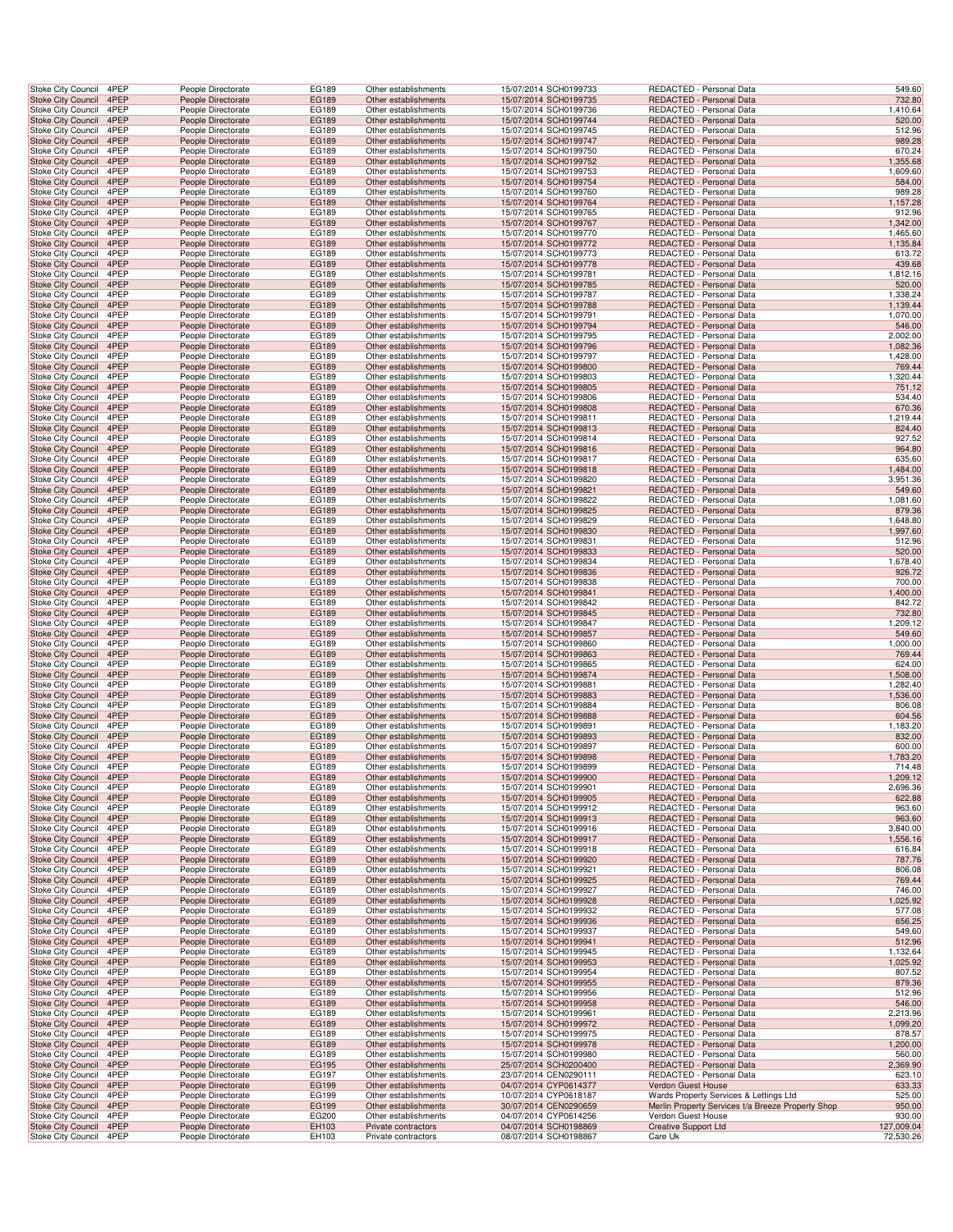| <b>Stoke City Council</b>                              | 4PEP         | People Directorate                       | EH103                 | Private contractors                                              | 09/07/2014 CEN0289214                          | <b>Creative Support Ltd</b>                                                                        | 48,801.38                  |
|--------------------------------------------------------|--------------|------------------------------------------|-----------------------|------------------------------------------------------------------|------------------------------------------------|----------------------------------------------------------------------------------------------------|----------------------------|
| Stoke City Council                                     | 4PEP         | People Directorate                       | EH103                 | Private contractors                                              | 09/07/2014 CEN0289215                          | Creative Support Ltd                                                                               | 27,026.31                  |
| <b>Stoke City Council</b>                              | 4PEP         | People Directorate                       | EH103                 | Private contractors                                              | 10/07/2014 SCH0199067                          | Haven Care & Support ILtd                                                                          | 64,537.06                  |
| Stoke City Council                                     | 4PEP         | People Directorate                       | EH103                 | Private contractors                                              | 18/07/2014 SCH0200236                          | Lifeways Community Care                                                                            | 78,131.06                  |
| Stoke City Council 4PEP                                | 4PEP         | People Directorate                       | FD117                 | Miscellaneous Transfer Payment<br>Sales of Products or Materials | 09/07/2014 HENS060619                          | Butters John Bee                                                                                   | 995.00                     |
| Stoke City Council<br>Stoke City Council               | 4PEP         | People Directorate<br>People Directorate | IC108<br>IC269        | Fees and Charges                                                 | 04/07/2014 SCH0198868<br>04/07/2014 SCH0198869 | Staffordshire County Council<br><b>Creative Support Ltd</b>                                        | 164,702.78<br>$-2,691.56$  |
| <b>Stoke City Council</b>                              | 4PEP         | People Directorate                       | IC269                 | Fees and Charges                                                 | 08/07/2014 SCH0198867                          | Care Uk                                                                                            | $-1,238.12$                |
| <b>Stoke City Council</b>                              | 4PEP         | People Directorate                       | <b>IC356</b>          | Fees and Charges                                                 | 03/07/2014 SCH0198665                          | Tall Oaks Nursing Home                                                                             | $-522.54$                  |
| Stoke City Council                                     | 4PEP         | People Directorate                       | IC356                 | Fees and Charges                                                 | 03/07/2014 SCH0198667                          | Doddlespool Care Home Ltd                                                                          | $-557.48$                  |
| Stoke City Council                                     | 4PEP         | People Directorate                       | <b>IC356</b>          | Fees and Charges                                                 | 03/07/2014 SCH0198691                          | <b>Trentside Manor</b>                                                                             | $-2,541.47$                |
| Stoke City Council                                     | 4PEP         | People Directorate                       | IC356                 | Fees and Charges                                                 | 03/07/2014 SCH0198692                          | Kingsley Rest Home                                                                                 | $-614.48$                  |
| <b>Stoke City Council</b>                              | 4PEP         | People Directorate                       | IC356                 | Fees and Charges                                                 | 03/07/2014 SCH0198716                          | Ash Hall Nursing Home                                                                              | $-5,739.00$                |
| Stoke City Council                                     | 4PEP         | People Directorate                       | IC356                 | Fees and Charges                                                 | 03/07/2014 SCH0198730                          | Eldon House                                                                                        | $-1,091.92$                |
| Stoke City Council                                     | 4PEP         | People Directorate                       | <b>IC356</b>          | Fees and Charges                                                 | 03/07/2014 SCH0198746                          | Ravenswood Care Home Limited                                                                       | 1,722.28                   |
| Stoke City Council                                     | 4PEP         | People Directorate                       | IC356                 | Fees and Charges                                                 | 03/07/2014 SCH0198758                          | Alder Grange Residential Home                                                                      | 557.13                     |
| Stoke City Council                                     | 4PEP         | People Directorate                       | IC356                 | Fees and Charges                                                 | 03/07/2014 SCH0198759                          | Daycare Services Ltd                                                                               | $-582.88$                  |
| Stoke City Council                                     | 4PEP         | People Directorate                       | IC356                 | Fees and Charges                                                 | 03/07/2014 SCH0198767                          | Pearl Care Ltd                                                                                     | $-532.70$                  |
| <b>Stoke City Council</b>                              | 4PEP         | People Directorate                       | <b>IC356</b>          | Fees and Charges                                                 | 03/07/2014 SCH0198789                          | Nugroom Ltd T/A New Park House                                                                     | $-1,039.00$                |
| Stoke City Council<br>Stoke City Council               | 4PEP<br>4PEP | People Directorate<br>People Directorate | IC356<br>IC356        | Fees and Charges<br>Fees and Charges                             | 03/07/2014 SCH0198800<br>03/07/2014 SCH0198818 | Priory Rehabilitation Services T/A Amberley House<br>Four Seasons Health Care T/A Westfield Lodge  | $-616.56$<br>$-587.54$     |
| Stoke City Council                                     | 4PEP         | People Directorate                       | IC356                 | Fees and Charges                                                 | 03/07/2014 SCH0198823                          | HC one of a kind T/A Brindley Court                                                                | $-1,399.85$                |
| <b>Stoke City Council</b>                              | 4PEP         | People Directorate                       | <b>IC356</b>          | Fees and Charges                                                 | 03/07/2014 SCH0198830                          | Avery Homes Hanford Ltd T/A Hanford Court Care Hom                                                 | $-1,710.46$                |
| Stoke City Council                                     | 4PEP         | People Directorate                       | IC356                 | Fees and Charges                                                 | 03/07/2014 SCH0198839                          | Ideal Care Homes (Chesterton Lodge)                                                                | $-516.00$                  |
| Stoke City Council 4PEP                                |              | People Directorate                       | <b>IC356</b>          | Fees and Charges                                                 | 03/07/2014 SCH0198846                          | Lovett Care Limited T/A Hilton House                                                               | $-636.09$                  |
| Stoke City Council                                     | 4PEP         | People Directorate                       | IC356                 | Fees and Charges                                                 | 03/07/2014 SCH0198850                          | St Michael's House                                                                                 | $-779.15$                  |
| Stoke City Council                                     | 4PEP         | People Directorate                       | IC356                 | Fees and Charges                                                 | 17/07/2014 SCH0200053                          | Tall Oaks Nursing Home                                                                             | $-522.54$                  |
| Stoke City Council                                     | 4PEP         | People Directorate                       | IC356                 | Fees and Charges                                                 | 17/07/2014 SCH0200055                          | Doddlespool Care Home Ltd                                                                          | $-557.48$                  |
| <b>Stoke City Council</b>                              | 4PEP         | People Directorate                       | <b>IC356</b>          | Fees and Charges                                                 | 17/07/2014 SCH0200102                          | Ash Hall Nursing Home                                                                              | $-1,872.08$                |
| Stoke City Council                                     | 4PEP         | People Directorate                       | IC356                 | Fees and Charges                                                 | 17/07/2014 SCH0200116                          | Eldon House                                                                                        | $-1,091.92$                |
| Stoke City Council                                     | 4PEP         | People Directorate                       | <b>IC356</b>          | Fees and Charges                                                 | 17/07/2014 SCH0200144                          | Alder Grange Residential Home                                                                      | $-795.82$                  |
| Stoke City Council                                     | 4PEP         | People Directorate                       | IC356                 | Fees and Charges                                                 | 17/07/2014 SCH0200145                          | Daycare Services Ltd                                                                               | $-582.88$                  |
| <b>Stoke City Council</b>                              | 4PEP         | People Directorate                       | <b>IC356</b>          | Fees and Charges                                                 | 17/07/2014 SCH0200153                          | Pearl Care Ltd                                                                                     | $-532.70$                  |
| Stoke City Council                                     | 4PEP         | People Directorate                       | IC356                 | Fees and Charges                                                 | 17/07/2014 SCH0200171                          | Nugroom Ltd T/A New Park House                                                                     | $-1,039.00$                |
| <b>Stoke City Council</b><br><b>Stoke City Council</b> | 4PEP<br>4PEP | People Directorate<br>People Directorate | <b>IC356</b><br>IC356 | Fees and Charges<br>Fees and Charges                             | 17/07/2014 SCH0200182<br>17/07/2014 SCH0200200 | Priory Rehabilitation Services T/A Amberley House<br>Four Seasons Health Care T/A Westfield Lodge  | $-616.56$<br>$-587.54$     |
| Stoke City Council                                     | 4PEP         | People Directorate                       | IC356                 | Fees and Charges                                                 | 17/07/2014 SCH0200212                          | Avery Homes Hanford Ltd T/A Hanford Court Care Hom                                                 | $-1,710.46$                |
| Stoke City Council                                     | 4PEP         | People Directorate                       | IC356                 | Fees and Charges                                                 | 17/07/2014 SCH0200221                          | Ideal Care Homes (Chesterton Lodge)                                                                | $-516.00$                  |
| <b>Stoke City Council</b>                              | 4PEP         | People Directorate                       | <b>IC356</b>          | Fees and Charges                                                 | 31/07/2014 SCH0200546                          | Tall Oaks Nursing Home                                                                             | $-522.54$                  |
| Stoke City Council                                     | 4PEP         | People Directorate                       | IC356                 | Fees and Charges                                                 | 31/07/2014 SCH0200548                          | Doddlespool Care Home Ltd                                                                          | $-557.48$                  |
| <b>Stoke City Council</b>                              | 4PEP         | People Directorate                       | IC356                 | Fees and Charges                                                 | 31/07/2014 SCH0200554                          | Madeley Manor Care Ltd                                                                             | 827.26                     |
| Stoke City Council                                     | 4PEP         | People Directorate                       | IC356                 | Fees and Charges                                                 | 31/07/2014 SCH0200556                          | Hanford Manor RCH                                                                                  | $-505.90$                  |
| <b>Stoke City Council</b>                              | 4PEP         | People Directorate                       | <b>IC356</b>          | Fees and Charges                                                 | 31/07/2014 SCH0200596                          | Ash Hall Nursing Home                                                                              | $-1,872.08$                |
| Stoke City Council                                     | 4PEP         | People Directorate                       | IC356                 | Fees and Charges                                                 | 31/07/2014 SCH0200610                          | Eldon House                                                                                        | $-1,091.92$                |
| Stoke City Council                                     | 4PEP         | People Directorate                       | <b>IC356</b>          | Fees and Charges                                                 | 31/07/2014 SCH0200611                          | The Beeches                                                                                        | 1,553.11                   |
| Stoke City Council                                     | 4PEP         | People Directorate                       | IC356                 | Fees and Charges                                                 | 31/07/2014 SCH0200624                          | The Maples Residential Home                                                                        | $-1,724.29$                |
| Stoke City Council                                     | 4PEP         | People Directorate                       | IC356                 | Fees and Charges                                                 | 31/07/2014 SCH0200626                          | Ravenswood Care Home Limited                                                                       | 3,385.72                   |
| Stoke City Council                                     | 4PEP         | People Directorate                       | IC356                 | Fees and Charges                                                 | 31/07/2014 SCH0200638                          | Alder Grange Residential Home                                                                      | $-795.82$                  |
| <b>Stoke City Council</b>                              | 4PEP         | People Directorate                       | <b>IC356</b>          | Fees and Charges                                                 | 31/07/2014 SCH0200639                          | Daycare Services Ltd                                                                               | $-582.88$                  |
| Stoke City Council                                     | 4PEP         | People Directorate                       | IC356                 | Fees and Charges                                                 | 31/07/2014 SCH0200647                          | Pearl Care Ltd                                                                                     | $-532.70$                  |
| Stoke City Council                                     | 4PEP         | People Directorate                       | <b>IC356</b>          | Fees and Charges                                                 | 31/07/2014 SCH0200665                          | Nugroom Ltd T/A New Park House                                                                     | $-1,039.00$                |
| Stoke City Council                                     | 4PEP         | People Directorate                       | IC356                 | Fees and Charges                                                 | 31/07/2014 SCH0200676                          | Priory Rehabilitation Services T/A Amberley House                                                  | $-616.56$                  |
| <b>Stoke City Council</b><br>Stoke City Council        | 4PEP<br>4PEP | People Directorate<br>People Directorate | <b>IC356</b><br>IC356 | Fees and Charges<br>Fees and Charges                             | 31/07/2014 SCH0200694<br>31/07/2014 SCH0200705 | Four Seasons Health Care T/A Westfield Lodge<br>Avery Homes Hanford Ltd T/A Hanford Court Care Hom | $-587.54$<br>$-1,710.46$   |
| Stoke City Council                                     | 4PEP         | People Directorate                       | <b>IC356</b>          | Fees and Charges                                                 | 31/07/2014 SCH0200714                          | Ideal Care Homes (Chesterton Lodge)                                                                | $-516.00$                  |
| Stoke City Council                                     | 4PEP         | People Directorate                       | IC356                 | Fees and Charges                                                 | 31/07/2014 SCH0200721                          | Lovett Care Limited T/A Hilton House                                                               | $-837.44$                  |
| Stoke City Council                                     | 4PEP         | People Directorate                       | IC356                 | Fees and Charges                                                 | 31/07/2014 SCH0200725                          | St Michael's House                                                                                 | $-1,739.04$                |
| Stoke City Council                                     | 4PEP         | People Directorate                       | IC358                 | Fees and Charges                                                 | 03/07/2014 SCH0198654                          | Methodist Homes (Claybourne)                                                                       | $-1,716.72$                |
| <b>Stoke City Council</b>                              | 4PEP         | People Directorate                       | <b>IC358</b>          | Fees and Charges                                                 | 03/07/2014 SCH0198666                          | Dresden House Ltd                                                                                  | $-563.55$                  |
| Stoke City Council                                     | 4PEP         | People Directorate                       | IC358                 | Fees and Charges                                                 | 03/07/2014 SCH0198691                          | <b>Trentside Manor</b>                                                                             | $-1,449.07$                |
| Stoke City Council                                     | 4PEP         | People Directorate                       | <b>IC358</b>          | Fees and Charges                                                 | 03/07/2014 SCH0198706                          | Haversham House                                                                                    | 1,606.16                   |
| Stoke City Council                                     | 4PEP         | People Directorate                       | IC358                 | Fees and Charges                                                 | 03/07/2014 SCH0198712                          | The Chimes Residential Home                                                                        | $-1,208.38$                |
| <b>Stoke City Council</b>                              | 4PEP         | People Directorate                       | <b>IC358</b>          | Fees and Charges                                                 | 03/07/2014 SCH0198724                          | Elizabeth House                                                                                    | $-693.32$                  |
| Stoke City Council                                     | 4PEP         | People Directorate                       | IC358                 | Fees and Charges                                                 | 03/07/2014 SCH0198751                          | <b>Bradwell Hall Nursing Home</b>                                                                  | 6,215.12                   |
| Stoke City Council 4PEP                                |              | People Directorate                       | <b>IC358</b>          | Fees and Charges                                                 | 03/07/2014 SCH0198789                          | Nugroom Ltd T/A New Park House                                                                     | $-627.40$                  |
| Stoke City Council                                     | 4PEP         | People Directorate                       | IC358                 | Fees and Charges                                                 | 03/07/2014 SCH0198800                          | Priory Rehabilitation Services T/A Amberley House                                                  | $-530.06$                  |
| Stoke City Council 4PEP                                |              | People Directorate                       | <b>IC358</b>          | Fees and Charges                                                 | 03/07/2014 SCH0198802                          | Little Holdings Limited (T/A Samuel Hobson House)                                                  | $-697.34$                  |
| <b>Stoke City Council</b><br>Stoke City Council 4PEP   | 4PEP         | People Directorate<br>People Directorate | IC358<br>IC358        | Fees and Charges<br>Fees and Charges                             | 03/07/2014 SCH0198807<br>03/07/2014 SCH0198814 | Ideal Care Homes<br><b>Ideal Care Homes</b>                                                        | $-1,810.82$<br>$-2,565.45$ |
| Stoke City Council                                     | 4PEP         | People Directorate                       | IC358                 | Fees and Charges                                                 | 03/07/2014 SCH0198830                          | Avery Homes Hanford Ltd T/A Hanford Court Care Hom                                                 | $-9,110.79$                |
| <b>Stoke City Council</b>                              | 4PEP         | People Directorate                       | <b>IC358</b>          | <b>Fees and Charges</b>                                          | 03/07/2014 SCH0198834                          | Florence House                                                                                     | $-1,656.53$                |
| Stoke City Council                                     | 4PEP         | People Directorate                       | IC358                 | Fees and Charges                                                 | 03/07/2014 SCH0198846                          | Lovett Care Limited T/A Hilton House                                                               | $-1,196.01$                |
| <b>Stoke City Council</b>                              | 4PEP         | People Directorate                       | IC358                 | <b>Fees and Charges</b>                                          | 04/07/2014 CEN0288930                          | <b>Haversham House</b>                                                                             | 3,358.02                   |
| Stoke City Council                                     | 4PEP         | People Directorate                       | IC358                 | Fees and Charges                                                 | 15/07/2014 SCH0199080                          | The Limes Rest Home                                                                                | 1,553.18                   |
| Stoke City Council 4PEP                                |              | People Directorate                       | <b>IC358</b>          | Fees and Charges                                                 | 17/07/2014 SCH0200042                          | Methodist Homes (Claybourne)                                                                       | $-1,776.18$                |
| Stoke City Council                                     | 4PEP         | People Directorate                       | IC358                 | Fees and Charges                                                 | 17/07/2014 SCH0200054                          | Dresden House Ltd                                                                                  | $-2,472.15$                |
| Stoke City Council                                     | 4PEP         | People Directorate                       | <b>IC358</b>          | Fees and Charges                                                 | 17/07/2014 SCH0200092                          | Haversham House                                                                                    | 1,916.68                   |
| Stoke City Council                                     | 4PEP         | People Directorate                       | IC358                 | Fees and Charges                                                 | 17/07/2014 SCH0200098                          | The Chimes Residential Home                                                                        | $-1,208.38$                |
| Stoke City Council                                     | 4PEP         | People Directorate                       | <b>IC358</b>          | Fees and Charges                                                 | 17/07/2014 SCH0200110                          | Elizabeth House                                                                                    | $-693.32$                  |
| Stoke City Council                                     | 4PEP         | People Directorate                       | IC358                 | Fees and Charges                                                 | 17/07/2014 SCH0200171                          | Nugroom Ltd T/A New Park House                                                                     | 593.51                     |
| Stoke City Council<br><b>Stoke City Council</b>        | 4PEP<br>4PEP | People Directorate<br>People Directorate | <b>IC358</b><br>IC358 | <b>Fees and Charges</b><br>Fees and Charges                      | 17/07/2014 SCH0200184<br>17/07/2014 SCH0200189 | Little Holdings Limited (T/A Samuel Hobson House)<br>Ideal Care Homes                              | $-697.34$<br>-1,810.82     |
| <b>Stoke City Council</b>                              | 4PEP         | People Directorate                       | IC358                 | Fees and Charges                                                 | 17/07/2014 SCH0200196                          | <b>Ideal Care Homes</b>                                                                            | $-577.86$                  |
| Stoke City Council                                     | 4PEP         | People Directorate                       | IC358                 | Fees and Charges                                                 | 17/07/2014 SCH0200212                          | Avery Homes Hanford Ltd T/A Hanford Court Care Hom                                                 | $-1,688.30$                |
| Stoke City Council 4PEP                                |              | People Directorate                       | <b>IC358</b>          | Fees and Charges                                                 | 17/07/2014 SCH0200216                          | <b>Florence House</b>                                                                              | $-842.00$                  |
| Stoke City Council                                     | 4PEP         | People Directorate                       | IC358                 | Fees and Charges                                                 | 17/07/2014 SCH0200228                          | Lovett Care Limited T/A Hilton House                                                               | $-2,191.70$                |
| <b>Stoke City Council</b>                              | 4PEP         | People Directorate                       | <b>IC358</b>          | Fees and Charges                                                 | 31/07/2014 SCH0200535                          | Methodist Homes (Claybourne)                                                                       | $-1,087.12$                |
| Stoke City Council                                     | 4PEP         | People Directorate                       | IC358                 | Fees and Charges                                                 | 31/07/2014 SCH0200572                          | <b>Trentside Manor</b>                                                                             | -789.96                    |
| Stoke City Council                                     | 4PEP         | People Directorate                       | <b>IC358</b>          | Fees and Charges                                                 | 31/07/2014 SCH0200578                          | <b>Alison House</b>                                                                                | $-849.94$                  |
| Stoke City Council                                     | 4PEP         | People Directorate                       | IC358                 | Fees and Charges                                                 | 31/07/2014 SCH0200586                          | Haversham House                                                                                    | $-579.88$                  |
| Stoke City Council                                     | 4PEP         | People Directorate                       | <b>IC358</b>          | Fees and Charges                                                 | 31/07/2014 SCH0200592                          | The Chimes Residential Home                                                                        | $-1,208.38$                |
| Stoke City Council                                     | 4PEP         | People Directorate                       | IC358                 | Fees and Charges                                                 | 31/07/2014 SCH0200604                          | Elizabeth House                                                                                    | $-693.32$                  |
| <b>Stoke City Council</b>                              | 4PEP         | People Directorate                       | IC358                 | Fees and Charges                                                 | 31/07/2014 SCH0200609                          | <b>Westcroft Nursing Home</b>                                                                      | 1,918.19                   |
| Stoke City Council                                     | 4PEP         | People Directorate                       | IC358                 | Fees and Charges                                                 | 31/07/2014 SCH0200624                          | The Maples Residential Home                                                                        | $-832.91$                  |
| Stoke City Council 4PEP                                |              | People Directorate                       | <b>IC358</b>          | Fees and Charges                                                 | 31/07/2014 SCH0200646                          | <b>Burleigh House</b>                                                                              | $-2,505.98$                |
| Stoke City Council                                     | 4PEP         | People Directorate                       | IC358                 | Fees and Charges                                                 | 31/07/2014 SCH0200665                          | Nugroom Ltd T/A New Park House                                                                     | $-627.40$                  |
| Stoke City Council                                     | 4PEP<br>4PEP | People Directorate                       | <b>IC358</b>          | Fees and Charges<br>Fees and Charges                             | 31/07/2014 SCH0200668                          | Riverview Residential Home                                                                         | 3,837.96                   |
| Stoke City Council<br>Stoke City Council               | 4PEP         | People Directorate<br>People Directorate | IC358<br><b>IC358</b> | Fees and Charges                                                 | 31/07/2014 SCH0200678<br>31/07/2014 SCH0200683 | Little Holdings Limited (T/A Samuel Hobson House)<br><b>Ideal Care Homes</b>                       | $-697.34$<br>$-2,986.55$   |
| Stoke City Council                                     | 4PEP         | People Directorate                       | IC358                 | Fees and Charges                                                 | 31/07/2014 SCH0200690                          | Ideal Care Homes                                                                                   | $-3,955.49$                |
| <b>Stoke City Council</b>                              | 4PEP         | People Directorate                       | <b>IC358</b>          | Fees and Charges                                                 | 31/07/2014 SCH0200705                          | Avery Homes Hanford Ltd T/A Hanford Court Care Hom                                                 | $-2,034.82$                |
| Stoke City Council                                     | 4PEP         | People Directorate                       | IC358                 | Fees and Charges                                                 | 31/07/2014 SCH0200709                          | Florence House                                                                                     | $-144.68$                  |
| <b>Stoke City Council</b>                              | 4PEP         | People Directorate                       | IC358                 | Fees and Charges                                                 | 31/07/2014 SCH0200721                          | Lovett Care Limited T/A Hilton House                                                               | $-1,213.16$                |
|                                                        |              |                                          |                       |                                                                  |                                                |                                                                                                    |                            |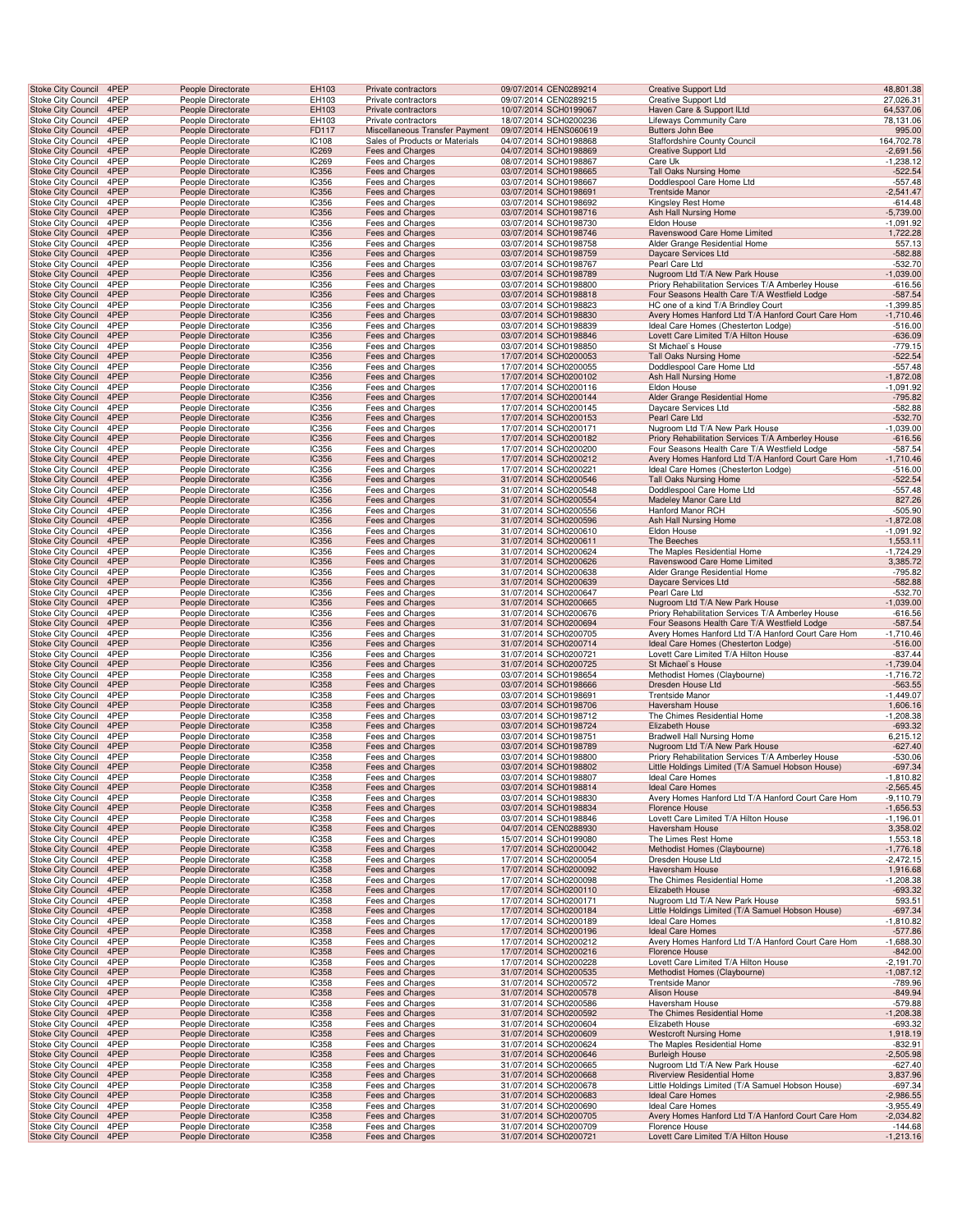| Stoke City Council                                     | 4PEP                            |                                                  | People Directorate                       | <b>IC358</b>                 | Fees and Charges                            |  | 31/07/2014 SCH0200725                          | St Michael's House                                                                                   | $-568.81$                  |
|--------------------------------------------------------|---------------------------------|--------------------------------------------------|------------------------------------------|------------------------------|---------------------------------------------|--|------------------------------------------------|------------------------------------------------------------------------------------------------------|----------------------------|
| <b>Stoke City Council</b>                              | 4PEP                            |                                                  | People Directorate                       | <b>IC360</b>                 | Fees and Charges                            |  | 03/07/2014 SCH0198717                          | <b>Delam Care Limited</b>                                                                            | 1,035.95                   |
| Stoke City Council                                     | 4PEP<br>Stoke City Council 4PEP |                                                  | People Directorate                       | IC360                        | Fees and Charges                            |  | 03/07/2014 SCH0198768                          | Choices Housing Association Ltd<br>The Larkins                                                       | $-935.92$                  |
| Stoke City Council                                     | 4PEP                            |                                                  | People Directorate<br>People Directorate | <b>IC360</b><br>IC361        | Fees and Charges<br>Fees and Charges        |  | 03/07/2014 SCH0198785<br>04/07/2014 CEN0288928 | HC one of a Kind T/A Rowan Court Care Home                                                           | $-1,173.14$<br>1,945.88    |
| <b>Stoke City Council</b>                              | 4PEP                            |                                                  | People Directorate                       | <b>IC361</b>                 | <b>Fees and Charges</b>                     |  | 17/07/2014 SCH0200040                          | Sense                                                                                                | $-707.24$                  |
| Stoke City Council                                     | 4PEP                            |                                                  | People Directorate                       | IC363                        | Fees and Charges                            |  | 03/07/2014 SCH0198703                          | Hilltop Manor Nursing Home                                                                           | $-3,443.29$                |
| <b>Stoke City Council</b>                              | 4PEP                            |                                                  | People Directorate                       | IC363                        | Fees and Charges                            |  | 03/07/2014 SCH0198716                          | Ash Hall Nursing Home                                                                                | 3,952.80                   |
| Stoke City Council                                     | 4PEP                            |                                                  | People Directorate                       | IC363                        | Fees and Charges                            |  | 03/07/2014 SCH0198729                          | <b>Westcroft Nursing Home</b>                                                                        | $-1,394.63$                |
| <b>Stoke City Council</b><br><b>Stoke City Council</b> | 4PEP<br>4PEP                    |                                                  | People Directorate<br>People Directorate | IC363<br><b>IC363</b>        | Fees and Charges<br>Fees and Charges        |  | 03/07/2014 SCH0198751<br>03/07/2014 SCH0198789 | <b>Bradwell Hall Nursing Home</b><br>Nugroom Ltd T/A New Park House                                  | 606.93<br>$-1,281.60$      |
| <b>Stoke City Council</b>                              | 4PEP                            |                                                  | People Directorate                       | IC363                        | Fees and Charges                            |  | 03/07/2014 SCH0198800                          | Priory Rehabilitation Services T/A Amberley House                                                    | $-1,512.64$                |
| Stoke City Council                                     | 4PEP                            |                                                  | People Directorate                       | IC363                        | Fees and Charges                            |  | 03/07/2014 SCH0198806                          | St Martins Care Ltd                                                                                  | $-584.14$                  |
|                                                        | Stoke City Council 4PEP         |                                                  | People Directorate                       | IC363                        | Fees and Charges                            |  | 03/07/2014 SCH0198818                          | Four Seasons Health Care T/A Westfield Lodge                                                         | 1,196.54                   |
| Stoke City Council                                     | 4PEP                            |                                                  | People Directorate                       | IC363                        | Fees and Charges                            |  | 03/07/2014 SCH0198821                          | HC one of a Kind T/A Rowan Court Care Home                                                           | $-416.20$                  |
| <b>Stoke City Council</b>                              | 4PEP<br>4PEP                    |                                                  | People Directorate                       | <b>IC363</b><br>IC363        | <b>Fees and Charges</b>                     |  | 03/07/2014 SCH0198823                          | HC one of a kind T/A Brindley Court                                                                  | $-451.58$                  |
| Stoke City Council<br><b>Stoke City Council</b>        | 4PEP                            |                                                  | People Directorate<br>People Directorate | IC363                        | Fees and Charges<br><b>Fees and Charges</b> |  | 03/07/2014 SCH0198845<br>03/07/2014 SCH0198858 | Four Seasons Health Care Ltd T/A Highfield House<br><b>BUPA Care Services</b>                        | $-564.26$<br>$-610.42$     |
| Stoke City Council                                     | 4PEP                            |                                                  | People Directorate                       | IC363                        | Fees and Charges                            |  | 17/07/2014 SCH0200037                          | Heathside House                                                                                      | $-248.44$                  |
| <b>Stoke City Council</b>                              | 4PEP                            |                                                  | People Directorate                       | IC363                        | Fees and Charges                            |  | 17/07/2014 SCH0200080                          | Newford Nursing Home                                                                                 | $-719.52$                  |
| <b>Stoke City Council</b>                              | 4PEP                            |                                                  | People Directorate                       | <b>IC363</b>                 | Fees and Charges                            |  | 17/07/2014 SCH0200089                          | Hilltop Manor Nursing Home                                                                           | $-655.40$                  |
| <b>Stoke City Council</b>                              | 4PEP                            |                                                  | People Directorate                       | IC363                        | Fees and Charges                            |  | 17/07/2014 SCH0200099                          | The Old Vicarage Nursing Home                                                                        | $-3,185.54$                |
| Stoke City Council                                     | 4PEP<br>Stoke City Council 4PEP |                                                  | People Directorate<br>People Directorate | IC363<br>IC363               | Fees and Charges<br>Fees and Charges        |  | 17/07/2014 SCH0200171<br>17/07/2014 SCH0200182 | Nugroom Ltd T/A New Park House<br>Priory Rehabilitation Services T/A Amberley House                  | $-2,191.37$<br>$-1,512.64$ |
| Stoke City Council                                     | 4PEP                            |                                                  | People Directorate                       | IC363                        | Fees and Charges                            |  | 17/07/2014 SCH0200188                          | St Martins Care Ltd                                                                                  | $-584.14$                  |
| <b>Stoke City Council</b>                              | 4PEP                            |                                                  | People Directorate                       | <b>IC363</b>                 | <b>Fees and Charges</b>                     |  | 17/07/2014 SCH0200200                          | Four Seasons Health Care T/A Westfield Lodge                                                         | $-5,641.08$                |
| Stoke City Council                                     | 4PEP                            |                                                  | People Directorate                       | IC363                        | Fees and Charges                            |  | 17/07/2014 SCH0200227                          | Four Seasons Health Care Ltd T/A Highfield House                                                     | $-564.26$                  |
| <b>Stoke City Council</b>                              | 4PEP                            |                                                  | People Directorate                       | IC363                        | Fees and Charges                            |  | 17/07/2014 SCH0200235                          | <b>BUPA Care Services</b>                                                                            | $-610.42$                  |
| Stoke City Council<br><b>Stoke City Council</b>        | 4PEP<br>4PEP                    |                                                  | People Directorate<br>People Directorate | IC363<br>IC363               | Fees and Charges<br><b>Fees and Charges</b> |  | 31/07/2014 SCH0200531<br>31/07/2014 SCH0200546 | Heathside House<br>Tall Oaks Nursing Home                                                            | $-531.21$<br>$-583.24$     |
| <b>Stoke City Council</b>                              | 4PEP                            |                                                  | People Directorate                       | <b>IC363</b>                 | Fees and Charges                            |  | 31/07/2014 SCH0200567                          | <b>BUPA Care Services</b>                                                                            | $-610.42$                  |
| <b>Stoke City Council</b>                              | 4PEP                            |                                                  | People Directorate                       | IC363                        | Fees and Charges                            |  | 31/07/2014 SCH0200571                          | St Quentin Residential Homes Ltd                                                                     | $-1,188.72$                |
| <b>Stoke City Council</b>                              | 4PEP                            |                                                  | People Directorate                       | IC363                        | Fees and Charges                            |  | 31/07/2014 SCH0200574                          | Newford Nursing Home                                                                                 | $-711.15$                  |
|                                                        | Stoke City Council 4PEP         |                                                  | People Directorate                       | IC363                        | Fees and Charges                            |  | 31/07/2014 SCH0200583                          | Hilltop Manor Nursing Home                                                                           | $-655.40$                  |
| Stoke City Council                                     | 4PEP<br>4PEP                    |                                                  | People Directorate<br>People Directorate | IC363<br><b>IC363</b>        | Fees and Charges<br><b>Fees and Charges</b> |  | 31/07/2014 SCH0200593<br>31/07/2014 SCH0200665 | The Old Vicarage Nursing Home<br>Nugroom Ltd T/A New Park House                                      | $-675.72$<br>$-1,281.60$   |
| <b>Stoke City Council</b><br>Stoke City Council        | 4PEP                            |                                                  | People Directorate                       | IC363                        | Fees and Charges                            |  | 31/07/2014 SCH0200676                          | Priory Rehabilitation Services T/A Amberley House                                                    | $-1,512.64$                |
| <b>Stoke City Council</b>                              | 4PEP                            |                                                  | People Directorate                       | IC363                        | <b>Fees and Charges</b>                     |  | 31/07/2014 SCH0200682                          | St Martins Care Ltd                                                                                  | $-584.14$                  |
| Stoke City Council                                     | 4PEP                            |                                                  | People Directorate                       | IC363                        | Fees and Charges                            |  | 31/07/2014 SCH0200694                          | Four Seasons Health Care T/A Westfield Lodge                                                         | $-1,120.64$                |
| <b>Stoke City Council</b>                              | 4PEP                            |                                                  | People Directorate                       | IC363                        | <b>Fees and Charges</b>                     |  | 31/07/2014 SCH0200720                          | Four Seasons Health Care Ltd T/A Highfield House                                                     | $-564.26$                  |
| <b>Stoke City Council</b>                              | 4PEP                            |                                                  | People Directorate                       | <b>IC365</b>                 | Fees and Charges                            |  | 03/07/2014 SCH0198690                          | St Quentin Residential Homes Ltd                                                                     | 583.73                     |
| <b>Stoke City Council</b><br><b>Stoke City Council</b> | 4PEP<br>4PEP                    |                                                  | People Directorate<br>People Directorate | <b>IC365</b><br>IC365        | Fees and Charges<br>Fees and Charges        |  | 03/07/2014 SCH0198716<br>03/07/2014 SCH0198719 | Ash Hall Nursing Home<br>Springbank Nursing Home                                                     | $-569.26$<br>$-639.98$     |
|                                                        | Stoke City Council 4PEP         |                                                  | People Directorate                       | <b>IC365</b>                 | Fees and Charges                            |  | 03/07/2014 SCH0198729                          | <b>Westcroft Nursing Home</b>                                                                        | $-2,819.20$                |
| Stoke City Council                                     | 4PEP                            |                                                  | People Directorate                       | IC365                        | Fees and Charges                            |  | 03/07/2014 SCH0198751                          | Bradwell Hall Nursing Home                                                                           | $-5,968.41$                |
| <b>Stoke City Council</b>                              | 4PEP                            |                                                  | People Directorate                       | <b>IC365</b>                 | <b>Fees and Charges</b>                     |  | 03/07/2014 SCH0198773                          | Abbeywell Court                                                                                      | $-695.96$                  |
| Stoke City Council                                     | 4PEP                            |                                                  | People Directorate                       | IC365                        | Fees and Charges                            |  | 03/07/2014 SCH0198800                          | Priory Rehabilitation Services T/A Amberley House                                                    | $-322.04$                  |
| <b>Stoke City Council</b><br>Stoke City Council        | 4PEP<br>4PEP                    |                                                  | People Directorate<br>People Directorate | IC365<br>IC365               | Fees and Charges<br>Fees and Charges        |  | 03/07/2014 SCH0198836<br>03/07/2014 SCH0198858 | Elder Homes Group T/A Basford Hurst Care<br><b>BUPA Care Services</b>                                | $-533.94$<br>$-2,073.16$   |
| <b>Stoke City Council</b>                              | 4PEP                            |                                                  | People Directorate                       | IC365                        | <b>Fees and Charges</b>                     |  | 17/07/2014 SCH0200102                          | Ash Hall Nursing Home                                                                                | $-569.26$                  |
| <b>Stoke City Council</b>                              | 4PEP                            |                                                  | People Directorate                       | <b>IC365</b>                 | Fees and Charges                            |  | 17/07/2014 SCH0200105                          | Springbank Nursing Home                                                                              | $-639.98$                  |
| <b>Stoke City Council</b>                              | 4PEP                            |                                                  | People Directorate                       | <b>IC365</b>                 | Fees and Charges                            |  | 17/07/2014 SCH0200115                          | <b>Westcroft Nursing Home</b>                                                                        | $-1,882.24$                |
| <b>Stoke City Council</b>                              | 4PEP                            |                                                  | People Directorate                       | IC365                        | Fees and Charges                            |  | 17/07/2014 SCH0200159                          | Abbeywell Court                                                                                      | $-695.96$                  |
|                                                        | Stoke City Council 4PEP<br>4PEP |                                                  | People Directorate                       | <b>IC365</b><br>IC365        | Fees and Charges                            |  | 17/07/2014 SCH0200218                          | Elder Homes Group T/A Basford Hurst Care                                                             | $-533.94$                  |
| Stoke City Council<br><b>Stoke City Council</b>        | 4PEP                            |                                                  | People Directorate<br>People Directorate | <b>IC365</b>                 | Fees and Charges<br><b>Fees and Charges</b> |  | 17/07/2014 SCH0200235<br>31/07/2014 SCH0200567 | <b>BUPA Care Services</b><br><b>BUPA Care Services</b>                                               | $-4,190.23$<br>$-2,073.16$ |
| Stoke City Council                                     | 4PEP                            |                                                  | People Directorate                       | IC365                        | Fees and Charges                            |  | 31/07/2014 SCH0200596                          | Ash Hall Nursing Home                                                                                | $-569.26$                  |
| <b>Stoke City Council</b>                              | 4PEP                            |                                                  | People Directorate                       | IC365                        | Fees and Charges                            |  | 31/07/2014 SCH0200599                          | Springbank Nursing Home                                                                              | $-639.98$                  |
| Stoke City Council                                     | 4PEP                            |                                                  | People Directorate                       | IC365                        | Fees and Charges                            |  | 31/07/2014 SCH0200609                          | <b>Westcroft Nursing Home</b>                                                                        | $-3,408.54$                |
| <b>Stoke City Council</b>                              | 4PEP<br>4PEP                    |                                                  | People Directorate                       | IC365<br><b>IC365</b>        | Fees and Charges                            |  | 31/07/2014 SCH0200653                          | Abbeywell Court<br>Elder Homes Group T/A Basford Hurst Care                                          | $-2,356.81$<br>$-533.94$   |
| <b>Stoke City Council</b><br><b>Stoke City Council</b> | 4PEP                            |                                                  | People Directorate<br>People Directorate | IC367                        | Fees and Charges<br>Fees and Charges        |  | 31/07/2014 SCH0200711<br>03/07/2014 SCH0198720 | <b>Hayfields Nursing Home</b>                                                                        | $-1,086.58$                |
| Stoke City Council                                     | 4PEP                            |                                                  | People Directorate                       | IC367                        | Fees and Charges                            |  | 03/07/2014 SCH0198736                          | Minehome Ltd                                                                                         | 903.06                     |
|                                                        | Stoke City Council 4PEP         |                                                  | People Directorate                       | IC367                        | Fees and Charges                            |  | 08/07/2014 SCH0198242                          | <b>Hayfields Nursing Home</b>                                                                        | $-6,362.22$                |
| Stoke City Council                                     | 4PEP                            |                                                  | People Directorate                       | IC367                        | Fees and Charges                            |  | 17/07/2014 SCH0200106                          | Hayfields Nursing Home                                                                               | $-1,086.58$                |
| <b>Stoke City Council</b>                              | 4PEP                            |                                                  | People Directorate                       | <b>IC367</b>                 | <b>Fees and Charges</b>                     |  | 31/07/2014 SCH0200600                          | <b>Hayfields Nursing Home</b>                                                                        | 1,044.87                   |
| <b>Stoke City Council</b>                              | Stoke City Council 4PEP<br>4PEP |                                                  | People Directorate<br>People Directorate | <b>IC369</b><br><b>IC369</b> | Fees and Charges<br>Fees and Charges        |  | 03/07/2014 SCH0198727<br>03/07/2014 SCH0198760 | The Extra Care Charitable Trust (Camoys Court)<br>The Extra Care Charitable Trust (St Dominics Court | $-2,293.92$<br>$-1,801.94$ |
| Stoke City Council                                     | 4PEP                            |                                                  | People Directorate                       | IC369                        | Fees and Charges                            |  | 03/07/2014 SCH0198771                          | The Extra Care Charitable Trust (Berryhill Village                                                   | $-1,126.31$                |
| <b>Stoke City Council</b>                              | 4PEP                            |                                                  | People Directorate                       | IC369                        | Fees and Charges                            |  | 18/07/2014 SCH0200236                          | <b>Lifeways Community Care</b>                                                                       | $-3,566.69$                |
| <b>Stoke City Council</b>                              | 4PEP                            |                                                  | People Directorate                       | <b>IC369</b>                 | Fees and Charges                            |  | 31/07/2014 SCH0200640                          | The Extra Care Charitable Trust (St Dominics Court                                                   | $-1,638.51$                |
| <b>Stoke City Council</b><br><b>Stoke City Council</b> | 4PEP<br>4PEP                    |                                                  | People Directorate<br>People Directorate | <b>IC372</b><br>IC374        | Fees and Charges<br>Fees and Charges        |  | 17/07/2014 SCH0200230<br>03/07/2014 SCH0198793 | Agnes & Arthur<br>Choices Housing Association                                                        | $-570.00$<br>$-570.00$     |
|                                                        | Stoke City Council 4PEP         |                                                  | People Directorate                       | <b>IC377</b>                 | Fees and Charges                            |  | 31/07/2014 SCH0200711                          | Elder Homes Group T/A Basford Hurst Care                                                             | $-780.00$                  |
| Stoke City Council                                     | 4PEP                            |                                                  | People Directorate                       | <b>IC378</b>                 | Fees and Charges                            |  | 03/07/2014 SCH0198751                          | Bradwell Hall Nursing Home                                                                           | $-512.58$                  |
| <b>Stoke City Council</b>                              | 4PEP                            |                                                  | People Directorate                       | <b>IC384</b>                 | Fees and Charges                            |  | 15/07/2014 SCH0199260                          | REDACTED - Personal Data                                                                             | $-512.96$                  |
| Stoke City Council                                     | 4PEP                            |                                                  | People Directorate                       | IC386                        | Fees and Charges                            |  | 15/07/2014 SCH0199248                          | REDACTED - Personal Data                                                                             | $-912.00$                  |
| <b>Stoke City Council</b><br>Stoke City Council        | 4PEP<br>4PEP                    |                                                  | People Directorate<br>People Directorate | <b>IC386</b><br><b>IC388</b> | Fees and Charges<br>Fees and Charges        |  | 15/07/2014 SCH0199550<br>04/07/2014 SCH0198869 | REDACTED - Personal Data<br>Creative Support Ltd                                                     | $-684.00$<br>$-8,214.16$   |
| <b>Stoke City Council</b>                              | 4PEP                            |                                                  | People Directorate                       | <b>IC388</b>                 | <b>Fees and Charges</b>                     |  | 08/07/2014 SCH0198867                          | Care Uk                                                                                              | $-2,332.60$                |
| <b>Stoke City Council</b>                              | 4PEP                            |                                                  | People Directorate                       | <b>IC388</b>                 | <b>Fees and Charges</b>                     |  | 09/07/2014 CEN0289214                          | <b>Creative Support Ltd</b>                                                                          | $-1,402.80$                |
| <b>Stoke City Council</b>                              | 4PEP                            |                                                  | People Directorate                       | <b>IC388</b>                 | Fees and Charges                            |  | 09/07/2014 CEN0289215                          | <b>Creative Support Ltd</b>                                                                          | $-523.64$                  |
| <b>Stoke City Council</b>                              | 4PEP                            |                                                  | People Directorate                       | IC388                        | Fees and Charges                            |  | 18/07/2014 SCH0200236                          | Lifeways Community Care                                                                              | $-1,274.00$                |
|                                                        | Stoke City Council 4PEP<br>4PEP |                                                  | People Directorate                       | <b>IC392</b>                 | Fees and Charges                            |  | 17/07/2014 SCH0200030                          | Approach                                                                                             | $-551.36$                  |
| Stoke City Council<br><b>Stoke City Council</b>        | 4PEP                            |                                                  | People Directorate<br>People Directorate | IC392<br><b>IC392</b>        | Fees and Charges<br><b>Fees and Charges</b> |  | 17/07/2014 SCH0200033<br>17/07/2014 SCH0200035 | Lovett Care Limited<br>The Grocott Centre Limited                                                    | $-705.13$<br>$-856.00$     |
| Stoke City Council                                     | 4PEP                            |                                                  | People Directorate                       | <b>IC408</b>                 | Fees and Charges                            |  | 10/07/2014 CYP0618224                          | Transform Schools (Stoke) Limited                                                                    | $-1,795.38$                |
| <b>Stoke City Council</b>                              | 4PEP                            |                                                  | People Directorate                       | <b>IC408</b>                 | Fees and Charges                            |  | 10/07/2014 CYP0618225                          | Transform Schools (Stoke) Limited                                                                    | $-8,381.13$                |
| <b>Stoke City Council</b>                              | 4PEP                            |                                                  | People Directorate                       | <b>IC408</b>                 | Fees and Charges                            |  | 10/07/2014 NSR0097114                          | Transform Schools (Stoke) Limited                                                                    | $-10,560.00$               |
| <b>Stoke City Council</b><br><b>Stoke City Council</b> | 4PEP<br>4PEP                    |                                                  | People Directorate                       | <b>IC408</b><br><b>IC492</b> | Fees and Charges<br><b>Fees and Charges</b> |  | 10/07/2014 NSR0097115<br>15/07/2014 SCH0199378 | Transform Schools (Stoke) Limited<br>REDACTED - Personal Data                                        | $-33,548.03$<br>776.78     |
| <b>Stoke City Council</b>                              | 4PEP                            |                                                  | People Directorate<br>People Directorate | <b>IC492</b>                 | Fees and Charges                            |  | 15/07/2014 SCH0199621                          | REDACTED - Personal Data                                                                             | $-672.16$                  |
| <b>Stoke City Council</b>                              | 4PEP                            |                                                  | People Directorate                       | IC492                        | Fees and Charges                            |  | 15/07/2014 SCH0199665                          | REDACTED - Personal Data                                                                             | $-830.75$                  |
|                                                        | Stoke City Council 4PEP         |                                                  | People Directorate                       | <b>IC492</b>                 | Fees and Charges                            |  | 15/07/2014 SCH0199676                          | REDACTED - Personal Data                                                                             | $-730.00$                  |
| Stoke City Council                                     | 4PEP                            |                                                  | People Directorate                       | IC492                        | Fees and Charges                            |  | 15/07/2014 SCH0199816                          | REDACTED - Personal Data                                                                             | $-903.04$                  |
| <b>Stoke City Council</b><br>Stoke City Council        | 4PEP<br>4PEP                    |                                                  | People Directorate<br>People Directorate | <b>IC492</b><br>IC492        | Fees and Charges<br>Fees and Charges        |  | 15/07/2014 SCH0199932<br>15/07/2014 SCH0199961 | REDACTED - Personal Data<br>REDACTED - Personal Data                                                 | $-506.60$<br>$-1,190.44$   |
| <b>Stoke City Council</b>                              | 4PEP                            |                                                  | People Directorate                       | <b>IE119</b>                 | Internal Recharges                          |  | 10/07/2014 HENS060630                          | C & S Building Services                                                                              | $-505.70$                  |
| Stoke City Council                                     | 4PEP                            |                                                  | People Directorate                       | IE119                        | Internal Recharges                          |  | 23/07/2014 CEN0290139                          | Terry Group Ltd                                                                                      | $-748.50$                  |
| <b>Stoke City Council</b>                              | 4PEP                            |                                                  | People Directorate                       | <b>IE119</b>                 | Internal Recharges                          |  | 30/07/2014 CEN0290592                          | <b>Broad Oak Properties</b>                                                                          | $-581.58$                  |
| <b>Stoke City Council</b>                              |                                 | 4PUBH<br>Public Health                           |                                          | <b>BB100</b>                 | Energy costs                                |  | 01/07/2014 HENS060264                          | Npower                                                                                               | 2,020.88                   |
| <b>Stoke City Council</b><br><b>Stoke City Council</b> |                                 | Public Health<br>4PUBH<br>4PUBH<br>Public Health |                                          | <b>BB100</b><br><b>BB100</b> | Energy costs<br>Energy costs                |  | 09/07/2014 COS0098171<br>17/07/2014 COS0098438 | <b>British Gas Business Limited</b><br>British Gas Business Limited                                  | $-4,080.25$<br>1,672.51    |
|                                                        |                                 |                                                  |                                          |                              |                                             |  |                                                |                                                                                                      |                            |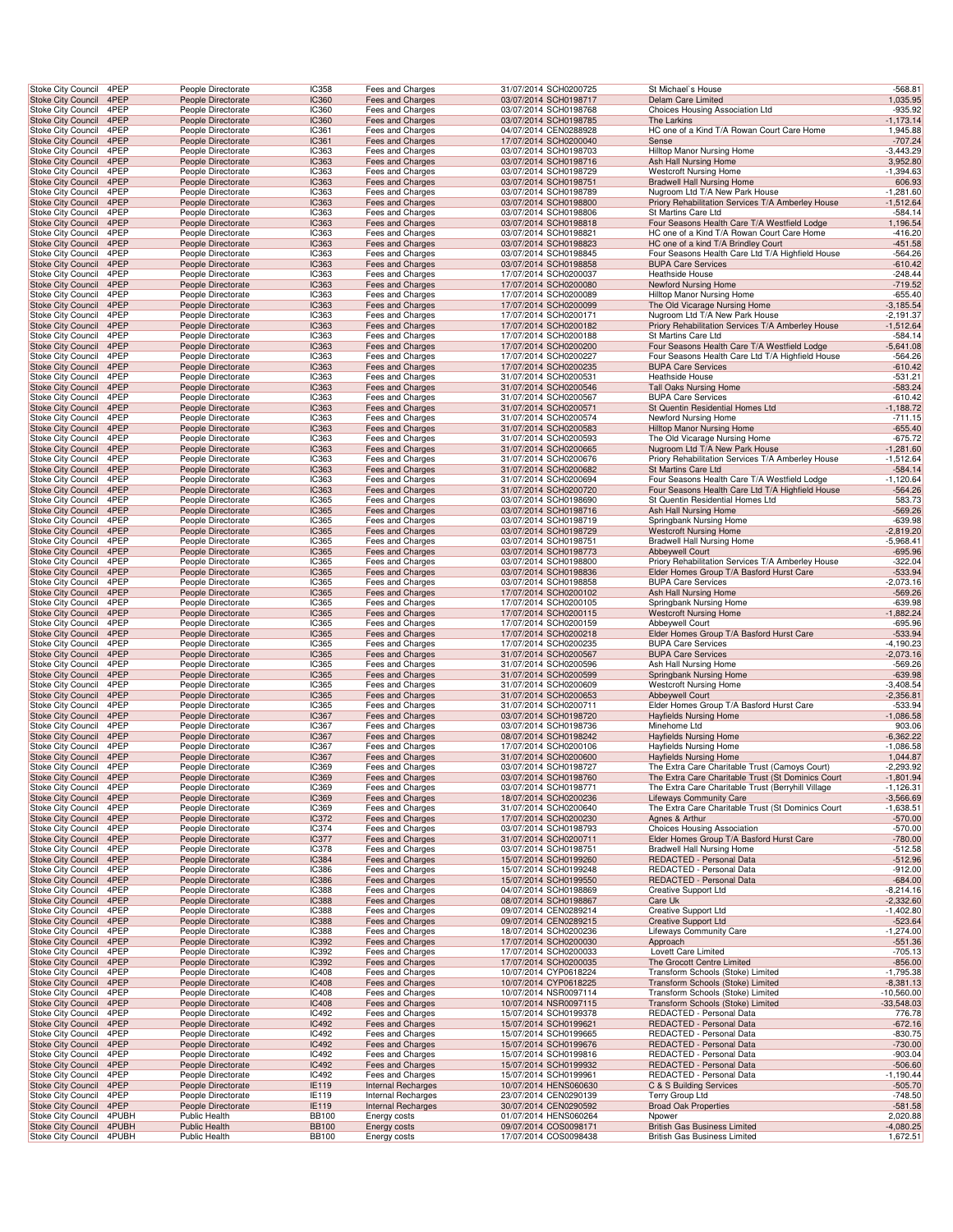| <b>Stoke City Council</b> |                                                        | 4PUBH          | Public Health                                | <b>BB100</b>          | Energy costs                                                     | 30/07/2014 COS0098481                          | Npower                                                                                                           | 1,895.13              |
|---------------------------|--------------------------------------------------------|----------------|----------------------------------------------|-----------------------|------------------------------------------------------------------|------------------------------------------------|------------------------------------------------------------------------------------------------------------------|-----------------------|
| Stoke City Council        |                                                        | 4PUBH          | <b>Public Health</b>                         | <b>BB100</b>          | Energy costs                                                     | 30/07/2014 COS0098486                          | Npower                                                                                                           | 882.07                |
| <b>Stoke City Council</b> |                                                        | 4PUBH          | <b>Public Health</b>                         | <b>BC100</b>          | Rents                                                            | 25/07/2014 HENS061438                          | PXP Ltd Partnership                                                                                              | 1,785.50              |
|                           | Stoke City Council<br>Stoke City Council 4PUBH         | 4PUBH          | Public Health<br><b>Public Health</b>        | CA109<br>DA100        | Direct transport costs<br>Equipment furniture and mater          | 07/07/2014 HENS060525<br>03/07/2014 HENS060348 | Carlton Fuels<br>Vip-System Ltd                                                                                  | 658.29<br>942.00      |
|                           | <b>Stoke City Council</b>                              | 4PUBH          | <b>Public Health</b>                         | DA100                 | Equipment furniture and mater                                    | 11/07/2014 HENS060558                          | Civil Ceremonies Limited                                                                                         | 0.00                  |
|                           | Stoke City Council                                     | 4PUBH          | <b>Public Health</b>                         | DA100                 | Equipment furniture and mater                                    | 31/07/2014 HENS061612                          | Kelcamp Ltd                                                                                                      | 617.40                |
|                           | Stoke City Council                                     | 4PUBH          | Public Health                                | DA100                 | Equipment furniture and mater                                    | 31/07/2014 HENS061615                          | <b>Business Products</b>                                                                                         | 565.00                |
|                           | Stoke City Council 4PUBH                               |                | <b>Public Health</b>                         | DE106                 | Services                                                         | 25/07/2014 HENS061439                          | Staffordshire County Council                                                                                     | 560.00                |
|                           | <b>Stoke City Council</b><br><b>Stoke City Council</b> | 4PUBH<br>4PUBH | <b>Public Health</b><br><b>Public Health</b> | DE106<br>DE106        | Services<br>Services                                             | 30/07/2014 CEN0290623<br>31/07/2014 CEN0290893 | Capita Translation and Interpreting<br><b>Staffordshire County Council</b>                                       | 543.60<br>1,750.00    |
| Stoke City Council        |                                                        | 4PUBH          | <b>Public Health</b>                         | DE131                 | Services                                                         | 31/07/2014 CEN0290890                          | City Dogs Home                                                                                                   | 3,750.00              |
| <b>Stoke City Council</b> |                                                        | 4PUBH          | <b>Public Health</b>                         | DE145                 | Services                                                         | 15/07/2014 COS0098061                          | <b>Forensics Ltd</b>                                                                                             | 985.00                |
|                           | Stoke City Council                                     | 4PUBH          | Public Health                                | DE146                 | Services                                                         | 18/07/2014 COS0098445                          | Co-operative Funeral Services                                                                                    | 2,660.00              |
|                           | Stoke City Council 4PUBH                               |                | <b>Public Health</b>                         | DE146                 | Services                                                         | 23/07/2014 COS0098466                          | Co-operative Funeral Services                                                                                    | 2,494.00              |
|                           | Stoke City Council                                     | 4PUBH          | <b>Public Health</b>                         | DE147                 | Services                                                         | 07/07/2014 HENS060537                          | H.M Coroner for Stoke on Trent and North Staffordshire                                                           | 3,291.20              |
|                           | <b>Stoke City Council</b><br><b>Stoke City Council</b> | 4PUBH<br>4PUBH | <b>Public Health</b><br>Public Health        | <b>DE147</b><br>DE147 | Services<br>Services                                             | 07/07/2014 HENS060539<br>07/07/2014 HENS060541 | H.M Coroner for Stoke on Trent and North Staffordshire<br>H.M Coroner for Stoke on Trent and North Staffordshire | 2,309.70<br>3,361.00  |
|                           | Stoke City Council                                     | 4PUBH          | <b>Public Health</b>                         | DE147                 | Services                                                         | 07/07/2014 HENS060542                          | H.M Coroner for Stoke on Trent and North Staffordshire                                                           | 677.60                |
| <b>Stoke City Council</b> |                                                        | 4PUBH          | <b>Public Health</b>                         | DE147                 | Services                                                         | 07/07/2014 HENS060543                          | H.M Coroner for Stoke on Trent and North Staffordshire                                                           | 1,064.80              |
|                           | <b>Stoke City Council</b>                              | 4PUBH          | <b>Public Health</b>                         | DE147                 | Services                                                         | 07/07/2014 HENS060545                          | H.M Coroner for Stoke on Trent and North Staffordshire                                                           | 5,551.50              |
| Stoke City Council        |                                                        | 4PUBH          | Public Health                                | DE147                 | Services                                                         | 29/07/2014 HENS061540                          | University Hospital of Leicester                                                                                 | 1,226.52              |
| <b>Stoke City Council</b> |                                                        | 4PUBH          | <b>Public Health</b>                         | DE147                 | Services                                                         | 31/07/2014 HENS061624                          | Birmingham Womens Health Care Nhs Trust                                                                          | 1,700.00              |
|                           | Stoke City Council<br><b>Stoke City Council</b>        | 4PUBH<br>4PUBH | Public Health<br><b>Public Health</b>        | DE157<br><b>DE158</b> | Services<br>Services                                             | 18/07/2014 HENS061038<br>17/07/2014 SCH0200022 | K Griffin<br>New Victoria Theatre                                                                                | 570.00<br>2,000.00    |
|                           | <b>Stoke City Council</b>                              | 4PUBH          | <b>Public Health</b>                         | DE158                 | Services                                                         | 31/07/2014 SCH0200468                          | The Art of Coaching                                                                                              | 750.00                |
|                           | <b>Stoke City Council</b>                              | 4PUBH          | <b>Public Health</b>                         | DE163                 | Services                                                         | 02/07/2014 CEN0287887                          | Shropshire Communiry Health NHS Trust                                                                            | 49,871.01             |
|                           | Stoke City Council                                     | 4PUBH          | Public Health                                | DH102                 | Grants and subscriptions                                         | 30/07/2014 SCH0200483                          | UK Health Forum                                                                                                  | 2,200.00              |
|                           | Stoke City Council                                     | 4PUBH          | <b>Public Health</b>                         | <b>DK100</b>          | Miscellaneous expenses                                           | 28/07/2014 HENS061502                          | Siteon Limited                                                                                                   | 975.00                |
| <b>Stoke City Council</b> |                                                        | 4PUBH          | Public Health                                | DK100                 | Miscellaneous expenses                                           | 31/07/2014 HENS060838                          | Warwickshire County Council                                                                                      | 3,181.00              |
| Stoke City Council        | <b>Stoke City Council</b>                              | 4PUBH<br>4PUBH | <b>Public Health</b><br><b>Public Health</b> | <b>DK109</b><br>EA118 | Miscellaneous expenses<br>Independent units within the C         | 02/07/2014 CEN0288662<br>01/07/2014 SCH0198552 | <b>Gingernut Creative</b><br>Waterloo Pharmacy                                                                   | 7,040.00<br>1,674.00  |
|                           | <b>Stoke City Council</b>                              | 4PUBH          | <b>Public Health</b>                         | EA118                 | Independent units within the C                                   | 02/07/2014 SCH0198572                          | Dr G T Chand                                                                                                     | 1,184.00              |
|                           | Stoke City Council                                     | 4PUBH          | Public Health                                | EA118                 | Independent units within the C                                   | 02/07/2014 SCH0198573                          | CRI                                                                                                              | 6,045.00              |
|                           | Stoke City Council 4PUBH                               |                | <b>Public Health</b>                         | EA118                 | Independent units within the C                                   | 02/07/2014 SCH0198601                          | <b>Middleport Pharmacy</b>                                                                                       | 630.00                |
|                           | Stoke City Council                                     | 4PUBH          | <b>Public Health</b>                         | EA118                 | Independent units within the C                                   | 02/07/2014 SCH0198602                          | <b>Waterloo Pharmacy</b>                                                                                         | 2,019.00              |
|                           | Stoke City Council<br>Stoke City Council               | 4PUBH<br>4PUBH | <b>Public Health</b><br>Public Health        | EA118<br>EA118        | Independent units within the C<br>Independent units within the C | 02/07/2014 SCH0198604<br>02/07/2014 SCH0198623 | Norfolk Street Pharmacy<br>Lloyds Pharmacy                                                                       | 1,074.00<br>607.50    |
|                           | Stoke City Council                                     | 4PUBH          | <b>Public Health</b>                         | EA118                 | Independent units within the C                                   | 02/07/2014 SCH0198624                          | Lloyds Pharmacy                                                                                                  | 775.50                |
|                           | Stoke City Council                                     | 4PUBH          | Public Health                                | EA118                 | Independent units within the C                                   | 02/07/2014 SCH0198625                          | Lloyds Pharmacy                                                                                                  | 592.50                |
|                           | <b>Stoke City Council</b>                              | 4PUBH          | <b>Public Health</b>                         | EA118                 | Independent units within the C                                   | 03/07/2014 CEN0288841                          | North 51                                                                                                         | 8,620.00              |
| Stoke City Council        |                                                        | 4PUBH          | Public Health                                | EA118                 | Independent units within the C                                   | 03/07/2014 CEN0288842                          | North 51                                                                                                         | 3,000.00              |
|                           | <b>Stoke City Council</b>                              | 4PUBH          | <b>Public Health</b><br>Public Health        | EA118<br>EA118        | Independent units within the C                                   | 03/07/2014 COS0098197                          | C W Chung                                                                                                        | 2,750.00              |
|                           | Stoke City Council<br>Stoke City Council 4PUBH         | 4PUBH          | <b>Public Health</b>                         | EA118                 | Independent units within the C<br>Independent units within the C | 03/07/2014 COS0098198<br>03/07/2014 COS0098208 | Norfolk Street Pharmacy<br>Lloyds Pharmacy                                                                       | 1,191.00<br>1,045.50  |
|                           | <b>Stoke City Council</b>                              | 4PUBH          | <b>Public Health</b>                         | EA118                 | Independent units within the C                                   | 03/07/2014 COS0098209                          | Lloyds Pharmacy                                                                                                  | 658.50                |
|                           | Stoke City Council                                     | 4PUBH          | <b>Public Health</b>                         | EA118                 | Independent units within the C                                   | 03/07/2014 COS0098210                          | <b>Lloyds Pharmacy</b>                                                                                           | 717.00                |
|                           | Stoke City Council                                     | 4PUBH          | Public Health                                | EA118                 | Independent units within the C                                   | 03/07/2014 COS0098212                          | Lloyds Pharmacy                                                                                                  | 589.50                |
|                           | Stoke City Council 4PUBH                               |                | <b>Public Health</b>                         | EA118                 | Independent units within the C                                   | 03/07/2014 COS0098220                          | <b>Waterloo Pharmacy</b>                                                                                         | 1,843.50              |
|                           | Stoke City Council                                     | 4PUBH<br>4PUBH | <b>Public Health</b>                         | EA118<br>EA118        | Independent units within the C                                   | 03/07/2014 COS0098221<br>03/07/2014 COS0098230 | Middleport Pharmacy                                                                                              | 888.00                |
| Stoke City Council        | <b>Stoke City Council</b>                              | 4PUBH          | <b>Public Health</b><br><b>Public Health</b> | EA118                 | Independent units within the C<br>Independent units within the C | 04/07/2014 CEN0288938                          | <b>Waterloo Pharmacy</b><br>Changes Health & Wellbeing                                                           | 1,599.00<br>36,000.00 |
|                           | <b>Stoke City Council</b>                              | 4PUBH          | <b>Public Health</b>                         | EA118                 | Independent units within the C                                   | 04/07/2014 CEN0288939                          | Changes Health & Wellbeing                                                                                       | 2,500.00              |
|                           | Stoke City Council                                     | 4PUBH          | Public Health                                | EA118                 | Independent units within the C                                   | 04/07/2014 COS0098224                          | <b>Boots The Chemist</b>                                                                                         | 511.50                |
|                           | Stoke City Council 4PUBH                               |                | <b>Public Health</b>                         | EA118                 | Independent units within the C                                   | 08/07/2014 SCH0198936                          | <b>Staffordshire County Council</b>                                                                              | 12,723.00             |
|                           | Stoke City Council                                     | 4PUBH          | <b>Public Health</b>                         | EA118                 | Independent units within the C                                   | 09/07/2014 COS0098332                          | Innovative Creative Excellence Limited                                                                           | 2,472.26              |
|                           | <b>Stoke City Council</b><br>Stoke City Council        | 4PUBH<br>4PUBH | <b>Public Health</b><br>Public Health        | EA118<br>EA118        | Independent units within the C<br>Independent units within the C | 09/07/2014 CYP0614738<br>10/07/2014 COS0098345 | University Hospital Of North Staffordshire<br>Innovative Creative Excellence Limited                             | 3,874.97              |
|                           | <b>Stoke City Council</b>                              | 4PUBH          | <b>Public Health</b>                         | EA118                 | Independent units within the C                                   | 11/07/2014 CEN0289419                          | R B Talathi Practice Account                                                                                     | 5,285.70<br>785.00    |
| <b>Stoke City Council</b> |                                                        | 4PUBH          | Public Health                                | EA118                 | Independent units within the C                                   | 11/07/2014 CEN0289420                          | R B Talathi Practice Account                                                                                     | 537.00                |
|                           | <b>Stoke City Council</b>                              | 4PUBH          | <b>Public Health</b>                         | EA118                 | Independent units within the C                                   | 11/07/2014 CYP0618390                          | North 51                                                                                                         | 945.00                |
| <b>Stoke City Council</b> |                                                        | 4PUBH          | <b>Public Health</b>                         | EA118                 | Independent units within the C                                   | 11/07/2014 CYP0618394                          | R B Talathi Practice Account                                                                                     | 614.00                |
| <b>Stoke City Council</b> |                                                        | 4PUBH          | <b>Public Health</b>                         | EA118                 | Independent units within the C                                   | 11/07/2014 CYP0618395                          | Goldenhill Medical Centre<br>Goldenhill Medical Centre                                                           | 757.00                |
|                           | Stoke City Council<br>Stoke City Council 4PUBH         | 4PUBH          | Public Health<br><b>Public Health</b>        | EA118<br>EA118        | Independent units within the C<br>Independent units within the C | 11/07/2014 CYP0618396<br>11/07/2014 CYP0618397 | General Medical Services Ltd                                                                                     | 1,294.00<br>524.00    |
|                           | Stoke City Council 4PUBH                               |                | Public Health                                | EA118                 | Independent units within the C                                   | 11/07/2014 CYP0618399                          | Dr G Rees & Dr J Lefroy                                                                                          | 707.00                |
|                           | Stoke City Council 4PUBH                               |                | Public Health                                | EA118                 | Independent units within the C                                   | 11/07/2014 SCH0199087                          | Millrise Medical Centre                                                                                          | 1,396.50              |
|                           | Stoke City Council 4PUBH                               |                | Public Health                                | EA118                 | Independent units within the C                                   | 14/07/2014 SCH0198504                          | Nottingham City Care Partnership                                                                                 | 900.35                |
|                           | Stoke City Council 4PUBH                               |                | Public Health                                | EA118                 | Independent units within the C                                   | 14/07/2014 SCH0199090                          | Alere Toxicology Plc                                                                                             | 3,452.00              |
|                           | Stoke City Council<br>Stoke City Council               | 4PUBH<br>4PUBH | Public Health<br><b>Public Health</b>        | EA118<br>EA118        | Independent units within the C<br>Independent units within the C | 15/07/2014 COS0098237<br>15/07/2014 SCH0199215 | <b>Boots The Chemist</b><br>CRI                                                                                  | 798.00<br>24,891.09   |
| Stoke City Council        |                                                        | 4PUBH          | Public Health                                | EA118                 | Independent units within the C                                   | 15/07/2014 SCH0199216                          | CRI                                                                                                              | 216,301.61            |
|                           | <b>Stoke City Council</b>                              | 4PUBH          | <b>Public Health</b>                         | EA118                 | Independent units within the C                                   | 16/07/2014 CEN0289662                          | Dr K Parkinson & Dr J A Gilby                                                                                    | 1,720.00              |
|                           | Stoke City Council                                     | 4PUBH          | Public Health                                | EA118                 | Independent units within the C                                   | 16/07/2014 CEN0289664                          | Dr P Miles & Partner                                                                                             | 719.36                |
|                           | Stoke City Council 4PUBH                               |                | Public Health                                | EA118                 | Independent units within the C                                   | 16/07/2014 CEN0289665                          | R P Yadava<br>Dr V S Manudhane & Dr A B Surendran                                                                | 774.52                |
|                           | Stoke City Council 4PUBH<br><b>Stoke City Council</b>  | 4PUBH          | Public Health<br>Public Health               | EA118<br>EA118        | Independent units within the C<br>Independent units within the C | 16/07/2014 CEN0289667<br>16/07/2014 CEN0289668 | <b>Trent Vale Medical Practice</b>                                                                               | 1,273.88<br>2,059.36  |
|                           | Stoke City Council                                     | 4PUBH          | Public Health                                | EA118                 | Independent units within the C                                   | 16/07/2014 CEN0289669                          | Dr. R B Talathi                                                                                                  | 1,349.04              |
|                           | Stoke City Council 4PUBH                               |                | Public Health                                | EA118                 | Independent units within the C                                   | 16/07/2014 CEN0289670                          | Dr H P Borse & Partner                                                                                           | 1,004.84              |
|                           | <b>Stoke City Council</b>                              | 4PUBH          | Public Health                                | EA118                 | Independent units within the C                                   | 16/07/2014 CEN0289673                          | Dr Shah's Surgery                                                                                                | 1,253.88              |
|                           | Stoke City Council 4PUBH                               |                | Public Health                                | EA118                 | Independent units within the C                                   | 16/07/2014 CEN0289674                          | Shelton Primary Care Centre                                                                                      | 680.00                |
|                           | Stoke City Council                                     | 4PUBH<br>4PUBH | Public Health                                | EA118                 | Independent units within the C                                   | 16/07/2014 CEN0289675                          | Hartshill Surgery<br>Glebedale Medical Practice                                                                  | 2,438.72              |
|                           | <b>Stoke City Council</b><br>Stoke City Council        | 4PUBH          | Public Health<br>Public Health               | EA118<br>EA118        | Independent units within the C<br>Independent units within the C | 16/07/2014 CEN0289676<br>16/07/2014 CEN0289678 | Dr Guindy & Partners                                                                                             | 1,329.04<br>679.36    |
|                           | Stoke City Council 4PUBH                               |                | <b>Public Health</b>                         | EA118                 | Independent units within the C                                   | 17/07/2014 CEN0289693                          | Dr G T Chand                                                                                                     | 900.00                |
|                           | Stoke City Council 4PUBH                               |                | Public Health                                | EA118                 | Independent units within the C                                   | 17/07/2014 CEN0289694                          | Dr McGowan & Partners                                                                                            | 1,184.00              |
|                           | <b>Stoke City Council</b>                              | 4PUBH          | Public Health                                | EA118                 | Independent units within the C                                   | 17/07/2014 CEN0289696                          | <b>Harley Street Medical Centre</b>                                                                              | 2,262.00              |
|                           | Stoke City Council                                     | 4PUBH          | Public Health                                | EA118<br>EA118        | Independent units within the C                                   | 17/07/2014 CEN0289698                          | Willowbank Partnership CIC<br>Shelton Primary Care Centre                                                        | 2,856.00<br>1,232.00  |
|                           | Stoke City Council 4PUBH<br>Stoke City Council         | 4PUBH          | Public Health<br>Public Health               | EA118                 | Independent units within the C<br>Independent units within the C | 17/07/2014 CEN0289700<br>17/07/2014 CEN0289704 | Moss Green Surgery                                                                                               | 858.00                |
|                           | <b>Stoke City Council</b>                              | 4PUBH          | Public Health                                | EA118                 | Independent units within the C                                   | 17/07/2014 CEN0289706                          | General Medical Services Ltd                                                                                     | 1,448.00              |
|                           | Stoke City Council                                     | 4PUBH          | Public Health                                | EA118                 | Independent units within the C                                   | 18/07/2014 CEN0289679                          | Dr Rao & Partners                                                                                                | 600.00                |
|                           | <b>Stoke City Council</b>                              | 4PUBH          | Public Health                                | EA118                 | Independent units within the C                                   | 18/07/2014 CEN0289799                          | Encouraging Lifestyle Change Ltd                                                                                 | 4,727.83              |
|                           | Stoke City Council                                     | 4PUBH          | Public Health                                | EA118                 | Independent units within the C                                   | 18/07/2014 COS0098440                          | Savana                                                                                                           | 46,250.00             |
|                           | Stoke City Council 4PUBH<br>Stoke City Council 4PUBH   |                | Public Health<br>Public Health               | EA118<br>EA118        | Independent units within the C<br>Independent units within the C | 21/07/2014 COS0098307<br>21/07/2014 CYP0619216 | Staffs & Stoke On Trent Partnership NHS Trust<br><b>Staffordshire University</b>                                 | 1,535.50<br>4,091.00  |
|                           | Stoke City Council 4PUBH                               |                | Public Health                                | EA118                 | Independent units within the C                                   | 23/07/2014 SCH0200329                          | Innovative Creative Excellence Limited                                                                           | 875.04                |
|                           | Stoke City Council                                     | 4PUBH          | Public Health                                | EA118                 | Independent units within the C                                   | 23/07/2014 SCH0200332                          | Secret Potions Ltd (Millers Pharmacy)                                                                            | 3,056.64              |
|                           | Stoke City Council 4PUBH                               |                | Public Health                                | EA118                 | Independent units within the C                                   | 23/07/2014 SCH0200336                          | Millrise Medical Centre                                                                                          | 750.00                |
|                           | Stoke City Council                                     | 4PUBH          | Public Health                                | EA118                 | Independent units within the C                                   | 23/07/2014 SCH0200337                          | Boots UK Ltd                                                                                                     | 565.00                |
|                           | Stoke City Council 4PUBH<br>Stoke City Council         | 4PUBH          | Public Health<br>Public Health               | EA118<br>EA118        | Independent units within the C<br>Independent units within the C | 24/07/2014 SCH0200338<br>24/07/2014 SCH0200341 | <b>BME United Limted</b><br>Dr McGowan and Partners                                                              | 32,635.00<br>672.00   |
|                           | Stoke City Council 4PUBH                               |                | Public Health                                | EA118                 | Independent units within the C                                   | 24/07/2014 SCH0200342                          | Dr McGowan and Partners                                                                                          | 757.00                |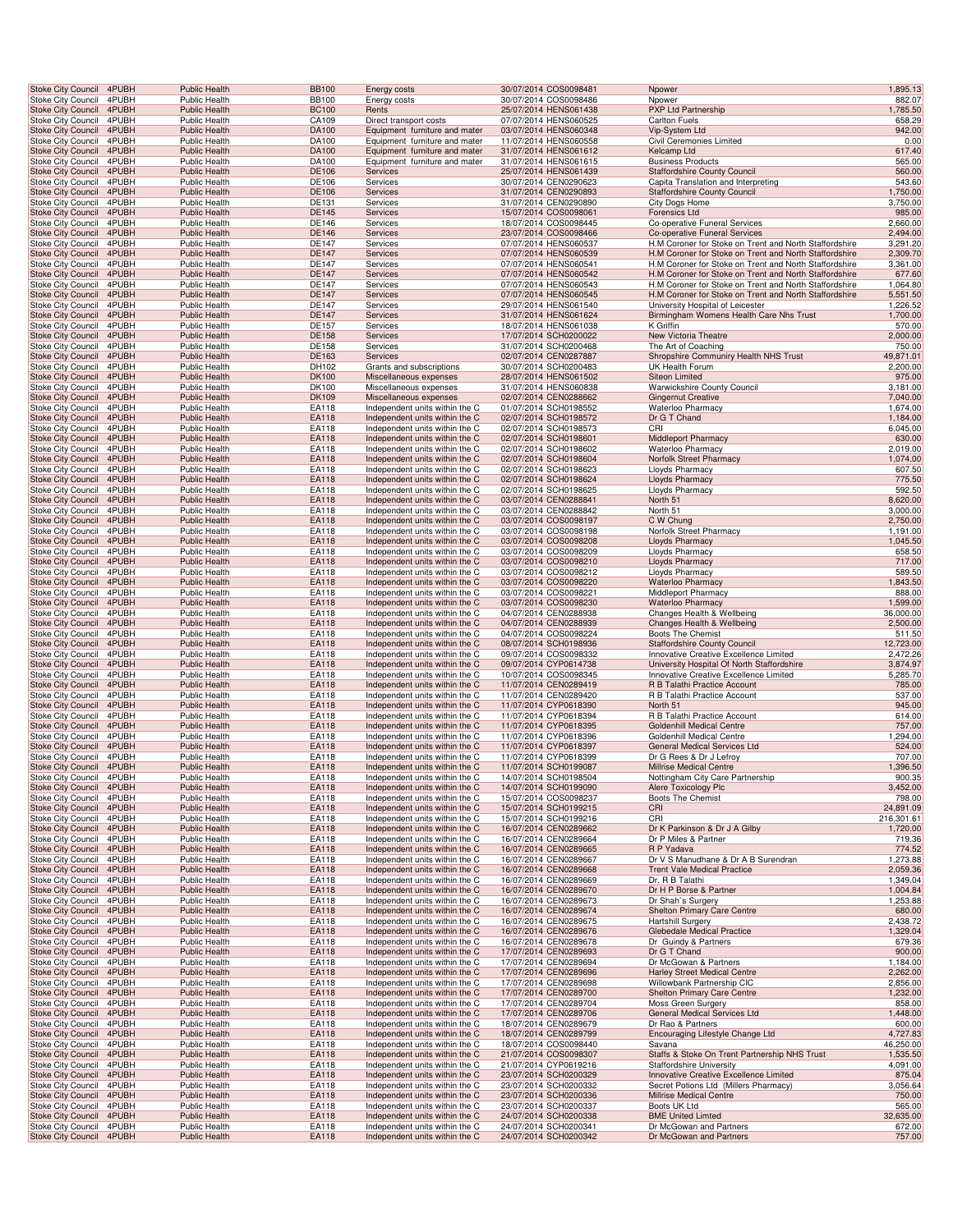| Stoke City Council                                   | 4PUBH          | Public Health                                | <b>EA118</b>                 | Independent units within the C                                   | 24/07/2014 SCH0200344                          | Innovative Creative Excellence Limited                                               | 4,005.00                |
|------------------------------------------------------|----------------|----------------------------------------------|------------------------------|------------------------------------------------------------------|------------------------------------------------|--------------------------------------------------------------------------------------|-------------------------|
| <b>Stoke City Council</b>                            | 4PUBH          | <b>Public Health</b>                         | EA118                        | Independent units within the C                                   | 24/07/2014 SCH0200345                          | Secret Potions Ltd (Millers Pharmacy)                                                | 13,242.00               |
| Stoke City Council                                   | 4PUBH          | Public Health                                | EA118                        | Independent units within the C                                   | 24/07/2014 SCH0200346                          | CRI                                                                                  | 33,252.54               |
| Stoke City Council 4PUBH                             |                | <b>Public Health</b>                         | EA118                        | Independent units within the C                                   | 24/07/2014 SCH0200367                          | CRI                                                                                  | 202,809.86              |
| Stoke City Council<br>Stoke City Council             | 4PUBH<br>4PUBH | Public Health<br><b>Public Health</b>        | EA118<br>EA118               | Independent units within the C<br>Independent units within the C | 24/07/2014 SCH0200368<br>25/07/2014 SCH0200349 | CRI<br>Aquarius                                                                      | 22,445.00<br>242,962.82 |
| <b>Stoke City Council</b>                            | 4PUBH          | Public Health                                | EA118                        | Independent units within the C                                   | 28/07/2014 COS0098510                          | The Dove Service                                                                     | 8,750.00                |
| <b>Stoke City Council</b>                            | 4PUBH          | <b>Public Health</b>                         | EA118                        | Independent units within the C                                   | 28/07/2014 SCH0199079                          | <b>Tiger Health Ltd</b>                                                              | 3,300.00                |
| Stoke City Council                                   | 4PUBH          | <b>Public Health</b>                         | EA118                        | Independent units within the C                                   | 30/07/2014 CEN0290627                          | Secret Potions Ltd (Millers Pharmacy)                                                | 4,338.28                |
| <b>Stoke City Council</b>                            | 4PUBH          | Public Health                                | EA118                        | Independent units within the C                                   | 30/07/2014 CEN0290632                          | Boots UK Ltd                                                                         | 659.27                  |
| Stoke City Council                                   | 4PUBH<br>4PUBH | <b>Public Health</b><br><b>Public Health</b> | EA118<br>EA118               | Independent units within the C                                   | 30/07/2014 SCH0200331<br>31/07/2014 CEN0290749 | Nottingham City Care Partnership                                                     | 796.24<br>8,500.00      |
| Stoke City Council<br>Stoke City Council             | 4PUBH          | <b>Public Health</b>                         | EA118                        | Independent units within the C<br>Independent units within the C | 31/07/2014 CEN0290758                          | Improving Health and Wellbeing UK<br>Dr.McCarthy & Partners                          | 2,800.00                |
| Stoke City Council 4PUBH                             |                | <b>Public Health</b>                         | EA118                        | Independent units within the C                                   | 31/07/2014 CEN0290760                          | <b>Trent Vale Medical Practice</b>                                                   | 1,480.00                |
| Stoke City Council                                   | 4PUBH          | Public Health                                | EA118                        | Independent units within the C                                   | 31/07/2014 CEN0290762                          | Dr A D Pullan & Partners                                                             | 700.00                  |
| Stoke City Council                                   | 4PUBH          | <b>Public Health</b>                         | EA118                        | Independent units within the C                                   | 31/07/2014 CEN0290764                          | <b>Glebedale Medical Practice</b>                                                    | 3,800.00                |
| Stoke City Council                                   | 4PUBH          | Public Health                                | EA118                        | Independent units within the C                                   | 31/07/2014 CEN0290765                          | Dr Guindy & Partners                                                                 | 2,730.00                |
| <b>Stoke City Council</b><br>Stoke City Council      | 4PUBH<br>4PUBH | Public Health<br>Public Health               | EA118<br>EA118               | Independent units within the C<br>Independent units within the C | 31/07/2014 CEN0290769<br>31/07/2014 CEN0290775 | <b>Hartshill Surgery</b><br>Harley Street Medical Centre                             | 600.00<br>595.00        |
| <b>Stoke City Council</b>                            | 4PUBH          | Public Health                                | EA118                        | Independent units within the C                                   | 31/07/2014 CEN0290776                          | Dr I D Leese & Partners                                                              | 610.00                  |
| Stoke City Council                                   | 4PUBH          | <b>Public Health</b>                         | EA118                        | Independent units within the C                                   | 31/07/2014 CEN0290777                          | Dunrobin Medical Centre                                                              | 660.00                  |
| Stoke City Council                                   | 4PUBH          | <b>Public Health</b>                         | EA118                        | Independent units within the C                                   | 31/07/2014 CEN0290778                          | Dr K Parkinson & Dr J A Gilby                                                        | 1,880.00                |
| Stoke City Council                                   | 4PUBH          | <b>Public Health</b>                         | EA118                        | Independent units within the C                                   | 31/07/2014 CEN0290779                          | Dr P Miles & Partner                                                                 | 680.00                  |
| Stoke City Council 4PUBH<br>Stoke City Council       | 4PUBH          | <b>Public Health</b><br>Public Health        | EA118<br>EA118               | Independent units within the C<br>Independent units within the C | 31/07/2014 CEN0290783<br>31/07/2014 CEN0290798 | Longton Hall Surgery<br>Snowhill Medical Centre                                      | 1,160.00<br>740.00      |
| Stoke City Council                                   | 4PUBH          | <b>Public Health</b>                         | EA118                        | Independent units within the C                                   | 31/07/2014 CEN0290801                          | Dr Chadalavada & Partners                                                            | 2,060.00                |
| Stoke City Council                                   | 4PUBH          | Public Health                                | EA118                        | Independent units within the C                                   | 31/07/2014 CEN0290803                          | Apsley House Surgery                                                                 | 620.00                  |
| <b>Stoke City Council</b>                            | 4PUBH          | <b>Public Health</b>                         | EA118                        | Independent units within the C                                   | 31/07/2014 CEN0290885                          | Dr V S Manudhane & Dr A B Surendran                                                  | 810.00                  |
| Stoke City Council                                   | 4PUBH          | Public Health                                | IB205                        | <b>Local Authority Contributions</b>                             | 07/07/2014 CEN0289078                          | <b>Staffordshire County Council</b>                                                  | -32,596.20              |
| <b>Stoke City Council</b><br>Stoke City Council      | 4SCHL<br>4SCHL | Schools<br>Schools                           | AB300<br>AB300               | Training                                                         | 02/07/2014 CYP0607945<br>11/07/2014 CYP0618319 | <b>Focus Education</b><br>G Pickford                                                 | 750.00<br>1,200.00      |
| Stoke City Council                                   | 4SCHL          | Schools                                      | AB300                        | Training<br>Training                                             | 15/07/2014 CYP0614711                          | Pie Corbett Consultancy Ltd Number Two Account                                       | 666.00                  |
| Stoke City Council                                   | 4SCHL          | Schools                                      | AB300                        | Training                                                         | 15/07/2014 CYP0618045                          | <b>Entrust Support Services Limited</b>                                              | 575.00                  |
| Stoke City Council 4SCHL                             |                | Schools                                      | AB300                        | Training                                                         | 15/07/2014 CYP0618132                          | Pearson Education Ltd                                                                | 900.00                  |
| Stoke City Council                                   | 4SCHL          | Schools                                      | AB300                        | Training                                                         | 21/07/2014 CYP0617894                          | School Impovement Solutions North East [SISNE] Ltd                                   | 825.00                  |
| Stoke City Council<br>Stoke City Council             | 4SCHL<br>4SCHL | Schools<br>Schools                           | AB300<br>AB300               | Training<br>Training                                             | 22/07/2014 CYP0619411<br>31/07/2014 CYP0619180 | <b>Belgrave Primary</b><br>Senate Training Limited                                   | 1,300.00<br>700.00      |
| Stoke City Council                                   | 4SCHL          | Schools                                      | AB400                        | Advertising                                                      | 16/07/2014 CYP0614429                          | <b>TsI Education Ltd</b>                                                             | 1,635.00                |
| Stoke City Council                                   | 4SCHL          | Schools                                      | AB400                        | Advertising                                                      | 16/07/2014 CYP0614430                          | <b>TsI Education Ltd</b>                                                             | 1,635.00                |
| <b>Stoke City Council</b>                            | 4SCHL          | Schools                                      | AB400                        | Advertising                                                      | 17/07/2014 CYP0614878                          | Local World Ltd                                                                      | 1,240.00                |
| <b>Stoke City Council</b>                            | 4SCHL          | Schools                                      | AB400                        | Advertising                                                      | 17/07/2014 CYP0618592                          | Local World Ltd                                                                      | $-1,240.00$             |
| Stoke City Council<br>Stoke City Council             | 4SCHL<br>4SCHL | Schools                                      | AB608<br>AB608               | Employee-related schemes                                         | 01/07/2014 CYP0612036<br>08/07/2014 CYP0615788 | <b>Schools Advisory Service</b><br>Capita Specialist Insurance Solutions Ltd         | 8,749.23<br>23,761.47   |
| Stoke City Council 4SCHL                             |                | Schools<br>Schools                           | AB608                        | Employee-related schemes<br>Employee-related schemes             | 15/07/2014 CYP0618650                          | Capita Specialist Insurance Solutions Ltd                                            | 2,112.37                |
| Stoke City Council                                   | 4SCHL          | Schools                                      | AB608                        | Employee-related schemes                                         | 18/07/2014 CYP0618902                          | Capita Specialist Insurance Solutions Ltd                                            | 7,121.15                |
| Stoke City Council                                   | 4SCHL          | Schools                                      | AB608                        | Employee-related schemes                                         | 22/07/2014 CYP0618444                          | Capita Specialist Insurance Solutions Ltd                                            | 5,731.28                |
| Stoke City Council                                   | 4SCHL          | Schools                                      | AB608                        | Employee-related schemes                                         | 25/07/2014 CYP0619665                          | Capita Specialist Insurance Solutions Ltd                                            | 9,926.80                |
| <b>Stoke City Council</b>                            | 4SCHL          | Schools                                      | AB609                        | Employee-related schemes                                         | 22/07/2014 CYP0619592                          | Capita Specialist Insurance Solutions Ltd                                            | 862.72                  |
| Stoke City Council<br><b>Stoke City Council</b>      | 4SCHL<br>4SCHL | Schools<br>Schools                           | <b>BA100</b><br><b>BA100</b> | Repairs alterations mtce of bu<br>Repairs alterations mtce of bu | 02/07/2014 CYP0614831<br>02/07/2014 CYP0614832 | C & D Building and Joinery Ltd<br>C & D Building and Joinery Ltd                     | 600.00<br>900.00        |
| Stoke City Council                                   | 4SCHL          | Schools                                      | <b>BA100</b>                 | Repairs alterations mtce of bu                                   | 03/07/2014 CYP0614919                          | Spectre UK Ltd                                                                       | 2,138.00                |
| Stoke City Council                                   | 4SCHL          | Schools                                      | <b>BA100</b>                 | Repairs alterations mtce of bu                                   | 04/07/2014 CYP0615398                          | Lister Trade Frames Limited                                                          | 1,398.06                |
| Stoke City Council                                   | 4SCHL          | Schools                                      | <b>BA100</b>                 | Repairs alterations mtce of bu                                   | 07/07/2014 CYP0611952                          | Rapid Racking Ltd                                                                    | 956.80                  |
| Stoke City Council 4SCHL                             | 4SCHL          | Schools<br>Schools                           | <b>BA100</b><br><b>BA100</b> | Repairs alterations mtce of bu<br>Repairs alterations mtce of bu | 09/07/2014 CYP0610978<br>11/07/2014 CYP0618331 | Dfe Uk Limited                                                                       | 663.00<br>1,686.00      |
| Stoke City Council<br>Stoke City Council             | 4SCHL          | Schools                                      | <b>BA100</b>                 | Repairs alterations mtce of bu                                   | 14/07/2014 CYP0618333                          | Maple Leaf Designs Ltd<br>Connect Electrical (Staffs) Limited                        | 2,388.16                |
| Stoke City Council                                   | 4SCHL          | Schools                                      | <b>BA100</b>                 | Repairs alterations mtce of bu                                   | 15/07/2014 CYP0617875                          | Robert Macgillivray Panel Products Ltd                                               | 674.44                  |
| <b>Stoke City Council</b>                            | 4SCHL          | Schools                                      | <b>BA100</b>                 | Repairs alterations mtce of bu                                   | 16/07/2014 CYP0614943                          | Almec Fencing Ltd                                                                    | 680.00                  |
| Stoke City Council                                   | 4SCHL          | Schools                                      | BA100                        | Repairs alterations mtce of bu                                   | 18/07/2014 NSR0097413                          | Transform Schools (Stoke) Limited                                                    | 623.13                  |
| <b>Stoke City Council</b>                            | 4SCHL<br>4SCHL | Schools<br>Schools                           | <b>BA100</b><br><b>BA100</b> | Repairs alterations mtce of bu                                   | 18/07/2014 NSR0097414<br>21/07/2014 CYP0618330 | Transform Schools (Stoke) Limited<br>Almec Fencing Ltd                               | 3,352.16<br>1,598.00    |
| Stoke City Council<br>Stoke City Council             | 4SCHL          | Schools                                      | <b>BA100</b>                 | Repairs alterations mtce of bu<br>Repairs alterations mtce of bu | 23/07/2014 CYP0615672                          | Trade UK                                                                             | 1,039.07                |
| Stoke City Council                                   | 4SCHL          | Schools                                      | <b>BA100</b>                 | Repairs alterations mtce of bu                                   | 23/07/2014 CYP0621612                          | S M PLASTERING AND ROOFING                                                           | 1,105.00                |
| Stoke City Council 4SCHL                             |                | Schools                                      | <b>BA100</b>                 | Repairs alterations mtce of bu                                   | 25/07/2014 CYP0621640                          | Wain Bros Stoke-On-Trent Ltd                                                         | 1,100.00                |
| Stoke City Council                                   | 4SCHL          | Schools                                      | <b>BA100</b>                 | Repairs alterations mtce of bu                                   | 30/07/2014 CYP0618696                          | <b>Carford Services</b>                                                              | 826.20                  |
| Stoke City Council 4SCHL                             |                | Schools                                      | <b>BA102</b>                 | Repairs alterations mtce of bu<br>Repairs alterations mtce of bu | 07/07/2014 CYP0615658                          | <b>Creative Interiors</b>                                                            | 10,715.49               |
| Stoke City Council 4SCHL<br>Stoke City Council 4SCHL |                | Schools<br>Schools                           | BA102<br><b>BA102</b>        | Repairs alterations mtce of bu                                   | 07/07/2014 CYP0615659<br>08/07/2014 CYP0615607 | <b>Creative Interiors</b><br><b>Creative Interiors</b>                               | 9,065.00<br>14,243.88   |
| Stoke City Council 4SCHL                             |                | Schools                                      | BH100                        | Cleaning and domestic supplies                                   | 10/07/2014 CYP0611773                          | PHS Group Ltd                                                                        | 585.52                  |
| <b>Stoke City Council</b>                            | 4SCHL          | Schools                                      | <b>BH100</b>                 | Cleaning and domestic supplies                                   | 23/07/2014 CYP0615595                          | PHS Group Ltd                                                                        | 1,657.31                |
| Stoke City Council                                   | 4SCHL          | Schools                                      | BH100                        | Cleaning and domestic supplies                                   | 23/07/2014 CYP0618454                          | PHS Group Ltd                                                                        | 2,545.70                |
| Stoke City Council<br>Stoke City Council             | 4SCHL<br>4SCHL | Schools<br>Schools                           | <b>BH102</b><br>BH102        | Cleaning and domestic supplies<br>Cleaning and domestic supplies | 01/07/2014 CYP0614511<br>02/07/2014 CYP0614727 | JB Cleaning and Management Services Ltd.<br>JB Cleaning and Management Services Ltd  | 2,827.60<br>1,450.00    |
| Stoke City Council 4SCHL                             |                | Schools                                      | BH102                        | Cleaning and domestic supplies                                   | 08/07/2014 CYP0615697                          | JB Cleaning and Management Services Ltd.                                             | 2,495.99                |
| Stoke City Council                                   | 4SCHL          | Schools                                      | BH102                        | Cleaning and domestic supplies                                   | 08/07/2014 CYP0615721                          | JB Cleaning and Management Services Ltd.                                             | 2,730.83                |
| Stoke City Council 4SCHL                             |                | Schools                                      | <b>BH102</b>                 | Cleaning and domestic supplies                                   | 09/07/2014 CYP0617781                          | JB Cleaning and Management Services Ltd.                                             | 1,544.71                |
| Stoke City Council                                   | 4SCHL          | Schools                                      | BH102                        | Cleaning and domestic supplies                                   | 10/07/2014 CYP0615760                          | JB Cleaning and Management Services Ltd.                                             | 1,276.94                |
| <b>Stoke City Council</b><br>Stoke City Council      | 4SCHL<br>4SCHL | Schools<br>Schools                           | <b>BH102</b><br>BH102        | Cleaning and domestic supplies<br>Cleaning and domestic supplies | 11/07/2014 CYP0618287<br>15/07/2014 CYP0615680 | JB Cleaning and Management Services Ltd.<br>JB Cleaning and Management Services Ltd. | 1,694.94<br>2,164.00    |
| Stoke City Council                                   | 4SCHL          | Schools                                      | <b>BH102</b>                 | Cleaning and domestic supplies                                   | 15/07/2014 CYP0617867                          | JB Cleaning and Management Services Ltd.                                             | 1,864.60                |
| Stoke City Council                                   | 4SCHL          | Schools                                      | BH102                        | Cleaning and domestic supplies                                   | 16/07/2014 CYP0618568                          | JB Cleaning and Management Services Ltd.                                             | 2,827.60                |
| Stoke City Council                                   | 4SCHL          | Schools                                      | <b>BH102</b>                 | Cleaning and domestic supplies                                   | 23/07/2014 CYP0619353                          | JB Cleaning and Management Services Ltd.                                             | 2,216.46                |
| Stoke City Council                                   | 4SCHL          | Schools                                      | BH102                        | Cleaning and domestic supplies                                   | 23/07/2014 CYP0619354                          | JB Cleaning and Management Services Ltd.                                             | 2,216.46                |
| Stoke City Council 4SCHL<br>Stoke City Council       | 4SCHL          | Schools<br>Schools                           | BH102<br>BH106               | Cleaning and domestic supplies<br>Cleaning and domestic supplies | 25/07/2014 CYP0621725<br>18/07/2014 CYP0618911 | JB Cleaning and Management Services Ltd.<br>JB Cleaning and Management Services Ltd. | 1,450.00<br>2,012.15    |
| Stoke City Council 4SCHL                             |                | Schools                                      | <b>BI100</b>                 | Grounds maintenance costs                                        | 14/07/2014 CYP0617840                          | <b>Buxtons Ltd</b>                                                                   | 1,759.00                |
| Stoke City Council                                   | 4SCHL          | Schools                                      | <b>BI100</b>                 | Grounds maintenance costs                                        | 22/07/2014 CYP0619201                          | Cropper Grounds Maintenance Ltd                                                      | 765.00                  |
| <b>Stoke City Council</b>                            | 4SCHL          | Schools                                      | <b>BI100</b>                 | Grounds maintenance costs                                        | 22/07/2014 CYP0619304                          | Fenton Portable Buildings Limited                                                    | 737.50                  |
| Stoke City Council                                   | 4SCHL          | Schools                                      | BI100                        | Grounds maintenance costs                                        | 22/07/2014 CYP0619595                          | Cropper Grounds Maintenance Ltd                                                      | 586.50                  |
| Stoke City Council<br>Stoke City Council             | 4SCHL<br>4SCHL | Schools<br>Schools                           | <b>BI100</b><br><b>BI100</b> | Grounds maintenance costs<br>Grounds maintenance costs           | 22/07/2014 CYP0619603<br>23/07/2014 CYP0617910 | Cropper Grounds Maintenance Ltd<br>Almec Fencing Ltd                                 | 1,500.00<br>1,223.00    |
| Stoke City Council                                   | 4SCHL          | Schools                                      | <b>BI100</b>                 | Grounds maintenance costs                                        | 25/07/2014 CYP0618067                          | <b>Country Ground Services Ltd</b>                                                   | 624.00                  |
| Stoke City Council                                   | 4SCHL          | Schools                                      | <b>BI100</b>                 | Grounds maintenance costs                                        | 25/07/2014 CYP0621639                          | Cropper Grounds Maintenance Ltd                                                      | 577.74                  |
| Stoke City Council 4SCHL                             |                | Schools                                      | <b>BI100</b>                 | Grounds maintenance costs                                        | 25/07/2014 CYP0621809                          | Cropper Grounds Maintenance Ltd                                                      | 591.00                  |
| Stoke City Council<br>Stoke City Council 4SCHL       | 4SCHL          | Schools<br>Schools                           | CA102<br>CC104               | Direct transport costs<br>Contract hire and operating le         | 22/07/2014 CYP0619586<br>01/07/2014 CYP0611297 | <b>Advanced Training Services</b><br>Hollinshead Coaches Ltd                         | 950.00<br>660.00        |
| Stoke City Council                                   | 4SCHL          | Schools                                      | CC104                        | Contract hire and operating le                                   | 04/07/2014 CYP0615093                          | Bennetts Travel (Cranberry) Ltd                                                      | 1,410.00                |
| Stoke City Council 4SCHL                             |                | Schools                                      | CC104                        | Contract hire and operating le                                   | 16/07/2014 CYP0612054                          | <b>Stanways Coaches</b>                                                              | 815.00                  |
| Stoke City Council                                   | 4SCHL          | Schools                                      | CC104                        | Contract hire and operating le                                   | 16/07/2014 CYP0615328                          | <b>Stanways Coaches</b>                                                              | 815.00                  |
| Stoke City Council                                   | 4SCHL          | Schools<br>Schools                           | CC104                        | Contract hire and operating le                                   | 16/07/2014 CYP0618102                          | $\star$<br>Pauls Coaches                                                             | 2,100.00                |
|                                                      |                |                                              |                              |                                                                  |                                                |                                                                                      |                         |
| Stoke City Council<br>Stoke City Council             | 4SCHL<br>4SCHL | Schools                                      | <b>CC104</b><br>CC104        | Contract hire and operating le<br>Contract hire and operating le | 17/07/2014 CYP0618496<br>18/07/2014 CYP0618898 | Phil Smith Travel<br>Bennetts Travel (Cranberry) Ltd                                 | 580.00<br>1,880.00      |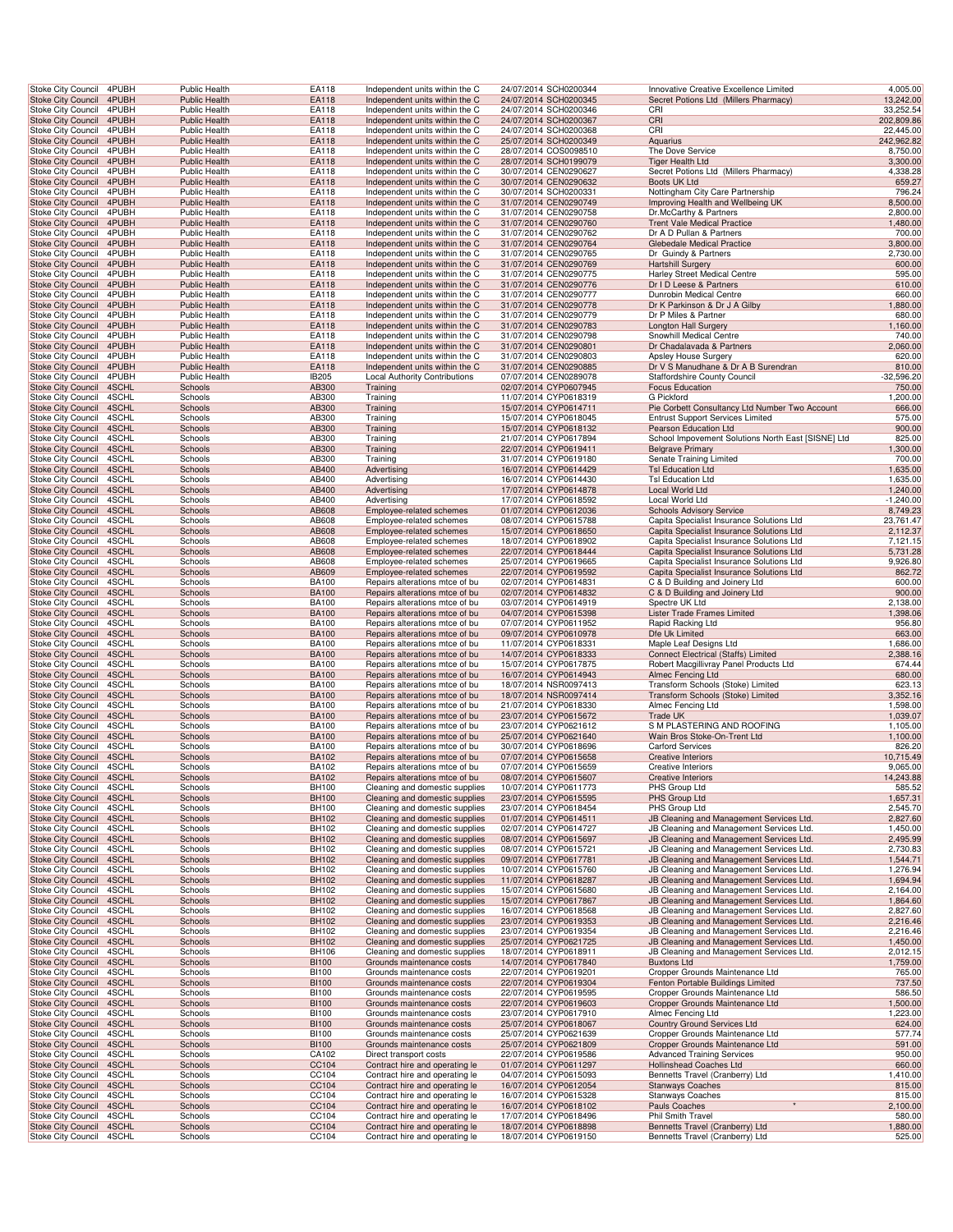| <b>Stoke City Council</b>                              | 4SCHL          | Schools            | <b>CC104</b>          | Contract hire and operating le                                  | 22/07/2014 CYP0618079                          | <b>Hollinshead Coaches Ltd</b>                                    | 990.00               |
|--------------------------------------------------------|----------------|--------------------|-----------------------|-----------------------------------------------------------------|------------------------------------------------|-------------------------------------------------------------------|----------------------|
| Stoke City Council<br>Stoke City Council               | 4SCHL<br>4SCHL | Schools<br>Schools | CC104<br>DA105        | Contract hire and operating le<br>Equipment furniture and mater | 22/07/2014 CYP0619306<br>21/07/2014 CYP0614835 | Pauls Coaches<br>Smart School Uniform                             | 1,050.00<br>944.95   |
| Stoke City Council                                     | 4SCHL          | Schools            | DA105                 | Equipment furniture and mater                                   | 30/07/2014 CYP0618075                          | Supersport (Leisure Shirts) Limited                               | 772.50               |
| Stoke City Council 4SCHL                               |                | Schools            | DA107                 | Equipment furniture and mater                                   | 07/07/2014 CYP0608255                          | <b>Edge Hill University</b>                                       | 950.00               |
| Stoke City Council<br>Stoke City Council               | 4SCHL<br>4SCHL | Schools<br>Schools | DA110<br>DA110        | Equipment furniture and mater<br>Equipment furniture and mater  | 04/07/2014 CYP0615325<br>15/07/2014 CYP0614505 | Konica Minolta Business Solutions (Uk) Ltd<br>Xerox (Uk) Ltd      | 702.33<br>589.69     |
| Stoke City Council                                     | 4SCHL          | Schools            | DA141                 | Equipment furniture and mater                                   | 01/07/2014 CYP0611523                          | Findel Education Ltd                                              | 790.00               |
| Stoke City Council 4SCHL<br>Stoke City Council         | 4SCHL          | Schools<br>Schools | DA141<br>DA141        | Equipment furniture and mater                                   | 01/07/2014 CYP0614427<br>01/07/2014 CYP0614428 | Sportsland                                                        | 717.60<br>7,410.00   |
| <b>Stoke City Council</b>                              | 4SCHL          | Schools            | DA141                 | Equipment furniture and mater<br>Equipment furniture and mater  | 04/07/2014 CYP0614261                          | Sportsland<br><b>TTS Ltd</b>                                      | 618.28               |
| Stoke City Council                                     | 4SCHL          | Schools            | DA141                 | Equipment furniture and mater                                   | 04/07/2014 CYP0614459                          | <b>Yes2 Solutions</b>                                             | 1,198.80             |
| <b>Stoke City Council</b><br>Stoke City Council        | 4SCHL<br>4SCHL | Schools<br>Schools | DA141<br>DA141        | Equipment furniture and mater<br>Equipment furniture and mater  | 04/07/2014 CYP0614507<br>04/07/2014 CYP0614601 | <b>Collins Educational</b><br>West Mercia Supplies                | 4,906.35<br>527.47   |
| Stoke City Council                                     | 4SCHL          | Schools            | DA141                 | Equipment furniture and mater                                   | 04/07/2014 CYP0614889                          | <b>West Mercia Supplies</b>                                       | 521.56               |
| Stoke City Council                                     | 4SCHL          | Schools            | DA141                 | Equipment furniture and mater                                   | 07/07/2014 CYP0611379                          | TTS Ltd                                                           | 576.33               |
| Stoke City Council<br>Stoke City Council               | 4SCHL<br>4SCHL | Schools<br>Schools | DA141<br>DA141        | Equipment furniture and mater<br>Equipment furniture and mater  | 07/07/2014 CYP0614460<br>08/07/2014 CYP0611372 | <b>Yes2 Solutions</b><br>Findel Education Ltd                     | 538.20<br>882.35     |
| Stoke City Council 4SCHL                               |                | Schools            | DA141                 | Equipment furniture and mater                                   | 08/07/2014 CYP0615561                          | <b>TTS Ltd</b>                                                    | 934.20               |
| Stoke City Council<br><b>Stoke City Council</b>        | 4SCHL<br>4SCHL | Schools<br>Schools | DA141<br>DA141        | Equipment furniture and mater<br>Equipment furniture and mater  | 08/07/2014 CYP0615709<br>09/07/2014 CYP0611980 | TP Systems Limited<br>Yorkshire Purchasing Organisation           | 1,217.88<br>1,157.56 |
| Stoke City Council                                     | 4SCHL          | Schools            | DA141                 | Equipment furniture and mater                                   | 09/07/2014 CYP0615729                          | <b>West Mercia Supplies</b>                                       | 1,269.74             |
| <b>Stoke City Council</b>                              | 4SCHL          | Schools            | DA141                 | Equipment furniture and mater                                   | 11/07/2014 CYP0611351                          | 3P Learning Ltd                                                   | 1,040.00             |
| Stoke City Council<br>Stoke City Council               | 4SCHL<br>4SCHL | Schools<br>Schools | DA141<br>DA141        | Equipment furniture and mater<br>Equipment furniture and mater  | 11/07/2014 CYP0611830<br>11/07/2014 CYP0618088 | Egan Reid Stationery Company Limited<br>Maplin Electronics Plc    | 873.44<br>933.29     |
| Stoke City Council                                     | 4SCHL          | Schools            | DA141                 | Equipment furniture and mater                                   | 11/07/2014 CYP0618089                          | Sound Innovations Limited                                         | 4,392.16             |
| Stoke City Council                                     | 4SCHL          | Schools            | DA141                 | Equipment furniture and mater                                   | 14/07/2014 CYP0617843                          | <b>Educational Printing Services Ltd</b>                          | 5,348.00             |
| Stoke City Council<br>Stoke City Council 4SCHL         | 4SCHL          | Schools<br>Schools | DA141<br>DA141        | Equipment furniture and mater<br>Equipment furniture and mater  | 15/07/2014 CYP0617995<br>15/07/2014 CYP0618626 | <b>Ball Green Primary School</b><br><b>West Mercia Supplies</b>   | 1,500.00<br>1,107.37 |
| Stoke City Council                                     | 4SCHL          | Schools            | DA141                 | Equipment furniture and mater                                   | 15/07/2014 CYP0618628                          | <b>West Mercia Supplies</b>                                       | 718.14               |
| <b>Stoke City Council</b><br>Stoke City Council        | 4SCHL<br>4SCHL | Schools<br>Schools | DA141<br>DA141        | Equipment furniture and mater<br>Equipment furniture and mater  | 15/07/2014 CYP0618629<br>16/07/2014 CYP0615090 | <b>West Mercia Supplies</b><br>Yorkshire Purchasing Organisation  | 1,032.76<br>1,180.19 |
| <b>Stoke City Council</b>                              | 4SCHL          | Schools            | DA141                 | Equipment furniture and mater                                   | 16/07/2014 CYP0615551                          | <b>HarperCollins Publishers</b>                                   | 1,197.70             |
| Stoke City Council                                     | 4SCHL          | Schools            | DA141                 | Equipment furniture and mater                                   | 16/07/2014 CYP0618437                          | TTS Ltd                                                           | $-648.00$            |
| Stoke City Council<br>Stoke City Council               | 4SCHL<br>4SCHL | Schools<br>Schools | DA141<br>DA141        | Equipment furniture and mater<br>Equipment furniture and mater  | 16/07/2014 CYP0618572<br>18/07/2014 CYP0615546 | <b>West Mercia Supplies</b><br>Espo                               | 587.85<br>694.00     |
| Stoke City Council                                     | 4SCHL          | Schools            | DA141                 | Equipment furniture and mater                                   | 18/07/2014 CYP0618915                          | <b>Oxford University Press</b>                                    | 1,090.92             |
| Stoke City Council                                     | 4SCHL          | Schools            | DA141                 | Equipment furniture and mater                                   | 18/07/2014 CYP0619146<br>21/07/2014 CYP0615569 | Laptop House Ltd                                                  | 16,858.04            |
| Stoke City Council 4SCHL<br>Stoke City Council         | 4SCHL          | Schools<br>Schools | DA141<br>DA141        | Equipment furniture and mater<br>Equipment furniture and mater  | 22/07/2014 CYP0618479                          | <b>West Mercia Supplies</b><br>Pearson Education Ltd              | 1,137.47<br>600.00   |
| <b>Stoke City Council</b>                              | 4SCHL          | Schools            | DA141                 | Equipment furniture and mater                                   | 22/07/2014 CYP0618887                          | Mr G`s Science Shows Ltd.                                         | 582.00               |
| Stoke City Council<br><b>Stoke City Council</b>        | 4SCHL<br>4SCHL | Schools<br>Schools | DA141<br>DA141        | Equipment furniture and mater<br>Equipment furniture and mater  | 22/07/2014 CYP0619112<br>22/07/2014 CYP0619170 | E Tidy<br><b>West Mercia Supplies</b>                             | 1,500.00<br>576.55   |
| Stoke City Council                                     | 4SCHL          | Schools            | DA141                 | Equipment furniture and mater                                   | 22/07/2014 CYP0619284                          | West Mercia Supplies                                              | 519.98               |
| Stoke City Council                                     | 4SCHL          | Schools            | DA141                 | Equipment furniture and mater                                   | 22/07/2014 CYP0619285                          | <b>West Mercia Supplies</b>                                       | 550.93               |
| Stoke City Council<br>Stoke City Council               | 4SCHL<br>4SCHL | Schools<br>Schools | DA141<br>DA141        | Equipment furniture and mater<br>Equipment furniture and mater  | 22/07/2014 CYP0619370<br>23/07/2014 CYP0615576 | Alexandra C Junior School Fund<br>The Education Warehouse Limited | 713.96<br>801.39     |
| Stoke City Council                                     | 4SCHL          | Schools            | DA141                 | Equipment furniture and mater                                   | 23/07/2014 CYP0618764                          | TEN TOWN LTD                                                      | 981.91               |
| Stoke City Council 4SCHL                               |                | Schools<br>Schools | DA141<br>DA141        | Equipment furniture and mater                                   | 23/07/2014 CYP0618922<br>23/07/2014 CYP0619369 | The Education Warehouse Limited                                   | 1,517.21             |
| Stoke City Council<br><b>Stoke City Council</b>        | 4SCHL<br>4SCHL | Schools            | DA141                 | Equipment furniture and mater<br>Equipment furniture and mater  | 24/07/2014 CEN0290276                          | <b>West Mercia Supplies</b><br>University of Hertfordshire        | 648.21<br>650.00     |
| Stoke City Council                                     | 4SCHL          | Schools            | DA141                 | Equipment furniture and mater                                   | 25/07/2014 CYP0615079                          | Alexander Paper Supplies                                          | 709.65               |
| <b>Stoke City Council</b><br>Stoke City Council        | 4SCHL<br>4SCHL | Schools<br>Schools | DA141<br>DA141        | Equipment furniture and mater<br>Equipment furniture and mater  | 25/07/2014 CYP0617990<br>25/07/2014 CYP0619460 | Ian Smith (Stationers) Ltd<br><b>Smarter Solutions Limited</b>    | 1,253.98<br>2,220.00 |
| Stoke City Council                                     | 4SCHL          | Schools            | DA141                 | Equipment furniture and mater                                   | 28/07/2014 CYP0618082                          | Renaissance Learning UK Ltd                                       | 2,272.65             |
| Stoke City Council                                     | 4SCHL          | Schools            | DA144                 | Equipment furniture and mater                                   | 02/07/2014 CYP0611147                          | National Schoolwear Centres                                       | 1,599.75             |
| Stoke City Council<br>Stoke City Council               | 4SCHL<br>4SCHL | Schools<br>Schools | DA144<br>DA144        | Equipment furniture and mater<br>Equipment furniture and mater  | 07/07/2014 CYP0611074<br>10/07/2014 CYP0617961 | Sg World Limited<br>Connect Electrical (Staffs) Limited           | 621.00<br>988.42     |
| Stoke City Council 4SCHL                               |                | Schools            | DA144                 | Equipment furniture and mater                                   | 15/07/2014 CYP0611789                          | Woods Pies Ltd                                                    | 520.00               |
| <b>Stoke City Council</b><br><b>Stoke City Council</b> | 4SCHL<br>4SCHL | Schools<br>Schools | DA144<br>DA144        | Equipment furniture and mater<br>Equipment furniture and mater  | 15/07/2014 CYP0617996<br>22/07/2014 CYP0618749 | Cunningham Cash Registers Ltd<br><b>West Mercia Supplies</b>      | 1,095.00<br>665.00   |
| Stoke City Council                                     | 4SCHL          | Schools            | DA144                 | Equipment furniture and mater                                   | 30/07/2014 CYP0618253                          | Imagees Ltd                                                       | 1,534.00             |
| <b>Stoke City Council</b>                              | 4SCHL          | Schools            | DA147                 | Equipment furniture and mater                                   | 02/07/2014 CYP0614673                          | Bakers Car & Coach Hire Service                                   | 685.00               |
| Stoke City Council<br>Stoke City Council 4SCHL         | 4SCHL          | Schools<br>Schools | DA147<br>DA147        | Equipment furniture and mater<br>Equipment furniture and mater  | 02/07/2014 CYP0614708<br>08/07/2014 CYP0615122 | Art Brasil<br>Alexandra C Junior School Fund                      | 2,700.00<br>857.26   |
| Stoke City Council 4SCHL                               |                | Schools            | DA147                 | Equipment furniture and mater                                   | 08/07/2014 CYP0615686                          | Bakers Car & Coach Hire Service                                   | 860.00               |
| Stoke City Council 4SCHL                               |                | Schools            | DA147                 | Equipment furniture and mater                                   | 08/07/2014 CYP0615687                          | Bakers Car & Coach Hire Service                                   | 1,600.00             |
| Stoke City Council 4SCHL<br>Stoke City Council 4SCHL   |                | Schools<br>Schools | DA147<br>DA147        | Equipment furniture and mater<br>Equipment furniture and mater  | 08/07/2014 CYP0615688<br>09/07/2014 HENS060496 | Bakers Car & Coach Hire Service<br>Beech Cliffe Farm Partners     | 1,350.00<br>1,085.00 |
| <b>Stoke City Council</b>                              | 4SCHL          | Schools            | DA147                 | Equipment furniture and mater                                   | 10/07/2014 CYP0617892                          | Nst Travel Group Plc                                              | 600.00               |
| Stoke City Council<br>Stoke City Council               | 4SCHL<br>4SCHL | Schools<br>Schools | DA147<br>DA147        | Equipment furniture and mater<br>Equipment furniture and mater  | 15/07/2014 CYP0618424<br>16/07/2014 CYP0618714 | The Cultural Sisters<br><b>Tillington Hall Hotel</b>              | 1,160.50<br>3,385.83 |
| Stoke City Council 4SCHL                               |                | Schools            | DA147                 | Equipment furniture and mater                                   | 18/07/2014 CYP0619225                          | Bakers Car & Coach Hire Service                                   | 710.00               |
| Stoke City Council 4SCHL                               |                | Schools            | DA147                 | Equipment furniture and mater                                   | 22/07/2014 CYP0618750<br>22/07/2014 CYP0619265 | Pauls Coaches<br>Bakers Car & Coach Hire Service                  | 650.00               |
| Stoke City Council 4SCHL<br>Stoke City Council         | 4SCHL          | Schools<br>Schools | DA147<br>DA147        | Equipment furniture and mater<br>Equipment furniture and mater  | 23/07/2014 CYP0614594                          | Le Chateau Du Broutel                                             | 730.00<br>1,250.00   |
| Stoke City Council 4SCHL                               |                | Schools            | DA147                 | Equipment furniture and mater                                   | 25/07/2014 CYP0619332                          | Copeland's Tours (S-O-T) Ltd                                      | 520.00               |
| <b>Stoke City Council</b><br>Stoke City Council 4SCHL  | 4SCHL          | Schools<br>Schools | DA147<br>DA197        | Equipment furniture and mater<br>Equipment furniture and mater  | 25/07/2014 CYP0619733<br>01/07/2014 CYP0614437 | CJ Progressive Sports CIC<br>Sporting stars CIC                   | 600.00<br>1,300.00   |
| Stoke City Council                                     | 4SCHL          | Schools            | DA197                 | Equipment furniture and mater                                   | 02/07/2014 CYP0614691                          | Sporting stars CIC                                                | 1,300.00             |
| <b>Stoke City Council</b>                              | 4SCHL          | Schools            | DA197                 | Equipment furniture and mater                                   | 04/07/2014 CYP0612019                          | Aspire Boxing                                                     | 1,417.50             |
| Stoke City Council<br>Stoke City Council 4SCHL         | 4SCHL          | Schools<br>Schools | DA197<br>DA197        | Equipment furniture and mater<br>Equipment furniture and mater  | 04/07/2014 CYP0615134<br>04/07/2014 CYP0615136 | Kinetic Academy Limited<br>Stoke on Trent College                 | 6,261.00<br>705.00   |
| Stoke City Council 4SCHL                               |                | Schools            | DA197                 | Equipment furniture and mater                                   | 07/07/2014 HENS060492                          | Sporting Ventures Community Interest Company                      | 787.50               |
| Stoke City Council 4SCHL<br>Stoke City Council         | 4SCHL          | Schools<br>Schools | DA197<br>DA197        | Equipment furniture and mater<br>Equipment furniture and mater  | 08/07/2014 HENS060556<br>09/07/2014 CYP0617826 | Unity Education & Training Services Ltd<br>Stoke on Trent College | 1,400.00<br>1,328.25 |
| Stoke City Council 4SCHL                               |                | Schools            | DA197                 | Equipment furniture and mater                                   | 15/07/2014 CYP0618137                          | Stoke on Trent College                                            | 661.50               |
| Stoke City Council                                     | 4SCHL          | Schools            | DA197                 | Equipment furniture and mater                                   | 16/07/2014 CYP0618593                          | Phoenix Learning Ltd                                              | 1,155.20             |
| Stoke City Council 4SCHL<br>Stoke City Council         | 4SCHL          | Schools<br>Schools | DA197<br>DA197        | Equipment furniture and mater<br>Equipment furniture and mater  | 16/07/2014 CYP0618604<br>21/07/2014 CYP0618024 | Kinetic Academy Limited<br>Stoke on Trent College                 | 2,973.00<br>2,766.75 |
| <b>Stoke City Council</b>                              | 4SCHL          | Schools            | DA197                 | Equipment furniture and mater                                   | 21/07/2014 CYP0618259                          | Stoke on Trent College                                            | 1,464.75             |
| Stoke City Council<br>Stoke City Council 4SCHL         | 4SCHL          | Schools<br>Schools | DA197<br>DA197        | Equipment furniture and mater<br>Equipment furniture and mater  | 22/07/2014 HENS061179<br>24/07/2014 CYP0621784 | Kinetic Academy Limited<br>Kinetic Academy Limited                | 4,072.50<br>2,222.50 |
| Stoke City Council 4SCHL                               |                | Schools            | DA197                 | Equipment furniture and mater                                   | 25/07/2014 CYP0621736                          | Water Mill School                                                 | 3,040.00             |
| Stoke City Council 4SCHL                               |                | Schools            | DA197                 | Equipment furniture and mater                                   | 25/07/2014 CYP0621811                          | Pace Education                                                    | 9,744.00             |
| Stoke City Council<br>Stoke City Council 4SCHL         | 4SCHL          | Schools<br>Schools | DA197<br>DA197        | Equipment furniture and mater<br>Equipment furniture and mater  | 25/07/2014 HENS060494<br>30/07/2014 CYP0618126 | E.Quality Training<br>Nacro                                       | 850.00<br>910.00     |
| Stoke City Council 4SCHL                               |                | Schools            | DB101                 | Catering                                                        | 08/07/2014 CYP0615690                          | Blakemore Food Service Ltd                                        | 676.89               |
| Stoke City Council 4SCHL<br>Stoke City Council         | 4SCHL          | Schools<br>Schools | <b>DB116</b><br>DB116 | Catering<br>Catering                                            | 09/07/2014 CYP0608254<br>30/07/2014 CYP0618294 | <b>Carford Services</b><br><b>Carford Services</b>                | 2,195.33<br>720.00   |
| <b>Stoke City Council</b>                              | 4SCHL          | Schools            | DD101                 | Printing stationery and gener                                   | 01/07/2014 CYP0614607                          | Konica Minolta Business Solutions (Uk) Ltd                        | 1,464.27             |
| Stoke City Council                                     | 4SCHL          | Schools            | DD101                 | Printing stationery and gener                                   | 04/07/2014 CYP0612080                          | <b>Yes2 Solutions</b>                                             | 637.60               |
| Stoke City Council 4SCHL                               |                | Schools            | DD101                 | Printing stationery and gener                                   | 15/07/2014 CYP0617876                          | <b>Rowtype Printers</b>                                           | 650.00               |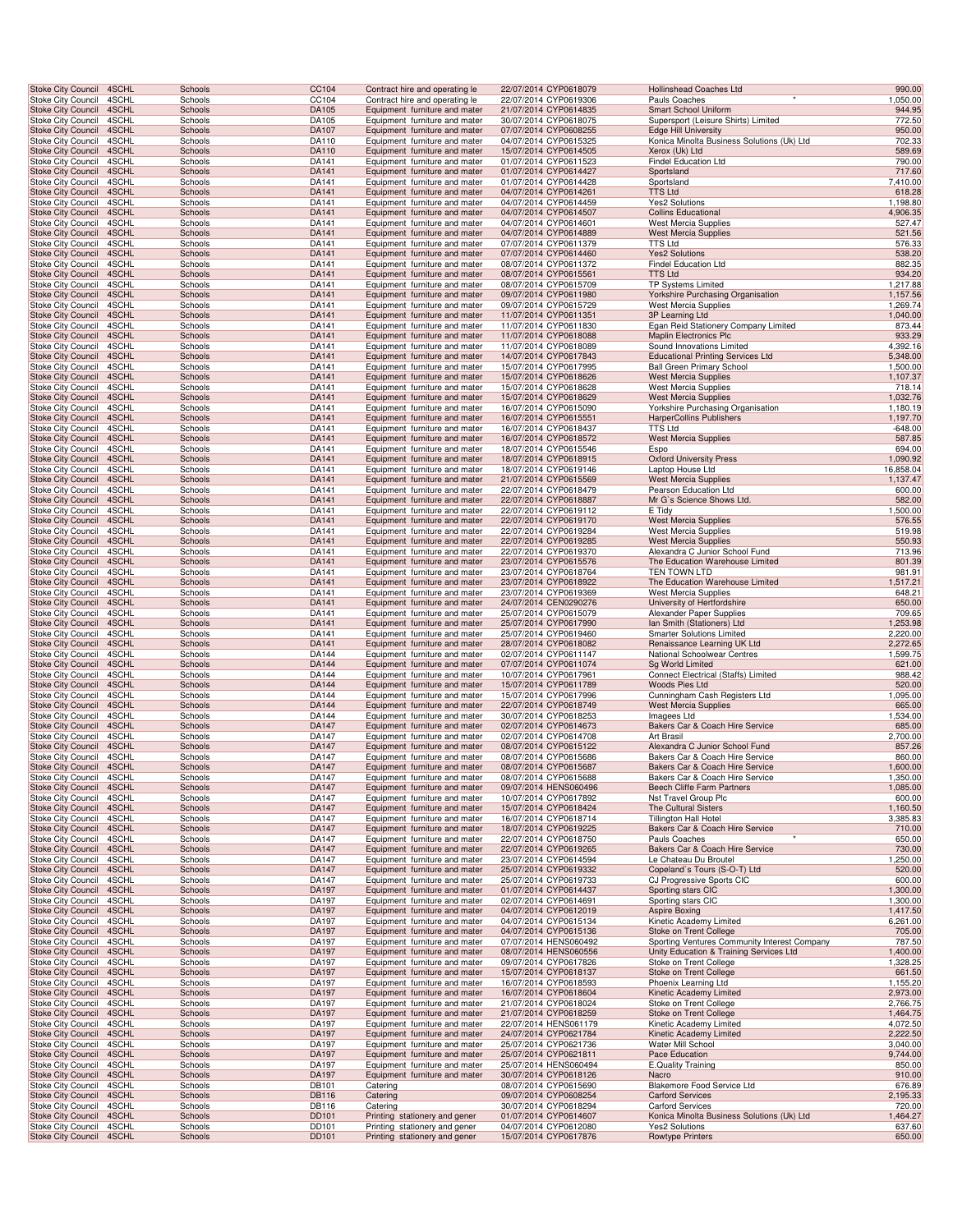| Stoke City Council                                   | 4SCHL          | Schools            | <b>DD104</b>          | Printing stationery and gener                                  |                       | 01/07/2014 CYP0611299                          | Konica Minolta Business Solutions (Uk) Ltd                              | 525.56                |
|------------------------------------------------------|----------------|--------------------|-----------------------|----------------------------------------------------------------|-----------------------|------------------------------------------------|-------------------------------------------------------------------------|-----------------------|
| <b>Stoke City Council</b>                            | 4SCHL          | Schools            | DD104                 | Printing stationery and gener                                  |                       | 02/07/2014 CYP0614870                          | Konica Minolta Business Solutions (Uk) Ltd                              | 1,155.71              |
| <b>Stoke City Council</b>                            | 4SCHL          | Schools            | DD109                 | Printing stationery and gener                                  |                       | 02/07/2014 CYP0614508                          | <b>Collins Educational</b>                                              | 651.00                |
| Stoke City Council 4SCHL                             |                | Schools            | DD109                 | Printing stationery and gener                                  |                       | 08/07/2014 CYP0615122                          | Alexandra C Junior School Fund                                          | 2,738.42              |
| Stoke City Council<br>Stoke City Council             | 4SCHL<br>4SCHL | Schools<br>Schools | DD109<br>DD109        | Printing stationery and gener<br>Printing stationery and gener |                       | 11/07/2014 CYP0618240<br>14/07/2014 CYP0614932 | Phonic Books Ltd<br><b>Oxford University Press</b>                      | 643.60<br>728.51      |
| Stoke City Council                                   | 4SCHL          | Schools            | DD109                 | Printing stationery and gener                                  |                       | 14/07/2014 CYP0614933                          | Pearson Education Ltd                                                   | 750.00                |
| Stoke City Council                                   | 4SCHL          | Schools            | DD109                 | Printing stationery and gener                                  |                       | 14/07/2014 CYP0618129                          | Pearson Education Ltd                                                   | 1,143.63              |
| Stoke City Council                                   | 4SCHL          | Schools            | DD109                 | Printing stationery and gener                                  |                       | 14/07/2014 CYP0618130                          | Pearson Education Ltd                                                   | 668.91                |
| <b>Stoke City Council</b><br>Stoke City Council      | 4SCHL<br>4SCHL | Schools<br>Schools | DD109<br>DD109        | Printing stationery and gener                                  |                       | 14/07/2014 CYP0618131<br>15/07/2014 CYP0614936 | Pearson Education Ltd<br>Pearson Education Ltd                          | 1,541.20<br>4,197.10  |
| Stoke City Council                                   | 4SCHL          | Schools            | DD109                 | Printing stationery and gener<br>Printing stationery and gener |                       | 15/07/2014 CYP0618132                          | Pearson Education Ltd                                                   | 581.60                |
| Stoke City Council                                   | 4SCHL          | Schools            | DD109                 | Printing stationery and gener                                  |                       | 15/07/2014 CYP0618474                          | <b>Oxford University Press</b>                                          | 3,003.28              |
| Stoke City Council 4SCHL                             |                | Schools            | DD109                 | Printing stationery and gener                                  |                       | 16/07/2014 CYP0615082                          | <b>Collins Educational</b>                                              | 1,625.40              |
| Stoke City Council                                   | 4SCHL          | Schools            | DD109                 | Printing stationery and gener                                  |                       | 21/07/2014 CYP0615557                          | <b>Oxford University Press</b>                                          | 7,208.80              |
| Stoke City Council<br>Stoke City Council             | 4SCHL<br>4SCHL | Schools<br>Schools | DD109<br>DD112        | Printing stationery and gener<br>Printing stationery and gener |                       | 25/07/2014 CYP0618328<br>11/07/2014 CYP0618090 | Discovery RE Ltd<br>Staffordshire County Council                        | 590.00<br>2,776.80    |
| <b>Stoke City Council</b>                            | 4SCHL          | Schools            | DD116                 | Printing stationery and gener                                  |                       | 02/07/2014 CYP0614301                          | Konica Minolta Business Solutions (Uk) Ltd                              | 1,102.45              |
| Stoke City Council                                   | 4SCHL          | Schools            | DD116                 | Printing stationery and gener                                  | 04/07/2014 CYP0615101 |                                                | Konica Minolta Business Solutions (Uk) Ltd                              | 3,002.06              |
| <b>Stoke City Council</b>                            | 4SCHL          | Schools            | DD116                 | Printing stationery and gener                                  |                       | 08/07/2014 CYP0615677                          | <b>Yes2 Solutions</b>                                                   | 1,417.90              |
| Stoke City Council<br>Stoke City Council             | 4SCHL<br>4SCHL | Schools<br>Schools | DD116<br>DD116        | Printing stationery and gener<br>Printing stationery and gener | 09/07/2014 CYP0612007 | 10/07/2014 CYP0615776                          | RICOH UK Limited<br>Midshire Business Systems                           | 1,804.83<br>759.58    |
| Stoke City Council                                   | 4SCHL          | Schools            | DD116                 | Printing stationery and gener                                  |                       | 10/07/2014 CYP0615777                          | Midshire Business Systems                                               | 506.81                |
| Stoke City Council 4SCHL                             |                | Schools            | DD116                 | Printing stationery and gener                                  |                       | 15/07/2014 CYP0618614                          | Konica Minolta Business Solutions (Uk) Ltd                              | 3,958.14              |
| Stoke City Council                                   | 4SCHL          | Schools            | DD116                 | Printing stationery and gener                                  |                       | 15/07/2014 CYP0618638                          | Midshire Business Systems                                               | 592.52                |
| Stoke City Council                                   | 4SCHL          | Schools            | DD116                 | Printing stationery and gener                                  |                       | 16/07/2014 CYP0618602                          | <b>BNP Paribas</b>                                                      | 914.50                |
| Stoke City Council<br>Stoke City Council             | 4SCHL<br>4SCHL | Schools<br>Schools | DD116<br>DD116        | Printing stationery and gener<br>Printing stationery and gener |                       | 18/07/2014 CYP0619143<br>25/07/2014 CYP0615668 | Konica Minolta Business Solutions (Uk) Ltd<br>B & M Office Machines Ltd | 2,714.78<br>737.63    |
| Stoke City Council                                   | 4SCHL          | Schools            | DD116                 | Printing stationery and gener                                  |                       | 25/07/2014 CYP0618315                          | Xerox Finance Limited                                                   | 1,721.74              |
| <b>Stoke City Council</b>                            | 4SCHL          | Schools            | DD116                 | Printing stationery and gener                                  |                       | 25/07/2014 CYP0621688                          | Konica Minolta Business Solutions (Uk) Ltd                              | 930.39                |
| Stoke City Council                                   | 4SCHL          | Schools            | DD116                 | Printing stationery and gener                                  |                       | 25/07/2014 CYP0621689                          | Konica Minolta Business Solutions (Uk) Ltd                              | 668.43                |
| <b>Stoke City Council</b><br>Stoke City Council      | 4SCHL<br>4SCHL | Schools<br>Schools | DD116<br>DD121        | Printing stationery and gener<br>Printing stationery and gener |                       | 30/07/2014 CYP0619169<br>02/07/2014 CYP0610940 | <b>Yes2 Solutions</b>                                                   | 1,760.00<br>607.40    |
| Stoke City Council 4SCHL                             |                | Schools            | DD121                 | Printing stationery and gener                                  |                       | 08/07/2014 CYP0610948                          | Espo<br>Espo                                                            | 1,737.96              |
| Stoke City Council                                   | 4SCHL          | Schools            | DD121                 | Printing stationery and gener                                  |                       | 10/07/2014 CYP0615069                          | The Consortium                                                          | 755.70                |
| Stoke City Council                                   | 4SCHL          | Schools            | DD121                 | Printing stationery and gener                                  |                       | 11/07/2014 CYP0611252                          | Espo                                                                    | 589.76                |
| Stoke City Council                                   | 4SCHL          | Schools            | DD121                 | Printing stationery and gener                                  |                       | 11/07/2014 CYP0618242                          | <b>West Mercia Supplies</b>                                             | 1,989.85              |
| <b>Stoke City Council</b><br>Stoke City Council      | 4SCHL<br>4SCHL | Schools<br>Schools | DD121<br>DD121        | Printing stationery and gener<br>Printing stationery and gener |                       | 15/07/2014 CYP0618060<br>16/07/2014 CYP0618107 | Yorkshire Purchasing Organisation<br>Yorkshire Purchasing Organisation  | 613.12<br>570.12      |
| <b>Stoke City Council</b>                            | 4SCHL          | Schools            | DD121                 | Printing stationery and gener                                  |                       | 16/07/2014 CYP0618472                          | <b>West Mercia Supplies</b>                                             | 584.86                |
| Stoke City Council                                   | 4SCHL          | Schools            | DD121                 | Printing stationery and gener                                  |                       | 18/07/2014 CEN0289827                          | ATG London Ltd                                                          | 580.00                |
| Stoke City Council                                   | 4SCHL          | Schools            | DD121                 | Printing stationery and gener                                  |                       | 18/07/2014 CYP0618879                          | <b>West Mercia Supplies</b>                                             | 2,218.18              |
| Stoke City Council<br>Stoke City Council 4SCHL       | 4SCHL          | Schools<br>Schools | DD121<br>DD121        | Printing stationery and gener                                  |                       | 21/07/2014 CYP0615544<br>25/07/2014 CYP0615545 | Alexander Paper Supplies<br>Alexander Paper Supplies                    | 510.80<br>810.15      |
| Stoke City Council                                   | 4SCHL          | Schools            | DD121                 | Printing stationery and gener<br>Printing stationery and gener |                       | 25/07/2014 CYP0619750                          | West Mercia Supplies                                                    | 893.67                |
| Stoke City Council                                   | 4SCHL          | Schools            | DD121                 | Printing stationery and gener                                  |                       | 25/07/2014 CYP0621810                          | Keen 2 Learn                                                            | 2,100.00              |
| Stoke City Council                                   | 4SCHL          | Schools            | DD121                 | Printing stationery and gener                                  |                       | 30/07/2014 CYP0615626                          | Classroom Medics Ltd                                                    | 795.00                |
| Stoke City Council                                   | 4SCHL          | Schools            | DD121                 | Printing stationery and gener                                  |                       | 30/07/2014 CYP0615736                          | <b>Yes2 Solutions</b>                                                   | 990.00                |
| Stoke City Council<br><b>Stoke City Council</b>      | 4SCHL<br>4SCHL | Schools<br>Schools | DD121<br>DD121        | Printing stationery and gener<br>Printing stationery and gener |                       | 30/07/2014 CYP0618092<br>30/07/2014 CYP0618552 | <b>Yes2 Solutions</b><br>Yorkshire Purchasing Organisation              | 1,406.54<br>562.20    |
| Stoke City Council                                   | 4SCHL          | Schools            | DD121                 | Printing stationery and gener                                  |                       | 30/07/2014 CYP0618553                          | Yorkshire Purchasing Organisation                                       | 1,589.23              |
| <b>Stoke City Council</b>                            | 4SCHL          | Schools            | DD121                 | Printing stationery and gener                                  |                       | 30/07/2014 CYP0618554                          | Yorkshire Purchasing Organisation                                       | 566.69                |
| Stoke City Council                                   | 4SCHL          | Schools            | DE101                 | Services                                                       |                       | 22/07/2014 CYP0618692                          | Security Plus Ltd                                                       | 959.50                |
| Stoke City Council 4SCHL                             | 4SCHL          | Schools<br>Schools | DE101<br>DE105        | Services                                                       |                       | 28/07/2014 CYP0617986<br>04/07/2014 CYP0614850 | <b>Technology Rentals Limited</b>                                       | 3,446.92<br>1,000.00  |
| Stoke City Council<br>Stoke City Council             | 4SCHL          | Schools            | DE105                 | Services<br>Services                                           |                       | 08/07/2014 CYP0615124                          | <b>Ball Green Primary School</b><br>D Yeomans                           | 1,000.00              |
| Stoke City Council                                   | 4SCHL          | Schools            | DE105                 | Services                                                       |                       | 08/07/2014 CYP0615312                          | D Ford                                                                  | 550.00                |
| Stoke City Council                                   | 4SCHL          | Schools            | DE105                 | Services                                                       |                       | 09/07/2014 CYP0617828                          | Tread                                                                   | 600.00                |
| Stoke City Council                                   | 4SCHL          | Schools            | DE105                 | Services                                                       |                       | 09/07/2014 CYP0617914                          | <b>Firefly Solutions LLP</b>                                            | 8,500.00              |
| <b>Stoke City Council</b><br>Stoke City Council      | 4SCHL<br>4SCHL | Schools<br>Schools | DE105<br>DE105        | Services<br>Services                                           |                       | 10/07/2014 CYP0615599<br>14/07/2014 CYP0611957 | M Hall<br>Time 4 Sport UK Ltd                                           | 1,826.00<br>520.00    |
| Stoke City Council                                   | 4SCHL          | Schools            | DE105                 | Services                                                       |                       | 15/07/2014 CYP0617884                          | Port Vale in the Community Scheme                                       | 720.00                |
| Stoke City Council                                   | 4SCHL          | Schools            | DE105                 | Services                                                       |                       | 17/07/2014 CYP0618300                          | M Hall                                                                  | 2,200.00              |
| Stoke City Council 4SCHL                             |                | Schools            | DE105                 | Services                                                       |                       | 18/07/2014 CYP0618865                          | Youth Enterprise CIC                                                    | 650.00                |
| Stoke City Council<br>Stoke City Council 4SCHL       | 4SCHL          | Schools<br>Schools | DE105<br><b>DE105</b> | Services<br>Services                                           |                       | 18/07/2014 CYP0618908<br>22/07/2014 CYP0619410 | Gust Swim School Limited<br><b>ASM Sports Uk Ltd</b>                    | 539.00<br>875.00      |
| Stoke City Council 4SCHL                             |                | Schools            | DE105                 | Services                                                       |                       | 23/07/2014 CYP0619491                          | <b>ASM Sports Uk Ltd</b>                                                | 770.00                |
| Stoke City Council 4SCHL                             |                | Schools            | DE105                 | <b>Services</b>                                                |                       | 25/07/2014 CYP0619738                          | P Kennedy                                                               | 630.00                |
| Stoke City Council                                   | 4SCHL          | Schools            | DE105                 | Services                                                       | 25/07/2014 CYP0621661 |                                                | ASM Sports Uk Ltd                                                       | 540.00                |
| <b>Stoke City Council</b><br>Stoke City Council      | 4SCHL<br>4SCHL | Schools<br>Schools | DE105<br>DE105        | Services<br>Services                                           | 25/07/2014 CYP0621707 | 25/07/2014 CYP0621677                          | <b>ASM Sports Uk Ltd</b><br><b>Ball Green Primary School</b>            | 900.00<br>1,500.00    |
| Stoke City Council                                   | 4SCHL          | Schools            | DE105                 | Services                                                       |                       | 28/07/2014 CYP0618713                          | <b>Technology Rentals Limited</b>                                       | 1,487.93              |
| Stoke City Council                                   | 4SCHL          | Schools            | DE105                 | Services                                                       |                       | 30/07/2014 CYP0615758                          | <b>Espresso Education Limited</b>                                       | 1,262.67              |
| Stoke City Council 4SCHL                             |                | Schools            | DE105                 | Services                                                       |                       | 30/07/2014 CYP0618583                          | Staffs & Stoke On Trent Partnership NHS Trust                           | 7,563.75              |
| Stoke City Council                                   | 4SCHL          | Schools            | DE168<br>DE168        | Services                                                       |                       | 10/07/2014 CYP0615622<br>23/07/2014 CYP0617852 | <b>Security Services</b><br>PHS Group Ltd                               | 512.00<br>593.64      |
| Stoke City Council 4SCHL<br>Stoke City Council       | 4SCHL          | Schools<br>Schools | DE176                 | Services<br>Services                                           |                       | 01/07/2014 CYP0614277                          | ReformED Ltd                                                            | 1,650.00              |
| <b>Stoke City Council</b>                            | 4SCHL          | Schools            | DE176                 | Services                                                       |                       | 10/07/2014 CYP0615775                          | J Gaziova                                                               | 1,251.00              |
| Stoke City Council                                   | 4SCHL          | Schools            | DE176                 | Services                                                       |                       | 14/07/2014 CYP0614873                          | Time 4 Sport UK Ltd                                                     | 1,030.00              |
| <b>Stoke City Council</b>                            | 4SCHL          | Schools            | DE176                 | Services                                                       |                       | 22/07/2014 HENS061180                          | North Staffordshire Combined Healthcare NHS Trust                       | 10,148.25             |
| Stoke City Council<br>Stoke City Council             | 4SCHL<br>4SCHL | Schools<br>Schools | DE176<br><b>DE198</b> | Services<br>Services                                           |                       | 23/07/2014 CYP0619318<br>25/07/2014 CYP0619740 | ReformED Ltd<br>PHS Group Ltd                                           | 1,650.00<br>700.00    |
| Stoke City Council                                   | 4SCHL          | Schools            | DE198                 | Services                                                       |                       | 30/07/2014 CYP0618709                          | PHS Group Ltd                                                           | 1,916.46              |
| Stoke City Council 4SCHL                             |                | Schools            | DF119                 | Communications and computing                                   |                       | 01/07/2014 CYP0612124                          | <b>Practice Supplies Ltd</b>                                            | 799.20                |
| Stoke City Council                                   | 4SCHL          | Schools            | DF119                 | Communications and computing                                   |                       | 09/07/2014 CYP0617846                          | Laptop House Ltd                                                        | 6,293.55              |
| Stoke City Council 4SCHL<br>Stoke City Council       | 4SCHL          | Schools<br>Schools | DF119<br>DF119        | Communications and computing<br>Communications and computing   |                       | 16/07/2014 CYP0618103<br>17/07/2014 CYP0618726 | <b>TP Systems Limited</b><br>Laptop House Ltd                           | 3,049.29<br>17,628.30 |
| Stoke City Council                                   | 4SCHL          | Schools            | DF119                 | Communications and computing                                   |                       | 18/07/2014 CYP0619145                          | <b>TP Systems Limited</b>                                               | 6,230.18              |
| Stoke City Council                                   | 4SCHL          | Schools            | DF119                 | Communications and computing                                   |                       | 18/07/2014 CYP0619158                          | Laptop House Ltd                                                        | 3,964.65              |
| <b>Stoke City Council</b>                            | 4SCHL          | Schools            | DF119                 | Communications and computing                                   |                       | 22/07/2014 CYP0618452                          | Misco Systemax                                                          | 1,058.30              |
| Stoke City Council                                   | 4SCHL<br>4SCHL | Schools<br>Schools | DF119<br>DF119        | Communications and computing                                   |                       | 22/07/2014 CYP0619422<br>24/07/2014 CYP0621634 | Laptop House Ltd<br>Laptop House Ltd                                    | 5,631.84<br>1,024.62  |
| Stoke City Council<br>Stoke City Council             | 4SCHL          | Schools            | DF119                 | Communications and computing<br>Communications and computing   |                       | 24/07/2014 CYP0621635                          | Laptop House Ltd                                                        | 3,073.86              |
| Stoke City Council 4SCHL                             |                | Schools            | DF119                 | Communications and computing                                   |                       | 25/07/2014 CYP0621690                          | Laptop House Ltd                                                        | 2,255.19              |
| Stoke City Council                                   | 4SCHL          | Schools            | DF119                 | Communications and computing                                   |                       | 30/07/2014 CYP0617888                          | Elementary Technology Ltd                                               | 2,470.50              |
| Stoke City Council 4SCHL                             |                | Schools            | DF120                 | Communications and computing                                   |                       | 02/07/2014 CYP0614686                          | Investec Asset Finance Plc<br>CPU Group Ltd                             | 1,256.50              |
| Stoke City Council 4SCHL<br>Stoke City Council 4SCHL |                | Schools<br>Schools | DF120<br>DF120        | Communications and computing<br>Communications and computing   |                       | 09/07/2014 CYP0617823<br>09/07/2014 CYP0617824 | CPU Group Ltd                                                           | 538.04<br>661.01      |
| Stoke City Council 4SCHL                             |                | Schools            | DF120                 | Communications and computing                                   |                       | 15/07/2014 CYP0618644                          | Sg Equipment Finance Limited                                            | 3,798.95              |
| Stoke City Council                                   | 4SCHL          | Schools            | DF120                 | Communications and computing                                   |                       | 17/07/2014 CYP0619027                          | Eaton Park Academy                                                      | 837.75                |
| Stoke City Council                                   | 4SCHL          | Schools            | DF120                 | Communications and computing                                   | 30/07/2014 CYP0615681 |                                                | <b>Technology Rentals Limited</b><br>Micro Librarian Systems Ltd        | 1,500.00              |
| Stoke City Council<br>Stoke City Council 4SCHL       | 4SCHL          | Schools<br>Schools | DF121<br>DF121        | Communications and computing<br>Communications and computing   |                       | 08/07/2014 CYP0612121<br>15/07/2014 CYP0618032 | 2 Simple Software Ltd                                                   | 1,503.00<br>650.00    |
|                                                      |                |                    |                       |                                                                |                       |                                                |                                                                         |                       |